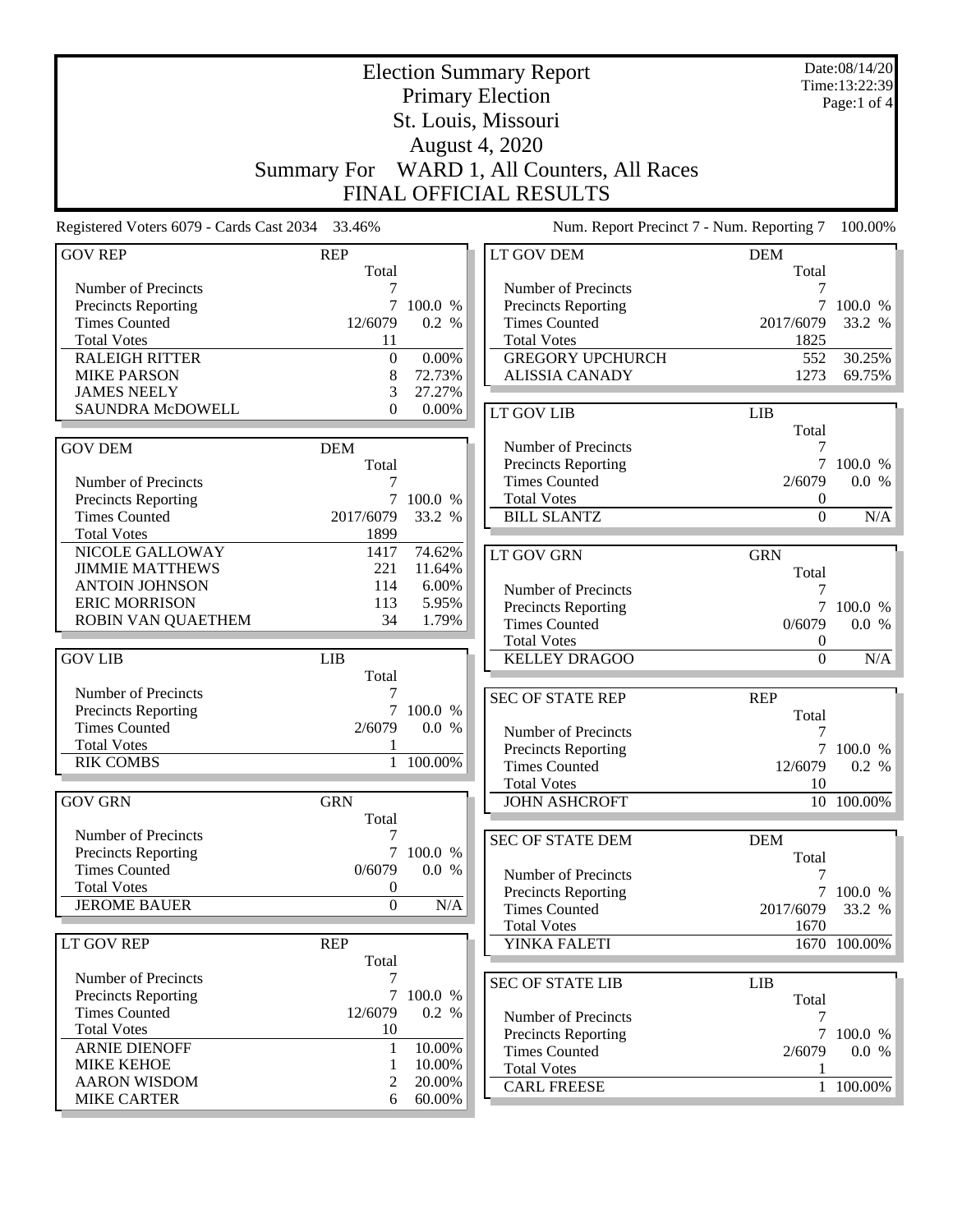|                                                 | Date:08/14/20<br><b>Election Summary Report</b> |              |                                            |                              |                              |
|-------------------------------------------------|-------------------------------------------------|--------------|--------------------------------------------|------------------------------|------------------------------|
|                                                 |                                                 |              | <b>Primary Election</b>                    |                              | Time:13:22:39<br>Page:2 of 4 |
|                                                 |                                                 |              | St. Louis, Missouri                        |                              |                              |
|                                                 |                                                 |              | <b>August 4, 2020</b>                      |                              |                              |
|                                                 |                                                 |              |                                            |                              |                              |
|                                                 | <b>Summary For</b>                              |              | WARD 1, All Counters, All Races            |                              |                              |
|                                                 |                                                 |              | FINAL OFFICIAL RESULTS                     |                              |                              |
| Registered Voters 6079 - Cards Cast 2034 33.46% |                                                 |              | Num. Report Precinct 7 - Num. Reporting 7  |                              | 100.00%                      |
| <b>SEC OF STATE GRN</b>                         | <b>GRN</b><br>Total                             |              | <b>ATTY GENERAL REP</b>                    | <b>REP</b><br>Total          |                              |
| Number of Precincts                             |                                                 |              | Number of Precincts                        |                              |                              |
| <b>Precincts Reporting</b>                      | 7                                               | 100.0 %      | Precincts Reporting                        |                              | 7 100.0 %                    |
| <b>Times Counted</b>                            | 0/6079                                          | 0.0 %        | <b>Times Counted</b>                       | 12/6079                      | 0.2 %                        |
| <b>Total Votes</b><br>PAUL LEHMANN              | $\boldsymbol{0}$<br>$\boldsymbol{0}$            | N/A          | <b>Total Votes</b><br><b>ERIC SCHMITT</b>  | 9<br>9                       | 100.00%                      |
|                                                 |                                                 |              |                                            |                              |                              |
| <b>SEC OF STATE CON</b>                         | <b>CON</b>                                      |              | <b>ATTY GENERAL DEM</b>                    | <b>DEM</b>                   |                              |
|                                                 | Total                                           |              |                                            | Total                        |                              |
| Number of Precincts                             | 7                                               |              | Number of Precincts                        | 7                            |                              |
| <b>Precincts Reporting</b>                      |                                                 | 7 100.0 %    | Precincts Reporting                        |                              | 7 100.0 %                    |
| <b>Times Counted</b>                            | 0/6079                                          | 0.0 %        | <b>Times Counted</b><br><b>Total Votes</b> | 2017/6079                    | 33.2 %                       |
| <b>Total Votes</b><br>PAUL VENABLE              | $\boldsymbol{0}$<br>$\mathbf{0}$                | N/A          | <b>RICH FINNERAN</b>                       | 1737<br>687                  | 39.55%                       |
|                                                 |                                                 |              | <b>ELAD GROSS</b>                          | 1050                         | 60.45%                       |
| <b>ST TREASURER REP</b>                         | <b>REP</b>                                      |              |                                            |                              |                              |
|                                                 | Total                                           |              | <b>ATTY GENERAL LIB</b>                    | <b>LIB</b>                   |                              |
| Number of Precincts                             | 7                                               |              |                                            | Total                        |                              |
| <b>Precincts Reporting</b>                      |                                                 | 7 100.0 %    | Number of Precincts                        | 7                            |                              |
| <b>Times Counted</b>                            | 12/6079                                         | 0.2 %        | Precincts Reporting                        |                              | 7 100.0 %                    |
| <b>Total Votes</b>                              | 9                                               |              | <b>Times Counted</b>                       | 2/6079                       | 0.0 %                        |
| <b>SCOTT FITZPATRICK</b>                        |                                                 | 9 100.00%    | <b>Total Votes</b><br><b>KEVIN BABCOCK</b> | $\boldsymbol{0}$<br>$\Omega$ | N/A                          |
| ST TREASURER DEM                                | <b>DEM</b>                                      |              |                                            |                              |                              |
|                                                 | Total                                           |              | <b>US REP 1 REP</b>                        | <b>REP</b>                   |                              |
| Number of Precincts                             |                                                 |              |                                            | Total                        |                              |
| <b>Precincts Reporting</b>                      |                                                 | 7 100.0 %    | Number of Precincts                        | 7                            |                              |
| <b>Times Counted</b>                            | 2017/6079                                       | 33.2 %       | <b>Precincts Reporting</b>                 |                              | 7 100.0 %                    |
| <b>Total Votes</b>                              | 1639                                            |              | <b>Times Counted</b>                       | 12/6079                      | 0.2 %                        |
| <b>VICKI ENGLUND</b>                            |                                                 | 1639 100.00% | <b>Total Votes</b><br>WINNIE HEARTSTRONG   | 11<br>$\overline{4}$         | 36.36%                       |
| <b>ST TREASURER LIB</b>                         | LIB                                             |              | <b>ANTHONY ROGERS</b>                      | 7                            | $63.64\%$                    |
|                                                 | Total                                           |              |                                            |                              |                              |
| Number of Precincts                             |                                                 |              | <b>US REP 1 DEM</b>                        | <b>DEM</b>                   |                              |
| Precincts Reporting                             | 7                                               | 100.0 %      |                                            | Total                        |                              |
| <b>Times Counted</b>                            | 2/6079                                          | 0.0 %        | Number of Precincts                        | 7                            |                              |
| <b>Total Votes</b>                              | $\boldsymbol{0}$                                |              | <b>Precincts Reporting</b>                 |                              | 7 100.0 %                    |
| NICHOLAS KASOFF                                 | $\boldsymbol{0}$                                | N/A          | <b>Times Counted</b>                       | 2017/6079                    | 33.2 %                       |
|                                                 |                                                 |              | <b>Total Votes</b><br><b>CORI BUSH</b>     | 2000<br>745                  | 37.25%                       |
| ST TREASURER GRN                                | <b>GRN</b><br>Total                             |              | <b>LACY CLAY</b>                           | 1217                         | $60.85\%$                    |
| Number of Precincts                             | 7                                               |              | KATHERINE BRUCKNER                         | 38                           | $1.90\%$                     |
| Precincts Reporting                             |                                                 | 7 100.0 %    |                                            |                              |                              |
| <b>Times Counted</b>                            | 0/6079                                          | 0.0 %        | <b>US REP 1 LIB</b>                        | <b>LIB</b>                   |                              |
| <b>Total Votes</b>                              | $\boldsymbol{0}$                                |              |                                            | Total                        |                              |
| <b>JOSEPH CIVETTINI</b>                         | $\boldsymbol{0}$                                | $\rm N/A$    | Number of Precincts                        | 7                            |                              |
|                                                 |                                                 |              | Precincts Reporting                        |                              | 7 100.0 %                    |
|                                                 |                                                 |              | <b>Times Counted</b><br><b>Total Votes</b> | 2/6079                       | 0.0 %                        |
|                                                 |                                                 |              | <b>ALEX FURMAN</b>                         |                              | 1 100.00%                    |
|                                                 |                                                 |              |                                            |                              |                              |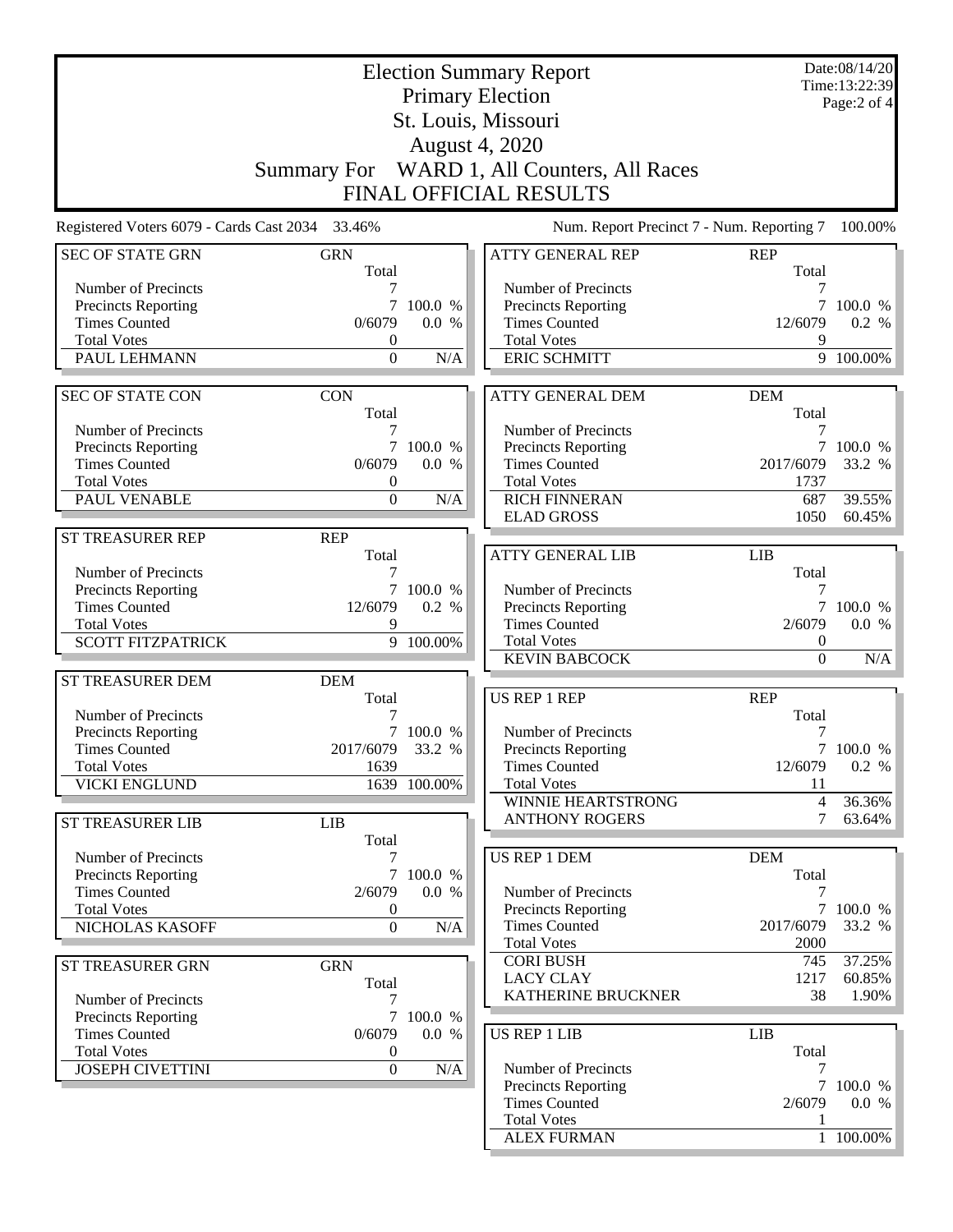|                                                 |                     | Date:08/14/20<br>Time:13:22:39 |                                              |                     |                  |
|-------------------------------------------------|---------------------|--------------------------------|----------------------------------------------|---------------------|------------------|
|                                                 |                     |                                | <b>Primary Election</b>                      |                     | Page: 3 of 4     |
|                                                 |                     |                                | St. Louis, Missouri                          |                     |                  |
|                                                 |                     |                                | August 4, 2020                               |                     |                  |
|                                                 |                     |                                |                                              |                     |                  |
|                                                 | <b>Summary For</b>  |                                | WARD 1, All Counters, All Races              |                     |                  |
|                                                 |                     |                                | <b>FINAL OFFICIAL RESULTS</b>                |                     |                  |
| Registered Voters 6079 - Cards Cast 2034 33.46% |                     |                                | Num. Report Precinct 7 - Num. Reporting 7    |                     | 100.00%          |
| ST SEN 5 REP                                    | <b>REP</b><br>Total |                                | <b>CIRC ATTY DEM</b>                         | <b>DEM</b><br>Total |                  |
| Number of Precincts                             | 3                   |                                | Number of Precincts                          |                     |                  |
| Precincts Reporting                             | 3                   | 100.0 %                        | Precincts Reporting                          |                     | 7 100.0 %        |
| <b>Times Counted</b>                            | 4/2055              | 0.2 %                          | <b>Times Counted</b>                         | 2017/6079           | 33.2 %           |
| <b>Total Votes</b>                              | 4                   |                                | <b>Total Votes</b>                           | 2001                |                  |
| MICHAEL HEBRON                                  |                     | 4 100.00%                      | <b>KIMBERLY GARDNER</b>                      | 1854                | 92.65%           |
|                                                 |                     |                                | <b>MARY PAT CARL</b>                         | 147                 | 7.35%            |
| ST SEN 5 DEM                                    | <b>DEM</b>          |                                |                                              |                     |                  |
|                                                 | Total               |                                | <b>SHERIFF REP</b>                           | <b>REP</b>          |                  |
| Number of Precincts                             | 3                   |                                |                                              | Total               |                  |
| Precincts Reporting                             | 3<br>634/2055       | 100.0 %<br>30.9 %              | Number of Precincts                          | 7                   | 7 100.0 %        |
| <b>Times Counted</b><br><b>Total Votes</b>      | 617                 |                                | Precincts Reporting<br><b>Times Counted</b>  | 12/6079             | 0.2 %            |
| <b>WILLIAM HAAS</b>                             | 26                  | 4.21%                          | <b>Total Votes</b>                           | 9                   |                  |
| <b>MEGAN GREEN</b>                              | 48                  | 7.78%                          | <b>JOHN CASTELLANO</b>                       | 6                   | 66.67%           |
| <b>JEREMIAH CHURCH</b>                          | 18                  | 2.92%                          | <b>LESTER STEWART</b>                        | 3                   | 33.33%           |
| MICHELLE SHEROD                                 | 229                 | 37.12%                         |                                              |                     |                  |
| <b>STEVE ROBERTS</b>                            | 290                 | 47.00%                         | <b>SHERIFF DEM</b>                           | <b>DEM</b>          |                  |
| McFARLANE DUNCAN                                | 6                   | 0.97%                          |                                              | Total               |                  |
|                                                 |                     |                                | Number of Precincts                          |                     |                  |
| ST REP 76 DEM                                   | <b>DEM</b>          |                                | Precincts Reporting                          |                     | 7 100.0 %        |
|                                                 | Total               |                                | <b>Times Counted</b>                         | 2017/6079           | 33.2 %           |
| Number of Precincts                             | 6                   |                                | <b>Total Votes</b>                           | 1940                |                  |
| Precincts Reporting                             | 6                   | 100.0 %                        | <b>VERNON BETTS</b>                          | 1210                | 62.37%           |
| <b>Times Counted</b>                            | 1602/4922           | 32.5 %                         | ALFRED MONTGOMERY                            | 596                 | 30.72%           |
| <b>Total Votes</b>                              | 1539                |                                | <b>DAVID MOSLEY</b>                          | 134                 | 6.91%            |
| <b>CHRIS CARTER</b>                             | 862                 | 56.01%                         |                                              |                     |                  |
| <b>MARLON ANDERSON</b>                          | 677                 | 43.99%                         | <b>TREASURER REP</b>                         | <b>REP</b>          |                  |
| ST REP 84 DEM                                   | <b>DEM</b>          |                                | Number of Precincts                          | Total               |                  |
|                                                 | Total               |                                | <b>Precincts Reporting</b>                   |                     | 7 100.0 %        |
| Number of Precincts                             | 1                   |                                | <b>Times Counted</b>                         | 12/6079             | 0.2 %            |
| Precincts Reporting                             | $\mathbf{1}$        | 100.0 %                        | <b>Total Votes</b>                           | 8                   |                  |
| <b>Times Counted</b>                            | 415/1157            | 35.9 %                         | <b>ROBERT VROMAN</b>                         |                     | 8 100.00%        |
| <b>Total Votes</b>                              | 321                 |                                |                                              |                     |                  |
| <b>WILEY PRICE</b>                              | 321                 | 100.00%                        | <b>TREASURER DEM</b>                         | <b>DEM</b>          |                  |
|                                                 |                     |                                |                                              | Total               |                  |
| <b>CIRC ATTY REP</b>                            | <b>REP</b>          |                                | Number of Precincts                          | 7                   |                  |
|                                                 | Total               |                                | Precincts Reporting                          |                     | 7 100.0 %        |
| Number of Precincts                             | 7                   |                                | <b>Times Counted</b>                         | 2017/6079           | 33.2 %           |
| Precincts Reporting                             | $\tau$<br>12/6079   | 100.0 %<br>0.2 %               | <b>Total Votes</b>                           | 1991                |                  |
| <b>Times Counted</b><br><b>Total Votes</b>      | 8                   |                                | <b>TISHAURA JONES</b><br><b>JEFFREY BOYD</b> | 1437<br>554         | 72.17%<br>27.83% |
| DANIEL ZDRODOWSKI                               |                     | 8 100.00%                      |                                              |                     |                  |
|                                                 |                     |                                | <b>TREASURER GRN</b>                         | <b>GRN</b>          |                  |
|                                                 |                     |                                |                                              | Total               |                  |
|                                                 |                     |                                | Number of Precincts                          | 7                   |                  |
|                                                 |                     |                                | Precincts Reporting                          |                     | 7 100.0 %        |
|                                                 |                     |                                | <b>Times Counted</b>                         | 0/6079              | 0.0 %            |
|                                                 |                     |                                | <b>Total Votes</b>                           | $\boldsymbol{0}$    |                  |
|                                                 |                     |                                | DON DE VIVO                                  | $\boldsymbol{0}$    | $\rm N/A$        |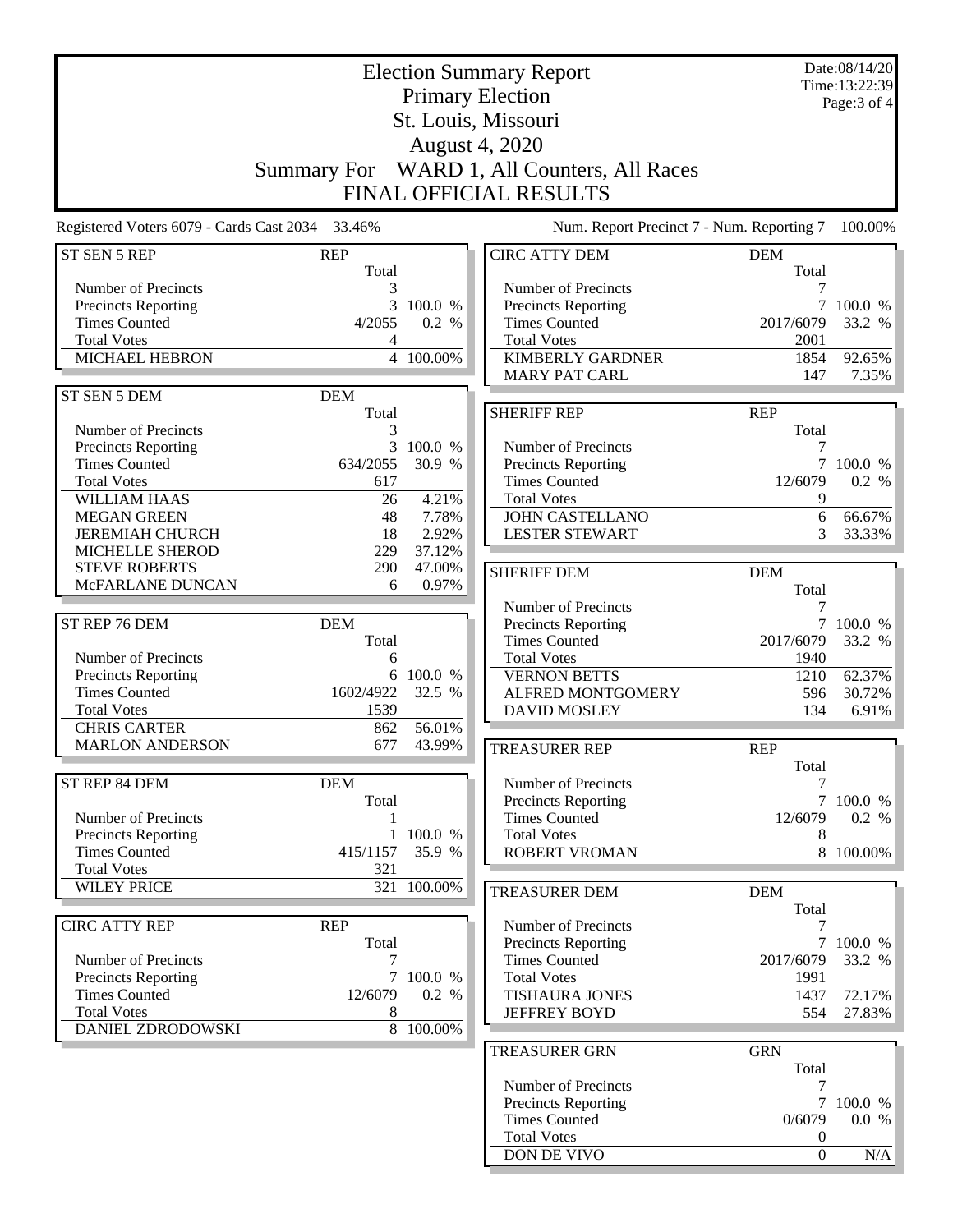|                                             | <b>Election Summary Report</b><br><b>Primary Election</b> |                  |                                            |                              |           |  |
|---------------------------------------------|-----------------------------------------------------------|------------------|--------------------------------------------|------------------------------|-----------|--|
|                                             |                                                           |                  | St. Louis, Missouri                        |                              |           |  |
| <b>August 4, 2020</b>                       |                                                           |                  |                                            |                              |           |  |
|                                             | <b>Summary For</b>                                        |                  | WARD 1, All Counters, All Races            |                              |           |  |
|                                             |                                                           |                  | <b>FINAL OFFICIAL RESULTS</b>              |                              |           |  |
| Registered Voters 6079 - Cards Cast 2034    | 33.46%                                                    |                  | Num. Report Precinct 7 - Num. Reporting 7  |                              | 100.00%   |  |
| COM MAN WD 1 DEM                            | <b>DEM</b><br>Total                                       |                  | COM MAN GRN ALL OTHERS                     | <b>GRN</b><br>Total          |           |  |
| Number of Precincts                         |                                                           |                  | Number of Precincts                        |                              |           |  |
| Precincts Reporting                         | 7                                                         | 100.0 %          | <b>Precincts Reporting</b>                 | 7                            | 100.0 %   |  |
| <b>Times Counted</b><br><b>Total Votes</b>  | 2017/6079                                                 | 33.2 %           | <b>Times Counted</b><br><b>Total Votes</b> | 0/6079                       | 0.0 %     |  |
| <b>STERLING MILLER</b>                      | 1703<br>1660                                              | 97.48%           | Write-in Votes                             | $\boldsymbol{0}$<br>$\theta$ | N/A       |  |
| Write-in Votes                              | 43                                                        | 2.52%            |                                            |                              |           |  |
|                                             |                                                           |                  | COM WOMAN GRN CITYWIDE                     | <b>GRN</b>                   |           |  |
| COM WOMAN WD 1 DEM                          | <b>DEM</b>                                                |                  |                                            | Total                        |           |  |
|                                             | Total                                                     |                  | Number of Precincts                        | 7                            |           |  |
| Number of Precincts                         |                                                           |                  | <b>Precincts Reporting</b>                 |                              | 7 100.0 % |  |
| Precincts Reporting                         | $\tau$                                                    | 100.0 %          | <b>Times Counted</b>                       | 0/6079                       | 0.0 %     |  |
| <b>Times Counted</b>                        | 2017/6079                                                 | 33.2 %           | <b>Total Votes</b>                         | $\mathbf{0}$                 |           |  |
| <b>Total Votes</b>                          | 1854                                                      |                  | Write-in Votes                             | $\mathbf{0}$                 | N/A       |  |
| YOLANDA BROWN                               | 1098<br>733                                               | 59.22%<br>39.54% |                                            |                              |           |  |
| <b>RAQUEL GANT</b><br>Write-in Votes        | 23                                                        | 1.24%            | COM MAN CON CITYWIDE                       | <b>CON</b>                   |           |  |
|                                             |                                                           |                  | Number of Precincts                        | Total<br>7                   |           |  |
| COM MAN REP ALL OTHERS                      | <b>REP</b>                                                |                  | Precincts Reporting                        | $7\overline{ }$              | 100.0 %   |  |
|                                             | Total                                                     |                  | <b>Times Counted</b>                       | 0/6079                       | 0.0 %     |  |
| Number of Precincts                         |                                                           |                  | <b>Total Votes</b>                         | $\boldsymbol{0}$             |           |  |
| Precincts Reporting                         | 7                                                         | 100.0 %          | Write-in Votes                             | $\mathbf{0}$                 | N/A       |  |
| <b>Times Counted</b>                        | 12/6079                                                   | 0.2 %            |                                            |                              |           |  |
| <b>Total Votes</b>                          | 3                                                         |                  | COM WOMAN CON CITYWIDE                     | <b>CON</b>                   |           |  |
| Write-in Votes                              | 3                                                         | 100.00%          |                                            | Total                        |           |  |
|                                             |                                                           |                  | Number of Precincts                        |                              |           |  |
| COM WOMAN REP ALL OTHERS                    | <b>REP</b>                                                |                  | <b>Precincts Reporting</b>                 |                              | 7 100.0 % |  |
| Number of Precincts                         | Total<br>7                                                |                  | <b>Times Counted</b><br><b>Total Votes</b> | 0/6079<br>0                  | 0.0 %     |  |
| Precincts Reporting                         |                                                           | 7 100.0 %        | Write-in Votes                             | $\Omega$                     | N/A       |  |
| <b>Times Counted</b>                        | 12/6079                                                   | 0.2 %            |                                            |                              |           |  |
| <b>Total Votes</b>                          | 4                                                         |                  | <b>CON AMEND 2</b>                         |                              |           |  |
| Write-in Votes                              |                                                           | 4 100.00%        |                                            | Total                        |           |  |
|                                             |                                                           |                  | Number of Precincts                        | 7                            |           |  |
| COM MAN LIB CITYWIDE                        | <b>LIB</b>                                                |                  | Precincts Reporting                        | $\tau$                       | 100.0 %   |  |
|                                             | Total                                                     |                  | <b>Times Counted</b>                       | 2034/6079                    | 33.5 %    |  |
| Number of Precincts                         |                                                           |                  | <b>Total Votes</b>                         | 1916                         |           |  |
| Precincts Reporting<br><b>Times Counted</b> | $\tau$                                                    | 100.0 %          | <b>YES</b>                                 | 1788                         | 93.32%    |  |
| <b>Total Votes</b>                          | 2/6079<br>$\theta$                                        | 0.0 %            | NO.                                        | 128                          | 6.68%     |  |
| Write-in Votes                              | $\mathbf{0}$                                              | $\rm N/A$        |                                            |                              |           |  |
|                                             |                                                           |                  |                                            |                              |           |  |
| COM WOMAN LIB CITYWIDE                      | <b>LIB</b><br>Total                                       |                  |                                            |                              |           |  |
| Number of Precincts                         | 7                                                         |                  |                                            |                              |           |  |
| Precincts Reporting                         |                                                           | 7 100.0 %        |                                            |                              |           |  |
| <b>Times Counted</b>                        | 2/6079                                                    | 0.0 %            |                                            |                              |           |  |
| <b>Total Votes</b>                          | $\boldsymbol{0}$                                          |                  |                                            |                              |           |  |
| Write-in Votes                              | $\boldsymbol{0}$                                          | N/A              |                                            |                              |           |  |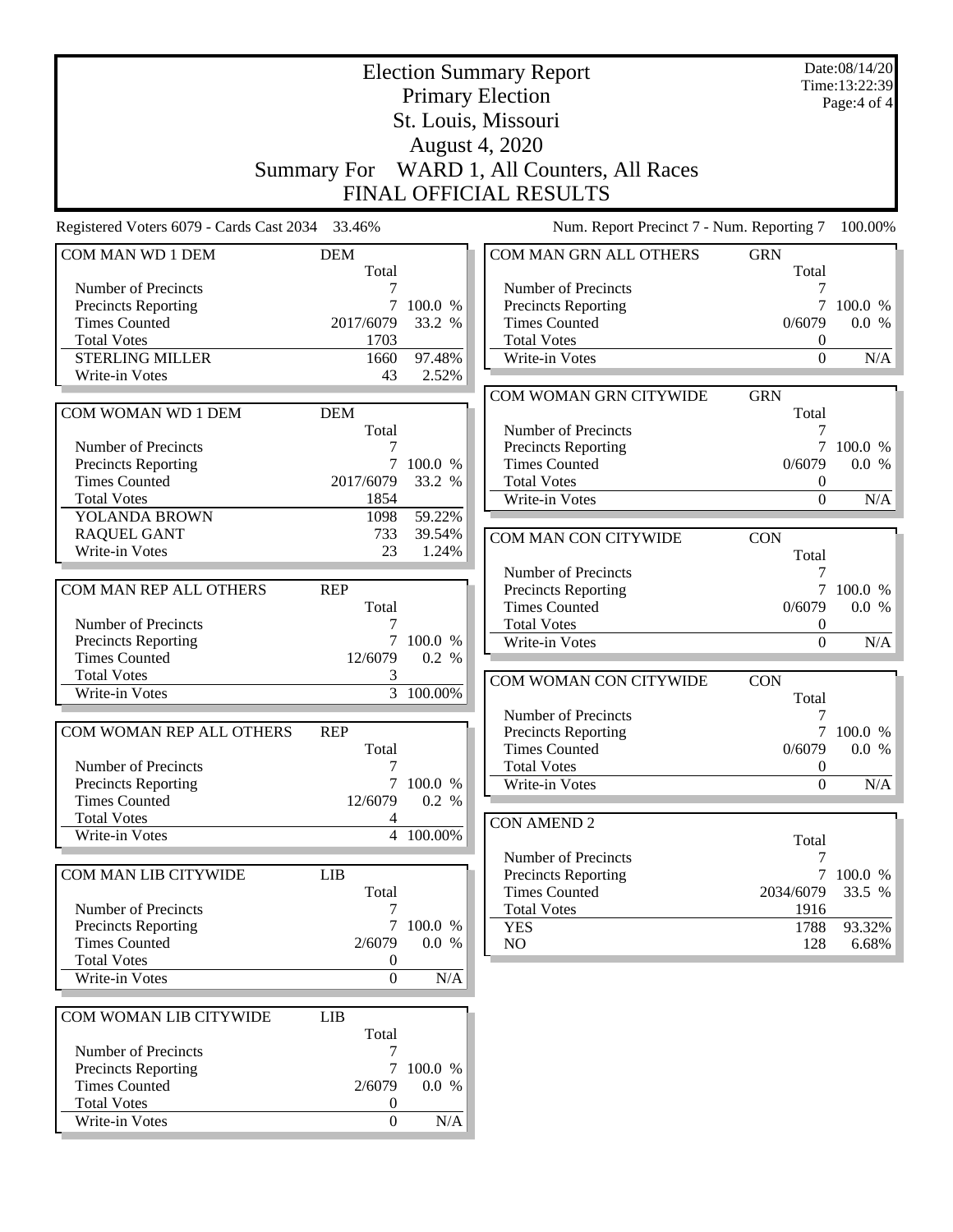|                                                 | <b>Election Summary Report</b> |           |                                                   |                  | Date:08/14/20<br>Time: 13:22:45 |
|-------------------------------------------------|--------------------------------|-----------|---------------------------------------------------|------------------|---------------------------------|
|                                                 |                                |           | <b>Primary Election</b>                           |                  | Page:1 of 5                     |
|                                                 |                                |           | St. Louis, Missouri                               |                  |                                 |
|                                                 |                                |           | <b>August 4, 2020</b>                             |                  |                                 |
|                                                 |                                |           |                                                   |                  |                                 |
|                                                 | <b>Summary For</b>             |           | WARD 2, All Counters, All Races                   |                  |                                 |
|                                                 |                                |           | FINAL OFFICIAL RESULTS                            |                  |                                 |
| Registered Voters 5545 - Cards Cast 1931 34.82% |                                |           | Num. Report Precinct 8 - Num. Reporting 8         |                  | 100.00%                         |
| <b>GOV REP</b>                                  | <b>REP</b>                     |           | LT GOV DEM                                        | <b>DEM</b>       |                                 |
| Number of Precincts                             | Total<br>8                     |           | Number of Precincts                               | Total            |                                 |
| Precincts Reporting                             | 8                              | 100.0 %   | Precincts Reporting                               | 8<br>8           | 100.0 %                         |
| <b>Times Counted</b>                            | 27/5545                        | 0.5 %     | <b>Times Counted</b>                              | 1897/5545        | 34.2 %                          |
| <b>Total Votes</b>                              | 19                             |           | <b>Total Votes</b>                                | 1769             |                                 |
| <b>RALEIGH RITTER</b>                           | $\boldsymbol{0}$               | 0.00%     | <b>GREGORY UPCHURCH</b>                           | 517              | 29.23%                          |
| <b>MIKE PARSON</b>                              | 11                             | 57.89%    | <b>ALISSIA CANADY</b>                             | 1252             | 70.77%                          |
| <b>JAMES NEELY</b>                              | 3                              | 15.79%    |                                                   |                  |                                 |
| SAUNDRA McDOWELL                                | 5                              | 26.32%    | LT GOV LIB                                        | <b>LIB</b>       |                                 |
|                                                 |                                |           |                                                   | Total            |                                 |
| <b>GOV DEM</b>                                  | <b>DEM</b>                     |           | Number of Precincts                               | 8                |                                 |
|                                                 | Total                          |           | Precincts Reporting                               | 8                | 100.0 %                         |
| Number of Precincts                             | 8                              |           | <b>Times Counted</b>                              | 1/5545           | 0.0 %                           |
| Precincts Reporting                             | 8                              | 100.0 %   | <b>Total Votes</b>                                | 0                |                                 |
| <b>Times Counted</b>                            | 1897/5545                      | 34.2 %    | <b>BILL SLANTZ</b>                                | $\boldsymbol{0}$ | N/A                             |
| <b>Total Votes</b>                              | 1829                           |           |                                                   |                  |                                 |
| NICOLE GALLOWAY                                 | 1398                           | 76.44%    | LT GOV GRN                                        | <b>GRN</b>       |                                 |
| <b>JIMMIE MATTHEWS</b>                          | 186                            | 10.17%    |                                                   | Total            |                                 |
| <b>ANTOIN JOHNSON</b>                           | 102                            | 5.58%     | Number of Precincts                               | 8                |                                 |
| <b>ERIC MORRISON</b>                            | 118                            | 6.45%     | Precincts Reporting                               | 8                | 100.0 %                         |
| ROBIN VAN QUAETHEM                              | 25                             | 1.37%     | <b>Times Counted</b>                              | 0/5545           | 0.0 %                           |
|                                                 |                                |           | <b>Total Votes</b>                                | $\boldsymbol{0}$ |                                 |
| <b>GOV LIB</b>                                  | <b>LIB</b>                     |           | <b>KELLEY DRAGOO</b>                              | $\mathbf{0}$     | N/A                             |
|                                                 | Total                          |           |                                                   |                  |                                 |
| Number of Precincts                             | 8                              |           | <b>SEC OF STATE REP</b>                           | <b>REP</b>       |                                 |
| Precincts Reporting                             | 8                              | 100.0 %   |                                                   | Total            |                                 |
| <b>Times Counted</b>                            | 1/5545                         | 0.0 %     | Number of Precincts                               | 8                |                                 |
| <b>Total Votes</b><br><b>RIK COMBS</b>          | $\mathbf{0}$                   |           | <b>Precincts Reporting</b>                        | 8                | 100.0 %                         |
|                                                 | $\boldsymbol{0}$               | N/A       | <b>Times Counted</b>                              | 27/5545          | 0.5 %                           |
|                                                 |                                |           | <b>Total Votes</b>                                | 19               |                                 |
| <b>GOV GRN</b>                                  | <b>GRN</b><br>Total            |           | <b>JOHN ASHCROFT</b>                              |                  | 19 100.00%                      |
| Number of Precincts                             | 8                              |           |                                                   |                  |                                 |
| Precincts Reporting                             | 8                              | 100.0 %   | <b>SEC OF STATE DEM</b>                           | <b>DEM</b>       |                                 |
| <b>Times Counted</b>                            | 0/5545                         | 0.0 %     |                                                   | Total            |                                 |
| <b>Total Votes</b>                              | $\boldsymbol{0}$               |           | Number of Precincts<br><b>Precincts Reporting</b> | 8                |                                 |
| <b>JEROME BAUER</b>                             | $\overline{0}$                 | $\rm N/A$ | <b>Times Counted</b>                              | 8<br>1897/5545   | 100.0 %<br>34.2 %               |
|                                                 |                                |           | <b>Total Votes</b>                                | 1618             |                                 |
| LT GOV REP                                      | <b>REP</b>                     |           | YINKA FALETI                                      |                  | $\overline{1618}$ 100.00%       |
|                                                 | Total                          |           |                                                   |                  |                                 |
| Number of Precincts                             | 8                              |           | <b>SEC OF STATE LIB</b>                           | LIB              |                                 |
| Precincts Reporting                             | 8                              | 100.0 %   |                                                   | Total            |                                 |
| <b>Times Counted</b>                            | 27/5545                        | 0.5 %     | Number of Precincts                               | 8                |                                 |
| <b>Total Votes</b>                              | 18                             |           | Precincts Reporting                               |                  | 8 100.0 %                       |
| <b>ARNIE DIENOFF</b>                            | 3                              | 16.67%    | <b>Times Counted</b>                              | 1/5545           | 0.0 %                           |
| <b>MIKE KEHOE</b>                               | 1                              | 5.56%     | <b>Total Votes</b>                                | 1                |                                 |
| <b>AARON WISDOM</b>                             | 3                              | 16.67%    | <b>CARL FREESE</b>                                |                  | 1 100.00%                       |
| <b>MIKE CARTER</b>                              | 11                             | 61.11%    |                                                   |                  |                                 |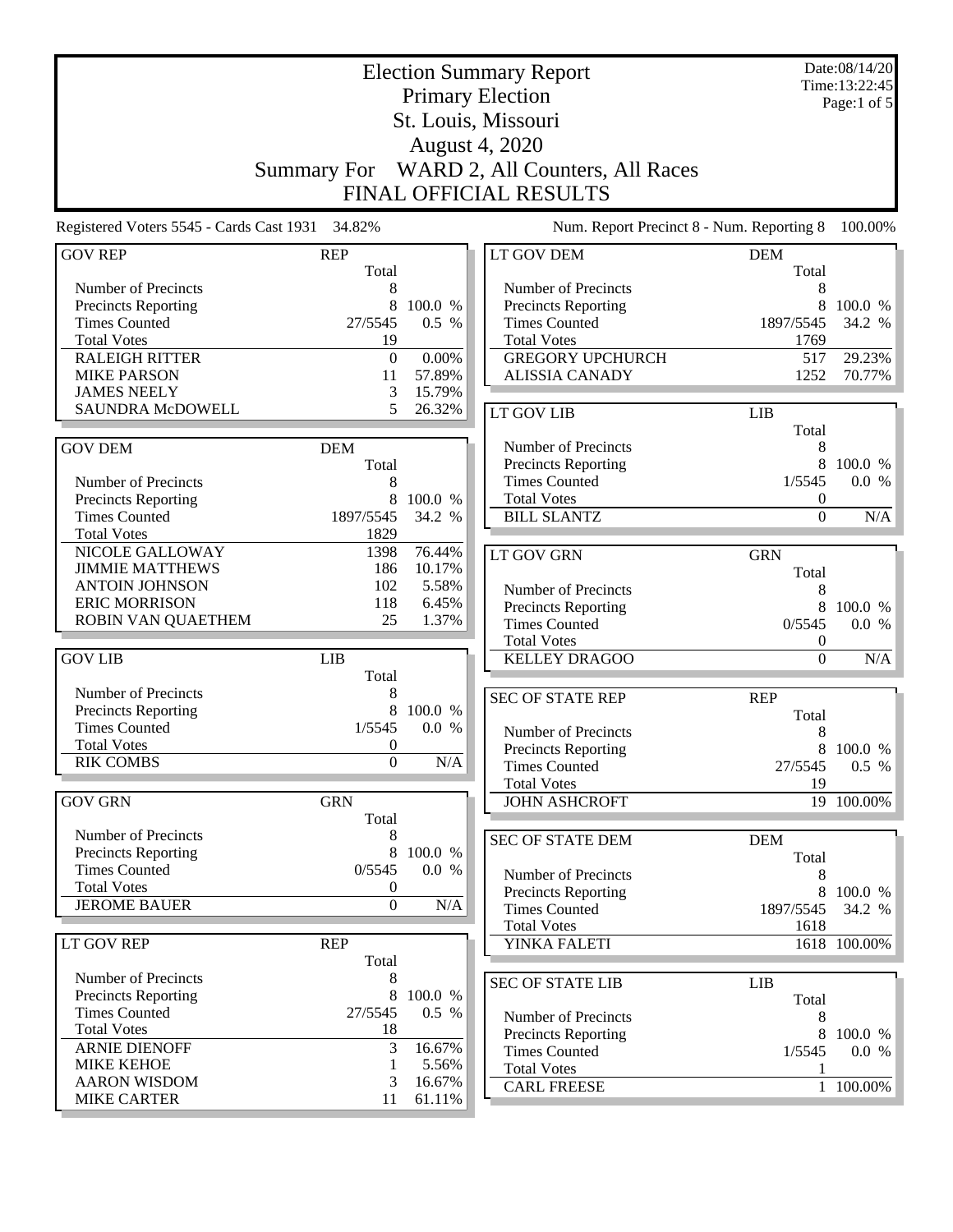|                                                    | Date:08/14/20<br><b>Election Summary Report</b> |                  |                                             |                     |                              |
|----------------------------------------------------|-------------------------------------------------|------------------|---------------------------------------------|---------------------|------------------------------|
|                                                    |                                                 |                  | <b>Primary Election</b>                     |                     | Time:13:22:45<br>Page:2 of 5 |
|                                                    |                                                 |                  | St. Louis, Missouri                         |                     |                              |
|                                                    |                                                 |                  | <b>August 4, 2020</b>                       |                     |                              |
|                                                    |                                                 |                  |                                             |                     |                              |
|                                                    | <b>Summary For</b>                              |                  | WARD 2, All Counters, All Races             |                     |                              |
|                                                    |                                                 |                  | FINAL OFFICIAL RESULTS                      |                     |                              |
| Registered Voters 5545 - Cards Cast 1931 34.82%    |                                                 |                  | Num. Report Precinct 8 - Num. Reporting 8   |                     | 100.00%                      |
| <b>SEC OF STATE GRN</b>                            | <b>GRN</b><br>Total                             |                  | <b>ATTY GENERAL REP</b>                     | <b>REP</b><br>Total |                              |
| Number of Precincts                                | 8                                               |                  | Number of Precincts                         | 8                   |                              |
| <b>Precincts Reporting</b>                         | 8                                               | 100.0 %          | Precincts Reporting                         | 8                   | 100.0 %                      |
| <b>Times Counted</b>                               | 0/5545                                          | 0.0 %            | <b>Times Counted</b>                        | 27/5545             | $0.5\%$                      |
| <b>Total Votes</b>                                 | $\boldsymbol{0}$                                |                  | <b>Total Votes</b>                          | 16                  |                              |
| PAUL LEHMANN                                       | $\boldsymbol{0}$                                | N/A              | <b>ERIC SCHMITT</b>                         |                     | 16 100.00%                   |
| <b>SEC OF STATE CON</b>                            | <b>CON</b>                                      |                  | <b>ATTY GENERAL DEM</b>                     | <b>DEM</b>          |                              |
| Number of Precincts                                | Total<br>8                                      |                  | Number of Precincts                         | Total<br>8          |                              |
| <b>Precincts Reporting</b>                         | 8                                               | 100.0 %          | Precincts Reporting                         | 8                   | 100.0 %                      |
| <b>Times Counted</b>                               | 0/5545                                          | 0.0 %            | <b>Times Counted</b>                        | 1897/5545           | 34.2 %                       |
| <b>Total Votes</b>                                 | $\boldsymbol{0}$                                |                  | <b>Total Votes</b>                          | 1695                |                              |
| PAUL VENABLE                                       | $\mathbf{0}$                                    | N/A              | <b>RICH FINNERAN</b>                        | 1022                | 60.29%                       |
|                                                    |                                                 |                  | <b>ELAD GROSS</b>                           | 673                 | 39.71%                       |
| <b>ST TREASURER REP</b>                            | <b>REP</b>                                      |                  |                                             |                     |                              |
|                                                    | Total                                           |                  | <b>ATTY GENERAL LIB</b>                     | <b>LIB</b>          |                              |
| Number of Precincts                                | 8                                               |                  |                                             | Total               |                              |
| <b>Precincts Reporting</b><br><b>Times Counted</b> | 8<br>27/5545                                    | 100.0 %<br>0.5 % | Number of Precincts                         | 8<br>8              | 100.0 %                      |
| <b>Total Votes</b>                                 | 15                                              |                  | Precincts Reporting<br><b>Times Counted</b> | 1/5545              | 0.0 %                        |
| <b>SCOTT FITZPATRICK</b>                           |                                                 | 15 100.00%       | <b>Total Votes</b>                          | $\boldsymbol{0}$    |                              |
|                                                    |                                                 |                  | <b>KEVIN BABCOCK</b>                        | $\Omega$            | N/A                          |
| ST TREASURER DEM                                   | <b>DEM</b>                                      |                  |                                             |                     |                              |
|                                                    | Total                                           |                  | <b>US REP 1 REP</b>                         | <b>REP</b>          |                              |
| Number of Precincts                                | 8                                               |                  |                                             | Total               |                              |
| Precincts Reporting                                | 8                                               | 100.0 %          | Number of Precincts                         | 8                   |                              |
| <b>Times Counted</b>                               | 1897/5545                                       | 34.2 %           | <b>Precincts Reporting</b>                  | 8                   | 100.0 %                      |
| <b>Total Votes</b><br><b>VICKI ENGLUND</b>         | 1585                                            | 1585 100.00%     | <b>Times Counted</b><br><b>Total Votes</b>  | 27/5545<br>16       | 0.5 %                        |
|                                                    |                                                 |                  | WINNIE HEARTSTRONG                          | 9                   | 56.25%                       |
| ST TREASURER LIB                                   | <b>LIB</b>                                      |                  | <b>ANTHONY ROGERS</b>                       | 7                   | 43.75%                       |
|                                                    | Total                                           |                  |                                             |                     |                              |
| Number of Precincts                                | 8                                               |                  | <b>US REP 1 DEM</b>                         | <b>DEM</b>          |                              |
| Precincts Reporting                                | 8                                               | 100.0 %          |                                             | Total               |                              |
| <b>Times Counted</b>                               | 1/5545                                          | 0.0 %            | Number of Precincts                         | 8                   |                              |
| <b>Total Votes</b>                                 | 1                                               |                  | <b>Precincts Reporting</b>                  | 8                   | 100.0 %                      |
| NICHOLAS KASOFF                                    |                                                 | 1 100.00%        | <b>Times Counted</b>                        | 1897/5545           | 34.2 %                       |
|                                                    |                                                 |                  | <b>Total Votes</b><br><b>CORI BUSH</b>      | 1883<br>777         | 41.26%                       |
| ST TREASURER GRN                                   | <b>GRN</b>                                      |                  | <b>LACY CLAY</b>                            | 1051                | 55.82%                       |
| Number of Precincts                                | Total<br>8                                      |                  | KATHERINE BRUCKNER                          | 55                  | $2.92\%$                     |
| Precincts Reporting                                | 8                                               | 100.0 %          |                                             |                     |                              |
| <b>Times Counted</b>                               | 0/5545                                          | 0.0 %            | <b>US REP 1 LIB</b>                         | <b>LIB</b>          |                              |
| <b>Total Votes</b>                                 | $\boldsymbol{0}$                                |                  |                                             | Total               |                              |
| <b>JOSEPH CIVETTINI</b>                            | $\boldsymbol{0}$                                | $\rm N/A$        | Number of Precincts                         | 8                   |                              |
|                                                    |                                                 |                  | Precincts Reporting                         | 8                   | 100.0 %                      |
|                                                    |                                                 |                  | <b>Times Counted</b>                        | 1/5545              | 0.0 %                        |
|                                                    |                                                 |                  | <b>Total Votes</b><br><b>ALEX FURMAN</b>    |                     | $1\quad100.00\%$             |
|                                                    |                                                 |                  |                                             |                     |                              |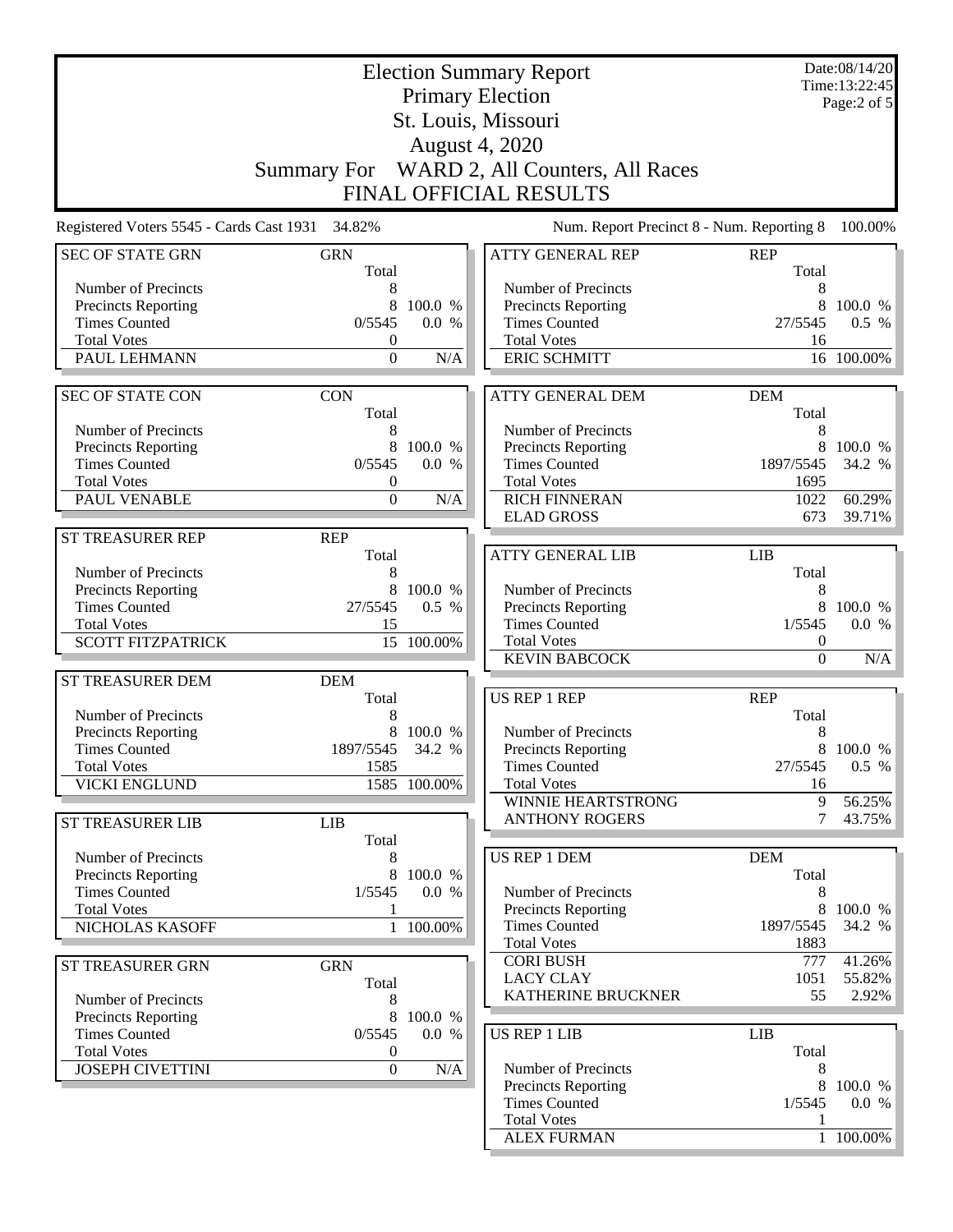| <b>Election Summary Report</b><br><b>Primary Election</b> |                               |                     |                                                    |                       |                        |  |  |
|-----------------------------------------------------------|-------------------------------|---------------------|----------------------------------------------------|-----------------------|------------------------|--|--|
|                                                           | St. Louis, Missouri           |                     |                                                    |                       |                        |  |  |
|                                                           | <b>August 4, 2020</b>         |                     |                                                    |                       |                        |  |  |
|                                                           |                               |                     | Summary For WARD 2, All Counters, All Races        |                       |                        |  |  |
|                                                           | <b>FINAL OFFICIAL RESULTS</b> |                     |                                                    |                       |                        |  |  |
| Registered Voters 5545 - Cards Cast 1931 34.82%           |                               |                     | Num. Report Precinct 8 - Num. Reporting 8          |                       | 100.00%                |  |  |
| ST SEN 5 REP                                              | <b>REP</b><br>Total           |                     | ST REP 78 REP                                      | <b>REP</b><br>Total   |                        |  |  |
| Number of Precincts                                       | 4                             |                     | Number of Precincts                                |                       |                        |  |  |
| Precincts Reporting                                       |                               | 4 100.0 %           | Precincts Reporting                                | 1                     | 100.0 %                |  |  |
| <b>Times Counted</b><br><b>Total Votes</b>                | 11/1110<br>4                  | 1.0 %               | <b>Times Counted</b><br><b>Total Votes</b>         | 1/8<br>$\overline{0}$ | 12.5 %                 |  |  |
| MICHAEL HEBRON                                            |                               | 4 100.00%           | <b>TIMOTHY GARTIN</b>                              | $\Omega$              | N/A                    |  |  |
|                                                           |                               |                     |                                                    |                       |                        |  |  |
| ST SEN 5 DEM                                              | <b>DEM</b><br>Total           |                     | ST REP 78 DEM                                      | <b>DEM</b><br>Total   |                        |  |  |
| Number of Precincts                                       | 4                             |                     | Number of Precincts                                |                       |                        |  |  |
| Precincts Reporting<br><b>Times Counted</b>               | 291/1110                      | 4 100.0 %<br>26.2 % | <b>Precincts Reporting</b><br><b>Times Counted</b> | 5/8                   | 100.0%<br>62.5 %       |  |  |
| <b>Total Votes</b>                                        | 282                           |                     | <b>Total Votes</b>                                 | 3                     |                        |  |  |
| <b>WILLIAM HAAS</b>                                       | 28                            | 9.93%               | <b>RASHEEN ALDRIDGE</b>                            |                       | $\overline{3}$ 100.00% |  |  |
| <b>MEGAN GREEN</b>                                        | 27                            | 9.57%               |                                                    |                       |                        |  |  |
| <b>JEREMIAH CHURCH</b>                                    | 14                            | 4.96%               | <b>CIRC ATTY REP</b>                               | <b>REP</b>            |                        |  |  |
| MICHELLE SHEROD                                           | 68                            | 24.11%              |                                                    | Total                 |                        |  |  |
| <b>STEVE ROBERTS</b>                                      | 141                           | 50.00%              | Number of Precincts                                | 8                     |                        |  |  |
| McFARLANE DUNCAN                                          | 4                             | 1.42%               | Precincts Reporting                                | 8                     | 100.0 %                |  |  |
|                                                           |                               |                     | <b>Times Counted</b>                               | 27/5545               | 0.5 %                  |  |  |
| ST REP 66 DEM                                             | <b>DEM</b><br>Total<br>2      |                     | <b>Total Votes</b><br>DANIEL ZDRODOWSKI            | 15                    | 15 100.00%             |  |  |
| Number of Precincts<br>Precincts Reporting                |                               | 2 100.0 %           |                                                    |                       |                        |  |  |
| <b>Times Counted</b>                                      | 699/2361                      | 29.6 %              | <b>CIRC ATTY DEM</b>                               | <b>DEM</b>            |                        |  |  |
| <b>Total Votes</b>                                        | 641                           |                     | Number of Precincts                                | Total<br>8            |                        |  |  |
| <b>MARLENE TERRY</b>                                      | 365                           | 56.94%              | Precincts Reporting                                |                       | 8 100.0 %              |  |  |
| <b>TROY JEFFERSON</b>                                     | 213                           | 33.23%              | <b>Times Counted</b>                               | 1897/5545 34.2 %      |                        |  |  |
| THOMAS BRADLEY                                            | 63                            | 9.83%               | <b>Total Votes</b>                                 | 1878                  |                        |  |  |
|                                                           |                               |                     | <b>KIMBERLY GARDNER</b>                            | 1680                  | 89.46%                 |  |  |
| ST REP 76 DEM                                             | <b>DEM</b><br>Total           |                     | <b>MARY PAT CARL</b>                               | 198                   | 10.54%                 |  |  |
| Number of Precincts                                       | 4                             | 4 100.0 %           | <b>SHERIFF REP</b>                                 | <b>REP</b>            |                        |  |  |
| <b>Precincts Reporting</b><br><b>Times Counted</b>        | 1124/2913                     | 38.6 %              |                                                    | Total                 |                        |  |  |
| <b>Total Votes</b>                                        | 1103                          |                     | Number of Precincts<br><b>Precincts Reporting</b>  | 8                     | 8 100.0 %              |  |  |
| <b>CHRIS CARTER</b>                                       | 464                           | 42.07%              | <b>Times Counted</b>                               | 27/5545               | $0.5\%$                |  |  |
| <b>MARLON ANDERSON</b>                                    | 639                           | 57.93%              | <b>Total Votes</b>                                 | 16                    |                        |  |  |
|                                                           |                               |                     | <b>JOHN CASTELLANO</b>                             | 10                    | 62.50%                 |  |  |
| ST REP 77 DEM                                             | <b>DEM</b><br>Total           |                     | <b>LESTER STEWART</b>                              | 6                     | 37.50%                 |  |  |
| Number of Precincts                                       | 1                             |                     | <b>SHERIFF DEM</b>                                 | <b>DEM</b>            |                        |  |  |
| Precincts Reporting<br><b>Times Counted</b>               | 69/263                        | 1 100.0 %<br>26.2 % |                                                    | Total                 |                        |  |  |
| <b>Total Votes</b>                                        | 63                            |                     | Number of Precincts                                | 8                     |                        |  |  |
| DARRYL GRAY                                               | 24                            | 38.10%              | <b>Precincts Reporting</b><br><b>Times Counted</b> | 8<br>1897/5545        | 100.0 %<br>34.2 %      |  |  |
| KIMBERLY-ANN COLLINS                                      | 39                            | 61.90%              | <b>Total Votes</b>                                 | 1830                  |                        |  |  |
|                                                           |                               |                     | <b>VERNON BETTS</b>                                | 1126                  | 61.53%                 |  |  |
|                                                           |                               |                     | ALFRED MONTGOMERY                                  | 326                   | 17.81%                 |  |  |
|                                                           |                               |                     | <b>DAVID MOSLEY</b>                                | 378                   | 20.66%                 |  |  |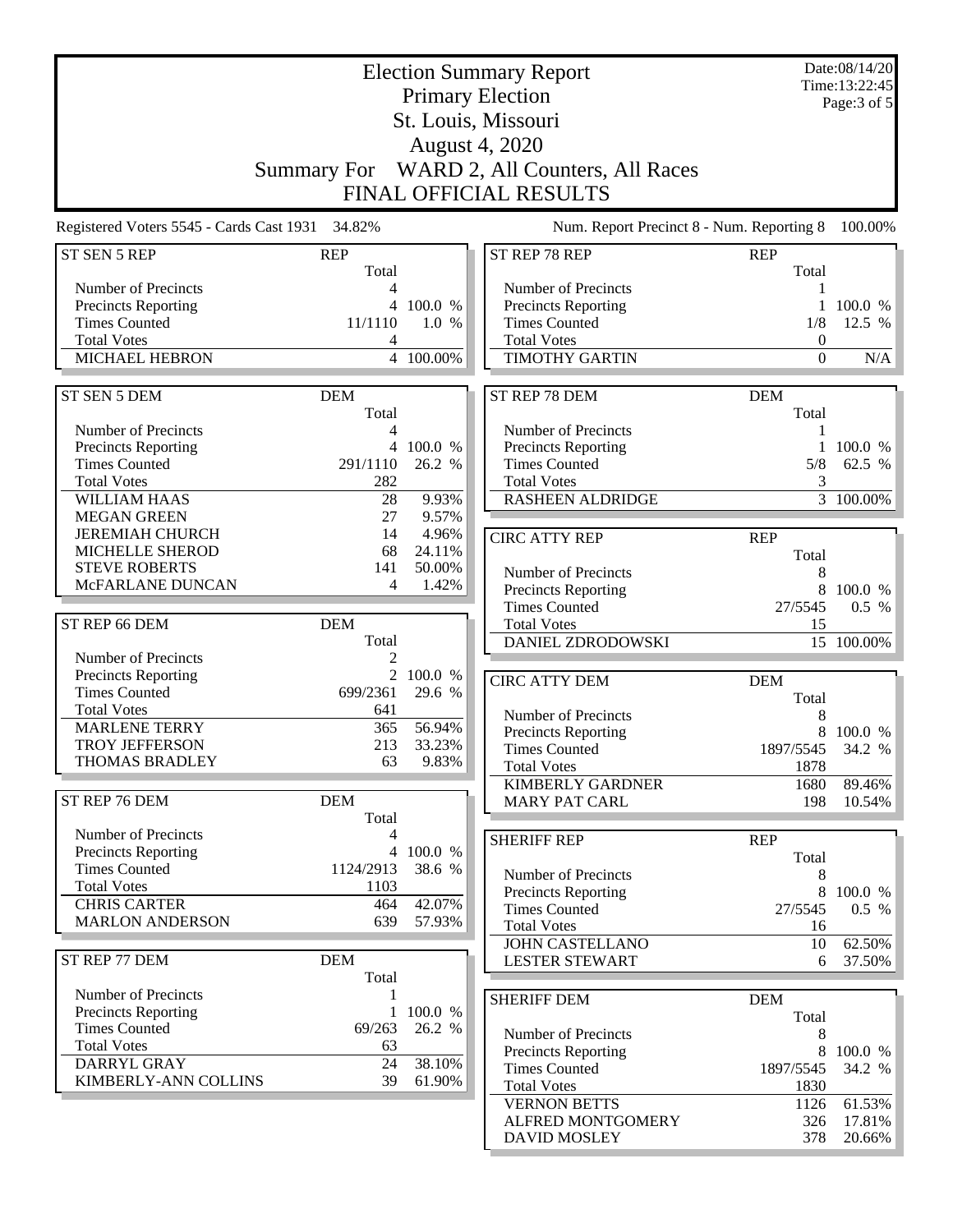|                                                    | <b>Election Summary Report</b> |                  |                                                    |                                      |                              |
|----------------------------------------------------|--------------------------------|------------------|----------------------------------------------------|--------------------------------------|------------------------------|
|                                                    |                                |                  | <b>Primary Election</b>                            |                                      | Time:13:22:45<br>Page:4 of 5 |
|                                                    |                                |                  | St. Louis, Missouri                                |                                      |                              |
|                                                    |                                |                  | <b>August 4, 2020</b>                              |                                      |                              |
|                                                    |                                |                  | Summary For WARD 2, All Counters, All Races        |                                      |                              |
|                                                    |                                |                  | FINAL OFFICIAL RESULTS                             |                                      |                              |
| Registered Voters 5545 - Cards Cast 1931           | 34.82%                         |                  | Num. Report Precinct 8 - Num. Reporting 8          |                                      | 100.00%                      |
| <b>TREASURER REP</b>                               | <b>REP</b>                     |                  | COM WOMAN REP ALL OTHERS                           | <b>REP</b>                           |                              |
| Number of Precincts                                | Total<br>8                     |                  | Number of Precincts                                | Total<br>8                           |                              |
| Precincts Reporting                                | 8                              | 100.0 %          | <b>Precincts Reporting</b>                         | 8                                    | 100.0 %                      |
| <b>Times Counted</b>                               | 27/5545                        | $0.5\%$          | <b>Times Counted</b>                               | 27/5545                              | 0.5 %                        |
| <b>Total Votes</b>                                 | 16                             |                  | <b>Total Votes</b>                                 | 3                                    |                              |
| <b>ROBERT VROMAN</b>                               |                                | 16 100.00%       | Write-in Votes                                     |                                      | $\overline{3}$ 100.00%       |
| <b>TREASURER DEM</b>                               | <b>DEM</b>                     |                  | COM MAN LIB CITYWIDE                               | <b>LIB</b>                           |                              |
|                                                    | Total                          |                  |                                                    | Total                                |                              |
| Number of Precincts                                | 8                              |                  | Number of Precincts                                | 8                                    |                              |
| Precincts Reporting                                | 8                              | 100.0 %          | <b>Precincts Reporting</b>                         | 8                                    | 100.0 %                      |
| <b>Times Counted</b>                               | 1897/5545                      | 34.2 %           | <b>Times Counted</b>                               | 1/5545                               | 0.0 %                        |
| <b>Total Votes</b><br><b>TISHAURA JONES</b>        | 1862<br>1209                   | 64.93%           | <b>Total Votes</b><br>Write-in Votes               | $\boldsymbol{0}$<br>$\mathbf{0}$     | N/A                          |
| <b>JEFFREY BOYD</b>                                | 653                            | 35.07%           |                                                    |                                      |                              |
|                                                    |                                |                  | COM WOMAN LIB CITYWIDE                             | <b>LIB</b>                           |                              |
| <b>TREASURER GRN</b>                               | <b>GRN</b>                     |                  |                                                    | Total                                |                              |
|                                                    | Total                          |                  | Number of Precincts                                | 8                                    |                              |
| Number of Precincts                                | 8                              |                  | Precincts Reporting                                | 8                                    | 100.0 %                      |
| <b>Precincts Reporting</b><br><b>Times Counted</b> | 8<br>0/5545                    | 100.0 %<br>0.0 % | <b>Times Counted</b><br><b>Total Votes</b>         | 1/5545                               | 0.0 %                        |
| <b>Total Votes</b>                                 | $\boldsymbol{0}$               |                  | Write-in Votes                                     | $\boldsymbol{0}$<br>$\boldsymbol{0}$ | N/A                          |
| <b>DON DE VIVO</b>                                 | $\boldsymbol{0}$               | N/A              |                                                    |                                      |                              |
|                                                    |                                |                  | COM MAN GRN ALL OTHERS                             | <b>GRN</b>                           |                              |
| COM MAN WD 2 DEM                                   | <b>DEM</b>                     |                  |                                                    | Total                                |                              |
|                                                    | Total                          |                  | Number of Precincts                                | 8                                    |                              |
| Number of Precincts<br><b>Precincts Reporting</b>  | 8                              | 8 100.0 %        | <b>Precincts Reporting</b><br><b>Times Counted</b> | 0/5545                               | 8 100.0 %<br>0.0 %           |
| <b>Times Counted</b>                               | 1897/5545                      | 34.2 %           | <b>Total Votes</b>                                 | $\theta$                             |                              |
| <b>Total Votes</b>                                 | 1782                           |                  | Write-in Votes                                     | $\theta$                             | N/A                          |
| <b>LARRY MIDDLEBROOK</b>                           | 1105                           | 62.01%           |                                                    |                                      |                              |
| <b>DAVID MOSLEY</b>                                | 669                            | 37.54%           | COM WOMAN GRN CITYWIDE                             | <b>GRN</b>                           |                              |
| Write-in Votes                                     | 8                              | 0.45%            |                                                    | Total                                |                              |
| COM WOMAN WD 2 DEM                                 | <b>DEM</b>                     |                  | Number of Precincts<br><b>Precincts Reporting</b>  | 8<br>8                               | 100.0 %                      |
|                                                    | Total                          |                  | <b>Times Counted</b>                               | 0/5545                               | 0.0 %                        |
| Number of Precincts                                | 8                              |                  | <b>Total Votes</b>                                 | $\boldsymbol{0}$                     |                              |
| Precincts Reporting                                | 8                              | 100.0 %          | Write-in Votes                                     | $\Omega$                             | N/A                          |
| <b>Times Counted</b>                               | 1897/5545                      | 34.2 %           |                                                    |                                      |                              |
| <b>Total Votes</b><br><b>JOYCE HALL</b>            | 1766<br>874                    | 49.49%           | COM MAN CON CITYWIDE                               | <b>CON</b>                           |                              |
| <b>ERMA JEFFERSON</b>                              | 885                            | 50.11%           | Number of Precincts                                | Total<br>8                           |                              |
| Write-in Votes                                     | 7                              | 0.40%            | <b>Precincts Reporting</b>                         | 8                                    | 100.0 %                      |
|                                                    |                                |                  | <b>Times Counted</b>                               | 0/5545                               | 0.0 %                        |
| COM MAN REP ALL OTHERS                             | <b>REP</b>                     |                  | <b>Total Votes</b>                                 | $\boldsymbol{0}$                     |                              |
|                                                    | Total                          |                  | Write-in Votes                                     | $\boldsymbol{0}$                     | N/A                          |
| Number of Precincts<br>Precincts Reporting         | 8<br>8                         | 100.0 %          |                                                    |                                      |                              |
| <b>Times Counted</b>                               | 27/5545                        | $0.5\%$          |                                                    |                                      |                              |
| <b>Total Votes</b>                                 | 3                              |                  |                                                    |                                      |                              |
| Write-in Votes                                     |                                | 3 100.00%        |                                                    |                                      |                              |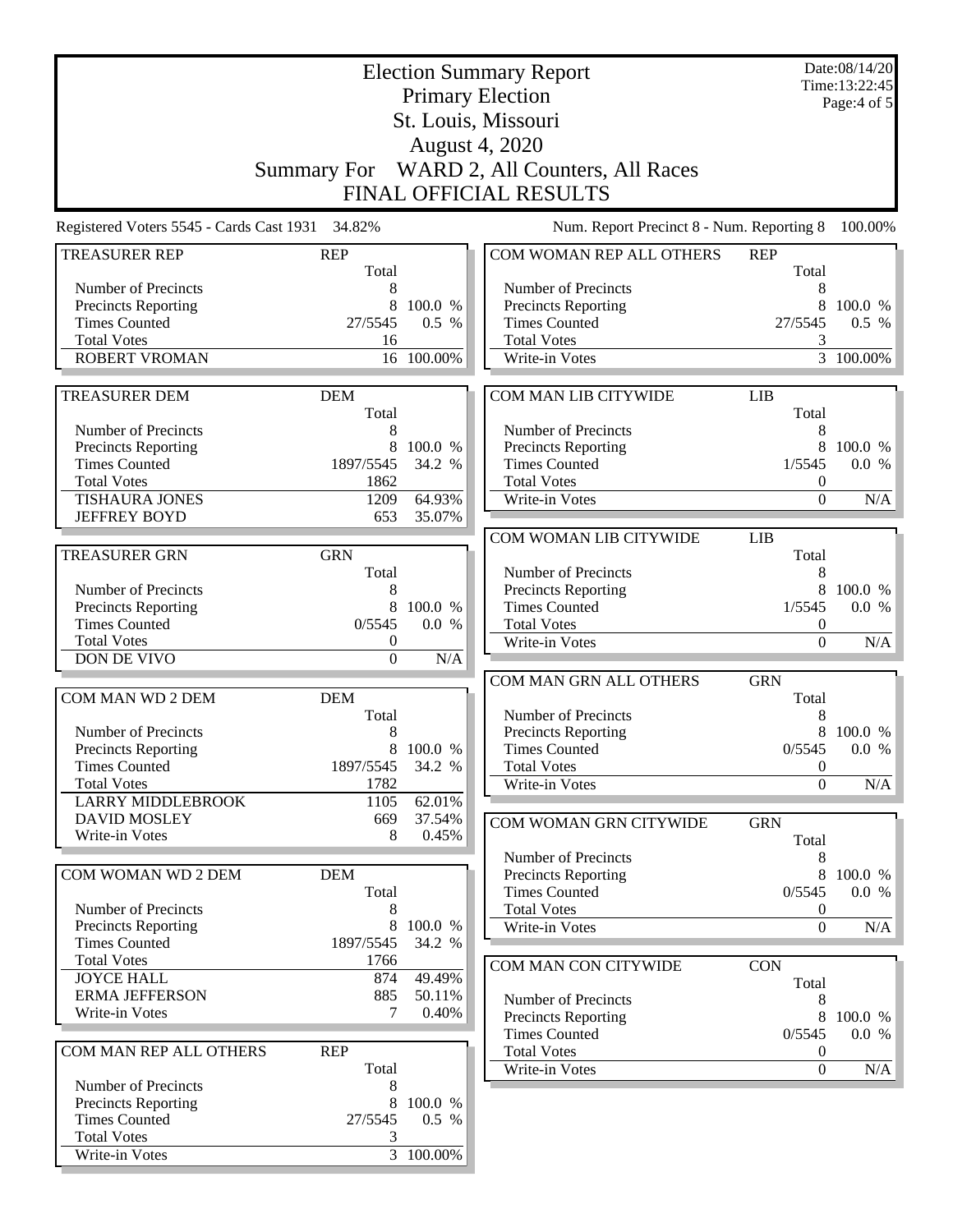Date:08/14/20 Time:13:22:45 Page:5 of 5

## Election Summary Report Primary Election St. Louis, Missouri August 4, 2020 Summary For WARD 2, All Counters, All Races FINAL OFFICIAL RESULTS

| <b>COM WOMAN CON CITYWIDE</b> | CON       |         |
|-------------------------------|-----------|---------|
|                               | Total     |         |
| Number of Precincts           | 8         |         |
| <b>Precincts Reporting</b>    | 8         | 100.0%  |
| <b>Times Counted</b>          | 0/5545    | $0.0\%$ |
| <b>Total Votes</b>            |           |         |
| Write-in Votes                |           | N/A     |
|                               |           |         |
| <b>CON AMEND 2</b>            |           |         |
|                               |           |         |
|                               | Total     |         |
| Number of Precincts           | 8         |         |
| Precincts Reporting           | 8         | 100.0%  |
| <b>Times Counted</b>          | 1931/5545 | 34.8 %  |
| <b>Total Votes</b>            | 1840      |         |
| <b>YES</b>                    | 1716      | 93.26%  |

Registered Voters 5545 - Cards Cast 1931 34.82% Num. Report Precinct 8 - Num. Reporting 8 100.00%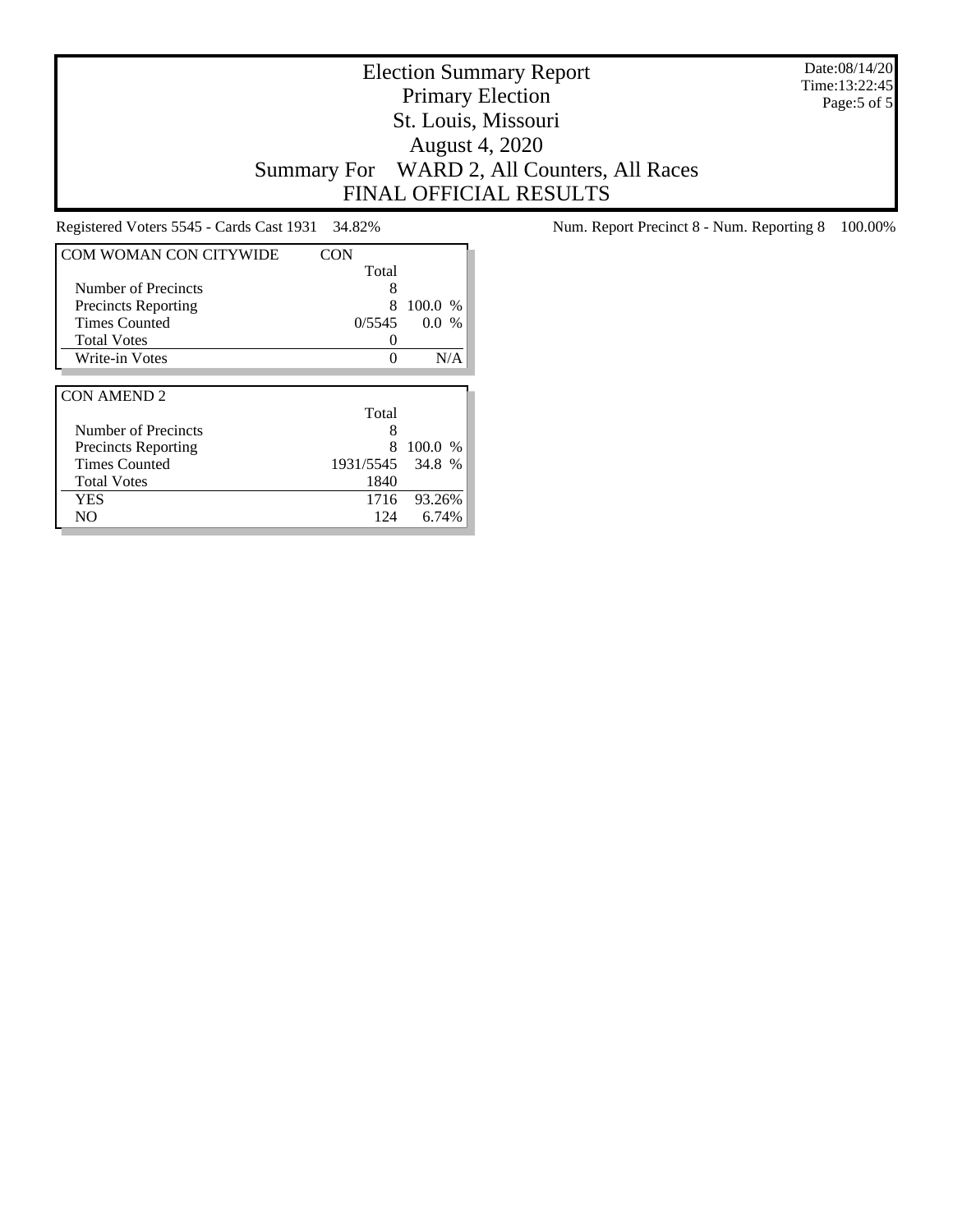|                                                 | <b>Election Summary Report</b> |         |                                                    |                     | Date:08/14/20<br>Time:13:22:51 |
|-------------------------------------------------|--------------------------------|---------|----------------------------------------------------|---------------------|--------------------------------|
|                                                 |                                |         | <b>Primary Election</b>                            |                     | Page:1 of 5                    |
|                                                 |                                |         | St. Louis, Missouri                                |                     |                                |
|                                                 |                                |         | August 4, 2020                                     |                     |                                |
|                                                 |                                |         |                                                    |                     |                                |
|                                                 | <b>Summary For</b>             |         | WARD 3, All Counters, All Races                    |                     |                                |
|                                                 |                                |         | FINAL OFFICIAL RESULTS                             |                     |                                |
| Registered Voters 5654 - Cards Cast 1721 30.44% |                                |         | Num. Report Precinct 9 - Num. Reporting 9          |                     | 100.00%                        |
| <b>GOV REP</b>                                  | <b>REP</b><br>Total            |         | <b>LT GOV DEM</b>                                  | <b>DEM</b><br>Total |                                |
| Number of Precincts                             | 9                              |         | Number of Precincts                                | 9                   |                                |
| Precincts Reporting                             | 9                              | 100.0 % | <b>Precincts Reporting</b>                         | 9                   | 100.0 %                        |
| <b>Times Counted</b>                            | 13/5654                        | 0.2 %   | <b>Times Counted</b>                               | 1707/5654           | 30.2 %                         |
| <b>Total Votes</b>                              | 11                             |         | <b>Total Votes</b>                                 | 1526                |                                |
| <b>RALEIGH RITTER</b>                           | $\boldsymbol{0}$               | 0.00%   | <b>GREGORY UPCHURCH</b>                            | 653                 | 42.79%                         |
| <b>MIKE PARSON</b>                              | 10                             | 90.91%  | <b>ALISSIA CANADY</b>                              | 873                 | 57.21%                         |
| <b>JAMES NEELY</b>                              | $\theta$                       | 0.00%   |                                                    |                     |                                |
| <b>SAUNDRA McDOWELL</b>                         | 1                              | 9.09%   | LT GOV LIB                                         | <b>LIB</b>          |                                |
|                                                 |                                |         |                                                    | Total               |                                |
| <b>GOV DEM</b>                                  | <b>DEM</b>                     |         | Number of Precincts<br><b>Precincts Reporting</b>  | 9<br>9              | 100.0 %                        |
| Number of Precincts                             | Total<br>9                     |         | <b>Times Counted</b>                               | 0/5654              | 0.0 %                          |
| Precincts Reporting                             | 9                              | 100.0 % | <b>Total Votes</b>                                 | $\boldsymbol{0}$    |                                |
| <b>Times Counted</b>                            | 1707/5654                      | 30.2 %  | <b>BILL SLANTZ</b>                                 | $\boldsymbol{0}$    | N/A                            |
| <b>Total Votes</b>                              | 1595                           |         |                                                    |                     |                                |
| NICOLE GALLOWAY                                 | 1032                           | 64.70%  | <b>LT GOV GRN</b>                                  | <b>GRN</b>          |                                |
| <b>JIMMIE MATTHEWS</b>                          | 178                            | 11.16%  |                                                    |                     |                                |
| <b>ANTOIN JOHNSON</b>                           | 205                            | 12.85%  | Number of Precincts                                | Total<br>9          |                                |
| <b>ERIC MORRISON</b>                            | 136                            | 8.53%   | Precincts Reporting                                | 9                   | 100.0 %                        |
| ROBIN VAN QUAETHEM                              | 44                             | 2.76%   | <b>Times Counted</b>                               | 0/5654              | 0.0 %                          |
|                                                 |                                |         | <b>Total Votes</b>                                 | 0                   |                                |
| <b>GOV LIB</b>                                  | <b>LIB</b>                     |         | <b>KELLEY DRAGOO</b>                               | $\boldsymbol{0}$    | N/A                            |
|                                                 | Total                          |         |                                                    |                     |                                |
| Number of Precincts                             | 9                              |         | <b>SEC OF STATE REP</b>                            | <b>REP</b>          |                                |
| Precincts Reporting                             | 9                              | 100.0 % |                                                    | Total               |                                |
| <b>Times Counted</b>                            | 0/5654                         | 0.0 %   | Number of Precincts                                | 9                   |                                |
| <b>Total Votes</b>                              | $\boldsymbol{0}$               |         | <b>Precincts Reporting</b>                         | 9                   | 100.0 %                        |
| <b>RIK COMBS</b>                                | $\boldsymbol{0}$               | N/A     | <b>Times Counted</b>                               | 13/5654             | 0.2 %                          |
|                                                 |                                |         | <b>Total Votes</b>                                 | 10                  |                                |
| <b>GOV GRN</b>                                  | <b>GRN</b>                     |         | <b>JOHN ASHCROFT</b>                               |                     | 10 100.00%                     |
| Number of Precincts                             | Total<br>9                     |         |                                                    |                     |                                |
| Precincts Reporting                             | 9                              | 100.0 % | <b>SEC OF STATE DEM</b>                            | <b>DEM</b>          |                                |
| <b>Times Counted</b>                            | 0/5654                         | 0.0 %   |                                                    | Total               |                                |
| <b>Total Votes</b>                              | 0                              |         | Number of Precincts                                | 9                   |                                |
| <b>JEROME BAUER</b>                             | $\overline{0}$                 | N/A     | <b>Precincts Reporting</b><br><b>Times Counted</b> | 9<br>1707/5654      | 100.0 %<br>30.2 %              |
|                                                 |                                |         | <b>Total Votes</b>                                 | 1374                |                                |
| LT GOV REP                                      | <b>REP</b>                     |         | YINKA FALETI                                       |                     | 1374 100.00%                   |
|                                                 | Total                          |         |                                                    |                     |                                |
| Number of Precincts                             | 9                              |         | <b>SEC OF STATE LIB</b>                            | LIB                 |                                |
| Precincts Reporting                             | 9                              | 100.0 % |                                                    | Total               |                                |
| <b>Times Counted</b>                            | 13/5654                        | 0.2 %   | Number of Precincts                                | 9                   |                                |
| <b>Total Votes</b>                              | 10                             |         | <b>Precincts Reporting</b>                         | 9                   | 100.0 %                        |
| <b>ARNIE DIENOFF</b>                            | 1                              | 10.00%  | <b>Times Counted</b>                               | 0/5654              | 0.0 %                          |
| <b>MIKE KEHOE</b>                               | 5                              | 50.00%  | <b>Total Votes</b>                                 | $\boldsymbol{0}$    |                                |
| <b>AARON WISDOM</b>                             |                                | 10.00%  | <b>CARL FREESE</b>                                 | $\boldsymbol{0}$    | N/A                            |
| <b>MIKE CARTER</b>                              | 3                              | 30.00%  |                                                    |                     |                                |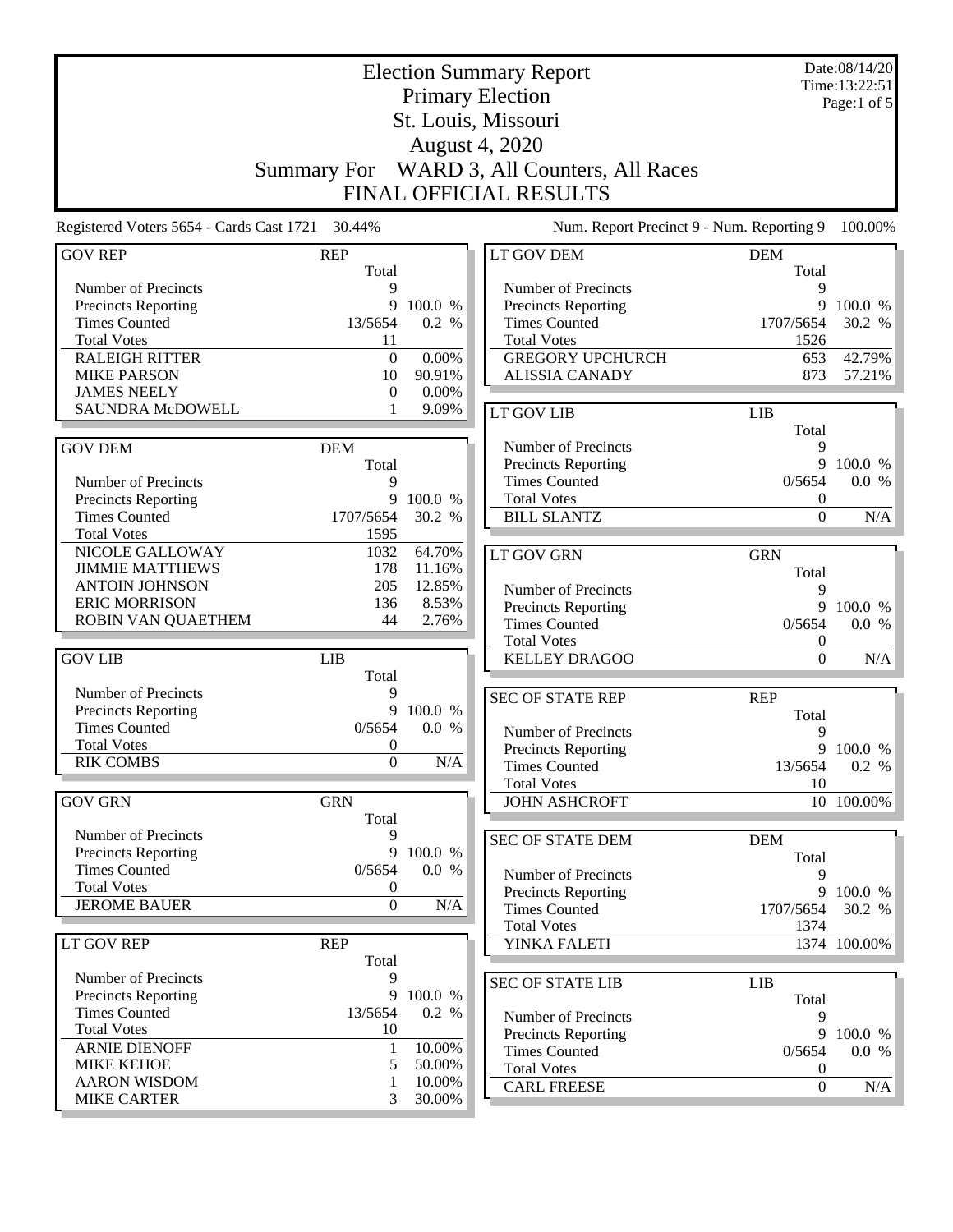|                                                   | Date:08/14/20<br><b>Election Summary Report</b> |                    |                                            |                     |                              |
|---------------------------------------------------|-------------------------------------------------|--------------------|--------------------------------------------|---------------------|------------------------------|
|                                                   |                                                 |                    | <b>Primary Election</b>                    |                     | Time:13:22:51<br>Page:2 of 5 |
|                                                   |                                                 |                    | St. Louis, Missouri                        |                     |                              |
|                                                   |                                                 |                    | <b>August 4, 2020</b>                      |                     |                              |
|                                                   |                                                 |                    |                                            |                     |                              |
|                                                   | <b>Summary For</b>                              |                    | WARD 3, All Counters, All Races            |                     |                              |
|                                                   |                                                 |                    | FINAL OFFICIAL RESULTS                     |                     |                              |
| Registered Voters 5654 - Cards Cast 1721 30.44%   |                                                 |                    | Num. Report Precinct 9 - Num. Reporting 9  |                     | 100.00%                      |
| <b>SEC OF STATE GRN</b>                           | <b>GRN</b><br>Total                             |                    | <b>ATTY GENERAL REP</b>                    | <b>REP</b><br>Total |                              |
| Number of Precincts                               | 9                                               |                    | Number of Precincts                        | 9                   |                              |
| <b>Precincts Reporting</b>                        | 9                                               | 100.0 %            | Precincts Reporting                        | 9                   | 100.0 %                      |
| <b>Times Counted</b><br><b>Total Votes</b>        | 0/5654<br>$\boldsymbol{0}$                      | 0.0 %              | <b>Times Counted</b><br><b>Total Votes</b> | 13/5654<br>10       | 0.2 %                        |
| PAUL LEHMANN                                      | $\boldsymbol{0}$                                | N/A                | <b>ERIC SCHMITT</b>                        |                     | 10 100.00%                   |
|                                                   |                                                 |                    |                                            |                     |                              |
| <b>SEC OF STATE CON</b>                           | <b>CON</b><br>Total                             |                    | <b>ATTY GENERAL DEM</b>                    | <b>DEM</b><br>Total |                              |
| Number of Precincts                               | 9                                               |                    | Number of Precincts                        | 9                   |                              |
| <b>Precincts Reporting</b>                        | 9                                               | 100.0 %            | Precincts Reporting                        | 9                   | 100.0 %                      |
| <b>Times Counted</b>                              | 0/5654                                          | 0.0 %              | <b>Times Counted</b>                       | 1707/5654           | 30.2 %                       |
| <b>Total Votes</b>                                | $\boldsymbol{0}$                                |                    | <b>Total Votes</b>                         | 1437                |                              |
| PAUL VENABLE                                      | $\mathbf{0}$                                    | N/A                | <b>RICH FINNERAN</b>                       | 711                 | 49.48%                       |
|                                                   |                                                 |                    | <b>ELAD GROSS</b>                          | 726                 | 50.52%                       |
| <b>ST TREASURER REP</b>                           | <b>REP</b><br>Total                             |                    | <b>ATTY GENERAL LIB</b>                    | <b>LIB</b>          |                              |
| Number of Precincts                               | 9                                               |                    |                                            | Total               |                              |
| <b>Precincts Reporting</b>                        |                                                 | 9 100.0 %          | Number of Precincts                        | 9                   |                              |
| <b>Times Counted</b>                              | 13/5654                                         | 0.2 %              | Precincts Reporting                        | 9                   | 100.0 %                      |
| <b>Total Votes</b>                                | 10                                              |                    | <b>Times Counted</b>                       | 0/5654              | 0.0 %                        |
| <b>SCOTT FITZPATRICK</b>                          |                                                 | 10 100.00%         | <b>Total Votes</b>                         | 0                   |                              |
|                                                   |                                                 |                    | <b>KEVIN BABCOCK</b>                       | $\Omega$            | N/A                          |
| <b>ST TREASURER DEM</b>                           | <b>DEM</b>                                      |                    |                                            |                     |                              |
|                                                   | Total                                           |                    | <b>US REP 1 REP</b>                        | <b>REP</b>          |                              |
| Number of Precincts<br><b>Precincts Reporting</b> | 9                                               | 9 100.0 %          | Number of Precincts                        | Total<br>9          |                              |
| <b>Times Counted</b>                              | 1707/5654                                       | 30.2 %             | <b>Precincts Reporting</b>                 | 9                   | 100.0 %                      |
| <b>Total Votes</b>                                | 1371                                            |                    | <b>Times Counted</b>                       | 13/5654             | 0.2 %                        |
| <b>VICKI ENGLUND</b>                              |                                                 | 1371 100.00%       | <b>Total Votes</b>                         | 10                  |                              |
|                                                   |                                                 |                    | WINNIE HEARTSTRONG                         | $\overline{4}$      | 40.00%                       |
| <b>ST TREASURER LIB</b>                           | <b>LIB</b>                                      |                    | <b>ANTHONY ROGERS</b>                      | 6                   | $60.00\%$                    |
| Number of Precincts                               | Total                                           |                    | <b>US REP 1 DEM</b>                        | <b>DEM</b>          |                              |
| Precincts Reporting                               | 9                                               | 100.0 %            |                                            | Total               |                              |
| <b>Times Counted</b>                              | 0/5654                                          | 0.0 %              | Number of Precincts                        | 9                   |                              |
| <b>Total Votes</b>                                | $\boldsymbol{0}$                                |                    | <b>Precincts Reporting</b>                 | 9                   | 100.0 %                      |
| NICHOLAS KASOFF                                   | $\boldsymbol{0}$                                | N/A                | <b>Times Counted</b>                       | 1707/5654           | 30.2 %                       |
|                                                   |                                                 |                    | <b>Total Votes</b>                         | 1682                |                              |
| ST TREASURER GRN                                  | <b>GRN</b>                                      |                    | <b>CORI BUSH</b>                           | 659                 | 39.18%                       |
|                                                   | Total                                           |                    | <b>LACY CLAY</b><br>KATHERINE BRUCKNER     | 952<br>71           | 56.60%<br>$4.22\%$           |
| Number of Precincts                               | 9                                               |                    |                                            |                     |                              |
| Precincts Reporting<br><b>Times Counted</b>       | 0/5654                                          | 9 100.0 %<br>0.0 % | <b>US REP 1 LIB</b>                        | <b>LIB</b>          |                              |
| <b>Total Votes</b>                                | $\boldsymbol{0}$                                |                    |                                            | Total               |                              |
| <b>JOSEPH CIVETTINI</b>                           | $\boldsymbol{0}$                                | $\rm N/A$          | Number of Precincts                        | 9                   |                              |
|                                                   |                                                 |                    | Precincts Reporting                        | 9                   | 100.0 %                      |
|                                                   |                                                 |                    | <b>Times Counted</b>                       | 0/5654              | 0.0 %                        |
|                                                   |                                                 |                    | <b>Total Votes</b>                         | 0                   |                              |
|                                                   |                                                 |                    | <b>ALEX FURMAN</b>                         | $\boldsymbol{0}$    | N/A                          |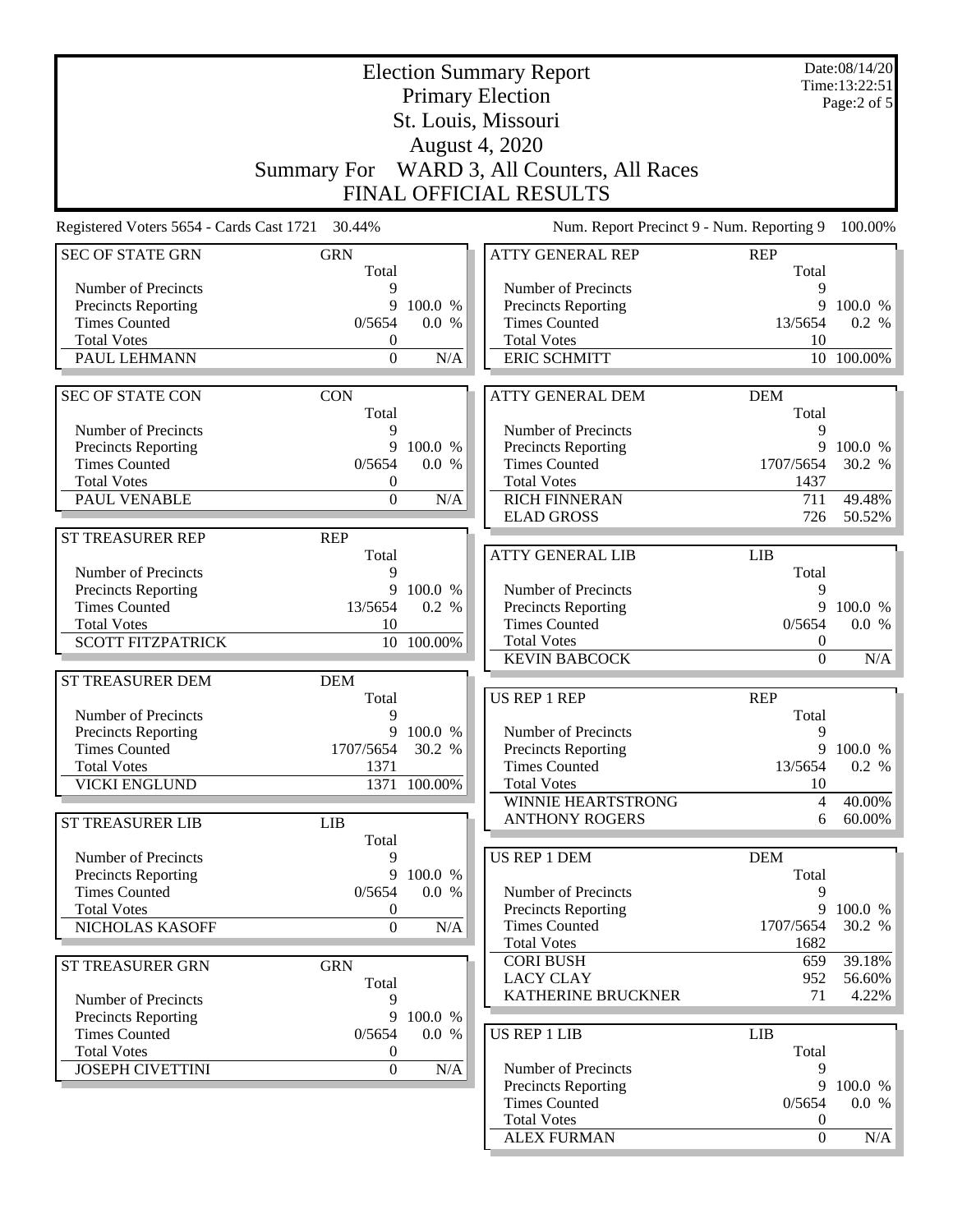| <b>Election Summary Report</b>                        |                       |             |                                                 |                     | Date:08/14/20<br>Time:13:22:51 |  |
|-------------------------------------------------------|-----------------------|-------------|-------------------------------------------------|---------------------|--------------------------------|--|
|                                                       |                       |             | <b>Primary Election</b>                         |                     | Page:3 of 5                    |  |
|                                                       |                       |             | St. Louis, Missouri                             |                     |                                |  |
|                                                       | <b>August 4, 2020</b> |             |                                                 |                     |                                |  |
| WARD 3, All Counters, All Races<br><b>Summary For</b> |                       |             |                                                 |                     |                                |  |
|                                                       |                       |             | <b>FINAL OFFICIAL RESULTS</b>                   |                     |                                |  |
|                                                       |                       |             |                                                 |                     |                                |  |
| Registered Voters 5654 - Cards Cast 1721 30.44%       |                       |             | Num. Report Precinct 9 - Num. Reporting 9       |                     | 100.00%                        |  |
| ST SEN 5 REP                                          | <b>REP</b><br>Total   |             | ST REP 79 DEM                                   | <b>DEM</b><br>Total |                                |  |
| Number of Precincts                                   | 9                     |             | Number of Precincts                             | 5                   |                                |  |
| Precincts Reporting                                   | 9                     | 100.0 %     | <b>Precincts Reporting</b>                      |                     | 5 100.0 %                      |  |
| <b>Times Counted</b>                                  | 13/5654               | 0.2 %       | <b>Times Counted</b>                            | 1187/3793           | 31.3 %                         |  |
| <b>Total Votes</b>                                    | 10                    |             | <b>Total Votes</b>                              | 1036                |                                |  |
| MICHAEL HEBRON                                        | 10                    | 100.00%     | <b>LAKEYSHA BOSLEY</b>                          |                     | 1036 100.00%                   |  |
| <b>ST SEN 5 DEM</b>                                   | <b>DEM</b>            |             | <b>CIRC ATTY REP</b>                            | <b>REP</b>          |                                |  |
|                                                       | Total                 |             |                                                 | Total               |                                |  |
| Number of Precincts                                   | 9                     |             | Number of Precincts                             | 9                   |                                |  |
| Precincts Reporting                                   | 9                     | 100.0 %     | <b>Precincts Reporting</b>                      |                     | 9 100.0 %                      |  |
| <b>Times Counted</b>                                  | 1707/5654             | 30.2 %      | <b>Times Counted</b><br><b>Total Votes</b>      | 13/5654<br>10       | 0.2 %                          |  |
| <b>Total Votes</b><br><b>WILLIAM HAAS</b>             | 1657<br>110           | 6.64%       | DANIEL ZDRODOWSKI                               |                     | 10 100.00%                     |  |
| <b>MEGAN GREEN</b>                                    | 148                   | 8.93%       |                                                 |                     |                                |  |
| <b>JEREMIAH CHURCH</b>                                | 58                    | 3.50%       | <b>CIRC ATTY DEM</b>                            | <b>DEM</b>          |                                |  |
| MICHELLE SHEROD                                       | 465                   | 28.06%      |                                                 | Total               |                                |  |
| <b>STEVE ROBERTS</b>                                  | 854                   | 51.54%      | Number of Precincts                             | 9                   |                                |  |
| McFARLANE DUNCAN                                      | 22                    | 1.33%       | <b>Precincts Reporting</b>                      | 9                   | 100.0 %                        |  |
|                                                       |                       |             | <b>Times Counted</b>                            | 1707/5654           | 30.2 %                         |  |
| ST REP 77 DEM                                         | <b>DEM</b>            |             | <b>Total Votes</b>                              | 1682                |                                |  |
| Number of Precincts                                   | Total<br>2            |             | <b>KIMBERLY GARDNER</b><br><b>MARY PAT CARL</b> | 1524<br>158         | 90.61%                         |  |
| Precincts Reporting                                   | $\overline{2}$        | 100.0 %     |                                                 |                     | 9.39%                          |  |
| <b>Times Counted</b>                                  | 275/1077              | 25.5 %      | <b>SHERIFF REP</b>                              | <b>REP</b>          |                                |  |
| <b>Total Votes</b>                                    | 263                   |             |                                                 | Total               |                                |  |
| DARRYL GRAY                                           | 127                   | 48.29%      | Number of Precincts                             | 9                   |                                |  |
| KIMBERLY-ANN COLLINS                                  | 136                   | 51.71%      | Precincts Reporting                             |                     | 9 100.0 %                      |  |
|                                                       |                       |             | <b>Times Counted</b>                            | 13/5654             | 0.2 %                          |  |
| ST REP 78 REP                                         | <b>REP</b>            |             | <b>Total Votes</b>                              | 9                   |                                |  |
| Number of Precincts                                   | Total<br>2            |             | <b>JOHN CASTELLANO</b><br><b>LESTER STEWART</b> | 6<br>3              | 66.67%<br>33.33%               |  |
| <b>Precincts Reporting</b>                            |                       | 2 100.0 %   |                                                 |                     |                                |  |
| <b>Times Counted</b>                                  | 2/784                 | 0.3 %       | <b>SHERIFF DEM</b>                              | <b>DEM</b>          |                                |  |
| <b>Total Votes</b>                                    | 2                     |             |                                                 | Total               |                                |  |
| <b>TIMOTHY GARTIN</b>                                 |                       | 2 100.00%   | Number of Precincts                             | 9                   |                                |  |
|                                                       |                       |             | Precincts Reporting                             |                     | 9 100.0 %                      |  |
| ST REP 78 DEM                                         | <b>DEM</b>            |             | <b>Times Counted</b>                            | 1707/5654           | 30.2 %                         |  |
|                                                       | Total                 |             | <b>Total Votes</b>                              | 1640                |                                |  |
| Number of Precincts<br>Precincts Reporting            | 2                     | 2 100.0 %   | <b>VERNON BETTS</b><br>ALFRED MONTGOMERY        | 1036<br>448         | 63.17%                         |  |
| <b>Times Counted</b>                                  | 245/784               | 31.3 %      | <b>DAVID MOSLEY</b>                             | 156                 | 27.32%<br>9.51%                |  |
| <b>Total Votes</b>                                    | 193                   |             |                                                 |                     |                                |  |
| <b>RASHEEN ALDRIDGE</b>                               |                       | 193 100.00% | <b>TREASURER REP</b>                            | <b>REP</b>          |                                |  |
|                                                       |                       |             |                                                 | Total               |                                |  |
|                                                       |                       |             | Number of Precincts                             | 9                   |                                |  |
|                                                       |                       |             | <b>Precincts Reporting</b>                      |                     | 9 100.0 %                      |  |
|                                                       |                       |             | <b>Times Counted</b>                            | 13/5654             | 0.2 %                          |  |
|                                                       |                       |             | <b>Total Votes</b><br>ROBERT VROMAN             | 10                  | 10 100.00%                     |  |
|                                                       |                       |             |                                                 |                     |                                |  |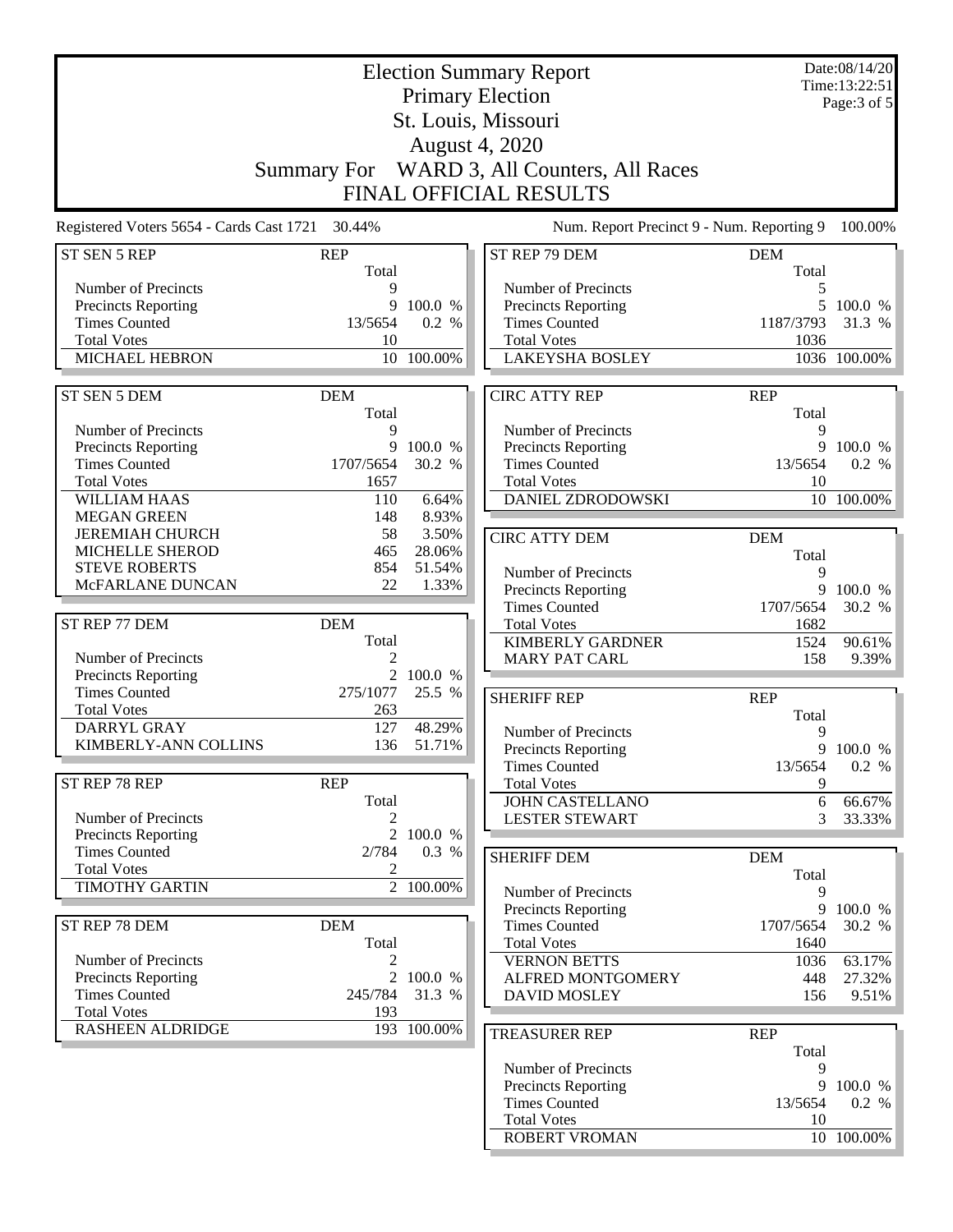| <b>Election Summary Report</b>                  |                  |           |  |                                             |                     | Date:08/14/20<br>Time:13:22:51 |
|-------------------------------------------------|------------------|-----------|--|---------------------------------------------|---------------------|--------------------------------|
| <b>Primary Election</b>                         |                  |           |  |                                             |                     | Page:4 of 5                    |
| St. Louis, Missouri                             |                  |           |  |                                             |                     |                                |
| <b>August 4, 2020</b>                           |                  |           |  |                                             |                     |                                |
|                                                 |                  |           |  |                                             |                     |                                |
|                                                 |                  |           |  | Summary For WARD 3, All Counters, All Races |                     |                                |
|                                                 |                  |           |  | <b>FINAL OFFICIAL RESULTS</b>               |                     |                                |
| Registered Voters 5654 - Cards Cast 1721 30.44% |                  |           |  | Num. Report Precinct 9 - Num. Reporting 9   |                     | 100.00%                        |
| <b>TREASURER DEM</b>                            | <b>DEM</b>       |           |  | COM WOMAN REP ALL OTHERS                    | <b>REP</b>          |                                |
|                                                 | Total            |           |  |                                             | Total               |                                |
| Number of Precincts                             | 9                |           |  | Number of Precincts                         | 9                   |                                |
| <b>Precincts Reporting</b>                      | 9                | 100.0 %   |  | Precincts Reporting                         | 9                   | 100.0 %                        |
| <b>Times Counted</b>                            | 1707/5654        | 30.2 %    |  | <b>Times Counted</b>                        | 13/5654             | 0.2 %                          |
| <b>Total Votes</b>                              | 1654             | 60.88%    |  | <b>Total Votes</b>                          | 3                   | $\overline{3}$ 100.00%         |
| <b>TISHAURA JONES</b><br><b>JEFFREY BOYD</b>    | 1007<br>647      | 39.12%    |  | Write-in Votes                              |                     |                                |
|                                                 |                  |           |  |                                             |                     |                                |
|                                                 |                  |           |  | COM MAN LIB CITYWIDE                        | <b>LIB</b>          |                                |
| <b>TREASURER GRN</b>                            | <b>GRN</b>       |           |  |                                             | Total<br>9          |                                |
| Number of Precincts                             | Total<br>9       |           |  | Number of Precincts                         | 9                   |                                |
| <b>Precincts Reporting</b>                      | 9                | 100.0 %   |  | Precincts Reporting<br><b>Times Counted</b> | 0/5654              | 100.0 %<br>0.0 %               |
| <b>Times Counted</b>                            | 0/5654           | 0.0 %     |  | <b>Total Votes</b>                          | $\boldsymbol{0}$    |                                |
| <b>Total Votes</b>                              | $\boldsymbol{0}$ |           |  | Write-in Votes                              | $\overline{0}$      | N/A                            |
| DON DE VIVO                                     | $\boldsymbol{0}$ | N/A       |  |                                             |                     |                                |
|                                                 |                  |           |  |                                             |                     |                                |
| COM MAN WD 3 DEM                                | <b>DEM</b>       |           |  | COM WOMAN LIB CITYWIDE                      | <b>LIB</b><br>Total |                                |
|                                                 | Total            |           |  | Number of Precincts                         | 9                   |                                |
| Number of Precincts                             | 9                |           |  | Precincts Reporting                         | 9                   | 100.0 %                        |
| Precincts Reporting                             | 9                | 100.0 %   |  | <b>Times Counted</b>                        | 0/5654              | 0.0 %                          |
| <b>Times Counted</b>                            | 1707/5654        | 30.2 %    |  | <b>Total Votes</b>                          | $\boldsymbol{0}$    |                                |
| <b>Total Votes</b>                              | 1632             |           |  | Write-in Votes                              | $\boldsymbol{0}$    | N/A                            |
| <b>DESHEON MCNARRY</b>                          | 151              | 9.25%     |  |                                             |                     |                                |
| <b>ANTHONY BELL</b>                             | 938              | 57.48%    |  |                                             |                     |                                |
| MICHAEL CONNERS                                 | 530              | 32.48%    |  | COM MAN GRN ALL OTHERS                      | <b>GRN</b>          |                                |
| Write-in Votes                                  | 13               | 0.80%     |  | Number of Precincts                         | Total<br>9          |                                |
|                                                 |                  |           |  | <b>Precincts Reporting</b>                  |                     | 9 100.0 %                      |
| COM WOMAN WD 3 DEM                              | <b>DEM</b>       |           |  | <b>Times Counted</b>                        |                     | $0/5654$ 0.0 %                 |
|                                                 | Total            |           |  | <b>Total Votes</b>                          | $\boldsymbol{0}$    |                                |
| Number of Precincts                             | 9                |           |  | Write-in Votes                              | $\Omega$            | N/A                            |
| <b>Precincts Reporting</b>                      | 9                | 100.0 %   |  |                                             |                     |                                |
| <b>Times Counted</b>                            | 1707/5654        | 30.2 %    |  | COM WOMAN GRN CITYWIDE                      | <b>GRN</b>          |                                |
| <b>Total Votes</b>                              | 1612             |           |  |                                             | Total               |                                |
| <b>LUCINDA FRAZIER</b>                          | 1137             | 70.53%    |  | Number of Precincts                         | 9                   |                                |
| KATHELENA BELCHER                               | 468              | 29.03%    |  | <b>Precincts Reporting</b>                  | 9                   | 100.0 %                        |
| Write-in Votes                                  | 7                | 0.43%     |  | <b>Times Counted</b>                        | 0/5654              | 0.0 %                          |
|                                                 |                  |           |  | <b>Total Votes</b>                          | $\boldsymbol{0}$    |                                |
| COM MAN REP ALL OTHERS                          | <b>REP</b>       |           |  | Write-in Votes                              | $\boldsymbol{0}$    | N/A                            |
|                                                 | Total            |           |  |                                             |                     |                                |
| Number of Precincts                             | 9                |           |  | COM MAN CON CITYWIDE                        | <b>CON</b>          |                                |
| <b>Precincts Reporting</b>                      | 9                | 100.0 %   |  |                                             | Total               |                                |
| <b>Times Counted</b>                            | 13/5654          | 0.2 %     |  | Number of Precincts                         | 9                   |                                |
| <b>Total Votes</b>                              | 2                |           |  | Precincts Reporting                         | 9                   | 100.0 %                        |
| Write-in Votes                                  |                  | 2 100.00% |  | <b>Times Counted</b>                        | 0/5654              | 0.0 %                          |
|                                                 |                  |           |  | <b>Total Votes</b>                          | $\boldsymbol{0}$    |                                |
|                                                 |                  |           |  | Write-in Votes                              | $\boldsymbol{0}$    | N/A                            |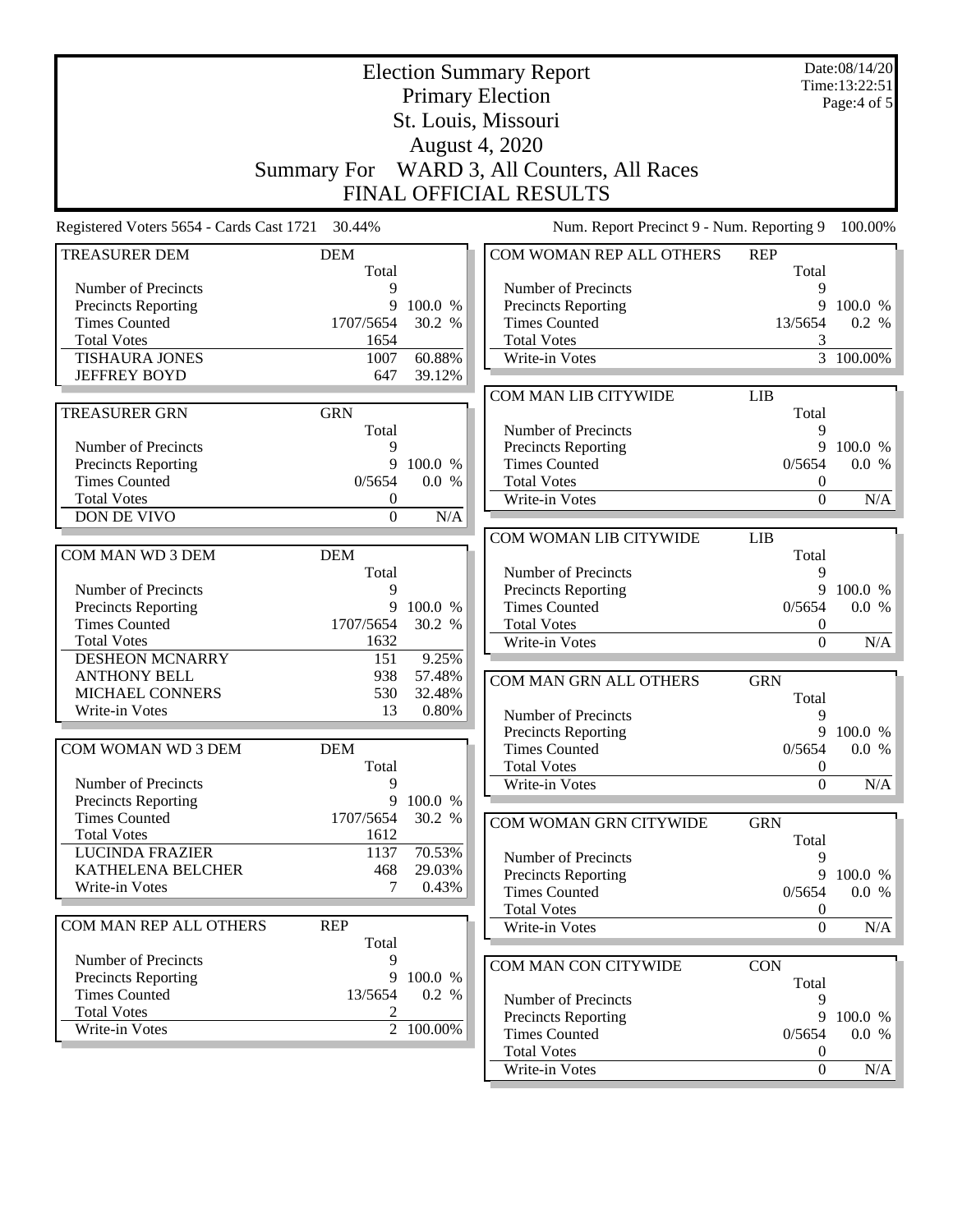Date:08/14/20 Time:13:22:51 Page:5 of 5

## Election Summary Report Primary Election St. Louis, Missouri August 4, 2020 Summary For WARD 3, All Counters, All Races FINAL OFFICIAL RESULTS

| <b>COM WOMAN CON CITYWIDE</b> | CON       |           |
|-------------------------------|-----------|-----------|
|                               | Total     |           |
| Number of Precincts           | 9         |           |
| <b>Precincts Reporting</b>    | 9         | $100.0\%$ |
| <b>Times Counted</b>          | 0/5654    | $0.0\%$   |
| <b>Total Votes</b>            |           |           |
| Write-in Votes                |           | N/A       |
|                               |           |           |
|                               |           |           |
| <b>CON AMEND 2</b>            |           |           |
|                               | Total     |           |
| Number of Precincts           | 9         |           |
| <b>Precincts Reporting</b>    | 9         | 100.0 %   |
| <b>Times Counted</b>          | 1721/5654 | 30.4%     |
| <b>Total Votes</b>            | 1640      |           |
| YES                           | 1529      | 93.23%    |

Registered Voters 5654 - Cards Cast 1721 30.44% Num. Report Precinct 9 - Num. Reporting 9 100.00%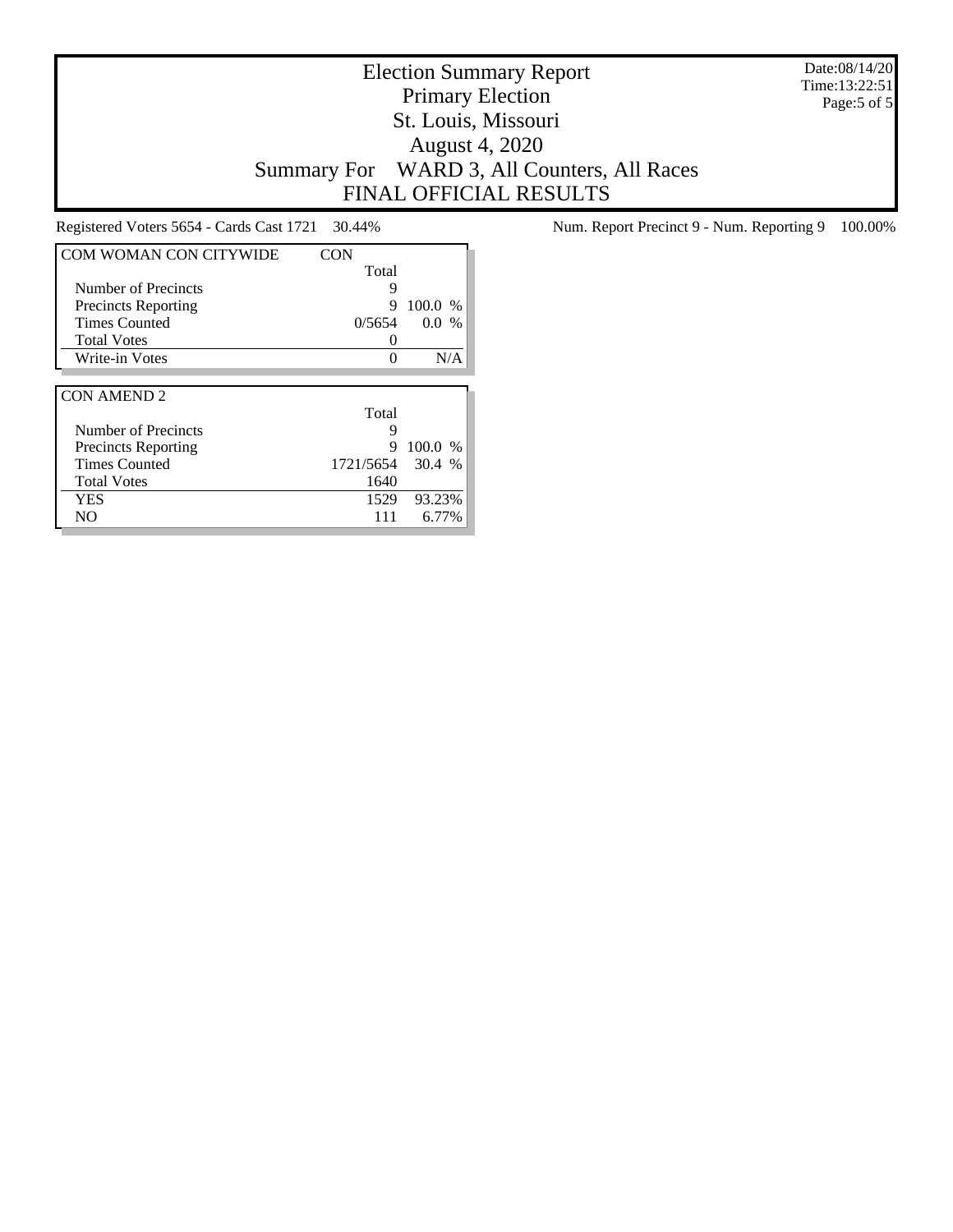|                                                 | <b>Election Summary Report</b><br><b>Primary Election</b> |            |                                             |                     | Date:08/14/20<br>Time:13:22:58 |  |
|-------------------------------------------------|-----------------------------------------------------------|------------|---------------------------------------------|---------------------|--------------------------------|--|
|                                                 |                                                           |            |                                             |                     | Page:1 of 5                    |  |
|                                                 |                                                           |            | St. Louis, Missouri                         |                     |                                |  |
|                                                 |                                                           |            | August 4, 2020                              |                     |                                |  |
|                                                 | <b>Summary For</b>                                        |            | WARD 4, All Counters, All Races             |                     |                                |  |
|                                                 |                                                           |            | <b>FINAL OFFICIAL RESULTS</b>               |                     |                                |  |
| Registered Voters 6070 - Cards Cast 1901 31.32% |                                                           |            | Num. Report Precinct 10 - Num. Reporting 10 |                     | 100.00%                        |  |
| <b>GOV REP</b>                                  | <b>REP</b><br>Total                                       |            | LT GOV DEM                                  | <b>DEM</b><br>Total |                                |  |
| Number of Precincts                             | 10                                                        |            | Number of Precincts                         | 10                  |                                |  |
| <b>Precincts Reporting</b>                      |                                                           | 10 100.0 % | <b>Precincts Reporting</b>                  | 10                  | 100.0 %                        |  |
| <b>Times Counted</b>                            | 20/6070                                                   | 0.3 %      | <b>Times Counted</b>                        | 1877/6070           | 30.9 %                         |  |
| <b>Total Votes</b>                              | 13                                                        |            | <b>Total Votes</b>                          | 1688                |                                |  |
| <b>RALEIGH RITTER</b>                           | $\mathbf{1}$                                              | 7.69%      | <b>GREGORY UPCHURCH</b>                     | 628                 | 37.20%                         |  |
| <b>MIKE PARSON</b>                              | 7                                                         | 53.85%     | <b>ALISSIA CANADY</b>                       | 1060                | 62.80%                         |  |
| <b>JAMES NEELY</b>                              | 1                                                         | 7.69%      |                                             |                     |                                |  |
| SAUNDRA McDOWELL                                | 4                                                         | 30.77%     | LT GOV LIB                                  | <b>LIB</b>          |                                |  |
|                                                 |                                                           |            |                                             | Total               |                                |  |
| <b>GOV DEM</b>                                  | <b>DEM</b>                                                |            | Number of Precincts                         | 10                  |                                |  |
|                                                 | Total                                                     |            | <b>Precincts Reporting</b>                  |                     | 10 100.0 %                     |  |
| Number of Precincts                             | 10                                                        |            | <b>Times Counted</b>                        | 0/6070              | 0.0 %                          |  |
| <b>Precincts Reporting</b>                      | 10                                                        | 100.0 %    | <b>Total Votes</b>                          | $\boldsymbol{0}$    |                                |  |
| <b>Times Counted</b>                            | 1877/6070                                                 | 30.9 %     | <b>BILL SLANTZ</b>                          | $\boldsymbol{0}$    | N/A                            |  |
| <b>Total Votes</b><br>NICOLE GALLOWAY           | 1775<br>1228                                              | 69.18%     |                                             |                     |                                |  |
| <b>JIMMIE MATTHEWS</b>                          | 209                                                       | 11.77%     | LT GOV GRN                                  | <b>GRN</b>          |                                |  |
| <b>ANTOIN JOHNSON</b>                           | 147                                                       | 8.28%      | Number of Precincts                         | Total               |                                |  |
| <b>ERIC MORRISON</b>                            | 142                                                       | 8.00%      | Precincts Reporting                         | 10                  | 10 100.0 %                     |  |
| ROBIN VAN QUAETHEM                              | 49                                                        | 2.76%      | <b>Times Counted</b>                        | 1/6070              | 0.0 %                          |  |
|                                                 |                                                           |            | <b>Total Votes</b>                          | 1                   |                                |  |
| <b>GOV LIB</b>                                  | <b>LIB</b>                                                |            | <b>KELLEY DRAGOO</b>                        | $\mathbf{1}$        | 100.00%                        |  |
|                                                 | Total                                                     |            |                                             |                     |                                |  |
| Number of Precincts                             | 10                                                        |            | <b>SEC OF STATE REP</b>                     | <b>REP</b>          |                                |  |
| Precincts Reporting                             | 10                                                        | 100.0 %    |                                             | Total               |                                |  |
| <b>Times Counted</b>                            | 0/6070                                                    | 0.0 %      | Number of Precincts                         | 10                  |                                |  |
| <b>Total Votes</b>                              | $\theta$                                                  |            | <b>Precincts Reporting</b>                  |                     | 10 100.0 %                     |  |
| <b>RIK COMBS</b>                                | $\boldsymbol{0}$                                          | N/A        | <b>Times Counted</b>                        | 20/6070             | 0.3 %                          |  |
|                                                 |                                                           |            | <b>Total Votes</b>                          | 13                  |                                |  |
| <b>GOV GRN</b>                                  | <b>GRN</b><br>Total                                       |            | <b>JOHN ASHCROFT</b>                        |                     | 13 100.00%                     |  |
| Number of Precincts                             | 10                                                        |            |                                             |                     |                                |  |
| Precincts Reporting                             |                                                           | 10 100.0 % | <b>SEC OF STATE DEM</b>                     | <b>DEM</b><br>Total |                                |  |
| <b>Times Counted</b>                            | 1/6070                                                    | 0.0 %      | Number of Precincts                         | 10                  |                                |  |
| <b>Total Votes</b>                              | 1                                                         |            | <b>Precincts Reporting</b>                  |                     | 10 100.0 %                     |  |
| <b>JEROME BAUER</b>                             | $\mathbf{1}$                                              | 100.00%    | <b>Times Counted</b>                        | 1877/6070           | 30.9 %                         |  |
|                                                 |                                                           |            | <b>Total Votes</b>                          | 1542                |                                |  |
| LT GOV REP                                      | <b>REP</b>                                                |            | YINKA FALETI                                |                     | 1542 100.00%                   |  |
|                                                 | Total                                                     |            |                                             |                     |                                |  |
| Number of Precincts                             | 10                                                        |            | <b>SEC OF STATE LIB</b>                     | <b>LIB</b>          |                                |  |
| Precincts Reporting                             |                                                           | 10 100.0 % |                                             | Total               |                                |  |
| <b>Times Counted</b>                            | 20/6070                                                   | 0.3 %      | Number of Precincts                         | 10                  |                                |  |
| <b>Total Votes</b>                              | 13                                                        |            | Precincts Reporting                         |                     | 10 100.0 %                     |  |
| <b>ARNIE DIENOFF</b>                            | $\mathbf{1}$                                              | 7.69%      | <b>Times Counted</b>                        | 0/6070              | 0.0 %                          |  |
| <b>MIKE KEHOE</b>                               | 4                                                         | 30.77%     | <b>Total Votes</b>                          | $\boldsymbol{0}$    |                                |  |
| <b>AARON WISDOM</b>                             | 2                                                         | 15.38%     | <b>CARL FREESE</b>                          | $\boldsymbol{0}$    | N/A                            |  |
| <b>MIKE CARTER</b>                              | 6                                                         | 46.15%     |                                             |                     |                                |  |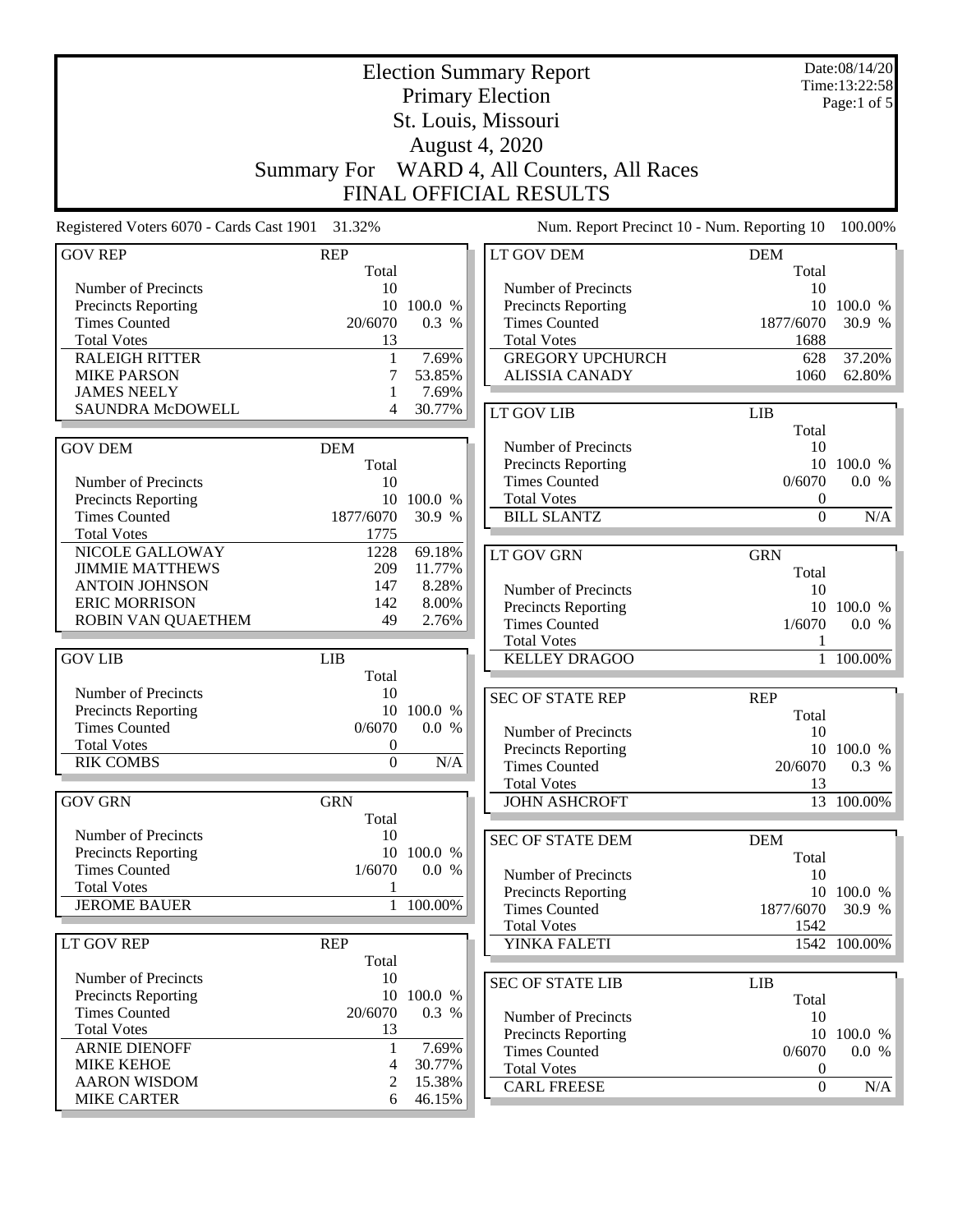|                                                   |                     |              | <b>Election Summary Report</b>                    |                     | Date:08/14/20<br>Time:13:22:58 |
|---------------------------------------------------|---------------------|--------------|---------------------------------------------------|---------------------|--------------------------------|
|                                                   |                     |              | <b>Primary Election</b>                           |                     | Page:2 of 5                    |
|                                                   |                     |              | St. Louis, Missouri                               |                     |                                |
|                                                   |                     |              | August 4, 2020                                    |                     |                                |
|                                                   | <b>Summary For</b>  |              | WARD 4, All Counters, All Races                   |                     |                                |
|                                                   |                     |              |                                                   |                     |                                |
|                                                   |                     |              | <b>FINAL OFFICIAL RESULTS</b>                     |                     |                                |
| Registered Voters 6070 - Cards Cast 1901 31.32%   |                     |              | Num. Report Precinct 10 - Num. Reporting 10       |                     | 100.00%                        |
| <b>SEC OF STATE GRN</b>                           | <b>GRN</b><br>Total |              | <b>ATTY GENERAL REP</b>                           | <b>REP</b><br>Total |                                |
| Number of Precincts                               | 10                  |              | Number of Precincts                               | 10                  |                                |
| <b>Precincts Reporting</b>                        | 10                  | 100.0 %      | <b>Precincts Reporting</b>                        |                     | 10 100.0 %                     |
| <b>Times Counted</b><br><b>Total Votes</b>        | 1/6070              | 0.0 %        | <b>Times Counted</b><br><b>Total Votes</b>        | 20/6070<br>13       | 0.3 %                          |
| PAUL LEHMANN                                      | 1<br>$\mathbf{1}$   | 100.00%      | <b>ERIC SCHMITT</b>                               | 13                  | 100.00%                        |
|                                                   |                     |              |                                                   |                     |                                |
| <b>SEC OF STATE CON</b>                           | <b>CON</b><br>Total |              | <b>ATTY GENERAL DEM</b>                           | <b>DEM</b><br>Total |                                |
| Number of Precincts                               | 10                  |              | Number of Precincts                               | 10                  |                                |
| Precincts Reporting                               |                     | 10 100.0 %   | <b>Precincts Reporting</b>                        |                     | 10 100.0 %                     |
| <b>Times Counted</b>                              | 0/6070              | 0.0 %        | <b>Times Counted</b>                              | 1877/6070           | 30.9 %                         |
| <b>Total Votes</b>                                | $\boldsymbol{0}$    |              | <b>Total Votes</b>                                | 1632                |                                |
| PAUL VENABLE                                      | $\boldsymbol{0}$    | N/A          | <b>RICH FINNERAN</b>                              | 710                 | 43.50%                         |
|                                                   |                     |              | <b>ELAD GROSS</b>                                 | 922                 | 56.50%                         |
| <b>ST TREASURER REP</b>                           | <b>REP</b><br>Total |              | <b>ATTY GENERAL LIB</b>                           | <b>LIB</b>          |                                |
| Number of Precincts                               | 10                  |              |                                                   | Total               |                                |
| <b>Precincts Reporting</b>                        |                     | 10 100.0 %   | Number of Precincts                               | 10                  |                                |
| <b>Times Counted</b>                              | 20/6070             | 0.3 %        | Precincts Reporting                               |                     | 10 100.0 %                     |
| <b>Total Votes</b>                                | 12                  |              | <b>Times Counted</b>                              | 0/6070              | 0.0 %                          |
| <b>SCOTT FITZPATRICK</b>                          |                     | 12 100.00%   | <b>Total Votes</b>                                | $\boldsymbol{0}$    |                                |
|                                                   |                     |              | <b>KEVIN BABCOCK</b>                              | $\overline{0}$      | N/A                            |
| <b>ST TREASURER DEM</b>                           | <b>DEM</b>          |              |                                                   |                     |                                |
|                                                   | Total               |              | US REP 1 REP                                      | <b>REP</b>          |                                |
| Number of Precincts<br><b>Precincts Reporting</b> | 10                  | 10 100.0 %   | Number of Precincts                               | Total<br>10         |                                |
| <b>Times Counted</b>                              | 1877/6070           | 30.9 %       | <b>Precincts Reporting</b>                        |                     | 10 100.0 %                     |
| <b>Total Votes</b>                                | 1513                |              | <b>Times Counted</b>                              | 20/6070             | 0.3 %                          |
| <b>VICKI ENGLUND</b>                              |                     | 1513 100.00% | <b>Total Votes</b>                                | 13                  |                                |
|                                                   |                     |              | <b>WINNIE HEARTSTRONG</b>                         | 11                  | 84.62%                         |
| ST TREASURER LIB                                  | <b>LIB</b>          |              | <b>ANTHONY ROGERS</b>                             | 2                   | 15.38%                         |
|                                                   | Total               |              |                                                   |                     |                                |
| Number of Precincts                               | 10                  |              | <b>US REP 1 DEM</b>                               | <b>DEM</b>          |                                |
| Precincts Reporting<br><b>Times Counted</b>       | 10<br>0/6070        | 100.0 %      |                                                   | Total               |                                |
| <b>Total Votes</b>                                | $\boldsymbol{0}$    | 0.0 %        | Number of Precincts<br><b>Precincts Reporting</b> | 10                  | 10 100.0 %                     |
| NICHOLAS KASOFF                                   | $\mathbf{0}$        | N/A          | <b>Times Counted</b>                              | 1877/6070           | 30.9 %                         |
|                                                   |                     |              | <b>Total Votes</b>                                | 1861                |                                |
| ST TREASURER GRN                                  | <b>GRN</b>          |              | <b>CORI BUSH</b>                                  | 700                 | 37.61%                         |
|                                                   | Total               |              | <b>LACY CLAY</b>                                  | 1106                | 59.43%                         |
| Number of Precincts                               | 10                  |              | KATHERINE BRUCKNER                                | 55                  | $2.96\%$                       |
| Precincts Reporting                               |                     | 10 100.0 %   |                                                   |                     |                                |
| <b>Times Counted</b>                              | 1/6070              | 0.0 %        | <b>US REP 1 LIB</b>                               | <b>LIB</b>          |                                |
| <b>Total Votes</b>                                | 1                   |              |                                                   | Total               |                                |
| <b>JOSEPH CIVETTINI</b>                           |                     | 1 100.00%    | Number of Precincts<br><b>Precincts Reporting</b> | 10                  | 10 100.0 %                     |
|                                                   |                     |              | <b>Times Counted</b>                              | 0/6070              | 0.0 %                          |
|                                                   |                     |              | <b>Total Votes</b>                                | $\boldsymbol{0}$    |                                |
|                                                   |                     |              | <b>ALEX FURMAN</b>                                | $\boldsymbol{0}$    | N/A                            |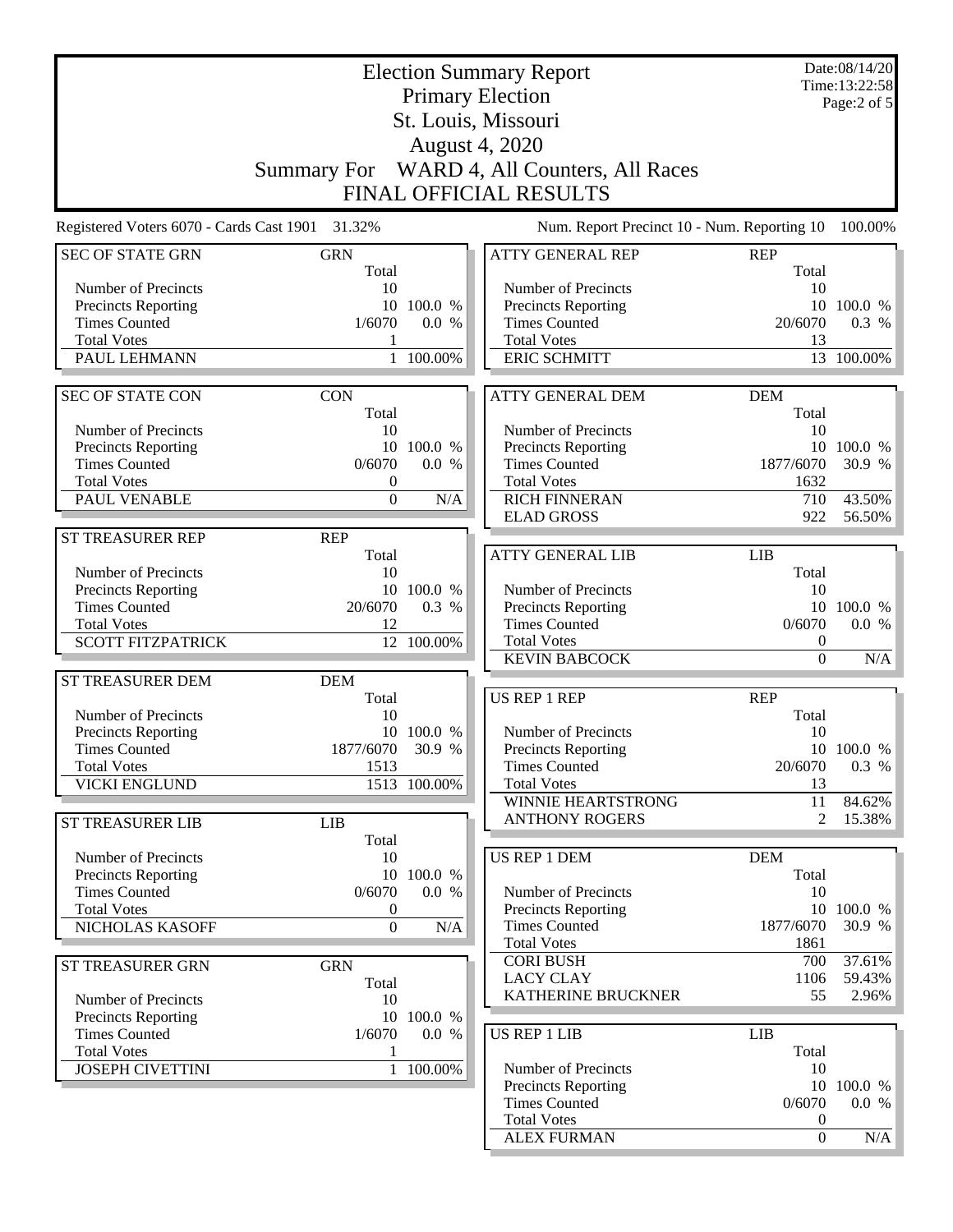|                                                 |                                | Date:08/14/20 |                                             |                                             |              |
|-------------------------------------------------|--------------------------------|---------------|---------------------------------------------|---------------------------------------------|--------------|
|                                                 | <b>Election Summary Report</b> |               |                                             |                                             |              |
|                                                 | <b>Primary Election</b>        |               |                                             |                                             |              |
|                                                 |                                |               | St. Louis, Missouri                         |                                             | Page: 3 of 5 |
|                                                 |                                |               |                                             |                                             |              |
|                                                 |                                |               |                                             |                                             |              |
|                                                 |                                |               | <b>August 4, 2020</b>                       |                                             |              |
|                                                 |                                |               | Summary For WARD 4, All Counters, All Races |                                             |              |
|                                                 |                                |               | <b>FINAL OFFICIAL RESULTS</b>               |                                             |              |
|                                                 |                                |               |                                             |                                             |              |
| Registered Voters 6070 - Cards Cast 1901 31.32% |                                |               |                                             | Num. Report Precinct 10 - Num. Reporting 10 | 100.00%      |
| ST SEN 5 REP                                    | <b>REP</b>                     |               | ST REP 84 DEM                               | <b>DEM</b>                                  |              |
|                                                 | Total                          |               |                                             | Total                                       |              |
| Number of Precincts                             |                                |               | Number of Precincts                         |                                             |              |
| <b>Precincts Reporting</b>                      | 7                              | 100.0 %       | Precincts Reporting                         | 1                                           | 100.0 %      |
| <b>Times Counted</b>                            | 19/4905                        | 0.4 %         | <b>Times Counted</b>                        | 36/131                                      | 27.5 %       |
| <b>Total Votes</b>                              | 12                             |               | <b>Total Votes</b>                          | 29                                          |              |
| <b>MICHAEL HEBRON</b>                           |                                | 12 100.00%    | <b>WILEY PRICE</b>                          |                                             | 29 100.00%   |
|                                                 |                                |               |                                             |                                             |              |
| ST SEN 5 DEM                                    | <b>DEM</b>                     |               | <b>CIRC ATTY REP</b>                        | <b>REP</b>                                  |              |
|                                                 | Total                          |               |                                             | Total                                       |              |
| Number of Precincts                             | 7                              |               | Number of Precincts                         | 10                                          |              |
| <b>Precincts Reporting</b>                      |                                | 7 100.0 %     | <b>Precincts Reporting</b>                  |                                             | 10 100.0 %   |
| <b>Times Counted</b>                            | 1532/4905                      | 31.2 %        | <b>Times Counted</b>                        | 20/6070                                     | 0.3 %        |
|                                                 |                                |               |                                             |                                             |              |
| <b>Total Votes</b>                              | 1489                           |               | <b>Total Votes</b>                          | 12                                          |              |
| WILLIAM HAAS                                    | 73                             | 4.90%         | DANIEL ZDRODOWSKI                           |                                             | 12 100.00%   |
| <b>MEGAN GREEN</b>                              | 95                             | 6.38%         |                                             |                                             |              |
| <b>JEREMIAH CHURCH</b>                          | 51                             | 3.43%         | <b>CIRC ATTY DEM</b>                        | <b>DEM</b>                                  |              |
| MICHELLE SHEROD                                 | 431                            | 28.95%        |                                             | Total                                       |              |
| <b>STEVE ROBERTS</b>                            | 805                            | 54.06%        | Number of Precincts                         | 10                                          |              |
| McFARLANE DUNCAN                                | 34                             | 2.28%         | Precincts Reporting                         | 10                                          | 100.0 %      |
|                                                 |                                |               | <b>Times Counted</b>                        | 1877/6070                                   | 30.9 %       |
| ST REP 76 DEM                                   | <b>DEM</b>                     |               | <b>Total Votes</b>                          | 1859                                        |              |
|                                                 | Total                          |               | <b>KIMBERLY GARDNER</b>                     | 1754                                        | 94.35%       |
| Number of Precincts                             | 3                              |               | <b>MARY PAT CARL</b>                        | 105                                         | 5.65%        |
| <b>Precincts Reporting</b>                      | 3                              | 100.0 %       |                                             |                                             |              |
| <b>Times Counted</b>                            | 668/2152                       |               |                                             |                                             |              |
|                                                 |                                | 31.0 %        | <b>SHERIFF REP</b>                          | <b>REP</b>                                  |              |
| <b>Total Votes</b>                              | 627                            |               |                                             | Total                                       |              |
| <b>CHRIS CARTER</b>                             | 315                            | 50.24%        | Number of Precincts                         | 10                                          |              |
| <b>MARLON ANDERSON</b>                          | 312                            | 49.76%        | Precincts Reporting                         |                                             | 10 100.0 %   |
|                                                 |                                |               | <b>Times Counted</b>                        | 20/6070                                     | 0.3 %        |
| ST REP 77 DEM                                   | <b>DEM</b>                     |               | <b>Total Votes</b>                          | 11                                          |              |
|                                                 | Total                          |               | <b>JOHN CASTELLANO</b>                      | $\tau$                                      | 63.64%       |
| Number of Precincts                             | 5                              |               | <b>LESTER STEWART</b>                       | $\overline{4}$                              | 36.36%       |
| <b>Precincts Reporting</b>                      | 5                              | 100.0 %       |                                             |                                             |              |
| <b>Times Counted</b>                            | 1104/3548                      | 31.1 %        |                                             |                                             |              |
| <b>Total Votes</b>                              | 1051                           |               | <b>SHERIFF DEM</b>                          | <b>DEM</b>                                  |              |
| DARRYL GRAY                                     | 392                            | 37.30%        |                                             | Total                                       |              |
| KIMBERLY-ANN COLLINS                            | 659                            | 62.70%        | Number of Precincts                         | 10                                          |              |
|                                                 |                                |               | <b>Precincts Reporting</b>                  | 10                                          | 100.0 %      |
|                                                 |                                |               | <b>Times Counted</b>                        | 1877/6070                                   | 30.9 %       |
| ST REP 79 DEM                                   | <b>DEM</b>                     |               | <b>Total Votes</b>                          | 1775                                        |              |
|                                                 | Total                          |               | <b>VERNON BETTS</b>                         | 1309                                        | 73.75%       |
| Number of Precincts                             | 1                              |               | ALFRED MONTGOMERY                           | 262                                         | 14.76%       |
| Precincts Reporting                             |                                | 1 100.0 %     | <b>DAVID MOSLEY</b>                         | 204                                         | 11.49%       |
| <b>Times Counted</b>                            | 69/239                         | 28.9 %        |                                             |                                             |              |
| <b>Total Votes</b>                              | 56                             |               | <b>TREASURER REP</b>                        | <b>REP</b>                                  |              |
| <b>LAKEYSHA BOSLEY</b>                          |                                | 56 100.00%    |                                             |                                             |              |
|                                                 |                                |               |                                             | Total                                       |              |
|                                                 |                                |               | Number of Precincts                         | 10                                          |              |
|                                                 |                                |               | Precincts Reporting                         |                                             | 10 100.0 %   |
|                                                 |                                |               | <b>Times Counted</b>                        | 20/6070                                     | 0.3 %        |
|                                                 |                                |               | <b>Total Votes</b>                          | 11                                          |              |
|                                                 |                                |               | ROBERT VROMAN                               |                                             | 11 100.00%   |

L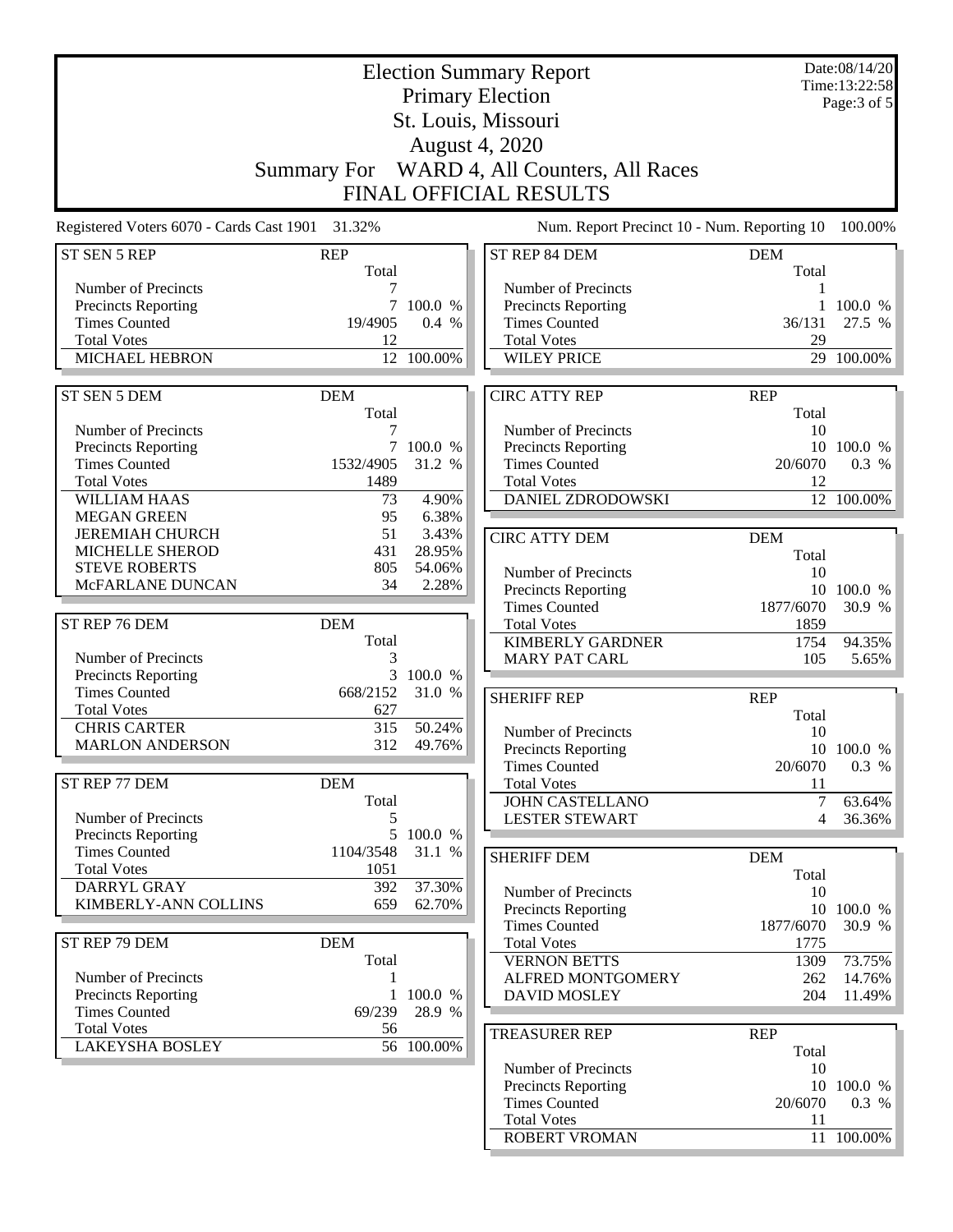| <b>Election Summary Report</b><br><b>Primary Election</b><br>St. Louis, Missouri |                   |                  |                                             |                  | Date:08/14/20<br>Time:13:22:58<br>Page:4 of 5 |
|----------------------------------------------------------------------------------|-------------------|------------------|---------------------------------------------|------------------|-----------------------------------------------|
| August 4, 2020                                                                   |                   |                  |                                             |                  |                                               |
|                                                                                  |                   |                  |                                             |                  |                                               |
|                                                                                  |                   |                  | Summary For WARD 4, All Counters, All Races |                  |                                               |
|                                                                                  |                   |                  | <b>FINAL OFFICIAL RESULTS</b>               |                  |                                               |
| Registered Voters 6070 - Cards Cast 1901 31.32%                                  |                   |                  | Num. Report Precinct 10 - Num. Reporting 10 |                  | 100.00%                                       |
| <b>TREASURER DEM</b>                                                             | <b>DEM</b>        |                  | COM WOMAN REP ALL OTHERS                    | <b>REP</b>       |                                               |
|                                                                                  | Total             |                  |                                             | Total            |                                               |
| Number of Precincts                                                              | 10                |                  | Number of Precincts                         | 10               |                                               |
| Precincts Reporting<br><b>Times Counted</b>                                      | 10                | 100.0 %          | Precincts Reporting                         |                  | 10 100.0 %                                    |
| <b>Total Votes</b>                                                               | 1877/6070<br>1826 | 30.9 %           | <b>Times Counted</b><br><b>Total Votes</b>  | 20/6070          | 0.3 %                                         |
| <b>TISHAURA JONES</b>                                                            | 1335              | 73.11%           | Write-in Votes                              | 0<br>$\Omega$    | N/A                                           |
| <b>JEFFREY BOYD</b>                                                              | 491               | 26.89%           |                                             |                  |                                               |
|                                                                                  |                   |                  | COM MAN LIB CITYWIDE                        | <b>LIB</b>       |                                               |
| <b>TREASURER GRN</b>                                                             | <b>GRN</b>        |                  |                                             | Total            |                                               |
|                                                                                  | Total             |                  | Number of Precincts                         | 10               |                                               |
| Number of Precincts                                                              | 10                |                  | <b>Precincts Reporting</b>                  | 10               | 100.0 %                                       |
| Precincts Reporting                                                              | 10                | 100.0 %          | <b>Times Counted</b>                        | 0/6070           | 0.0 %                                         |
| <b>Times Counted</b>                                                             | 1/6070            | 0.0 %            | <b>Total Votes</b>                          | $\boldsymbol{0}$ |                                               |
| <b>Total Votes</b>                                                               |                   |                  | Write-in Votes                              | $\mathbf{0}$     | N/A                                           |
| DON DE VIVO                                                                      | $\mathbf{1}$      | 100.00%          |                                             |                  |                                               |
|                                                                                  |                   |                  | COM WOMAN LIB CITYWIDE                      | LIB              |                                               |
| COM MAN WD 4 DEM                                                                 | <b>DEM</b>        |                  |                                             | Total            |                                               |
|                                                                                  | Total             |                  | Number of Precincts                         | 10               |                                               |
| Number of Precincts                                                              | 10                |                  | Precincts Reporting                         |                  | 10 100.0 %                                    |
| Precincts Reporting                                                              | 10                | 100.0 %          | <b>Times Counted</b>                        | 0/6070           | 0.0 %                                         |
| <b>Times Counted</b>                                                             | 1877/6070         | 30.9 %           | <b>Total Votes</b>                          | $\boldsymbol{0}$ |                                               |
| <b>Total Votes</b>                                                               | 1713              |                  | Write-in Votes                              | $\boldsymbol{0}$ | N/A                                           |
| <b>JACOBY COMBS</b>                                                              | 299               | 17.45%           |                                             |                  |                                               |
| <b>JAMAR MULLINS</b><br>EDWARD MCFOWLAND                                         | 600<br>796        | 35.03%<br>46.47% | COM MAN GRN ALL OTHERS                      | <b>GRN</b>       |                                               |
| Write-in Votes                                                                   | 18                | 1.05%            |                                             | Total            |                                               |
|                                                                                  |                   |                  | Number of Precincts                         | 10               |                                               |
| COM WOMAN WD 4 DEM                                                               | <b>DEM</b>        |                  | Precincts Reporting<br><b>Times Counted</b> |                  | 10 100.0 %<br>$1/6070$ 0.0 %                  |
|                                                                                  | Total             |                  | <b>Total Votes</b>                          | 1                |                                               |
| Number of Precincts                                                              | 10                |                  | Write-in Votes                              |                  | 1 100.00%                                     |
| <b>Precincts Reporting</b>                                                       |                   | 10 100.0 %       |                                             |                  |                                               |
| <b>Times Counted</b>                                                             | 1877/6070         | 30.9 %           | COM WOMAN GRN CITYWIDE                      | <b>GRN</b>       |                                               |
| <b>Total Votes</b>                                                               | 1713              |                  |                                             | Total            |                                               |
| <b>CAROLINE MOORE</b>                                                            | 1104              | 64.45%           | Number of Precincts                         | 10               |                                               |
| <b>GWENN WASHINGTON</b>                                                          | 572               | 33.39%           | <b>Precincts Reporting</b>                  |                  | 10 100.0 %                                    |
| Write-in Votes                                                                   | 37                | 2.16%            | <b>Times Counted</b>                        | 1/6070           | 0.0 %                                         |
|                                                                                  |                   |                  | <b>Total Votes</b>                          | 1                |                                               |
| COM MAN REP ALL OTHERS                                                           | <b>REP</b>        |                  | Write-in Votes                              |                  | 1 100.00%                                     |
|                                                                                  | Total             |                  |                                             |                  |                                               |
| Number of Precincts                                                              | 10                |                  | COM MAN CON CITYWIDE                        | <b>CON</b>       |                                               |
| <b>Precincts Reporting</b>                                                       |                   | 10 100.0 %       |                                             | Total            |                                               |
| <b>Times Counted</b>                                                             | 20/6070           | 0.3 %            | Number of Precincts                         | 10               |                                               |
| <b>Total Votes</b><br>Write-in Votes                                             | 2                 | $2 - 100.00\%$   | <b>Precincts Reporting</b>                  | 10               | 100.0 %                                       |
|                                                                                  |                   |                  | <b>Times Counted</b>                        | 0/6070           | 0.0 %                                         |
|                                                                                  |                   |                  | <b>Total Votes</b>                          | $\boldsymbol{0}$ |                                               |
|                                                                                  |                   |                  | Write-in Votes                              | $\mathbf{0}$     | N/A                                           |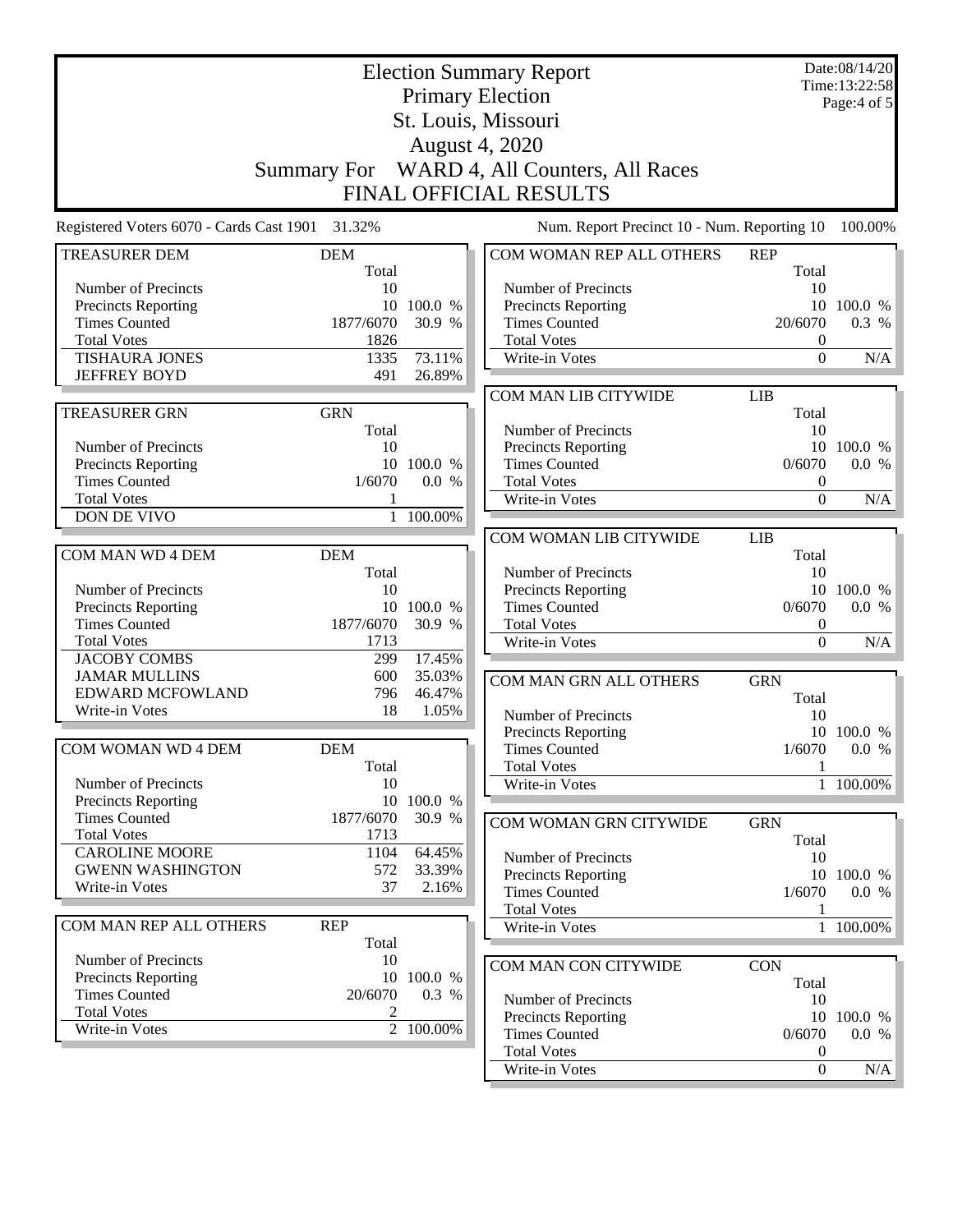Election Summary Report Primary Election St. Louis, Missouri August 4, 2020 Summary For WARD 4, All Counters, All Races FINAL OFFICIAL RESULTS

Date:08/14/20 Time:13:22:58 Page:5 of 5

| <b>COM WOMAN CON CITYWIDE</b> | CON       |         |
|-------------------------------|-----------|---------|
|                               | Total     |         |
| Number of Precincts           | 10        |         |
| <b>Precincts Reporting</b>    | 10        | 100.0 % |
| <b>Times Counted</b>          | 0/6070    | $0.0\%$ |
| <b>Total Votes</b>            |           |         |
| Write-in Votes                |           | N/A     |
|                               |           |         |
| <b>CON AMEND 2</b>            |           |         |
|                               |           |         |
|                               | Total     |         |
| Number of Precincts           | 10        |         |
| <b>Precincts Reporting</b>    | 10        | 100.0 % |
| <b>Times Counted</b>          | 1901/6070 | 31.3 %  |
| <b>Total Votes</b>            | 1785      |         |
| <b>YES</b>                    | 1674      | 93.78%  |

Registered Voters 6070 - Cards Cast 1901 31.32% Num. Report Precinct 10 - Num. Reporting 10 100.00%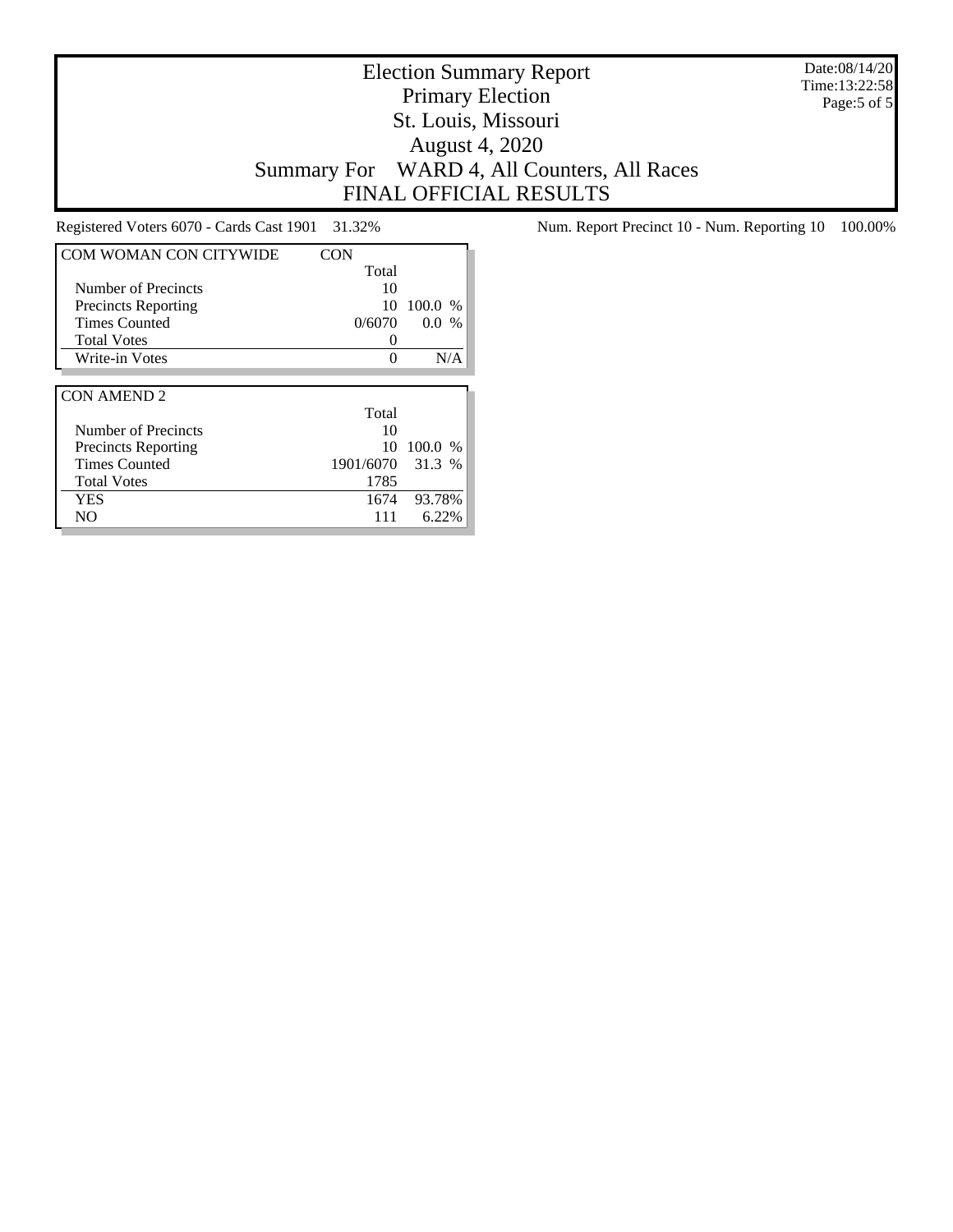|                                                 | <b>Election Summary Report</b><br><b>Primary Election</b> |                  |                                             |            | Date:08/14/20<br>Time:13:23:04 |
|-------------------------------------------------|-----------------------------------------------------------|------------------|---------------------------------------------|------------|--------------------------------|
|                                                 |                                                           |                  |                                             |            | Page:1 of 4                    |
|                                                 |                                                           |                  | St. Louis, Missouri                         |            |                                |
|                                                 |                                                           |                  | August 4, 2020                              |            |                                |
|                                                 | <b>Summary For</b>                                        |                  | WARD 5, All Counters, All Races             |            |                                |
|                                                 |                                                           |                  | <b>FINAL OFFICIAL RESULTS</b>               |            |                                |
| Registered Voters 5897 - Cards Cast 1752 29.71% |                                                           |                  | Num. Report Precinct 8 - Num. Reporting 8   |            | 100.00%                        |
| <b>GOV REP</b>                                  | <b>REP</b>                                                |                  | LT GOV DEM                                  | <b>DEM</b> |                                |
|                                                 | Total                                                     |                  |                                             | Total      |                                |
| Number of Precincts                             | 8                                                         |                  | Number of Precincts                         | 8          |                                |
| Precincts Reporting                             | 8                                                         | 100.0 %          | <b>Precincts Reporting</b>                  | 8          | 100.0 %                        |
| <b>Times Counted</b>                            | 39/5897                                                   | 0.7 %            | <b>Times Counted</b>                        | 1704/5897  | 28.9 %                         |
| <b>Total Votes</b>                              | 36                                                        |                  | <b>Total Votes</b>                          | 1549       |                                |
| <b>RALEIGH RITTER</b>                           | $\overline{2}$                                            | 5.56%            | <b>GREGORY UPCHURCH</b>                     | 454        | 29.31%                         |
| <b>MIKE PARSON</b>                              | 23                                                        | 63.89%           | <b>ALISSIA CANADY</b>                       | 1095       | 70.69%                         |
| <b>JAMES NEELY</b>                              | $\overline{2}$                                            | 5.56%            |                                             |            |                                |
| <b>SAUNDRA McDOWELL</b>                         | 9                                                         | 25.00%           | LT GOV LIB                                  | <b>LIB</b> |                                |
|                                                 |                                                           |                  |                                             | Total      |                                |
| <b>GOV DEM</b>                                  | <b>DEM</b>                                                |                  | Number of Precincts                         | 8          |                                |
|                                                 | Total                                                     |                  | Precincts Reporting                         | 8          | 100.0 %                        |
| Number of Precincts                             | 8                                                         |                  | <b>Times Counted</b>                        | 1/5897     | 0.0 %                          |
| Precincts Reporting                             | 8                                                         | 100.0 %          | <b>Total Votes</b>                          |            |                                |
| <b>Times Counted</b>                            | 1704/5897                                                 | 28.9 %           | <b>BILL SLANTZ</b>                          |            | 1 100.00%                      |
| <b>Total Votes</b><br>NICOLE GALLOWAY           | 1643<br>1325                                              | 80.65%           |                                             |            |                                |
| <b>JIMMIE MATTHEWS</b>                          | 107                                                       | 6.51%            | <b>LT GOV GRN</b>                           | <b>GRN</b> |                                |
| <b>ANTOIN JOHNSON</b>                           | 110                                                       | 6.70%            |                                             | Total      |                                |
| <b>ERIC MORRISON</b>                            | 73                                                        | 4.44%            | Number of Precincts                         | 8<br>8     |                                |
| ROBIN VAN QUAETHEM                              | 28                                                        | 1.70%            | Precincts Reporting<br><b>Times Counted</b> | 4/5897     | 100.0 %<br>0.1 %               |
|                                                 |                                                           |                  | <b>Total Votes</b>                          | 3          |                                |
| <b>GOV LIB</b>                                  | <b>LIB</b>                                                |                  | <b>KELLEY DRAGOO</b>                        |            | 3 100.00%                      |
|                                                 | Total                                                     |                  |                                             |            |                                |
| Number of Precincts                             | 8                                                         |                  | <b>SEC OF STATE REP</b>                     | <b>REP</b> |                                |
| Precincts Reporting                             | 8                                                         | 100.0 %          |                                             | Total      |                                |
| <b>Times Counted</b>                            | 1/5897                                                    | 0.0 %            | Number of Precincts                         | 8          |                                |
| <b>Total Votes</b>                              | 1                                                         |                  | <b>Precincts Reporting</b>                  |            | 8 100.0 %                      |
| <b>RIK COMBS</b>                                |                                                           | 1 100.00%        | <b>Times Counted</b>                        | 39/5897    | 0.7 %                          |
|                                                 |                                                           |                  | <b>Total Votes</b>                          | 30         |                                |
| <b>GOV GRN</b>                                  | <b>GRN</b>                                                |                  | <b>JOHN ASHCROFT</b>                        |            | 30 100.00%                     |
|                                                 | Total                                                     |                  |                                             |            |                                |
| Number of Precincts                             | 8                                                         |                  | SEC OF STATE DEM                            | <b>DEM</b> |                                |
| <b>Precincts Reporting</b>                      | 8                                                         | 100.0 %          |                                             | Total      |                                |
| <b>Times Counted</b>                            | 4/5897                                                    | 0.1 %            | Number of Precincts                         | 8          |                                |
| <b>Total Votes</b>                              | 4                                                         |                  | <b>Precincts Reporting</b>                  | 8          | 100.0 %                        |
| <b>JEROME BAUER</b>                             |                                                           | 4 100.00%        | <b>Times Counted</b>                        | 1704/5897  | 28.9 %                         |
|                                                 |                                                           |                  | <b>Total Votes</b>                          | 1407       |                                |
| <b>LT GOV REP</b>                               | <b>REP</b>                                                |                  | YINKA FALETI                                |            | 1407 100.00%                   |
|                                                 | Total                                                     |                  |                                             |            |                                |
| Number of Precincts                             | 8                                                         |                  | <b>SEC OF STATE LIB</b>                     | <b>LIB</b> |                                |
| Precincts Reporting<br><b>Times Counted</b>     | 8<br>39/5897                                              | 100.0 %<br>0.7 % |                                             | Total      |                                |
| <b>Total Votes</b>                              | 30                                                        |                  | Number of Precincts                         | 8          |                                |
| <b>ARNIE DIENOFF</b>                            | 6                                                         | 20.00%           | Precincts Reporting                         |            | 8 100.0 %                      |
| <b>MIKE KEHOE</b>                               | 11                                                        | 36.67%           | <b>Times Counted</b>                        | 1/5897     | 0.0 %                          |
| <b>AARON WISDOM</b>                             | 4                                                         | 13.33%           | <b>Total Votes</b>                          |            |                                |
| <b>MIKE CARTER</b>                              | 9                                                         | 30.00%           | <b>CARL FREESE</b>                          |            | 1 100.00%                      |
|                                                 |                                                           |                  |                                             |            |                                |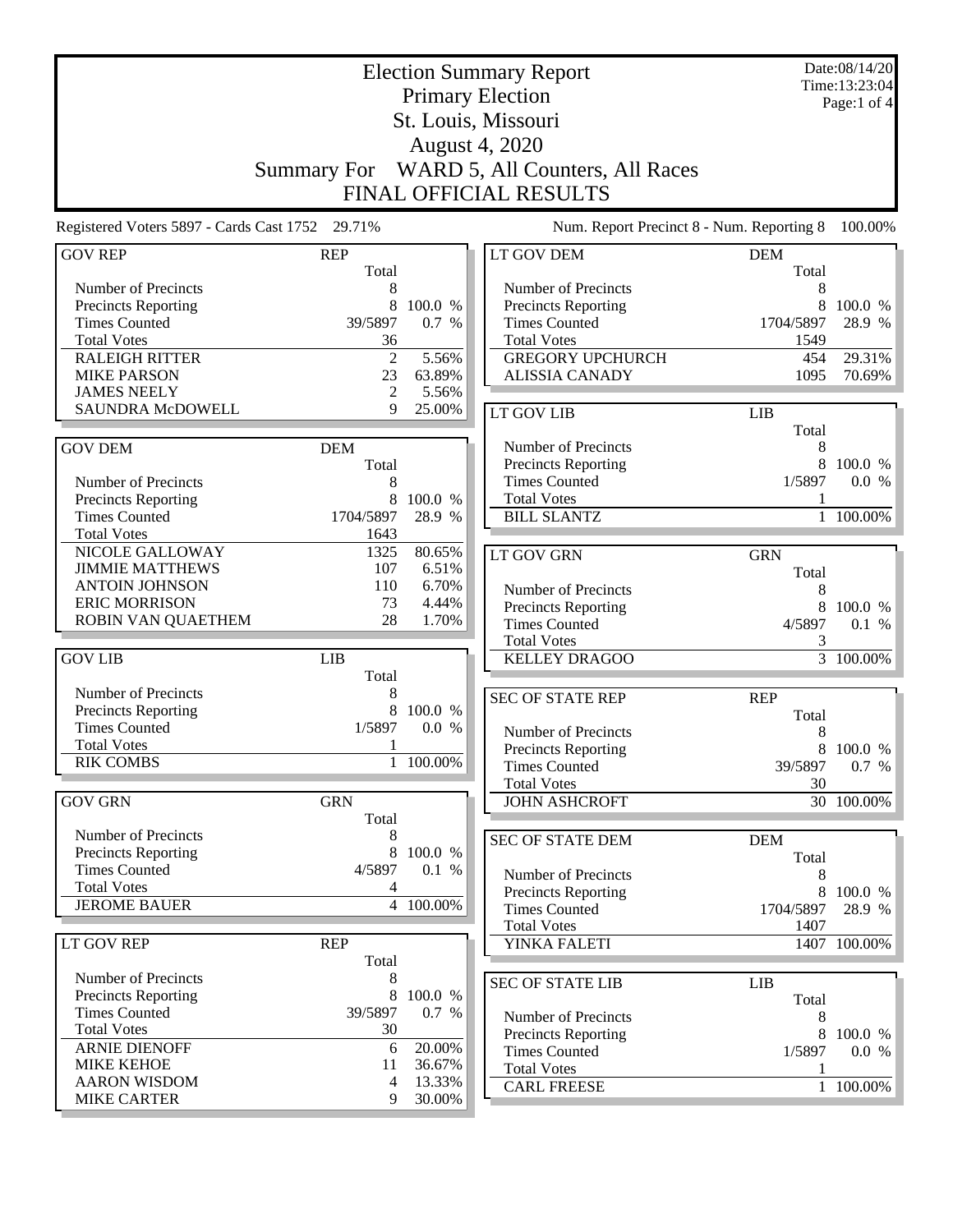|                                                   |                     |                       | <b>Election Summary Report</b>                    |                     | Date:08/14/20<br>Time:13:23:04 |
|---------------------------------------------------|---------------------|-----------------------|---------------------------------------------------|---------------------|--------------------------------|
|                                                   |                     |                       | <b>Primary Election</b>                           |                     | Page:2 of 4                    |
|                                                   |                     |                       | St. Louis, Missouri                               |                     |                                |
|                                                   |                     |                       | <b>August 4, 2020</b>                             |                     |                                |
|                                                   |                     |                       |                                                   |                     |                                |
|                                                   | <b>Summary For</b>  |                       | WARD 5, All Counters, All Races                   |                     |                                |
|                                                   |                     |                       | FINAL OFFICIAL RESULTS                            |                     |                                |
| Registered Voters 5897 - Cards Cast 1752 29.71%   |                     |                       | Num. Report Precinct 8 - Num. Reporting 8         |                     | 100.00%                        |
| <b>SEC OF STATE GRN</b>                           | <b>GRN</b><br>Total |                       | <b>ATTY GENERAL REP</b>                           | <b>REP</b><br>Total |                                |
| Number of Precincts                               | 8                   |                       | Number of Precincts                               | 8                   |                                |
| <b>Precincts Reporting</b>                        | 8                   | 100.0 %               | Precincts Reporting                               | 8                   | 100.0 %                        |
| <b>Times Counted</b>                              | 4/5897              | 0.1 %                 | <b>Times Counted</b>                              | 39/5897             | 0.7 %                          |
| <b>Total Votes</b><br>PAUL LEHMANN                | 4                   | 4 100.00%             | <b>Total Votes</b><br><b>ERIC SCHMITT</b>         | 30                  | 30 100.00%                     |
|                                                   |                     |                       |                                                   |                     |                                |
| <b>SEC OF STATE CON</b>                           | <b>CON</b><br>Total |                       | <b>ATTY GENERAL DEM</b>                           | <b>DEM</b><br>Total |                                |
| Number of Precincts                               | 8                   |                       | Number of Precincts                               | 8                   |                                |
| <b>Precincts Reporting</b>                        | 8                   | 100.0 %               | Precincts Reporting                               | 8                   | 100.0 %                        |
| <b>Times Counted</b>                              | 0/5897              | 0.0 %                 | <b>Times Counted</b>                              | 1704/5897           | 28.9 %                         |
| <b>Total Votes</b>                                | $\boldsymbol{0}$    |                       | <b>Total Votes</b>                                | 1503                |                                |
| PAUL VENABLE                                      | $\boldsymbol{0}$    | N/A                   | <b>RICH FINNERAN</b>                              | 572                 | 38.06%                         |
|                                                   |                     |                       | <b>ELAD GROSS</b>                                 | 931                 | 61.94%                         |
| <b>ST TREASURER REP</b>                           | <b>REP</b>          |                       |                                                   |                     |                                |
|                                                   | Total               |                       | <b>ATTY GENERAL LIB</b>                           | <b>LIB</b>          |                                |
| Number of Precincts<br><b>Precincts Reporting</b> | 8<br>8              | 100.0 %               | Number of Precincts                               | Total<br>8          |                                |
| <b>Times Counted</b>                              | 39/5897             | 0.7 %                 | Precincts Reporting                               | 8                   | 100.0 %                        |
| <b>Total Votes</b>                                | 27                  |                       | <b>Times Counted</b>                              | 1/5897              | 0.0 %                          |
| <b>SCOTT FITZPATRICK</b>                          |                     | 27 100.00%            | <b>Total Votes</b>                                |                     |                                |
|                                                   |                     |                       | <b>KEVIN BABCOCK</b>                              |                     | 100.00%                        |
| ST TREASURER DEM                                  | <b>DEM</b>          |                       |                                                   |                     |                                |
|                                                   | Total               |                       | <b>US REP 1 REP</b>                               | <b>REP</b>          |                                |
| Number of Precincts                               | 8                   |                       |                                                   | Total               |                                |
| Precincts Reporting<br><b>Times Counted</b>       | 8<br>1704/5897      | 100.0 %<br>28.9 %     | Number of Precincts<br><b>Precincts Reporting</b> | 8<br>8              | 100.0 %                        |
| <b>Total Votes</b>                                | 1405                |                       | <b>Times Counted</b>                              | 39/5897             | 0.7 %                          |
| <b>VICKI ENGLUND</b>                              |                     | 1405 100.00%          | <b>Total Votes</b>                                | 31                  |                                |
|                                                   |                     |                       | WINNIE HEARTSTRONG                                | 13                  | 41.94%                         |
| ST TREASURER LIB                                  | LIB                 |                       | <b>ANTHONY ROGERS</b>                             | 18                  | 58.06%                         |
|                                                   | Total               |                       |                                                   |                     |                                |
| Number of Precincts                               | 8                   |                       | <b>US REP 1 DEM</b>                               | <b>DEM</b>          |                                |
| Precincts Reporting                               | 8                   | 100.0 %               |                                                   | Total               |                                |
| <b>Times Counted</b><br><b>Total Votes</b>        | 1/5897<br>1         | 0.0 %                 | Number of Precincts<br>Precincts Reporting        | 8<br>8              | 100.0 %                        |
| NICHOLAS KASOFF                                   |                     | 1 100.00%             | <b>Times Counted</b>                              | 1704/5897           | 28.9 %                         |
|                                                   |                     |                       | <b>Total Votes</b>                                | 1676                |                                |
| ST TREASURER GRN                                  | <b>GRN</b>          |                       | <b>CORI BUSH</b>                                  | 814                 | 48.57%                         |
|                                                   | Total               |                       | <b>LACY CLAY</b>                                  | 787                 | 46.96%                         |
| Number of Precincts                               | 8                   |                       | KATHERINE BRUCKNER                                | 75                  | 4.47%                          |
| Precincts Reporting                               | 8                   | 100.0 %               |                                                   |                     |                                |
| <b>Times Counted</b>                              | 4/5897              | 0.1 %                 | <b>US REP 1 LIB</b>                               | <b>LIB</b>          |                                |
| <b>Total Votes</b><br><b>JOSEPH CIVETTINI</b>     | 3                   | $\frac{1}{3}$ 100.00% | Number of Precincts                               | Total<br>8          |                                |
|                                                   |                     |                       | <b>Precincts Reporting</b>                        | 8                   | 100.0 %                        |
|                                                   |                     |                       | <b>Times Counted</b>                              | 1/5897              | 0.0 %                          |
|                                                   |                     |                       | <b>Total Votes</b>                                |                     |                                |
|                                                   |                     |                       | <b>ALEX FURMAN</b>                                |                     | $1\quad100.00\%$               |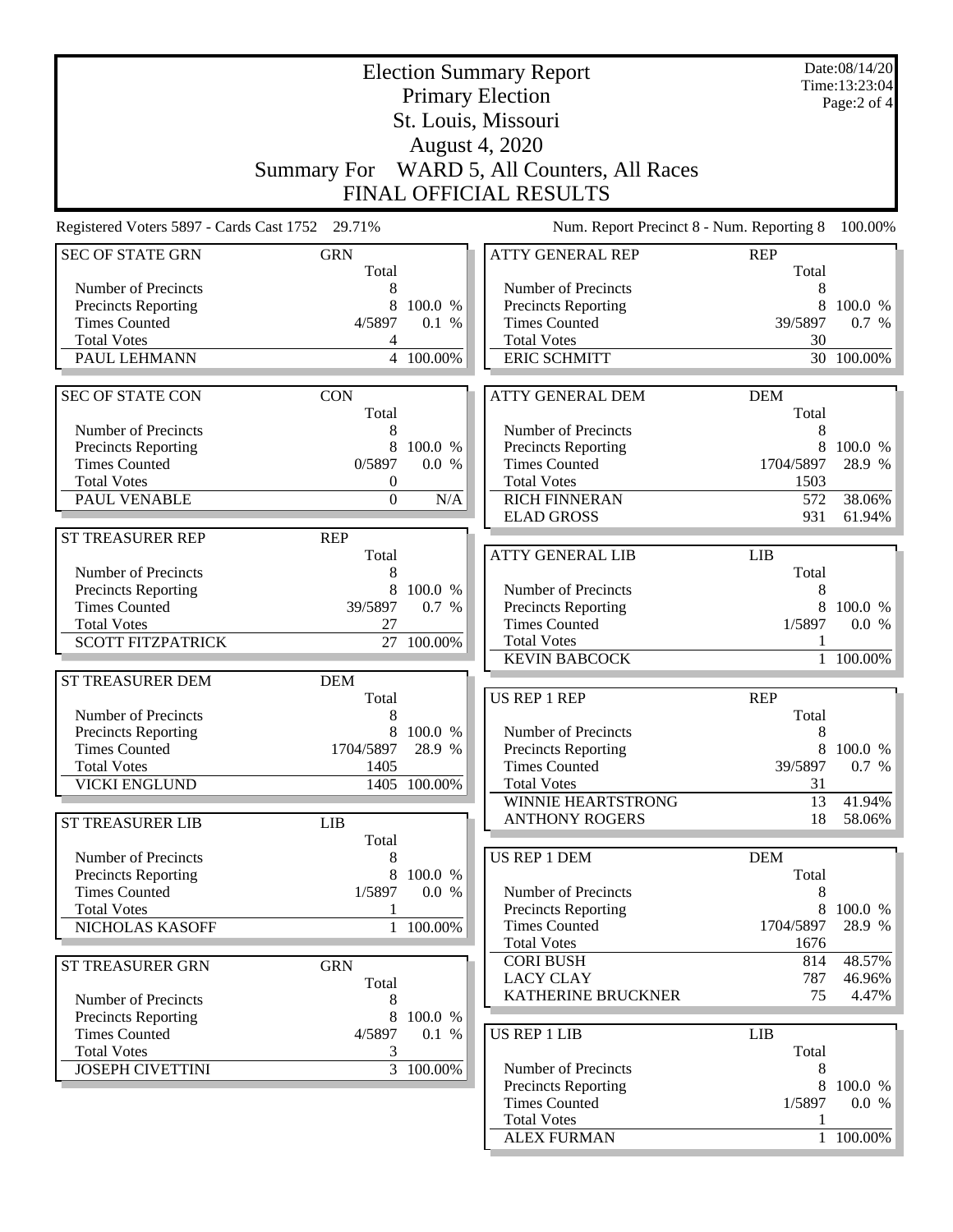| <b>Election Summary Report</b>                  |                     |                 |                                           |                     | Date:08/14/20<br>Time:13:23:04 |  |
|-------------------------------------------------|---------------------|-----------------|-------------------------------------------|---------------------|--------------------------------|--|
|                                                 |                     |                 | <b>Primary Election</b>                   |                     | Page: 3 of 4                   |  |
| St. Louis, Missouri                             |                     |                 |                                           |                     |                                |  |
| <b>August 4, 2020</b>                           |                     |                 |                                           |                     |                                |  |
|                                                 |                     |                 |                                           |                     |                                |  |
|                                                 | <b>Summary For</b>  |                 | WARD 5, All Counters, All Races           |                     |                                |  |
|                                                 |                     |                 | FINAL OFFICIAL RESULTS                    |                     |                                |  |
| Registered Voters 5897 - Cards Cast 1752 29.71% |                     |                 | Num. Report Precinct 8 - Num. Reporting 8 |                     | 100.00%                        |  |
| ST SEN 5 REP                                    | <b>REP</b><br>Total |                 | <b>CIRC ATTY DEM</b>                      | <b>DEM</b><br>Total |                                |  |
| Number of Precincts                             | 8                   |                 | Number of Precincts                       | 8                   |                                |  |
| Precincts Reporting                             | 8                   | 100.0 %         | Precincts Reporting                       | 8                   | 100.0 %                        |  |
| <b>Times Counted</b>                            | 39/5897             | 0.7 %           | <b>Times Counted</b>                      | 1704/5897           | 28.9 %                         |  |
| <b>Total Votes</b>                              | 29                  |                 | <b>Total Votes</b>                        | 1681                |                                |  |
| <b>MICHAEL HEBRON</b>                           | 29                  | 100.00%         | <b>KIMBERLY GARDNER</b>                   | 1407                | 83.70%                         |  |
|                                                 |                     |                 | <b>MARY PAT CARL</b>                      | 274                 | 16.30%                         |  |
| ST SEN 5 DEM                                    | <b>DEM</b>          |                 |                                           |                     |                                |  |
|                                                 | Total               |                 | <b>SHERIFF REP</b>                        | <b>REP</b>          |                                |  |
| Number of Precincts                             | 8                   |                 |                                           | Total               |                                |  |
| Precincts Reporting                             | 8                   | 100.0 %         | Number of Precincts                       | 8                   |                                |  |
| <b>Times Counted</b>                            | 1704/5897           | 28.9 %          | Precincts Reporting                       |                     | 8 100.0 %                      |  |
| <b>Total Votes</b>                              | 1649                |                 | <b>Times Counted</b>                      | 39/5897             | 0.7 %                          |  |
| <b>WILLIAM HAAS</b>                             | 110                 | 6.67%           | <b>Total Votes</b>                        | 28                  |                                |  |
| <b>MEGAN GREEN</b>                              | 275                 | 16.68%          | <b>JOHN CASTELLANO</b>                    | 18                  | 64.29%                         |  |
| <b>JEREMIAH CHURCH</b><br>MICHELLE SHEROD       | 57<br>419           | 3.46%<br>25.41% | <b>LESTER STEWART</b>                     | 10                  | 35.71%                         |  |
| <b>STEVE ROBERTS</b>                            | 769                 | 46.63%          |                                           |                     |                                |  |
| McFARLANE DUNCAN                                | 19                  | 1.15%           | <b>SHERIFF DEM</b>                        | <b>DEM</b>          |                                |  |
|                                                 |                     |                 | Number of Precincts                       | Total<br>8          |                                |  |
| ST REP 78 REP                                   | <b>REP</b>          |                 | Precincts Reporting                       | 8                   | 100.0 %                        |  |
|                                                 | Total               |                 | <b>Times Counted</b>                      | 1704/5897           | 28.9 %                         |  |
| Number of Precincts                             | 6                   |                 | <b>Total Votes</b>                        | 1636                |                                |  |
| <b>Precincts Reporting</b>                      | 6                   | 100.0 %         | <b>VERNON BETTS</b>                       | 984                 | 60.15%                         |  |
| <b>Times Counted</b>                            | 22/4308             | 0.5 %           | <b>ALFRED MONTGOMERY</b>                  | 541                 | 33.07%                         |  |
| <b>Total Votes</b>                              | 13                  |                 | <b>DAVID MOSLEY</b>                       | 111                 | 6.78%                          |  |
| <b>TIMOTHY GARTIN</b>                           | 13                  | 100.00%         |                                           |                     |                                |  |
| ST REP 78 DEM                                   | <b>DEM</b>          |                 | <b>TREASURER REP</b>                      | <b>REP</b><br>Total |                                |  |
|                                                 | Total               |                 | Number of Precincts                       | 8                   |                                |  |
| Number of Precincts                             | 6                   |                 | <b>Precincts Reporting</b>                | 8                   | 100.0 %                        |  |
| <b>Precincts Reporting</b>                      |                     | 6 100.0 %       | <b>Times Counted</b>                      | 39/5897             | 0.7 %                          |  |
| <b>Times Counted</b>                            | 1208/4308           | 28.0 %          | <b>Total Votes</b>                        | 25                  |                                |  |
| <b>Total Votes</b>                              | 1037                |                 | <b>ROBERT VROMAN</b>                      |                     | 25 100.00%                     |  |
| <b>RASHEEN ALDRIDGE</b>                         |                     | 1037 100.00%    |                                           |                     |                                |  |
|                                                 |                     |                 | <b>TREASURER DEM</b>                      | <b>DEM</b>          |                                |  |
| ST REP 79 DEM                                   | <b>DEM</b>          |                 |                                           | Total               |                                |  |
|                                                 | Total               |                 | Number of Precincts                       | 8                   |                                |  |
| Number of Precincts                             | 2                   |                 | Precincts Reporting                       | 8                   | 100.0 %                        |  |
| Precincts Reporting                             |                     | 2 100.0 %       | <b>Times Counted</b>                      | 1704/5897           | 28.9 %                         |  |
| <b>Times Counted</b>                            | 496/1589            | 31.2 %          | <b>Total Votes</b>                        | 1635                |                                |  |
| <b>Total Votes</b>                              | 401                 |                 | <b>TISHAURA JONES</b>                     | 1062                | 64.95%                         |  |
| <b>LAKEYSHA BOSLEY</b>                          |                     | 401 100.00%     | <b>JEFFREY BOYD</b>                       | 573                 | 35.05%                         |  |
| <b>CIRC ATTY REP</b>                            | <b>REP</b>          |                 | <b>TREASURER GRN</b>                      | <b>GRN</b>          |                                |  |
|                                                 | Total               |                 |                                           | Total               |                                |  |
| Number of Precincts                             | 8                   |                 | Number of Precincts                       | 8                   |                                |  |
| <b>Precincts Reporting</b>                      | 8                   | 100.0 %         | <b>Precincts Reporting</b>                | 8                   | 100.0 %                        |  |
| <b>Times Counted</b>                            | 39/5897             | 0.7 %           | <b>Times Counted</b>                      | 4/5897              | 0.1 %                          |  |
| <b>Total Votes</b>                              | 32                  |                 | <b>Total Votes</b>                        | 4                   |                                |  |
| DANIEL ZDRODOWSKI                               |                     | 32 100.00%      | DON DE VIVO                               |                     | 4 100.00%                      |  |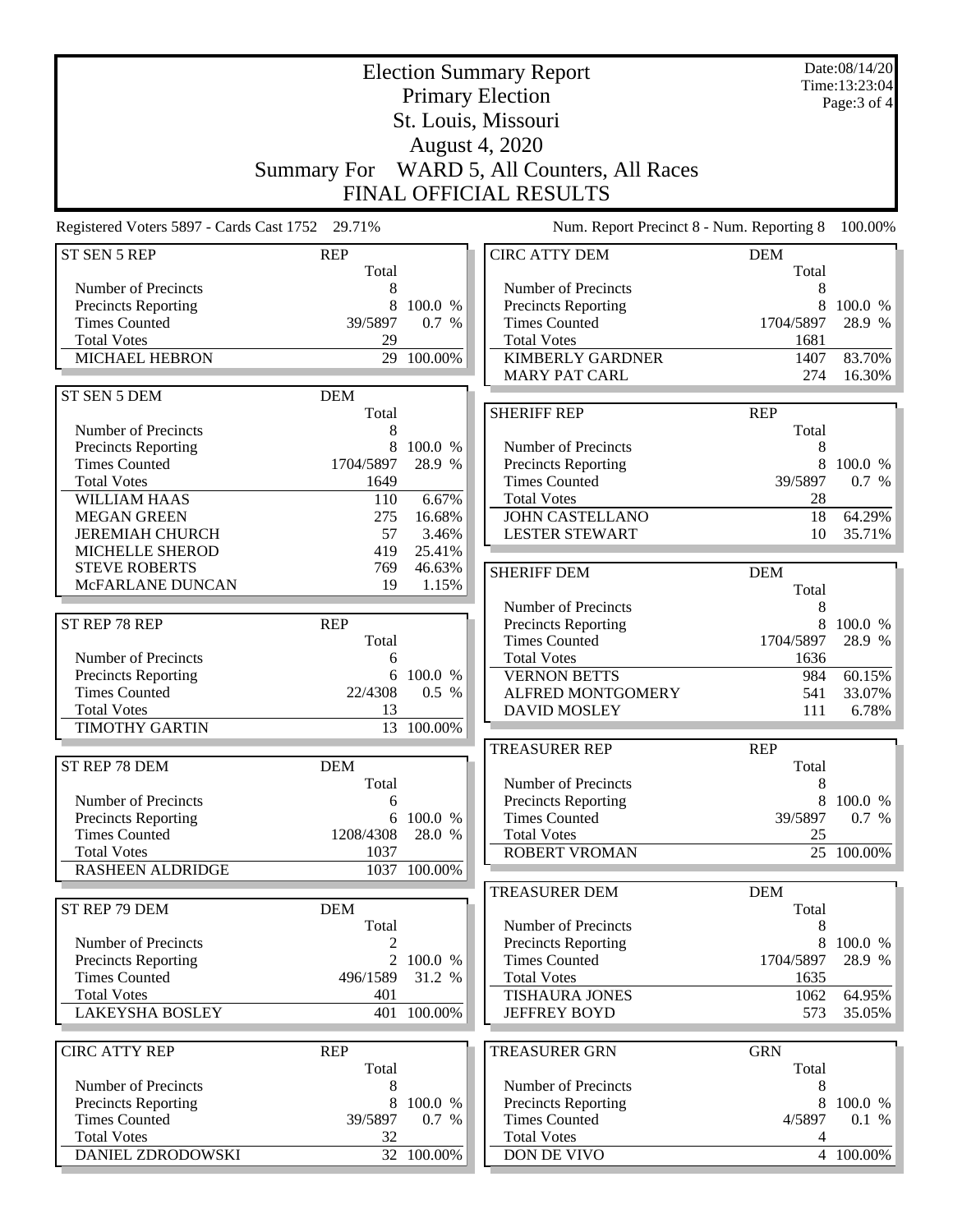| <b>Election Summary Report</b>                  |                                  |                        |                                                    |                  | Date:08/14/20<br>Time:13:23:04 |  |
|-------------------------------------------------|----------------------------------|------------------------|----------------------------------------------------|------------------|--------------------------------|--|
|                                                 |                                  |                        | <b>Primary Election</b>                            |                  | Page:4 of 4                    |  |
|                                                 |                                  |                        | St. Louis, Missouri                                |                  |                                |  |
|                                                 |                                  |                        | <b>August 4, 2020</b>                              |                  |                                |  |
|                                                 | <b>Summary For</b>               |                        | WARD 5, All Counters, All Races                    |                  |                                |  |
| FINAL OFFICIAL RESULTS                          |                                  |                        |                                                    |                  |                                |  |
| Registered Voters 5897 - Cards Cast 1752 29.71% |                                  |                        | Num. Report Precinct 8 - Num. Reporting 8          |                  | 100.00%                        |  |
| COM MAN WD 5 DEM                                | <b>DEM</b>                       |                        | COM MAN GRN ALL OTHERS                             | <b>GRN</b>       |                                |  |
|                                                 | Total                            |                        |                                                    | Total            |                                |  |
| Number of Precincts                             | 8                                |                        | Number of Precincts                                | 8                |                                |  |
| Precincts Reporting                             | 8                                | 100.0 %                | <b>Precincts Reporting</b>                         | 8                | 100.0 %                        |  |
| <b>Times Counted</b>                            | 1704/5897                        | 28.9 %                 | <b>Times Counted</b>                               | 4/5897           | 0.1 %                          |  |
| <b>Total Votes</b>                              | 1625                             |                        | <b>Total Votes</b>                                 | $\boldsymbol{0}$ |                                |  |
| <b>VERNON BETTS</b>                             | 597                              | 36.74%                 | Write-in Votes                                     | $\Omega$         | N/A                            |  |
| <b>RASHEEN ALDRIDGE</b>                         | 1019                             | 62.71%                 |                                                    |                  |                                |  |
| Write-in Votes                                  | 9                                | 0.55%                  | COM WOMAN GRN CITYWIDE                             | <b>GRN</b>       |                                |  |
|                                                 |                                  |                        |                                                    | Total            |                                |  |
| COM WOMAN WD 5 DEM                              | <b>DEM</b>                       |                        | Number of Precincts                                | 8                |                                |  |
|                                                 | Total                            |                        | <b>Precincts Reporting</b><br><b>Times Counted</b> | 8                | 100.0 %                        |  |
| Number of Precincts                             | 8<br>8                           | 100.0 %                |                                                    | 4/5897           | 0.1 %                          |  |
| Precincts Reporting<br><b>Times Counted</b>     | 1704/5897                        | 28.9 %                 | <b>Total Votes</b><br>Write-in Votes               |                  | 1 100.00%                      |  |
| <b>Total Votes</b>                              | 1422                             |                        |                                                    |                  |                                |  |
| PENNY HUBBARD                                   | 1324                             | 93.11%                 |                                                    |                  |                                |  |
| Write-in Votes                                  | 98                               | 6.89%                  | COM MAN CON CITYWIDE                               | <b>CON</b>       |                                |  |
|                                                 |                                  |                        | Number of Precincts                                | Total<br>8       |                                |  |
| COM MAN REP ALL OTHERS                          | <b>REP</b>                       |                        | Precincts Reporting                                | 8                | 100.0 %                        |  |
|                                                 | Total                            |                        | <b>Times Counted</b>                               | 0/5897           | 0.0 %                          |  |
| Number of Precincts                             | 8                                |                        | <b>Total Votes</b>                                 | $\boldsymbol{0}$ |                                |  |
| Precincts Reporting                             | 8                                | 100.0 %                | Write-in Votes                                     | $\Omega$         | N/A                            |  |
| <b>Times Counted</b>                            | 39/5897                          | 0.7 %                  |                                                    |                  |                                |  |
| <b>Total Votes</b>                              | 2                                |                        | COM WOMAN CON CITYWIDE                             | <b>CON</b>       |                                |  |
| Write-in Votes                                  |                                  | $\overline{2}$ 100.00% |                                                    | Total            |                                |  |
|                                                 |                                  |                        | Number of Precincts                                | 8                |                                |  |
| COM WOMAN REP ALL OTHERS                        | <b>REP</b>                       |                        | Precincts Reporting                                | 8                | 100.0 %                        |  |
|                                                 | Total                            |                        | <b>Times Counted</b>                               | 0/5897           | 0.0 %                          |  |
| Number of Precincts                             | 8                                |                        | <b>Total Votes</b>                                 | 0                |                                |  |
| Precincts Reporting                             |                                  | 8 100.0 %              | Write-in Votes                                     | $\Omega$         | N/A                            |  |
| <b>Times Counted</b>                            | 39/5897                          | 0.7 %                  |                                                    |                  |                                |  |
| <b>Total Votes</b>                              | 3                                |                        | <b>CON AMEND 2</b>                                 |                  |                                |  |
| Write-in Votes                                  |                                  | $\overline{3}$ 100.00% |                                                    | Total            |                                |  |
|                                                 |                                  |                        | Number of Precincts                                | 8                |                                |  |
| COM MAN LIB CITYWIDE                            | LIB                              |                        | Precincts Reporting                                | 8                | 100.0 %                        |  |
|                                                 | Total                            |                        | <b>Times Counted</b>                               | 1752/5897        | 29.7 %                         |  |
| Number of Precincts                             | 8                                |                        | <b>Total Votes</b>                                 | 1681             |                                |  |
| Precincts Reporting                             | 8                                | 100.0 %                | <b>YES</b>                                         | 1553             | 92.39%                         |  |
| <b>Times Counted</b><br><b>Total Votes</b>      | 1/5897                           | 0.0 %                  | NO                                                 | 128              | 7.61%                          |  |
| Write-in Votes                                  | $\boldsymbol{0}$<br>$\mathbf{0}$ | $\rm N/A$              |                                                    |                  |                                |  |
|                                                 |                                  |                        |                                                    |                  |                                |  |
|                                                 |                                  |                        |                                                    |                  |                                |  |
| COM WOMAN LIB CITYWIDE                          | <b>LIB</b><br>Total              |                        |                                                    |                  |                                |  |
| Number of Precincts                             | 8                                |                        |                                                    |                  |                                |  |
| Precincts Reporting                             | 8                                | 100.0 %                |                                                    |                  |                                |  |
| <b>Times Counted</b>                            | 1/5897                           | 0.0 %                  |                                                    |                  |                                |  |
| <b>Total Votes</b>                              | $\boldsymbol{0}$                 |                        |                                                    |                  |                                |  |
| Write-in Votes                                  | $\boldsymbol{0}$                 | N/A                    |                                                    |                  |                                |  |
|                                                 |                                  |                        |                                                    |                  |                                |  |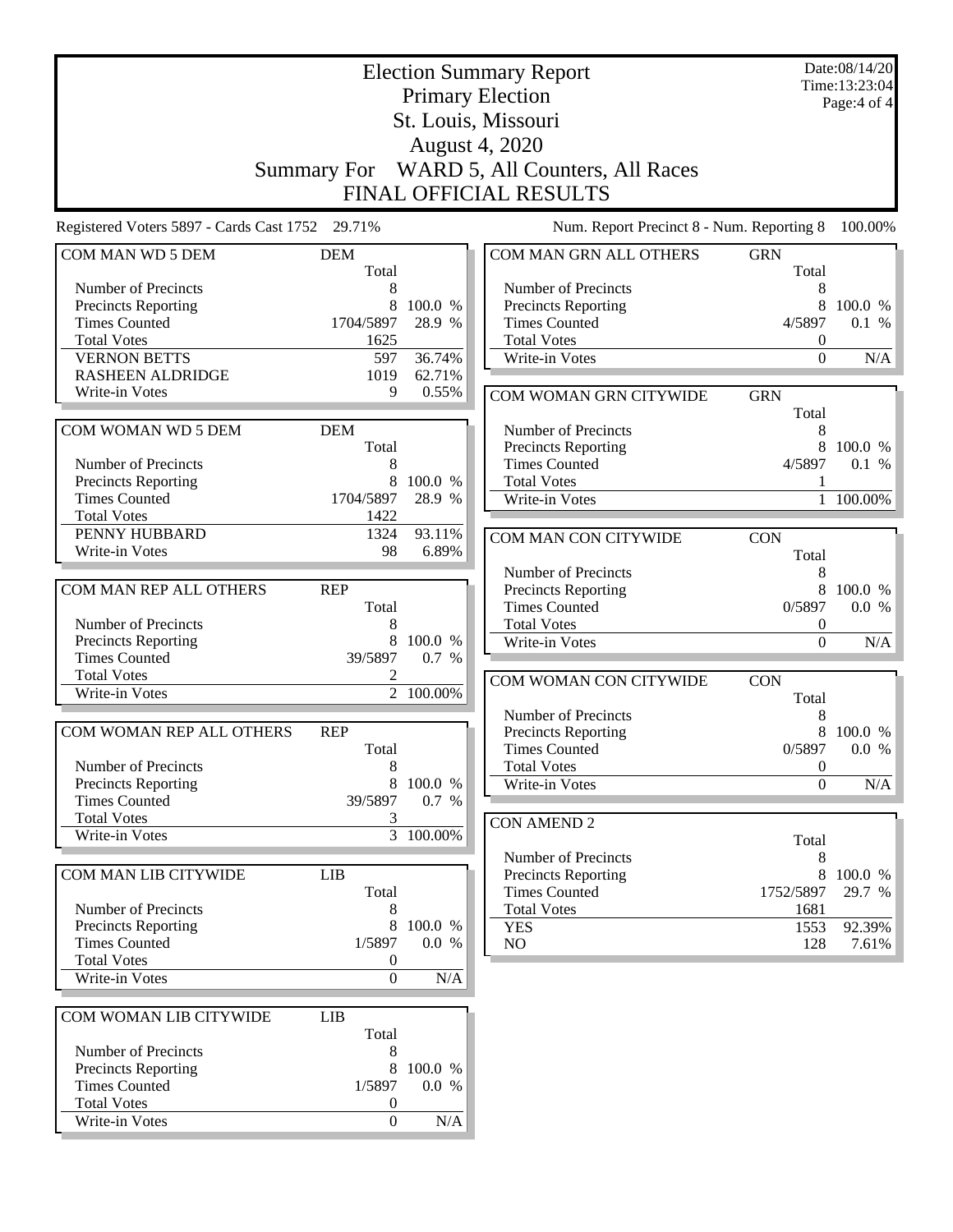| <b>Election Summary Report</b>                  |                     |           |                                                   |                     | Date:08/14/20<br>Time:13:23:11 |
|-------------------------------------------------|---------------------|-----------|---------------------------------------------------|---------------------|--------------------------------|
|                                                 |                     |           | <b>Primary Election</b>                           |                     | Page:1 of 4                    |
|                                                 |                     |           | St. Louis, Missouri                               |                     |                                |
|                                                 |                     |           | August 4, 2020                                    |                     |                                |
|                                                 |                     |           |                                                   |                     |                                |
|                                                 | <b>Summary For</b>  |           | WARD 6, All Counters, All Races                   |                     |                                |
|                                                 |                     |           | FINAL OFFICIAL RESULTS                            |                     |                                |
| Registered Voters 8083 - Cards Cast 3666 45.35% |                     |           | Num. Report Precinct 9 - Num. Reporting 9         |                     | 100.00%                        |
| <b>GOV REP</b>                                  | <b>REP</b><br>Total |           | <b>LT GOV DEM</b>                                 | <b>DEM</b><br>Total |                                |
| Number of Precincts                             | 9                   |           | Number of Precincts                               | 9                   |                                |
| Precincts Reporting                             | 9                   | 100.0 %   | <b>Precincts Reporting</b>                        | 9                   | 100.0 %                        |
| <b>Times Counted</b>                            | 73/8083             | 0.9 %     | <b>Times Counted</b>                              | 3569/8083           | 44.2 %                         |
| <b>Total Votes</b>                              | 71                  |           | <b>Total Votes</b>                                | 3155                |                                |
| <b>RALEIGH RITTER</b>                           | 6                   | 8.45%     | <b>GREGORY UPCHURCH</b>                           | 874                 | 27.70%                         |
| <b>MIKE PARSON</b>                              | 51                  | 71.83%    | <b>ALISSIA CANADY</b>                             | 2281                | 72.30%                         |
| <b>JAMES NEELY</b>                              | 10                  | 14.08%    |                                                   |                     |                                |
| <b>SAUNDRA McDOWELL</b>                         | 4                   | 5.63%     | LT GOV LIB                                        | <b>LIB</b>          |                                |
|                                                 |                     |           |                                                   | Total               |                                |
| <b>GOV DEM</b>                                  | <b>DEM</b><br>Total |           | Number of Precincts<br><b>Precincts Reporting</b> | 9<br>9              | 100.0 %                        |
| Number of Precincts                             | 9                   |           | <b>Times Counted</b>                              | 2/8083              | 0.0 %                          |
| Precincts Reporting                             | 9                   | 100.0 %   | <b>Total Votes</b>                                | 2                   |                                |
| <b>Times Counted</b>                            | 3569/8083           | 44.2 %    | <b>BILL SLANTZ</b>                                |                     | 2 100.00%                      |
| <b>Total Votes</b>                              | 3400                |           |                                                   |                     |                                |
| NICOLE GALLOWAY                                 | 2811                | 82.68%    | <b>LT GOV GRN</b>                                 | <b>GRN</b>          |                                |
| <b>JIMMIE MATTHEWS</b>                          | 175                 | 5.15%     |                                                   | Total               |                                |
| <b>ANTOIN JOHNSON</b>                           | 174                 | 5.12%     | Number of Precincts                               | 9                   |                                |
| <b>ERIC MORRISON</b>                            | 179                 | 5.26%     | Precincts Reporting                               |                     | 9 100.0 %                      |
| ROBIN VAN QUAETHEM                              | 61                  | 1.79%     | <b>Times Counted</b>                              | 4/8083              | 0.0 %                          |
|                                                 |                     |           | <b>Total Votes</b>                                | 4                   |                                |
| <b>GOV LIB</b>                                  | <b>LIB</b>          |           | <b>KELLEY DRAGOO</b>                              |                     | 4 100.00%                      |
|                                                 | Total               |           |                                                   |                     |                                |
| Number of Precincts                             | 9                   |           | <b>SEC OF STATE REP</b>                           | <b>REP</b>          |                                |
| Precincts Reporting                             | 9                   | 100.0 %   |                                                   | Total               |                                |
| <b>Times Counted</b>                            | 2/8083              | 0.0 %     | Number of Precincts                               | 9                   |                                |
| <b>Total Votes</b><br><b>RIK COMBS</b>          | 2                   | 2 100.00% | <b>Precincts Reporting</b>                        | 9                   | 100.0 %                        |
|                                                 |                     |           | <b>Times Counted</b>                              | 73/8083             | 0.9 %                          |
|                                                 |                     |           | <b>Total Votes</b>                                | 67                  |                                |
| <b>GOV GRN</b>                                  | <b>GRN</b><br>Total |           | <b>JOHN ASHCROFT</b>                              |                     | 67 100.00%                     |
| Number of Precincts                             | 9                   |           |                                                   |                     |                                |
| Precincts Reporting                             | 9                   | 100.0 %   | <b>SEC OF STATE DEM</b>                           | <b>DEM</b>          |                                |
| <b>Times Counted</b>                            | 4/8083              | 0.0 %     | Number of Precincts                               | Total<br>9          |                                |
| <b>Total Votes</b>                              | 4                   |           | <b>Precincts Reporting</b>                        | 9                   | 100.0 %                        |
| <b>JEROME BAUER</b>                             |                     | 4 100.00% | <b>Times Counted</b>                              | 3569/8083           | 44.2 %                         |
|                                                 |                     |           | <b>Total Votes</b>                                | 2923                |                                |
| LT GOV REP                                      | <b>REP</b>          |           | YINKA FALETI                                      |                     | $\overline{2923}^-$ 100.00%    |
|                                                 | Total               |           |                                                   |                     |                                |
| Number of Precincts                             | 9                   |           | <b>SEC OF STATE LIB</b>                           | <b>LIB</b>          |                                |
| Precincts Reporting                             | 9                   | 100.0 %   |                                                   | Total               |                                |
| <b>Times Counted</b>                            | 73/8083             | 0.9 %     | Number of Precincts                               | 9                   |                                |
| <b>Total Votes</b>                              | 64                  |           | <b>Precincts Reporting</b>                        | 9                   | 100.0 %                        |
| <b>ARNIE DIENOFF</b>                            | 6                   | 9.38%     | <b>Times Counted</b>                              | 2/8083              | 0.0 %                          |
| <b>MIKE KEHOE</b>                               | 27                  | 42.19%    | <b>Total Votes</b>                                | 2                   |                                |
| <b>AARON WISDOM</b>                             | 9                   | 14.06%    | <b>CARL FREESE</b>                                |                     | 2 100.00%                      |
| <b>MIKE CARTER</b>                              | 22                  | 34.38%    |                                                   |                     |                                |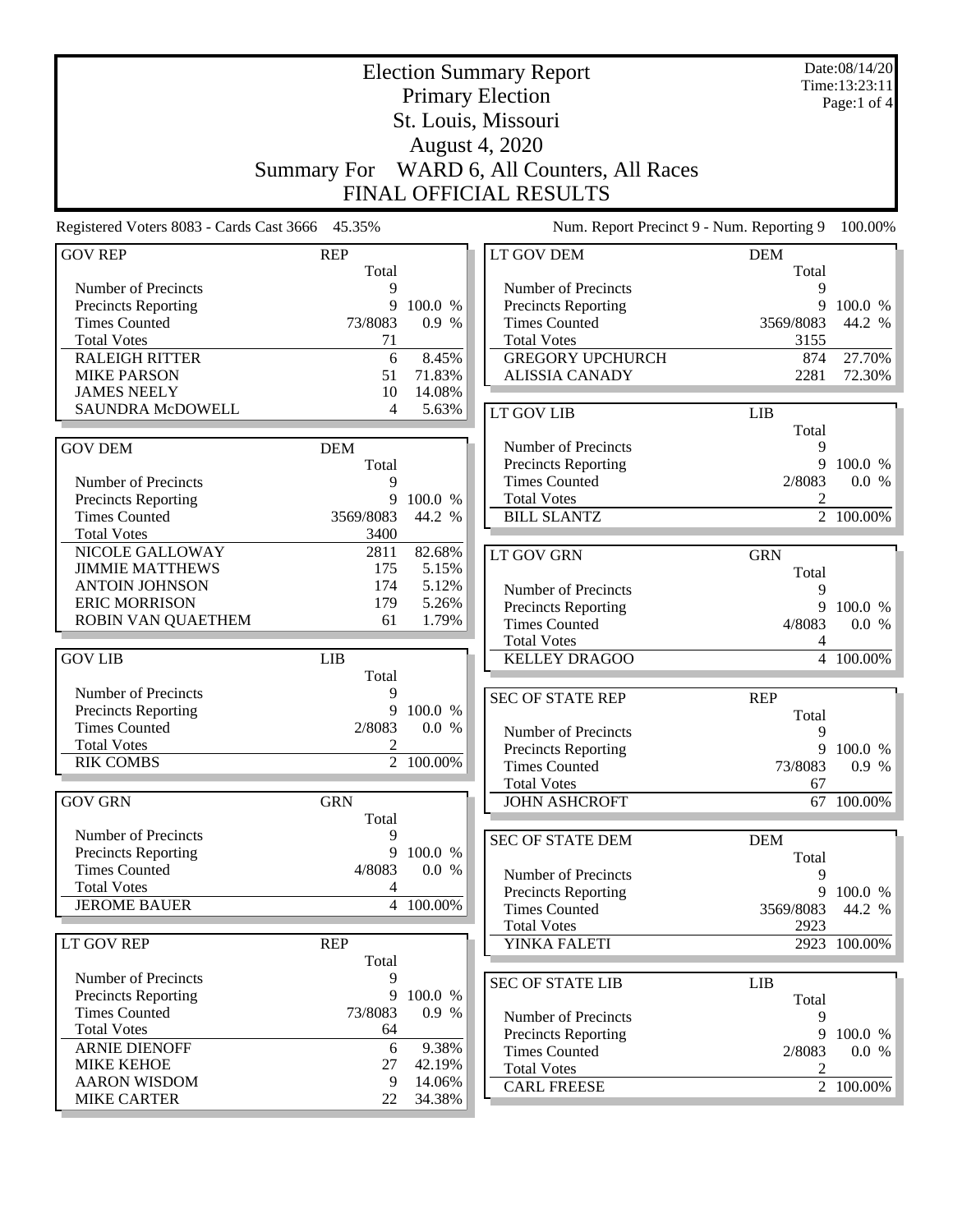|                                                 | Date:08/14/20<br><b>Election Summary Report</b> |              |                                                    |                     |                               |  |  |
|-------------------------------------------------|-------------------------------------------------|--------------|----------------------------------------------------|---------------------|-------------------------------|--|--|
|                                                 |                                                 |              | <b>Primary Election</b>                            |                     | Time:13:23:11<br>Page: 2 of 4 |  |  |
| St. Louis, Missouri                             |                                                 |              |                                                    |                     |                               |  |  |
|                                                 |                                                 |              | <b>August 4, 2020</b>                              |                     |                               |  |  |
| WARD 6, All Counters, All Races                 |                                                 |              |                                                    |                     |                               |  |  |
|                                                 | <b>Summary For</b><br>FINAL OFFICIAL RESULTS    |              |                                                    |                     |                               |  |  |
|                                                 |                                                 |              |                                                    |                     |                               |  |  |
| Registered Voters 8083 - Cards Cast 3666 45.35% |                                                 |              | Num. Report Precinct 9 - Num. Reporting 9          |                     | 100.00%                       |  |  |
| <b>SEC OF STATE GRN</b>                         | <b>GRN</b><br>Total                             |              | <b>ATTY GENERAL REP</b>                            | <b>REP</b><br>Total |                               |  |  |
| Number of Precincts                             | 9                                               |              | Number of Precincts                                | 9                   |                               |  |  |
| Precincts Reporting                             | 9                                               | 100.0 %      | <b>Precincts Reporting</b>                         | 9                   | 100.0 %                       |  |  |
| <b>Times Counted</b><br><b>Total Votes</b>      | 4/8083<br>4                                     | 0.0 %        | <b>Times Counted</b><br><b>Total Votes</b>         | 73/8083<br>66       | 0.9 %                         |  |  |
| PAUL LEHMANN                                    |                                                 | 4 100.00%    | <b>ERIC SCHMITT</b>                                |                     | 66 100.00%                    |  |  |
|                                                 |                                                 |              |                                                    |                     |                               |  |  |
| <b>SEC OF STATE CON</b>                         | <b>CON</b><br>Total                             |              | <b>ATTY GENERAL DEM</b>                            | <b>DEM</b><br>Total |                               |  |  |
| Number of Precincts                             | 9                                               |              | Number of Precincts                                | 9                   |                               |  |  |
| Precincts Reporting                             | 9                                               | 100.0 %      | <b>Precincts Reporting</b>                         | 9                   | 100.0 %                       |  |  |
| <b>Times Counted</b>                            | 1/8083                                          | 0.0 %        | <b>Times Counted</b>                               | 3569/8083           | 44.2 %                        |  |  |
| <b>Total Votes</b>                              | 0                                               |              | <b>Total Votes</b>                                 | 3102                |                               |  |  |
| PAUL VENABLE                                    | $\boldsymbol{0}$                                | N/A          | <b>RICH FINNERAN</b><br><b>ELAD GROSS</b>          | 1433<br>1669        | 46.20%<br>53.80%              |  |  |
|                                                 | <b>REP</b>                                      |              |                                                    |                     |                               |  |  |
| <b>ST TREASURER REP</b>                         | Total                                           |              | <b>ATTY GENERAL LIB</b>                            | <b>LIB</b>          |                               |  |  |
| Number of Precincts                             | 9                                               |              |                                                    | Total               |                               |  |  |
| Precincts Reporting                             | 9                                               | 100.0 %      | Number of Precincts                                | 9                   |                               |  |  |
| <b>Times Counted</b>                            | 73/8083                                         | 0.9 %        | <b>Precincts Reporting</b>                         | 9                   | 100.0 %                       |  |  |
| <b>Total Votes</b>                              | 67                                              |              | <b>Times Counted</b>                               | 2/8083              | 0.0 %                         |  |  |
| <b>SCOTT FITZPATRICK</b>                        |                                                 | 67 100.00%   | <b>Total Votes</b><br><b>KEVIN BABCOCK</b>         | 2                   | 2 100.00%                     |  |  |
| ST TREASURER DEM                                | <b>DEM</b>                                      |              |                                                    |                     |                               |  |  |
|                                                 | Total                                           |              | <b>US REP 1 REP</b>                                | <b>REP</b>          |                               |  |  |
| Number of Precincts                             | 9                                               |              |                                                    | Total               |                               |  |  |
| Precincts Reporting                             |                                                 | 9 100.0 %    | Number of Precincts                                | 9                   |                               |  |  |
| <b>Times Counted</b>                            | 3569/8083                                       | 44.2 %       | <b>Precincts Reporting</b>                         | 9                   | 100.0 %                       |  |  |
| <b>Total Votes</b><br><b>VICKI ENGLUND</b>      | 2855                                            | 2855 100.00% | <b>Times Counted</b><br><b>Total Votes</b>         | 73/8083<br>63       | 0.9 %                         |  |  |
|                                                 |                                                 |              | WINNIE HEARTSTRONG                                 | 26                  | 41.27%                        |  |  |
| ST TREASURER LIB                                | <b>LIB</b>                                      |              | <b>ANTHONY ROGERS</b>                              | 37                  | 58.73%                        |  |  |
|                                                 | Total                                           |              |                                                    |                     |                               |  |  |
| Number of Precincts                             |                                                 |              | <b>US REP 1 DEM</b>                                | <b>DEM</b>          |                               |  |  |
| Precincts Reporting                             | 9                                               | 100.0 %      |                                                    | Total               |                               |  |  |
| <b>Times Counted</b>                            | 2/8083                                          | 0.0 %        | Number of Precincts                                | 9                   |                               |  |  |
| <b>Total Votes</b>                              | 2                                               | 2 100.00%    | <b>Precincts Reporting</b><br><b>Times Counted</b> | 9<br>3569/8083      | 100.0 %<br>44.2 %             |  |  |
| NICHOLAS KASOFF                                 |                                                 |              | <b>Total Votes</b>                                 | 3501                |                               |  |  |
| <b>ST TREASURER GRN</b>                         | <b>GRN</b>                                      |              | <b>CORI BUSH</b>                                   | 1975                | 56.41%                        |  |  |
|                                                 | Total                                           |              | <b>LACY CLAY</b>                                   | 1389                | 39.67%                        |  |  |
| Number of Precincts                             | 9                                               |              | KATHERINE BRUCKNER                                 | 137                 | $3.91\%$                      |  |  |
| Precincts Reporting                             |                                                 | 9 100.0 %    |                                                    |                     |                               |  |  |
| <b>Times Counted</b>                            | 4/8083                                          | 0.0 %        | US REP 1 LIB                                       | <b>LIB</b>          |                               |  |  |
| <b>Total Votes</b><br><b>JOSEPH CIVETTINI</b>   | 4                                               | 4 100.00%    | Number of Precincts                                | Total<br>9          |                               |  |  |
|                                                 |                                                 |              | <b>Precincts Reporting</b>                         | 9                   | 100.0 %                       |  |  |
|                                                 |                                                 |              | <b>Times Counted</b>                               | 2/8083              | 0.0 %                         |  |  |
|                                                 |                                                 |              | <b>Total Votes</b>                                 | 2                   |                               |  |  |
|                                                 |                                                 |              | <b>ALEX FURMAN</b>                                 |                     | 2 100.00%                     |  |  |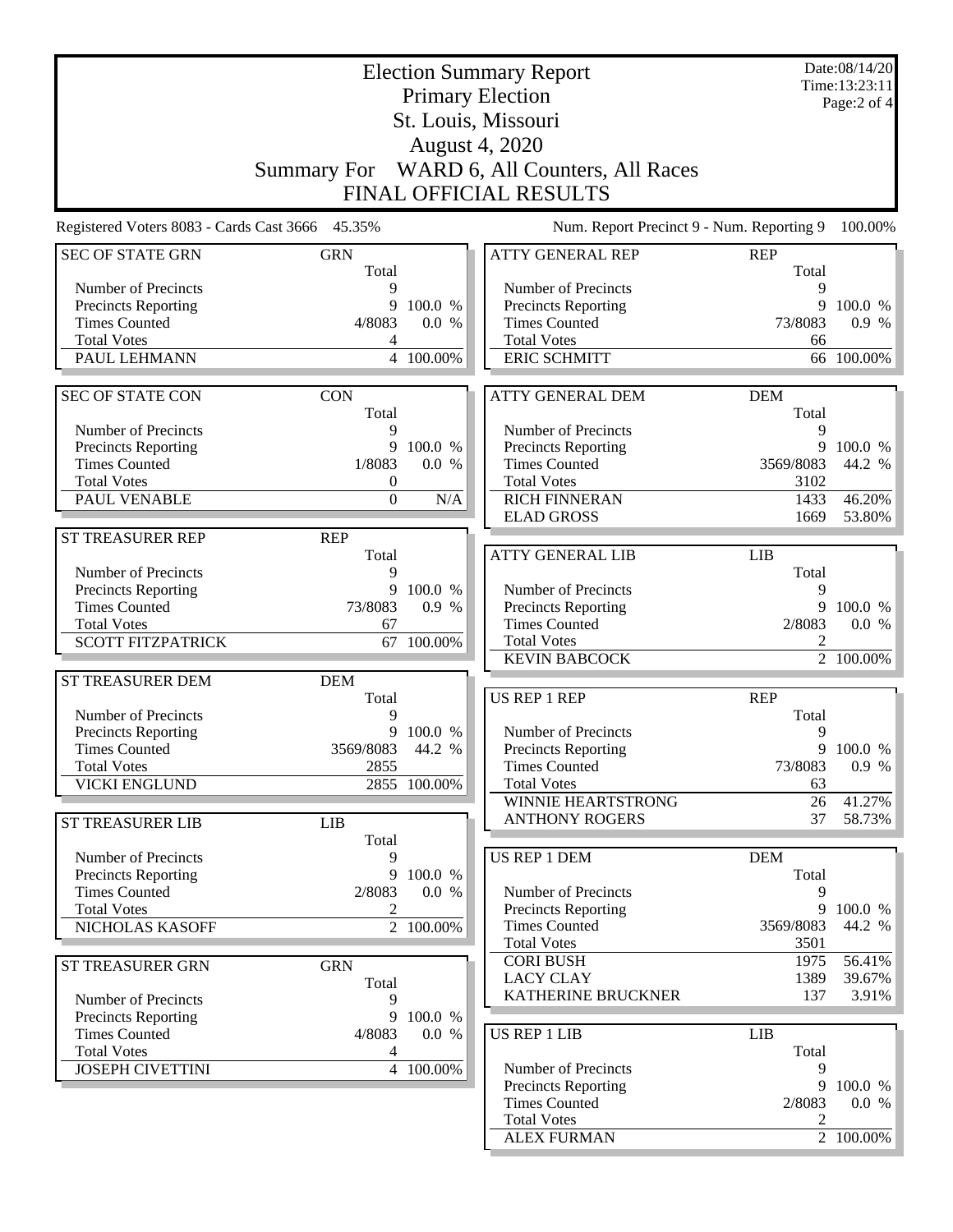| <b>Election Summary Report</b>                  |                     |              |                                             |                     | Date:08/14/20<br>Time:13:23:11 |  |  |
|-------------------------------------------------|---------------------|--------------|---------------------------------------------|---------------------|--------------------------------|--|--|
| <b>Primary Election</b>                         |                     |              |                                             |                     | Page: 3 of 4                   |  |  |
|                                                 |                     |              | St. Louis, Missouri                         |                     |                                |  |  |
|                                                 | August 4, 2020      |              |                                             |                     |                                |  |  |
|                                                 |                     |              |                                             |                     |                                |  |  |
|                                                 | <b>Summary For</b>  |              | WARD 6, All Counters, All Races             |                     |                                |  |  |
|                                                 |                     |              | <b>FINAL OFFICIAL RESULTS</b>               |                     |                                |  |  |
| Registered Voters 8083 - Cards Cast 3666 45.35% |                     |              | Num. Report Precinct 9 - Num. Reporting 9   |                     | 100.00%                        |  |  |
| ST SEN 5 REP                                    | <b>REP</b><br>Total |              | <b>CIRC ATTY DEM</b>                        | <b>DEM</b><br>Total |                                |  |  |
| Number of Precincts                             | 9                   |              | Number of Precincts                         | 9                   |                                |  |  |
| Precincts Reporting                             | 9                   | 100.0 %      | Precincts Reporting                         | 9                   | 100.0 %                        |  |  |
| <b>Times Counted</b>                            | 73/8083             | 0.9 %        | <b>Times Counted</b>                        | 3569/8083           | 44.2 %                         |  |  |
| <b>Total Votes</b>                              | 66                  |              | <b>Total Votes</b>                          | 3506                |                                |  |  |
| MICHAEL HEBRON                                  | 66                  | 100.00%      | <b>KIMBERLY GARDNER</b>                     | 2409                | 68.71%                         |  |  |
|                                                 |                     |              | <b>MARY PAT CARL</b>                        | 1097                | 31.29%                         |  |  |
| ST SEN 5 DEM                                    | <b>DEM</b>          |              |                                             |                     |                                |  |  |
|                                                 | Total               |              | <b>SHERIFF REP</b>                          | <b>REP</b>          |                                |  |  |
| Number of Precincts                             | 9                   |              |                                             | Total               |                                |  |  |
| Precincts Reporting                             | 9                   | 100.0 %      | Number of Precincts                         | 9                   |                                |  |  |
| <b>Times Counted</b>                            | 3569/8083           | 44.2 %       | Precincts Reporting<br><b>Times Counted</b> | 9<br>73/8083        | 100.0 %                        |  |  |
| <b>Total Votes</b><br><b>WILLIAM HAAS</b>       | 3431<br>148         | 4.31%        | <b>Total Votes</b>                          | 64                  | 0.9 %                          |  |  |
| <b>MEGAN GREEN</b>                              | 1208                | 35.21%       | <b>JOHN CASTELLANO</b>                      | 44                  | 68.75%                         |  |  |
| <b>JEREMIAH CHURCH</b>                          | 57                  | 1.66%        | <b>LESTER STEWART</b>                       | 20                  | 31.25%                         |  |  |
| MICHELLE SHEROD                                 | 928                 | 27.05%       |                                             |                     |                                |  |  |
| <b>STEVE ROBERTS</b>                            | 1057                | 30.81%       | <b>SHERIFF DEM</b>                          | <b>DEM</b>          |                                |  |  |
| McFARLANE DUNCAN                                | 33                  | 0.96%        |                                             | Total               |                                |  |  |
|                                                 |                     |              | Number of Precincts                         | 9                   |                                |  |  |
| ST REP 78 REP                                   | <b>REP</b>          |              | Precincts Reporting                         | 9                   | 100.0 %                        |  |  |
|                                                 | Total               |              | <b>Times Counted</b>                        | 3569/8083           | 44.2 %                         |  |  |
| Number of Precincts                             | $\overline{2}$      |              | <b>Total Votes</b>                          | 3172                |                                |  |  |
| Precincts Reporting                             | 2                   | 100.0 %      | <b>VERNON BETTS</b>                         | 1916                | 60.40%                         |  |  |
| <b>Times Counted</b>                            | 11/1125             | 1.0 %        | ALFRED MONTGOMERY                           | 909                 | 28.66%                         |  |  |
| <b>Total Votes</b>                              | 11                  |              | <b>DAVID MOSLEY</b>                         | 347                 | 10.94%                         |  |  |
| <b>TIMOTHY GARTIN</b>                           | 11                  | 100.00%      |                                             |                     |                                |  |  |
| ST REP 78 DEM                                   | <b>DEM</b>          |              | <b>TREASURER REP</b>                        | <b>REP</b>          |                                |  |  |
|                                                 | Total               |              | Number of Precincts                         | Total<br>9          |                                |  |  |
| Number of Precincts                             | $\mathfrak{D}$      |              | <b>Precincts Reporting</b>                  | 9                   | 100.0 %                        |  |  |
| <b>Precincts Reporting</b>                      |                     | 2 100.0 %    | <b>Times Counted</b>                        | 73/8083             | 0.9%                           |  |  |
| <b>Times Counted</b>                            | 375/1125            | 33.3 %       | <b>Total Votes</b>                          | 63                  |                                |  |  |
| <b>Total Votes</b>                              | 307                 |              | <b>ROBERT VROMAN</b>                        | 63                  | 100.00%                        |  |  |
| <b>RASHEEN ALDRIDGE</b>                         |                     | 307 100.00%  |                                             |                     |                                |  |  |
|                                                 |                     |              | <b>TREASURER DEM</b>                        | <b>DEM</b>          |                                |  |  |
| ST REP 79 DEM                                   | <b>DEM</b>          |              |                                             | Total               |                                |  |  |
|                                                 | Total               |              | Number of Precincts                         | 9                   |                                |  |  |
| Number of Precincts                             | 7                   |              | Precincts Reporting                         | 9                   | 100.0 %                        |  |  |
| Precincts Reporting                             |                     | 7 100.0 %    | <b>Times Counted</b>                        | 3569/8083           | 44.2 %                         |  |  |
| <b>Times Counted</b>                            | 3194/6958           | 45.9 %       | <b>Total Votes</b>                          | 3428                |                                |  |  |
| <b>Total Votes</b>                              | 2624                |              | <b>TISHAURA JONES</b>                       | 2330                | 67.97%                         |  |  |
| <b>LAKEYSHA BOSLEY</b>                          |                     | 2624 100.00% | <b>JEFFREY BOYD</b>                         | 1098                | 32.03%                         |  |  |
| <b>CIRC ATTY REP</b>                            | <b>REP</b>          |              | <b>TREASURER GRN</b>                        | <b>GRN</b>          |                                |  |  |
|                                                 | Total               |              |                                             | Total               |                                |  |  |
| Number of Precincts                             | 9                   |              | Number of Precincts                         | 9                   |                                |  |  |
| <b>Precincts Reporting</b>                      | 9                   | 100.0 %      | <b>Precincts Reporting</b>                  | 9                   | 100.0 %                        |  |  |
| <b>Times Counted</b>                            | 73/8083             | 0.9 %        | <b>Times Counted</b>                        | 4/8083              | 0.0 %                          |  |  |
| <b>Total Votes</b>                              | 62                  |              | <b>Total Votes</b>                          | 4                   |                                |  |  |
| DANIEL ZDRODOWSKI                               |                     | 62 100.00%   | DON DE VIVO                                 |                     | 4 100.00%                      |  |  |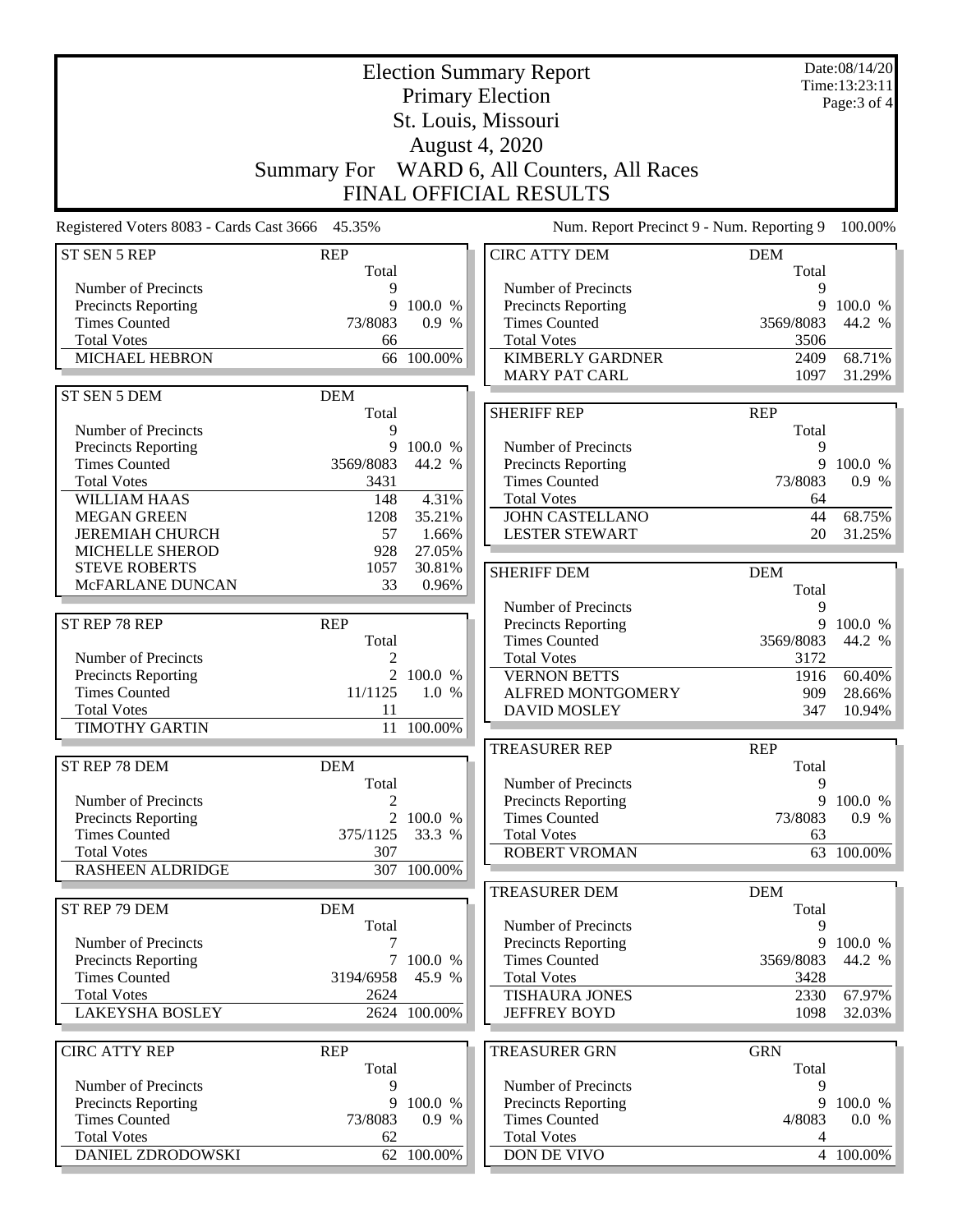|                                                 | <b>Election Summary Report</b> |                 |                                            |                     |                              |  |  |
|-------------------------------------------------|--------------------------------|-----------------|--------------------------------------------|---------------------|------------------------------|--|--|
|                                                 |                                |                 | <b>Primary Election</b>                    |                     | Time:13:23:11<br>Page:4 of 4 |  |  |
|                                                 |                                |                 | St. Louis, Missouri                        |                     |                              |  |  |
|                                                 | <b>August 4, 2020</b>          |                 |                                            |                     |                              |  |  |
|                                                 | <b>Summary For</b>             |                 | WARD 6, All Counters, All Races            |                     |                              |  |  |
|                                                 |                                |                 | <b>FINAL OFFICIAL RESULTS</b>              |                     |                              |  |  |
| Registered Voters 8083 - Cards Cast 3666 45.35% |                                |                 | Num. Report Precinct 9 - Num. Reporting 9  |                     | 100.00%                      |  |  |
| COM MAN WD 6 REP                                | <b>REP</b>                     |                 | COM MAN GRN ALL OTHERS                     | <b>GRN</b>          |                              |  |  |
| Number of Precincts                             | Total<br>9                     |                 | Number of Precincts                        | Total<br>9          |                              |  |  |
| Precincts Reporting                             | 9                              | 100.0 %         | Precincts Reporting                        | 9                   | 100.0 %                      |  |  |
| <b>Times Counted</b>                            | 73/8083                        | 0.9 %           | <b>Times Counted</b>                       | 4/8083              | 0.0 %                        |  |  |
| <b>Total Votes</b>                              | 67                             |                 | <b>Total Votes</b>                         | $\boldsymbol{0}$    |                              |  |  |
| MICHAEL HEBRON                                  | 64                             | 95.52%          | Write-in Votes                             | $\boldsymbol{0}$    | N/A                          |  |  |
| Write-in Votes                                  | 3                              | 4.48%           |                                            |                     |                              |  |  |
| COM MAN WD 6 DEM                                | <b>DEM</b>                     |                 | COM WOMAN GRN CITYWIDE                     | <b>GRN</b><br>Total |                              |  |  |
|                                                 | Total                          |                 | Number of Precincts                        | 9                   |                              |  |  |
| Number of Precincts                             | 9                              |                 | <b>Precincts Reporting</b>                 | 9                   | 100.0 %                      |  |  |
| Precincts Reporting                             | 9                              | 100.0 %         | <b>Times Counted</b>                       | 4/8083              | 0.0 %                        |  |  |
| <b>Times Counted</b>                            | 3569/8083                      | 44.2 %          | <b>Total Votes</b>                         | $\boldsymbol{0}$    |                              |  |  |
| <b>Total Votes</b>                              | 2799                           |                 | Write-in Votes                             | $\boldsymbol{0}$    | N/A                          |  |  |
| <b>WILLIAM SUGGS</b>                            | 2752                           | 98.32%          |                                            |                     |                              |  |  |
| Write-in Votes                                  | 47                             | 1.68%           | COM MAN CON CITYWIDE                       | <b>CON</b>          |                              |  |  |
| COM WOMAN WD 6 DEM                              | <b>DEM</b>                     |                 | Number of Precincts                        | Total<br>9          |                              |  |  |
|                                                 | Total                          |                 | <b>Precincts Reporting</b>                 | 9                   | 100.0 %                      |  |  |
| Number of Precincts                             | 9                              |                 | <b>Times Counted</b>                       | 1/8083              | 0.0 %                        |  |  |
| Precincts Reporting                             |                                | 9 100.0 %       | <b>Total Votes</b>                         | $\boldsymbol{0}$    |                              |  |  |
| <b>Times Counted</b>                            | 3569/8083                      | 44.2 %          | Write-in Votes                             | $\Omega$            | N/A                          |  |  |
| <b>Total Votes</b>                              | 3101                           |                 |                                            |                     |                              |  |  |
| <b>VANESSA CARROLL</b><br><b>MARY ENTRUP</b>    | 2044                           | 65.91%          | COM WOMAN CON CITYWIDE                     | <b>CON</b>          |                              |  |  |
| Write-in Votes                                  | 1038<br>19                     | 33.47%<br>0.61% |                                            | Total               |                              |  |  |
|                                                 |                                |                 | Number of Precincts<br>Precincts Reporting | 9<br>9              | 100.0 %                      |  |  |
| COM WOMAN REP ALL OTHERS                        | <b>REP</b>                     |                 | <b>Times Counted</b>                       | 1/8083              | 0.0 %                        |  |  |
|                                                 | Total                          |                 | <b>Total Votes</b>                         | $\boldsymbol{0}$    |                              |  |  |
| Number of Precincts                             | 9                              |                 | Write-in Votes                             | $\theta$            | N/A                          |  |  |
| Precincts Reporting                             |                                | 9 100.0 %       |                                            |                     |                              |  |  |
| <b>Times Counted</b>                            | 73/8083                        | 0.9 %           | <b>CON AMEND 2</b>                         |                     |                              |  |  |
| <b>Total Votes</b>                              | 4                              |                 |                                            | Total               |                              |  |  |
| Write-in Votes                                  |                                | 4 100.00%       | Number of Precincts                        | 9                   |                              |  |  |
| COM MAN LIB CITYWIDE                            | <b>LIB</b>                     |                 | <b>Precincts Reporting</b>                 | 9                   | 100.0 %                      |  |  |
|                                                 | Total                          |                 | <b>Times Counted</b><br><b>Total Votes</b> | 3666/8083<br>3550   | 45.4 %                       |  |  |
| Number of Precincts                             | 9                              |                 | <b>YES</b>                                 | 3264                | 91.94%                       |  |  |
| Precincts Reporting                             | 9                              | 100.0 %         | NO                                         | 286                 | 8.06%                        |  |  |
| <b>Times Counted</b>                            | 2/8083                         | 0.0 %           |                                            |                     |                              |  |  |
| <b>Total Votes</b>                              | 1                              |                 |                                            |                     |                              |  |  |
| Write-in Votes                                  |                                | 1 100.00%       |                                            |                     |                              |  |  |
| COM WOMAN LIB CITYWIDE                          | LIB                            |                 |                                            |                     |                              |  |  |
| Number of Precincts                             | Total<br>9                     |                 |                                            |                     |                              |  |  |
| Precincts Reporting                             | 9                              | 100.0 %         |                                            |                     |                              |  |  |
| <b>Times Counted</b>                            | 2/8083                         | 0.0 %           |                                            |                     |                              |  |  |
| <b>Total Votes</b>                              |                                |                 |                                            |                     |                              |  |  |
| Write-in Votes                                  | 1                              | 100.00%         |                                            |                     |                              |  |  |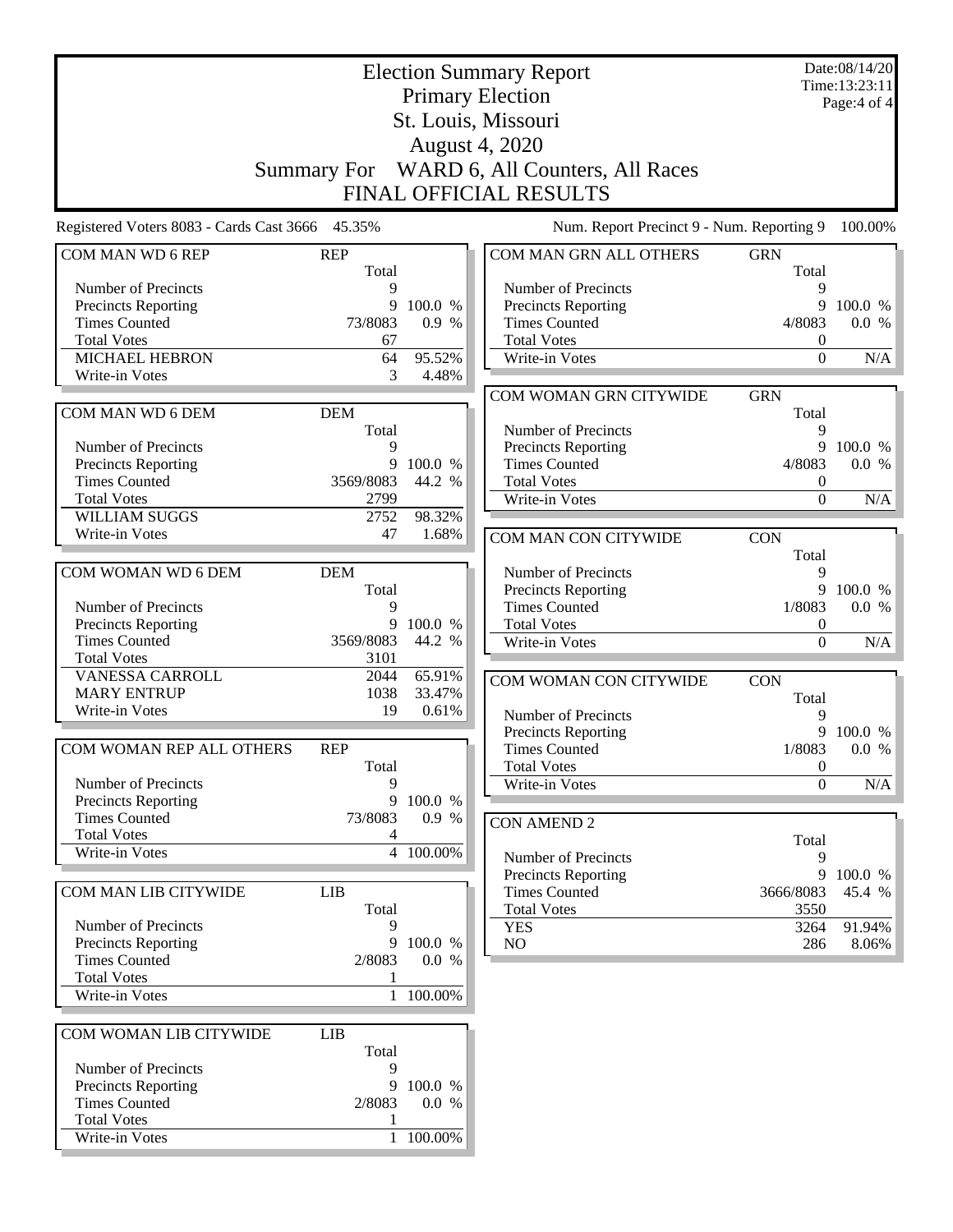|                                                 |                     |                  | <b>Election Summary Report</b>             |                 | Date:08/14/20<br>Time:13:23:17 |
|-------------------------------------------------|---------------------|------------------|--------------------------------------------|-----------------|--------------------------------|
|                                                 |                     |                  | <b>Primary Election</b>                    |                 | Page:1 of 4                    |
|                                                 |                     |                  | St. Louis, Missouri                        |                 |                                |
|                                                 |                     |                  | <b>August 4, 2020</b>                      |                 |                                |
|                                                 | <b>Summary For</b>  |                  | WARD 7, All Counters, All Races            |                 |                                |
|                                                 |                     |                  | <b>FINAL OFFICIAL RESULTS</b>              |                 |                                |
| Registered Voters 8027 - Cards Cast 3215 40.05% |                     |                  | Num. Report Precinct 6 - Num. Reporting 6  |                 | 100.00%                        |
| <b>GOV REP</b>                                  | <b>REP</b>          |                  | LT GOV DEM                                 | <b>DEM</b>      |                                |
|                                                 | Total               |                  |                                            | Total           |                                |
| Number of Precincts                             | 6                   |                  | Number of Precincts                        | 6               |                                |
| <b>Precincts Reporting</b>                      | 6                   | 100.0 %          | <b>Precincts Reporting</b>                 | 6               | 100.0 %                        |
| <b>Times Counted</b>                            | 116/8027            | 1.4 %            | <b>Times Counted</b>                       | 3080/8027       | 38.4 %                         |
| <b>Total Votes</b>                              | 113                 |                  | <b>Total Votes</b>                         | 2709            |                                |
| <b>RALEIGH RITTER</b>                           | 3                   | 2.65%            | <b>GREGORY UPCHURCH</b>                    | 716             | 26.43%                         |
| <b>MIKE PARSON</b>                              | 95                  | 84.07%           | <b>ALISSIA CANADY</b>                      | 1993            | 73.57%                         |
| <b>JAMES NEELY</b><br>SAUNDRA McDOWELL          | 6<br>9              | 5.31%            |                                            |                 |                                |
|                                                 |                     | 7.96%            | <b>LT GOV LIB</b>                          | <b>LIB</b>      |                                |
|                                                 |                     |                  | Number of Precincts                        | Total           |                                |
| <b>GOV DEM</b>                                  | <b>DEM</b><br>Total |                  | Precincts Reporting                        | 6<br>6          | 100.0 %                        |
| Number of Precincts                             | 6                   |                  | <b>Times Counted</b>                       | 5/8027          | 0.1 %                          |
| <b>Precincts Reporting</b>                      | 6                   | 100.0 %          | <b>Total Votes</b>                         | 5               |                                |
| <b>Times Counted</b>                            | 3080/8027           | 38.4 %           | <b>BILL SLANTZ</b>                         |                 | 5 100.00%                      |
| <b>Total Votes</b>                              | 2924                |                  |                                            |                 |                                |
| NICOLE GALLOWAY                                 | 2469                | 84.44%           | <b>LT GOV GRN</b>                          | <b>GRN</b>      |                                |
| <b>JIMMIE MATTHEWS</b>                          | 126                 | 4.31%            |                                            | Total           |                                |
| <b>ANTOIN JOHNSON</b>                           | 137                 | 4.69%            | Number of Precincts                        | 6               |                                |
| <b>ERIC MORRISON</b>                            | 149                 | 5.10%            | <b>Precincts Reporting</b>                 | 6               | 100.0 %                        |
| ROBIN VAN QUAETHEM                              | 43                  | 1.47%            | <b>Times Counted</b>                       | 2/8027          | 0.0 %                          |
|                                                 |                     |                  | <b>Total Votes</b>                         | $\overline{c}$  |                                |
| <b>GOV LIB</b>                                  | LIB                 |                  | <b>KELLEY DRAGOO</b>                       |                 | 2 100.00%                      |
|                                                 | Total               |                  |                                            |                 |                                |
| Number of Precincts                             | 6                   |                  | <b>SEC OF STATE REP</b>                    | <b>REP</b>      |                                |
| Precincts Reporting<br><b>Times Counted</b>     | 6<br>5/8027         | 100.0 %<br>0.1 % |                                            | Total           |                                |
| <b>Total Votes</b>                              | 5                   |                  | Number of Precincts                        | 6               |                                |
| <b>RIK COMBS</b>                                |                     | 5 100.00%        | <b>Precincts Reporting</b>                 |                 | 6 100.0 %                      |
|                                                 |                     |                  | <b>Times Counted</b><br><b>Total Votes</b> | 116/8027<br>112 | 1.4 %                          |
| <b>GOV GRN</b>                                  | <b>GRN</b>          |                  | <b>JOHN ASHCROFT</b>                       |                 | 112 100.00%                    |
|                                                 | Total               |                  |                                            |                 |                                |
| Number of Precincts                             | 6                   |                  | <b>SEC OF STATE DEM</b>                    | <b>DEM</b>      |                                |
| <b>Precincts Reporting</b>                      |                     | 6 100.0 %        |                                            | Total           |                                |
| <b>Times Counted</b>                            | 2/8027              | 0.0 %            | Number of Precincts                        | 6               |                                |
| <b>Total Votes</b>                              | 2                   |                  | Precincts Reporting                        |                 | 6 100.0 %                      |
| <b>JEROME BAUER</b>                             |                     | 2 100.00%        | <b>Times Counted</b>                       | 3080/8027       | 38.4 %                         |
|                                                 |                     |                  | <b>Total Votes</b>                         | 2495            |                                |
| LT GOV REP                                      | <b>REP</b>          |                  | YINKA FALETI                               |                 | $\overline{2495}$ 100.00%      |
|                                                 | Total               |                  |                                            |                 |                                |
| Number of Precincts                             | 6                   |                  | <b>SEC OF STATE LIB</b>                    | <b>LIB</b>      |                                |
| Precincts Reporting                             | 6                   | 100.0 %          |                                            | Total           |                                |
| <b>Times Counted</b>                            | 116/8027            | 1.4 %            | Number of Precincts                        | 6               |                                |
| <b>Total Votes</b>                              | 104                 |                  | Precincts Reporting                        |                 | 6 100.0 %                      |
| <b>ARNIE DIENOFF</b><br><b>MIKE KEHOE</b>       | 17<br>52            | 16.35%<br>50.00% | <b>Times Counted</b>                       | 5/8027          | 0.1 %                          |
| <b>AARON WISDOM</b>                             | $\tau$              | 6.73%            | <b>Total Votes</b>                         | 5               |                                |
| <b>MIKE CARTER</b>                              | 28                  | 26.92%           | <b>CARL FREESE</b>                         |                 | $\overline{5}$ 100.00%         |
|                                                 |                     |                  |                                            |                 |                                |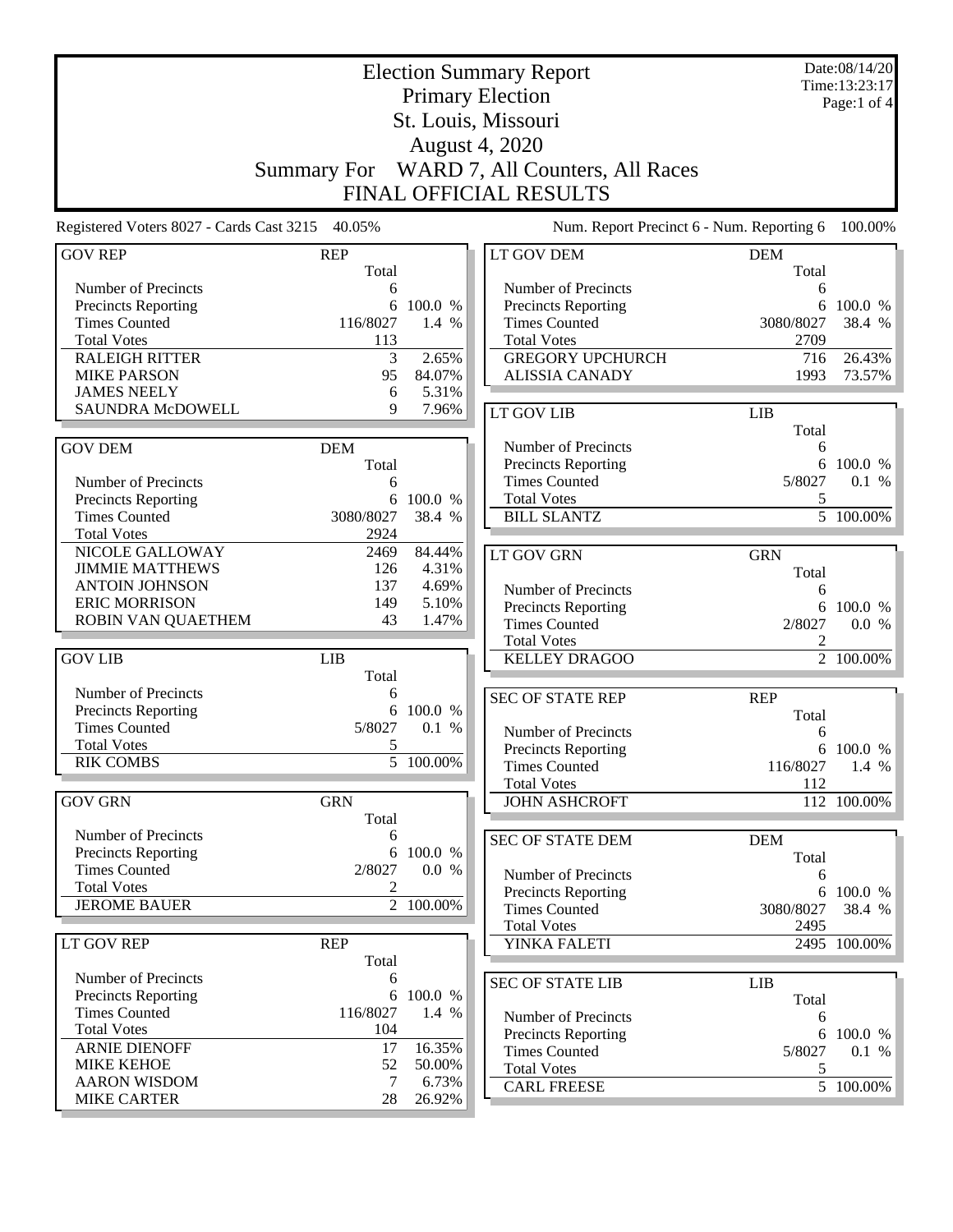|                                                    |                     | Date:08/14/20<br>Time:13:23:17 |                                             |                     |                        |  |
|----------------------------------------------------|---------------------|--------------------------------|---------------------------------------------|---------------------|------------------------|--|
|                                                    |                     |                                | <b>Primary Election</b>                     |                     | Page:2 of 4            |  |
|                                                    | St. Louis, Missouri |                                |                                             |                     |                        |  |
|                                                    |                     |                                | <b>August 4, 2020</b>                       |                     |                        |  |
|                                                    | <b>Summary For</b>  |                                | WARD 7, All Counters, All Races             |                     |                        |  |
|                                                    |                     |                                |                                             |                     |                        |  |
|                                                    |                     |                                | FINAL OFFICIAL RESULTS                      |                     |                        |  |
| Registered Voters 8027 - Cards Cast 3215 40.05%    |                     |                                | Num. Report Precinct 6 - Num. Reporting 6   |                     | 100.00%                |  |
| <b>SEC OF STATE GRN</b>                            | <b>GRN</b><br>Total |                                | <b>ATTY GENERAL REP</b>                     | <b>REP</b><br>Total |                        |  |
| Number of Precincts                                | 6                   |                                | Number of Precincts                         | 6                   |                        |  |
| <b>Precincts Reporting</b><br><b>Times Counted</b> | 6<br>2/8027         | 100.0 %<br>0.0 %               | Precincts Reporting<br><b>Times Counted</b> | 6<br>116/8027       | 100.0 %<br>1.4 %       |  |
| <b>Total Votes</b>                                 | 2                   |                                | <b>Total Votes</b>                          | 109                 |                        |  |
| PAUL LEHMANN                                       |                     | 2 100.00%                      | <b>ERIC SCHMITT</b>                         | 109                 | 100.00%                |  |
|                                                    |                     |                                |                                             |                     |                        |  |
| <b>SEC OF STATE CON</b>                            | <b>CON</b><br>Total |                                | <b>ATTY GENERAL DEM</b>                     | <b>DEM</b><br>Total |                        |  |
| Number of Precincts                                | 6                   |                                | Number of Precincts                         | 6                   |                        |  |
| <b>Precincts Reporting</b>                         |                     | 6 100.0 %                      | Precincts Reporting                         |                     | 6 100.0 %              |  |
| <b>Times Counted</b>                               | 0/8027              | 0.0 %                          | <b>Times Counted</b>                        | 3080/8027           | 38.4 %                 |  |
| <b>Total Votes</b>                                 | $\boldsymbol{0}$    |                                | <b>Total Votes</b>                          | 2670                |                        |  |
| PAUL VENABLE                                       | $\mathbf{0}$        | N/A                            | <b>RICH FINNERAN</b><br><b>ELAD GROSS</b>   | 1353<br>1317        | 50.67%<br>49.33%       |  |
| <b>ST TREASURER REP</b>                            | <b>REP</b>          |                                |                                             |                     |                        |  |
|                                                    | Total               |                                | <b>ATTY GENERAL LIB</b>                     | <b>LIB</b>          |                        |  |
| Number of Precincts                                | 6                   |                                |                                             | Total               |                        |  |
| <b>Precincts Reporting</b>                         |                     | 6 100.0 %                      | Number of Precincts                         | 6                   |                        |  |
| <b>Times Counted</b>                               | 116/8027            | 1.4 %                          | Precincts Reporting                         |                     | 6 100.0 %              |  |
| <b>Total Votes</b>                                 | 106                 |                                | <b>Times Counted</b>                        | 5/8027              | 0.1 %                  |  |
| <b>SCOTT FITZPATRICK</b>                           |                     | 106 100.00%                    | <b>Total Votes</b>                          | 5                   |                        |  |
|                                                    |                     |                                | <b>KEVIN BABCOCK</b>                        |                     | $\overline{5}$ 100.00% |  |
| ST TREASURER DEM                                   | <b>DEM</b><br>Total |                                | <b>US REP 1 REP</b>                         | <b>REP</b>          |                        |  |
| Number of Precincts                                | 6                   |                                |                                             | Total               |                        |  |
| Precincts Reporting                                |                     | 6 100.0 %                      | Number of Precincts                         | 6                   |                        |  |
| <b>Times Counted</b>                               | 3080/8027           | 38.4 %                         | <b>Precincts Reporting</b>                  |                     | 6 100.0 %              |  |
| <b>Total Votes</b>                                 | 2470                |                                | <b>Times Counted</b>                        | 116/8027            | 1.4 %                  |  |
| <b>VICKI ENGLUND</b>                               |                     | 2470 100.00%                   | <b>Total Votes</b>                          | 103                 |                        |  |
|                                                    |                     |                                | WINNIE HEARTSTRONG<br><b>ANTHONY ROGERS</b> | 35<br>68            | 33.98%                 |  |
| <b>ST TREASURER LIB</b>                            | <b>LIB</b>          |                                |                                             |                     | $66.02\%$              |  |
| Number of Precincts                                | Total<br>6          |                                | <b>US REP 1 DEM</b>                         | <b>DEM</b>          |                        |  |
| Precincts Reporting                                | 6                   | 100.0 %                        |                                             | Total               |                        |  |
| <b>Times Counted</b>                               | 5/8027              | 0.1 %                          | Number of Precincts                         | 6                   |                        |  |
| <b>Total Votes</b>                                 | 5                   |                                | Precincts Reporting                         |                     | 6 100.0 %              |  |
| NICHOLAS KASOFF                                    |                     | $\overline{5}$ 100.00%         | <b>Times Counted</b>                        | 3080/8027           | 38.4 %                 |  |
|                                                    |                     |                                | <b>Total Votes</b>                          | 2991                |                        |  |
| ST TREASURER GRN                                   | <b>GRN</b>          |                                | <b>CORI BUSH</b><br><b>LACY CLAY</b>        | 1686<br>1123        | 56.37%                 |  |
|                                                    | Total               |                                | KATHERINE BRUCKNER                          | 182                 | 37.55%<br>$6.08\%$     |  |
| Number of Precincts<br>Precincts Reporting         | 6                   | 6 100.0 %                      |                                             |                     |                        |  |
| <b>Times Counted</b>                               | 2/8027              | 0.0 %                          | <b>US REP 1 LIB</b>                         | <b>LIB</b>          |                        |  |
| <b>Total Votes</b>                                 | 2                   |                                |                                             | Total               |                        |  |
| <b>JOSEPH CIVETTINI</b>                            |                     | $2^-100.00\%$                  | Number of Precincts                         | 6                   |                        |  |
|                                                    |                     |                                | Precincts Reporting                         |                     | 6 100.0 %              |  |
|                                                    |                     |                                | <b>Times Counted</b>                        | 5/8027              | 0.1 %                  |  |
|                                                    |                     |                                | <b>Total Votes</b>                          | 5                   |                        |  |
|                                                    |                     |                                | <b>ALEX FURMAN</b>                          |                     | 5 100.00%              |  |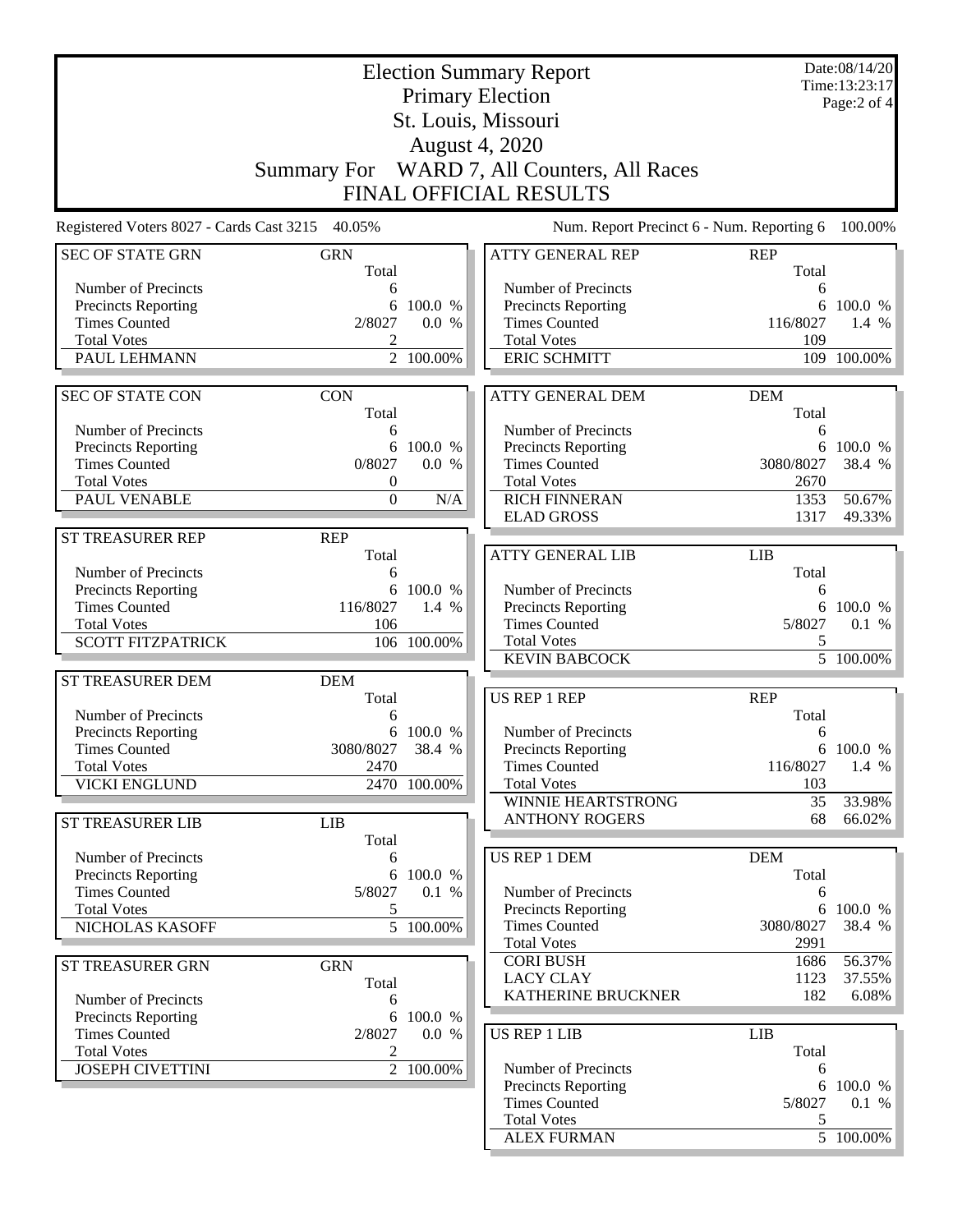| <b>Election Summary Report</b>                     |                       |              |                                             |                     | Date:08/14/20<br>Time:13:23:17 |  |  |
|----------------------------------------------------|-----------------------|--------------|---------------------------------------------|---------------------|--------------------------------|--|--|
|                                                    |                       |              | <b>Primary Election</b>                     |                     | Page: 3 of 4                   |  |  |
|                                                    | St. Louis, Missouri   |              |                                             |                     |                                |  |  |
|                                                    | <b>August 4, 2020</b> |              |                                             |                     |                                |  |  |
|                                                    |                       |              |                                             |                     |                                |  |  |
|                                                    |                       |              | Summary For WARD 7, All Counters, All Races |                     |                                |  |  |
|                                                    |                       |              | <b>FINAL OFFICIAL RESULTS</b>               |                     |                                |  |  |
| Registered Voters 8027 - Cards Cast 3215 40.05%    |                       |              | Num. Report Precinct 6 - Num. Reporting 6   |                     | 100.00%                        |  |  |
| ST SEN 5 REP                                       | <b>REP</b><br>Total   |              | <b>CIRC ATTY DEM</b>                        | <b>DEM</b><br>Total |                                |  |  |
| Number of Precincts                                | 6                     |              | Number of Precincts                         | 6                   |                                |  |  |
| Precincts Reporting                                |                       | 6 100.0 %    | Precincts Reporting                         | 6                   | 100.0 %                        |  |  |
| <b>Times Counted</b>                               | 116/8027              | 1.4 %        | <b>Times Counted</b>                        | 3080/8027           | 38.4 %                         |  |  |
| <b>Total Votes</b>                                 | 104                   |              | <b>Total Votes</b>                          | 2982                |                                |  |  |
| <b>MICHAEL HEBRON</b>                              |                       | 104 100.00%  | <b>KIMBERLY GARDNER</b>                     | 1569                | 52.62%                         |  |  |
|                                                    |                       |              | <b>MARY PAT CARL</b>                        | 1413                | 47.38%                         |  |  |
| ST SEN 5 DEM                                       | <b>DEM</b>            |              |                                             |                     |                                |  |  |
|                                                    | Total                 |              | <b>SHERIFF REP</b>                          | <b>REP</b>          |                                |  |  |
| Number of Precincts                                | 6                     |              |                                             | Total               |                                |  |  |
| Precincts Reporting                                | 6                     | 100.0 %      | Number of Precincts                         | 6                   |                                |  |  |
| <b>Times Counted</b>                               | 3080/8027             | 38.4 %       | Precincts Reporting                         |                     | 6 100.0 %                      |  |  |
| <b>Total Votes</b>                                 | 2835                  |              | <b>Times Counted</b>                        | 116/8027            | 1.4 %                          |  |  |
| <b>WILLIAM HAAS</b>                                | 249                   | 8.78%        | <b>Total Votes</b>                          | 105                 |                                |  |  |
| <b>MEGAN GREEN</b>                                 | 964                   | 34.00%       | <b>JOHN CASTELLANO</b>                      | 81                  | 77.14%                         |  |  |
| <b>JEREMIAH CHURCH</b>                             | 102                   | 3.60%        | <b>LESTER STEWART</b>                       | 24                  | 22.86%                         |  |  |
| MICHELLE SHEROD                                    | 762                   | 26.88%       |                                             |                     |                                |  |  |
| <b>STEVE ROBERTS</b>                               | 715                   | 25.22%       | <b>SHERIFF DEM</b>                          | <b>DEM</b>          |                                |  |  |
| McFARLANE DUNCAN                                   | 43                    | 1.52%        |                                             | Total               |                                |  |  |
|                                                    |                       |              | Number of Precincts                         | 6                   |                                |  |  |
| ST REP 78 REP                                      | <b>REP</b>            |              | Precincts Reporting                         | 6                   | 100.0 %                        |  |  |
| Number of Precincts                                | Total<br>3            |              | <b>Times Counted</b><br><b>Total Votes</b>  | 3080/8027<br>2651   | 38.4 %                         |  |  |
|                                                    | 3                     | 100.0 %      | <b>VERNON BETTS</b>                         | 1549                | 58.43%                         |  |  |
| <b>Precincts Reporting</b><br><b>Times Counted</b> | 81/5922               | 1.4 %        | <b>ALFRED MONTGOMERY</b>                    | 754                 | 28.44%                         |  |  |
| <b>Total Votes</b>                                 | 73                    |              | <b>DAVID MOSLEY</b>                         | 348                 | 13.13%                         |  |  |
| <b>TIMOTHY GARTIN</b>                              | 73                    | 100.00%      |                                             |                     |                                |  |  |
|                                                    |                       |              | <b>TREASURER REP</b>                        | <b>REP</b>          |                                |  |  |
| ST REP 78 DEM                                      | <b>DEM</b>            |              |                                             | Total               |                                |  |  |
|                                                    | Total                 |              | Number of Precincts                         | 6                   |                                |  |  |
| Number of Precincts                                |                       |              | Precincts Reporting                         | 6                   | 100.0 %                        |  |  |
| <b>Precincts Reporting</b>                         | 3                     | 100.0 %      | <b>Times Counted</b>                        | 116/8027            | 1.4 %                          |  |  |
| <b>Times Counted</b>                               | 2165/5922             | 36.6 %       | <b>Total Votes</b>                          | 99                  |                                |  |  |
| <b>Total Votes</b>                                 | 1690                  |              | <b>ROBERT VROMAN</b>                        | 99                  | 100.00%                        |  |  |
| <b>RASHEEN ALDRIDGE</b>                            |                       | 1690 100.00% |                                             |                     |                                |  |  |
|                                                    |                       |              | <b>TREASURER DEM</b>                        | <b>DEM</b>          |                                |  |  |
| ST REP 79 DEM                                      | <b>DEM</b>            |              |                                             | Total               |                                |  |  |
|                                                    | Total                 |              | Number of Precincts                         | 6                   |                                |  |  |
| Number of Precincts                                | 3                     |              | Precincts Reporting                         | 6                   | 100.0 %                        |  |  |
| Precincts Reporting                                | 3                     | 100.0 %      | <b>Times Counted</b>                        | 3080/8027           | 38.4 %                         |  |  |
| <b>Times Counted</b>                               | 915/2105              | 43.5 %       | <b>Total Votes</b>                          | 2873                |                                |  |  |
| <b>Total Votes</b>                                 | 734                   |              | <b>TISHAURA JONES</b>                       | 1656                | 57.64%                         |  |  |
| <b>LAKEYSHA BOSLEY</b>                             |                       | 734 100.00%  | <b>JEFFREY BOYD</b>                         | 1217                | 42.36%                         |  |  |
| <b>CIRC ATTY REP</b>                               | <b>REP</b>            |              | <b>TREASURER GRN</b>                        | <b>GRN</b>          |                                |  |  |
|                                                    | Total                 |              |                                             | Total               |                                |  |  |
| Number of Precincts                                | 6                     |              | Number of Precincts                         | 6                   |                                |  |  |
| Precincts Reporting                                |                       | 6 100.0 %    | <b>Precincts Reporting</b>                  | 6                   | 100.0 %                        |  |  |
| <b>Times Counted</b>                               | 116/8027              | 1.4 %        | <b>Times Counted</b>                        | 2/8027              | 0.0 %                          |  |  |
| <b>Total Votes</b>                                 | 109                   |              | <b>Total Votes</b>                          | 2                   |                                |  |  |
| DANIEL ZDRODOWSKI                                  |                       | 109 100.00%  | DON DE VIVO                                 |                     | $2 - 100.00\%$                 |  |  |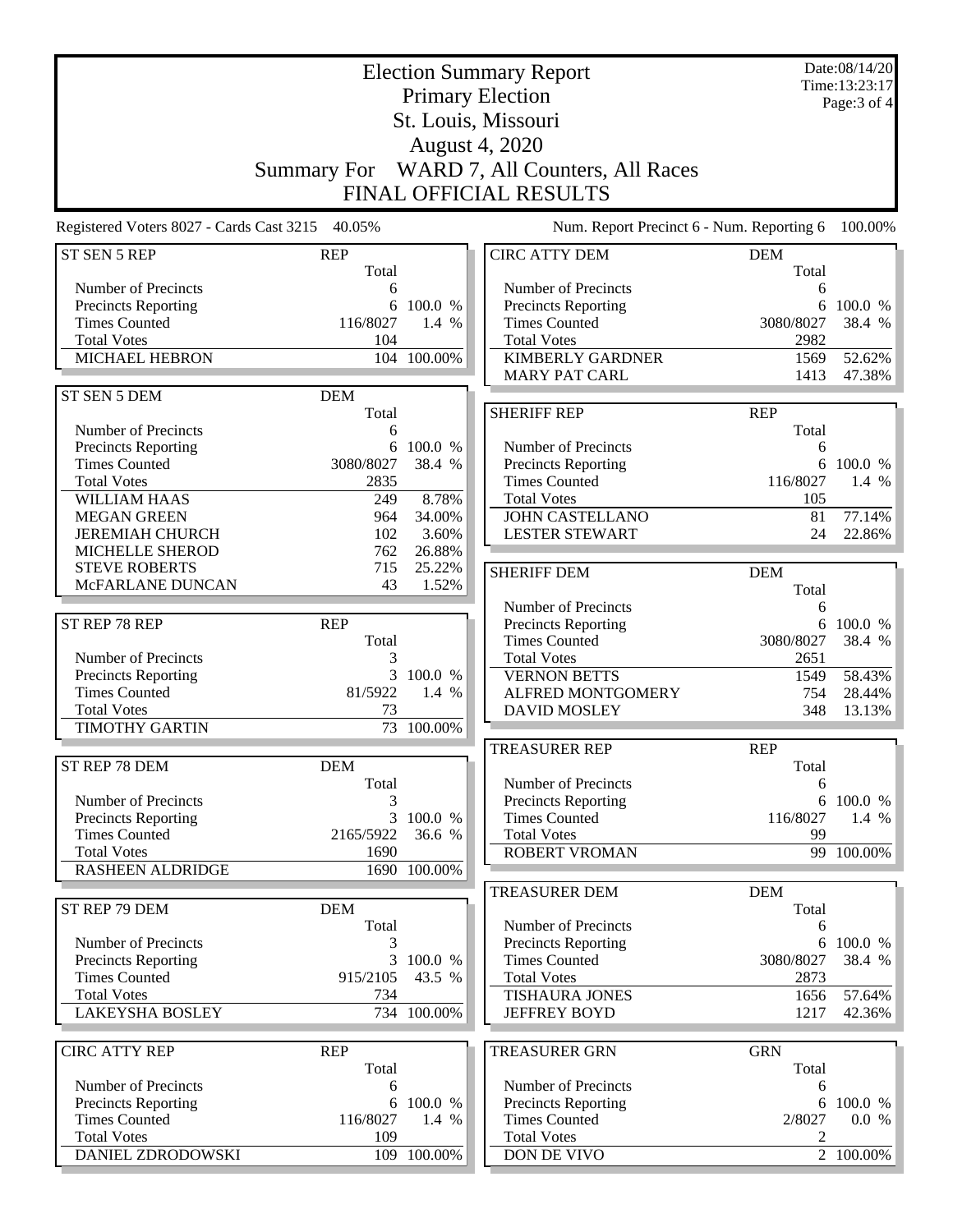|                                                 | Date:08/14/20<br><b>Election Summary Report</b><br>Time:13:23:17 |            |                                            |                              |           |  |  |
|-------------------------------------------------|------------------------------------------------------------------|------------|--------------------------------------------|------------------------------|-----------|--|--|
|                                                 | <b>Primary Election</b>                                          |            |                                            |                              |           |  |  |
|                                                 | Page:4 of 4<br>St. Louis, Missouri                               |            |                                            |                              |           |  |  |
|                                                 | <b>August 4, 2020</b>                                            |            |                                            |                              |           |  |  |
|                                                 |                                                                  |            |                                            |                              |           |  |  |
|                                                 | <b>Summary For</b>                                               |            | WARD 7, All Counters, All Races            |                              |           |  |  |
|                                                 |                                                                  |            | <b>FINAL OFFICIAL RESULTS</b>              |                              |           |  |  |
| Registered Voters 8027 - Cards Cast 3215 40.05% |                                                                  |            | Num. Report Precinct 6 - Num. Reporting 6  |                              | 100.00%   |  |  |
| COM MAN WD 7 DEM                                | <b>DEM</b><br>Total                                              |            | COM MAN GRN ALL OTHERS                     | <b>GRN</b><br>Total          |           |  |  |
| Number of Precincts                             | 6                                                                |            | Number of Precincts                        | 6                            |           |  |  |
| <b>Precincts Reporting</b>                      | 6                                                                | 100.0 %    | Precincts Reporting                        |                              | 6 100.0 % |  |  |
| <b>Times Counted</b>                            | 3080/8027                                                        | 38.4 %     | <b>Times Counted</b>                       | 2/8027                       | 0.0 %     |  |  |
| <b>Total Votes</b><br><b>MARTY MURRAY</b>       | 2349                                                             | 97.91%     | <b>Total Votes</b><br>Write-in Votes       | $\boldsymbol{0}$<br>$\Omega$ | N/A       |  |  |
| Write-in Votes                                  | 2300<br>49                                                       | 2.09%      |                                            |                              |           |  |  |
|                                                 |                                                                  |            | COM WOMAN GRN CITYWIDE                     | <b>GRN</b>                   |           |  |  |
| COM WOMAN WD 7 REP                              | <b>REP</b>                                                       |            |                                            | Total                        |           |  |  |
|                                                 | Total                                                            |            | Number of Precincts                        | 6                            |           |  |  |
| Number of Precincts                             | 6                                                                |            | Precincts Reporting                        | 6                            | 100.0 %   |  |  |
| Precincts Reporting                             | 6                                                                | 100.0 %    | <b>Times Counted</b>                       | 2/8027                       | 0.0 %     |  |  |
| <b>Times Counted</b>                            | 116/8027                                                         | 1.4 %      | <b>Total Votes</b>                         | $\boldsymbol{0}$             |           |  |  |
| <b>Total Votes</b><br><b>NANA GRAHAM</b>        | 90<br>87                                                         | 96.67%     | Write-in Votes                             | $\boldsymbol{0}$             | N/A       |  |  |
| Write-in Votes                                  | 3                                                                | 3.33%      |                                            |                              |           |  |  |
|                                                 |                                                                  |            | COM MAN CON CITYWIDE                       | <b>CON</b><br>Total          |           |  |  |
| COM WOMAN WD 7 DEM                              | <b>DEM</b>                                                       |            | Number of Precincts                        | 6                            |           |  |  |
|                                                 | Total                                                            |            | <b>Precincts Reporting</b>                 | 6                            | 100.0 %   |  |  |
| Number of Precincts                             | 6                                                                |            | <b>Times Counted</b>                       | 0/8027                       | 0.0 %     |  |  |
| Precincts Reporting                             | 6                                                                | 100.0 %    | <b>Total Votes</b>                         | $\boldsymbol{0}$             |           |  |  |
| <b>Times Counted</b>                            | 3080/8027                                                        | 38.4 %     | Write-in Votes                             | $\boldsymbol{0}$             | N/A       |  |  |
| <b>Total Votes</b><br><b>DANIELLE MANGOGNA</b>  | 2335<br>1536                                                     | 65.78%     |                                            |                              |           |  |  |
| <b>AMBER BENGE</b>                              | 772                                                              | 33.06%     | COM WOMAN CON CITYWIDE                     | <b>CON</b>                   |           |  |  |
| Write-in Votes                                  | 27                                                               | 1.16%      | Number of Precincts                        | Total<br>6                   |           |  |  |
|                                                 |                                                                  |            | Precincts Reporting                        | 6                            | 100.0 %   |  |  |
| <b>COM MAN REP ALL OTHERS</b>                   | <b>REP</b>                                                       |            | Times Counted                              | 0/8027                       | 0.0 %     |  |  |
|                                                 | Total                                                            |            | <b>Total Votes</b>                         | $\boldsymbol{0}$             |           |  |  |
| Number of Precincts                             | 6                                                                |            | Write-in Votes                             | $\Omega$                     | N/A       |  |  |
| Precincts Reporting                             |                                                                  | 6 100.0 %  |                                            |                              |           |  |  |
| <b>Times Counted</b><br><b>Total Votes</b>      | 116/8027<br>17                                                   | 1.4 %      | <b>CON AMEND 2</b>                         |                              |           |  |  |
| Write-in Votes                                  |                                                                  | 17 100.00% |                                            | Total                        |           |  |  |
|                                                 |                                                                  |            | Number of Precincts<br>Precincts Reporting | 6<br>6                       | 100.0 %   |  |  |
| COM MAN LIB CITYWIDE                            | <b>LIB</b>                                                       |            | <b>Times Counted</b>                       | 3215/8027                    | 40.1 %    |  |  |
|                                                 | Total                                                            |            | <b>Total Votes</b>                         | 3130                         |           |  |  |
| Number of Precincts                             | 6                                                                |            | <b>YES</b>                                 | 2828                         | 90.35%    |  |  |
| Precincts Reporting                             | 6                                                                | 100.0 %    | NO                                         | 302                          | 9.65%     |  |  |
| <b>Times Counted</b>                            | 5/8027                                                           | 0.1 %      |                                            |                              |           |  |  |
| <b>Total Votes</b><br>Write-in Votes            | $\boldsymbol{0}$<br>$\boldsymbol{0}$                             | $\rm N/A$  |                                            |                              |           |  |  |
|                                                 |                                                                  |            |                                            |                              |           |  |  |
| COM WOMAN LIB CITYWIDE                          | <b>LIB</b><br>Total                                              |            |                                            |                              |           |  |  |
| Number of Precincts                             | 6                                                                |            |                                            |                              |           |  |  |
| Precincts Reporting                             |                                                                  | 6 100.0 %  |                                            |                              |           |  |  |
| <b>Times Counted</b>                            | 5/8027                                                           | 0.1 %      |                                            |                              |           |  |  |
| <b>Total Votes</b>                              | $\boldsymbol{0}$                                                 |            |                                            |                              |           |  |  |
| Write-in Votes                                  | $\boldsymbol{0}$                                                 | $\rm N/A$  |                                            |                              |           |  |  |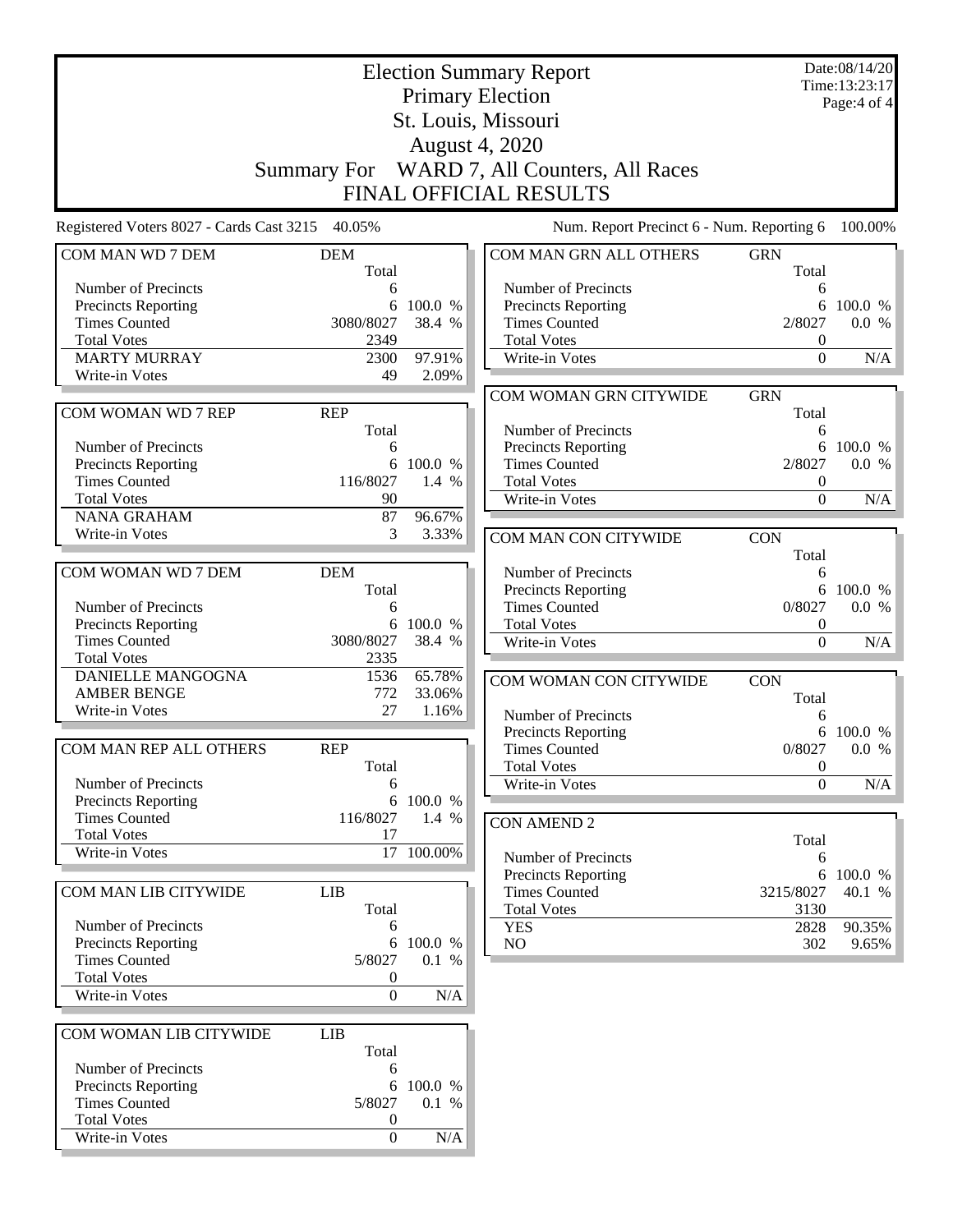|                                                 |                     |           | <b>Election Summary Report</b>            |            | Date:08/14/20<br>Time:13:23:26 |
|-------------------------------------------------|---------------------|-----------|-------------------------------------------|------------|--------------------------------|
|                                                 |                     |           | <b>Primary Election</b>                   |            | Page:1 of 4                    |
|                                                 |                     |           | St. Louis, Missouri                       |            |                                |
|                                                 |                     |           | August 4, 2020                            |            |                                |
|                                                 | <b>Summary For</b>  |           | WARD 8, All Counters, All Races           |            |                                |
|                                                 |                     |           | <b>FINAL OFFICIAL RESULTS</b>             |            |                                |
| Registered Voters 8409 - Cards Cast 4270 50.78% |                     |           | Num. Report Precinct 9 - Num. Reporting 9 |            | 100.00%                        |
| <b>GOV REP</b>                                  | <b>REP</b>          |           | LT GOV DEM                                | <b>DEM</b> |                                |
| Number of Precincts                             | Total<br>9          |           | Number of Precincts                       | Total<br>9 |                                |
| Precincts Reporting                             | 9                   | 100.0 %   | Precincts Reporting                       | 9          | 100.0 %                        |
| <b>Times Counted</b>                            | 92/8409             | 1.1 %     | <b>Times Counted</b>                      | 4147/8409  | 49.3 %                         |
| <b>Total Votes</b>                              | 90                  |           | <b>Total Votes</b>                        | 3655       |                                |
| <b>RALEIGH RITTER</b>                           | $\overline{4}$      | 4.44%     | <b>GREGORY UPCHURCH</b>                   | 680        | 18.60%                         |
| <b>MIKE PARSON</b>                              | 60                  | 66.67%    | <b>ALISSIA CANADY</b>                     | 2975       | 81.40%                         |
| <b>JAMES NEELY</b>                              | 11                  | 12.22%    |                                           |            |                                |
| SAUNDRA McDOWELL                                | 15                  | 16.67%    | <b>LT GOV LIB</b>                         | <b>LIB</b> |                                |
|                                                 |                     |           |                                           | Total      |                                |
| <b>GOV DEM</b>                                  | <b>DEM</b>          |           | Number of Precincts                       | 9          |                                |
|                                                 | Total               |           | Precincts Reporting                       | 9          | 100.0 %                        |
| Number of Precincts                             | 9                   |           | <b>Times Counted</b>                      | 6/8409     | 0.1 %                          |
| Precincts Reporting                             | 9                   | 100.0 %   | <b>Total Votes</b>                        | 6          |                                |
| <b>Times Counted</b>                            | 4147/8409           | 49.3 %    | <b>BILL SLANTZ</b>                        |            | 6 100.00%                      |
| <b>Total Votes</b>                              | 3961                |           |                                           |            |                                |
| NICOLE GALLOWAY                                 | 3565                | 90.00%    | <b>LT GOV GRN</b>                         | <b>GRN</b> |                                |
| <b>JIMMIE MATTHEWS</b>                          | 128                 | 3.23%     |                                           | Total      |                                |
| <b>ANTOIN JOHNSON</b>                           | 114                 | 2.88%     | Number of Precincts                       | 9          |                                |
| <b>ERIC MORRISON</b>                            | 106                 | 2.68%     | Precincts Reporting                       | 9          | 100.0 %                        |
| ROBIN VAN QUAETHEM                              | 48                  | 1.21%     | <b>Times Counted</b>                      | 3/8409     | 0.0 %                          |
|                                                 |                     |           | <b>Total Votes</b>                        | 3          |                                |
| <b>GOV LIB</b>                                  | LIB                 |           | <b>KELLEY DRAGOO</b>                      |            | $\frac{1}{3}$ 100.00%          |
|                                                 | Total               |           |                                           |            |                                |
| Number of Precincts                             | 9                   |           | <b>SEC OF STATE REP</b>                   | <b>REP</b> |                                |
| Precincts Reporting                             | 9                   | 100.0 %   |                                           | Total      |                                |
| <b>Times Counted</b>                            | 6/8409              | 0.1 %     | Number of Precincts                       | 9          |                                |
| <b>Total Votes</b>                              | 6                   |           | <b>Precincts Reporting</b>                |            | 9 100.0 %                      |
| <b>RIK COMBS</b>                                |                     | 6 100.00% | <b>Times Counted</b>                      | 92/8409    | 1.1 %                          |
|                                                 |                     |           | <b>Total Votes</b>                        | 82         |                                |
| <b>GOV GRN</b>                                  | <b>GRN</b><br>Total |           | <b>JOHN ASHCROFT</b>                      |            | 82 100.00%                     |
| Number of Precincts                             | 9                   |           | <b>SEC OF STATE DEM</b>                   | <b>DEM</b> |                                |
| <b>Precincts Reporting</b>                      | 9                   | 100.0 %   |                                           | Total      |                                |
| <b>Times Counted</b>                            | 3/8409              | 0.0 %     | Number of Precincts                       | 9          |                                |
| <b>Total Votes</b>                              | 2                   |           | Precincts Reporting                       |            | 9 100.0 %                      |
| <b>JEROME BAUER</b>                             |                     | 2 100.00% | <b>Times Counted</b>                      | 4147/8409  | 49.3 %                         |
|                                                 |                     |           | <b>Total Votes</b>                        | 3492       |                                |
| LT GOV REP                                      | <b>REP</b>          |           | YINKA FALETI                              |            | 3492 100.00%                   |
|                                                 | Total               |           |                                           |            |                                |
| Number of Precincts                             | 9                   |           | <b>SEC OF STATE LIB</b>                   | <b>LIB</b> |                                |
| Precincts Reporting                             | 9                   | 100.0 %   |                                           | Total      |                                |
| <b>Times Counted</b>                            | 92/8409             | 1.1 %     | Number of Precincts                       | 9          |                                |
| <b>Total Votes</b>                              | 77                  |           | Precincts Reporting                       | 9          | 100.0 %                        |
| <b>ARNIE DIENOFF</b>                            | 8                   | 10.39%    | <b>Times Counted</b>                      | 6/8409     | 0.1 %                          |
| <b>MIKE KEHOE</b>                               | 34                  | 44.16%    | <b>Total Votes</b>                        | 5          |                                |
| <b>AARON WISDOM</b>                             | 6                   | 7.79%     | <b>CARL FREESE</b>                        |            | 5 100.00%                      |
| <b>MIKE CARTER</b>                              | 29                  | 37.66%    |                                           |            |                                |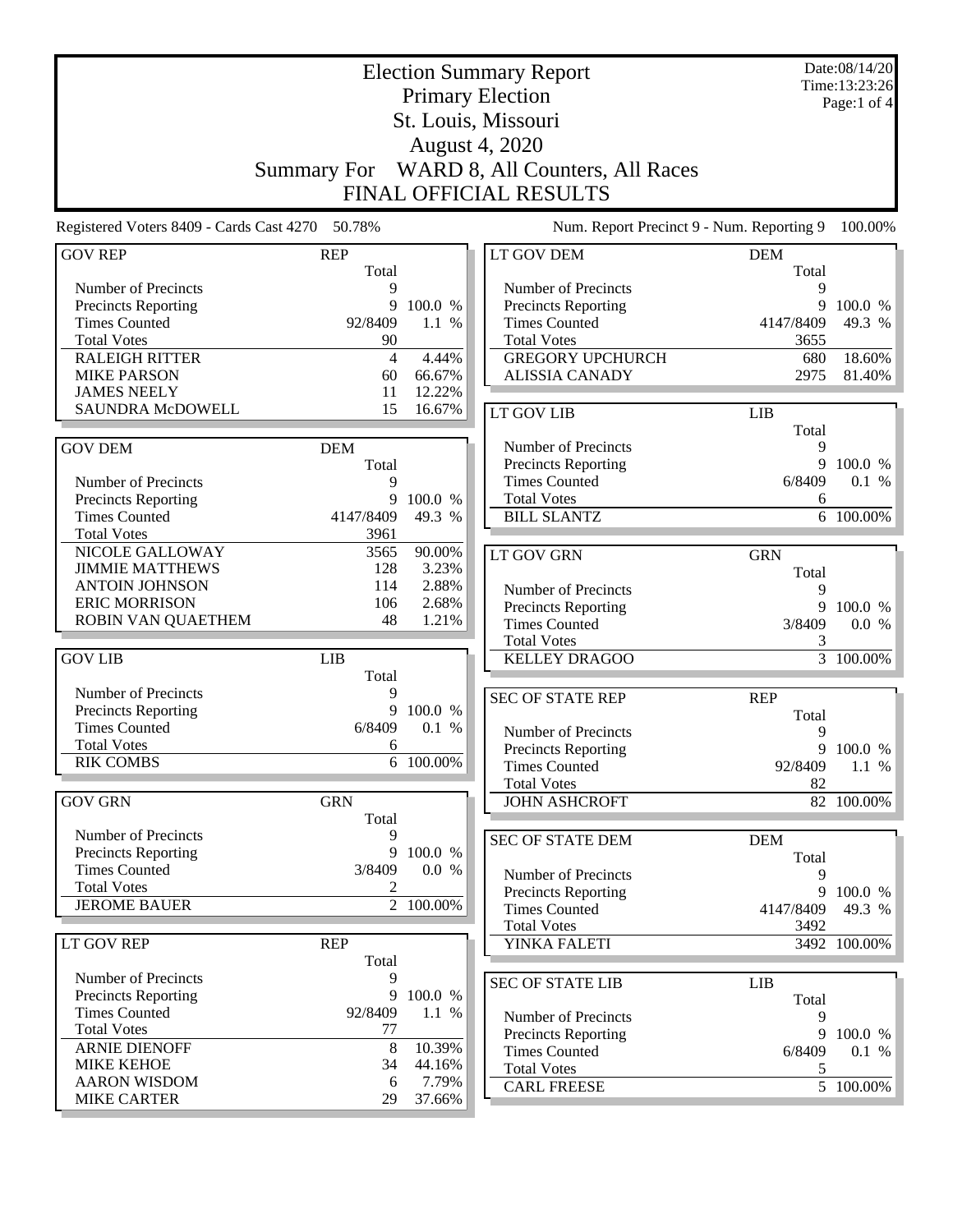|                                                 | Date:08/14/20<br><b>Election Summary Report</b> |                        |                                                    |                     |                              |  |
|-------------------------------------------------|-------------------------------------------------|------------------------|----------------------------------------------------|---------------------|------------------------------|--|
|                                                 |                                                 |                        | <b>Primary Election</b>                            |                     | Time:13:23:26<br>Page:2 of 4 |  |
| St. Louis, Missouri                             |                                                 |                        |                                                    |                     |                              |  |
|                                                 |                                                 |                        | <b>August 4, 2020</b>                              |                     |                              |  |
|                                                 | <b>Summary For</b>                              |                        | WARD 8, All Counters, All Races                    |                     |                              |  |
|                                                 |                                                 |                        |                                                    |                     |                              |  |
|                                                 |                                                 |                        | FINAL OFFICIAL RESULTS                             |                     |                              |  |
| Registered Voters 8409 - Cards Cast 4270 50.78% |                                                 |                        | Num. Report Precinct 9 - Num. Reporting 9          |                     | 100.00%                      |  |
| <b>SEC OF STATE GRN</b>                         | <b>GRN</b><br>Total                             |                        | <b>ATTY GENERAL REP</b>                            | <b>REP</b><br>Total |                              |  |
| Number of Precincts                             | 9                                               |                        | Number of Precincts                                | 9                   |                              |  |
| <b>Precincts Reporting</b>                      | 9                                               | 100.0 %                | Precincts Reporting                                | 9                   | 100.0 %                      |  |
| <b>Times Counted</b><br><b>Total Votes</b>      | 3/8409<br>2                                     | 0.0 %                  | <b>Times Counted</b><br><b>Total Votes</b>         | 92/8409<br>82       | 1.1%                         |  |
| PAUL LEHMANN                                    |                                                 | 2 100.00%              | <b>ERIC SCHMITT</b>                                |                     | 82 100.00%                   |  |
|                                                 |                                                 |                        |                                                    |                     |                              |  |
| <b>SEC OF STATE CON</b>                         | <b>CON</b><br>Total                             |                        | <b>ATTY GENERAL DEM</b>                            | <b>DEM</b><br>Total |                              |  |
| Number of Precincts                             | 9                                               |                        | Number of Precincts                                | 9                   |                              |  |
| <b>Precincts Reporting</b>                      | 9                                               | 100.0 %                | Precincts Reporting                                | 9                   | 100.0 %                      |  |
| <b>Times Counted</b>                            | 0/8409                                          | 0.0 %                  | <b>Times Counted</b>                               | 4147/8409           | 49.3 %                       |  |
| <b>Total Votes</b>                              | $\boldsymbol{0}$                                |                        | <b>Total Votes</b>                                 | 3656                |                              |  |
| PAUL VENABLE                                    | $\mathbf{0}$                                    | N/A                    | <b>RICH FINNERAN</b>                               | 1387                | 37.94%                       |  |
|                                                 |                                                 |                        | <b>ELAD GROSS</b>                                  | 2269                | 62.06%                       |  |
| <b>ST TREASURER REP</b>                         | <b>REP</b><br>Total                             |                        | <b>ATTY GENERAL LIB</b>                            | <b>LIB</b>          |                              |  |
| Number of Precincts                             | 9                                               |                        |                                                    | Total               |                              |  |
| <b>Precincts Reporting</b>                      | 9                                               | 100.0 %                | Number of Precincts                                | 9                   |                              |  |
| <b>Times Counted</b><br><b>Total Votes</b>      | 92/8409<br>80                                   | 1.1 %                  | <b>Precincts Reporting</b><br><b>Times Counted</b> | 9<br>6/8409         | 100.0 %<br>0.1 %             |  |
| <b>SCOTT FITZPATRICK</b>                        |                                                 | 80 100.00%             | <b>Total Votes</b>                                 | 5                   |                              |  |
|                                                 |                                                 |                        | <b>KEVIN BABCOCK</b>                               |                     | $\overline{5}$ 100.00%       |  |
| <b>ST TREASURER DEM</b>                         | <b>DEM</b>                                      |                        |                                                    |                     |                              |  |
|                                                 | Total                                           |                        | <b>US REP 1 REP</b>                                | <b>REP</b>          |                              |  |
| Number of Precincts                             | 9                                               |                        |                                                    | Total               |                              |  |
| <b>Precincts Reporting</b>                      |                                                 | 9 100.0 %              | Number of Precincts                                | 9                   |                              |  |
| <b>Times Counted</b>                            | 4147/8409                                       | 49.3 %                 | <b>Precincts Reporting</b>                         | 9                   | 100.0 %                      |  |
| <b>Total Votes</b><br><b>VICKI ENGLUND</b>      | 3448                                            | 3448 100.00%           | <b>Times Counted</b><br><b>Total Votes</b>         | 92/8409<br>77       | 1.1 %                        |  |
|                                                 |                                                 |                        | WINNIE HEARTSTRONG                                 | 37                  | 48.05%                       |  |
| ST TREASURER LIB                                | <b>LIB</b>                                      |                        | <b>ANTHONY ROGERS</b>                              | 40                  | 51.95%                       |  |
|                                                 | Total                                           |                        |                                                    |                     |                              |  |
| Number of Precincts                             | 9                                               |                        | <b>US REP 1 DEM</b>                                | <b>DEM</b>          |                              |  |
| Precincts Reporting                             | 9                                               | 100.0 %                |                                                    | Total               |                              |  |
| <b>Times Counted</b>                            | 6/8409                                          | 0.1 %                  | Number of Precincts                                | 9                   |                              |  |
| <b>Total Votes</b>                              | 5                                               |                        | <b>Precincts Reporting</b>                         | 9                   | 100.0 %                      |  |
| NICHOLAS KASOFF                                 |                                                 | $\overline{5}$ 100.00% | <b>Times Counted</b>                               | 4147/8409           | 49.3 %                       |  |
|                                                 |                                                 |                        | <b>Total Votes</b><br><b>CORI BUSH</b>             | 4068<br>2745        | 67.48%                       |  |
| ST TREASURER GRN                                | <b>GRN</b><br>Total                             |                        | <b>LACY CLAY</b>                                   | 1160                | 28.52%                       |  |
| Number of Precincts                             | 9                                               |                        | KATHERINE BRUCKNER                                 | 163                 | $4.01\%$                     |  |
| Precincts Reporting                             |                                                 | 9 100.0 %              |                                                    |                     |                              |  |
| <b>Times Counted</b>                            | 3/8409                                          | 0.0 %                  | <b>US REP 1 LIB</b>                                | <b>LIB</b>          |                              |  |
| <b>Total Votes</b>                              | 3                                               |                        |                                                    | Total               |                              |  |
| <b>JOSEPH CIVETTINI</b>                         |                                                 | $\frac{1}{3}$ 100.00%  | Number of Precincts                                | 9                   |                              |  |
|                                                 |                                                 |                        | <b>Precincts Reporting</b>                         | 9                   | 100.0 %                      |  |
|                                                 |                                                 |                        | <b>Times Counted</b><br><b>Total Votes</b>         | 6/8409<br>5         | 0.1 %                        |  |
|                                                 |                                                 |                        | <b>ALEX FURMAN</b>                                 |                     | 5 100.00%                    |  |
|                                                 |                                                 |                        |                                                    |                     |                              |  |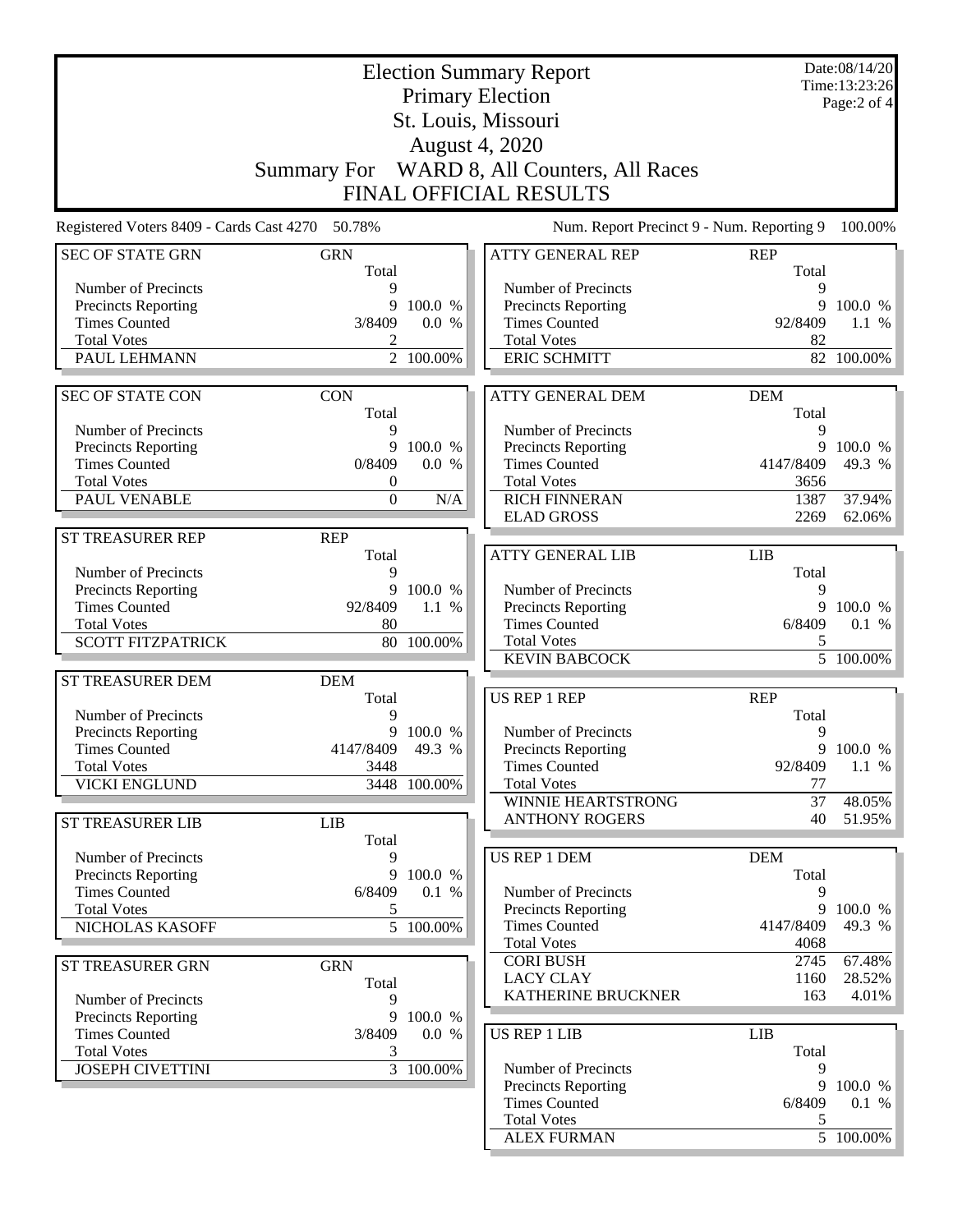|                                                 | Date:08/14/20<br><b>Election Summary Report</b><br>Time:13:23:26 |              |                                                   |                     |                      |  |
|-------------------------------------------------|------------------------------------------------------------------|--------------|---------------------------------------------------|---------------------|----------------------|--|
|                                                 |                                                                  |              | <b>Primary Election</b>                           |                     | Page: 3 of 4         |  |
| St. Louis, Missouri                             |                                                                  |              |                                                   |                     |                      |  |
|                                                 |                                                                  |              | <b>August 4, 2020</b>                             |                     |                      |  |
|                                                 | <b>Summary For</b>                                               |              | WARD 8, All Counters, All Races                   |                     |                      |  |
|                                                 |                                                                  |              | <b>FINAL OFFICIAL RESULTS</b>                     |                     |                      |  |
| Registered Voters 8409 - Cards Cast 4270 50.78% |                                                                  |              | Num. Report Precinct 9 - Num. Reporting 9         |                     | 100.00%              |  |
| ST SEN 5 REP                                    | <b>REP</b>                                                       |              | <b>CIRC ATTY REP</b>                              | <b>REP</b>          |                      |  |
|                                                 | Total                                                            |              |                                                   | Total               |                      |  |
| Number of Precincts                             | 8                                                                |              | Number of Precincts                               | 9                   |                      |  |
| <b>Precincts Reporting</b>                      | 8                                                                | 100.0 %      | Precincts Reporting                               | 9                   | 100.0 %              |  |
| <b>Times Counted</b><br><b>Total Votes</b>      | 81/7603<br>73                                                    | 1.1 %        | <b>Times Counted</b><br><b>Total Votes</b>        | 92/8409<br>80       | 1.1%                 |  |
| <b>MICHAEL HEBRON</b>                           | 73                                                               | 100.00%      | DANIEL ZDRODOWSKI                                 | 80                  | 100.00%              |  |
|                                                 |                                                                  |              |                                                   |                     |                      |  |
| ST SEN 5 DEM                                    | <b>DEM</b>                                                       |              | <b>CIRC ATTY DEM</b>                              | <b>DEM</b>          |                      |  |
|                                                 | Total                                                            |              |                                                   | Total               |                      |  |
| Number of Precincts                             | 8                                                                |              | Number of Precincts                               | 9                   |                      |  |
| <b>Precincts Reporting</b>                      | 8                                                                | 100.0 %      | Precincts Reporting                               | 9                   | 100.0 %              |  |
| <b>Times Counted</b><br><b>Total Votes</b>      | 3813/7603<br>3651                                                | 50.2 %       | <b>Times Counted</b><br><b>Total Votes</b>        | 4147/8409<br>4060   | 49.3 %               |  |
| <b>WILLIAM HAAS</b>                             | 196                                                              | 5.37%        | <b>KIMBERLY GARDNER</b>                           | 2531                | $\overline{62.34\%}$ |  |
| <b>MEGAN GREEN</b>                              | 1741                                                             | 47.69%       | <b>MARY PAT CARL</b>                              | 1529                | 37.66%               |  |
| <b>JEREMIAH CHURCH</b>                          | 62                                                               | 1.70%        |                                                   |                     |                      |  |
| MICHELLE SHEROD                                 | 795                                                              | 21.77%       | <b>SHERIFF REP</b>                                | <b>REP</b>          |                      |  |
| <b>STEVE ROBERTS</b>                            | 830                                                              | 22.73%       |                                                   | Total               |                      |  |
| McFARLANE DUNCAN                                | 27                                                               | 0.74%        | Number of Precincts                               | 9                   |                      |  |
|                                                 |                                                                  |              | Precincts Reporting                               | 9                   | 100.0 %              |  |
| ST REP 78 REP                                   | <b>REP</b><br>Total                                              |              | <b>Times Counted</b><br><b>Total Votes</b>        | 92/8409<br>78       | 1.1%                 |  |
| Number of Precincts                             | 1                                                                |              | <b>JOHN CASTELLANO</b>                            | 48                  | 61.54%               |  |
| Precincts Reporting                             | 1                                                                | 100.0 %      | <b>LESTER STEWART</b>                             | 30                  | 38.46%               |  |
| <b>Times Counted</b>                            | 0/81                                                             | 0.0 %        |                                                   |                     |                      |  |
| <b>Total Votes</b>                              | 0                                                                |              | <b>SHERIFF DEM</b>                                | <b>DEM</b>          |                      |  |
| <b>TIMOTHY GARTIN</b>                           | $\mathbf{0}$                                                     | N/A          |                                                   | Total               |                      |  |
| ST REP 78 DEM                                   | <b>DEM</b>                                                       |              | Number of Precincts<br><b>Precincts Reporting</b> | Q                   | 9 100.0 %            |  |
|                                                 | Total                                                            |              | <b>Times Counted</b>                              | 4147/8409           | 49.3 %               |  |
| Number of Precincts                             |                                                                  |              | <b>Total Votes</b>                                | 3628                |                      |  |
| <b>Precincts Reporting</b>                      | $\mathbf{1}$                                                     | 100.0 %      | <b>VERNON BETTS</b>                               | 2187                | 60.28%               |  |
| <b>Times Counted</b>                            | 21/81                                                            | 25.9 %       | <b>ALFRED MONTGOMERY</b>                          | 1139                | 31.39%               |  |
| <b>Total Votes</b>                              | 14                                                               |              | <b>DAVID MOSLEY</b>                               | 302                 | 8.32%                |  |
| <b>RASHEEN ALDRIDGE</b>                         |                                                                  | 14 100.00%   |                                                   |                     |                      |  |
| ST REP 79 DEM                                   | <b>DEM</b>                                                       |              | <b>TREASURER REP</b>                              | <b>REP</b><br>Total |                      |  |
|                                                 | Total                                                            |              | Number of Precincts                               | 9                   |                      |  |
| Number of Precincts                             | 2                                                                |              | Precincts Reporting                               | 9                   | 100.0 %              |  |
| <b>Precincts Reporting</b>                      | $\overline{2}$                                                   | 100.0 %      | <b>Times Counted</b>                              | 92/8409             | 1.1%                 |  |
| <b>Times Counted</b>                            | 631/1354                                                         | 46.6 %       | <b>Total Votes</b>                                | 78                  |                      |  |
| <b>Total Votes</b>                              | 522                                                              |              | <b>ROBERT VROMAN</b>                              |                     | 78 100.00%           |  |
| <b>LAKEYSHA BOSLEY</b>                          |                                                                  | 522 100.00%  | <b>TREASURER DEM</b>                              | <b>DEM</b>          |                      |  |
| ST REP 80 DEM                                   | <b>DEM</b>                                                       |              |                                                   | Total               |                      |  |
|                                                 | Total                                                            |              | Number of Precincts                               | 9                   |                      |  |
| Number of Precincts                             | 6                                                                |              | Precincts Reporting                               | 9                   | 100.0 %              |  |
| <b>Precincts Reporting</b>                      | 6                                                                | 100.0 %      | <b>Times Counted</b>                              | 4147/8409           | 49.3 %               |  |
| <b>Times Counted</b>                            | 3495/6974                                                        | 50.1 %       | <b>Total Votes</b>                                | 3996                |                      |  |
| <b>Total Votes</b>                              | 3054                                                             |              | <b>TISHAURA JONES</b>                             | 2663                | 66.64%               |  |
| PETER MERIDETH                                  |                                                                  | 3054 100.00% | <b>JEFFREY BOYD</b>                               | 1333                | 33.36%               |  |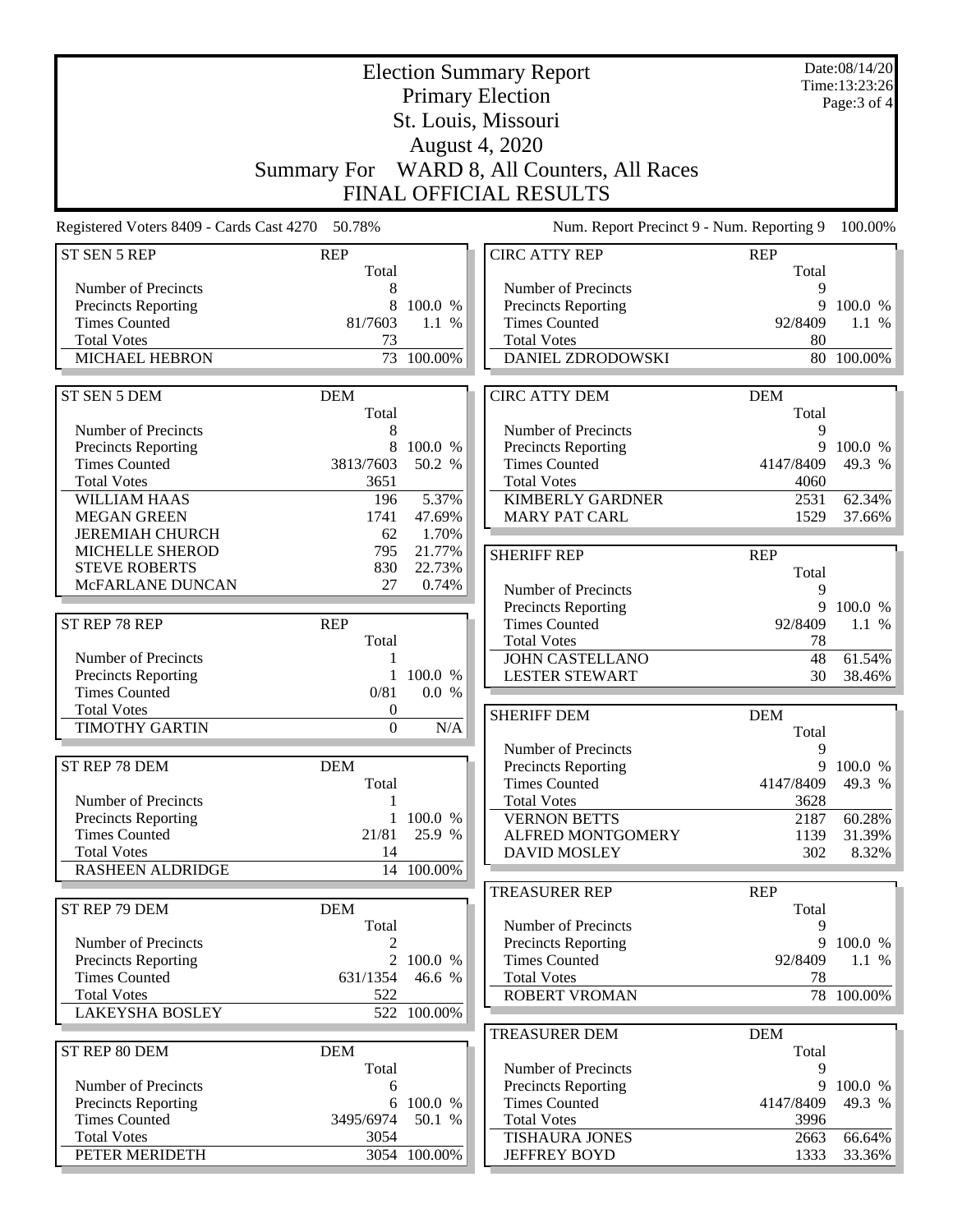| <b>Election Summary Report</b>           |                         |            |                                             |                  | Date:08/14/20<br>Time:13:23:27 |  |  |
|------------------------------------------|-------------------------|------------|---------------------------------------------|------------------|--------------------------------|--|--|
|                                          | <b>Primary Election</b> |            |                                             |                  |                                |  |  |
|                                          |                         |            |                                             |                  | Page:4 of 4                    |  |  |
|                                          | St. Louis, Missouri     |            |                                             |                  |                                |  |  |
|                                          |                         |            |                                             |                  |                                |  |  |
|                                          | <b>August 4, 2020</b>   |            |                                             |                  |                                |  |  |
|                                          |                         |            |                                             |                  |                                |  |  |
|                                          |                         |            | Summary For WARD 8, All Counters, All Races |                  |                                |  |  |
|                                          |                         |            | <b>FINAL OFFICIAL RESULTS</b>               |                  |                                |  |  |
|                                          |                         |            |                                             |                  |                                |  |  |
| Registered Voters 8409 - Cards Cast 4270 | 50.78%                  |            | Num. Report Precinct 9 - Num. Reporting 9   |                  | 100.00%                        |  |  |
|                                          |                         |            |                                             |                  |                                |  |  |
| <b>TREASURER GRN</b>                     | <b>GRN</b>              |            | COM MAN LIB CITYWIDE                        | LIB              |                                |  |  |
|                                          | Total                   |            |                                             | Total            |                                |  |  |
| Number of Precincts                      | 9                       |            | Number of Precincts                         | 9                |                                |  |  |
| Precincts Reporting                      | 9                       | 100.0 %    | Precincts Reporting                         | 9                | 100.0 %                        |  |  |
| <b>Times Counted</b>                     | 3/8409                  | 0.0 %      | <b>Times Counted</b>                        | 6/8409           | 0.1 %                          |  |  |
| <b>Total Votes</b>                       |                         |            | <b>Total Votes</b>                          | $\boldsymbol{0}$ |                                |  |  |
| <b>DON DE VIVO</b>                       | 1                       | 100.00%    | Write-in Votes                              | $\theta$         | N/A                            |  |  |
|                                          |                         |            |                                             |                  |                                |  |  |
|                                          |                         |            |                                             |                  |                                |  |  |
| COM MAN WD 8 REP                         | <b>REP</b>              |            | COM WOMAN LIB CITYWIDE                      | <b>LIB</b>       |                                |  |  |
|                                          | Total                   |            |                                             | Total            |                                |  |  |
| Number of Precincts                      | 9                       |            | Number of Precincts                         | 9                |                                |  |  |
| Precincts Reporting                      | 9                       | 100.0 %    | Precincts Reporting                         | 9                | 100.0 %                        |  |  |
| <b>Times Counted</b>                     | 92/8409                 | 1.1 %      | <b>Times Counted</b>                        | 6/8409           | 0.1 %                          |  |  |
| <b>Total Votes</b>                       | 75                      |            | <b>Total Votes</b>                          | $\theta$         |                                |  |  |
|                                          |                         |            |                                             |                  |                                |  |  |
| <b>BYRON KEELIN</b>                      | 72                      | 96.00%     | Write-in Votes                              | $\boldsymbol{0}$ | N/A                            |  |  |
| Write-in Votes                           | 3                       | 4.00%      |                                             |                  |                                |  |  |
|                                          |                         |            | COM WOMAN GRN CITYWIDE                      | <b>GRN</b>       |                                |  |  |
| COM MAN WD 8 DEM                         | <b>DEM</b>              |            |                                             | Total            |                                |  |  |
|                                          | Total                   |            | Number of Precincts                         | 9                |                                |  |  |
| Number of Precincts                      | 9                       |            | Precincts Reporting                         | 9                | 100.0 %                        |  |  |
|                                          |                         |            |                                             |                  |                                |  |  |
| Precincts Reporting                      | 9                       | 100.0 %    | <b>Times Counted</b>                        | 3/8409           | 0.0 %                          |  |  |
| <b>Times Counted</b>                     | 4147/8409               | 49.3 %     | <b>Total Votes</b>                          | 0                |                                |  |  |
| <b>Total Votes</b>                       | 3345                    |            | Write-in Votes                              | $\mathbf{0}$     | N/A                            |  |  |
| <b>PAUL FEHLER</b>                       | 3274                    | 97.88%     |                                             |                  |                                |  |  |
| Write-in Votes                           | 71                      | 2.12%      | COM MAN CON CITYWIDE                        | <b>CON</b>       |                                |  |  |
|                                          |                         |            |                                             | Total            |                                |  |  |
| COM MAN WD 8 GRN                         | <b>GRN</b>              |            | Number of Precincts                         | 9                |                                |  |  |
|                                          |                         |            |                                             |                  |                                |  |  |
|                                          | Total                   |            | Precincts Reporting                         | 9                | 100.0 %                        |  |  |
| Number of Precincts                      | 9                       |            | <b>Times Counted</b>                        | 0/8409           | 0.0 %                          |  |  |
| <b>Precincts Reporting</b>               |                         | 9 100.0 %  | <b>Total Votes</b>                          | $\overline{0}$   |                                |  |  |
| <b>Times Counted</b>                     | 3/8409                  | 0.0 %      | Write-in Votes                              | $\Omega$         | N/A                            |  |  |
| <b>Total Votes</b>                       | 3                       |            |                                             |                  |                                |  |  |
| <b>JOSEPH CIVETTINI</b>                  | 3                       | $100.00\%$ | COM WOMAN CON CITYWIDE                      | <b>CON</b>       |                                |  |  |
| Write-in Votes                           | $\mathbf{0}$            | $0.00\%$   |                                             |                  |                                |  |  |
|                                          |                         |            |                                             | Total            |                                |  |  |
|                                          |                         |            | Number of Precincts                         | 9                |                                |  |  |
| COM WOMAN WD 8 DEM                       | <b>DEM</b>              |            | Precincts Reporting                         | 9                | 100.0 %                        |  |  |
|                                          | Total                   |            | <b>Times Counted</b>                        | 0/8409           | 0.0 %                          |  |  |
| Number of Precincts                      | 9                       |            | <b>Total Votes</b>                          | $\boldsymbol{0}$ |                                |  |  |
| Precincts Reporting                      | 9                       | 100.0 %    | Write-in Votes                              | $\Omega$         | N/A                            |  |  |
| <b>Times Counted</b>                     | 4147/8409               | 49.3 %     |                                             |                  |                                |  |  |
| <b>Total Votes</b>                       | 3628                    |            |                                             |                  |                                |  |  |
| <b>JOANNA GRILLAS</b>                    | 1915                    | 52.78%     | <b>CON AMEND 2</b>                          |                  |                                |  |  |
|                                          |                         |            |                                             | Total            |                                |  |  |
| JACQUELINE GONZALES                      | 1681                    | 46.33%     | Number of Precincts                         | 9                |                                |  |  |
| Write-in Votes                           | 32                      | 0.88%      | <b>Precincts Reporting</b>                  | 9                | 100.0 %                        |  |  |
|                                          |                         |            | <b>Times Counted</b>                        | 4270/8409        | 50.8 %                         |  |  |
| COM WOMAN REP ALL OTHERS                 | <b>REP</b>              |            | <b>Total Votes</b>                          | 4185             |                                |  |  |
|                                          | Total                   |            | <b>YES</b>                                  | 3891             | 92.97%                         |  |  |
| Number of Precincts                      | 9                       |            | NO                                          | 294              | 7.03%                          |  |  |
| Precincts Reporting                      | 9                       | 100.0 %    |                                             |                  |                                |  |  |
| <b>Times Counted</b>                     | 92/8409                 | 1.1 %      |                                             |                  |                                |  |  |
|                                          |                         |            |                                             |                  |                                |  |  |
| <b>Total Votes</b>                       | 8                       |            |                                             |                  |                                |  |  |
| Write-in Votes                           |                         | 8 100.00%  |                                             |                  |                                |  |  |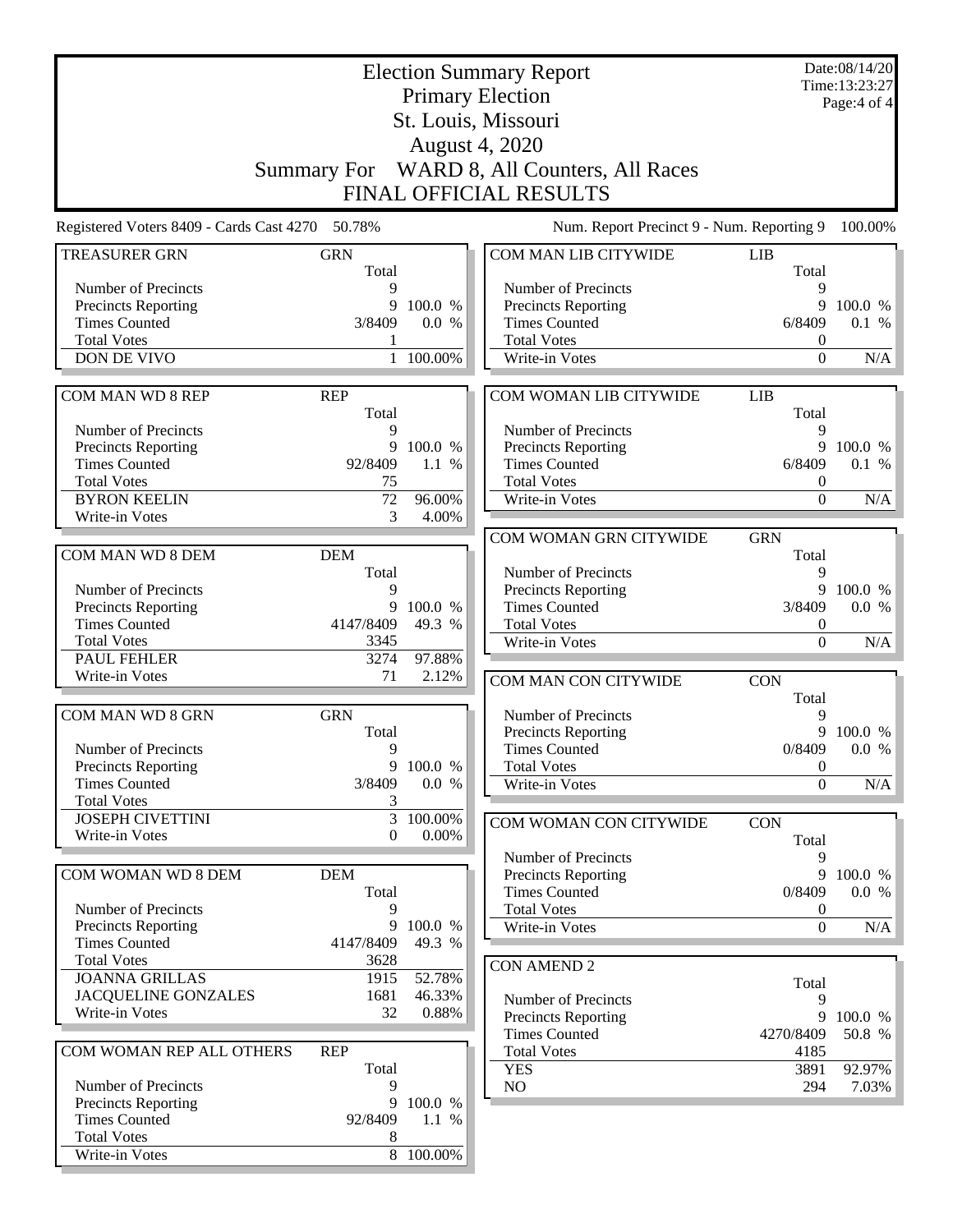|                                                 | <b>Election Summary Report</b> |                   |                                            |              | Date:08/14/20<br>Time:13:23:35 |
|-------------------------------------------------|--------------------------------|-------------------|--------------------------------------------|--------------|--------------------------------|
|                                                 |                                |                   | <b>Primary Election</b>                    |              | Page:1 of 5                    |
|                                                 |                                |                   | St. Louis, Missouri                        |              |                                |
|                                                 |                                |                   | <b>August 4, 2020</b>                      |              |                                |
|                                                 |                                |                   |                                            |              |                                |
|                                                 | <b>Summary For</b>             |                   | WARD 9, All Counters, All Races            |              |                                |
|                                                 |                                |                   | FINAL OFFICIAL RESULTS                     |              |                                |
| Registered Voters 6669 - Cards Cast 2630 39.44% |                                |                   | Num. Report Precinct 9 - Num. Reporting 9  |              | 100.00%                        |
| <b>GOV REP</b>                                  | <b>REP</b>                     |                   | LT GOV DEM                                 | <b>DEM</b>   |                                |
| Number of Precincts                             | Total<br>9                     |                   | Number of Precincts                        | Total<br>9   |                                |
| <b>Precincts Reporting</b>                      | 9                              | 100.0 %           | <b>Precincts Reporting</b>                 | 9            | 100.0 %                        |
| <b>Times Counted</b>                            | 104/6669                       | 1.6 %             | <b>Times Counted</b>                       | 2509/6669    | 37.6 %                         |
| <b>Total Votes</b>                              | 101                            |                   | <b>Total Votes</b>                         | 2242         |                                |
| <b>RALEIGH RITTER</b>                           | 9                              | 8.91%             | <b>GREGORY UPCHURCH</b>                    | 531          | 23.68%                         |
| <b>MIKE PARSON</b>                              | 64                             | 63.37%            | <b>ALISSIA CANADY</b>                      | 1711         | 76.32%                         |
| <b>JAMES NEELY</b>                              | 9                              | 8.91%             |                                            |              |                                |
| SAUNDRA McDOWELL                                | 19                             | 18.81%            | LT GOV LIB                                 | LIB          |                                |
|                                                 |                                |                   |                                            | Total        |                                |
| <b>GOV DEM</b>                                  | <b>DEM</b>                     |                   | Number of Precincts                        | 9            |                                |
|                                                 | Total                          |                   | Precincts Reporting                        | 9            | 100.0 %                        |
| Number of Precincts                             | 9<br>9                         |                   | <b>Times Counted</b>                       | 3/6669       | 0.0 %                          |
| Precincts Reporting<br><b>Times Counted</b>     | 2509/6669                      | 100.0 %<br>37.6 % | <b>Total Votes</b><br><b>BILL SLANTZ</b>   | 2            | 2 100.00%                      |
| <b>Total Votes</b>                              | 2393                           |                   |                                            |              |                                |
| NICOLE GALLOWAY                                 | 2053                           | 85.79%            | <b>LT GOV GRN</b>                          | <b>GRN</b>   |                                |
| <b>JIMMIE MATTHEWS</b>                          | 81                             | 3.38%             |                                            | Total        |                                |
| <b>ANTOIN JOHNSON</b>                           | 122                            | 5.10%             | Number of Precincts                        | 9            |                                |
| <b>ERIC MORRISON</b>                            | 102                            | 4.26%             | Precincts Reporting                        |              | 9 100.0 %                      |
| ROBIN VAN QUAETHEM                              | 35                             | 1.46%             | <b>Times Counted</b>                       | 1/6669       | 0.0 %                          |
|                                                 |                                |                   | <b>Total Votes</b>                         | 1            |                                |
| <b>GOV LIB</b>                                  | <b>LIB</b>                     |                   | <b>KELLEY DRAGOO</b>                       | $\mathbf{1}$ | 100.00%                        |
|                                                 | Total                          |                   |                                            |              |                                |
| Number of Precincts                             | 9                              |                   | <b>SEC OF STATE REP</b>                    | <b>REP</b>   |                                |
| Precincts Reporting                             | 9                              | 100.0 %           |                                            | Total        |                                |
| <b>Times Counted</b>                            | 3/6669                         | 0.0 %             | Number of Precincts                        | 9            |                                |
| <b>Total Votes</b><br><b>RIK COMBS</b>          | 3                              | 3 100.00%         | <b>Precincts Reporting</b>                 | 9            | 100.0 %                        |
|                                                 |                                |                   | <b>Times Counted</b>                       | 104/6669     | 1.6 %                          |
| <b>GOV GRN</b>                                  | <b>GRN</b>                     |                   | <b>Total Votes</b><br><b>JOHN ASHCROFT</b> | 86           | 86 100.00%                     |
|                                                 | Total                          |                   |                                            |              |                                |
| Number of Precincts                             | 9                              |                   |                                            | <b>DEM</b>   |                                |
| Precincts Reporting                             | 9                              | 100.0 %           | <b>SEC OF STATE DEM</b>                    | Total        |                                |
| <b>Times Counted</b>                            | 1/6669                         | 0.0 %             | Number of Precincts                        | 9            |                                |
| <b>Total Votes</b>                              |                                |                   | <b>Precincts Reporting</b>                 | 9            | 100.0 %                        |
| <b>JEROME BAUER</b>                             | $\mathbf{1}$                   | 100.00%           | <b>Times Counted</b>                       | 2509/6669    | 37.6 %                         |
|                                                 |                                |                   | <b>Total Votes</b>                         | 2072         |                                |
| LT GOV REP                                      | <b>REP</b>                     |                   | YINKA FALETI                               |              | $\overline{2072}^{-100.00\%}$  |
|                                                 | Total                          |                   |                                            |              |                                |
| Number of Precincts                             | 9                              |                   | <b>SEC OF STATE LIB</b>                    | <b>LIB</b>   |                                |
| Precincts Reporting                             | 9                              | 100.0 %           |                                            | Total        |                                |
| <b>Times Counted</b>                            | 104/6669                       | 1.6 %             | Number of Precincts                        | 9            |                                |
| <b>Total Votes</b><br><b>ARNIE DIENOFF</b>      | 93<br>10                       | 10.75%            | Precincts Reporting                        | 9            | 100.0 %                        |
| <b>MIKE KEHOE</b>                               | 40                             | 43.01%            | <b>Times Counted</b>                       | 3/6669       | 0.0 %                          |
| <b>AARON WISDOM</b>                             | 12                             | 12.90%            | <b>Total Votes</b>                         | 2            |                                |
| <b>MIKE CARTER</b>                              | 31                             | 33.33%            | <b>CARL FREESE</b>                         |              | 2 100.00%                      |
|                                                 |                                |                   |                                            |              |                                |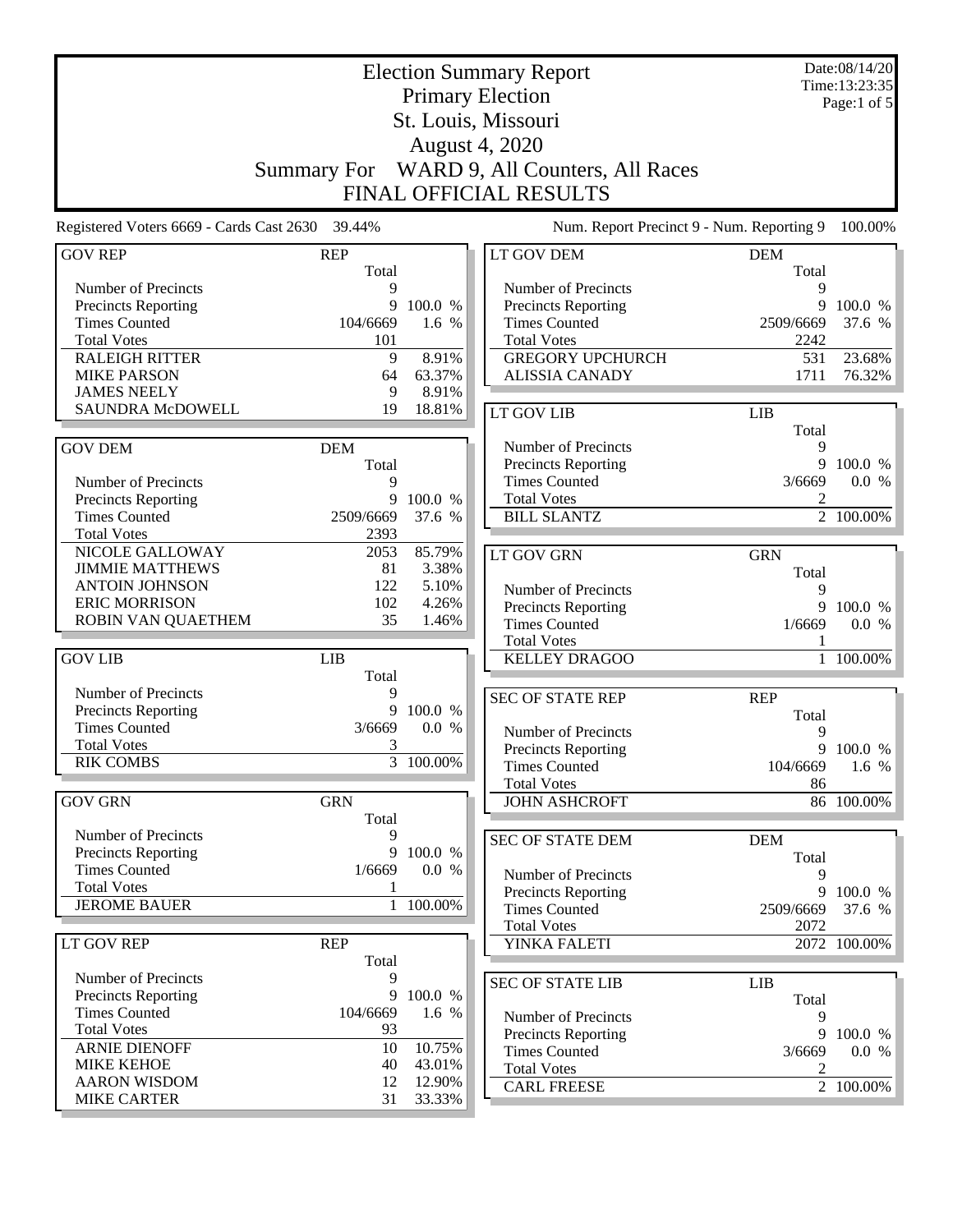|                                                 | Date:08/14/20<br><b>Election Summary Report</b><br>Time:13:23:35 |              |                                             |                     |                     |
|-------------------------------------------------|------------------------------------------------------------------|--------------|---------------------------------------------|---------------------|---------------------|
|                                                 | <b>Primary Election</b>                                          |              |                                             |                     |                     |
|                                                 |                                                                  |              | St. Louis, Missouri                         |                     | Page: $2$ of $5$    |
|                                                 |                                                                  |              | <b>August 4, 2020</b>                       |                     |                     |
|                                                 |                                                                  |              |                                             |                     |                     |
|                                                 | <b>Summary For</b>                                               |              | WARD 9, All Counters, All Races             |                     |                     |
|                                                 |                                                                  |              | FINAL OFFICIAL RESULTS                      |                     |                     |
| Registered Voters 6669 - Cards Cast 2630 39.44% |                                                                  |              | Num. Report Precinct 9 - Num. Reporting 9   |                     | 100.00%             |
| <b>SEC OF STATE GRN</b>                         | <b>GRN</b><br>Total                                              |              | <b>ATTY GENERAL REP</b>                     | <b>REP</b><br>Total |                     |
| Number of Precincts                             | 9                                                                |              | Number of Precincts                         | 9                   |                     |
| <b>Precincts Reporting</b>                      | 9                                                                | 100.0 %      | <b>Precincts Reporting</b>                  | 9                   | 100.0 %             |
| <b>Times Counted</b>                            | 1/6669                                                           | 0.0 %        | <b>Times Counted</b>                        | 104/6669            | 1.6 $%$             |
| <b>Total Votes</b>                              | 1                                                                |              | <b>Total Votes</b>                          | 90                  |                     |
| PAUL LEHMANN                                    | 1                                                                | 100.00%      | <b>ERIC SCHMITT</b>                         |                     | 90 100.00%          |
| <b>SEC OF STATE CON</b>                         | <b>CON</b>                                                       |              | <b>ATTY GENERAL DEM</b>                     | <b>DEM</b>          |                     |
| Number of Precincts                             | Total                                                            |              | Number of Precincts                         | Total<br>9          |                     |
| <b>Precincts Reporting</b>                      | 9<br>9                                                           | 100.0 %      | <b>Precincts Reporting</b>                  | 9                   | 100.0 %             |
| <b>Times Counted</b>                            | 0/6669                                                           | 0.0 %        | <b>Times Counted</b>                        | 2509/6669           | 37.6 %              |
| <b>Total Votes</b>                              | 0                                                                |              | <b>Total Votes</b>                          | 2232                |                     |
| PAUL VENABLE                                    | $\boldsymbol{0}$                                                 | N/A          | <b>RICH FINNERAN</b>                        | 863                 | 38.66%              |
|                                                 |                                                                  |              | <b>ELAD GROSS</b>                           | 1369                | 61.34%              |
| <b>ST TREASURER REP</b>                         | <b>REP</b>                                                       |              |                                             |                     |                     |
|                                                 | Total                                                            |              | <b>ATTY GENERAL LIB</b>                     | <b>LIB</b>          |                     |
| Number of Precincts                             | 9                                                                |              |                                             | Total               |                     |
| Precincts Reporting                             | 9                                                                | 100.0 %      | Number of Precincts                         | 9<br>9              |                     |
| <b>Times Counted</b><br><b>Total Votes</b>      | 104/6669<br>87                                                   | 1.6 %        | Precincts Reporting<br><b>Times Counted</b> | 3/6669              | 100.0 %<br>0.0 %    |
| <b>SCOTT FITZPATRICK</b>                        |                                                                  | 87 100.00%   | <b>Total Votes</b>                          | 2                   |                     |
|                                                 |                                                                  |              | <b>KEVIN BABCOCK</b>                        |                     | 2 100.00%           |
| ST TREASURER DEM                                | <b>DEM</b>                                                       |              |                                             |                     |                     |
|                                                 | Total                                                            |              | US REP 1 REP                                | <b>REP</b>          |                     |
| Number of Precincts                             | 9                                                                |              |                                             | Total               |                     |
| <b>Precincts Reporting</b>                      | 9                                                                | 100.0 %      | Number of Precincts                         | 9                   |                     |
| <b>Times Counted</b>                            | 2509/6669 37.6 %<br>2050                                         |              | <b>Precincts Reporting</b>                  |                     | 9 100.0 %           |
| <b>Total Votes</b><br><b>VICKI ENGLUND</b>      |                                                                  | 2050 100.00% | <b>Times Counted</b><br><b>Total Votes</b>  | 104/6669<br>88      | 1.6 %               |
|                                                 |                                                                  |              | WINNIE HEARTSTRONG                          | 35                  | 39.77%              |
| <b>ST TREASURER LIB</b>                         | LIB                                                              |              | <b>ANTHONY ROGERS</b>                       | 53                  | 60.23%              |
|                                                 | Total                                                            |              |                                             |                     |                     |
| Number of Precincts                             |                                                                  |              | <b>US REP 1 DEM</b>                         | <b>DEM</b>          |                     |
| <b>Precincts Reporting</b>                      | 9                                                                | 100.0 %      |                                             | Total               |                     |
| <b>Times Counted</b>                            | 3/6669                                                           | 0.0 %        | Number of Precincts                         | 9                   |                     |
| <b>Total Votes</b>                              | 2                                                                |              | <b>Precincts Reporting</b>                  | 9                   | 100.0 %             |
| NICHOLAS KASOFF                                 |                                                                  | 2 100.00%    | <b>Times Counted</b><br><b>Total Votes</b>  | 2509/6669<br>2465   | 37.6 %              |
|                                                 |                                                                  |              | <b>CORI BUSH</b>                            | 1574                | 63.85%              |
| <b>ST TREASURER GRN</b>                         | <b>GRN</b><br>Total                                              |              | <b>LACY CLAY</b>                            | 769                 | 31.20%              |
| Number of Precincts                             | 9                                                                |              | KATHERINE BRUCKNER                          | 122                 | 4.95%               |
| Precincts Reporting                             |                                                                  | 9 100.0 %    |                                             |                     |                     |
| <b>Times Counted</b>                            | 1/6669                                                           | 0.0 %        | <b>US REP 1 LIB</b>                         | <b>LIB</b>          |                     |
| <b>Total Votes</b>                              |                                                                  |              |                                             | Total               |                     |
| <b>JOSEPH CIVETTINI</b>                         |                                                                  | 1 100.00%    | Number of Precincts                         | 9                   |                     |
|                                                 |                                                                  |              | <b>Precincts Reporting</b>                  | 9                   | 100.0 %             |
|                                                 |                                                                  |              | <b>Times Counted</b><br><b>Total Votes</b>  | 3/6669              | 0.0 %               |
|                                                 |                                                                  |              | <b>ALEX FURMAN</b>                          |                     | $\boxed{2}$ 100.00% |
|                                                 |                                                                  |              |                                             |                     |                     |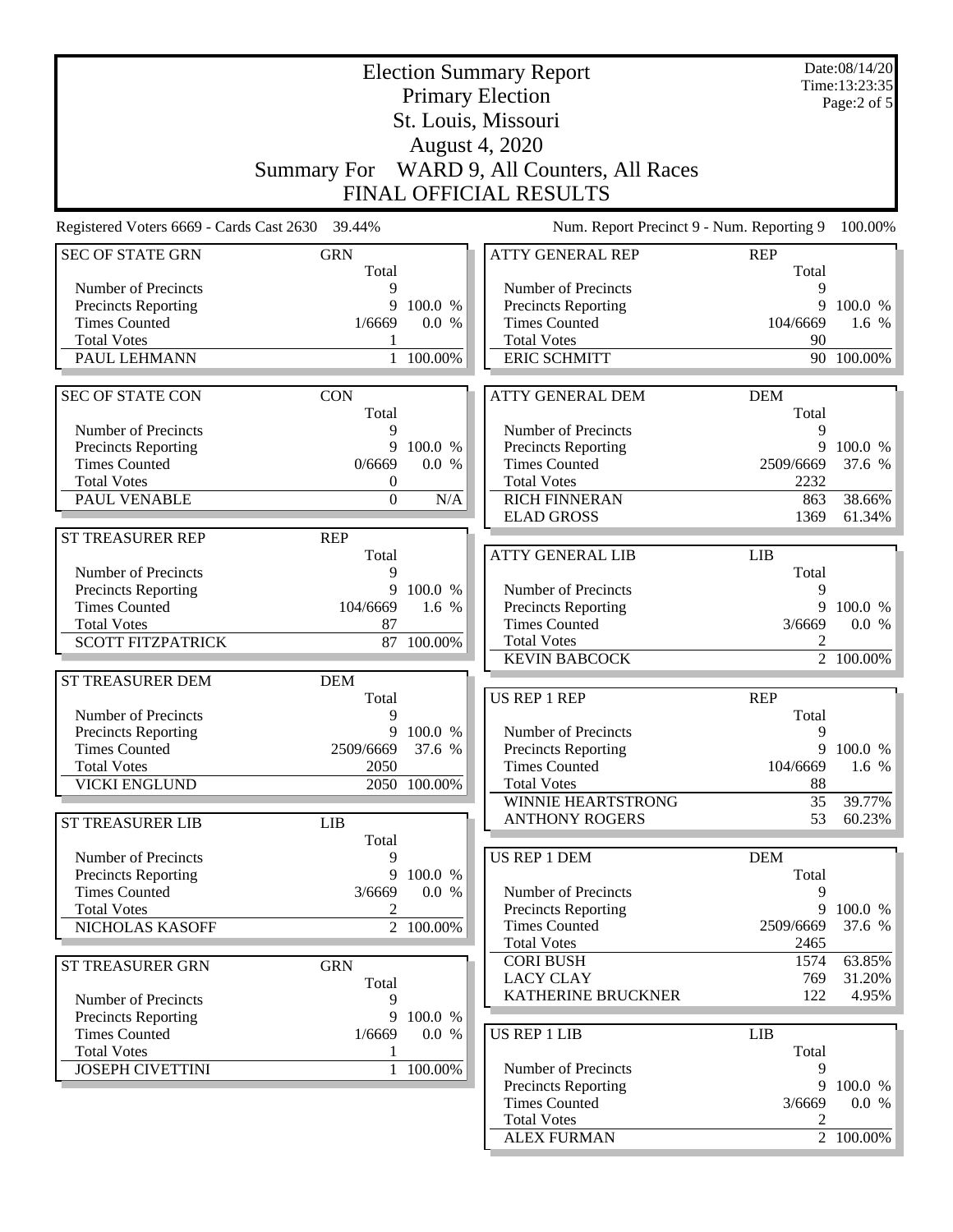| <b>Election Summary Report</b><br><b>Primary Election</b> |                     |                 |                                             |                     | Date:08/14/20<br>Time:13:23:35 |
|-----------------------------------------------------------|---------------------|-----------------|---------------------------------------------|---------------------|--------------------------------|
|                                                           |                     | Page:3 of 5     |                                             |                     |                                |
|                                                           |                     |                 | St. Louis, Missouri                         |                     |                                |
|                                                           |                     |                 | <b>August 4, 2020</b>                       |                     |                                |
|                                                           | <b>Summary For</b>  |                 | WARD 9, All Counters, All Races             |                     |                                |
|                                                           |                     |                 | FINAL OFFICIAL RESULTS                      |                     |                                |
|                                                           |                     |                 |                                             |                     |                                |
| Registered Voters 6669 - Cards Cast 2630                  | 39.44%              |                 | Num. Report Precinct 9 - Num. Reporting 9   |                     | 100.00%                        |
| ST SEN 5 REP                                              | <b>REP</b><br>Total |                 | ST REP 81 DEM                               | <b>DEM</b><br>Total |                                |
| Number of Precincts                                       | 9                   |                 | Number of Precincts                         | 2                   |                                |
| Precincts Reporting                                       | 9                   | 100.0 %         | Precincts Reporting                         | $\overline{2}$      | 100.0 %                        |
| <b>Times Counted</b>                                      | 104/6669            | 1.6 %           | <b>Times Counted</b>                        | 524/1795            | 29.2 %                         |
| <b>Total Votes</b>                                        | 82                  |                 | <b>Total Votes</b>                          | 416                 |                                |
| MICHAEL HEBRON                                            |                     | 82 100.00%      | <b>STEVE BUTZ</b>                           |                     | 416 100.00%                    |
| ST SEN 5 DEM                                              | <b>DEM</b>          |                 | <b>CIRC ATTY REP</b>                        | <b>REP</b>          |                                |
|                                                           | Total               |                 |                                             | Total               |                                |
| Number of Precincts                                       | 9                   |                 | Number of Precincts                         | 9                   |                                |
| Precincts Reporting                                       | 9                   | 100.0 %         | Precincts Reporting                         | 9                   | 100.0 %                        |
| <b>Times Counted</b>                                      | 2509/6669           | 37.6 %          | <b>Times Counted</b>                        | 104/6669            | 1.6 %                          |
| <b>Total Votes</b>                                        | 2396                |                 | <b>Total Votes</b>                          | 82                  |                                |
| WILLIAM HAAS                                              | 161                 | 6.72%           | <b>DANIEL ZDRODOWSKI</b>                    |                     | 82 100.00%                     |
| <b>MEGAN GREEN</b>                                        | 1214                | 50.67%          |                                             |                     |                                |
| <b>JEREMIAH CHURCH</b><br>MICHELLE SHEROD                 | 64<br>408           | 2.67%<br>17.03% | <b>CIRC ATTY DEM</b>                        | <b>DEM</b>          |                                |
| <b>STEVE ROBERTS</b>                                      | 518                 | 21.62%          |                                             | Total               |                                |
| McFARLANE DUNCAN                                          | 31                  | 1.29%           | Number of Precincts                         | 9<br>9              |                                |
|                                                           |                     |                 | Precincts Reporting<br><b>Times Counted</b> | 2509/6669           | 100.0 %<br>37.6 %              |
| ST REP 78 REP                                             | <b>REP</b>          |                 | <b>Total Votes</b>                          | 2471                |                                |
|                                                           | Total               |                 | <b>KIMBERLY GARDNER</b>                     | 1570                | 63.54%                         |
| Number of Precincts                                       | 5                   |                 | <b>MARY PAT CARL</b>                        | 901                 | 36.46%                         |
| <b>Precincts Reporting</b>                                | 5                   | 100.0 %         |                                             |                     |                                |
| <b>Times Counted</b>                                      | 61/4459             | 1.4 %           | <b>SHERIFF REP</b>                          | <b>REP</b>          |                                |
| <b>Total Votes</b>                                        | 49                  |                 |                                             | Total               |                                |
| <b>TIMOTHY GARTIN</b>                                     | 49                  | 100.00%         | Number of Precincts                         | 9                   |                                |
|                                                           |                     |                 | Precincts Reporting                         |                     | 9 100.0 %                      |
| ST REP 78 DEM                                             | <b>DEM</b><br>Total |                 | <b>Times Counted</b><br><b>Total Votes</b>  | 104/6669<br>86      | $1.6\%$                        |
| Number of Precincts                                       | 5                   |                 | <b>JOHN CASTELLANO</b>                      | 56                  | 65.12%                         |
| Precincts Reporting                                       |                     | 5 100.0 %       | <b>LESTER STEWART</b>                       | 30                  | 34.88%                         |
| <b>Times Counted</b>                                      | 1791/4459           | 40.2 %          |                                             |                     |                                |
| <b>Total Votes</b>                                        | 1461                |                 | <b>SHERIFF DEM</b>                          | <b>DEM</b>          |                                |
| <b>RASHEEN ALDRIDGE</b>                                   |                     | 1461 100.00%    |                                             | Total               |                                |
|                                                           |                     |                 | Number of Precincts                         | 9                   |                                |
| ST REP 79 DEM                                             | <b>DEM</b>          |                 | Precincts Reporting                         | 9                   | 100.0 %                        |
|                                                           | Total               |                 | <b>Times Counted</b>                        | 2509/6669           | 37.6 %                         |
| Number of Precincts<br>Precincts Reporting                | $\mathbf{1}$        | 100.0 %         | <b>Total Votes</b>                          | 2223                |                                |
| <b>Times Counted</b>                                      | 146/328             | 44.5 %          | <b>VERNON BETTS</b><br>ALFRED MONTGOMERY    | 1347<br>630         | 60.59%<br>28.34%               |
| <b>Total Votes</b>                                        | 114                 |                 | <b>DAVID MOSLEY</b>                         | 246                 | 11.07%                         |
| <b>LAKEYSHA BOSLEY</b>                                    |                     | 114 100.00%     |                                             |                     |                                |
|                                                           |                     |                 | <b>TREASURER REP</b>                        | <b>REP</b>          |                                |
| ST REP 80 DEM                                             | <b>DEM</b>          |                 |                                             | Total               |                                |
|                                                           | Total               |                 | Number of Precincts                         | 9                   |                                |
| Number of Precincts                                       | 1                   |                 | Precincts Reporting                         | 9                   | 100.0 %                        |
| Precincts Reporting                                       | 1                   | 100.0 %         | <b>Times Counted</b>                        | 104/6669            | 1.6 %                          |
| <b>Times Counted</b><br><b>Total Votes</b>                | 48/87<br>43         | 55.2 %          | <b>Total Votes</b><br><b>ROBERT VROMAN</b>  | 79                  | 79 100.00%                     |
| PETER MERIDETH                                            |                     | 43 100.00%      |                                             |                     |                                |
|                                                           |                     |                 |                                             |                     |                                |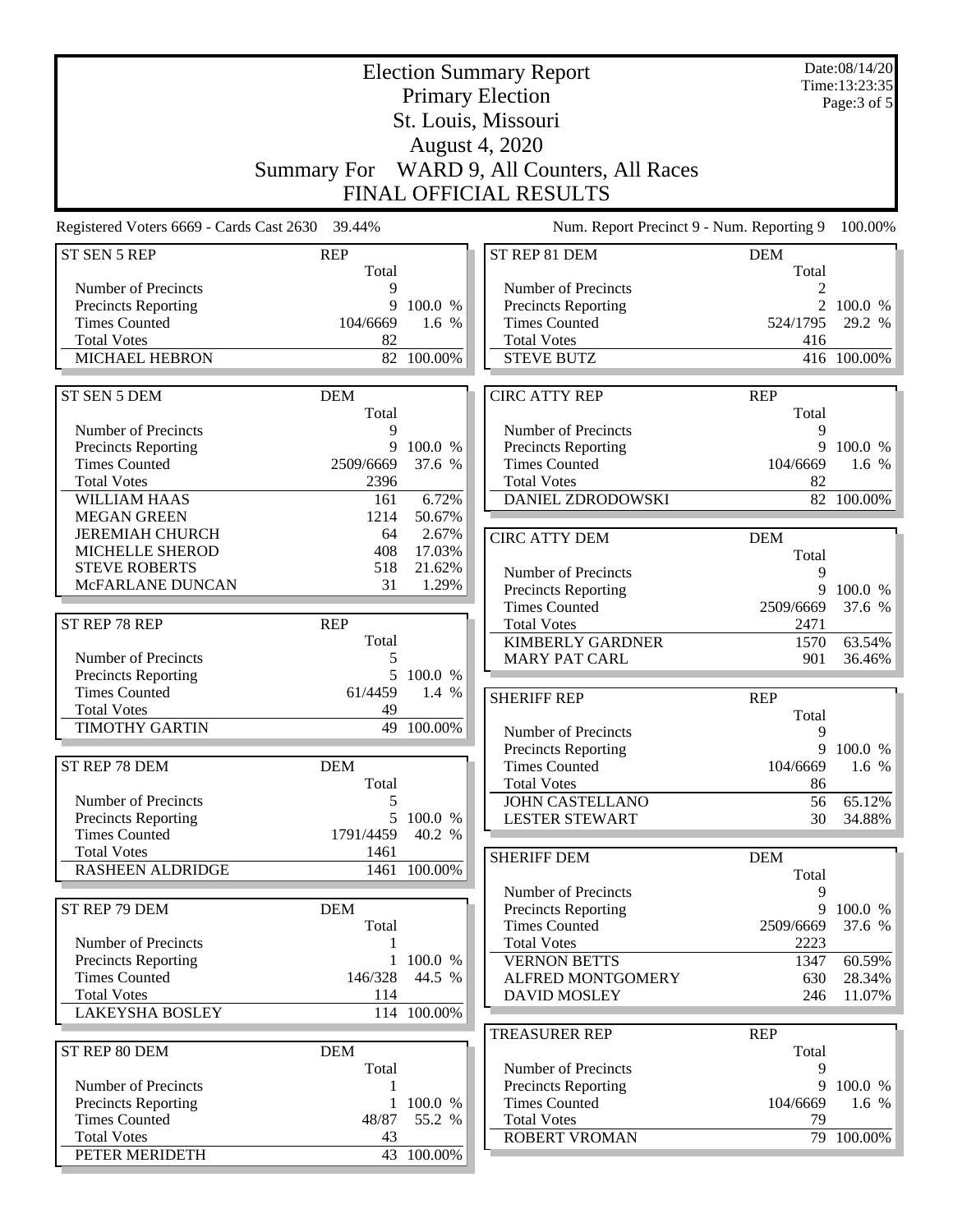|                                                    | <b>Election Summary Report</b><br><b>Primary Election</b> |                  |                                                    |                  |                  |
|----------------------------------------------------|-----------------------------------------------------------|------------------|----------------------------------------------------|------------------|------------------|
|                                                    |                                                           |                  | St. Louis, Missouri<br>August 4, 2020              |                  |                  |
|                                                    |                                                           |                  |                                                    |                  |                  |
|                                                    | Summary For                                               |                  | WARD 9, All Counters, All Races                    |                  |                  |
|                                                    |                                                           |                  | FINAL OFFICIAL RESULTS                             |                  |                  |
| Registered Voters 6669 - Cards Cast 2630           | 39.44%                                                    |                  | Num. Report Precinct 9 - Num. Reporting 9          |                  | 100.00%          |
| <b>TREASURER DEM</b>                               | <b>DEM</b>                                                |                  | COM MAN LIB CITYWIDE                               | LIB              |                  |
|                                                    | Total                                                     |                  |                                                    | Total            |                  |
| Number of Precincts                                | 9                                                         |                  | Number of Precincts                                | 9                |                  |
| <b>Precincts Reporting</b>                         | 9                                                         | 100.0 %          | <b>Precincts Reporting</b>                         | 9                | 100.0 %          |
| <b>Times Counted</b>                               | 2509/6669                                                 | 37.6 %           | <b>Times Counted</b>                               | 3/6669           | 0.0 %            |
| <b>Total Votes</b>                                 | 2382                                                      |                  | <b>Total Votes</b>                                 | $\boldsymbol{0}$ |                  |
| <b>TISHAURA JONES</b><br><b>JEFFREY BOYD</b>       | 1648<br>734                                               | 69.19%<br>30.81% | Write-in Votes                                     | $\mathbf{0}$     | N/A              |
|                                                    |                                                           |                  |                                                    |                  |                  |
|                                                    |                                                           |                  | COM WOMAN LIB CITYWIDE                             | <b>LIB</b>       |                  |
| <b>TREASURER GRN</b>                               | <b>GRN</b>                                                |                  |                                                    | Total<br>9       |                  |
|                                                    | Total                                                     |                  | Number of Precincts                                | 9                |                  |
| Number of Precincts                                | 9<br>9                                                    | 100.0 %          | <b>Precincts Reporting</b><br><b>Times Counted</b> | 3/6669           | 100.0 %<br>0.0 % |
| <b>Precincts Reporting</b><br><b>Times Counted</b> | 1/6669                                                    | 0.0 %            | <b>Total Votes</b>                                 | $\boldsymbol{0}$ |                  |
| <b>Total Votes</b>                                 |                                                           |                  | Write-in Votes                                     | $\boldsymbol{0}$ | N/A              |
| DON DE VIVO                                        |                                                           | 1 100.00%        |                                                    |                  |                  |
|                                                    |                                                           |                  |                                                    |                  |                  |
|                                                    |                                                           |                  | COM MAN GRN ALL OTHERS                             | <b>GRN</b>       |                  |
| COM MAN WD 9 DEM                                   | <b>DEM</b>                                                |                  |                                                    | Total            |                  |
|                                                    | Total                                                     |                  | Number of Precincts                                | 9                |                  |
| Number of Precincts                                | 9                                                         |                  | Precincts Reporting                                | 9                | 100.0 %          |
| <b>Precincts Reporting</b>                         | 9                                                         | 100.0 %          | <b>Times Counted</b>                               | 1/6669           | 0.0 %            |
| <b>Times Counted</b>                               | 2509/6669                                                 | 37.6 %           | <b>Total Votes</b>                                 | 0                |                  |
| <b>Total Votes</b><br><b>BRYAN WALSH</b>           | 2040                                                      | 97.45%           | Write-in Votes                                     | $\mathbf{0}$     | N/A              |
| Write-in Votes                                     | 1988<br>52                                                | 2.55%            |                                                    |                  |                  |
|                                                    |                                                           |                  | COM WOMAN GRN CITYWIDE                             | <b>GRN</b>       |                  |
|                                                    |                                                           |                  |                                                    | Total            |                  |
| COM WOMAN WD 9 DEM                                 | <b>DEM</b>                                                |                  | Number of Precincts                                | 9                |                  |
|                                                    | Total                                                     |                  | Precincts Reporting                                |                  | 9 100.0 %        |
| Number of Precincts                                | 9                                                         |                  | <b>Times Counted</b>                               |                  | $1/6669$ 0.0 %   |
| <b>Precincts Reporting</b>                         |                                                           | 9 100.0 %        | <b>Total Votes</b>                                 | $\boldsymbol{0}$ |                  |
| <b>Times Counted</b>                               | 2509/6669                                                 | 37.6 %           | Write-in Votes                                     | $\theta$         | N/A              |
| <b>Total Votes</b><br><b>SARA JOHNSON</b>          | 2052<br>2007                                              | 97.81%           |                                                    |                  |                  |
| Write-in Votes                                     | 45                                                        | 2.19%            | COM MAN CON CITYWIDE                               | <b>CON</b>       |                  |
|                                                    |                                                           |                  |                                                    | Total            |                  |
|                                                    |                                                           |                  | Number of Precincts                                | 9                |                  |
| COM MAN REP ALL OTHERS                             | <b>REP</b>                                                |                  | <b>Precincts Reporting</b>                         | 9                | 100.0 %          |
|                                                    | Total                                                     |                  | <b>Times Counted</b>                               | 0/6669           | 0.0 %            |
| Number of Precincts                                | 9<br>9                                                    | 100.0 %          | <b>Total Votes</b><br>Write-in Votes               | $\boldsymbol{0}$ |                  |
| <b>Precincts Reporting</b><br><b>Times Counted</b> | 104/6669                                                  | 1.6%             |                                                    | $\boldsymbol{0}$ | N/A              |
| <b>Total Votes</b>                                 | 12                                                        |                  |                                                    |                  |                  |
| Write-in Votes                                     |                                                           | 12 100.00%       | COM WOMAN CON CITYWIDE                             | <b>CON</b>       |                  |
|                                                    |                                                           |                  |                                                    | Total            |                  |
|                                                    |                                                           |                  | Number of Precincts                                | 9                |                  |
| COM WOMAN REP ALL OTHERS                           | <b>REP</b>                                                |                  | Precincts Reporting                                | 9                | 100.0 %          |
|                                                    | Total                                                     |                  | <b>Times Counted</b>                               | 0/6669           | 0.0 %            |
| <b>Number of Precincts</b>                         | 9                                                         | 9 100.0 %        | <b>Total Votes</b>                                 | $\boldsymbol{0}$ |                  |
| Precincts Reporting<br><b>Times Counted</b>        | 104/6669                                                  | 1.6 %            | Write-in Votes                                     | $\boldsymbol{0}$ | N/A              |
| <b>Total Votes</b>                                 | 10                                                        |                  |                                                    |                  |                  |
| Write-in Votes                                     |                                                           | 10 100.00%       |                                                    |                  |                  |
|                                                    |                                                           |                  |                                                    |                  |                  |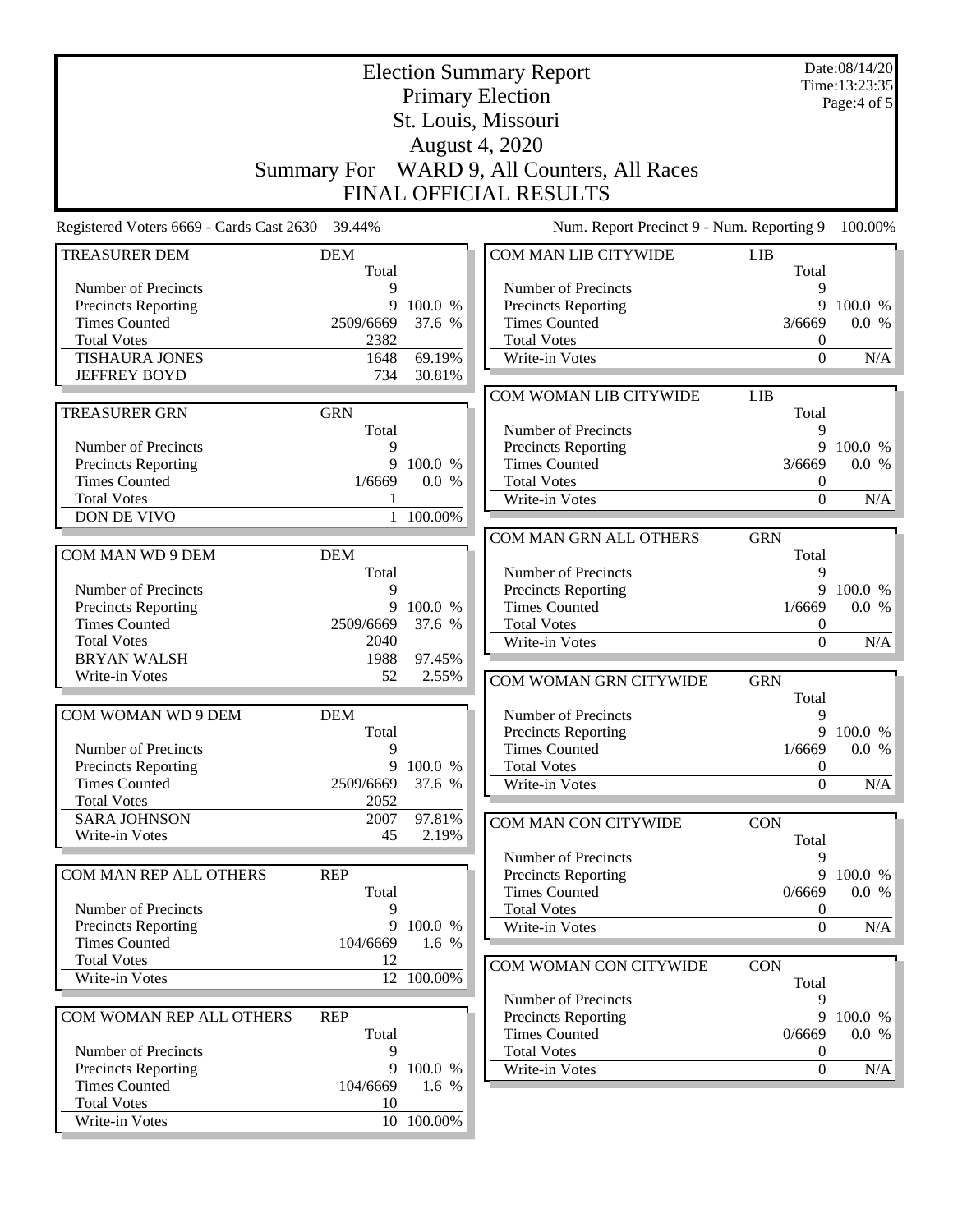Date:08/14/20 Time:13:23:35 Page:5 of 5

## Election Summary Report Primary Election St. Louis, Missouri August 4, 2020 Summary For WARD 9, All Counters, All Races FINAL OFFICIAL RESULTS

| Total                                      |       |
|--------------------------------------------|-------|
| Number of Precincts<br>g                   |       |
| <b>Precincts Reporting</b><br>100.0 %<br>9 |       |
| 2630/6669 39.4 %<br><b>Times Counted</b>   |       |
| <b>Total Votes</b><br>2552                 |       |
| 90.71%<br>YES<br>2315                      |       |
| NO.<br>237                                 | 9 29% |

Registered Voters 6669 - Cards Cast 2630 39.44% Num. Report Precinct 9 - Num. Reporting 9 100.00%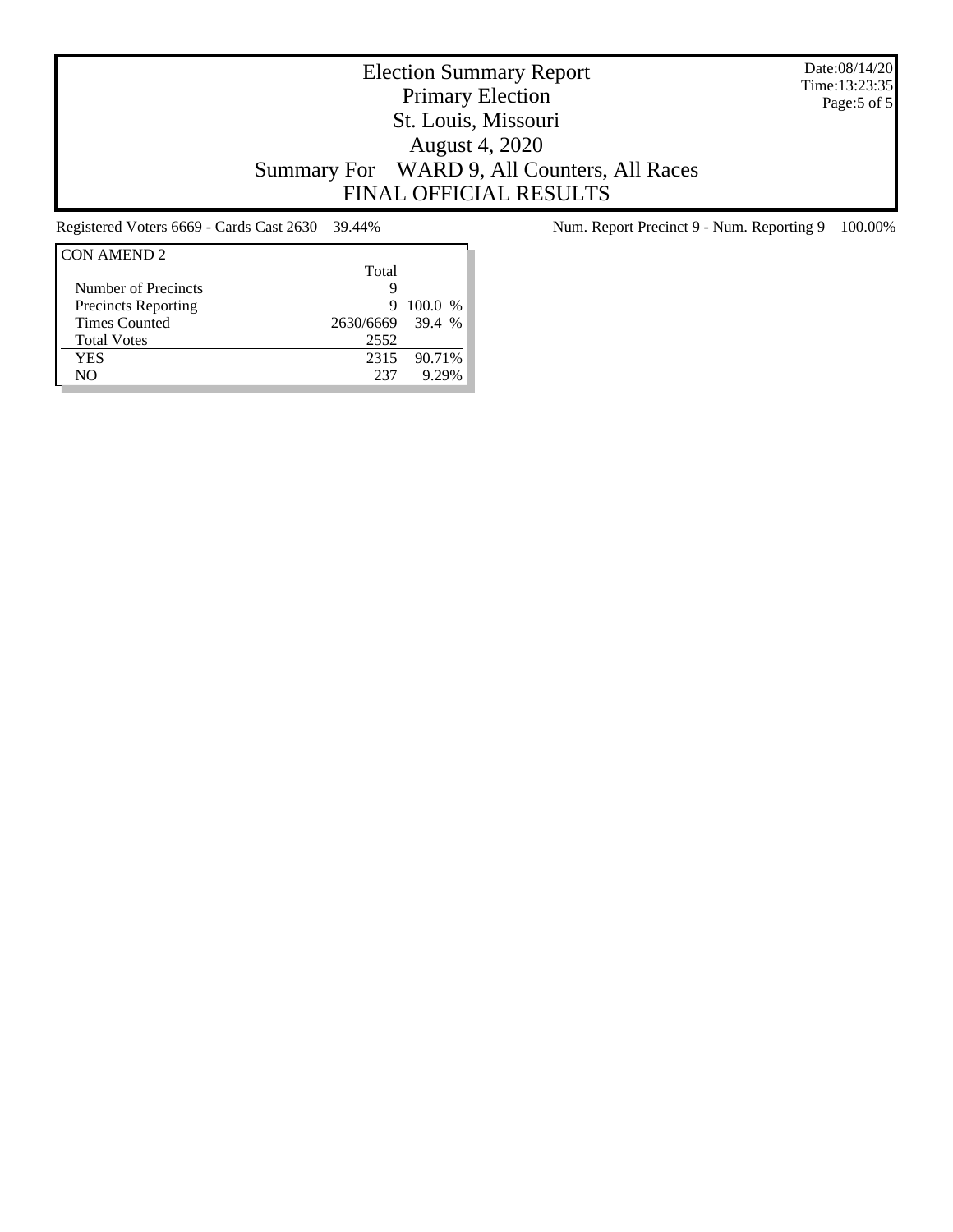|                                                 | <b>Election Summary Report</b><br><b>Primary Election</b> |                        | Date:08/14/20<br>Time:13:23:41                   |                     |                     |
|-------------------------------------------------|-----------------------------------------------------------|------------------------|--------------------------------------------------|---------------------|---------------------|
|                                                 |                                                           | Page:1 of 4            |                                                  |                     |                     |
|                                                 |                                                           |                        | St. Louis, Missouri                              |                     |                     |
|                                                 |                                                           |                        | August 4, 2020                                   |                     |                     |
|                                                 |                                                           |                        | WARD 10, All Counters, All Races                 |                     |                     |
|                                                 | <b>Summary For</b>                                        |                        | <b>FINAL OFFICIAL RESULTS</b>                    |                     |                     |
|                                                 |                                                           |                        |                                                  |                     |                     |
| Registered Voters 7482 - Cards Cast 3445 46.04% |                                                           |                        | Num. Report Precinct 9 - Num. Reporting 9        |                     | 100.00%             |
| <b>GOV REP</b>                                  | <b>REP</b><br>Total                                       |                        | LT GOV DEM                                       | <b>DEM</b><br>Total |                     |
| Number of Precincts                             | 9                                                         |                        | Number of Precincts                              | 9                   |                     |
| <b>Precincts Reporting</b>                      | 9                                                         | 100.0 %                | <b>Precincts Reporting</b>                       | 9                   | 100.0 %             |
| <b>Times Counted</b>                            | 234/7482                                                  | 3.1 %                  | <b>Times Counted</b>                             | 3183/7482           | 42.5 %              |
| <b>Total Votes</b>                              | 225<br>15                                                 |                        | <b>Total Votes</b>                               | 2694                |                     |
| <b>RALEIGH RITTER</b><br><b>MIKE PARSON</b>     | 166                                                       | 6.67%<br>73.78%        | <b>GREGORY UPCHURCH</b><br><b>ALISSIA CANADY</b> | 817<br>1877         | 30.33%<br>69.67%    |
| <b>JAMES NEELY</b>                              | 21                                                        | 9.33%                  |                                                  |                     |                     |
| SAUNDRA McDOWELL                                | 23                                                        | 10.22%                 | <b>LT GOV LIB</b>                                | <b>LIB</b>          |                     |
|                                                 |                                                           |                        |                                                  | Total               |                     |
| <b>GOV DEM</b>                                  | <b>DEM</b>                                                |                        | Number of Precincts                              | 9                   |                     |
|                                                 | Total                                                     |                        | Precincts Reporting                              | 9                   | 100.0 %             |
| Number of Precincts                             | 9                                                         |                        | <b>Times Counted</b>                             | 5/7482              | 0.1 %               |
| <b>Precincts Reporting</b>                      | 9                                                         | 100.0 %                | <b>Total Votes</b>                               | 4                   |                     |
| <b>Times Counted</b>                            | 3183/7482                                                 | 42.5 %                 | <b>BILL SLANTZ</b>                               |                     | 4 100.00%           |
| <b>Total Votes</b>                              | 2935                                                      |                        |                                                  |                     |                     |
| NICOLE GALLOWAY                                 | 2472                                                      | 84.22%                 | <b>LT GOV GRN</b>                                | <b>GRN</b>          |                     |
| <b>JIMMIE MATTHEWS</b>                          | 109                                                       | 3.71%                  |                                                  | Total               |                     |
| <b>ANTOIN JOHNSON</b>                           | 125                                                       | 4.26%                  | Number of Precincts                              | 9                   |                     |
| <b>ERIC MORRISON</b>                            | 151                                                       | 5.14%                  | <b>Precincts Reporting</b>                       | 9                   | 100.0 %             |
| ROBIN VAN QUAETHEM                              | 78                                                        | 2.66%                  | <b>Times Counted</b>                             | 2/7482              | 0.0 %               |
|                                                 |                                                           |                        | <b>Total Votes</b>                               | 2                   |                     |
| <b>GOV LIB</b>                                  | LIB                                                       |                        | <b>KELLEY DRAGOO</b>                             |                     | 2 100.00%           |
|                                                 | Total                                                     |                        |                                                  |                     |                     |
| Number of Precincts                             | 9                                                         |                        | <b>SEC OF STATE REP</b>                          | <b>REP</b>          |                     |
| Precincts Reporting                             | 9                                                         | 100.0 %                |                                                  | Total               |                     |
| <b>Times Counted</b>                            | 5/7482                                                    | 0.1 %                  | Number of Precincts                              | 9                   |                     |
| <b>Total Votes</b><br><b>RIK COMBS</b>          | 5                                                         | $\overline{5}$ 100.00% | <b>Precincts Reporting</b>                       |                     | 9 100.0 %           |
|                                                 |                                                           |                        | <b>Times Counted</b>                             | 234/7482            | 3.1 %               |
| <b>GOV GRN</b>                                  | <b>GRN</b>                                                |                        | <b>Total Votes</b>                               | 201                 |                     |
|                                                 | Total                                                     |                        | <b>JOHN ASHCROFT</b>                             |                     | 201 100.00%         |
| Number of Precincts                             | 9                                                         |                        |                                                  |                     |                     |
| <b>Precincts Reporting</b>                      | 9                                                         | 100.0 %                | <b>SEC OF STATE DEM</b>                          | <b>DEM</b>          |                     |
| <b>Times Counted</b>                            | 2/7482                                                    | 0.0 %                  |                                                  | Total<br>9          |                     |
| <b>Total Votes</b>                              | 2                                                         |                        | Number of Precincts                              |                     |                     |
| <b>JEROME BAUER</b>                             |                                                           | 2 100.00%              | Precincts Reporting<br><b>Times Counted</b>      | 3183/7482           | 9 100.0 %<br>42.5 % |
|                                                 |                                                           |                        | <b>Total Votes</b>                               | 2490                |                     |
| LT GOV REP                                      | <b>REP</b>                                                |                        | YINKA FALETI                                     |                     | 2490 100.00%        |
|                                                 | Total                                                     |                        |                                                  |                     |                     |
| Number of Precincts                             | 9                                                         |                        | <b>SEC OF STATE LIB</b>                          | <b>LIB</b>          |                     |
| Precincts Reporting                             | 9                                                         | 100.0 %                |                                                  | Total               |                     |
| <b>Times Counted</b>                            | 234/7482                                                  | 3.1 %                  | Number of Precincts                              | 9                   |                     |
| <b>Total Votes</b>                              | 208                                                       |                        | Precincts Reporting                              | 9                   | 100.0 %             |
| <b>ARNIE DIENOFF</b>                            | 18                                                        | 8.65%                  | <b>Times Counted</b>                             | 5/7482              | 0.1 %               |
| <b>MIKE KEHOE</b>                               | 120                                                       | 57.69%                 | <b>Total Votes</b>                               | 4                   |                     |
| <b>AARON WISDOM</b>                             | 18                                                        | 8.65%                  | <b>CARL FREESE</b>                               |                     | 4 100.00%           |
| <b>MIKE CARTER</b>                              | 52                                                        | 25.00%                 |                                                  |                     |                     |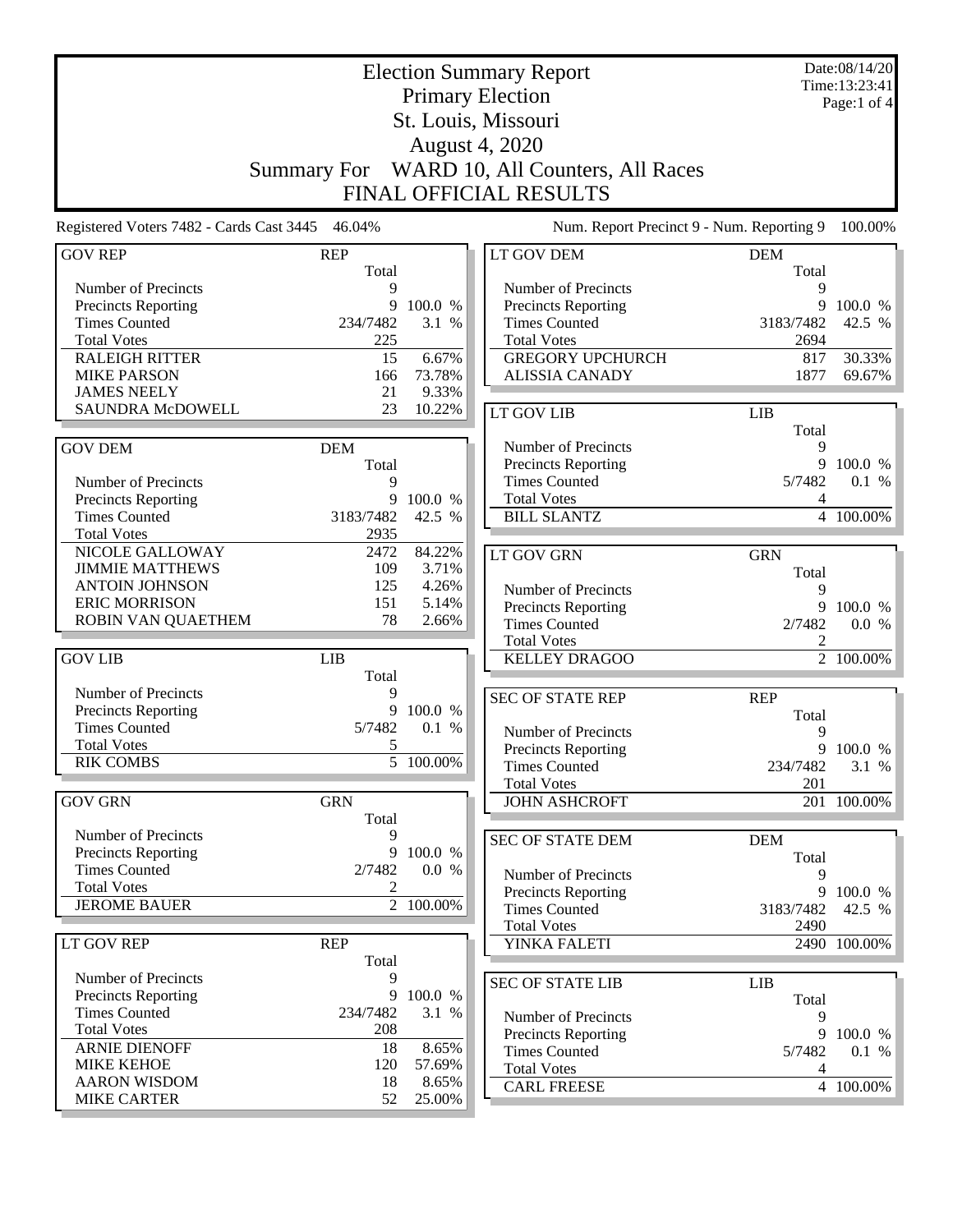|                                                    | Date:08/14/20<br><b>Election Summary Report</b><br>Time:13:23:41 |                    |                                              |                     |                  |  |
|----------------------------------------------------|------------------------------------------------------------------|--------------------|----------------------------------------------|---------------------|------------------|--|
| <b>Primary Election</b><br>Page:2 of 4             |                                                                  |                    |                                              |                     |                  |  |
|                                                    | St. Louis, Missouri                                              |                    |                                              |                     |                  |  |
|                                                    |                                                                  |                    | <b>August 4, 2020</b>                        |                     |                  |  |
|                                                    |                                                                  |                    | Summary For WARD 10, All Counters, All Races |                     |                  |  |
|                                                    |                                                                  |                    |                                              |                     |                  |  |
|                                                    |                                                                  |                    | FINAL OFFICIAL RESULTS                       |                     |                  |  |
| Registered Voters 7482 - Cards Cast 3445 46.04%    |                                                                  |                    | Num. Report Precinct 9 - Num. Reporting 9    |                     | 100.00%          |  |
| <b>SEC OF STATE GRN</b>                            | <b>GRN</b><br>Total                                              |                    | <b>ATTY GENERAL REP</b>                      | <b>REP</b><br>Total |                  |  |
| Number of Precincts                                | 9                                                                |                    | Number of Precincts                          | 9                   |                  |  |
| <b>Precincts Reporting</b><br><b>Times Counted</b> | 9<br>2/7482                                                      | 100.0 %<br>0.0 %   | Precincts Reporting<br><b>Times Counted</b>  | 9<br>234/7482       | 100.0 %<br>3.1 % |  |
| <b>Total Votes</b>                                 | 2                                                                |                    | <b>Total Votes</b>                           | 200                 |                  |  |
| PAUL LEHMANN                                       |                                                                  | 2 100.00%          | <b>ERIC SCHMITT</b>                          |                     | 200 100.00%      |  |
|                                                    |                                                                  |                    |                                              |                     |                  |  |
| <b>SEC OF STATE CON</b>                            | <b>CON</b><br>Total                                              |                    | <b>ATTY GENERAL DEM</b>                      | <b>DEM</b><br>Total |                  |  |
| Number of Precincts                                | 9                                                                |                    | Number of Precincts                          | 9                   |                  |  |
| <b>Precincts Reporting</b>                         | 9                                                                | 100.0 %            | <b>Precincts Reporting</b>                   | 9                   | 100.0 %          |  |
| <b>Times Counted</b>                               | 0/7482                                                           | 0.0 %              | <b>Times Counted</b>                         | 3183/7482           | 42.5 %           |  |
| <b>Total Votes</b>                                 | $\boldsymbol{0}$                                                 |                    | <b>Total Votes</b>                           | 2694                |                  |  |
| PAUL VENABLE                                       | $\mathbf{0}$                                                     | N/A                | <b>RICH FINNERAN</b>                         | 1358                | 50.41%           |  |
|                                                    |                                                                  |                    | <b>ELAD GROSS</b>                            | 1336                | 49.59%           |  |
| ST TREASURER REP                                   | <b>REP</b><br>Total                                              |                    | <b>ATTY GENERAL LIB</b>                      | <b>LIB</b>          |                  |  |
| Number of Precincts                                | 9                                                                |                    |                                              | Total               |                  |  |
| <b>Precincts Reporting</b><br><b>Times Counted</b> | 234/7482                                                         | 9 100.0 %<br>3.1 % | Number of Precincts<br>Precincts Reporting   | 9<br>9              | 100.0 %          |  |
| <b>Total Votes</b>                                 | 201                                                              |                    | <b>Times Counted</b>                         | 5/7482              | $0.1 \%$         |  |
| <b>SCOTT FITZPATRICK</b>                           |                                                                  | 201 100.00%        | <b>Total Votes</b>                           | 4                   |                  |  |
|                                                    |                                                                  |                    | <b>KEVIN BABCOCK</b>                         |                     | 4 100.00%        |  |
| ST TREASURER DEM                                   | <b>DEM</b>                                                       |                    |                                              |                     |                  |  |
|                                                    | Total                                                            |                    | <b>US REP 1 REP</b>                          | <b>REP</b>          |                  |  |
| Number of Precincts                                | 9                                                                |                    |                                              | Total               |                  |  |
| <b>Precincts Reporting</b>                         |                                                                  | 9 100.0 %          | Number of Precincts                          | 9                   |                  |  |
| <b>Times Counted</b>                               | 3183/7482                                                        | 42.5 %             | <b>Precincts Reporting</b>                   | 9                   | 100.0 %          |  |
| <b>Total Votes</b><br><b>VICKI ENGLUND</b>         | 2474                                                             | 2474 100.00%       | <b>Times Counted</b><br><b>Total Votes</b>   | 234/7482<br>196     | 3.1 %            |  |
|                                                    |                                                                  |                    | WINNIE HEARTSTRONG                           | 64                  | 32.65%           |  |
| <b>ST TREASURER LIB</b>                            | LIB                                                              |                    | <b>ANTHONY ROGERS</b>                        | 132                 | 67.35%           |  |
|                                                    | Total                                                            |                    |                                              |                     |                  |  |
| Number of Precincts                                | 9                                                                |                    | <b>US REP 1 DEM</b>                          | <b>DEM</b>          |                  |  |
| Precincts Reporting                                | 9                                                                | 100.0 %            |                                              | Total               |                  |  |
| <b>Times Counted</b>                               | 5/7482                                                           | 0.1 %              | Number of Precincts                          | 9                   |                  |  |
| <b>Total Votes</b>                                 | 4                                                                |                    | Precincts Reporting                          | 9                   | 100.0 %          |  |
| NICHOLAS KASOFF                                    |                                                                  | 4 100.00%          | <b>Times Counted</b>                         | 3183/7482           | 42.5 %           |  |
|                                                    |                                                                  |                    | <b>Total Votes</b>                           | 3048                |                  |  |
| ST TREASURER GRN                                   | <b>GRN</b>                                                       |                    | <b>CORI BUSH</b><br><b>LACY CLAY</b>         | 1722<br>1004        | 56.50%<br>32.94% |  |
|                                                    | Total                                                            |                    | KATHERINE BRUCKNER                           | 322                 | 10.56%           |  |
| <b>Number of Precincts</b><br>Precincts Reporting  | 9                                                                | 9 100.0 %          |                                              |                     |                  |  |
| <b>Times Counted</b>                               | 2/7482                                                           | 0.0 %              | <b>US REP 1 LIB</b>                          | <b>LIB</b>          |                  |  |
| <b>Total Votes</b>                                 | 2                                                                |                    |                                              | Total               |                  |  |
| <b>JOSEPH CIVETTINI</b>                            |                                                                  | 2 100.00%          | Number of Precincts                          | 9                   |                  |  |
|                                                    |                                                                  |                    | Precincts Reporting                          | 9                   | 100.0 %          |  |
|                                                    |                                                                  |                    | <b>Times Counted</b>                         | 5/7482              | 0.1 %            |  |
|                                                    |                                                                  |                    | <b>Total Votes</b>                           | 4                   |                  |  |
|                                                    |                                                                  |                    | <b>ALEX FURMAN</b>                           |                     | 4 100.00%        |  |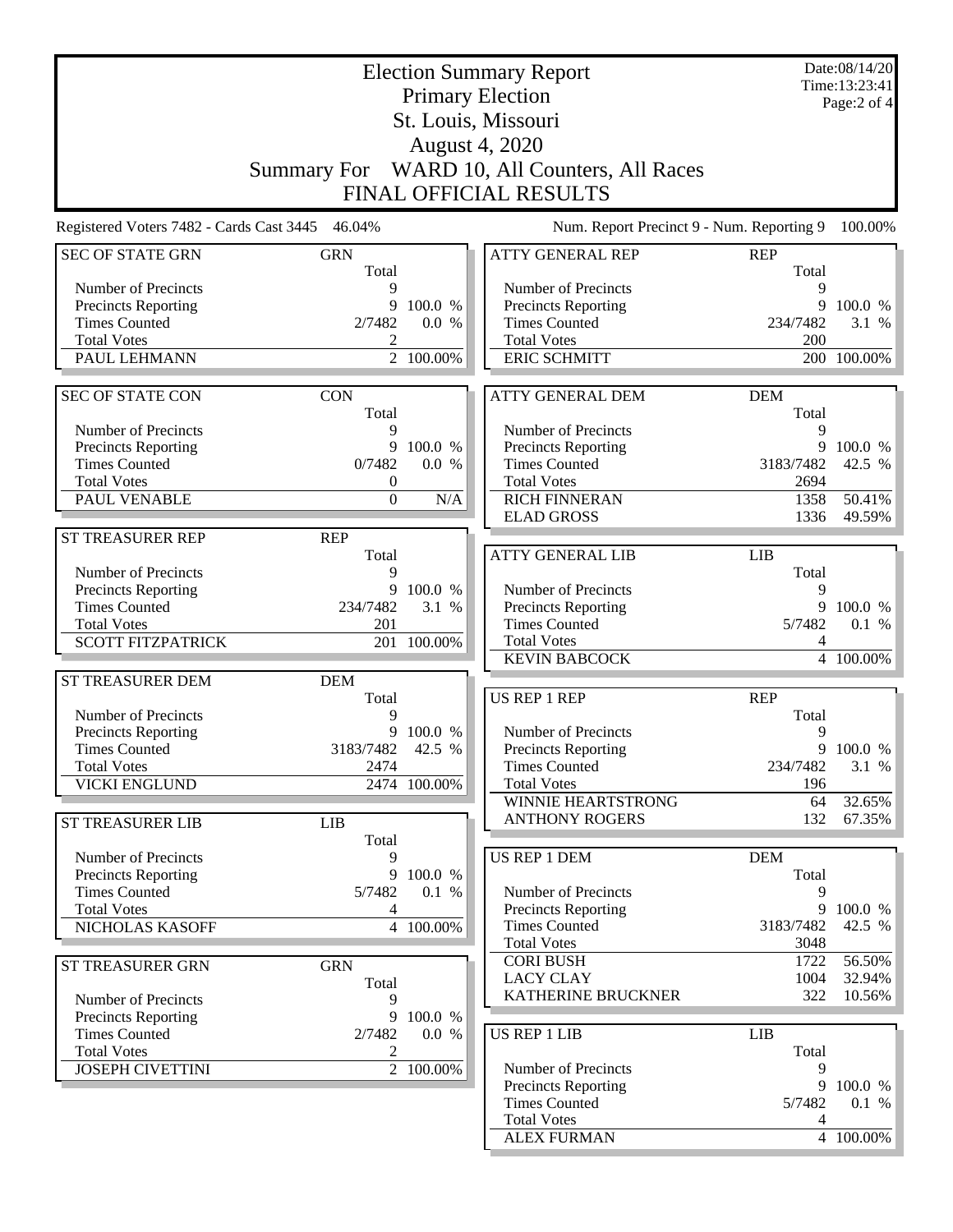|                                                 | Date:08/14/20<br><b>Election Summary Report</b><br>Time:13:23:41 |                     |                                                |                     |             |  |  |
|-------------------------------------------------|------------------------------------------------------------------|---------------------|------------------------------------------------|---------------------|-------------|--|--|
|                                                 | <b>Primary Election</b><br>Page: 3 of 4                          |                     |                                                |                     |             |  |  |
| St. Louis, Missouri                             |                                                                  |                     |                                                |                     |             |  |  |
|                                                 |                                                                  |                     |                                                |                     |             |  |  |
| <b>August 4, 2020</b>                           |                                                                  |                     |                                                |                     |             |  |  |
|                                                 | <b>Summary For</b>                                               |                     | WARD 10, All Counters, All Races               |                     |             |  |  |
| FINAL OFFICIAL RESULTS                          |                                                                  |                     |                                                |                     |             |  |  |
| Registered Voters 7482 - Cards Cast 3445 46.04% |                                                                  |                     | Num. Report Precinct 9 - Num. Reporting 9      |                     | 100.00%     |  |  |
| ST SEN 5 REP                                    | <b>REP</b>                                                       |                     | <b>CIRC ATTY REP</b>                           | <b>REP</b>          |             |  |  |
|                                                 | Total                                                            |                     |                                                | Total               |             |  |  |
| Number of Precincts                             | 1                                                                |                     | Number of Precincts                            | 9                   |             |  |  |
| Precincts Reporting                             | 1                                                                | 100.0 %             | Precincts Reporting                            | 9                   | 100.0 %     |  |  |
| <b>Times Counted</b>                            | 16/1105                                                          | 1.4 %               | <b>Times Counted</b>                           | 234/7482            | 3.1 %       |  |  |
| <b>Total Votes</b><br><b>MICHAEL HEBRON</b>     | 15                                                               | 15 100.00%          | <b>Total Votes</b><br><b>DANIEL ZDRODOWSKI</b> | 199                 | 199 100.00% |  |  |
|                                                 |                                                                  |                     |                                                |                     |             |  |  |
| ST SEN 5 DEM                                    | <b>DEM</b>                                                       |                     | <b>CIRC ATTY DEM</b>                           | <b>DEM</b>          |             |  |  |
|                                                 | Total                                                            |                     |                                                | Total               |             |  |  |
| Number of Precincts                             | 1                                                                |                     | Number of Precincts                            | 9                   |             |  |  |
| Precincts Reporting                             |                                                                  | 1 100.0 %           | <b>Precincts Reporting</b>                     |                     | 9 100.0 %   |  |  |
| <b>Times Counted</b>                            | 468/1105                                                         | 42.4 %              | <b>Times Counted</b>                           | 3183/7482           | 42.5 %      |  |  |
| <b>Total Votes</b>                              | 442                                                              |                     | <b>Total Votes</b>                             | 3093                |             |  |  |
| <b>WILLIAM HAAS</b>                             | 34                                                               | 7.69%               | <b>KIMBERLY GARDNER</b>                        | 1311                | 42.39%      |  |  |
| <b>MEGAN GREEN</b>                              | 235                                                              | 53.17%              | <b>MARY PAT CARL</b>                           | 1782                | 57.61%      |  |  |
| <b>JEREMIAH CHURCH</b>                          | 5                                                                | 1.13%               |                                                |                     |             |  |  |
| MICHELLE SHEROD                                 | 61                                                               | 13.80%              | <b>SHERIFF REP</b>                             | <b>REP</b>          |             |  |  |
| <b>STEVE ROBERTS</b>                            | 101                                                              | 22.85%              |                                                | Total               |             |  |  |
| McFARLANE DUNCAN                                | 6                                                                | 1.36%               | Number of Precincts                            | 9                   |             |  |  |
|                                                 |                                                                  |                     | Precincts Reporting                            |                     | 9 100.0 %   |  |  |
| ST REP 80 DEM                                   | <b>DEM</b>                                                       |                     | <b>Times Counted</b>                           | 234/7482            | 3.1 %       |  |  |
|                                                 | Total                                                            |                     | <b>Total Votes</b>                             | 201                 |             |  |  |
| Number of Precincts                             | 7                                                                |                     | <b>JOHN CASTELLANO</b>                         | 164                 | 81.59%      |  |  |
| Precincts Reporting<br><b>Times Counted</b>     | 2546/5974                                                        | 7 100.0 %<br>42.6 % | <b>LESTER STEWART</b>                          | 37                  | 18.41%      |  |  |
| <b>Total Votes</b>                              | 2013                                                             |                     |                                                |                     |             |  |  |
| PETER MERIDETH                                  |                                                                  | 2013 100.00%        | <b>SHERIFF DEM</b>                             | <b>DEM</b>          |             |  |  |
|                                                 |                                                                  |                     | Number of Precincts                            | Total<br>9          |             |  |  |
| ST REP 83 DEM                                   | <b>DEM</b>                                                       |                     | Precincts Reporting                            |                     | 9 100.0 %   |  |  |
|                                                 | Total                                                            |                     | <b>Times Counted</b>                           | 3183/7482           | 42.5 %      |  |  |
| Number of Precincts                             | 2                                                                |                     | <b>Total Votes</b>                             | 2690                |             |  |  |
| Precincts Reporting                             | $\overline{2}$                                                   | 100.0 %             | <b>VERNON BETTS</b>                            | 1538                | 57.17%      |  |  |
| <b>Times Counted</b>                            | 637/1508                                                         | 42.2 %              | ALFRED MONTGOMERY                              | 775                 | 28.81%      |  |  |
| <b>Total Votes</b>                              | 557                                                              |                     | <b>DAVID MOSLEY</b>                            | 377                 | 14.01%      |  |  |
| <b>TYLER MERKEL</b>                             | 274                                                              | 49.19%              |                                                |                     |             |  |  |
| <b>JO DOLL</b>                                  | 283                                                              | 50.81%              | <b>TREASURER REP</b>                           | <b>REP</b>          |             |  |  |
|                                                 |                                                                  |                     |                                                | Total               |             |  |  |
| ST REP 83 LIB                                   | <b>LIB</b>                                                       |                     | Number of Precincts                            | 9                   |             |  |  |
|                                                 | Total                                                            |                     | Precincts Reporting                            |                     | 9 100.0 %   |  |  |
| Number of Precincts                             | 2                                                                |                     | <b>Times Counted</b>                           | 234/7482            | 3.1 %       |  |  |
| Precincts Reporting                             | $\overline{2}$                                                   | 100.0 %             | <b>Total Votes</b>                             | 194                 |             |  |  |
| <b>Times Counted</b>                            | 0/1508                                                           | 0.0 %               | <b>ROBERT VROMAN</b>                           |                     | 194 100.00% |  |  |
| <b>Total Votes</b><br><b>ANDREW BOLIN</b>       | 0<br>$\boldsymbol{0}$                                            | $\rm N/A$           |                                                |                     |             |  |  |
|                                                 |                                                                  |                     | TREASURER DEM                                  | <b>DEM</b><br>Total |             |  |  |
|                                                 |                                                                  |                     | Number of Precincts                            | 9                   |             |  |  |
|                                                 |                                                                  |                     | Precincts Reporting                            | 9                   | 100.0 %     |  |  |
|                                                 |                                                                  |                     | <b>Times Counted</b>                           | 3183/7482           | 42.5 %      |  |  |
|                                                 |                                                                  |                     | <b>Total Votes</b>                             | 2984                |             |  |  |
|                                                 |                                                                  |                     | <b>TISHAURA JONES</b>                          | 1569                | 52.58%      |  |  |
|                                                 |                                                                  |                     | <b>JEFFREY BOYD</b>                            | 1415                | 47.42%      |  |  |
|                                                 |                                                                  |                     |                                                |                     |             |  |  |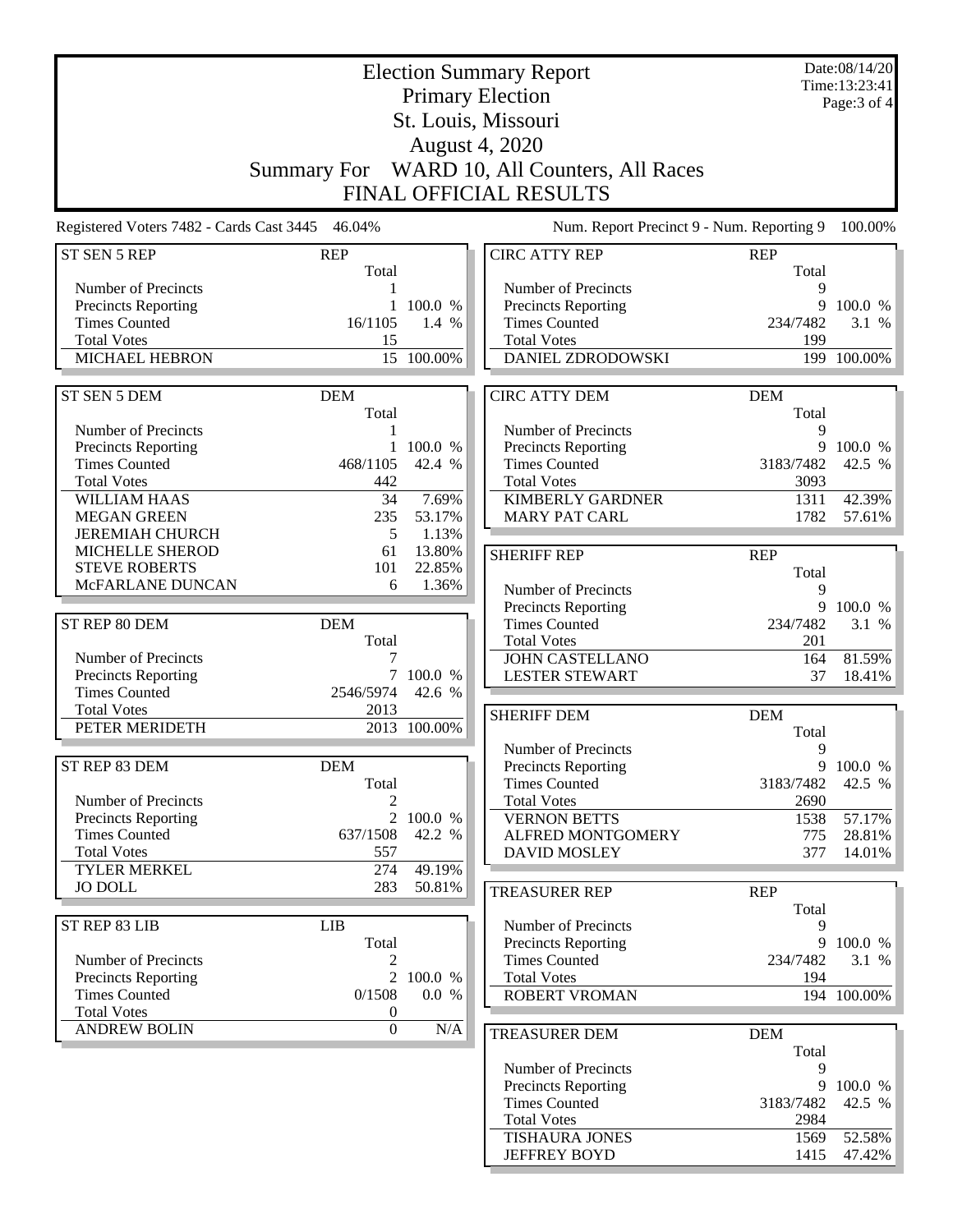|                                                 | <b>Election Summary Report</b><br><b>Primary Election</b> |            |                                              |                              |                    |  |
|-------------------------------------------------|-----------------------------------------------------------|------------|----------------------------------------------|------------------------------|--------------------|--|
|                                                 | St. Louis, Missouri                                       |            |                                              |                              |                    |  |
|                                                 |                                                           |            | <b>August 4, 2020</b>                        |                              |                    |  |
|                                                 |                                                           |            |                                              |                              |                    |  |
|                                                 |                                                           |            | Summary For WARD 10, All Counters, All Races |                              |                    |  |
|                                                 |                                                           |            | <b>FINAL OFFICIAL RESULTS</b>                |                              |                    |  |
| Registered Voters 7482 - Cards Cast 3445 46.04% |                                                           |            | Num. Report Precinct 9 - Num. Reporting 9    |                              | 100.00%            |  |
| <b>TREASURER GRN</b>                            | <b>GRN</b><br>Total                                       |            | COM WOMAN LIB CITYWIDE                       | <b>LIB</b><br>Total          |                    |  |
| Number of Precincts                             | 9                                                         |            | Number of Precincts                          | 9                            |                    |  |
| <b>Precincts Reporting</b>                      | 9                                                         | 100.0 %    | <b>Precincts Reporting</b>                   | 9                            | 100.0 %            |  |
| <b>Times Counted</b>                            | 2/7482                                                    | 0.0 %      | <b>Times Counted</b>                         | 5/7482                       | 0.1 %              |  |
| <b>Total Votes</b>                              | 2                                                         |            | <b>Total Votes</b>                           | $\boldsymbol{0}$             |                    |  |
| <b>DON DE VIVO</b>                              |                                                           | 2 100.00%  | Write-in Votes                               | $\theta$                     | N/A                |  |
| COM MAN WD 10 REP                               | <b>REP</b>                                                |            | COM MAN GRN ALL OTHERS                       | <b>GRN</b>                   |                    |  |
| Number of Precincts                             | Total<br>9                                                |            | Number of Precincts                          | Total<br>9                   |                    |  |
| <b>Precincts Reporting</b>                      | 9                                                         | 100.0 %    | <b>Precincts Reporting</b>                   | 9                            | 100.0 %            |  |
| <b>Times Counted</b>                            | 234/7482                                                  | 3.1 %      | <b>Times Counted</b>                         | 2/7482                       | 0.0 %              |  |
| <b>Total Votes</b>                              | 192                                                       |            | <b>Total Votes</b>                           | 1                            |                    |  |
| <b>REID CRANMER</b>                             | 190                                                       | 98.96%     | Write-in Votes                               |                              | 1 100.00%          |  |
| Write-in Votes                                  | $\overline{2}$                                            | 1.04%      |                                              |                              |                    |  |
|                                                 |                                                           |            | COM WOMAN GRN CITYWIDE                       | <b>GRN</b>                   |                    |  |
| COM MAN WD 10 DEM                               | <b>DEM</b>                                                |            |                                              | Total                        |                    |  |
| Number of Precincts                             | Total<br>9                                                |            | Number of Precincts<br>Precincts Reporting   | 9<br>9                       | 100.0 %            |  |
| Precincts Reporting                             | 9                                                         | 100.0 %    | <b>Times Counted</b>                         | 2/7482                       | 0.0 %              |  |
| <b>Times Counted</b>                            | 3183/7482                                                 | 42.5 %     | <b>Total Votes</b>                           |                              |                    |  |
| <b>Total Votes</b>                              | 2445                                                      |            | Write-in Votes                               |                              | 1 100.00%          |  |
| <b>ROB STELZER</b>                              | 2390                                                      | 97.75%     |                                              |                              |                    |  |
| Write-in Votes                                  | 55                                                        | 2.25%      | COM MAN CON CITYWIDE                         | <b>CON</b>                   |                    |  |
|                                                 |                                                           |            |                                              | Total                        |                    |  |
| COM WOMAN WD 10 DEM                             | <b>DEM</b>                                                |            | Number of Precincts                          | 9                            |                    |  |
| Number of Precincts                             | Total<br>9                                                |            | Precincts Reporting<br><b>Times Counted</b>  | 0/7482                       | 9 100.0 %<br>0.0 % |  |
| <b>Precincts Reporting</b>                      |                                                           | 9 100.0 %  | <b>Total Votes</b>                           | $\theta$                     |                    |  |
| <b>Times Counted</b>                            | 3183/7482                                                 | 42.5 %     | Write-in Votes                               | $\Omega$                     | N/A                |  |
| <b>Total Votes</b>                              | 2514                                                      |            |                                              |                              |                    |  |
| <b>AMIE MAXWELL</b>                             | 1168                                                      | 46.46%     | COM WOMAN CON CITYWIDE                       | <b>CON</b>                   |                    |  |
| DEBBIE HILDERBRAND                              | 1312                                                      | 52.19%     |                                              | Total                        |                    |  |
| Write-in Votes                                  | 34                                                        | 1.35%      | Number of Precincts                          | 9                            |                    |  |
|                                                 |                                                           |            | <b>Precincts Reporting</b>                   | 9                            | 100.0 %            |  |
| COM WOMAN REP ALL OTHERS                        | <b>REP</b>                                                |            | <b>Times Counted</b><br><b>Total Votes</b>   | 0/7482                       | 0.0 %              |  |
| Number of Precincts                             | Total<br>9                                                |            | Write-in Votes                               | $\boldsymbol{0}$<br>$\Omega$ | N/A                |  |
| Precincts Reporting                             |                                                           | 9 100.0 %  |                                              |                              |                    |  |
| <b>Times Counted</b>                            | 234/7482                                                  | 3.1 %      | <b>CON AMEND 2</b>                           |                              |                    |  |
| <b>Total Votes</b>                              | 16                                                        |            |                                              | Total                        |                    |  |
| Write-in Votes                                  |                                                           | 16 100.00% | Number of Precincts                          | 9                            |                    |  |
|                                                 |                                                           |            | <b>Precincts Reporting</b>                   | 9                            | 100.0 %            |  |
| COM MAN LIB CITYWIDE                            | LIB                                                       |            | <b>Times Counted</b>                         | 3445/7482                    | 46.0 %             |  |
| Number of Precincts                             | Total<br>9                                                |            | <b>Total Votes</b><br><b>YES</b>             | 3343<br>2806                 | 83.94%             |  |
| <b>Precincts Reporting</b>                      | 9                                                         | 100.0 %    | NO                                           | 537                          | 16.06%             |  |
| <b>Times Counted</b>                            | 5/7482                                                    | 0.1 %      |                                              |                              |                    |  |
| <b>Total Votes</b>                              | $\theta$                                                  |            |                                              |                              |                    |  |
| Write-in Votes                                  | $\boldsymbol{0}$                                          | N/A        |                                              |                              |                    |  |
|                                                 |                                                           |            |                                              |                              |                    |  |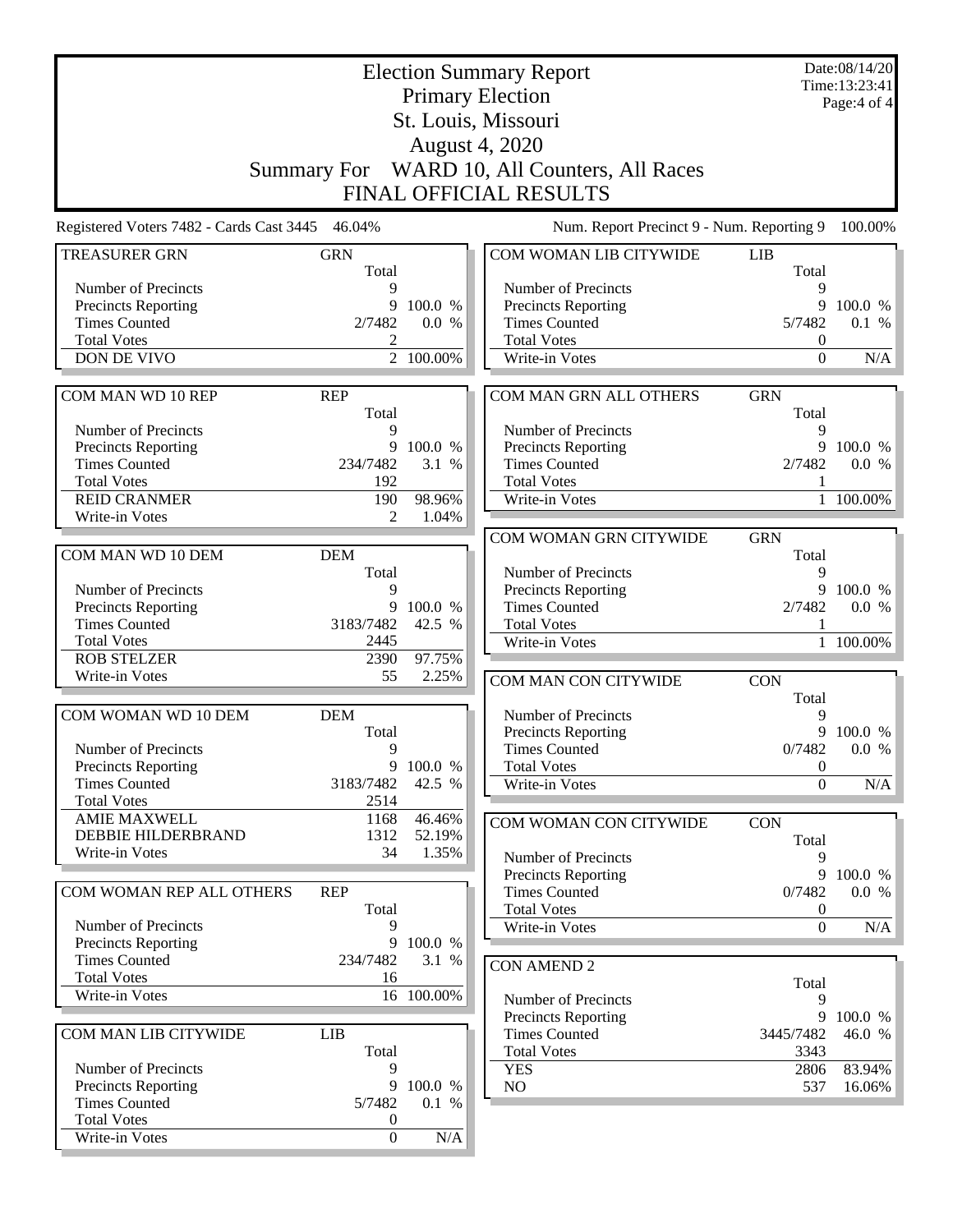|                                                 | <b>Election Summary Report</b> |                |                                            |                 | Date:08/14/20<br>Time:13:23:46 |
|-------------------------------------------------|--------------------------------|----------------|--------------------------------------------|-----------------|--------------------------------|
|                                                 | <b>Primary Election</b>        |                |                                            |                 |                                |
|                                                 |                                |                | St. Louis, Missouri                        |                 | Page:1 of 4                    |
|                                                 |                                |                |                                            |                 |                                |
|                                                 |                                |                | <b>August 4, 2020</b>                      |                 |                                |
|                                                 | <b>Summary For</b>             |                | WARD 11, All Counters, All Races           |                 |                                |
|                                                 |                                |                | FINAL OFFICIAL RESULTS                     |                 |                                |
| Registered Voters 6172 - Cards Cast 2176 35.26% |                                |                | Num. Report Precinct 6 - Num. Reporting 6  |                 | 100.00%                        |
| <b>GOV REP</b>                                  | <b>REP</b>                     |                | LT GOV DEM                                 | <b>DEM</b>      |                                |
|                                                 | Total                          |                |                                            | Total           |                                |
| Number of Precincts                             | 6                              |                | Number of Precincts                        | 6               |                                |
| Precincts Reporting                             | 6                              | 100.0 %        | Precincts Reporting                        | 6               | 100.0 %                        |
| <b>Times Counted</b>                            | 176/6172                       | 2.9 %          | <b>Times Counted</b>                       | 1983/6172       | 32.1 %                         |
| <b>Total Votes</b>                              | 173                            |                | <b>Total Votes</b>                         | 1775            |                                |
| <b>RALEIGH RITTER</b>                           | 12                             | 6.94%          | <b>GREGORY UPCHURCH</b>                    | 509             | 28.68%                         |
| <b>MIKE PARSON</b>                              | 127                            | 73.41%         | <b>ALISSIA CANADY</b>                      | 1266            | 71.32%                         |
| <b>JAMES NEELY</b>                              | 12                             | 6.94%          |                                            |                 |                                |
| SAUNDRA McDOWELL                                | 22                             | 12.72%         | LT GOV LIB                                 | <b>LIB</b>      |                                |
|                                                 |                                |                |                                            | Total           |                                |
| <b>GOV DEM</b>                                  | <b>DEM</b>                     |                | Number of Precincts                        | 6               |                                |
|                                                 | Total                          |                | Precincts Reporting                        | 6               | 100.0 %                        |
| Number of Precincts                             | 6                              |                | <b>Times Counted</b>                       | 7/6172          | 0.1 %                          |
| Precincts Reporting                             |                                | 6 100.0 %      | <b>Total Votes</b>                         | 7               |                                |
| <b>Times Counted</b>                            | 1983/6172                      | 32.1 %         | <b>BILL SLANTZ</b>                         |                 | 7 100.00%                      |
| <b>Total Votes</b>                              | 1886                           |                |                                            |                 |                                |
| NICOLE GALLOWAY                                 | 1525                           | 80.86%         | <b>LT GOV GRN</b>                          | <b>GRN</b>      |                                |
| <b>JIMMIE MATTHEWS</b>                          | 106                            | 5.62%          |                                            | Total           |                                |
| <b>ANTOIN JOHNSON</b><br><b>ERIC MORRISON</b>   | 102<br>119                     | 5.41%<br>6.31% | Number of Precincts                        | 6               |                                |
| ROBIN VAN QUAETHEM                              | 34                             | 1.80%          | Precincts Reporting                        | 6               | 100.0 %                        |
|                                                 |                                |                | <b>Times Counted</b>                       | 2/6172          | 0.0 %                          |
|                                                 |                                |                | <b>Total Votes</b>                         | $\overline{c}$  |                                |
| <b>GOV LIB</b>                                  | <b>LIB</b>                     |                | <b>KELLEY DRAGOO</b>                       |                 | 2 100.00%                      |
| Number of Precincts                             | Total<br>6                     |                |                                            |                 |                                |
| Precincts Reporting                             | 6                              | 100.0 %        | <b>SEC OF STATE REP</b>                    | <b>REP</b>      |                                |
| <b>Times Counted</b>                            | 7/6172                         | 0.1 %          |                                            | Total           |                                |
| <b>Total Votes</b>                              | 7                              |                | Number of Precincts                        | 6               |                                |
| <b>RIK COMBS</b>                                |                                | 7 100.00%      | <b>Precincts Reporting</b>                 |                 | 6 100.0 %                      |
|                                                 |                                |                | <b>Times Counted</b><br><b>Total Votes</b> | 176/6172<br>158 | 2.9 %                          |
| <b>GOV GRN</b>                                  | <b>GRN</b>                     |                | <b>JOHN ASHCROFT</b>                       |                 | 158 100.00%                    |
|                                                 | Total                          |                |                                            |                 |                                |
| Number of Precincts                             | 6                              |                |                                            |                 |                                |
| Precincts Reporting                             | 6                              | 100.0 %        | <b>SEC OF STATE DEM</b>                    | <b>DEM</b>      |                                |
| <b>Times Counted</b>                            | 2/6172                         | 0.0 %          | Number of Precincts                        | Total           |                                |
| <b>Total Votes</b>                              | 2                              |                | <b>Precincts Reporting</b>                 | 6               | 6 100.0 %                      |
| <b>JEROME BAUER</b>                             |                                | 2 100.00%      | <b>Times Counted</b>                       | 1983/6172       | 32.1 %                         |
|                                                 |                                |                | <b>Total Votes</b>                         | 1629            |                                |
| LT GOV REP                                      | <b>REP</b>                     |                | YINKA FALETI                               |                 | 1629 100.00%                   |
|                                                 | Total                          |                |                                            |                 |                                |
| Number of Precincts                             | 6                              |                | <b>SEC OF STATE LIB</b>                    | <b>LIB</b>      |                                |
| Precincts Reporting                             | 6                              | 100.0 %        |                                            | Total           |                                |
| <b>Times Counted</b>                            | 176/6172                       | 2.9 %          | Number of Precincts                        | 6               |                                |
| <b>Total Votes</b>                              | 160                            |                | Precincts Reporting                        |                 | 6 100.0 %                      |
| <b>ARNIE DIENOFF</b>                            | 17                             | 10.63%         | <b>Times Counted</b>                       | 7/6172          | 0.1 %                          |
| <b>MIKE KEHOE</b>                               | 88                             | 55.00%         | <b>Total Votes</b>                         | 7               |                                |
| <b>AARON WISDOM</b>                             | 14                             | 8.75%          | <b>CARL FREESE</b>                         |                 | 7 100.00%                      |
| <b>MIKE CARTER</b>                              | 41                             | 25.63%         |                                            |                 |                                |
|                                                 |                                |                |                                            |                 |                                |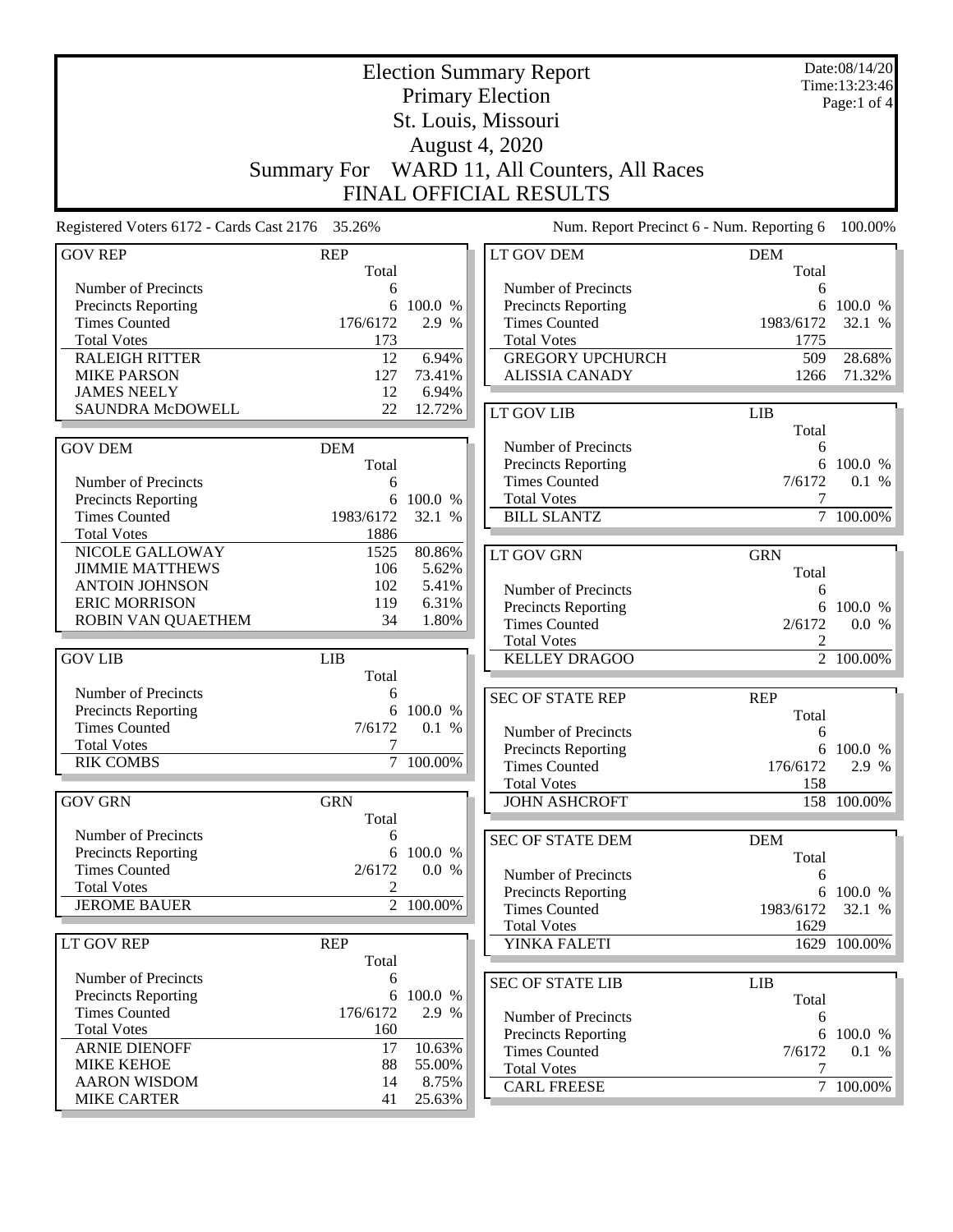|                                                 | Date:08/14/20<br><b>Election Summary Report</b>          |                        |                                           |                     |                       |  |
|-------------------------------------------------|----------------------------------------------------------|------------------------|-------------------------------------------|---------------------|-----------------------|--|
|                                                 | Time: 13:23:47<br><b>Primary Election</b><br>Page:2 of 4 |                        |                                           |                     |                       |  |
|                                                 | St. Louis, Missouri                                      |                        |                                           |                     |                       |  |
|                                                 |                                                          |                        | <b>August 4, 2020</b>                     |                     |                       |  |
|                                                 |                                                          |                        |                                           |                     |                       |  |
|                                                 | <b>Summary For</b>                                       |                        | WARD 11, All Counters, All Races          |                     |                       |  |
|                                                 |                                                          |                        | FINAL OFFICIAL RESULTS                    |                     |                       |  |
| Registered Voters 6172 - Cards Cast 2176 35.26% |                                                          |                        | Num. Report Precinct 6 - Num. Reporting 6 |                     | 100.00%               |  |
| <b>SEC OF STATE GRN</b>                         | <b>GRN</b><br>Total                                      |                        | <b>ATTY GENERAL REP</b>                   | <b>REP</b><br>Total |                       |  |
| Number of Precincts                             | 6                                                        |                        | Number of Precincts                       | 6                   |                       |  |
| <b>Precincts Reporting</b>                      | 6                                                        | 100.0 %                | <b>Precincts Reporting</b>                | 6                   | 100.0 %               |  |
| <b>Times Counted</b>                            | 2/6172                                                   | 0.0 %                  | <b>Times Counted</b>                      | 176/6172            | 2.9 %                 |  |
| <b>Total Votes</b>                              | 2                                                        | $\overline{2}$ 100.00% | <b>Total Votes</b>                        | 154                 |                       |  |
| PAUL LEHMANN                                    |                                                          |                        | <b>ERIC SCHMITT</b>                       |                     | 154 100.00%           |  |
| <b>SEC OF STATE CON</b>                         | <b>CON</b>                                               |                        | <b>ATTY GENERAL DEM</b>                   | <b>DEM</b>          |                       |  |
|                                                 | Total                                                    |                        |                                           | Total               |                       |  |
| Number of Precincts                             | 6                                                        |                        | Number of Precincts                       | 6                   |                       |  |
| <b>Precincts Reporting</b>                      |                                                          | 6 100.0 %              | Precincts Reporting                       |                     | 6 100.0 %             |  |
| <b>Times Counted</b>                            | 1/6172                                                   | 0.0 %                  | <b>Times Counted</b>                      | 1983/6172           | 32.1 %                |  |
| <b>Total Votes</b>                              |                                                          |                        | <b>Total Votes</b>                        | 1750                |                       |  |
| PAUL VENABLE                                    |                                                          | 1 100.00%              | <b>RICH FINNERAN</b>                      | 1033                | 59.03%                |  |
|                                                 |                                                          |                        | <b>ELAD GROSS</b>                         | 717                 | 40.97%                |  |
| <b>ST TREASURER REP</b>                         | <b>REP</b><br>Total                                      |                        | <b>ATTY GENERAL LIB</b>                   | <b>LIB</b>          |                       |  |
| Number of Precincts                             | 6                                                        |                        |                                           | Total               |                       |  |
| <b>Precincts Reporting</b>                      | 6                                                        | 100.0 %                | Number of Precincts                       | 6                   |                       |  |
| <b>Times Counted</b>                            | 176/6172                                                 | 2.9 %                  | <b>Precincts Reporting</b>                | 6                   | 100.0 %               |  |
| <b>Total Votes</b>                              | 153                                                      |                        | <b>Times Counted</b>                      | 7/6172              | 0.1 %                 |  |
| <b>SCOTT FITZPATRICK</b>                        |                                                          | 153 100.00%            | <b>Total Votes</b>                        | 7                   |                       |  |
|                                                 |                                                          |                        | <b>KEVIN BABCOCK</b>                      |                     | 7 100.00%             |  |
| ST TREASURER DEM                                | <b>DEM</b>                                               |                        |                                           |                     |                       |  |
|                                                 | Total                                                    |                        | <b>US REP 1 REP</b>                       | <b>REP</b>          |                       |  |
| Number of Precincts<br>Precincts Reporting      | 6                                                        | 6 100.0 %              | Number of Precincts                       | Total<br>6          |                       |  |
| <b>Times Counted</b>                            | 1983/6172                                                | 32.1 %                 | Precincts Reporting                       |                     | 6 100.0 %             |  |
| <b>Total Votes</b>                              | 1621                                                     |                        | <b>Times Counted</b>                      | 176/6172            | 2.9 %                 |  |
| <b>VICKI ENGLUND</b>                            |                                                          | 1621 100.00%           | <b>Total Votes</b>                        | 153                 |                       |  |
|                                                 |                                                          |                        | WINNIE HEARTSTRONG                        | 47                  | 30.72%                |  |
| <b>ST TREASURER LIB</b>                         | LIB                                                      |                        | <b>ANTHONY ROGERS</b>                     | 106                 | 69.28%                |  |
|                                                 | Total                                                    |                        |                                           |                     |                       |  |
| Number of Precincts                             | 6                                                        |                        | <b>US REP 1 DEM</b>                       | <b>DEM</b>          |                       |  |
| Precincts Reporting<br><b>Times Counted</b>     | 6<br>7/6172                                              | 100.0 %<br>0.1 %       | Number of Precincts                       | Total<br>6          |                       |  |
| <b>Total Votes</b>                              | 7                                                        |                        | Precincts Reporting                       | 6                   | 100.0 %               |  |
| NICHOLAS KASOFF                                 |                                                          | 7 100.00%              | <b>Times Counted</b>                      | 1983/6172           | 32.1 %                |  |
|                                                 |                                                          |                        | <b>Total Votes</b>                        | 1935                |                       |  |
| ST TREASURER GRN                                | <b>GRN</b>                                               |                        | <b>CORI BUSH</b>                          | 943                 | 48.73%                |  |
|                                                 | Total                                                    |                        | <b>LACY CLAY</b>                          | 788                 | 40.72%                |  |
| Number of Precincts                             | 6                                                        |                        | KATHERINE BRUCKNER                        | 204                 | 10.54%                |  |
| Precincts Reporting                             |                                                          | 6 100.0 %              |                                           |                     |                       |  |
| <b>Times Counted</b>                            | 2/6172                                                   | 0.0 %                  | <b>US REP 1 LIB</b>                       | <b>LIB</b>          |                       |  |
| <b>Total Votes</b><br><b>JOSEPH CIVETTINI</b>   | 2                                                        | 2 100.00%              | Number of Precincts                       | Total               |                       |  |
|                                                 |                                                          |                        | <b>Precincts Reporting</b>                | 6<br>6              | 100.0 %               |  |
|                                                 |                                                          |                        | <b>Times Counted</b>                      | 7/6172              | 0.1 %                 |  |
|                                                 |                                                          |                        | <b>Total Votes</b>                        | 7                   |                       |  |
|                                                 |                                                          |                        | <b>ALEX FURMAN</b>                        |                     | $\frac{1}{7}$ 100.00% |  |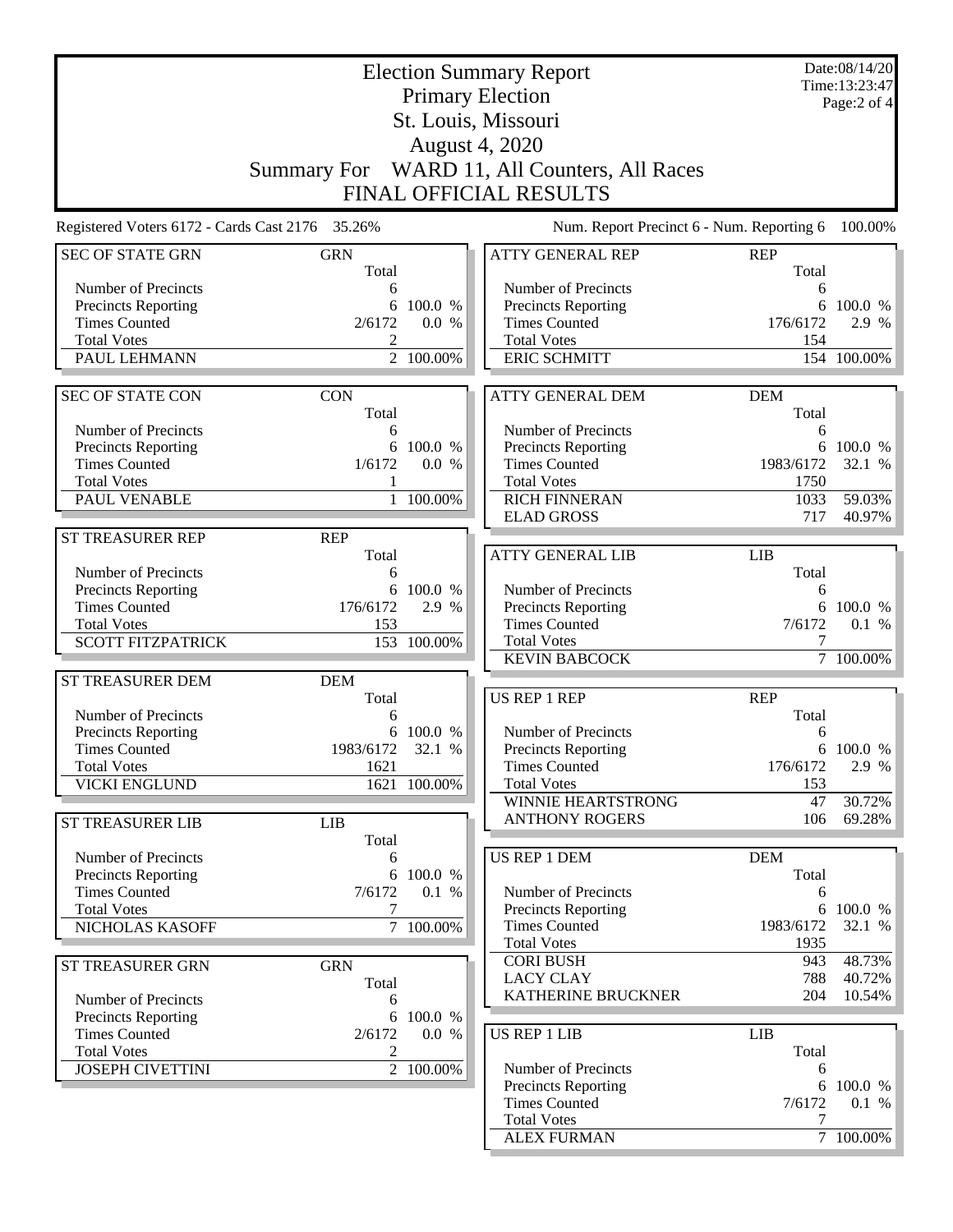|                                                    |                       | Date:08/14/20<br>Time:13:23:47 |                                              |                     |                    |  |
|----------------------------------------------------|-----------------------|--------------------------------|----------------------------------------------|---------------------|--------------------|--|
|                                                    |                       | Page: 3 of 4                   |                                              |                     |                    |  |
|                                                    | St. Louis, Missouri   |                                |                                              |                     |                    |  |
|                                                    | <b>August 4, 2020</b> |                                |                                              |                     |                    |  |
|                                                    |                       |                                | Summary For WARD 11, All Counters, All Races |                     |                    |  |
|                                                    |                       |                                |                                              |                     |                    |  |
|                                                    |                       |                                | <b>FINAL OFFICIAL RESULTS</b>                |                     |                    |  |
| Registered Voters 6172 - Cards Cast 2176 35.26%    |                       |                                | Num. Report Precinct 6 - Num. Reporting 6    |                     | 100.00%            |  |
| ST SEN 5 REP                                       | <b>REP</b><br>Total   |                                | <b>CIRC ATTY DEM</b>                         | <b>DEM</b><br>Total |                    |  |
| Number of Precincts                                | 5                     |                                | Number of Precincts                          | 6                   |                    |  |
| Precincts Reporting                                |                       | 5 100.0 %                      | Precincts Reporting                          | 6                   | 100.0 %            |  |
| <b>Times Counted</b>                               | 149/4968              | 3.0 %                          | <b>Times Counted</b>                         | 1983/6172           | 32.1 %             |  |
| <b>Total Votes</b>                                 | 123                   |                                | <b>Total Votes</b>                           | 1953                |                    |  |
| MICHAEL HEBRON                                     |                       | 123 100.00%                    | <b>KIMBERLY GARDNER</b>                      | 952                 | 48.75%             |  |
|                                                    |                       |                                | <b>MARY PAT CARL</b>                         | 1001                | 51.25%             |  |
| ST SEN 5 DEM                                       | <b>DEM</b>            |                                |                                              |                     |                    |  |
|                                                    | Total                 |                                | <b>SHERIFF REP</b>                           | <b>REP</b>          |                    |  |
| Number of Precincts                                | 5                     |                                |                                              | Total               |                    |  |
| <b>Precincts Reporting</b><br><b>Times Counted</b> | 5                     | 100.0 %                        | Number of Precincts                          | 6                   |                    |  |
| <b>Total Votes</b>                                 | 1448/4968<br>1358     | 29.1 %                         | Precincts Reporting<br><b>Times Counted</b>  | 176/6172            | 6 100.0 %<br>2.9 % |  |
| <b>WILLIAM HAAS</b>                                | 128                   | 9.43%                          | <b>Total Votes</b>                           | 154                 |                    |  |
| <b>MEGAN GREEN</b>                                 | 498                   | 36.67%                         | <b>JOHN CASTELLANO</b>                       | 106                 | 68.83%             |  |
| <b>JEREMIAH CHURCH</b>                             | 45                    | 3.31%                          | <b>LESTER STEWART</b>                        | 48                  | 31.17%             |  |
| MICHELLE SHEROD                                    | 221                   | 16.27%                         |                                              |                     |                    |  |
| <b>STEVE ROBERTS</b>                               | 438                   | 32.25%                         | <b>SHERIFF DEM</b>                           | <b>DEM</b>          |                    |  |
| McFARLANE DUNCAN                                   | 28                    | 2.06%                          |                                              | Total               |                    |  |
|                                                    |                       |                                | Number of Precincts                          | 6                   |                    |  |
| ST REP 81 DEM                                      | <b>DEM</b>            |                                | Precincts Reporting                          | 6                   | 100.0 %            |  |
|                                                    | Total                 |                                | <b>Times Counted</b>                         | 1983/6172           | 32.1 %             |  |
| Number of Precincts                                | 4                     |                                | <b>Total Votes</b>                           | 1820                |                    |  |
| <b>Precincts Reporting</b>                         |                       | 4 100.0 %                      | <b>VERNON BETTS</b>                          | 1131                | 62.14%             |  |
| <b>Times Counted</b><br><b>Total Votes</b>         | 1646/4695<br>1357     | 35.1 %                         | ALFRED MONTGOMERY<br><b>DAVID MOSLEY</b>     | 459<br>230          | 25.22%<br>12.64%   |  |
| <b>STEVE BUTZ</b>                                  |                       | 1357 100.00%                   |                                              |                     |                    |  |
|                                                    |                       |                                | <b>TREASURER REP</b>                         | <b>REP</b>          |                    |  |
| ST REP 93 REP                                      | <b>REP</b>            |                                |                                              | Total               |                    |  |
|                                                    | Total                 |                                | Number of Precincts                          | 6                   |                    |  |
| Number of Precincts                                | $\overline{2}$        |                                | <b>Precincts Reporting</b>                   | 6                   | 100.0 %            |  |
| <b>Precincts Reporting</b>                         |                       | 2 100.0 %                      | <b>Times Counted</b>                         | 176/6172            | 2.9 %              |  |
| <b>Times Counted</b>                               | 67/1477               | 4.5 %                          | <b>Total Votes</b>                           | 144                 |                    |  |
| <b>Total Votes</b>                                 | 55                    |                                | <b>ROBERT VROMAN</b>                         |                     | 144 100.00%        |  |
| <b>GABRIEL JONES</b>                               |                       | 55 100.00%                     |                                              |                     |                    |  |
| ST REP 93 DEM                                      | <b>DEM</b>            |                                | <b>TREASURER DEM</b>                         | <b>DEM</b><br>Total |                    |  |
|                                                    | Total                 |                                | Number of Precincts                          | 6                   |                    |  |
| Number of Precincts                                | 2                     |                                | Precincts Reporting                          |                     | 6 100.0 %          |  |
| Precincts Reporting                                | $\overline{2}$        | 100.0 %                        | <b>Times Counted</b>                         | 1983/6172           | 32.1 %             |  |
| <b>Times Counted</b>                               | 337/1477              | 22.8 %                         | <b>Total Votes</b>                           | 1876                |                    |  |
| <b>Total Votes</b>                                 | 272                   |                                | <b>TISHAURA JONES</b>                        | 987                 | 52.61%             |  |
| <b>BRIDGET MOORE</b>                               |                       | 272 100.00%                    | <b>JEFFREY BOYD</b>                          | 889                 | 47.39%             |  |
|                                                    |                       |                                |                                              |                     |                    |  |
| <b>CIRC ATTY REP</b>                               | <b>REP</b><br>Total   |                                | <b>TREASURER GRN</b>                         | <b>GRN</b><br>Total |                    |  |
| Number of Precincts                                | 6                     |                                | Number of Precincts                          | 6                   |                    |  |
| Precincts Reporting                                | 6                     | 100.0 %                        | <b>Precincts Reporting</b>                   | 6                   | 100.0 %            |  |
| <b>Times Counted</b>                               | 176/6172              | 2.9 %                          | <b>Times Counted</b>                         | 2/6172              | 0.0 %              |  |
| <b>Total Votes</b>                                 | 152                   |                                | <b>Total Votes</b>                           | 2                   |                    |  |
| DANIEL ZDRODOWSKI                                  |                       | 152 100.00%                    | DON DE VIVO                                  |                     | 2 100.00%          |  |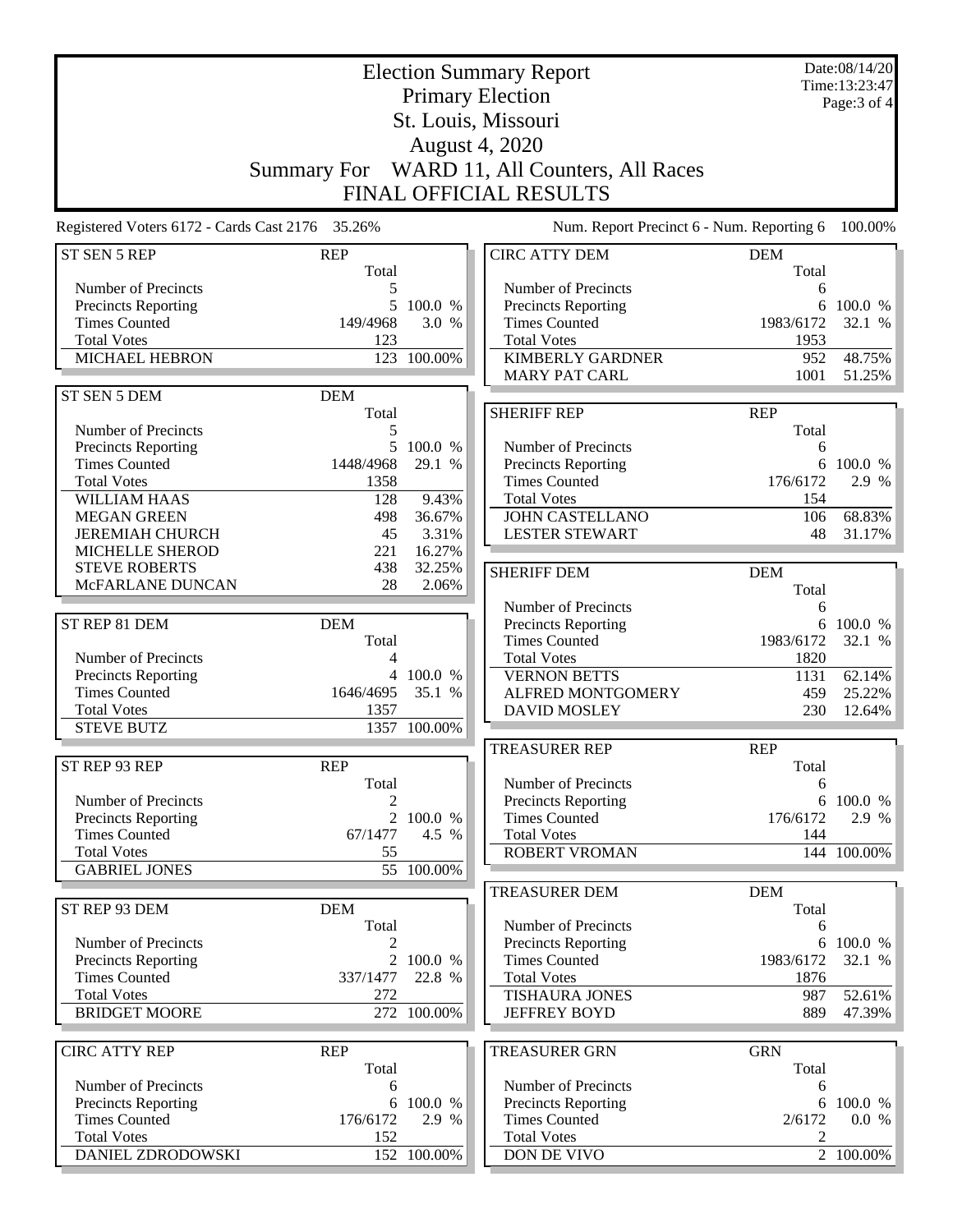|                                                 |                               | Date:08/14/20<br>Time:13:23:47 |                                              |                     |                   |  |  |
|-------------------------------------------------|-------------------------------|--------------------------------|----------------------------------------------|---------------------|-------------------|--|--|
|                                                 |                               | Page: 4 of 4                   |                                              |                     |                   |  |  |
|                                                 |                               |                                |                                              |                     |                   |  |  |
|                                                 |                               |                                | St. Louis, Missouri<br>August 4, 2020        |                     |                   |  |  |
|                                                 |                               |                                |                                              |                     |                   |  |  |
|                                                 |                               |                                | Summary For WARD 11, All Counters, All Races |                     |                   |  |  |
|                                                 | <b>FINAL OFFICIAL RESULTS</b> |                                |                                              |                     |                   |  |  |
| Registered Voters 6172 - Cards Cast 2176 35.26% |                               |                                | Num. Report Precinct 6 - Num. Reporting 6    |                     | 100.00%           |  |  |
| COM MAN WD 11 DEM                               | <b>DEM</b><br>Total           |                                | COM MAN GRN ALL OTHERS                       | <b>GRN</b><br>Total |                   |  |  |
| Number of Precincts                             | 6                             |                                | Number of Precincts                          | 6                   |                   |  |  |
| Precincts Reporting                             |                               | 6 100.0 %                      | Precincts Reporting                          | 6                   | 100.0 %           |  |  |
| <b>Times Counted</b>                            | 1983/6172                     | 32.1 %                         | <b>Times Counted</b>                         | 2/6172              | 0.0 %             |  |  |
| <b>Total Votes</b>                              | 1661                          |                                | <b>Total Votes</b>                           |                     |                   |  |  |
| <b>JACOB HUMMEL</b>                             | 1621                          | 97.59%                         | Write-in Votes                               | $\mathbf{1}$        | 100.00%           |  |  |
| Write-in Votes                                  | 40                            | 2.41%                          |                                              |                     |                   |  |  |
|                                                 |                               |                                | COM WOMAN GRN CITYWIDE                       | <b>GRN</b>          |                   |  |  |
| COM WOMAN WD 11 DEM                             | <b>DEM</b>                    |                                |                                              | Total               |                   |  |  |
|                                                 | Total                         |                                | Number of Precincts                          | 6                   |                   |  |  |
| Number of Precincts                             | 6                             |                                | <b>Precincts Reporting</b>                   | 6                   | 100.0 %           |  |  |
| Precincts Reporting<br><b>Times Counted</b>     | 1983/6172                     | 6 100.0 %<br>32.1 %            | <b>Times Counted</b><br><b>Total Votes</b>   | 2/6172              | 0.0 %             |  |  |
| <b>Total Votes</b>                              | 1658                          |                                | Write-in Votes                               | 0<br>$\theta$       |                   |  |  |
| <b>KATHY GAMACHE</b>                            | 1624                          | 97.95%                         |                                              |                     | N/A               |  |  |
| Write-in Votes                                  | 34                            | 2.05%                          |                                              |                     |                   |  |  |
|                                                 |                               |                                | COM MAN CON CITYWIDE                         | <b>CON</b><br>Total |                   |  |  |
| COM MAN REP ALL OTHERS                          | <b>REP</b>                    |                                | Number of Precincts                          | 6                   |                   |  |  |
|                                                 | Total                         |                                | Precincts Reporting                          | 6                   | 100.0 %           |  |  |
| Number of Precincts                             | 6                             |                                | <b>Times Counted</b>                         | 1/6172              | 0.0 %             |  |  |
| Precincts Reporting                             | 6                             | 100.0 %                        | <b>Total Votes</b>                           | 0                   |                   |  |  |
| <b>Times Counted</b>                            | 176/6172                      | 2.9 %                          | Write-in Votes                               | $\theta$            | N/A               |  |  |
| <b>Total Votes</b>                              | 20                            |                                |                                              |                     |                   |  |  |
| Write-in Votes                                  | 20                            | 100.00%                        | COM WOMAN CON CITYWIDE                       | <b>CON</b>          |                   |  |  |
|                                                 |                               |                                |                                              | Total               |                   |  |  |
| COM WOMAN REP ALL OTHERS                        | <b>REP</b>                    |                                | Number of Precincts                          | 6                   |                   |  |  |
|                                                 | Total                         |                                | Precincts Reporting                          | 6                   | 100.0 %           |  |  |
| Number of Precincts                             | 6                             |                                | Times Counted                                | 1/6172              | 0.0 %             |  |  |
| <b>Precincts Reporting</b>                      |                               | 6 100.0 %                      | <b>Total Votes</b>                           | $\mathbf{0}$        |                   |  |  |
| <b>Times Counted</b>                            | 176/6172                      | 2.9 %                          | Write-in Votes                               | $\Omega$            | N/A               |  |  |
| <b>Total Votes</b>                              | 15                            |                                |                                              |                     |                   |  |  |
| Write-in Votes                                  |                               | 15 100.00%                     | CON AMEND 2                                  |                     |                   |  |  |
|                                                 |                               |                                |                                              | Total               |                   |  |  |
| COM MAN LIB CITYWIDE                            | <b>LIB</b><br>Total           |                                | Number of Precincts                          | 6                   |                   |  |  |
| Number of Precincts                             | 6                             |                                | Precincts Reporting<br><b>Times Counted</b>  | 6<br>2176/6172      | 100.0 %<br>35.3 % |  |  |
| Precincts Reporting                             | 6                             | 100.0 %                        | <b>Total Votes</b>                           | 2101                |                   |  |  |
| <b>Times Counted</b>                            | 7/6172                        | 0.1 %                          | <b>YES</b>                                   | 1778                | 84.63%            |  |  |
| <b>Total Votes</b>                              | 2                             |                                | NO                                           | 323                 | $15.37\%$         |  |  |
| Write-in Votes                                  |                               | 2 100.00%                      |                                              |                     |                   |  |  |
|                                                 |                               |                                |                                              |                     |                   |  |  |
| COM WOMAN LIB CITYWIDE                          | <b>LIB</b>                    |                                |                                              |                     |                   |  |  |
|                                                 | Total                         |                                |                                              |                     |                   |  |  |
| Number of Precincts                             | 6                             |                                |                                              |                     |                   |  |  |
| Precincts Reporting                             |                               | 6 100.0 %                      |                                              |                     |                   |  |  |
| <b>Times Counted</b>                            | 7/6172                        | 0.1 %                          |                                              |                     |                   |  |  |
| <b>Total Votes</b>                              | 2                             |                                |                                              |                     |                   |  |  |
| Write-in Votes                                  |                               | 2 100.00%                      |                                              |                     |                   |  |  |
|                                                 |                               |                                |                                              |                     |                   |  |  |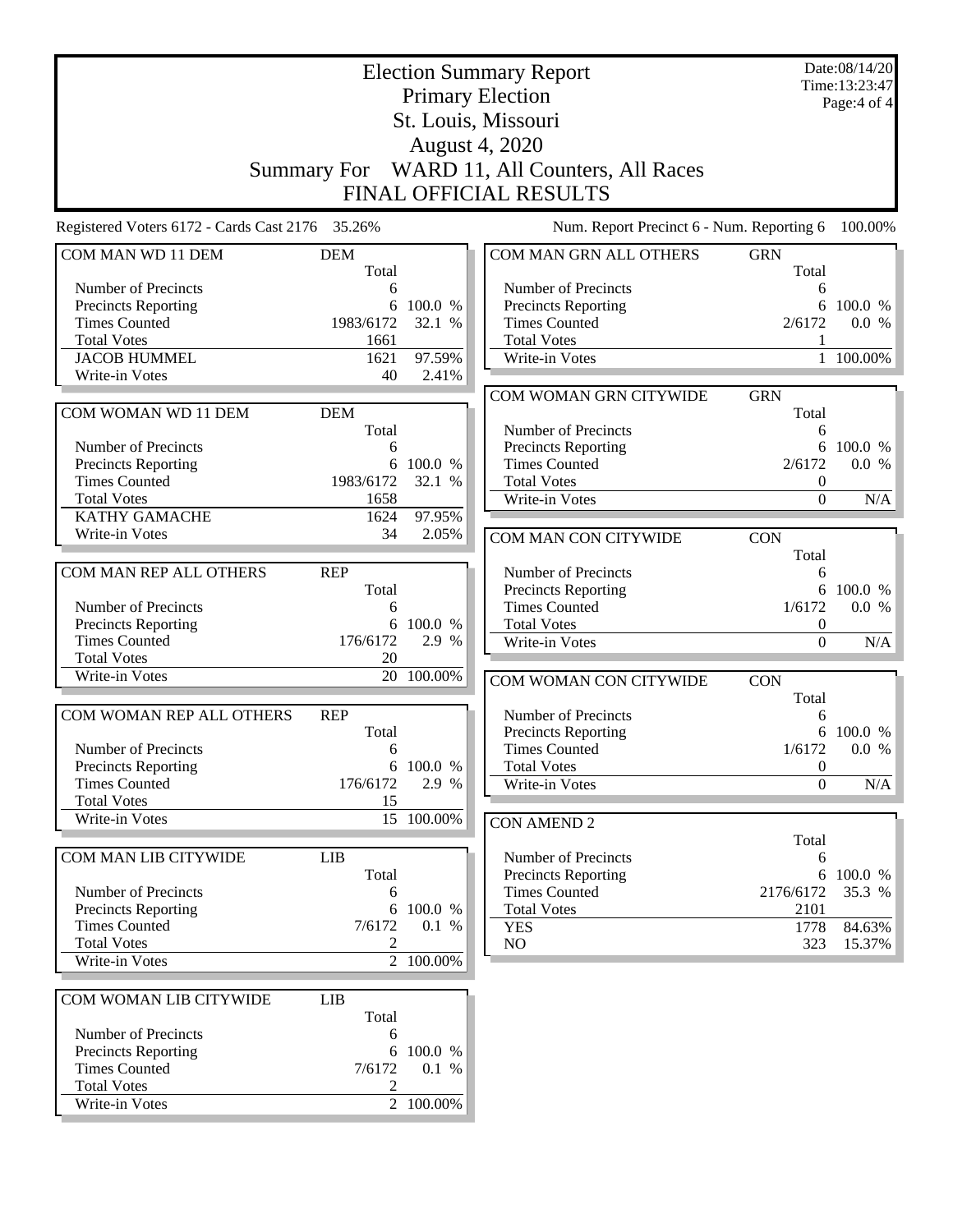|                                                 | <b>Election Summary Report</b> |                  |                                             |                     |                              |
|-------------------------------------------------|--------------------------------|------------------|---------------------------------------------|---------------------|------------------------------|
|                                                 |                                |                  | <b>Primary Election</b>                     |                     | Time:13:23:53<br>Page:1 of 5 |
|                                                 | St. Louis, Missouri            |                  |                                             |                     |                              |
|                                                 |                                |                  | <b>August 4, 2020</b>                       |                     |                              |
|                                                 |                                |                  |                                             |                     |                              |
|                                                 | <b>Summary For</b>             |                  | WARD 12, All Counters, All Races            |                     |                              |
|                                                 |                                |                  | FINAL OFFICIAL RESULTS                      |                     |                              |
| Registered Voters 8037 - Cards Cast 3619 45.03% |                                |                  | Num. Report Precinct 8 - Num. Reporting 8   |                     | 100.00%                      |
| <b>GOV REP</b>                                  | <b>REP</b><br>Total            |                  | LT GOV DEM                                  | <b>DEM</b><br>Total |                              |
| Number of Precincts                             | 8                              |                  | Number of Precincts                         | 8                   |                              |
| <b>Precincts Reporting</b>                      | 8                              | 100.0 %          | Precincts Reporting                         | 8                   | 100.0 %                      |
| <b>Times Counted</b>                            | 366/8037                       | 4.6 %            | <b>Times Counted</b>                        | 3233/8037           | 40.2 %                       |
| <b>Total Votes</b>                              | 355                            |                  | <b>Total Votes</b>                          | 2711                |                              |
| <b>RALEIGH RITTER</b>                           | 21                             | 5.92%            | <b>GREGORY UPCHURCH</b>                     | 1011                | 37.29%                       |
| <b>MIKE PARSON</b>                              | 269                            | 75.77%           | <b>ALISSIA CANADY</b>                       | 1700                | 62.71%                       |
| <b>JAMES NEELY</b>                              | 37                             | 10.42%           |                                             |                     |                              |
| SAUNDRA McDOWELL                                | 28                             | 7.89%            | LT GOV LIB                                  | <b>LIB</b>          |                              |
|                                                 |                                |                  |                                             | Total               |                              |
| <b>GOV DEM</b>                                  | <b>DEM</b>                     |                  | Number of Precincts                         | 8<br>8              | 100.0 %                      |
| Number of Precincts                             | Total<br>8                     |                  | Precincts Reporting<br><b>Times Counted</b> | 5/8037              | 0.1 %                        |
| Precincts Reporting                             | 8                              | 100.0 %          | <b>Total Votes</b>                          | 5                   |                              |
| <b>Times Counted</b>                            | 3233/8037                      | 40.2 %           | <b>BILL SLANTZ</b>                          |                     | $\overline{5}$ 100.00%       |
| <b>Total Votes</b>                              | 2929                           |                  |                                             |                     |                              |
| NICOLE GALLOWAY                                 | 2389                           | 81.56%           | LT GOV GRN                                  | <b>GRN</b>          |                              |
| <b>JIMMIE MATTHEWS</b>                          | 165                            | 5.63%            |                                             | Total               |                              |
| <b>ANTOIN JOHNSON</b>                           | 66                             | 2.25%            | Number of Precincts                         | 8                   |                              |
| <b>ERIC MORRISON</b>                            | 208                            | 7.10%            | Precincts Reporting                         | 8                   | 100.0 %                      |
| ROBIN VAN QUAETHEM                              | 101                            | 3.45%            | <b>Times Counted</b>                        | 1/8037              | 0.0 %                        |
|                                                 |                                |                  | <b>Total Votes</b>                          | 1                   |                              |
| <b>GOV LIB</b>                                  | <b>LIB</b>                     |                  | <b>KELLEY DRAGOO</b>                        | $\mathbf{1}$        | 100.00%                      |
|                                                 | Total                          |                  |                                             |                     |                              |
| Number of Precincts                             | 8                              |                  | <b>SEC OF STATE REP</b>                     | <b>REP</b>          |                              |
| Precincts Reporting<br><b>Times Counted</b>     | 8<br>5/8037                    | 100.0 %<br>0.1 % |                                             | Total               |                              |
| <b>Total Votes</b>                              | 5                              |                  | Number of Precincts                         | 8                   |                              |
| <b>RIK COMBS</b>                                |                                | 5 100.00%        | <b>Precincts Reporting</b>                  | 8                   | 100.0 %                      |
|                                                 |                                |                  | <b>Times Counted</b><br><b>Total Votes</b>  | 366/8037<br>335     | 4.6 %                        |
| <b>GOV GRN</b>                                  | <b>GRN</b>                     |                  | <b>JOHN ASHCROFT</b>                        |                     | 335 100.00%                  |
|                                                 | Total                          |                  |                                             |                     |                              |
| Number of Precincts                             | 8                              |                  | <b>SEC OF STATE DEM</b>                     | <b>DEM</b>          |                              |
| Precincts Reporting                             | 8                              | 100.0 %          |                                             | Total               |                              |
| <b>Times Counted</b>                            | 1/8037                         | 0.0 %            | Number of Precincts                         | 8                   |                              |
| <b>Total Votes</b>                              |                                |                  | <b>Precincts Reporting</b>                  |                     | 8 100.0 %                    |
| <b>JEROME BAUER</b>                             | $\mathbf{1}$                   | 100.00%          | <b>Times Counted</b>                        | 3233/8037           | 40.2 %                       |
|                                                 |                                |                  | <b>Total Votes</b>                          | 2416                |                              |
| LT GOV REP                                      | <b>REP</b>                     |                  | YINKA FALETI                                |                     | $\overline{2416}$ 100.00%    |
|                                                 | Total                          |                  |                                             |                     |                              |
| Number of Precincts                             | 8                              |                  | <b>SEC OF STATE LIB</b>                     | <b>LIB</b>          |                              |
| Precincts Reporting<br><b>Times Counted</b>     | 8<br>366/8037                  | 100.0 %<br>4.6 % |                                             | Total               |                              |
| <b>Total Votes</b>                              | 323                            |                  | Number of Precincts                         | 8                   |                              |
| <b>ARNIE DIENOFF</b>                            | 28                             | 8.67%            | Precincts Reporting                         |                     | 8 100.0 %                    |
| <b>MIKE KEHOE</b>                               | 172                            | 53.25%           | <b>Times Counted</b>                        | 5/8037              | 0.1 %                        |
| <b>AARON WISDOM</b>                             | 25                             | 7.74%            | <b>Total Votes</b><br><b>CARL FREESE</b>    | 5                   | 5 100.00%                    |
| <b>MIKE CARTER</b>                              | 98                             | 30.34%           |                                             |                     |                              |
|                                                 |                                |                  |                                             |                     |                              |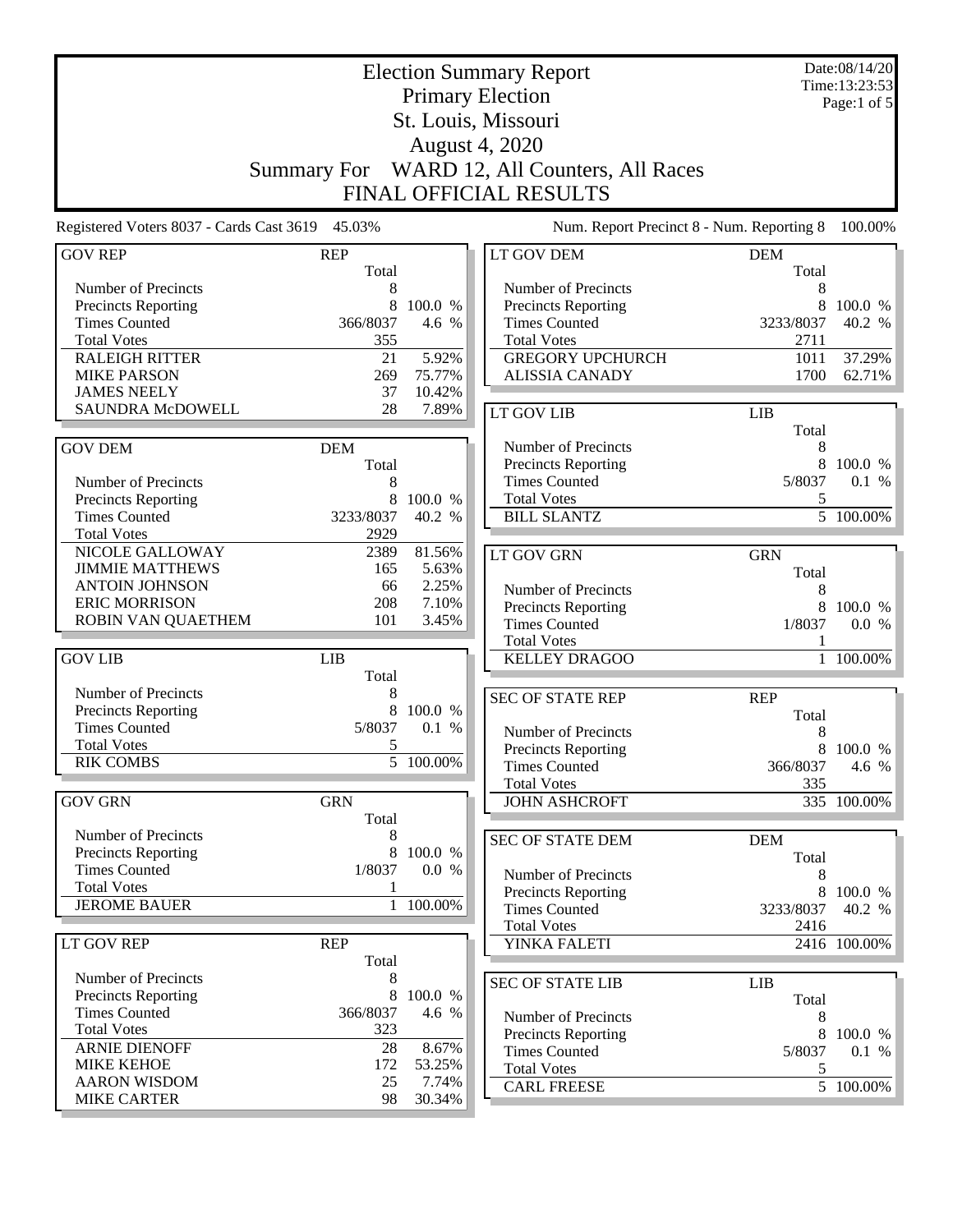|                                                    |                     |              | <b>Election Summary Report</b>                     |                     | Date:08/14/20<br>Time:13:23:53 |  |
|----------------------------------------------------|---------------------|--------------|----------------------------------------------------|---------------------|--------------------------------|--|
|                                                    |                     |              | <b>Primary Election</b>                            |                     | Page: $2$ of $5$               |  |
|                                                    | St. Louis, Missouri |              |                                                    |                     |                                |  |
|                                                    |                     |              | <b>August 4, 2020</b>                              |                     |                                |  |
|                                                    |                     |              | Summary For WARD 12, All Counters, All Races       |                     |                                |  |
|                                                    |                     |              | FINAL OFFICIAL RESULTS                             |                     |                                |  |
|                                                    |                     |              |                                                    |                     |                                |  |
| Registered Voters 8037 - Cards Cast 3619 45.03%    |                     |              | Num. Report Precinct 8 - Num. Reporting 8          |                     | 100.00%                        |  |
| <b>SEC OF STATE GRN</b>                            | <b>GRN</b><br>Total |              | <b>ATTY GENERAL REP</b>                            | <b>REP</b><br>Total |                                |  |
| Number of Precincts                                | 8                   |              | Number of Precincts                                | 8                   |                                |  |
| <b>Precincts Reporting</b>                         | 8                   | 100.0 %      | Precincts Reporting                                | 8                   | 100.0 %                        |  |
| <b>Times Counted</b>                               | 1/8037              | 0.0 %        | <b>Times Counted</b>                               | 366/8037            | 4.6 %                          |  |
| <b>Total Votes</b><br>PAUL LEHMANN                 | 1                   | 1 100.00%    | <b>Total Votes</b><br><b>ERIC SCHMITT</b>          | 322<br>322          | 100.00%                        |  |
|                                                    |                     |              |                                                    |                     |                                |  |
| <b>SEC OF STATE CON</b>                            | <b>CON</b>          |              | <b>ATTY GENERAL DEM</b>                            | <b>DEM</b>          |                                |  |
| Number of Precincts                                | Total               |              |                                                    | Total               |                                |  |
| <b>Precincts Reporting</b>                         | 8<br>8              | 100.0 %      | Number of Precincts<br><b>Precincts Reporting</b>  | 8<br>8              | 100.0 %                        |  |
| <b>Times Counted</b>                               | 2/8037              | 0.0 %        | <b>Times Counted</b>                               | 3233/8037           | 40.2 %                         |  |
| <b>Total Votes</b>                                 | 2                   |              | <b>Total Votes</b>                                 | 2669                |                                |  |
| PAUL VENABLE                                       |                     | 2 100.00%    | <b>RICH FINNERAN</b>                               | 1746                | 65.42%                         |  |
|                                                    |                     |              | <b>ELAD GROSS</b>                                  | 923                 | 34.58%                         |  |
| ST TREASURER REP                                   | <b>REP</b>          |              |                                                    |                     |                                |  |
|                                                    | Total               |              | <b>ATTY GENERAL LIB</b>                            | <b>LIB</b>          |                                |  |
| Number of Precincts                                | 8                   |              |                                                    | Total               |                                |  |
| <b>Precincts Reporting</b><br><b>Times Counted</b> | 8<br>366/8037       | 100.0 %      | Number of Precincts                                | 8<br>8              | 100.0 %                        |  |
| <b>Total Votes</b>                                 | 325                 | 4.6 %        | Precincts Reporting<br><b>Times Counted</b>        | 5/8037              | $0.1 \%$                       |  |
| <b>SCOTT FITZPATRICK</b>                           |                     | 325 100.00%  | <b>Total Votes</b>                                 | 5                   |                                |  |
|                                                    |                     |              | <b>KEVIN BABCOCK</b>                               |                     | $\overline{5}$ 100.00%         |  |
| ST TREASURER DEM                                   | <b>DEM</b>          |              |                                                    |                     |                                |  |
|                                                    | Total               |              | <b>US REP 1 REP</b>                                | <b>REP</b>          |                                |  |
| Number of Precincts                                | 8                   |              |                                                    | Total               |                                |  |
| <b>Precincts Reporting</b>                         | 8                   | 100.0 %      | Number of Precincts                                | 8                   |                                |  |
| <b>Times Counted</b><br><b>Total Votes</b>         | 3233/8037<br>2444   | 40.2 %       | <b>Precincts Reporting</b>                         | 8                   | 100.0 %                        |  |
| <b>VICKI ENGLUND</b>                               |                     | 2444 100.00% | <b>Times Counted</b><br><b>Total Votes</b>         | 366/8037<br>313     | 4.6 %                          |  |
|                                                    |                     |              | WINNIE HEARTSTRONG                                 | 98                  | $31.31\%$                      |  |
| <b>ST TREASURER LIB</b>                            | LIB                 |              | <b>ANTHONY ROGERS</b>                              | 215                 | 68.69%                         |  |
|                                                    | Total               |              |                                                    |                     |                                |  |
| Number of Precincts                                | 8                   |              | <b>US REP 1 DEM</b>                                | <b>DEM</b>          |                                |  |
| Precincts Reporting                                | 8                   | 100.0 %      |                                                    | Total               |                                |  |
| <b>Times Counted</b>                               | 5/8037              | 0.1 %        | Number of Precincts                                | 8                   |                                |  |
| <b>Total Votes</b>                                 | 5                   |              | <b>Precincts Reporting</b><br><b>Times Counted</b> | 8                   | 100.0 %<br>40.2 %              |  |
| NICHOLAS KASOFF                                    |                     | 5 100.00%    | <b>Total Votes</b>                                 | 3233/8037<br>3058   |                                |  |
| ST TREASURER GRN                                   | <b>GRN</b>          |              | <b>CORI BUSH</b>                                   | 1447                | 47.32%                         |  |
|                                                    | Total               |              | <b>LACY CLAY</b>                                   | 1136                | $37.15\%$                      |  |
| Number of Precincts                                | 8                   |              | KATHERINE BRUCKNER                                 | 475                 | $15.53\%$                      |  |
| Precincts Reporting                                | 8                   | 100.0 %      |                                                    |                     |                                |  |
| <b>Times Counted</b>                               | 1/8037              | 0.0 %        | <b>US REP 1 LIB</b>                                | <b>LIB</b>          |                                |  |
| <b>Total Votes</b>                                 | 1                   |              |                                                    | Total               |                                |  |
| <b>JOSEPH CIVETTINI</b>                            |                     | 1 100.00%    | Number of Precincts                                | 8<br>8              | 100.0 %                        |  |
|                                                    |                     |              | <b>Precincts Reporting</b><br><b>Times Counted</b> | 5/8037              | 0.1 %                          |  |
|                                                    |                     |              | <b>Total Votes</b>                                 | 5                   |                                |  |
|                                                    |                     |              | <b>ALEX FURMAN</b>                                 |                     | $\frac{1}{5}$ 100.00%          |  |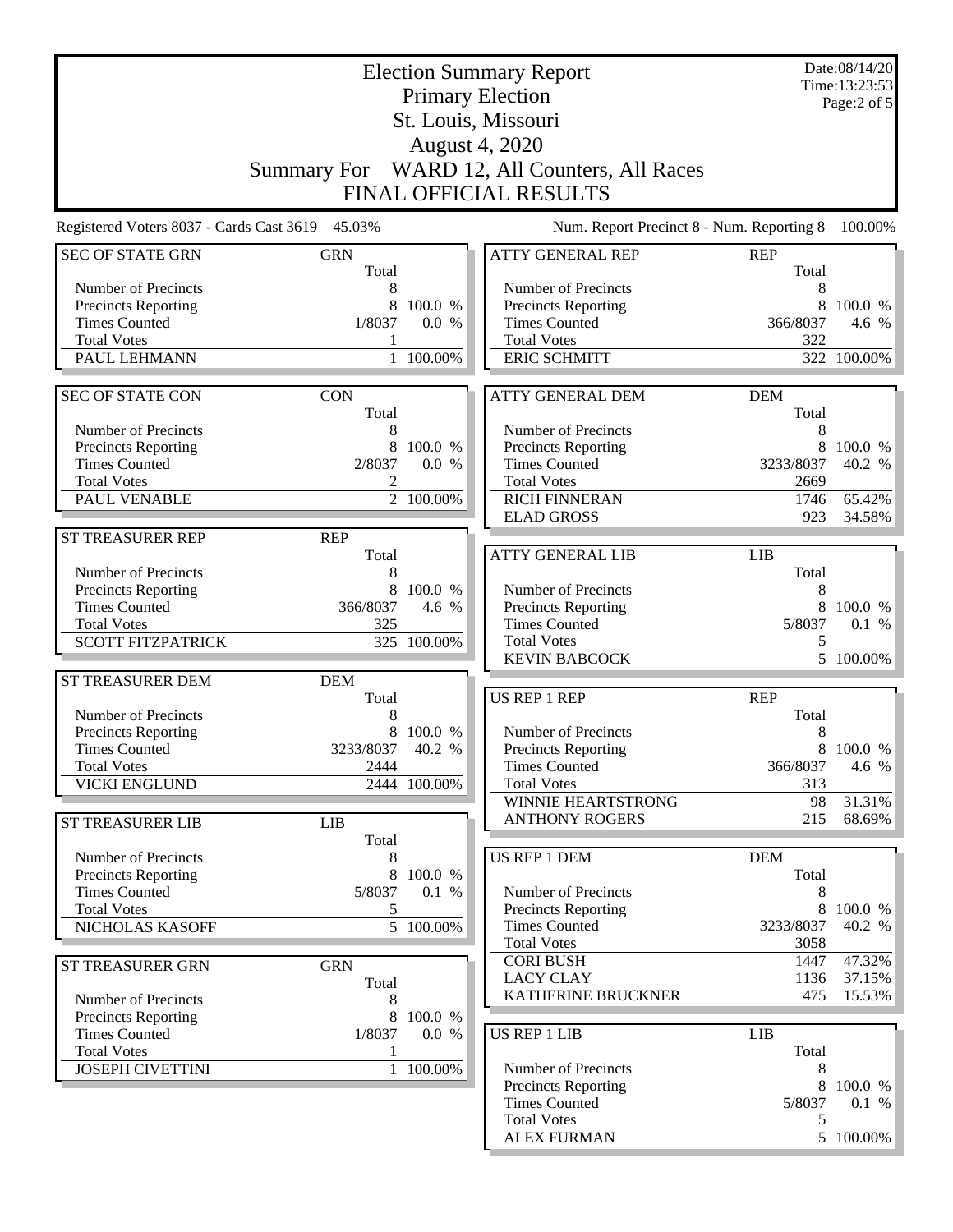| <b>Election Summary Report</b>                  |              |                        |                                                |                     | Date:08/14/20<br>Time:13:23:53 |
|-------------------------------------------------|--------------|------------------------|------------------------------------------------|---------------------|--------------------------------|
|                                                 |              |                        | <b>Primary Election</b>                        |                     | Page:3 of 5                    |
|                                                 |              |                        | St. Louis, Missouri                            |                     |                                |
|                                                 |              |                        |                                                |                     |                                |
|                                                 |              |                        | August 4, 2020                                 |                     |                                |
|                                                 |              |                        | Summary For WARD 12, All Counters, All Races   |                     |                                |
|                                                 |              |                        | FINAL OFFICIAL RESULTS                         |                     |                                |
| Registered Voters 8037 - Cards Cast 3619 45.03% |              |                        | Num. Report Precinct 8 - Num. Reporting 8      |                     | 100.00%                        |
| ST SEN 5 REP                                    | <b>REP</b>   |                        | ST REP 93 DEM                                  | <b>DEM</b>          |                                |
|                                                 | Total        |                        |                                                | Total               |                                |
| Number of Precincts                             | 2            |                        | Number of Precincts                            | 3                   |                                |
| <b>Precincts Reporting</b>                      | 2            | 100.0 %                | Precincts Reporting                            | 3                   | 100.0 %                        |
| <b>Times Counted</b><br><b>Total Votes</b>      | 5/138        | 3.6 %                  | <b>Times Counted</b><br><b>Total Votes</b>     | 879/2419<br>612     | 36.3 %                         |
| <b>MICHAEL HEBRON</b>                           | 5            | $\overline{5}$ 100.00% | <b>BRIDGET MOORE</b>                           |                     | 612 100.00%                    |
|                                                 |              |                        |                                                |                     |                                |
| ST SEN 5 DEM                                    | <b>DEM</b>   |                        | <b>CIRC ATTY REP</b>                           | <b>REP</b>          |                                |
|                                                 | Total        |                        |                                                | Total               |                                |
| Number of Precincts                             | 2            |                        | Number of Precincts                            | 8                   |                                |
| Precincts Reporting                             | 2            | 100.0 %                | Precincts Reporting                            | 8                   | 100.0 %                        |
| <b>Times Counted</b>                            | 38/138       | 27.5 %                 | <b>Times Counted</b>                           | 366/8037            | 4.6 %                          |
| <b>Total Votes</b><br><b>WILLIAM HAAS</b>       | 34           | 17.65%                 | <b>Total Votes</b><br><b>DANIEL ZDRODOWSKI</b> | 317                 | 317 100.00%                    |
| <b>MEGAN GREEN</b>                              | 6<br>14      | 41.18%                 |                                                |                     |                                |
| <b>JEREMIAH CHURCH</b>                          | $\theta$     | 0.00%                  |                                                |                     |                                |
| <b>MICHELLE SHEROD</b>                          | 3            | 8.82%                  | <b>CIRC ATTY DEM</b>                           | <b>DEM</b>          |                                |
| <b>STEVE ROBERTS</b>                            | 10           | 29.41%                 |                                                | Total               |                                |
| McFARLANE DUNCAN                                | $\mathbf{1}$ | 2.94%                  | Number of Precincts                            | 8                   |                                |
|                                                 |              |                        | Precincts Reporting<br><b>Times Counted</b>    | 8<br>3233/8037      | 100.0 %<br>40.2 %              |
| ST REP 81 DEM                                   | <b>DEM</b>   |                        | <b>Total Votes</b>                             | 3185                |                                |
|                                                 | Total        |                        | <b>KIMBERLY GARDNER</b>                        | 743                 | 23.33%                         |
| Number of Precincts                             | 2            |                        | <b>MARY PAT CARL</b>                           | 2442                | 76.67%                         |
| <b>Precincts Reporting</b>                      | 2            | 100.0 %                |                                                |                     |                                |
| <b>Times Counted</b>                            | 622/1502     | 41.4 %                 | <b>SHERIFF REP</b>                             | <b>REP</b>          |                                |
| <b>Total Votes</b>                              | 513          |                        |                                                | Total               |                                |
| <b>STEVE BUTZ</b>                               |              | 513 100.00%            | Number of Precincts                            | 8                   |                                |
|                                                 |              |                        | <b>Precincts Reporting</b>                     |                     | 8 100.0 %                      |
| ST REP 82 REP                                   | <b>REP</b>   |                        | <b>Times Counted</b>                           | 366/8037            | 4.6 %                          |
|                                                 | Total        |                        | <b>Total Votes</b>                             | 324                 |                                |
| Number of Precincts                             | 3            |                        | JOHN CASTELLANO                                | 255                 | 78.70%                         |
| Precincts Reporting                             | 3            | 100.0 %                | <b>LESTER STEWART</b>                          | 69                  | 21.30%                         |
| <b>Times Counted</b>                            | 172/4116     | 4.2 %                  |                                                |                     |                                |
| <b>Total Votes</b>                              | 146          |                        | <b>SHERIFF DEM</b>                             | <b>DEM</b>          |                                |
| <b>ROBERT CRUMP</b>                             |              | 146 100.00%            |                                                | Total               |                                |
|                                                 |              |                        | Number of Precincts                            | 8                   |                                |
| ST REP 82 DEM                                   | <b>DEM</b>   |                        | <b>Precincts Reporting</b>                     | 8                   | 100.0 %                        |
|                                                 | Total        |                        | <b>Times Counted</b>                           | 3233/8037           | 40.2 %                         |
| Number of Precincts                             | 3            |                        | <b>Total Votes</b>                             | 2803                |                                |
| Precincts Reporting                             | 3            | 100.0 %                | <b>VERNON BETTS</b>                            | 1719                | 61.33%                         |
| <b>Times Counted</b><br><b>Total Votes</b>      | 1732/4116    | 42.1 %                 | ALFRED MONTGOMERY                              | 729                 | 26.01%                         |
| <b>DONNA BARINGER</b>                           | 1431         | 1431 100.00%           | <b>DAVID MOSLEY</b>                            | 355                 | 12.67%                         |
|                                                 |              |                        | <b>TREASURER REP</b>                           |                     |                                |
| ST REP 93 REP                                   | <b>REP</b>   |                        |                                                | <b>REP</b><br>Total |                                |
|                                                 | Total        |                        | Number of Precincts                            | 8                   |                                |
| Number of Precincts                             | 3            |                        | Precincts Reporting                            |                     | 8 100.0 %                      |
| Precincts Reporting                             | 3            | 100.0 %                | <b>Times Counted</b>                           | 366/8037            | 4.6 %                          |
| <b>Times Counted</b>                            | 112/2419     | 4.6 %                  | <b>Total Votes</b>                             | 308                 |                                |
| <b>Total Votes</b>                              | 94           |                        | ROBERT VROMAN                                  |                     | 308 100.00%                    |
| <b>GABRIEL JONES</b>                            |              | 94 100.00%             |                                                |                     |                                |
|                                                 |              |                        |                                                |                     |                                |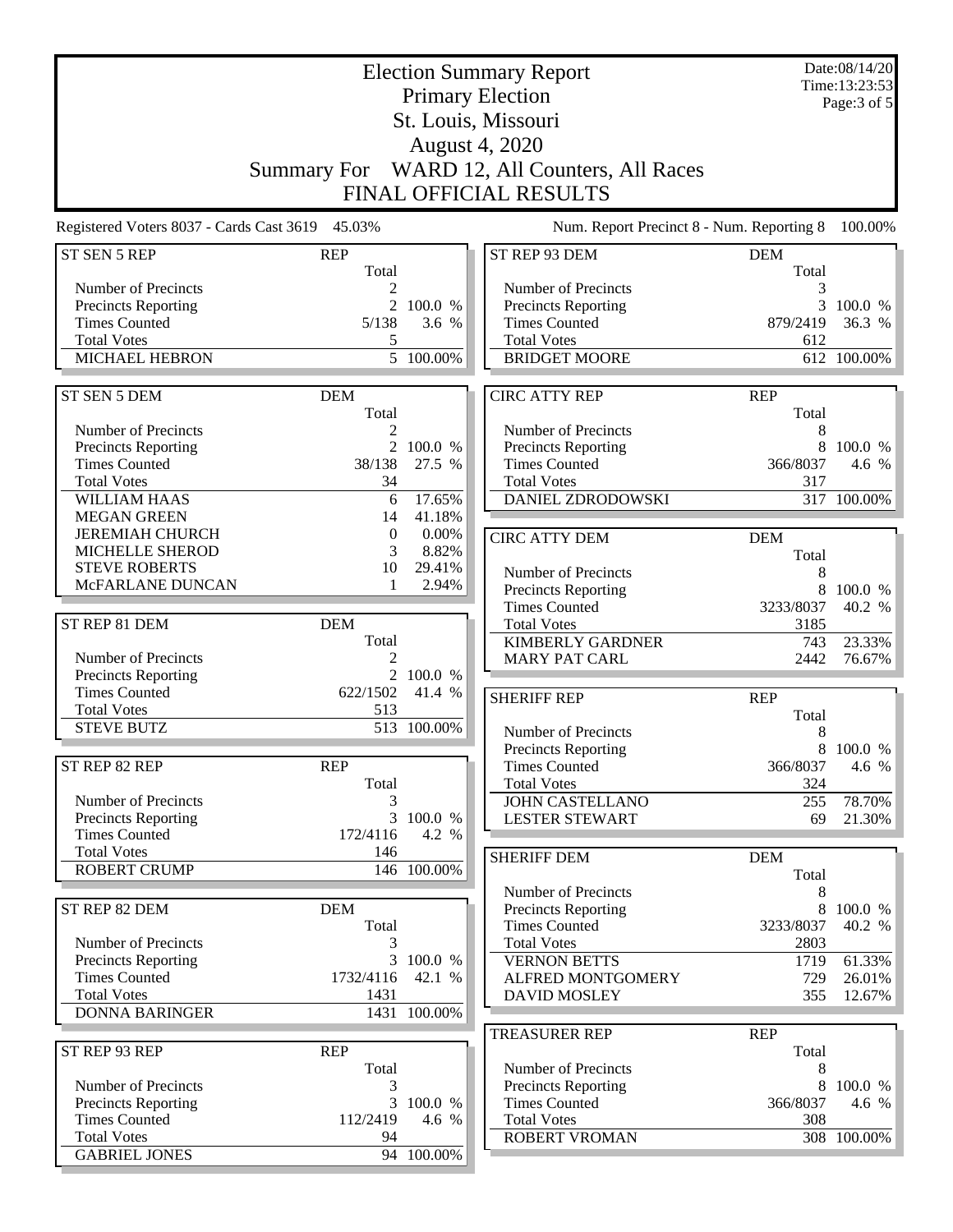|                                                 | Date:08/14/20<br><b>Election Summary Report</b><br>Time:13:23:53 |                 |                                              |                     |                                |  |
|-------------------------------------------------|------------------------------------------------------------------|-----------------|----------------------------------------------|---------------------|--------------------------------|--|
|                                                 |                                                                  |                 | <b>Primary Election</b>                      |                     | Page:4 of 5                    |  |
| St. Louis, Missouri                             |                                                                  |                 |                                              |                     |                                |  |
|                                                 |                                                                  |                 | <b>August 4, 2020</b>                        |                     |                                |  |
|                                                 |                                                                  |                 | Summary For WARD 12, All Counters, All Races |                     |                                |  |
|                                                 |                                                                  |                 |                                              |                     |                                |  |
|                                                 |                                                                  |                 | FINAL OFFICIAL RESULTS                       |                     |                                |  |
| Registered Voters 8037 - Cards Cast 3619 45.03% |                                                                  |                 | Num. Report Precinct 8 - Num. Reporting 8    |                     | 100.00%                        |  |
| <b>TREASURER DEM</b>                            | <b>DEM</b>                                                       |                 | COM MAN LIB CITYWIDE                         | <b>LIB</b>          |                                |  |
| Number of Precincts                             | Total<br>8                                                       |                 | Number of Precincts                          | Total<br>8          |                                |  |
| Precincts Reporting                             | 8                                                                | 100.0 %         | <b>Precincts Reporting</b>                   | 8                   | 100.0 %                        |  |
| <b>Times Counted</b>                            | 3233/8037                                                        | 40.2 %          | <b>Times Counted</b>                         | 5/8037              | 0.1 %                          |  |
| <b>Total Votes</b>                              | 3027                                                             |                 | <b>Total Votes</b>                           | $\boldsymbol{0}$    |                                |  |
| <b>TISHAURA JONES</b>                           | 1026                                                             | 33.89%          | Write-in Votes                               | $\boldsymbol{0}$    | N/A                            |  |
| <b>JEFFREY BOYD</b>                             | 2001                                                             | 66.11%          |                                              |                     |                                |  |
|                                                 |                                                                  |                 | COM WOMAN LIB CITYWIDE                       | <b>LIB</b>          |                                |  |
| <b>TREASURER GRN</b>                            | <b>GRN</b>                                                       |                 |                                              | Total               |                                |  |
|                                                 | Total                                                            |                 | Number of Precincts                          | 8                   |                                |  |
| Number of Precincts<br>Precincts Reporting      | 8<br>8                                                           | 100.0 %         | Precincts Reporting<br><b>Times Counted</b>  | 8<br>5/8037         | 100.0 %<br>0.1 %               |  |
| <b>Times Counted</b>                            | 1/8037                                                           | 0.0 %           | <b>Total Votes</b>                           | $\boldsymbol{0}$    |                                |  |
| <b>Total Votes</b>                              |                                                                  |                 | Write-in Votes                               | $\boldsymbol{0}$    | N/A                            |  |
| DON DE VIVO                                     | $\mathbf{1}$                                                     | 100.00%         |                                              |                     |                                |  |
|                                                 |                                                                  |                 | COM MAN GRN ALL OTHERS                       | <b>GRN</b>          |                                |  |
| COM MAN WD 12 DEM                               | <b>DEM</b>                                                       |                 |                                              | Total               |                                |  |
|                                                 | Total                                                            |                 | Number of Precincts                          | 8                   |                                |  |
| Number of Precincts                             | 8                                                                |                 | Precincts Reporting                          |                     | 8 100.0 %                      |  |
| Precincts Reporting                             | 8                                                                | 100.0 %         | <b>Times Counted</b>                         | 1/8037              | 0.0 %                          |  |
| <b>Times Counted</b>                            | 3233/8037                                                        | 40.2 %          | <b>Total Votes</b>                           |                     |                                |  |
| <b>Total Votes</b><br><b>GREGORY DALY</b>       | 2736                                                             |                 | Write-in Votes                               |                     | 1 100.00%                      |  |
| Write-in Votes                                  | 2669<br>67                                                       | 97.55%<br>2.45% |                                              |                     |                                |  |
|                                                 |                                                                  |                 | COM WOMAN GRN CITYWIDE                       | <b>GRN</b><br>Total |                                |  |
| <b>COM WOMAN WD 12 REP</b>                      | <b>REP</b>                                                       |                 | Number of Precincts                          | 8                   |                                |  |
|                                                 | Total                                                            |                 | Precincts Reporting                          |                     | 8 100.0 %                      |  |
| Number of Precincts                             | 8                                                                |                 | <b>Times Counted</b>                         | 1/8037              | 0.0 %                          |  |
| <b>Precincts Reporting</b>                      |                                                                  | 8 100.0 %       | <b>Total Votes</b>                           | 1                   |                                |  |
| <b>Times Counted</b>                            | 366/8037                                                         | 4.6 %           | Write-in Votes                               |                     | 1 100.00%                      |  |
| <b>Total Votes</b>                              | 307                                                              |                 |                                              |                     |                                |  |
| <b>MARY MCLEAN</b>                              | 302                                                              | 98.37%          | COM MAN CON CITYWIDE                         | <b>CON</b>          |                                |  |
| Write-in Votes                                  | 5                                                                | 1.63%           |                                              | Total               |                                |  |
|                                                 |                                                                  |                 | Number of Precincts                          | 8                   |                                |  |
| COM WOMAN WD 12 DEM                             | <b>DEM</b><br>Total                                              |                 | Precincts Reporting                          | 8<br>2/8037         | 100.0 %                        |  |
| Number of Precincts                             | 8                                                                |                 | <b>Times Counted</b><br><b>Total Votes</b>   | $\boldsymbol{0}$    | 0.0 %                          |  |
| Precincts Reporting                             | 8                                                                | 100.0 %         | Write-in Votes                               | $\boldsymbol{0}$    | $\overline{\text{N}}/\text{A}$ |  |
| <b>Times Counted</b>                            | 3233/8037                                                        | 40.2 %          |                                              |                     |                                |  |
| <b>Total Votes</b>                              | 2581                                                             |                 | COM WOMAN CON CITYWIDE                       | <b>CON</b>          |                                |  |
| <b>KRISTINA SULLIVAN</b>                        | 2542                                                             | 98.49%          |                                              | Total               |                                |  |
| Write-in Votes                                  | 39                                                               | 1.51%           | Number of Precincts                          | 8                   |                                |  |
|                                                 |                                                                  |                 | Precincts Reporting                          | 8                   | 100.0 %                        |  |
| COM MAN REP ALL OTHERS                          | <b>REP</b>                                                       |                 | <b>Times Counted</b>                         | 2/8037              | 0.0 %                          |  |
|                                                 | Total                                                            |                 | <b>Total Votes</b>                           | $\boldsymbol{0}$    |                                |  |
| Number of Precincts                             | 8                                                                |                 | Write-in Votes                               | $\boldsymbol{0}$    | N/A                            |  |
| Precincts Reporting                             | 8                                                                | 100.0 %         |                                              |                     |                                |  |
| <b>Times Counted</b><br><b>Total Votes</b>      | 366/8037<br>36                                                   | 4.6 %           |                                              |                     |                                |  |
| Write-in Votes                                  |                                                                  | 36 100.00%      |                                              |                     |                                |  |
|                                                 |                                                                  |                 |                                              |                     |                                |  |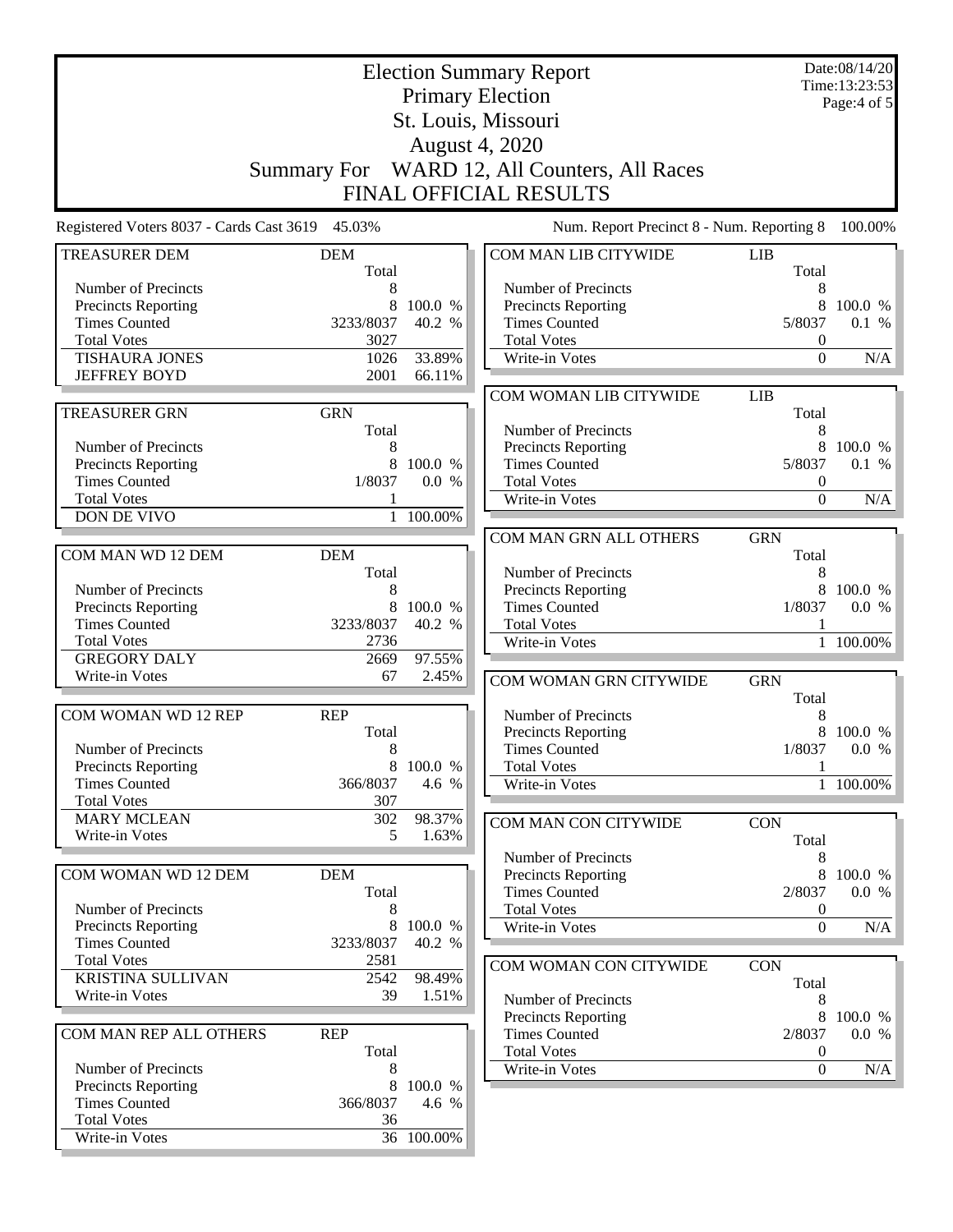Date:08/14/20 Time:13:23:53 Page:5 of 5

## Election Summary Report Primary Election St. Louis, Missouri August 4, 2020 Summary For WARD 12, All Counters, All Races FINAL OFFICIAL RESULTS

| Total<br>Number of Precincts<br><b>Precincts Reporting</b><br>100.0 %<br>8.<br><b>Times Counted</b><br>3619/8037 45.0 %<br><b>Total Votes</b><br>3499<br>72.08%<br>YES<br>2522 | CON AMEND 2 |        |
|--------------------------------------------------------------------------------------------------------------------------------------------------------------------------------|-------------|--------|
|                                                                                                                                                                                |             |        |
|                                                                                                                                                                                |             |        |
|                                                                                                                                                                                |             |        |
|                                                                                                                                                                                |             |        |
|                                                                                                                                                                                |             |        |
|                                                                                                                                                                                |             |        |
|                                                                                                                                                                                | NO.         | 27.92% |

Registered Voters 8037 - Cards Cast 3619 45.03% Num. Report Precinct 8 - Num. Reporting 8 100.00%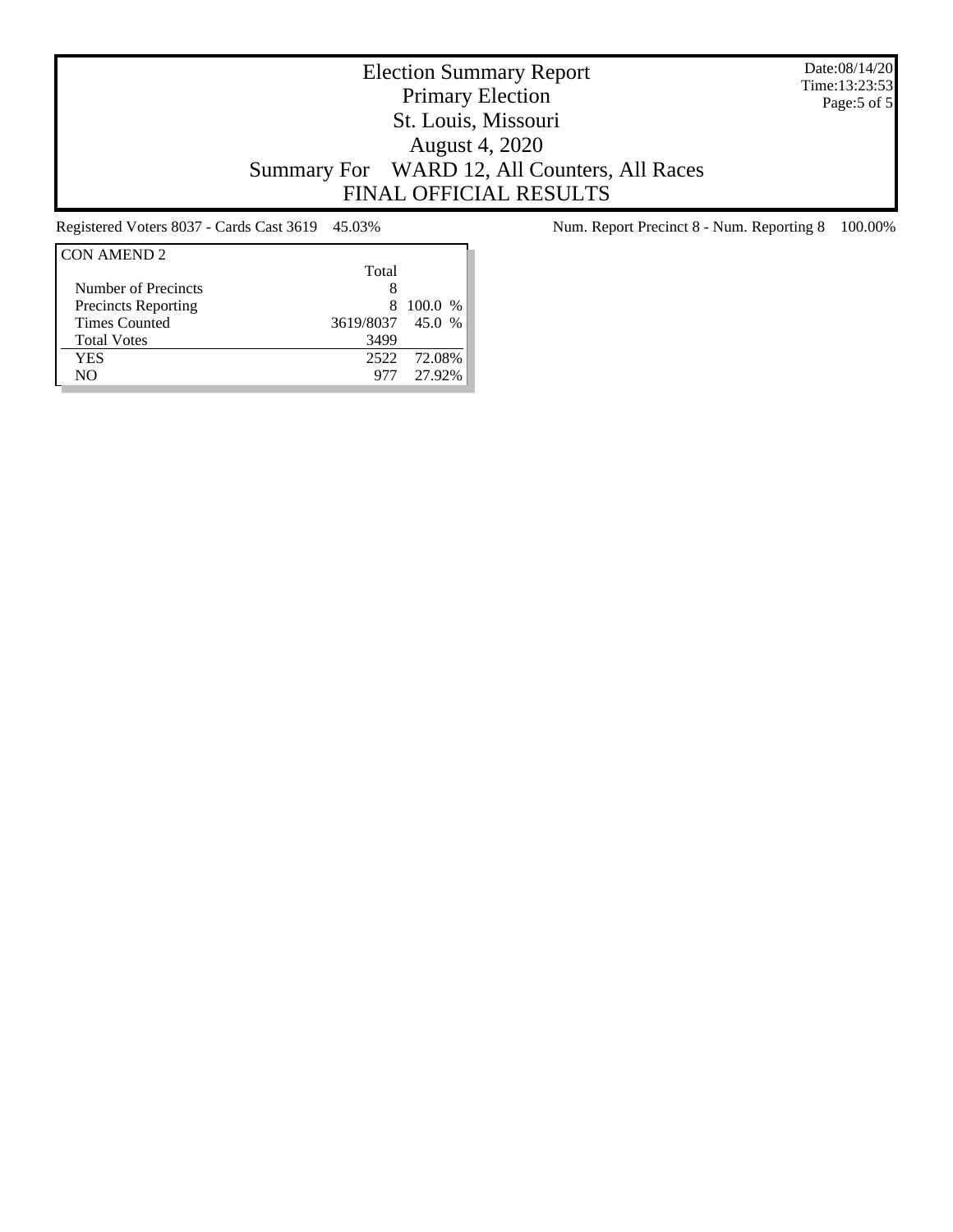| Time:13:23:59<br><b>Primary Election</b><br>Page:1 of 4<br>St. Louis, Missouri<br>August 4, 2020<br>WARD 13, All Counters, All Races<br><b>Summary For</b><br>FINAL OFFICIAL RESULTS<br>Registered Voters 7061 - Cards Cast 2986 42.29%<br>Num. Report Precinct 6 - Num. Reporting 6<br>LT GOV DEM<br><b>GOV REP</b><br><b>REP</b><br><b>DEM</b><br>Total<br>Total<br>Number of Precincts<br>Number of Precincts<br>6<br>6<br>100.0 %<br>6<br>100.0 %<br><b>Precincts Reporting</b><br><b>Precincts Reporting</b><br>6<br>3.5 %<br>38.5 %<br><b>Times Counted</b><br>248/7061<br><b>Times Counted</b><br>2722/7061<br><b>Total Votes</b><br><b>Total Votes</b><br>242<br>2328<br>725<br>7.44%<br><b>GREGORY UPCHURCH</b><br>31.14%<br><b>RALEIGH RITTER</b><br>18<br>172<br>71.07%<br><b>ALISSIA CANADY</b><br>1603<br>68.86%<br><b>MIKE PARSON</b><br><b>JAMES NEELY</b><br>21<br>8.68%<br>SAUNDRA McDOWELL<br>31<br>12.81%<br>LT GOV LIB<br><b>LIB</b><br>Total<br><b>GOV DEM</b><br>Number of Precincts<br><b>DEM</b><br>6<br>Precincts Reporting<br>100.0 %<br>6<br>Total<br><b>Times Counted</b><br>3/7061<br>0.0 %<br>Number of Precincts<br>6<br><b>Total Votes</b><br>Precincts Reporting<br>100.0 %<br>2<br>6<br><b>BILL SLANTZ</b><br>2 100.00%<br><b>Times Counted</b><br>38.5 %<br>2722/7061<br><b>Total Votes</b><br>2500<br>2072<br>82.88%<br>NICOLE GALLOWAY<br><b>LT GOV GRN</b><br><b>GRN</b><br><b>JIMMIE MATTHEWS</b><br>122<br>4.88%<br>Total<br><b>ANTOIN JOHNSON</b><br>84<br>3.36%<br>Number of Precincts<br>6<br><b>ERIC MORRISON</b><br>6.64%<br>166<br>Precincts Reporting<br>6<br>100.0 %<br>ROBIN VAN QUAETHEM<br>56<br>2.24%<br><b>Times Counted</b><br>1/7061<br>0.0 %<br><b>Total Votes</b><br>1<br><b>GOV LIB</b><br><b>LIB</b><br>$\mathbf{1}$<br>100.00%<br><b>KELLEY DRAGOO</b><br>Total<br>Number of Precincts<br>6<br><b>SEC OF STATE REP</b><br><b>REP</b><br>Precincts Reporting<br>6<br>100.0 %<br>Total<br><b>Times Counted</b><br>3/7061<br>0.0 %<br>Number of Precincts<br>6<br>2<br><b>Total Votes</b><br>6 100.0 %<br><b>Precincts Reporting</b><br>2 100.00%<br><b>RIK COMBS</b><br><b>Times Counted</b><br>248/7061<br><b>Total Votes</b><br>224<br><b>GOV GRN</b><br><b>GRN</b><br><b>JOHN ASHCROFT</b><br>Total<br>Number of Precincts<br>6<br><b>SEC OF STATE DEM</b><br><b>DEM</b><br>Precincts Reporting<br>6 100.0 %<br>Total<br><b>Times Counted</b><br>1/7061<br>0.0 %<br>Number of Precincts<br>6<br><b>Total Votes</b><br><b>Precincts Reporting</b><br>6<br><b>JEROME BAUER</b><br>100.00%<br>$\mathbf{1}$<br><b>Times Counted</b><br>38.5 %<br>2722/7061<br><b>Total Votes</b><br>2128<br>LT GOV REP<br>YINKA FALETI<br><b>REP</b><br>Total<br>Number of Precincts<br>6<br><b>SEC OF STATE LIB</b><br><b>LIB</b><br>Precincts Reporting<br>6<br>100.0 %<br>Total<br><b>Times Counted</b><br>248/7061<br>3.5 %<br>Number of Precincts<br>6<br><b>Total Votes</b><br>223<br>Precincts Reporting<br>6 100.0 %<br><b>ARNIE DIENOFF</b><br>21<br>9.42%<br><b>Times Counted</b><br>3/7061<br><b>MIKE KEHOE</b><br>105<br>47.09%<br><b>Total Votes</b><br>3<br><b>AARON WISDOM</b><br>28<br>12.56%<br><b>CARL FREESE</b><br><b>MIKE CARTER</b><br>69<br>30.94% | <b>Election Summary Report</b> |  |  |  |  |
|--------------------------------------------------------------------------------------------------------------------------------------------------------------------------------------------------------------------------------------------------------------------------------------------------------------------------------------------------------------------------------------------------------------------------------------------------------------------------------------------------------------------------------------------------------------------------------------------------------------------------------------------------------------------------------------------------------------------------------------------------------------------------------------------------------------------------------------------------------------------------------------------------------------------------------------------------------------------------------------------------------------------------------------------------------------------------------------------------------------------------------------------------------------------------------------------------------------------------------------------------------------------------------------------------------------------------------------------------------------------------------------------------------------------------------------------------------------------------------------------------------------------------------------------------------------------------------------------------------------------------------------------------------------------------------------------------------------------------------------------------------------------------------------------------------------------------------------------------------------------------------------------------------------------------------------------------------------------------------------------------------------------------------------------------------------------------------------------------------------------------------------------------------------------------------------------------------------------------------------------------------------------------------------------------------------------------------------------------------------------------------------------------------------------------------------------------------------------------------------------------------------------------------------------------------------------------------------------------------------------------------------------------------------------------------------------------------------------------------------------------------------------------------------------------------------------------------------------------------------------------------------------------------------------------------------------------------------------------------------------------------------------------------------------------------------------------------------------------------------------------------------------------------------------------------------------------------------------|--------------------------------|--|--|--|--|
| 100.00%                                                                                                                                                                                                                                                                                                                                                                                                                                                                                                                                                                                                                                                                                                                                                                                                                                                                                                                                                                                                                                                                                                                                                                                                                                                                                                                                                                                                                                                                                                                                                                                                                                                                                                                                                                                                                                                                                                                                                                                                                                                                                                                                                                                                                                                                                                                                                                                                                                                                                                                                                                                                                                                                                                                                                                                                                                                                                                                                                                                                                                                                                                                                                                                                            |                                |  |  |  |  |
|                                                                                                                                                                                                                                                                                                                                                                                                                                                                                                                                                                                                                                                                                                                                                                                                                                                                                                                                                                                                                                                                                                                                                                                                                                                                                                                                                                                                                                                                                                                                                                                                                                                                                                                                                                                                                                                                                                                                                                                                                                                                                                                                                                                                                                                                                                                                                                                                                                                                                                                                                                                                                                                                                                                                                                                                                                                                                                                                                                                                                                                                                                                                                                                                                    |                                |  |  |  |  |
|                                                                                                                                                                                                                                                                                                                                                                                                                                                                                                                                                                                                                                                                                                                                                                                                                                                                                                                                                                                                                                                                                                                                                                                                                                                                                                                                                                                                                                                                                                                                                                                                                                                                                                                                                                                                                                                                                                                                                                                                                                                                                                                                                                                                                                                                                                                                                                                                                                                                                                                                                                                                                                                                                                                                                                                                                                                                                                                                                                                                                                                                                                                                                                                                                    |                                |  |  |  |  |
|                                                                                                                                                                                                                                                                                                                                                                                                                                                                                                                                                                                                                                                                                                                                                                                                                                                                                                                                                                                                                                                                                                                                                                                                                                                                                                                                                                                                                                                                                                                                                                                                                                                                                                                                                                                                                                                                                                                                                                                                                                                                                                                                                                                                                                                                                                                                                                                                                                                                                                                                                                                                                                                                                                                                                                                                                                                                                                                                                                                                                                                                                                                                                                                                                    |                                |  |  |  |  |
|                                                                                                                                                                                                                                                                                                                                                                                                                                                                                                                                                                                                                                                                                                                                                                                                                                                                                                                                                                                                                                                                                                                                                                                                                                                                                                                                                                                                                                                                                                                                                                                                                                                                                                                                                                                                                                                                                                                                                                                                                                                                                                                                                                                                                                                                                                                                                                                                                                                                                                                                                                                                                                                                                                                                                                                                                                                                                                                                                                                                                                                                                                                                                                                                                    |                                |  |  |  |  |
|                                                                                                                                                                                                                                                                                                                                                                                                                                                                                                                                                                                                                                                                                                                                                                                                                                                                                                                                                                                                                                                                                                                                                                                                                                                                                                                                                                                                                                                                                                                                                                                                                                                                                                                                                                                                                                                                                                                                                                                                                                                                                                                                                                                                                                                                                                                                                                                                                                                                                                                                                                                                                                                                                                                                                                                                                                                                                                                                                                                                                                                                                                                                                                                                                    |                                |  |  |  |  |
|                                                                                                                                                                                                                                                                                                                                                                                                                                                                                                                                                                                                                                                                                                                                                                                                                                                                                                                                                                                                                                                                                                                                                                                                                                                                                                                                                                                                                                                                                                                                                                                                                                                                                                                                                                                                                                                                                                                                                                                                                                                                                                                                                                                                                                                                                                                                                                                                                                                                                                                                                                                                                                                                                                                                                                                                                                                                                                                                                                                                                                                                                                                                                                                                                    |                                |  |  |  |  |
|                                                                                                                                                                                                                                                                                                                                                                                                                                                                                                                                                                                                                                                                                                                                                                                                                                                                                                                                                                                                                                                                                                                                                                                                                                                                                                                                                                                                                                                                                                                                                                                                                                                                                                                                                                                                                                                                                                                                                                                                                                                                                                                                                                                                                                                                                                                                                                                                                                                                                                                                                                                                                                                                                                                                                                                                                                                                                                                                                                                                                                                                                                                                                                                                                    |                                |  |  |  |  |
| 3.5%<br>224 100.00%<br>100.0 %<br>2128 100.00%<br>0.0 %<br>3 100.00%                                                                                                                                                                                                                                                                                                                                                                                                                                                                                                                                                                                                                                                                                                                                                                                                                                                                                                                                                                                                                                                                                                                                                                                                                                                                                                                                                                                                                                                                                                                                                                                                                                                                                                                                                                                                                                                                                                                                                                                                                                                                                                                                                                                                                                                                                                                                                                                                                                                                                                                                                                                                                                                                                                                                                                                                                                                                                                                                                                                                                                                                                                                                               |                                |  |  |  |  |
|                                                                                                                                                                                                                                                                                                                                                                                                                                                                                                                                                                                                                                                                                                                                                                                                                                                                                                                                                                                                                                                                                                                                                                                                                                                                                                                                                                                                                                                                                                                                                                                                                                                                                                                                                                                                                                                                                                                                                                                                                                                                                                                                                                                                                                                                                                                                                                                                                                                                                                                                                                                                                                                                                                                                                                                                                                                                                                                                                                                                                                                                                                                                                                                                                    |                                |  |  |  |  |
|                                                                                                                                                                                                                                                                                                                                                                                                                                                                                                                                                                                                                                                                                                                                                                                                                                                                                                                                                                                                                                                                                                                                                                                                                                                                                                                                                                                                                                                                                                                                                                                                                                                                                                                                                                                                                                                                                                                                                                                                                                                                                                                                                                                                                                                                                                                                                                                                                                                                                                                                                                                                                                                                                                                                                                                                                                                                                                                                                                                                                                                                                                                                                                                                                    |                                |  |  |  |  |
|                                                                                                                                                                                                                                                                                                                                                                                                                                                                                                                                                                                                                                                                                                                                                                                                                                                                                                                                                                                                                                                                                                                                                                                                                                                                                                                                                                                                                                                                                                                                                                                                                                                                                                                                                                                                                                                                                                                                                                                                                                                                                                                                                                                                                                                                                                                                                                                                                                                                                                                                                                                                                                                                                                                                                                                                                                                                                                                                                                                                                                                                                                                                                                                                                    |                                |  |  |  |  |
|                                                                                                                                                                                                                                                                                                                                                                                                                                                                                                                                                                                                                                                                                                                                                                                                                                                                                                                                                                                                                                                                                                                                                                                                                                                                                                                                                                                                                                                                                                                                                                                                                                                                                                                                                                                                                                                                                                                                                                                                                                                                                                                                                                                                                                                                                                                                                                                                                                                                                                                                                                                                                                                                                                                                                                                                                                                                                                                                                                                                                                                                                                                                                                                                                    |                                |  |  |  |  |
|                                                                                                                                                                                                                                                                                                                                                                                                                                                                                                                                                                                                                                                                                                                                                                                                                                                                                                                                                                                                                                                                                                                                                                                                                                                                                                                                                                                                                                                                                                                                                                                                                                                                                                                                                                                                                                                                                                                                                                                                                                                                                                                                                                                                                                                                                                                                                                                                                                                                                                                                                                                                                                                                                                                                                                                                                                                                                                                                                                                                                                                                                                                                                                                                                    |                                |  |  |  |  |
|                                                                                                                                                                                                                                                                                                                                                                                                                                                                                                                                                                                                                                                                                                                                                                                                                                                                                                                                                                                                                                                                                                                                                                                                                                                                                                                                                                                                                                                                                                                                                                                                                                                                                                                                                                                                                                                                                                                                                                                                                                                                                                                                                                                                                                                                                                                                                                                                                                                                                                                                                                                                                                                                                                                                                                                                                                                                                                                                                                                                                                                                                                                                                                                                                    |                                |  |  |  |  |
|                                                                                                                                                                                                                                                                                                                                                                                                                                                                                                                                                                                                                                                                                                                                                                                                                                                                                                                                                                                                                                                                                                                                                                                                                                                                                                                                                                                                                                                                                                                                                                                                                                                                                                                                                                                                                                                                                                                                                                                                                                                                                                                                                                                                                                                                                                                                                                                                                                                                                                                                                                                                                                                                                                                                                                                                                                                                                                                                                                                                                                                                                                                                                                                                                    |                                |  |  |  |  |
|                                                                                                                                                                                                                                                                                                                                                                                                                                                                                                                                                                                                                                                                                                                                                                                                                                                                                                                                                                                                                                                                                                                                                                                                                                                                                                                                                                                                                                                                                                                                                                                                                                                                                                                                                                                                                                                                                                                                                                                                                                                                                                                                                                                                                                                                                                                                                                                                                                                                                                                                                                                                                                                                                                                                                                                                                                                                                                                                                                                                                                                                                                                                                                                                                    |                                |  |  |  |  |
|                                                                                                                                                                                                                                                                                                                                                                                                                                                                                                                                                                                                                                                                                                                                                                                                                                                                                                                                                                                                                                                                                                                                                                                                                                                                                                                                                                                                                                                                                                                                                                                                                                                                                                                                                                                                                                                                                                                                                                                                                                                                                                                                                                                                                                                                                                                                                                                                                                                                                                                                                                                                                                                                                                                                                                                                                                                                                                                                                                                                                                                                                                                                                                                                                    |                                |  |  |  |  |
|                                                                                                                                                                                                                                                                                                                                                                                                                                                                                                                                                                                                                                                                                                                                                                                                                                                                                                                                                                                                                                                                                                                                                                                                                                                                                                                                                                                                                                                                                                                                                                                                                                                                                                                                                                                                                                                                                                                                                                                                                                                                                                                                                                                                                                                                                                                                                                                                                                                                                                                                                                                                                                                                                                                                                                                                                                                                                                                                                                                                                                                                                                                                                                                                                    |                                |  |  |  |  |
|                                                                                                                                                                                                                                                                                                                                                                                                                                                                                                                                                                                                                                                                                                                                                                                                                                                                                                                                                                                                                                                                                                                                                                                                                                                                                                                                                                                                                                                                                                                                                                                                                                                                                                                                                                                                                                                                                                                                                                                                                                                                                                                                                                                                                                                                                                                                                                                                                                                                                                                                                                                                                                                                                                                                                                                                                                                                                                                                                                                                                                                                                                                                                                                                                    |                                |  |  |  |  |
|                                                                                                                                                                                                                                                                                                                                                                                                                                                                                                                                                                                                                                                                                                                                                                                                                                                                                                                                                                                                                                                                                                                                                                                                                                                                                                                                                                                                                                                                                                                                                                                                                                                                                                                                                                                                                                                                                                                                                                                                                                                                                                                                                                                                                                                                                                                                                                                                                                                                                                                                                                                                                                                                                                                                                                                                                                                                                                                                                                                                                                                                                                                                                                                                                    |                                |  |  |  |  |
|                                                                                                                                                                                                                                                                                                                                                                                                                                                                                                                                                                                                                                                                                                                                                                                                                                                                                                                                                                                                                                                                                                                                                                                                                                                                                                                                                                                                                                                                                                                                                                                                                                                                                                                                                                                                                                                                                                                                                                                                                                                                                                                                                                                                                                                                                                                                                                                                                                                                                                                                                                                                                                                                                                                                                                                                                                                                                                                                                                                                                                                                                                                                                                                                                    |                                |  |  |  |  |
|                                                                                                                                                                                                                                                                                                                                                                                                                                                                                                                                                                                                                                                                                                                                                                                                                                                                                                                                                                                                                                                                                                                                                                                                                                                                                                                                                                                                                                                                                                                                                                                                                                                                                                                                                                                                                                                                                                                                                                                                                                                                                                                                                                                                                                                                                                                                                                                                                                                                                                                                                                                                                                                                                                                                                                                                                                                                                                                                                                                                                                                                                                                                                                                                                    |                                |  |  |  |  |
|                                                                                                                                                                                                                                                                                                                                                                                                                                                                                                                                                                                                                                                                                                                                                                                                                                                                                                                                                                                                                                                                                                                                                                                                                                                                                                                                                                                                                                                                                                                                                                                                                                                                                                                                                                                                                                                                                                                                                                                                                                                                                                                                                                                                                                                                                                                                                                                                                                                                                                                                                                                                                                                                                                                                                                                                                                                                                                                                                                                                                                                                                                                                                                                                                    |                                |  |  |  |  |
|                                                                                                                                                                                                                                                                                                                                                                                                                                                                                                                                                                                                                                                                                                                                                                                                                                                                                                                                                                                                                                                                                                                                                                                                                                                                                                                                                                                                                                                                                                                                                                                                                                                                                                                                                                                                                                                                                                                                                                                                                                                                                                                                                                                                                                                                                                                                                                                                                                                                                                                                                                                                                                                                                                                                                                                                                                                                                                                                                                                                                                                                                                                                                                                                                    |                                |  |  |  |  |
|                                                                                                                                                                                                                                                                                                                                                                                                                                                                                                                                                                                                                                                                                                                                                                                                                                                                                                                                                                                                                                                                                                                                                                                                                                                                                                                                                                                                                                                                                                                                                                                                                                                                                                                                                                                                                                                                                                                                                                                                                                                                                                                                                                                                                                                                                                                                                                                                                                                                                                                                                                                                                                                                                                                                                                                                                                                                                                                                                                                                                                                                                                                                                                                                                    |                                |  |  |  |  |
|                                                                                                                                                                                                                                                                                                                                                                                                                                                                                                                                                                                                                                                                                                                                                                                                                                                                                                                                                                                                                                                                                                                                                                                                                                                                                                                                                                                                                                                                                                                                                                                                                                                                                                                                                                                                                                                                                                                                                                                                                                                                                                                                                                                                                                                                                                                                                                                                                                                                                                                                                                                                                                                                                                                                                                                                                                                                                                                                                                                                                                                                                                                                                                                                                    |                                |  |  |  |  |
|                                                                                                                                                                                                                                                                                                                                                                                                                                                                                                                                                                                                                                                                                                                                                                                                                                                                                                                                                                                                                                                                                                                                                                                                                                                                                                                                                                                                                                                                                                                                                                                                                                                                                                                                                                                                                                                                                                                                                                                                                                                                                                                                                                                                                                                                                                                                                                                                                                                                                                                                                                                                                                                                                                                                                                                                                                                                                                                                                                                                                                                                                                                                                                                                                    |                                |  |  |  |  |
|                                                                                                                                                                                                                                                                                                                                                                                                                                                                                                                                                                                                                                                                                                                                                                                                                                                                                                                                                                                                                                                                                                                                                                                                                                                                                                                                                                                                                                                                                                                                                                                                                                                                                                                                                                                                                                                                                                                                                                                                                                                                                                                                                                                                                                                                                                                                                                                                                                                                                                                                                                                                                                                                                                                                                                                                                                                                                                                                                                                                                                                                                                                                                                                                                    |                                |  |  |  |  |
|                                                                                                                                                                                                                                                                                                                                                                                                                                                                                                                                                                                                                                                                                                                                                                                                                                                                                                                                                                                                                                                                                                                                                                                                                                                                                                                                                                                                                                                                                                                                                                                                                                                                                                                                                                                                                                                                                                                                                                                                                                                                                                                                                                                                                                                                                                                                                                                                                                                                                                                                                                                                                                                                                                                                                                                                                                                                                                                                                                                                                                                                                                                                                                                                                    |                                |  |  |  |  |
|                                                                                                                                                                                                                                                                                                                                                                                                                                                                                                                                                                                                                                                                                                                                                                                                                                                                                                                                                                                                                                                                                                                                                                                                                                                                                                                                                                                                                                                                                                                                                                                                                                                                                                                                                                                                                                                                                                                                                                                                                                                                                                                                                                                                                                                                                                                                                                                                                                                                                                                                                                                                                                                                                                                                                                                                                                                                                                                                                                                                                                                                                                                                                                                                                    |                                |  |  |  |  |
|                                                                                                                                                                                                                                                                                                                                                                                                                                                                                                                                                                                                                                                                                                                                                                                                                                                                                                                                                                                                                                                                                                                                                                                                                                                                                                                                                                                                                                                                                                                                                                                                                                                                                                                                                                                                                                                                                                                                                                                                                                                                                                                                                                                                                                                                                                                                                                                                                                                                                                                                                                                                                                                                                                                                                                                                                                                                                                                                                                                                                                                                                                                                                                                                                    |                                |  |  |  |  |
|                                                                                                                                                                                                                                                                                                                                                                                                                                                                                                                                                                                                                                                                                                                                                                                                                                                                                                                                                                                                                                                                                                                                                                                                                                                                                                                                                                                                                                                                                                                                                                                                                                                                                                                                                                                                                                                                                                                                                                                                                                                                                                                                                                                                                                                                                                                                                                                                                                                                                                                                                                                                                                                                                                                                                                                                                                                                                                                                                                                                                                                                                                                                                                                                                    |                                |  |  |  |  |
|                                                                                                                                                                                                                                                                                                                                                                                                                                                                                                                                                                                                                                                                                                                                                                                                                                                                                                                                                                                                                                                                                                                                                                                                                                                                                                                                                                                                                                                                                                                                                                                                                                                                                                                                                                                                                                                                                                                                                                                                                                                                                                                                                                                                                                                                                                                                                                                                                                                                                                                                                                                                                                                                                                                                                                                                                                                                                                                                                                                                                                                                                                                                                                                                                    |                                |  |  |  |  |
|                                                                                                                                                                                                                                                                                                                                                                                                                                                                                                                                                                                                                                                                                                                                                                                                                                                                                                                                                                                                                                                                                                                                                                                                                                                                                                                                                                                                                                                                                                                                                                                                                                                                                                                                                                                                                                                                                                                                                                                                                                                                                                                                                                                                                                                                                                                                                                                                                                                                                                                                                                                                                                                                                                                                                                                                                                                                                                                                                                                                                                                                                                                                                                                                                    |                                |  |  |  |  |
|                                                                                                                                                                                                                                                                                                                                                                                                                                                                                                                                                                                                                                                                                                                                                                                                                                                                                                                                                                                                                                                                                                                                                                                                                                                                                                                                                                                                                                                                                                                                                                                                                                                                                                                                                                                                                                                                                                                                                                                                                                                                                                                                                                                                                                                                                                                                                                                                                                                                                                                                                                                                                                                                                                                                                                                                                                                                                                                                                                                                                                                                                                                                                                                                                    |                                |  |  |  |  |
|                                                                                                                                                                                                                                                                                                                                                                                                                                                                                                                                                                                                                                                                                                                                                                                                                                                                                                                                                                                                                                                                                                                                                                                                                                                                                                                                                                                                                                                                                                                                                                                                                                                                                                                                                                                                                                                                                                                                                                                                                                                                                                                                                                                                                                                                                                                                                                                                                                                                                                                                                                                                                                                                                                                                                                                                                                                                                                                                                                                                                                                                                                                                                                                                                    |                                |  |  |  |  |
|                                                                                                                                                                                                                                                                                                                                                                                                                                                                                                                                                                                                                                                                                                                                                                                                                                                                                                                                                                                                                                                                                                                                                                                                                                                                                                                                                                                                                                                                                                                                                                                                                                                                                                                                                                                                                                                                                                                                                                                                                                                                                                                                                                                                                                                                                                                                                                                                                                                                                                                                                                                                                                                                                                                                                                                                                                                                                                                                                                                                                                                                                                                                                                                                                    |                                |  |  |  |  |
|                                                                                                                                                                                                                                                                                                                                                                                                                                                                                                                                                                                                                                                                                                                                                                                                                                                                                                                                                                                                                                                                                                                                                                                                                                                                                                                                                                                                                                                                                                                                                                                                                                                                                                                                                                                                                                                                                                                                                                                                                                                                                                                                                                                                                                                                                                                                                                                                                                                                                                                                                                                                                                                                                                                                                                                                                                                                                                                                                                                                                                                                                                                                                                                                                    |                                |  |  |  |  |
|                                                                                                                                                                                                                                                                                                                                                                                                                                                                                                                                                                                                                                                                                                                                                                                                                                                                                                                                                                                                                                                                                                                                                                                                                                                                                                                                                                                                                                                                                                                                                                                                                                                                                                                                                                                                                                                                                                                                                                                                                                                                                                                                                                                                                                                                                                                                                                                                                                                                                                                                                                                                                                                                                                                                                                                                                                                                                                                                                                                                                                                                                                                                                                                                                    |                                |  |  |  |  |
|                                                                                                                                                                                                                                                                                                                                                                                                                                                                                                                                                                                                                                                                                                                                                                                                                                                                                                                                                                                                                                                                                                                                                                                                                                                                                                                                                                                                                                                                                                                                                                                                                                                                                                                                                                                                                                                                                                                                                                                                                                                                                                                                                                                                                                                                                                                                                                                                                                                                                                                                                                                                                                                                                                                                                                                                                                                                                                                                                                                                                                                                                                                                                                                                                    |                                |  |  |  |  |
|                                                                                                                                                                                                                                                                                                                                                                                                                                                                                                                                                                                                                                                                                                                                                                                                                                                                                                                                                                                                                                                                                                                                                                                                                                                                                                                                                                                                                                                                                                                                                                                                                                                                                                                                                                                                                                                                                                                                                                                                                                                                                                                                                                                                                                                                                                                                                                                                                                                                                                                                                                                                                                                                                                                                                                                                                                                                                                                                                                                                                                                                                                                                                                                                                    |                                |  |  |  |  |
|                                                                                                                                                                                                                                                                                                                                                                                                                                                                                                                                                                                                                                                                                                                                                                                                                                                                                                                                                                                                                                                                                                                                                                                                                                                                                                                                                                                                                                                                                                                                                                                                                                                                                                                                                                                                                                                                                                                                                                                                                                                                                                                                                                                                                                                                                                                                                                                                                                                                                                                                                                                                                                                                                                                                                                                                                                                                                                                                                                                                                                                                                                                                                                                                                    |                                |  |  |  |  |
|                                                                                                                                                                                                                                                                                                                                                                                                                                                                                                                                                                                                                                                                                                                                                                                                                                                                                                                                                                                                                                                                                                                                                                                                                                                                                                                                                                                                                                                                                                                                                                                                                                                                                                                                                                                                                                                                                                                                                                                                                                                                                                                                                                                                                                                                                                                                                                                                                                                                                                                                                                                                                                                                                                                                                                                                                                                                                                                                                                                                                                                                                                                                                                                                                    |                                |  |  |  |  |
|                                                                                                                                                                                                                                                                                                                                                                                                                                                                                                                                                                                                                                                                                                                                                                                                                                                                                                                                                                                                                                                                                                                                                                                                                                                                                                                                                                                                                                                                                                                                                                                                                                                                                                                                                                                                                                                                                                                                                                                                                                                                                                                                                                                                                                                                                                                                                                                                                                                                                                                                                                                                                                                                                                                                                                                                                                                                                                                                                                                                                                                                                                                                                                                                                    |                                |  |  |  |  |
|                                                                                                                                                                                                                                                                                                                                                                                                                                                                                                                                                                                                                                                                                                                                                                                                                                                                                                                                                                                                                                                                                                                                                                                                                                                                                                                                                                                                                                                                                                                                                                                                                                                                                                                                                                                                                                                                                                                                                                                                                                                                                                                                                                                                                                                                                                                                                                                                                                                                                                                                                                                                                                                                                                                                                                                                                                                                                                                                                                                                                                                                                                                                                                                                                    |                                |  |  |  |  |
|                                                                                                                                                                                                                                                                                                                                                                                                                                                                                                                                                                                                                                                                                                                                                                                                                                                                                                                                                                                                                                                                                                                                                                                                                                                                                                                                                                                                                                                                                                                                                                                                                                                                                                                                                                                                                                                                                                                                                                                                                                                                                                                                                                                                                                                                                                                                                                                                                                                                                                                                                                                                                                                                                                                                                                                                                                                                                                                                                                                                                                                                                                                                                                                                                    |                                |  |  |  |  |
|                                                                                                                                                                                                                                                                                                                                                                                                                                                                                                                                                                                                                                                                                                                                                                                                                                                                                                                                                                                                                                                                                                                                                                                                                                                                                                                                                                                                                                                                                                                                                                                                                                                                                                                                                                                                                                                                                                                                                                                                                                                                                                                                                                                                                                                                                                                                                                                                                                                                                                                                                                                                                                                                                                                                                                                                                                                                                                                                                                                                                                                                                                                                                                                                                    |                                |  |  |  |  |
|                                                                                                                                                                                                                                                                                                                                                                                                                                                                                                                                                                                                                                                                                                                                                                                                                                                                                                                                                                                                                                                                                                                                                                                                                                                                                                                                                                                                                                                                                                                                                                                                                                                                                                                                                                                                                                                                                                                                                                                                                                                                                                                                                                                                                                                                                                                                                                                                                                                                                                                                                                                                                                                                                                                                                                                                                                                                                                                                                                                                                                                                                                                                                                                                                    |                                |  |  |  |  |
|                                                                                                                                                                                                                                                                                                                                                                                                                                                                                                                                                                                                                                                                                                                                                                                                                                                                                                                                                                                                                                                                                                                                                                                                                                                                                                                                                                                                                                                                                                                                                                                                                                                                                                                                                                                                                                                                                                                                                                                                                                                                                                                                                                                                                                                                                                                                                                                                                                                                                                                                                                                                                                                                                                                                                                                                                                                                                                                                                                                                                                                                                                                                                                                                                    |                                |  |  |  |  |
|                                                                                                                                                                                                                                                                                                                                                                                                                                                                                                                                                                                                                                                                                                                                                                                                                                                                                                                                                                                                                                                                                                                                                                                                                                                                                                                                                                                                                                                                                                                                                                                                                                                                                                                                                                                                                                                                                                                                                                                                                                                                                                                                                                                                                                                                                                                                                                                                                                                                                                                                                                                                                                                                                                                                                                                                                                                                                                                                                                                                                                                                                                                                                                                                                    |                                |  |  |  |  |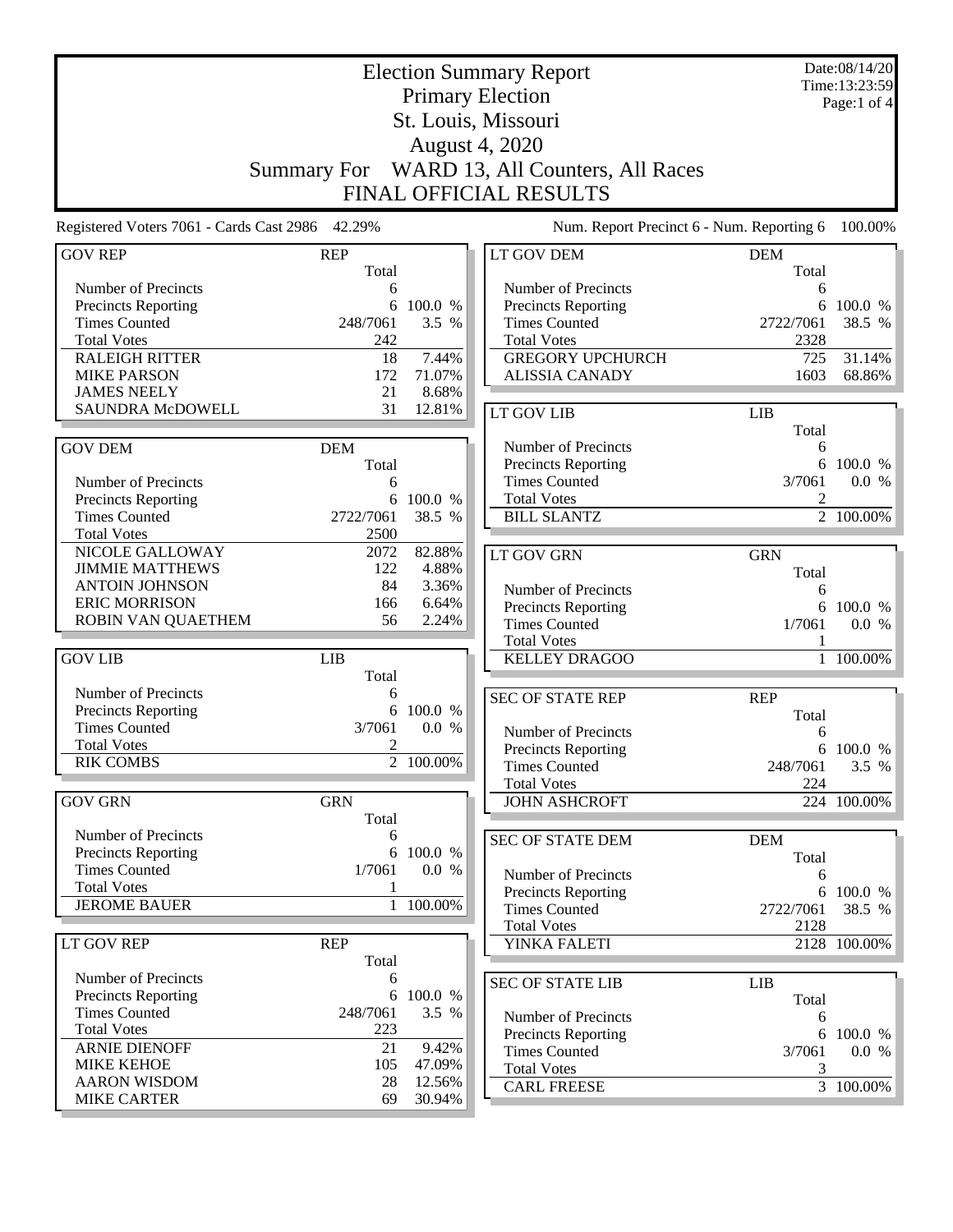|                                                 | Date:08/14/20<br><b>Election Summary Report</b> |                        |                                              |                     |                              |  |  |
|-------------------------------------------------|-------------------------------------------------|------------------------|----------------------------------------------|---------------------|------------------------------|--|--|
|                                                 |                                                 |                        | <b>Primary Election</b>                      |                     | Time:13:23:59<br>Page:2 of 4 |  |  |
|                                                 | St. Louis, Missouri                             |                        |                                              |                     |                              |  |  |
|                                                 | <b>August 4, 2020</b>                           |                        |                                              |                     |                              |  |  |
|                                                 |                                                 |                        |                                              |                     |                              |  |  |
|                                                 |                                                 |                        | Summary For WARD 13, All Counters, All Races |                     |                              |  |  |
|                                                 |                                                 |                        | FINAL OFFICIAL RESULTS                       |                     |                              |  |  |
| Registered Voters 7061 - Cards Cast 2986 42.29% |                                                 |                        | Num. Report Precinct 6 - Num. Reporting 6    |                     | 100.00%                      |  |  |
| <b>SEC OF STATE GRN</b>                         | <b>GRN</b><br>Total                             |                        | <b>ATTY GENERAL REP</b>                      | <b>REP</b><br>Total |                              |  |  |
| Number of Precincts                             | 6                                               |                        | Number of Precincts                          | 6                   |                              |  |  |
| Precincts Reporting                             | 6                                               | 100.0 %                | <b>Precincts Reporting</b>                   | 6                   | 100.0 %                      |  |  |
| <b>Times Counted</b>                            | 1/7061                                          | 0.0 %                  | <b>Times Counted</b>                         | 248/7061            | 3.5 %                        |  |  |
| <b>Total Votes</b><br>PAUL LEHMANN              | 1                                               | 1 100.00%              | <b>Total Votes</b><br><b>ERIC SCHMITT</b>    | 224<br>224          | 100.00%                      |  |  |
|                                                 |                                                 |                        |                                              |                     |                              |  |  |
| <b>SEC OF STATE CON</b>                         | <b>CON</b>                                      |                        | <b>ATTY GENERAL DEM</b>                      | <b>DEM</b>          |                              |  |  |
|                                                 | Total                                           |                        |                                              | Total               |                              |  |  |
| Number of Precincts                             | 6                                               |                        | Number of Precincts                          | 6                   |                              |  |  |
| Precincts Reporting                             |                                                 | 6 100.0 %              | <b>Precincts Reporting</b>                   |                     | 6 100.0 %                    |  |  |
| <b>Times Counted</b><br><b>Total Votes</b>      | 0/7061                                          | 0.0 %                  | <b>Times Counted</b><br><b>Total Votes</b>   | 2722/7061           | 38.5 %                       |  |  |
| PAUL VENABLE                                    | 0<br>$\mathbf{0}$                               | N/A                    | <b>RICH FINNERAN</b>                         | 2287<br>1251        | 54.70%                       |  |  |
|                                                 |                                                 |                        | <b>ELAD GROSS</b>                            | 1036                | 45.30%                       |  |  |
| <b>ST TREASURER REP</b>                         | <b>REP</b>                                      |                        |                                              |                     |                              |  |  |
|                                                 | Total                                           |                        | <b>ATTY GENERAL LIB</b>                      | <b>LIB</b>          |                              |  |  |
| Number of Precincts                             | 6                                               |                        |                                              | Total               |                              |  |  |
| <b>Precincts Reporting</b>                      | 6                                               | 100.0 %                | Number of Precincts                          | 6                   |                              |  |  |
| <b>Times Counted</b>                            | 248/7061                                        | 3.5 %                  | <b>Precincts Reporting</b>                   | 6                   | 100.0 %                      |  |  |
| <b>Total Votes</b>                              | 221                                             |                        | <b>Times Counted</b>                         | 3/7061              | 0.0 %                        |  |  |
| <b>SCOTT FITZPATRICK</b>                        |                                                 | 221 100.00%            | <b>Total Votes</b><br><b>KEVIN BABCOCK</b>   | 3                   | $\overline{3}$ 100.00%       |  |  |
| ST TREASURER DEM                                | <b>DEM</b>                                      |                        |                                              |                     |                              |  |  |
|                                                 | Total                                           |                        | <b>US REP 1 REP</b>                          | <b>REP</b>          |                              |  |  |
| Number of Precincts                             | 6                                               |                        |                                              | Total               |                              |  |  |
| <b>Precincts Reporting</b>                      |                                                 | 6 100.0 %              | Number of Precincts                          | 6                   |                              |  |  |
| <b>Times Counted</b>                            | 2722/7061                                       | 38.5 %                 | <b>Precincts Reporting</b>                   |                     | 6 100.0 %                    |  |  |
| <b>Total Votes</b>                              | 2125                                            |                        | <b>Times Counted</b>                         | 248/7061            | 3.5 %                        |  |  |
| <b>VICKI ENGLUND</b>                            |                                                 | 2125 100.00%           | <b>Total Votes</b>                           | 220                 |                              |  |  |
|                                                 |                                                 |                        | WINNIE HEARTSTRONG<br><b>ANTHONY ROGERS</b>  | 85<br>135           | 38.64%<br>61.36%             |  |  |
| <b>ST TREASURER LIB</b>                         | <b>LIB</b>                                      |                        |                                              |                     |                              |  |  |
| Number of Precincts                             | Total<br>6                                      |                        | <b>US REP 1 DEM</b>                          | <b>DEM</b>          |                              |  |  |
| <b>Precincts Reporting</b>                      | 6                                               | 100.0 %                |                                              | Total               |                              |  |  |
| <b>Times Counted</b>                            | 3/7061                                          | 0.0 %                  | Number of Precincts                          | 6                   |                              |  |  |
| <b>Total Votes</b>                              | 3                                               |                        | Precincts Reporting                          | 6                   | 100.0 %                      |  |  |
| NICHOLAS KASOFF                                 |                                                 | $\overline{3}$ 100.00% | <b>Times Counted</b>                         | 2722/7061           | 38.5 %                       |  |  |
|                                                 |                                                 |                        | <b>Total Votes</b>                           | 2601                |                              |  |  |
| ST TREASURER GRN                                | <b>GRN</b>                                      |                        | <b>CORI BUSH</b><br><b>LACY CLAY</b>         | 1373<br>928         | 52.79%<br>35.68%             |  |  |
|                                                 | Total                                           |                        | KATHERINE BRUCKNER                           | 300                 | 11.53%                       |  |  |
| Number of Precincts<br>Precincts Reporting      | 6                                               | 6 100.0 %              |                                              |                     |                              |  |  |
| <b>Times Counted</b>                            | 1/7061                                          | 0.0 %                  | <b>US REP 1 LIB</b>                          | <b>LIB</b>          |                              |  |  |
| <b>Total Votes</b>                              | 1                                               |                        |                                              | Total               |                              |  |  |
| <b>JOSEPH CIVETTINI</b>                         |                                                 | 1 100.00%              | Number of Precincts                          | 6                   |                              |  |  |
|                                                 |                                                 |                        | <b>Precincts Reporting</b>                   | 6                   | 100.0 %                      |  |  |
|                                                 |                                                 |                        | <b>Times Counted</b>                         | 3/7061              | 0.0 %                        |  |  |
|                                                 |                                                 |                        | <b>Total Votes</b>                           | 3                   |                              |  |  |
|                                                 |                                                 |                        | <b>ALEX FURMAN</b>                           |                     | $\frac{1}{3}$ 100.00%        |  |  |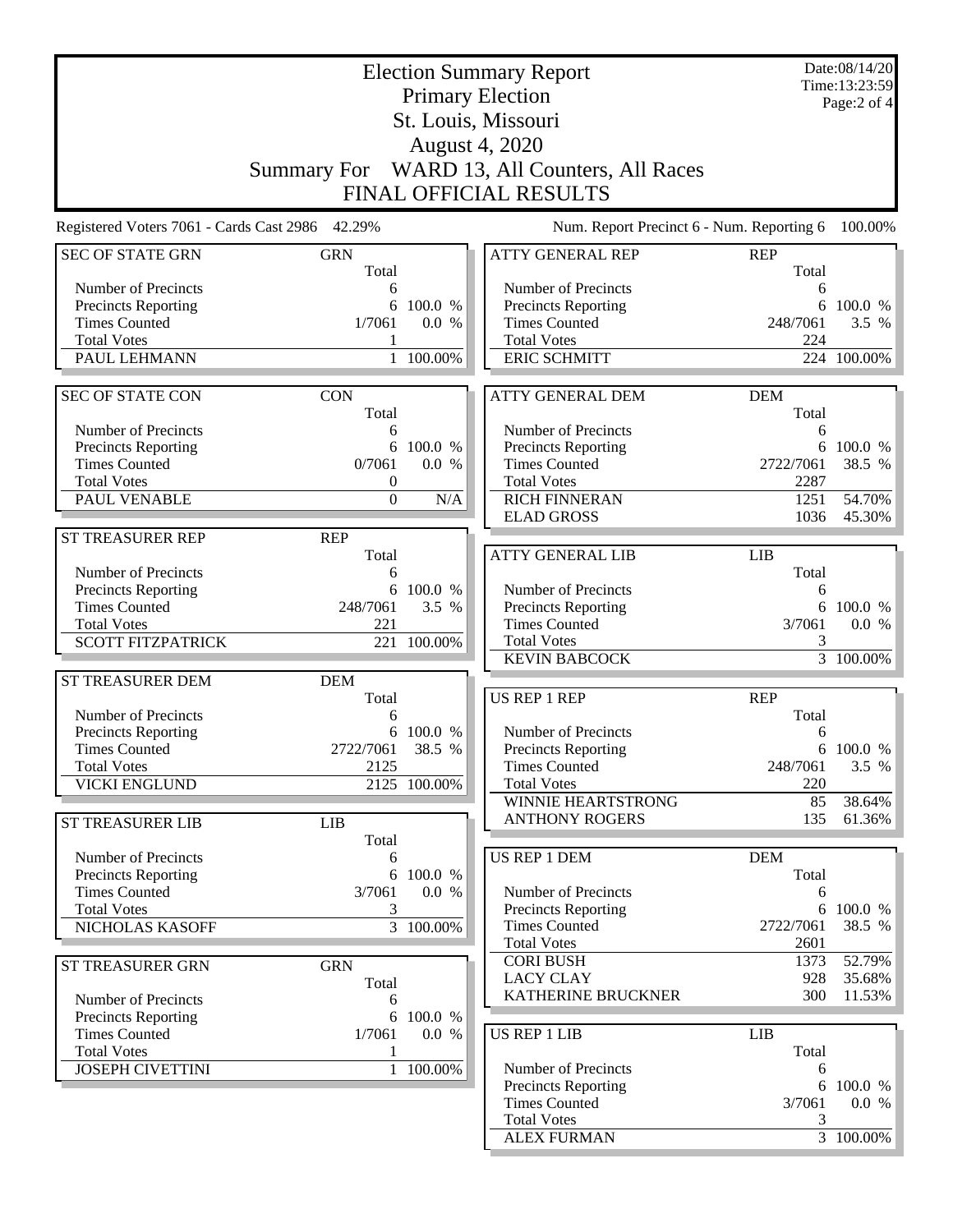| <b>Election Summary Report</b>                     |                       |                   |                                              |            | Date:08/14/20<br>Time:13:23:59 |  |  |
|----------------------------------------------------|-----------------------|-------------------|----------------------------------------------|------------|--------------------------------|--|--|
|                                                    |                       |                   | <b>Primary Election</b>                      |            | Page: 3 of 4                   |  |  |
| St. Louis, Missouri                                |                       |                   |                                              |            |                                |  |  |
|                                                    | <b>August 4, 2020</b> |                   |                                              |            |                                |  |  |
|                                                    |                       |                   |                                              |            |                                |  |  |
|                                                    |                       |                   | Summary For WARD 13, All Counters, All Races |            |                                |  |  |
|                                                    |                       |                   | <b>FINAL OFFICIAL RESULTS</b>                |            |                                |  |  |
| Registered Voters 7061 - Cards Cast 2986 42.29%    |                       |                   | Num. Report Precinct 6 - Num. Reporting 6    |            | 100.00%                        |  |  |
| <b>ST SEN 5 REP</b>                                | <b>REP</b>            |                   | <b>CIRC ATTY DEM</b>                         | <b>DEM</b> |                                |  |  |
| Number of Precincts                                | Total<br>2            |                   | Number of Precincts                          | Total<br>6 |                                |  |  |
| Precincts Reporting                                |                       | 2 100.0 %         | Precincts Reporting                          |            | 6 100.0 %                      |  |  |
| <b>Times Counted</b>                               | 27/1246               | 2.2 %             | <b>Times Counted</b>                         | 2722/7061  | 38.5 %                         |  |  |
| <b>Total Votes</b>                                 | 25                    |                   | <b>Total Votes</b>                           | 2676       |                                |  |  |
| MICHAEL HEBRON                                     | 25                    | 100.00%           | <b>KIMBERLY GARDNER</b>                      | 1002       | 37.44%                         |  |  |
|                                                    |                       |                   | <b>MARY PAT CARL</b>                         | 1674       | 62.56%                         |  |  |
| ST SEN 5 DEM                                       | <b>DEM</b>            |                   |                                              |            |                                |  |  |
|                                                    | Total                 |                   | <b>SHERIFF REP</b>                           | <b>REP</b> |                                |  |  |
| Number of Precincts                                | 2                     |                   |                                              | Total      |                                |  |  |
| Precincts Reporting                                |                       | 2 100.0 %         | Number of Precincts                          | 6          |                                |  |  |
| <b>Times Counted</b><br><b>Total Votes</b>         | 364/1246<br>342       | 29.2 %            | Precincts Reporting<br><b>Times Counted</b>  | 248/7061   | 6 100.0 %<br>3.5 %             |  |  |
| <b>WILLIAM HAAS</b>                                | 29                    | 8.48%             | <b>Total Votes</b>                           | 220        |                                |  |  |
| <b>MEGAN GREEN</b>                                 | 134                   | 39.18%            | <b>JOHN CASTELLANO</b>                       | 145        | 65.91%                         |  |  |
| <b>JEREMIAH CHURCH</b>                             | 14                    | 4.09%             | <b>LESTER STEWART</b>                        | 75         | 34.09%                         |  |  |
| MICHELLE SHEROD                                    | 78                    | 22.81%            |                                              |            |                                |  |  |
| <b>STEVE ROBERTS</b>                               | 83                    | 24.27%            | <b>SHERIFF DEM</b>                           | <b>DEM</b> |                                |  |  |
| McFARLANE DUNCAN                                   | 4                     | 1.17%             |                                              | Total      |                                |  |  |
|                                                    |                       |                   | Number of Precincts                          | 6          |                                |  |  |
| ST REP 81 DEM                                      | <b>DEM</b>            |                   | Precincts Reporting                          | 6          | 100.0 %                        |  |  |
|                                                    | Total                 |                   | <b>Times Counted</b>                         | 2722/7061  | 38.5 %                         |  |  |
| Number of Precincts                                | 5                     |                   | <b>Total Votes</b>                           | 2388       |                                |  |  |
| <b>Precincts Reporting</b><br><b>Times Counted</b> | 5<br>2071/5408        | 100.0 %<br>38.3 % | <b>VERNON BETTS</b><br>ALFRED MONTGOMERY     | 1458       | 61.06%                         |  |  |
| <b>Total Votes</b>                                 | 1744                  |                   | <b>DAVID MOSLEY</b>                          | 627<br>303 | 26.26%<br>12.69%               |  |  |
| <b>STEVE BUTZ</b>                                  |                       | 1744 100.00%      |                                              |            |                                |  |  |
|                                                    |                       |                   | <b>TREASURER REP</b>                         | <b>REP</b> |                                |  |  |
| ST REP 82 REP                                      | <b>REP</b>            |                   |                                              | Total      |                                |  |  |
|                                                    | Total                 |                   | Number of Precincts                          | 6          |                                |  |  |
| Number of Precincts                                |                       |                   | <b>Precincts Reporting</b>                   | 6          | 100.0 %                        |  |  |
| <b>Precincts Reporting</b>                         |                       | 1 100.0 %         | <b>Times Counted</b>                         | 248/7061   | 3.5 %                          |  |  |
| <b>Times Counted</b>                               | 59/1653               | 3.6 %             | <b>Total Votes</b>                           | 209        |                                |  |  |
| <b>Total Votes</b><br><b>ROBERT CRUMP</b>          | 48                    | 48 100.00%        | <b>ROBERT VROMAN</b>                         |            | 209 100.00%                    |  |  |
|                                                    |                       |                   | <b>TREASURER DEM</b>                         | <b>DEM</b> |                                |  |  |
| ST REP 82 DEM                                      | <b>DEM</b>            |                   |                                              | Total      |                                |  |  |
|                                                    | Total                 |                   | Number of Precincts                          | 6          |                                |  |  |
| Number of Precincts                                | 1                     |                   | Precincts Reporting                          | 6          | 100.0 %                        |  |  |
| Precincts Reporting                                |                       | 1 100.0 %         | <b>Times Counted</b>                         | 2722/7061  | 38.5 %                         |  |  |
| <b>Times Counted</b>                               | 651/1653              | 39.4 %            | <b>Total Votes</b>                           | 2571       |                                |  |  |
| <b>Total Votes</b>                                 | 529                   |                   | <b>TISHAURA JONES</b>                        | 1241       | 48.27%                         |  |  |
| <b>DONNA BARINGER</b>                              |                       | 529 100.00%       | <b>JEFFREY BOYD</b>                          | 1330       | 51.73%                         |  |  |
| <b>CIRC ATTY REP</b>                               | <b>REP</b>            |                   | <b>TREASURER GRN</b>                         | <b>GRN</b> |                                |  |  |
|                                                    | Total                 |                   |                                              | Total      |                                |  |  |
| Number of Precincts                                | 6                     |                   | Number of Precincts                          | 6          |                                |  |  |
| <b>Precincts Reporting</b>                         | 6                     | 100.0 %           | <b>Precincts Reporting</b>                   | 6          | 100.0 %                        |  |  |
| <b>Times Counted</b>                               | 248/7061              | 3.5 %             | <b>Times Counted</b>                         | 1/7061     | 0.0 %                          |  |  |
| <b>Total Votes</b>                                 | 214                   |                   | <b>Total Votes</b>                           |            |                                |  |  |
| DANIEL ZDRODOWSKI                                  |                       | 214 100.00%       | DON DE VIVO                                  |            | 1 100.00%                      |  |  |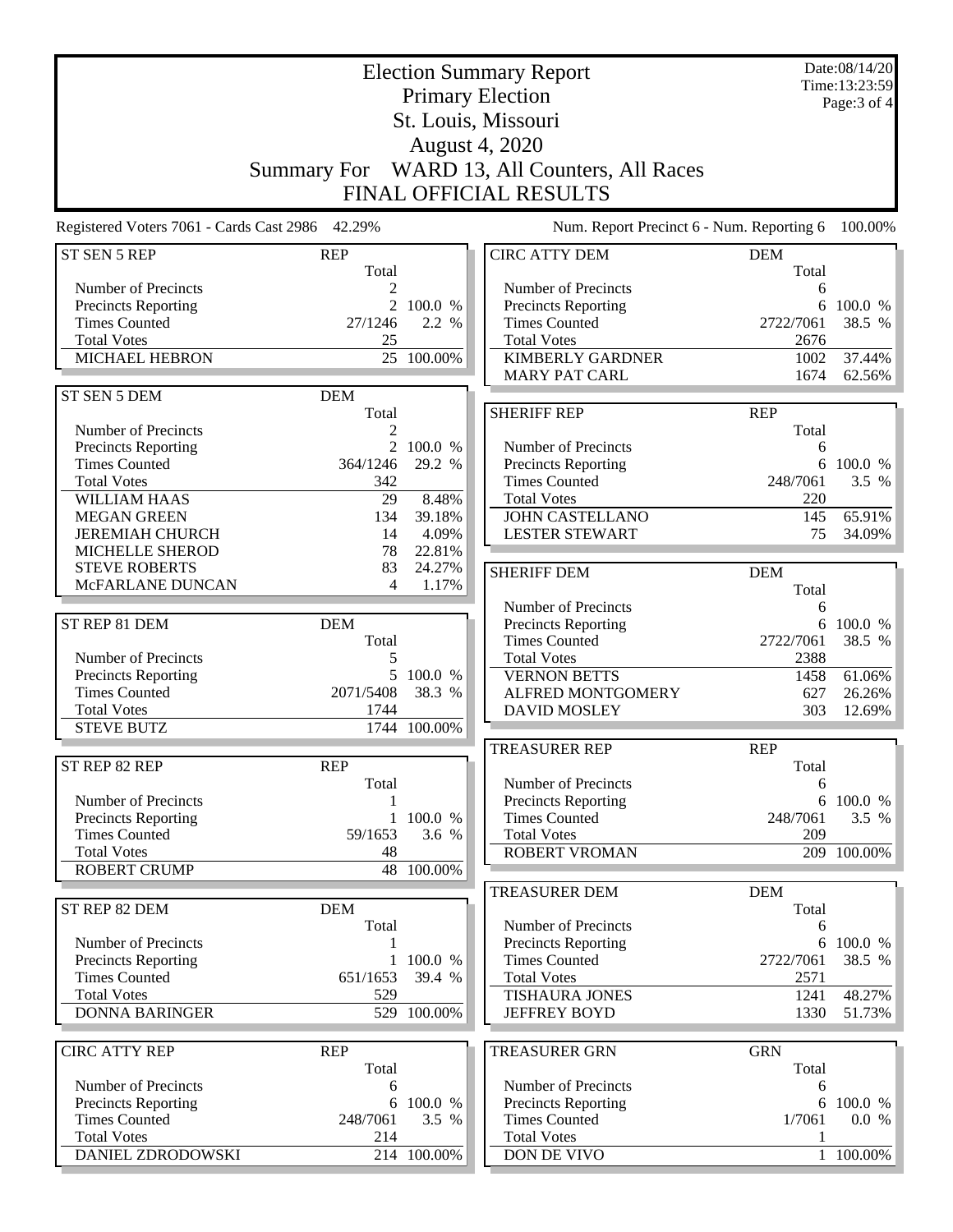| Date:08/14/20<br><b>Election Summary Report</b><br>Time:13:23:59 |                     |                        |                                              |                     |              |  |
|------------------------------------------------------------------|---------------------|------------------------|----------------------------------------------|---------------------|--------------|--|
| <b>Primary Election</b>                                          |                     |                        |                                              |                     | Page: 4 of 4 |  |
|                                                                  | St. Louis, Missouri |                        |                                              |                     |              |  |
|                                                                  |                     |                        | August 4, 2020                               |                     |              |  |
|                                                                  |                     |                        |                                              |                     |              |  |
|                                                                  |                     |                        | Summary For WARD 13, All Counters, All Races |                     |              |  |
|                                                                  |                     |                        | FINAL OFFICIAL RESULTS                       |                     |              |  |
| Registered Voters 7061 - Cards Cast 2986                         | 42.29%              |                        | Num. Report Precinct 6 - Num. Reporting 6    |                     | 100.00%      |  |
| COM MAN WD 13 DEM                                                | <b>DEM</b><br>Total |                        | COM MAN GRN ALL OTHERS                       | <b>GRN</b><br>Total |              |  |
| Number of Precincts                                              | 6                   |                        | Number of Precincts                          | 6                   |              |  |
| Precincts Reporting                                              | 6                   | 100.0 %                | <b>Precincts Reporting</b>                   | 6                   | 100.0 %      |  |
| <b>Times Counted</b>                                             | 2722/7061           | 38.5 %                 | <b>Times Counted</b>                         | 1/7061              | 0.0 %        |  |
| <b>Total Votes</b>                                               | 2387                |                        | <b>Total Votes</b>                           |                     |              |  |
| <b>FRED WESSELS</b>                                              | 1293                | 54.17%                 | Write-in Votes                               | $\mathbf{1}$        | 100.00%      |  |
| <b>TONY KIRCHNER</b>                                             | 1061                | 44.45%                 |                                              |                     |              |  |
| Write-in Votes                                                   | 33                  | 1.38%                  | COM WOMAN GRN CITYWIDE                       | <b>GRN</b><br>Total |              |  |
| COM WOMAN WD 13 DEM                                              | <b>DEM</b>          |                        | Number of Precincts                          | 6                   |              |  |
|                                                                  | Total               |                        | Precincts Reporting                          | 6                   | 100.0 %      |  |
| Number of Precincts                                              | 6                   |                        | <b>Times Counted</b>                         | 1/7061              | 0.0 %        |  |
| Precincts Reporting                                              |                     | 6 100.0 %              | <b>Total Votes</b>                           |                     |              |  |
| <b>Times Counted</b>                                             | 2722/7061           | 38.5 %                 | Write-in Votes                               |                     | 1 100.00%    |  |
| <b>Total Votes</b>                                               | 2129                |                        |                                              |                     |              |  |
| <b>LISA BERTKE</b>                                               | 2090                | 98.17%                 | COM MAN CON CITYWIDE                         | <b>CON</b>          |              |  |
| Write-in Votes                                                   | 39                  | 1.83%                  |                                              | Total               |              |  |
|                                                                  |                     |                        | Number of Precincts                          | 6                   |              |  |
| COM MAN REP ALL OTHERS                                           | <b>REP</b>          |                        | <b>Precincts Reporting</b>                   | 6                   | 100.0 %      |  |
|                                                                  | Total               |                        | <b>Times Counted</b>                         | 0/7061              | 0.0 %        |  |
| Number of Precincts                                              | 6                   |                        | <b>Total Votes</b>                           | 0                   |              |  |
| <b>Precincts Reporting</b>                                       | 6                   | 100.0 %                | Write-in Votes                               | $\theta$            | N/A          |  |
| <b>Times Counted</b>                                             | 248/7061            | 3.5 %                  |                                              |                     |              |  |
| <b>Total Votes</b>                                               | 13                  |                        | COM WOMAN CON CITYWIDE                       | <b>CON</b>          |              |  |
| Write-in Votes                                                   | 13                  | 100.00%                |                                              | Total               |              |  |
|                                                                  |                     |                        | Number of Precincts                          | 6                   |              |  |
| COM WOMAN REP ALL OTHERS                                         | <b>REP</b>          |                        | <b>Precincts Reporting</b>                   | 6                   | 100.0 %      |  |
|                                                                  | Total               |                        | <b>Times Counted</b>                         | 0/7061              | 0.0 %        |  |
| Number of Precincts                                              | 6                   |                        | <b>Total Votes</b>                           | 0                   |              |  |
| <b>Precincts Reporting</b>                                       |                     | 6 100.0 %              | Write-in Votes                               | $\Omega$            | N/A          |  |
| <b>Times Counted</b>                                             | 248/7061            | 3.5 %                  |                                              |                     |              |  |
| <b>Total Votes</b>                                               | 10                  |                        | <b>CON AMEND 2</b>                           |                     |              |  |
| Write-in Votes                                                   |                     | 10 100.00%             |                                              | Total               |              |  |
|                                                                  |                     |                        | Number of Precincts                          | 6                   |              |  |
| COM MAN LIB CITYWIDE                                             | <b>LIB</b>          |                        | Precincts Reporting                          | 6                   | 100.0 %      |  |
|                                                                  | Total               |                        | <b>Times Counted</b>                         | 2986/7061           | 42.3 %       |  |
| Number of Precincts                                              | 6                   |                        | <b>Total Votes</b>                           | 2893                |              |  |
| <b>Precincts Reporting</b>                                       | 6                   | 100.0 %                | <b>YES</b>                                   | 2354                | 81.37%       |  |
| <b>Times Counted</b>                                             | 3/7061              | 0.0 %                  | NO                                           | 539                 | $18.63\%$    |  |
| <b>Total Votes</b>                                               | 2                   |                        |                                              |                     |              |  |
| Write-in Votes                                                   |                     | $\overline{2}$ 100.00% |                                              |                     |              |  |
| COM WOMAN LIB CITYWIDE                                           | LIB                 |                        |                                              |                     |              |  |
|                                                                  | Total               |                        |                                              |                     |              |  |
| Number of Precincts                                              | 6                   |                        |                                              |                     |              |  |
| Precincts Reporting                                              |                     | 6 100.0 %              |                                              |                     |              |  |
| <b>Times Counted</b>                                             | 3/7061              | 0.0 %                  |                                              |                     |              |  |
| <b>Total Votes</b>                                               | 1                   |                        |                                              |                     |              |  |
| Write-in Votes                                                   |                     | 1 100.00%              |                                              |                     |              |  |
|                                                                  |                     |                        |                                              |                     |              |  |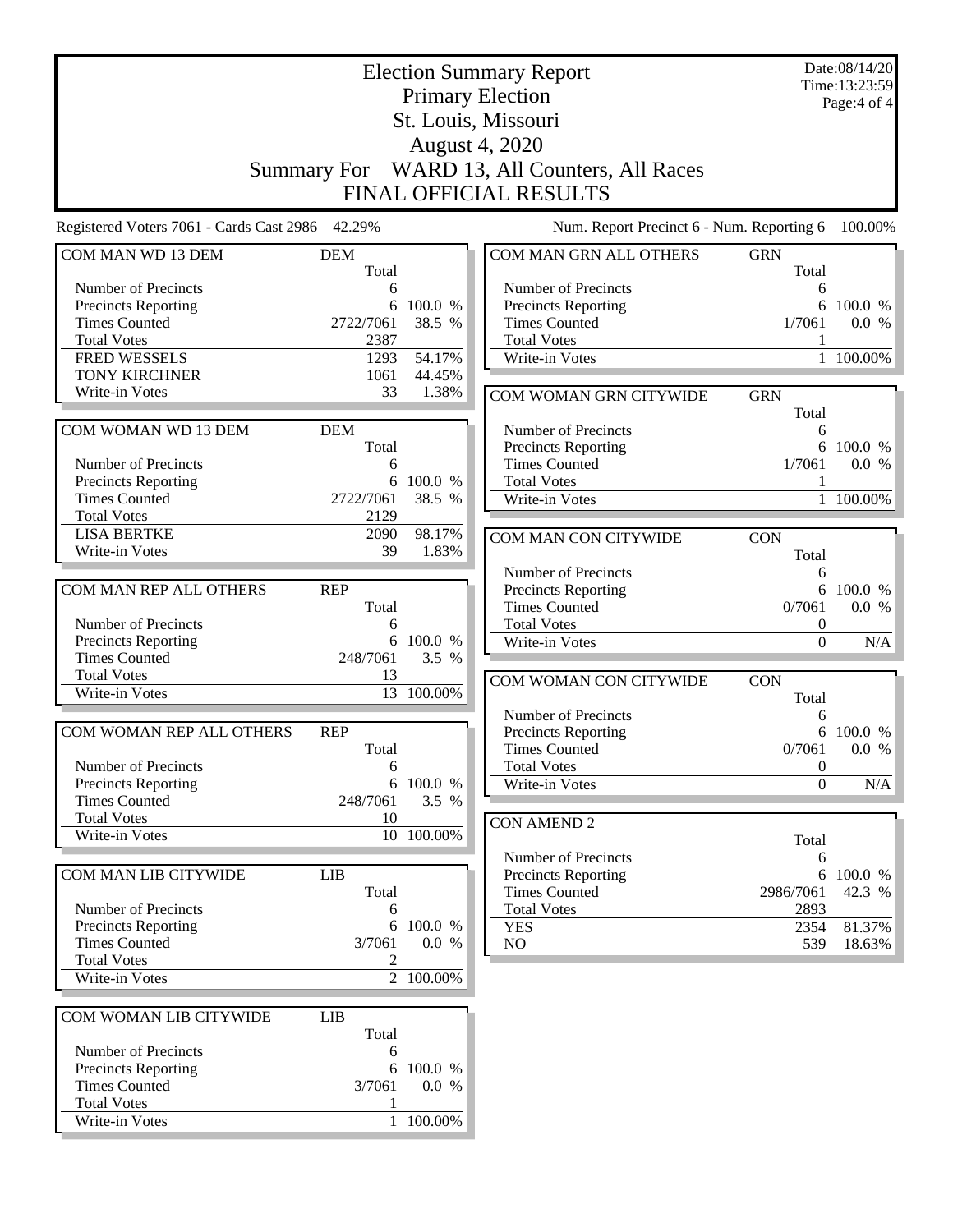|                                             | <b>Election Summary Report</b> |                  |                                            |                     |                               |
|---------------------------------------------|--------------------------------|------------------|--------------------------------------------|---------------------|-------------------------------|
|                                             |                                |                  | <b>Primary Election</b>                    |                     | Time: 13:24:05<br>Page:1 of 4 |
|                                             | St. Louis, Missouri            |                  |                                            |                     |                               |
|                                             |                                |                  | <b>August 4, 2020</b>                      |                     |                               |
|                                             |                                |                  |                                            |                     |                               |
|                                             | <b>Summary For</b>             |                  | WARD 14, All Counters, All Races           |                     |                               |
|                                             |                                |                  | FINAL OFFICIAL RESULTS                     |                     |                               |
| Registered Voters 6336 - Cards Cast 2477    | 39.09%                         |                  | Num. Report Precinct 9 - Num. Reporting 9  |                     | 100.00%                       |
| <b>GOV REP</b>                              | <b>REP</b><br>Total            |                  | LT GOV DEM                                 | <b>DEM</b><br>Total |                               |
| Number of Precincts                         | 9                              |                  | Number of Precincts                        | 9                   |                               |
| <b>Precincts Reporting</b>                  | 9                              | 100.0 %          | <b>Precincts Reporting</b>                 | 9                   | 100.0 %                       |
| <b>Times Counted</b>                        | 190/6336                       | 3.0 %            | <b>Times Counted</b>                       | 2267/6336           | 35.8 %                        |
| <b>Total Votes</b>                          | 184                            |                  | <b>Total Votes</b>                         | 1991                |                               |
| <b>RALEIGH RITTER</b>                       | 12                             | 6.52%            | <b>GREGORY UPCHURCH</b>                    | 565                 | 28.38%                        |
| <b>MIKE PARSON</b>                          | 141                            | 76.63%           | <b>ALISSIA CANADY</b>                      | 1426                | 71.62%                        |
| <b>JAMES NEELY</b><br>SAUNDRA McDOWELL      | 17<br>14                       | 9.24%            |                                            |                     |                               |
|                                             |                                | 7.61%            | LT GOV LIB                                 | <b>LIB</b>          |                               |
|                                             | <b>DEM</b>                     |                  | Number of Precincts                        | Total<br>9          |                               |
| <b>GOV DEM</b>                              | Total                          |                  | Precincts Reporting                        | 9                   | 100.0 %                       |
| Number of Precincts                         | 9                              |                  | <b>Times Counted</b>                       | 4/6336              | 0.1 %                         |
| Precincts Reporting                         | 9                              | 100.0 %          | <b>Total Votes</b>                         | 3                   |                               |
| <b>Times Counted</b>                        | 2267/6336                      | 35.8 %           | <b>BILL SLANTZ</b>                         |                     | 3 100.00%                     |
| <b>Total Votes</b>                          | 2137                           |                  |                                            |                     |                               |
| NICOLE GALLOWAY                             | 1746                           | 81.70%           | <b>LT GOV GRN</b>                          | <b>GRN</b>          |                               |
| <b>JIMMIE MATTHEWS</b>                      | 117                            | 5.47%            |                                            | Total               |                               |
| <b>ANTOIN JOHNSON</b>                       | 84                             | 3.93%            | Number of Precincts                        | 9                   |                               |
| <b>ERIC MORRISON</b>                        | 125                            | 5.85%            | Precincts Reporting                        |                     | 9 100.0 %                     |
| ROBIN VAN QUAETHEM                          | 65                             | 3.04%            | <b>Times Counted</b>                       | 1/6336              | 0.0 %                         |
|                                             |                                |                  | <b>Total Votes</b>                         | 1                   |                               |
| <b>GOV LIB</b>                              | <b>LIB</b>                     |                  | <b>KELLEY DRAGOO</b>                       | $\mathbf{1}$        | 100.00%                       |
|                                             | Total                          |                  |                                            |                     |                               |
| Number of Precincts                         | 9                              |                  | <b>SEC OF STATE REP</b>                    | <b>REP</b>          |                               |
| Precincts Reporting<br><b>Times Counted</b> | 9<br>4/6336                    | 100.0 %<br>0.1 % |                                            | Total               |                               |
| <b>Total Votes</b>                          | 4                              |                  | Number of Precincts                        | 9                   |                               |
| <b>RIK COMBS</b>                            |                                | 4 100.00%        | <b>Precincts Reporting</b>                 | 9                   | 100.0 %                       |
|                                             |                                |                  | <b>Times Counted</b><br><b>Total Votes</b> | 190/6336<br>174     | 3.0 %                         |
| <b>GOV GRN</b>                              | <b>GRN</b>                     |                  | <b>JOHN ASHCROFT</b>                       |                     | 174 100.00%                   |
|                                             | Total                          |                  |                                            |                     |                               |
| Number of Precincts                         | 9                              |                  | <b>SEC OF STATE DEM</b>                    | <b>DEM</b>          |                               |
| Precincts Reporting                         | 9                              | 100.0 %          |                                            | Total               |                               |
| <b>Times Counted</b>                        | 1/6336                         | 0.0 %            | Number of Precincts                        | 9                   |                               |
| <b>Total Votes</b>                          |                                |                  | <b>Precincts Reporting</b>                 |                     | 9 100.0 %                     |
| <b>JEROME BAUER</b>                         | $\mathbf{1}$                   | 100.00%          | <b>Times Counted</b>                       | 2267/6336           | 35.8 %                        |
|                                             |                                |                  | <b>Total Votes</b>                         | 1867                |                               |
| LT GOV REP                                  | <b>REP</b>                     |                  | YINKA FALETI                               |                     | $\overline{1867}^-$ 100.00%   |
|                                             | Total                          |                  |                                            |                     |                               |
| Number of Precincts                         | 9                              |                  | <b>SEC OF STATE LIB</b>                    | LIB                 |                               |
| Precincts Reporting                         | 9                              | 100.0 %          |                                            | Total               |                               |
| <b>Times Counted</b>                        | 190/6336                       | 3.0 %            | Number of Precincts                        | 9                   |                               |
| <b>Total Votes</b>                          | 172                            |                  | Precincts Reporting                        |                     | 9 100.0 %                     |
| <b>ARNIE DIENOFF</b><br><b>MIKE KEHOE</b>   | 16<br>84                       | 9.30%<br>48.84%  | <b>Times Counted</b>                       | 4/6336              | 0.1 %                         |
| <b>AARON WISDOM</b>                         | 17                             | 9.88%            | <b>Total Votes</b>                         | 4                   |                               |
| <b>MIKE CARTER</b>                          | 55                             | 31.98%           | <b>CARL FREESE</b>                         |                     | 4 100.00%                     |
|                                             |                                |                  |                                            |                     |                               |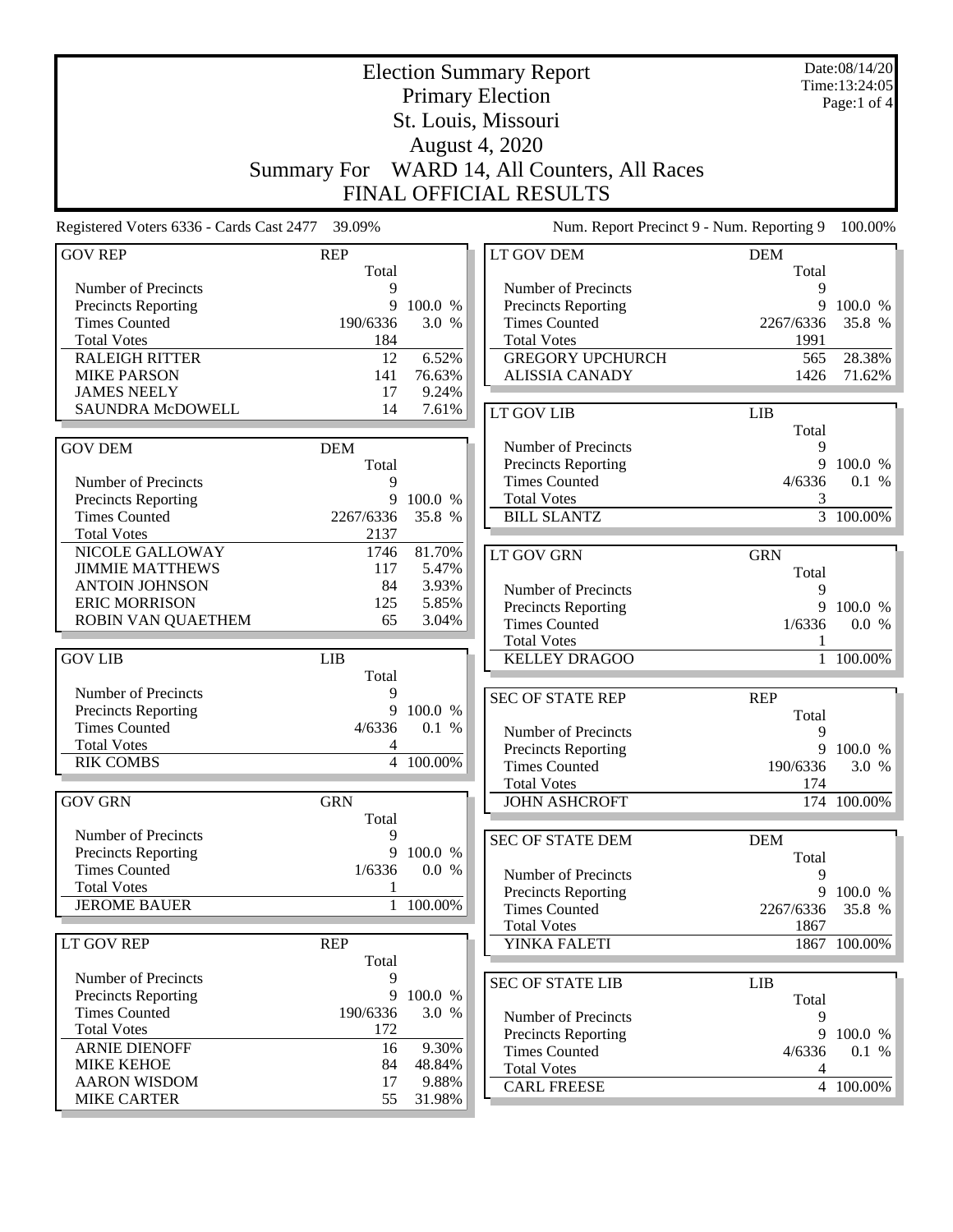|                                                   | Date:08/14/20<br><b>Election Summary Report</b> |              |                                                    |                     |                              |  |
|---------------------------------------------------|-------------------------------------------------|--------------|----------------------------------------------------|---------------------|------------------------------|--|
|                                                   |                                                 |              | <b>Primary Election</b>                            |                     | Time:13:24:05<br>Page:2 of 4 |  |
|                                                   |                                                 |              | St. Louis, Missouri                                |                     |                              |  |
|                                                   |                                                 |              | <b>August 4, 2020</b>                              |                     |                              |  |
|                                                   |                                                 |              |                                                    |                     |                              |  |
|                                                   |                                                 |              | Summary For WARD 14, All Counters, All Races       |                     |                              |  |
|                                                   |                                                 |              | FINAL OFFICIAL RESULTS                             |                     |                              |  |
| Registered Voters 6336 - Cards Cast 2477 39.09%   |                                                 |              | Num. Report Precinct 9 - Num. Reporting 9          |                     | 100.00%                      |  |
| <b>SEC OF STATE GRN</b>                           | <b>GRN</b><br>Total                             |              | <b>ATTY GENERAL REP</b>                            | <b>REP</b><br>Total |                              |  |
| Number of Precincts                               | 9                                               |              | Number of Precincts                                | 9                   |                              |  |
| <b>Precincts Reporting</b>                        | 9                                               | 100.0 %      | Precincts Reporting                                | 9                   | 100.0 %                      |  |
| <b>Times Counted</b>                              | 1/6336                                          | 0.0 %        | <b>Times Counted</b>                               | 190/6336            | 3.0 %                        |  |
| <b>Total Votes</b><br>PAUL LEHMANN                | 1                                               | 1 100.00%    | <b>Total Votes</b><br><b>ERIC SCHMITT</b>          | 172                 | 172 100.00%                  |  |
|                                                   |                                                 |              |                                                    |                     |                              |  |
| <b>SEC OF STATE CON</b>                           | <b>CON</b>                                      |              | <b>ATTY GENERAL DEM</b>                            | <b>DEM</b>          |                              |  |
|                                                   | Total                                           |              |                                                    | Total               |                              |  |
| Number of Precincts<br><b>Precincts Reporting</b> | 9<br>9                                          | 100.0 %      | Number of Precincts                                | 9<br>9              | 100.0 %                      |  |
| <b>Times Counted</b>                              | 3/6336                                          | 0.0 %        | <b>Precincts Reporting</b><br><b>Times Counted</b> | 2267/6336           | 35.8 %                       |  |
| <b>Total Votes</b>                                | 3                                               |              | <b>Total Votes</b>                                 | 1968                |                              |  |
| PAUL VENABLE                                      |                                                 | 3 100.00%    | <b>RICH FINNERAN</b>                               | 996                 | 50.61%                       |  |
|                                                   |                                                 |              | <b>ELAD GROSS</b>                                  | 972                 | 49.39%                       |  |
| ST TREASURER REP                                  | <b>REP</b>                                      |              |                                                    |                     |                              |  |
|                                                   | Total                                           |              | <b>ATTY GENERAL LIB</b>                            | <b>LIB</b>          |                              |  |
| Number of Precincts                               | 9                                               |              |                                                    | Total               |                              |  |
| <b>Precincts Reporting</b>                        |                                                 | 9 100.0 %    | Number of Precincts                                | 9                   |                              |  |
| <b>Times Counted</b><br><b>Total Votes</b>        | 190/6336<br>165                                 | 3.0 %        | Precincts Reporting<br><b>Times Counted</b>        | 9<br>4/6336         | 100.0 %<br>0.1 %             |  |
| <b>SCOTT FITZPATRICK</b>                          |                                                 | 165 100.00%  | <b>Total Votes</b>                                 | 3                   |                              |  |
|                                                   |                                                 |              | <b>KEVIN BABCOCK</b>                               |                     | $3 - 100.00\%$               |  |
| ST TREASURER DEM                                  | <b>DEM</b>                                      |              |                                                    |                     |                              |  |
|                                                   | Total                                           |              | <b>US REP 1 REP</b>                                | <b>REP</b>          |                              |  |
| Number of Precincts                               | 9                                               |              |                                                    | Total               |                              |  |
| <b>Precincts Reporting</b>                        |                                                 | 9 100.0 %    | Number of Precincts                                | 9                   |                              |  |
| <b>Times Counted</b>                              | 2267/6336                                       | 35.8 %       | <b>Precincts Reporting</b>                         | 9                   | 100.0 %                      |  |
| <b>Total Votes</b><br><b>VICKI ENGLUND</b>        | 1865                                            | 1865 100.00% | <b>Times Counted</b><br><b>Total Votes</b>         | 190/6336<br>168     | 3.0 %                        |  |
|                                                   |                                                 |              | WINNIE HEARTSTRONG                                 | 57                  | 33.93%                       |  |
| <b>ST TREASURER LIB</b>                           | LIB                                             |              | <b>ANTHONY ROGERS</b>                              | 111                 | 66.07%                       |  |
|                                                   | Total                                           |              |                                                    |                     |                              |  |
| Number of Precincts                               | 9                                               |              | <b>US REP 1 DEM</b>                                | <b>DEM</b>          |                              |  |
| Precincts Reporting                               | 9                                               | 100.0 %      |                                                    | Total               |                              |  |
| <b>Times Counted</b>                              | 4/6336                                          | 0.1 %        | Number of Precincts                                | 9                   |                              |  |
| <b>Total Votes</b>                                | 4                                               |              | <b>Precincts Reporting</b>                         | 9                   | 100.0 %                      |  |
| NICHOLAS KASOFF                                   |                                                 | 4 100.00%    | <b>Times Counted</b><br><b>Total Votes</b>         | 2267/6336<br>2190   | 35.8 %                       |  |
|                                                   |                                                 |              | <b>CORI BUSH</b>                                   | 1203                | 54.93%                       |  |
| ST TREASURER GRN                                  | <b>GRN</b><br>Total                             |              | <b>LACY CLAY</b>                                   | 745                 | $34.02\%$                    |  |
| Number of Precincts                               | 9                                               |              | KATHERINE BRUCKNER                                 | 242                 | $11.05\%$                    |  |
| Precincts Reporting                               |                                                 | 9 100.0 %    |                                                    |                     |                              |  |
| <b>Times Counted</b>                              | 1/6336                                          | 0.0 %        | <b>US REP 1 LIB</b>                                | <b>LIB</b>          |                              |  |
| <b>Total Votes</b>                                |                                                 |              |                                                    | Total               |                              |  |
| <b>JOSEPH CIVETTINI</b>                           |                                                 | 1 100.00%    | Number of Precincts                                | 9                   |                              |  |
|                                                   |                                                 |              | Precincts Reporting                                | 9                   | 100.0 %                      |  |
|                                                   |                                                 |              | <b>Times Counted</b><br><b>Total Votes</b>         | 4/6336<br>4         | 0.1 %                        |  |
|                                                   |                                                 |              | <b>ALEX FURMAN</b>                                 |                     | 4 100.00%                    |  |
|                                                   |                                                 |              |                                                    |                     |                              |  |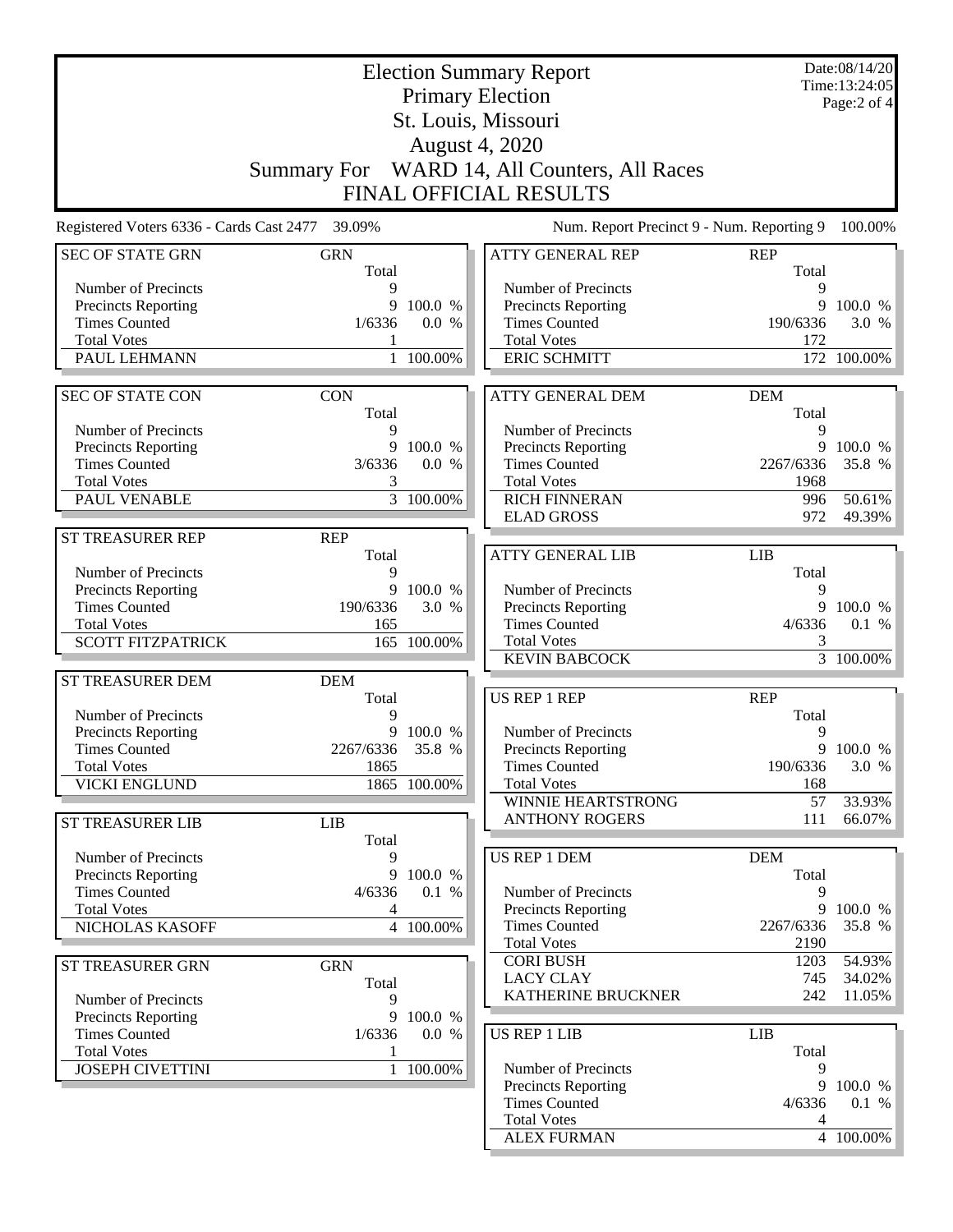| <b>Election Summary Report</b>                    |                     |                  |                                              |                     | Date:08/14/20<br>Time:13:24:05 |  |  |
|---------------------------------------------------|---------------------|------------------|----------------------------------------------|---------------------|--------------------------------|--|--|
|                                                   |                     |                  | <b>Primary Election</b>                      |                     | Page: 3 of 4                   |  |  |
|                                                   | St. Louis, Missouri |                  |                                              |                     |                                |  |  |
|                                                   | August 4, 2020      |                  |                                              |                     |                                |  |  |
|                                                   |                     |                  |                                              |                     |                                |  |  |
|                                                   |                     |                  | Summary For WARD 14, All Counters, All Races |                     |                                |  |  |
|                                                   |                     |                  | FINAL OFFICIAL RESULTS                       |                     |                                |  |  |
| Registered Voters 6336 - Cards Cast 2477          | 39.09%              |                  | Num. Report Precinct 9 - Num. Reporting 9    |                     | 100.00%                        |  |  |
| ST SEN 5 REP                                      | <b>REP</b><br>Total |                  | <b>CIRC ATTY DEM</b>                         | <b>DEM</b><br>Total |                                |  |  |
| Number of Precincts                               | 4                   |                  | Number of Precincts                          | 9                   |                                |  |  |
| <b>Precincts Reporting</b>                        |                     | 4 100.0 %        | Precincts Reporting                          | 9                   | 100.0 %                        |  |  |
| <b>Times Counted</b>                              | 72/2023             | 3.6 %            | <b>Times Counted</b>                         | 2267/6336           | 35.8 %                         |  |  |
| <b>Total Votes</b>                                | 65                  |                  | <b>Total Votes</b>                           | 2226                |                                |  |  |
| MICHAEL HEBRON                                    | 65                  | 100.00%          | <b>KIMBERLY GARDNER</b>                      | 1040                | 46.72%                         |  |  |
|                                                   |                     |                  | <b>MARY PAT CARL</b>                         | 1186                | 53.28%                         |  |  |
| ST SEN 5 DEM                                      | <b>DEM</b>          |                  |                                              |                     |                                |  |  |
| Number of Precincts                               | Total<br>4          |                  | <b>SHERIFF REP</b>                           | <b>REP</b>          |                                |  |  |
| <b>Precincts Reporting</b>                        | 4                   | 100.0 %          | Number of Precincts                          | Total<br>9          |                                |  |  |
| <b>Times Counted</b>                              | 588/2023            | 29.1 %           | Precincts Reporting                          | 9                   | 100.0 %                        |  |  |
| <b>Total Votes</b>                                | 556                 |                  | <b>Times Counted</b>                         | 190/6336            | 3.0 %                          |  |  |
| <b>WILLIAM HAAS</b>                               | 60                  | 10.79%           | <b>Total Votes</b>                           | 168                 |                                |  |  |
| <b>MEGAN GREEN</b>                                | 212                 | 38.13%           | <b>JOHN CASTELLANO</b>                       | 122                 | 72.62%                         |  |  |
| <b>JEREMIAH CHURCH</b>                            | 17                  | 3.06%            | <b>LESTER STEWART</b>                        | 46                  | 27.38%                         |  |  |
| MICHELLE SHEROD                                   | 113                 | 20.32%           |                                              |                     |                                |  |  |
| <b>STEVE ROBERTS</b>                              | 142                 | 25.54%           | <b>SHERIFF DEM</b>                           | <b>DEM</b>          |                                |  |  |
| McFARLANE DUNCAN                                  | 12                  | 2.16%            |                                              | Total               |                                |  |  |
|                                                   |                     |                  | Number of Precincts                          | 9                   |                                |  |  |
| ST REP 81 DEM                                     | <b>DEM</b>          |                  | Precincts Reporting                          | 9                   | 100.0 %                        |  |  |
|                                                   | Total<br>3          |                  | <b>Times Counted</b><br><b>Total Votes</b>   | 2267/6336           | 35.8 %                         |  |  |
| Number of Precincts<br><b>Precincts Reporting</b> | 3                   | 100.0 %          | <b>VERNON BETTS</b>                          | 1967<br>1099        | 55.87%                         |  |  |
| <b>Times Counted</b>                              | 379/1193            | 31.8 %           | <b>ALFRED MONTGOMERY</b>                     | 564                 | 28.67%                         |  |  |
| <b>Total Votes</b>                                | 317                 |                  | <b>DAVID MOSLEY</b>                          | 304                 | 15.46%                         |  |  |
| <b>STEVE BUTZ</b>                                 |                     | 317 100.00%      |                                              |                     |                                |  |  |
|                                                   |                     |                  | <b>TREASURER REP</b>                         | <b>REP</b>          |                                |  |  |
| ST REP 82 REP                                     | <b>REP</b>          |                  |                                              | Total               |                                |  |  |
|                                                   | Total               |                  | Number of Precincts                          | 9                   |                                |  |  |
| Number of Precincts                               | 6                   |                  | <b>Precincts Reporting</b>                   | 9                   | 100.0 %                        |  |  |
| Precincts Reporting                               | 6                   | 100.0 %          | <b>Times Counted</b>                         | 190/6336            | 3.0 %                          |  |  |
| <b>Times Counted</b><br><b>Total Votes</b>        | 147/5143<br>127     | 2.9 %            | <b>Total Votes</b>                           | 164                 |                                |  |  |
| <b>ROBERT CRUMP</b>                               |                     | $127 - 100.00\%$ | <b>ROBERT VROMAN</b>                         |                     | 164 100.00%                    |  |  |
|                                                   |                     |                  | <b>TREASURER DEM</b>                         | <b>DEM</b>          |                                |  |  |
| ST REP 82 DEM                                     | <b>DEM</b>          |                  |                                              | Total               |                                |  |  |
|                                                   | Total               |                  | Number of Precincts                          | 9                   |                                |  |  |
| Number of Precincts                               | 6                   |                  | <b>Precincts Reporting</b>                   | 9                   | 100.0 %                        |  |  |
| Precincts Reporting                               | 6                   | 100.0 %          | <b>Times Counted</b>                         | 2267/6336           | 35.8 %                         |  |  |
| <b>Times Counted</b>                              | 1888/5143           | 36.7 %           | <b>Total Votes</b>                           | 2157                |                                |  |  |
| <b>Total Votes</b>                                | 1569                |                  | TISHAURA JONES                               | 1110                | 51.46%                         |  |  |
| <b>DONNA BARINGER</b>                             |                     | 1569 100.00%     | <b>JEFFREY BOYD</b>                          | 1047                | 48.54%                         |  |  |
|                                                   |                     |                  |                                              |                     |                                |  |  |
| <b>CIRC ATTY REP</b>                              | <b>REP</b><br>Total |                  | <b>TREASURER GRN</b>                         | <b>GRN</b><br>Total |                                |  |  |
| Number of Precincts                               | 9                   |                  | Number of Precincts                          | 9                   |                                |  |  |
| <b>Precincts Reporting</b>                        | 9                   | 100.0 %          | Precincts Reporting                          | 9                   | 100.0 %                        |  |  |
| <b>Times Counted</b>                              | 190/6336            | 3.0 %            | <b>Times Counted</b>                         | 1/6336              | 0.0 %                          |  |  |
| <b>Total Votes</b>                                | 168                 |                  | <b>Total Votes</b>                           |                     |                                |  |  |
| DANIEL ZDRODOWSKI                                 |                     | 168 100.00%      | DON DE VIVO                                  |                     | 1 100.00%                      |  |  |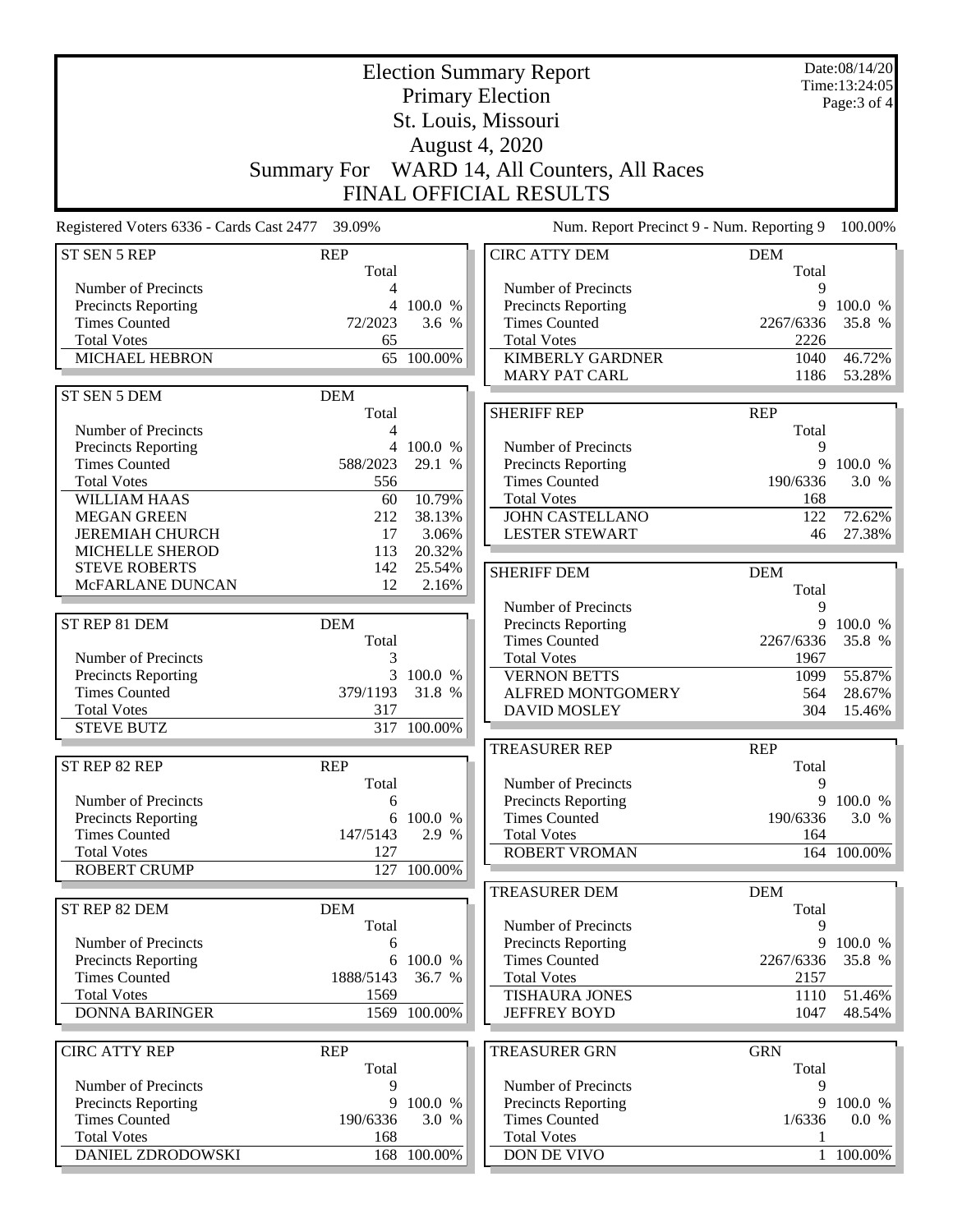|                                                    |                         |           | <b>Election Summary Report</b>               |                  | Date:08/14/20<br>Time: 13:24:05 |  |
|----------------------------------------------------|-------------------------|-----------|----------------------------------------------|------------------|---------------------------------|--|
|                                                    | <b>Primary Election</b> |           |                                              |                  |                                 |  |
|                                                    | St. Louis, Missouri     |           |                                              |                  |                                 |  |
|                                                    |                         |           |                                              |                  |                                 |  |
|                                                    |                         |           | <b>August 4, 2020</b>                        |                  |                                 |  |
|                                                    |                         |           | Summary For WARD 14, All Counters, All Races |                  |                                 |  |
|                                                    |                         |           | <b>FINAL OFFICIAL RESULTS</b>                |                  |                                 |  |
| Registered Voters 6336 - Cards Cast 2477 39.09%    |                         |           | Num. Report Precinct 9 - Num. Reporting 9    |                  | 100.00%                         |  |
| COM MAN WD 14 DEM                                  | <b>DEM</b>              |           | COM MAN GRN ALL OTHERS                       | <b>GRN</b>       |                                 |  |
|                                                    | Total                   |           |                                              | Total            |                                 |  |
| Number of Precincts                                | 9<br>9                  | 100.0 %   | Number of Precincts                          | 9<br>9           | 100.0 %                         |  |
| <b>Precincts Reporting</b><br><b>Times Counted</b> | 2267/6336               | 35.8 %    | Precincts Reporting<br><b>Times Counted</b>  | 1/6336           | 0.0 %                           |  |
| <b>Total Votes</b>                                 | 1995                    |           | <b>Total Votes</b>                           | $\boldsymbol{0}$ |                                 |  |
| <b>IAN MCVEY</b>                                   | 344                     | 17.24%    | Write-in Votes                               | $\boldsymbol{0}$ | N/A                             |  |
| <b>MATT BELL</b>                                   | 1635                    | 81.95%    |                                              |                  |                                 |  |
| Write-in Votes                                     | 16                      | 0.80%     | COM WOMAN GRN CITYWIDE                       | <b>GRN</b>       |                                 |  |
|                                                    |                         |           |                                              | Total            |                                 |  |
| COM WOMAN WD 14 REP                                | <b>REP</b>              |           | Number of Precincts                          | 9                |                                 |  |
|                                                    | Total                   |           | Precincts Reporting                          |                  | 9 100.0 %                       |  |
| Number of Precincts                                | 9                       |           | <b>Times Counted</b>                         | 1/6336           | 0.0 %                           |  |
| <b>Precincts Reporting</b>                         | 9                       | 100.0 %   | <b>Total Votes</b>                           | $\boldsymbol{0}$ |                                 |  |
| <b>Times Counted</b>                               | 190/6336                | 3.0 %     | Write-in Votes                               | $\boldsymbol{0}$ | N/A                             |  |
| <b>Total Votes</b>                                 | 157                     |           |                                              |                  |                                 |  |
| <b>JULIA MCQUEEN</b>                               | 152                     | 96.82%    | COM MAN CON CITYWIDE                         | <b>CON</b>       |                                 |  |
| Write-in Votes                                     | 5                       | 3.18%     |                                              | Total            |                                 |  |
|                                                    |                         |           | Number of Precincts                          | 9                |                                 |  |
| COM WOMAN WD 14 DEM                                | <b>DEM</b>              |           | Precincts Reporting                          | 9                | 100.0 %                         |  |
|                                                    | Total                   |           | <b>Times Counted</b>                         | 3/6336           | 0.0 %                           |  |
| Number of Precincts                                | 9                       |           | <b>Total Votes</b>                           | $\boldsymbol{0}$ |                                 |  |
| Precincts Reporting                                | 9                       | 100.0 %   | Write-in Votes                               | $\boldsymbol{0}$ | N/A                             |  |
| <b>Times Counted</b>                               | 2267/6336               | 35.8 %    |                                              |                  |                                 |  |
| <b>Total Votes</b>                                 | 1829                    |           | COM WOMAN CON CITYWIDE                       | <b>CON</b>       |                                 |  |
| <b>MADELINE BUTHOD</b>                             | 1804                    | 98.63%    |                                              | Total            |                                 |  |
| Write-in Votes                                     | 25                      | 1.37%     | Number of Precincts                          | 9                |                                 |  |
|                                                    |                         |           | Precincts Reporting                          | 9                | 100.0 %                         |  |
| COM MAN REP ALL OTHERS                             | <b>REP</b>              |           | Times Counted                                | 3/6336           | 0.0 %                           |  |
|                                                    | Total                   |           | <b>Total Votes</b>                           | $\boldsymbol{0}$ |                                 |  |
| Number of Precincts                                | 9                       |           | Write-in Votes                               | $\mathbf{0}$     | N/A                             |  |
| Precincts Reporting                                |                         | 9 100.0 % |                                              |                  |                                 |  |
| <b>Times Counted</b>                               | 190/6336                | 3.0 %     | <b>CON AMEND 2</b>                           |                  |                                 |  |
| <b>Total Votes</b>                                 | 21                      |           |                                              | Total            |                                 |  |
| Write-in Votes                                     | 21                      | 100.00%   | Number of Precincts                          | 9                |                                 |  |
|                                                    |                         |           | Precincts Reporting                          | 9                | 100.0 %                         |  |
| <b>COM MAN LIB CITYWIDE</b>                        | <b>LIB</b>              |           | <b>Times Counted</b>                         | 2477/6336        | 39.1 %                          |  |
|                                                    | Total                   |           | <b>Total Votes</b>                           | 2385             |                                 |  |
| Number of Precincts                                | 9                       |           | <b>YES</b>                                   | 2024             | 84.86%                          |  |
| Precincts Reporting                                |                         | 9 100.0 % | NO                                           | 361              | 15.14%                          |  |
| <b>Times Counted</b>                               | 4/6336                  | 0.1 %     |                                              |                  |                                 |  |
| <b>Total Votes</b>                                 | $\boldsymbol{0}$        |           |                                              |                  |                                 |  |
| Write-in Votes                                     | $\boldsymbol{0}$        | $\rm N/A$ |                                              |                  |                                 |  |
|                                                    |                         |           |                                              |                  |                                 |  |
| COM WOMAN LIB CITYWIDE                             | <b>LIB</b><br>Total     |           |                                              |                  |                                 |  |
| Number of Precincts                                | 9                       |           |                                              |                  |                                 |  |
| <b>Precincts Reporting</b>                         |                         | 9 100.0 % |                                              |                  |                                 |  |
| <b>Times Counted</b>                               | 4/6336                  | 0.1 %     |                                              |                  |                                 |  |
| <b>Total Votes</b>                                 |                         |           |                                              |                  |                                 |  |
| Write-in Votes                                     |                         | 1 100.00% |                                              |                  |                                 |  |
|                                                    |                         |           |                                              |                  |                                 |  |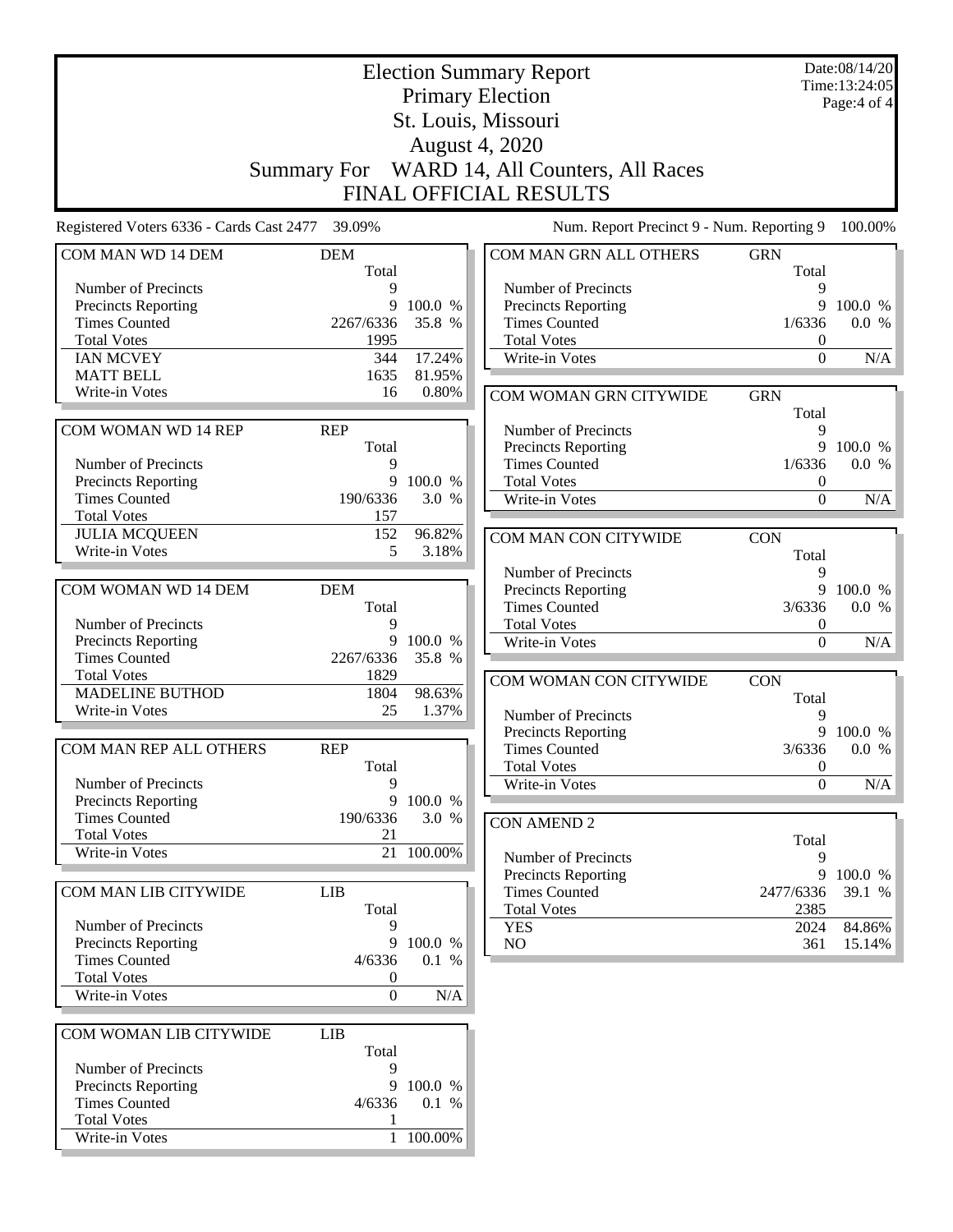|                                                 |                     |           | <b>Election Summary Report</b>            |                     | Date:08/14/20<br>Time: 13:24:11 |
|-------------------------------------------------|---------------------|-----------|-------------------------------------------|---------------------|---------------------------------|
|                                                 |                     |           | <b>Primary Election</b>                   |                     | Page:1 of 4                     |
|                                                 |                     |           | St. Louis, Missouri                       |                     |                                 |
|                                                 |                     |           | <b>August 4, 2020</b>                     |                     |                                 |
|                                                 | <b>Summary For</b>  |           | WARD 15, All Counters, All Races          |                     |                                 |
|                                                 |                     |           | FINAL OFFICIAL RESULTS                    |                     |                                 |
| Registered Voters 7577 - Cards Cast 3575 47.18% |                     |           | Num. Report Precinct 7 - Num. Reporting 7 |                     | 100.00%                         |
| <b>GOV REP</b>                                  | <b>REP</b><br>Total |           | LT GOV DEM                                | <b>DEM</b><br>Total |                                 |
| Number of Precincts                             |                     |           | Number of Precincts                       |                     |                                 |
| Precincts Reporting                             | 7                   | 100.0 %   | Precincts Reporting                       | 7                   | 100.0 %                         |
| <b>Times Counted</b>                            | 96/7577             | 1.3 %     | <b>Times Counted</b>                      | 3455/7577           | 45.6 %                          |
| <b>Total Votes</b>                              | 93                  |           | <b>Total Votes</b>                        | 2916                |                                 |
| <b>RALEIGH RITTER</b>                           | 9                   | 9.68%     | <b>GREGORY UPCHURCH</b>                   | 679                 | 23.29%                          |
| <b>MIKE PARSON</b>                              | 53                  | 56.99%    | <b>ALISSIA CANADY</b>                     | 2237                | 76.71%                          |
| <b>JAMES NEELY</b>                              | 15                  | 16.13%    |                                           |                     |                                 |
| SAUNDRA McDOWELL                                | 16                  | 17.20%    | LT GOV LIB                                | <b>LIB</b>          |                                 |
|                                                 |                     |           |                                           | Total               |                                 |
| <b>GOV DEM</b>                                  | <b>DEM</b>          |           | Number of Precincts                       | 7                   |                                 |
|                                                 | Total               |           | <b>Precincts Reporting</b>                | $\tau$              | 100.0 %                         |
| Number of Precincts                             | 7                   |           | <b>Times Counted</b>                      | 8/7577              | 0.1 %                           |
| <b>Precincts Reporting</b>                      |                     | 7 100.0 % | <b>Total Votes</b>                        | 8                   |                                 |
| <b>Times Counted</b><br><b>Total Votes</b>      | 3455/7577<br>3338   | 45.6 %    | <b>BILL SLANTZ</b>                        |                     | 8 100.00%                       |
| NICOLE GALLOWAY                                 | 3032                | 90.83%    |                                           |                     |                                 |
| <b>JIMMIE MATTHEWS</b>                          | 82                  | 2.46%     | LT GOV GRN                                | <b>GRN</b>          |                                 |
| <b>ANTOIN JOHNSON</b>                           | 92                  | 2.76%     | Number of Precincts                       | Total<br>7          |                                 |
| <b>ERIC MORRISON</b>                            | 87                  | 2.61%     | <b>Precincts Reporting</b>                |                     | 7 100.0 %                       |
| ROBIN VAN QUAETHEM                              | 45                  | 1.35%     | <b>Times Counted</b>                      | 1/7577              | 0.0 %                           |
|                                                 |                     |           | <b>Total Votes</b>                        |                     |                                 |
| <b>GOV LIB</b>                                  | <b>LIB</b>          |           | <b>KELLEY DRAGOO</b>                      | $\mathbf{1}$        | 100.00%                         |
|                                                 | Total               |           |                                           |                     |                                 |
| Number of Precincts                             | 7                   |           | <b>SEC OF STATE REP</b>                   | <b>REP</b>          |                                 |
| Precincts Reporting                             | 7                   | 100.0 %   |                                           | Total               |                                 |
| <b>Times Counted</b>                            | 8/7577              | 0.1 %     | Number of Precincts                       | 7                   |                                 |
| <b>Total Votes</b>                              | 8                   |           | <b>Precincts Reporting</b>                |                     | 7 100.0 %                       |
| <b>RIK COMBS</b>                                |                     | 8 100.00% | <b>Times Counted</b>                      | 96/7577             | 1.3 %                           |
|                                                 |                     |           | <b>Total Votes</b>                        | 84                  |                                 |
| <b>GOV GRN</b>                                  | <b>GRN</b><br>Total |           | <b>JOHN ASHCROFT</b>                      |                     | 84 100.00%                      |
| Number of Precincts                             | 7                   |           | <b>SEC OF STATE DEM</b>                   | <b>DEM</b>          |                                 |
| Precincts Reporting                             | $\tau$              | 100.0 %   |                                           | Total               |                                 |
| <b>Times Counted</b>                            | 1/7577              | 0.0 %     | Number of Precincts                       | 7                   |                                 |
| <b>Total Votes</b>                              |                     |           | <b>Precincts Reporting</b>                |                     | 7 100.0 %                       |
| <b>JEROME BAUER</b>                             |                     | 1 100.00% | <b>Times Counted</b>                      | 3455/7577           | 45.6 %                          |
|                                                 |                     |           | <b>Total Votes</b>                        | 2948                |                                 |
| LT GOV REP                                      | <b>REP</b>          |           | YINKA FALETI                              |                     | 2948 100.00%                    |
|                                                 | Total               |           |                                           |                     |                                 |
| Number of Precincts                             | 7                   |           | <b>SEC OF STATE LIB</b>                   | <b>LIB</b>          |                                 |
| Precincts Reporting                             | $\overline{7}$      | 100.0 %   |                                           | Total               |                                 |
| <b>Times Counted</b>                            | 96/7577             | 1.3 %     | Number of Precincts                       | 7                   |                                 |
| <b>Total Votes</b>                              | 87                  |           | Precincts Reporting                       |                     | 7 100.0 %                       |
| <b>ARNIE DIENOFF</b>                            | 13                  | 14.94%    | <b>Times Counted</b>                      | 8/7577              | 0.1 %                           |
| <b>MIKE KEHOE</b>                               | 44                  | 50.57%    | <b>Total Votes</b>                        | 8                   |                                 |
| <b>AARON WISDOM</b>                             | 7                   | 8.05%     | <b>CARL FREESE</b>                        |                     | 8 100.00%                       |
| <b>MIKE CARTER</b>                              | 23                  | 26.44%    |                                           |                     |                                 |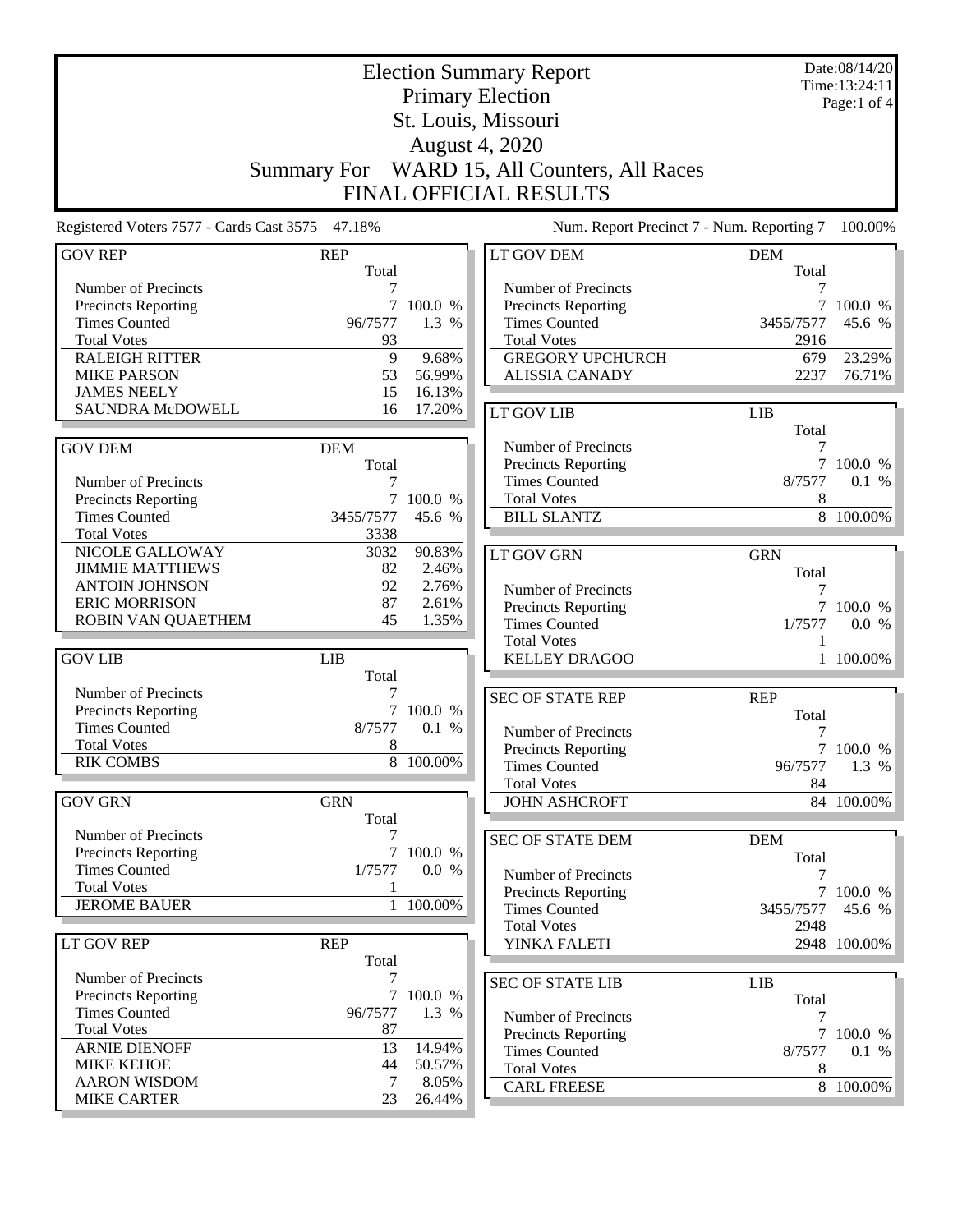|                                                   | Date:08/14/20<br><b>Election Summary Report</b> |              |                                           |                     |                              |  |  |
|---------------------------------------------------|-------------------------------------------------|--------------|-------------------------------------------|---------------------|------------------------------|--|--|
|                                                   |                                                 |              | <b>Primary Election</b>                   |                     | Time:13:24:11<br>Page:2 of 4 |  |  |
|                                                   | St. Louis, Missouri                             |              |                                           |                     |                              |  |  |
|                                                   | <b>August 4, 2020</b>                           |              |                                           |                     |                              |  |  |
|                                                   |                                                 |              |                                           |                     |                              |  |  |
|                                                   | <b>Summary For</b>                              |              | WARD 15, All Counters, All Races          |                     |                              |  |  |
|                                                   |                                                 |              | FINAL OFFICIAL RESULTS                    |                     |                              |  |  |
| Registered Voters 7577 - Cards Cast 3575 47.18%   |                                                 |              | Num. Report Precinct 7 - Num. Reporting 7 |                     | 100.00%                      |  |  |
| <b>SEC OF STATE GRN</b>                           | <b>GRN</b><br>Total                             |              | <b>ATTY GENERAL REP</b>                   | <b>REP</b><br>Total |                              |  |  |
| Number of Precincts                               | 7                                               |              | Number of Precincts                       | 7                   |                              |  |  |
| <b>Precincts Reporting</b>                        | 7                                               | 100.0 %      | <b>Precincts Reporting</b>                |                     | 100.0 %                      |  |  |
| <b>Times Counted</b>                              | 1/7577                                          | 0.0 %        | <b>Times Counted</b>                      | 96/7577             | 1.3 %                        |  |  |
| <b>Total Votes</b><br>PAUL LEHMANN                | 1<br>1                                          | 100.00%      | <b>Total Votes</b><br><b>ERIC SCHMITT</b> | 82<br>82            | 100.00%                      |  |  |
|                                                   |                                                 |              |                                           |                     |                              |  |  |
| <b>SEC OF STATE CON</b>                           | <b>CON</b><br>Total                             |              | <b>ATTY GENERAL DEM</b>                   | <b>DEM</b><br>Total |                              |  |  |
| Number of Precincts                               | 7                                               |              | Number of Precincts                       | 7                   |                              |  |  |
| <b>Precincts Reporting</b>                        |                                                 | 7 100.0 %    | Precincts Reporting                       |                     | 7 100.0 %                    |  |  |
| <b>Times Counted</b>                              | 0/7577                                          | 0.0 %        | <b>Times Counted</b>                      | 3455/7577           | 45.6 %                       |  |  |
| <b>Total Votes</b>                                | $\boldsymbol{0}$                                |              | <b>Total Votes</b>                        | 3077                |                              |  |  |
| PAUL VENABLE                                      | $\mathbf{0}$                                    | N/A          | <b>RICH FINNERAN</b>                      | 948                 | 30.81%                       |  |  |
|                                                   |                                                 |              | <b>ELAD GROSS</b>                         | 2129                | $69.19\%$                    |  |  |
| <b>ST TREASURER REP</b>                           | <b>REP</b>                                      |              |                                           |                     |                              |  |  |
|                                                   | Total                                           |              | <b>ATTY GENERAL LIB</b>                   | <b>LIB</b>          |                              |  |  |
| Number of Precincts<br><b>Precincts Reporting</b> |                                                 | 7 100.0 %    | Number of Precincts                       | Total               |                              |  |  |
| <b>Times Counted</b>                              | 96/7577                                         | 1.3 %        | <b>Precincts Reporting</b>                |                     | 7 100.0 %                    |  |  |
| <b>Total Votes</b>                                | 80                                              |              | <b>Times Counted</b>                      | 8/7577              | 0.1 %                        |  |  |
| <b>SCOTT FITZPATRICK</b>                          | 80                                              | 100.00%      | <b>Total Votes</b>                        | 8                   |                              |  |  |
|                                                   |                                                 |              | <b>KEVIN BABCOCK</b>                      | 8                   | 100.00%                      |  |  |
| ST TREASURER DEM                                  | <b>DEM</b>                                      |              |                                           |                     |                              |  |  |
|                                                   | Total                                           |              | <b>US REP 1 REP</b>                       | <b>REP</b>          |                              |  |  |
| Number of Precincts<br>Precincts Reporting        | 7                                               | 7 100.0 %    | Number of Precincts                       | Total<br>7          |                              |  |  |
| <b>Times Counted</b>                              | 3455/7577                                       | 45.6 %       | Precincts Reporting                       |                     | 7 100.0 %                    |  |  |
| <b>Total Votes</b>                                | 2893                                            |              | <b>Times Counted</b>                      | 96/7577             | 1.3 %                        |  |  |
| <b>VICKI ENGLUND</b>                              |                                                 | 2893 100.00% | <b>Total Votes</b>                        | 84                  |                              |  |  |
|                                                   |                                                 |              | WINNIE HEARTSTRONG                        | 35                  | 41.67%                       |  |  |
| ST TREASURER LIB                                  | LIB                                             |              | <b>ANTHONY ROGERS</b>                     | 49                  | 58.33%                       |  |  |
|                                                   | Total                                           |              | <b>US REP 1 DEM</b>                       |                     |                              |  |  |
| Number of Precincts<br>Precincts Reporting        | 7                                               | 7 100.0 %    |                                           | <b>DEM</b><br>Total |                              |  |  |
| <b>Times Counted</b>                              | 8/7577                                          | 0.1 %        | Number of Precincts                       | 7                   |                              |  |  |
| <b>Total Votes</b>                                | 8                                               |              | Precincts Reporting                       |                     | 7100.0%                      |  |  |
| NICHOLAS KASOFF                                   | 8                                               | 100.00%      | <b>Times Counted</b>                      | 3455/7577           | 45.6 %                       |  |  |
|                                                   |                                                 |              | <b>Total Votes</b>                        | 3391                |                              |  |  |
| ST TREASURER GRN                                  | <b>GRN</b>                                      |              | <b>CORI BUSH</b>                          | 2439                | 71.93%                       |  |  |
|                                                   | Total                                           |              | <b>LACY CLAY</b>                          | 780                 | 23.00%                       |  |  |
| Number of Precincts                               | 7                                               |              | KATHERINE BRUCKNER                        | 172                 | 5.07%                        |  |  |
| Precincts Reporting                               |                                                 | 7 100.0 %    |                                           |                     |                              |  |  |
| <b>Times Counted</b>                              | 1/7577                                          | 0.0 %        | <b>US REP 1 LIB</b>                       | <b>LIB</b>          |                              |  |  |
| <b>Total Votes</b><br><b>JOSEPH CIVETTINI</b>     | 1                                               | 1 100.00%    | Number of Precincts                       | Total<br>7          |                              |  |  |
|                                                   |                                                 |              | <b>Precincts Reporting</b>                | 7                   | 100.0 %                      |  |  |
|                                                   |                                                 |              | <b>Times Counted</b>                      | 8/7577              | 0.1 %                        |  |  |
|                                                   |                                                 |              | <b>Total Votes</b>                        | 8                   |                              |  |  |
|                                                   |                                                 |              | <b>ALEX FURMAN</b>                        |                     | 8 100.00%                    |  |  |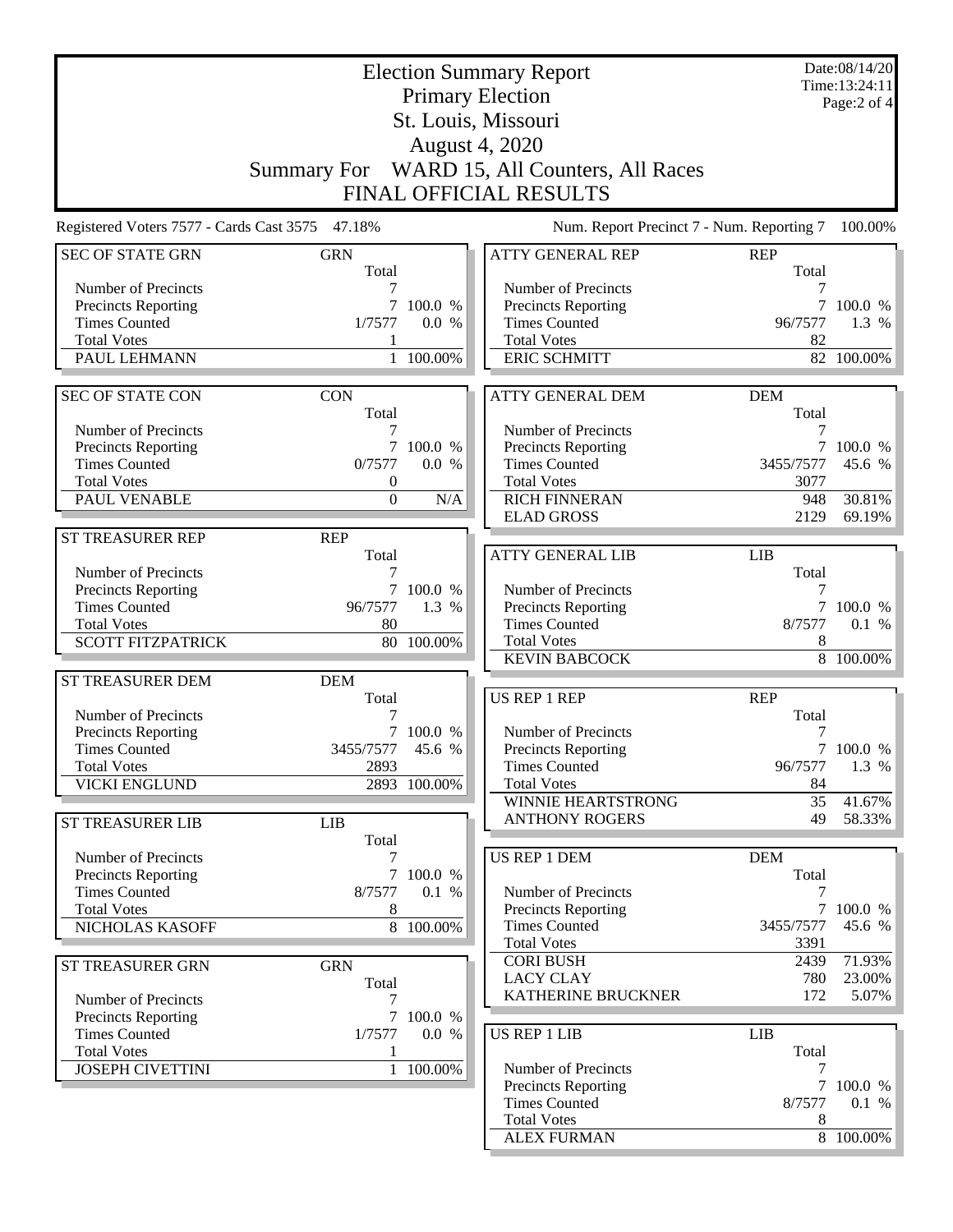|                                                 | <b>Election Summary Report</b> |                  |                                              |                           |                                |
|-------------------------------------------------|--------------------------------|------------------|----------------------------------------------|---------------------------|--------------------------------|
|                                                 |                                |                  | <b>Primary Election</b>                      |                           | Time: 13:24:11<br>Page: 3 of 4 |
|                                                 |                                |                  | St. Louis, Missouri                          |                           |                                |
|                                                 |                                |                  | August 4, 2020                               |                           |                                |
|                                                 |                                |                  |                                              |                           |                                |
|                                                 | <b>Summary For</b>             |                  | WARD 15, All Counters, All Races             |                           |                                |
|                                                 |                                |                  | FINAL OFFICIAL RESULTS                       |                           |                                |
| Registered Voters 7577 - Cards Cast 3575 47.18% |                                |                  | Num. Report Precinct 7 - Num. Reporting 7    |                           | 100.00%                        |
| ST SEN 5 REP                                    | <b>REP</b>                     |                  | <b>SHERIFF REP</b>                           | <b>REP</b>                |                                |
|                                                 | Total                          |                  |                                              | Total                     |                                |
| Number of Precincts                             | 6                              |                  | Number of Precincts                          | 7                         |                                |
| Precincts Reporting<br><b>Times Counted</b>     | 6<br>96/7572                   | 100.0 %<br>1.3 % | Precincts Reporting<br><b>Times Counted</b>  | $\overline{7}$<br>96/7577 | 100.0 %<br>1.3 %               |
| <b>Total Votes</b>                              | 83                             |                  | <b>Total Votes</b>                           | 82                        |                                |
| MICHAEL HEBRON                                  | 83                             | 100.00%          | <b>JOHN CASTELLANO</b>                       | 57                        | 69.51%                         |
|                                                 |                                |                  | <b>LESTER STEWART</b>                        | 25                        | 30.49%                         |
| ST SEN 5 DEM                                    | <b>DEM</b>                     |                  |                                              |                           |                                |
|                                                 | Total                          |                  | <b>SHERIFF DEM</b>                           | <b>DEM</b>                |                                |
| Number of Precincts                             | 6                              |                  |                                              | Total                     |                                |
| Precincts Reporting                             |                                | 6 100.0 %        | Number of Precincts                          | 7                         |                                |
| <b>Times Counted</b>                            | 3454/7572                      | 45.6 %           | Precincts Reporting                          | $\overline{7}$            | 100.0 %                        |
| <b>Total Votes</b>                              | 3380                           |                  | <b>Times Counted</b>                         | 3455/7577                 | 45.6 %                         |
| <b>WILLIAM HAAS</b>                             | 98                             | 2.90%            | <b>Total Votes</b>                           | 3064                      |                                |
| <b>MEGAN GREEN</b>                              | 1828                           | 54.08%           | <b>VERNON BETTS</b>                          | 1246                      | 40.67%                         |
| <b>JEREMIAH CHURCH</b>                          | 24                             | 0.71%            | ALFRED MONTGOMERY                            | 1597                      | 52.12%                         |
| MICHELLE SHEROD                                 | 698                            | 20.65%           | <b>DAVID MOSLEY</b>                          | 221                       | 7.21%                          |
| <b>STEVE ROBERTS</b><br>McFARLANE DUNCAN        | 716<br>16                      | 21.18%<br>0.47%  |                                              |                           |                                |
|                                                 |                                |                  | <b>TREASURER REP</b>                         | <b>REP</b>                |                                |
| ST REP 80 DEM                                   | <b>DEM</b>                     |                  | Number of Precincts                          | Total<br>7                |                                |
|                                                 | Total                          |                  | <b>Precincts Reporting</b>                   | 7                         | 100.0 %                        |
| Number of Precincts                             | 7                              |                  | <b>Times Counted</b>                         | 96/7577                   | 1.3 %                          |
| <b>Precincts Reporting</b>                      |                                | 7 100.0 %        | <b>Total Votes</b>                           | 76                        |                                |
| <b>Times Counted</b>                            | 3455/7577                      | 45.6 %           | <b>ROBERT VROMAN</b>                         |                           | 76 100.00%                     |
| <b>Total Votes</b>                              | 2984                           |                  |                                              |                           |                                |
| PETER MERIDETH                                  |                                | 2984 100.00%     | <b>TREASURER DEM</b>                         | <b>DEM</b>                |                                |
|                                                 |                                |                  |                                              | Total                     |                                |
| <b>CIRC ATTY REP</b>                            | <b>REP</b>                     |                  | Number of Precincts                          | $\boldsymbol{7}$          |                                |
|                                                 | Total                          |                  | Precincts Reporting                          |                           | 7 100.0 %                      |
| Number of Precincts                             | 7                              |                  | <b>Times Counted</b>                         | 3455/7577                 | 45.6 %                         |
| Precincts Reporting<br><b>Times Counted</b>     | $\tau$                         | 100.0 %          | <b>Total Votes</b>                           | 3322                      |                                |
| <b>Total Votes</b>                              | 96/7577<br>78                  | 1.3 %            | <b>TISHAURA JONES</b><br><b>JEFFREY BOYD</b> | 2419                      | 72.82%                         |
| <b>DANIEL ZDRODOWSKI</b>                        |                                | 78 100.00%       |                                              | 903                       | 27.18%                         |
|                                                 |                                |                  | <b>TREASURER GRN</b>                         | <b>GRN</b>                |                                |
| <b>CIRC ATTY DEM</b>                            | <b>DEM</b>                     |                  |                                              | Total                     |                                |
|                                                 | Total                          |                  | Number of Precincts                          | 7                         |                                |
| Number of Precincts                             | 7                              |                  | <b>Precincts Reporting</b>                   |                           | 7 100.0 %                      |
| Precincts Reporting                             |                                | 7 100.0 %        | <b>Times Counted</b>                         | 1/7577                    | 0.0 %                          |
| <b>Times Counted</b>                            | 3455/7577                      | 45.6 %           | <b>Total Votes</b>                           | 1                         |                                |
| <b>Total Votes</b>                              | 3374                           |                  | DON DE VIVO                                  |                           | 1 100.00%                      |
| <b>KIMBERLY GARDNER</b>                         | 2195                           | 65.06%           |                                              |                           |                                |
| <b>MARY PAT CARL</b>                            | 1179                           | 34.94%           | COM MAN WD 15 DEM                            | <b>DEM</b>                |                                |
|                                                 |                                |                  |                                              | Total                     |                                |
|                                                 |                                |                  | Number of Precincts                          | 7                         |                                |
|                                                 |                                |                  | Precincts Reporting                          | $\tau$                    | 100.0 %                        |
|                                                 |                                |                  | <b>Times Counted</b>                         | 3455/7577<br>2809         | 45.6 %                         |
|                                                 |                                |                  | <b>Total Votes</b><br><b>TOD MARTIN</b>      | 2764                      | 98.40%                         |
|                                                 |                                |                  | Write-in Votes                               | 45                        | 1.60%                          |
|                                                 |                                |                  |                                              |                           |                                |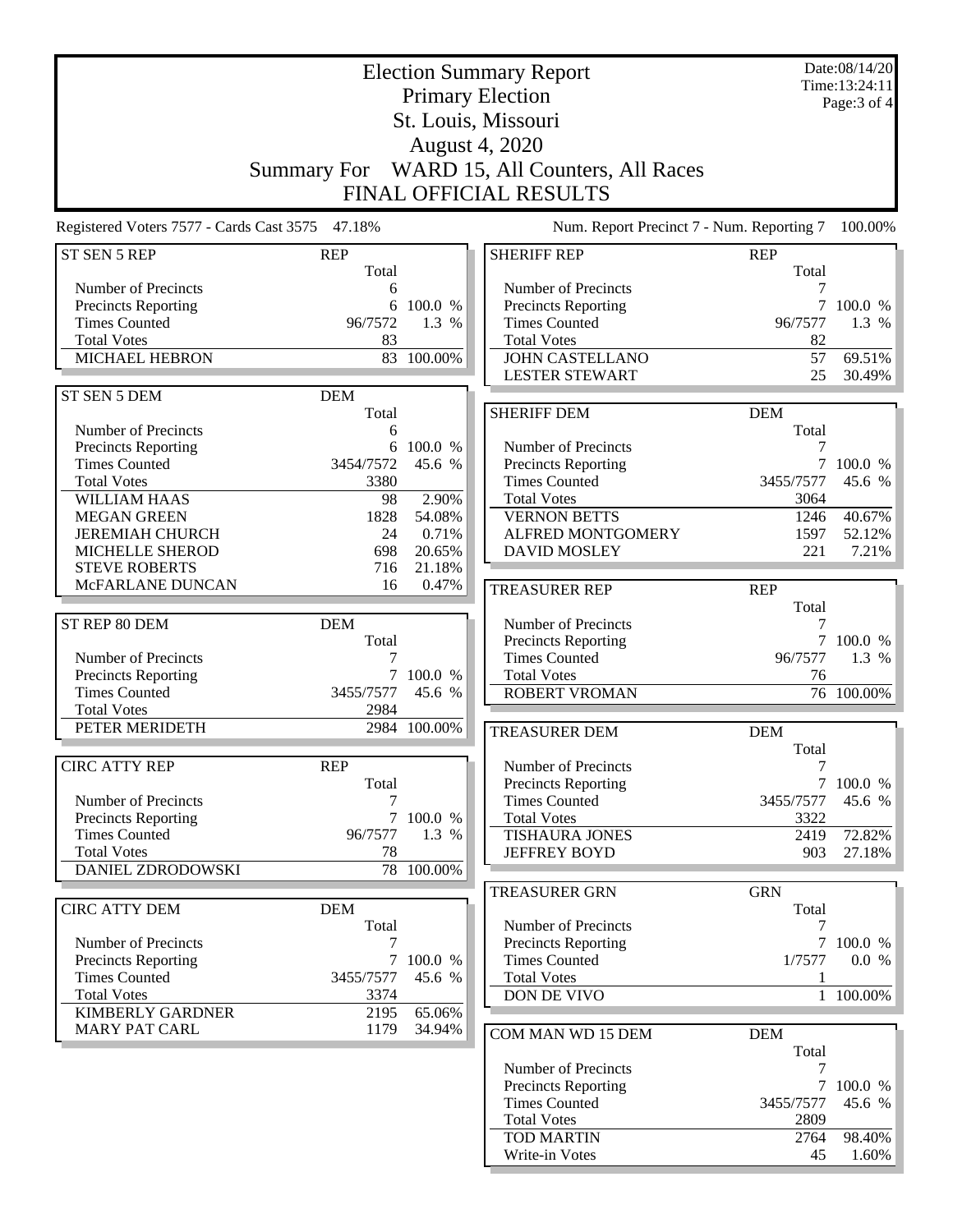| <b>Election Summary Report</b>                  |                     |           |                                              |                     | Date:08/14/20<br>Time:13:24:11 |
|-------------------------------------------------|---------------------|-----------|----------------------------------------------|---------------------|--------------------------------|
|                                                 |                     |           | <b>Primary Election</b>                      |                     | Page: 4 of 4                   |
|                                                 |                     |           | St. Louis, Missouri                          |                     |                                |
|                                                 |                     |           | <b>August 4, 2020</b>                        |                     |                                |
|                                                 |                     |           |                                              |                     |                                |
|                                                 |                     |           | Summary For WARD 15, All Counters, All Races |                     |                                |
|                                                 |                     |           | <b>FINAL OFFICIAL RESULTS</b>                |                     |                                |
| Registered Voters 7577 - Cards Cast 3575 47.18% |                     |           | Num. Report Precinct 7 - Num. Reporting 7    |                     | 100.00%                        |
| COM WOMAN WD 15 DEM                             | <b>DEM</b><br>Total |           | COM WOMAN GRN CITYWIDE                       | <b>GRN</b><br>Total |                                |
| Number of Precincts                             |                     |           | Number of Precincts                          |                     |                                |
| Precincts Reporting                             | 7                   | 100.0 %   | Precincts Reporting                          | $7\overline{ }$     | 100.0 %                        |
| <b>Times Counted</b>                            | 3455/7577           | 45.6 %    | <b>Times Counted</b>                         | 1/7577              | 0.0 %                          |
| <b>Total Votes</b>                              | 2834                |           | <b>Total Votes</b>                           | 0                   |                                |
| <b>KARISA HERNANDEZ</b>                         | 2800<br>34          | 98.80%    | Write-in Votes                               | $\theta$            | $\rm N/A$                      |
| Write-in Votes                                  |                     | 1.20%     |                                              |                     |                                |
| COM MAN REP ALL OTHERS                          | <b>REP</b>          |           | COM MAN CON CITYWIDE                         | <b>CON</b><br>Total |                                |
|                                                 | Total               |           | Number of Precincts                          | 7                   |                                |
| Number of Precincts                             | 7                   |           | Precincts Reporting                          | 7                   | 100.0 %                        |
| Precincts Reporting                             |                     | 7 100.0 % | <b>Times Counted</b>                         | 0/7577              | 0.0 %                          |
| <b>Times Counted</b>                            | 96/7577             | 1.3 %     | <b>Total Votes</b>                           | 0                   |                                |
| <b>Total Votes</b>                              | 6                   |           | Write-in Votes                               | $\boldsymbol{0}$    | N/A                            |
| Write-in Votes                                  |                     | 6 100.00% |                                              |                     |                                |
|                                                 |                     |           | COM WOMAN CON CITYWIDE                       | <b>CON</b>          |                                |
| COM WOMAN REP ALL OTHERS                        | <b>REP</b>          |           |                                              | Total               |                                |
|                                                 | Total               |           | Number of Precincts                          | 7                   |                                |
| Number of Precincts                             | 7                   |           | <b>Precincts Reporting</b>                   | $7\overline{ }$     | 100.0 %                        |
| <b>Precincts Reporting</b>                      |                     | 7 100.0 % | <b>Times Counted</b>                         | 0/7577              | 0.0 %                          |
| <b>Times Counted</b><br><b>Total Votes</b>      | 96/7577<br>6        | 1.3 %     | <b>Total Votes</b><br>Write-in Votes         | 0<br>$\overline{0}$ | N/A                            |
| Write-in Votes                                  |                     | 6 100.00% |                                              |                     |                                |
|                                                 |                     |           | <b>CON AMEND 2</b>                           |                     |                                |
| COM MAN LIB CITYWIDE                            | <b>LIB</b>          |           |                                              | Total               |                                |
|                                                 | Total               |           | Number of Precincts                          |                     |                                |
| Number of Precincts                             | 7                   |           | Precincts Reporting                          |                     | 100.0 %                        |
| <b>Precincts Reporting</b>                      |                     | 7 100.0 % | Times Counted                                | 3575/7577           | 47.2 %                         |
| <b>Times Counted</b>                            | 8/7577              | 0.1 %     | <b>Total Votes</b>                           | 3497                |                                |
| <b>Total Votes</b>                              | 2                   |           | <b>YES</b>                                   | 3268                | 93.45%                         |
| Write-in Votes                                  |                     | 2 100.00% | NO.                                          | 229                 | 6.55%                          |
| COM WOMAN LIB CITYWIDE                          | LIB                 |           |                                              |                     |                                |
|                                                 | Total               |           |                                              |                     |                                |
| Number of Precincts                             |                     |           |                                              |                     |                                |
| <b>Precincts Reporting</b>                      | 7                   | 100.0 %   |                                              |                     |                                |
| <b>Times Counted</b>                            | 8/7577              | 0.1 %     |                                              |                     |                                |
| <b>Total Votes</b>                              | 1                   |           |                                              |                     |                                |
| Write-in Votes                                  |                     | 1 100.00% |                                              |                     |                                |
| COM MAN GRN ALL OTHERS                          | <b>GRN</b>          |           |                                              |                     |                                |
|                                                 | Total               |           |                                              |                     |                                |
| Number of Precincts                             | 7                   |           |                                              |                     |                                |
| <b>Precincts Reporting</b>                      |                     | 7 100.0 % |                                              |                     |                                |
| <b>Times Counted</b>                            | 1/7577              | 0.0 %     |                                              |                     |                                |
| <b>Total Votes</b>                              | $\boldsymbol{0}$    |           |                                              |                     |                                |
| Write-in Votes                                  | $\boldsymbol{0}$    | $\rm N/A$ |                                              |                     |                                |
|                                                 |                     |           |                                              |                     |                                |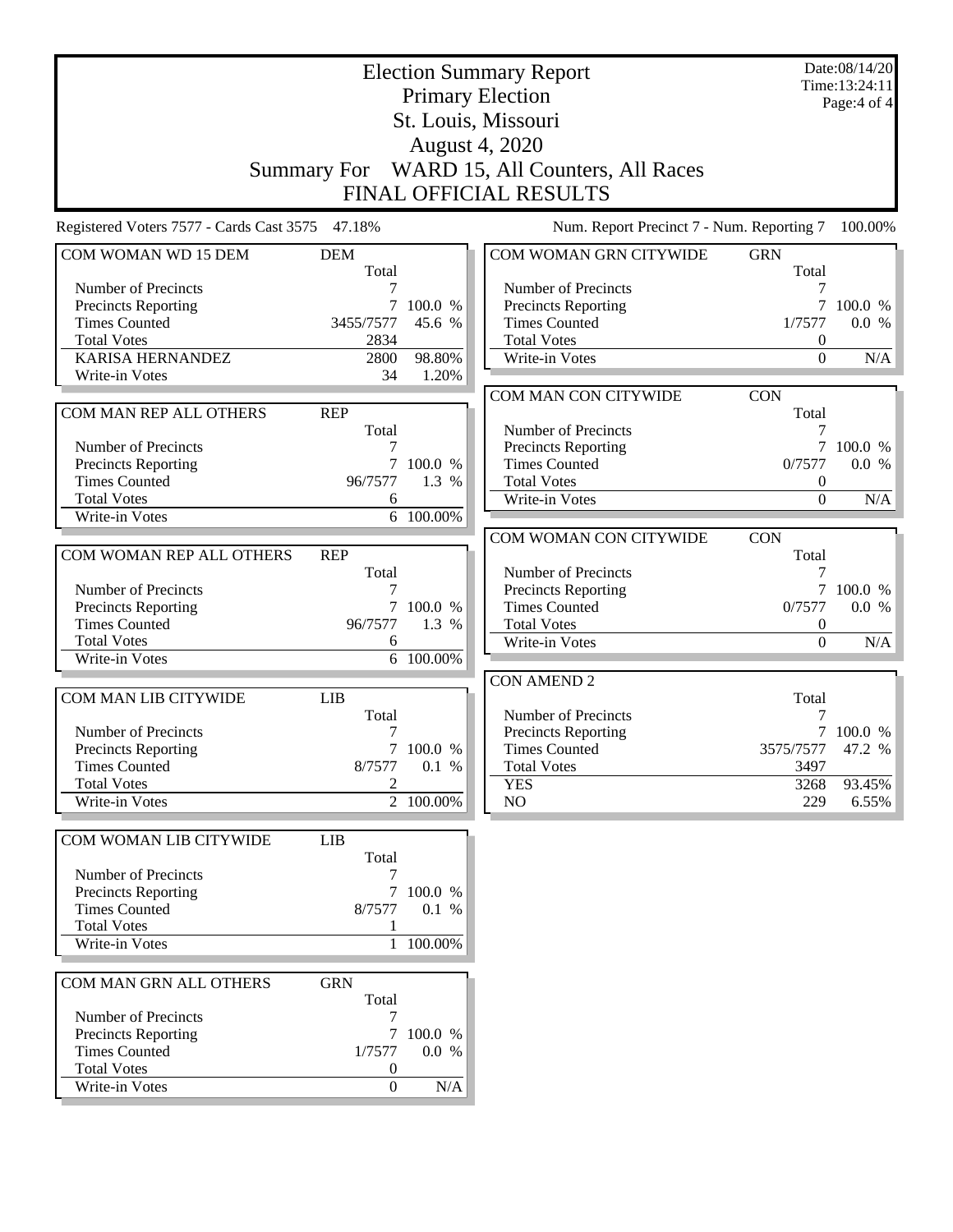|                                                 | <b>Election Summary Report</b> |                        |                                                    |                     | Date:08/14/20<br>Time: 13:24:18 |  |
|-------------------------------------------------|--------------------------------|------------------------|----------------------------------------------------|---------------------|---------------------------------|--|
|                                                 |                                |                        | <b>Primary Election</b>                            |                     | Page:1 of 4                     |  |
|                                                 |                                |                        | St. Louis, Missouri                                |                     |                                 |  |
|                                                 | August 4, 2020                 |                        |                                                    |                     |                                 |  |
|                                                 | <b>Summary For</b>             |                        | WARD 16, All Counters, All Races                   |                     |                                 |  |
|                                                 |                                |                        | <b>FINAL OFFICIAL RESULTS</b>                      |                     |                                 |  |
| Registered Voters 8766 - Cards Cast 4814 54.92% |                                |                        | Num. Report Precinct 8 - Num. Reporting 8          |                     | 100.00%                         |  |
|                                                 |                                |                        |                                                    |                     |                                 |  |
| <b>GOV REP</b>                                  | <b>REP</b><br>Total            |                        | LT GOV DEM                                         | <b>DEM</b><br>Total |                                 |  |
| Number of Precincts                             | 8                              |                        | Number of Precincts                                | 8                   |                                 |  |
| Precincts Reporting<br><b>Times Counted</b>     | 8<br>282/8766                  | 100.0 %<br>3.2 %       | <b>Precincts Reporting</b><br><b>Times Counted</b> | 8<br>4514/8766      | 100.0 %<br>51.5 %               |  |
| <b>Total Votes</b>                              | 270                            |                        | <b>Total Votes</b>                                 | 3509                |                                 |  |
| <b>RALEIGH RITTER</b>                           | 8                              | 2.96%                  | <b>GREGORY UPCHURCH</b>                            | 1221                | 34.80%                          |  |
| <b>MIKE PARSON</b>                              | 219                            | 81.11%                 | <b>ALISSIA CANADY</b>                              | 2288                | 65.20%                          |  |
| <b>JAMES NEELY</b>                              | 19                             | 7.04%                  |                                                    |                     |                                 |  |
| SAUNDRA McDOWELL                                | 24                             | 8.89%                  | LT GOV LIB                                         | <b>LIB</b>          |                                 |  |
|                                                 |                                |                        |                                                    | Total               |                                 |  |
| <b>GOV DEM</b>                                  | <b>DEM</b>                     |                        | Number of Precincts                                | 8                   |                                 |  |
|                                                 | Total                          |                        | <b>Precincts Reporting</b>                         |                     | 8 100.0 %                       |  |
| Number of Precincts                             | 8                              |                        | <b>Times Counted</b>                               | 5/8766              | 0.1 %                           |  |
| Precincts Reporting                             | 8                              | 100.0 %                | <b>Total Votes</b>                                 | 5                   |                                 |  |
| <b>Times Counted</b>                            | 4514/8766                      | 51.5 %                 | <b>BILL SLANTZ</b>                                 |                     | 5 100.00%                       |  |
| <b>Total Votes</b>                              | 3957                           |                        |                                                    |                     |                                 |  |
| NICOLE GALLOWAY                                 | 3406                           | 86.08%                 | <b>LT GOV GRN</b>                                  | <b>GRN</b>          |                                 |  |
| <b>JIMMIE MATTHEWS</b>                          | 186                            | 4.70%                  |                                                    | Total               |                                 |  |
| <b>ANTOIN JOHNSON</b><br><b>ERIC MORRISON</b>   | 57<br>204                      | 1.44%<br>5.16%         | Number of Precincts                                | 8                   |                                 |  |
| ROBIN VAN QUAETHEM                              | 104                            | 2.63%                  | Precincts Reporting                                | 8                   | 100.0 %                         |  |
|                                                 |                                |                        | <b>Times Counted</b><br><b>Total Votes</b>         | 3/8766<br>1         | 0.0 %                           |  |
| <b>GOV LIB</b>                                  | <b>LIB</b>                     |                        | <b>KELLEY DRAGOO</b>                               | $\mathbf{1}$        | 100.00%                         |  |
|                                                 | Total                          |                        |                                                    |                     |                                 |  |
| Number of Precincts                             | 8                              |                        | <b>SEC OF STATE REP</b>                            | <b>REP</b>          |                                 |  |
| <b>Precincts Reporting</b>                      | 8                              | 100.0 %                |                                                    | Total               |                                 |  |
| <b>Times Counted</b>                            | 5/8766                         | 0.1 %                  | Number of Precincts                                | 8                   |                                 |  |
| <b>Total Votes</b>                              | 5                              |                        | <b>Precincts Reporting</b>                         |                     | 8 100.0 %                       |  |
| <b>RIK COMBS</b>                                |                                | 5 100.00%              | <b>Times Counted</b>                               | 282/8766            | 3.2 %                           |  |
|                                                 |                                |                        | <b>Total Votes</b>                                 | 253                 |                                 |  |
| <b>GOV GRN</b>                                  | <b>GRN</b><br>Total            |                        | <b>JOHN ASHCROFT</b>                               |                     | 253 100.00%                     |  |
| Number of Precincts                             | 8                              |                        |                                                    |                     |                                 |  |
| <b>Precincts Reporting</b>                      | 8                              | 100.0 %                | SEC OF STATE DEM                                   | <b>DEM</b>          |                                 |  |
| <b>Times Counted</b>                            | 3/8766                         | 0.0 %                  | Number of Precincts                                | Total<br>8          |                                 |  |
| <b>Total Votes</b>                              | 2                              |                        | <b>Precincts Reporting</b>                         | 8                   | 100.0 %                         |  |
| <b>JEROME BAUER</b>                             |                                | $\overline{2}$ 100.00% | <b>Times Counted</b>                               | 4514/8766           | 51.5 %                          |  |
|                                                 |                                |                        | <b>Total Votes</b>                                 | 3264                |                                 |  |
| <b>LT GOV REP</b>                               | <b>REP</b>                     |                        | YINKA FALETI                                       |                     | 3264 100.00%                    |  |
|                                                 | Total                          |                        |                                                    |                     |                                 |  |
| Number of Precincts                             | 8                              |                        | <b>SEC OF STATE LIB</b>                            | <b>LIB</b>          |                                 |  |
| <b>Precincts Reporting</b>                      | 8                              | 100.0 %                |                                                    | Total               |                                 |  |
| <b>Times Counted</b>                            | 282/8766                       | 3.2 %                  | Number of Precincts                                | 8                   |                                 |  |
| <b>Total Votes</b>                              | 230                            |                        | <b>Precincts Reporting</b>                         |                     | 8 100.0 %                       |  |
| <b>ARNIE DIENOFF</b>                            | 18                             | 7.83%                  | <b>Times Counted</b>                               | 5/8766              | 0.1 %                           |  |
| <b>MIKE KEHOE</b><br><b>AARON WISDOM</b>        | 139<br>18                      | 60.43%<br>7.83%        | <b>Total Votes</b>                                 | 5                   |                                 |  |
| <b>MIKE CARTER</b>                              | 55                             | 23.91%                 | <b>CARL FREESE</b>                                 |                     | $\overline{5}$ 100.00%          |  |
|                                                 |                                |                        |                                                    |                     |                                 |  |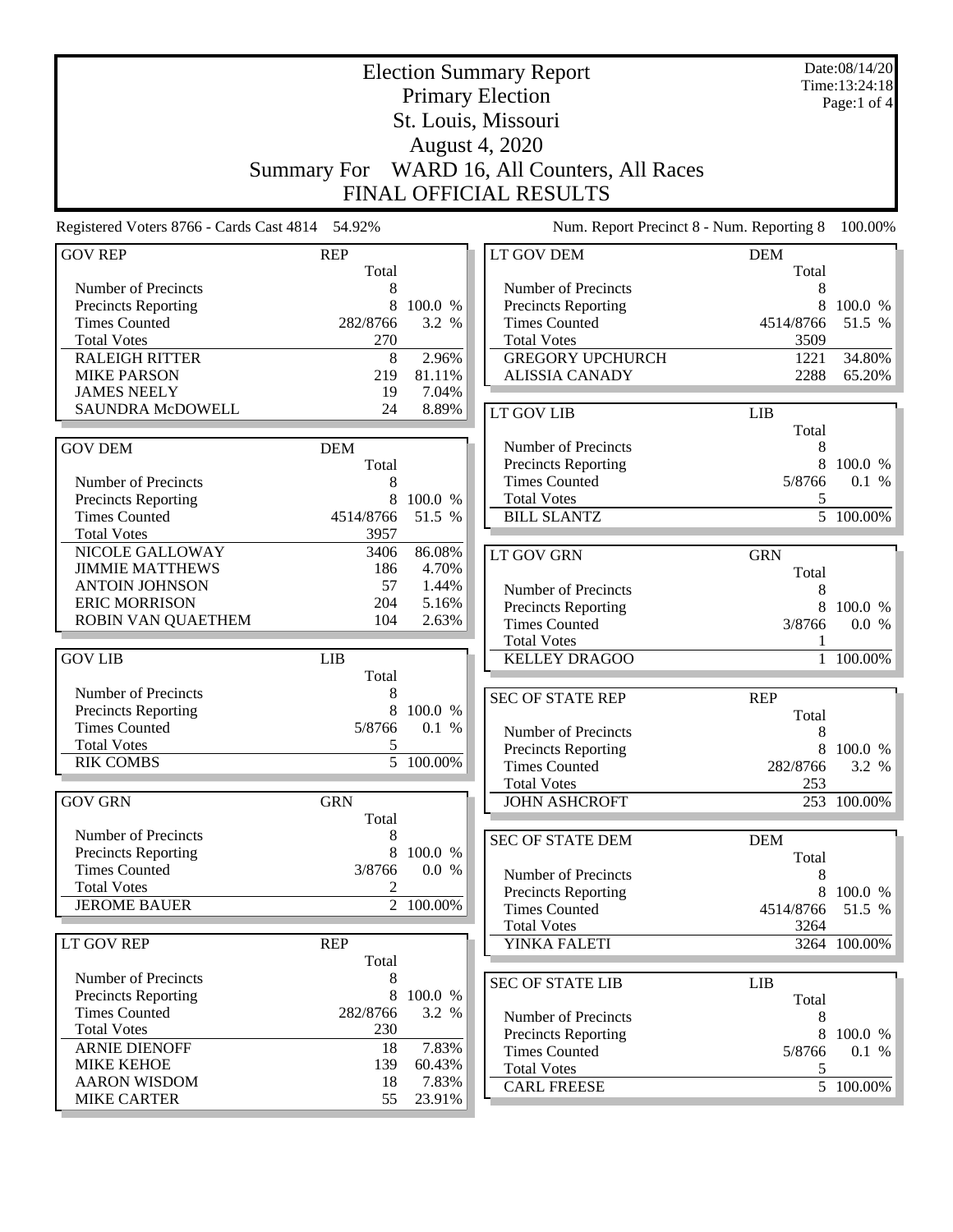|                                                 | Date:08/14/20<br><b>Election Summary Report</b> |                        |                                            |                     |                               |  |
|-------------------------------------------------|-------------------------------------------------|------------------------|--------------------------------------------|---------------------|-------------------------------|--|
|                                                 |                                                 |                        | <b>Primary Election</b>                    |                     | Time: 13:24:18<br>Page:2 of 4 |  |
|                                                 |                                                 |                        | St. Louis, Missouri                        |                     |                               |  |
|                                                 |                                                 |                        | <b>August 4, 2020</b>                      |                     |                               |  |
|                                                 |                                                 |                        |                                            |                     |                               |  |
|                                                 | <b>Summary For</b>                              |                        | WARD 16, All Counters, All Races           |                     |                               |  |
|                                                 |                                                 |                        | FINAL OFFICIAL RESULTS                     |                     |                               |  |
| Registered Voters 8766 - Cards Cast 4814 54.92% |                                                 |                        | Num. Report Precinct 8 - Num. Reporting 8  |                     | 100.00%                       |  |
| <b>SEC OF STATE GRN</b>                         | <b>GRN</b><br>Total                             |                        | <b>ATTY GENERAL REP</b>                    | <b>REP</b><br>Total |                               |  |
| Number of Precincts                             | 8                                               |                        | Number of Precincts                        | 8                   |                               |  |
| <b>Precincts Reporting</b>                      | 8                                               | 100.0 %                | <b>Precincts Reporting</b>                 | 8                   | 100.0 %                       |  |
| <b>Times Counted</b>                            | 3/8766                                          | 0.0 %                  | <b>Times Counted</b>                       | 282/8766            | 3.2 %                         |  |
| <b>Total Votes</b><br>PAUL LEHMANN              | 2                                               | $\overline{2}$ 100.00% | <b>Total Votes</b><br><b>ERIC SCHMITT</b>  | 250                 | 250 100.00%                   |  |
|                                                 |                                                 |                        |                                            |                     |                               |  |
| <b>SEC OF STATE CON</b>                         | <b>CON</b>                                      |                        | <b>ATTY GENERAL DEM</b>                    | <b>DEM</b>          |                               |  |
|                                                 | Total                                           |                        |                                            | Total               |                               |  |
| Number of Precincts                             | 8                                               |                        | Number of Precincts                        | 8                   |                               |  |
| <b>Precincts Reporting</b>                      | 8                                               | 100.0 %                | Precincts Reporting                        | 8                   | 100.0 %                       |  |
| <b>Times Counted</b><br><b>Total Votes</b>      | 0/8766                                          | 0.0 %                  | <b>Times Counted</b><br><b>Total Votes</b> | 4514/8766           | 51.5 %                        |  |
| PAUL VENABLE                                    | $\boldsymbol{0}$<br>$\mathbf{0}$                | N/A                    | <b>RICH FINNERAN</b>                       | 3521<br>1932        | 54.87%                        |  |
|                                                 |                                                 |                        | <b>ELAD GROSS</b>                          | 1589                | $45.13\%$                     |  |
| <b>ST TREASURER REP</b>                         | <b>REP</b>                                      |                        |                                            |                     |                               |  |
|                                                 | Total                                           |                        | <b>ATTY GENERAL LIB</b>                    | <b>LIB</b>          |                               |  |
| Number of Precincts                             | 8                                               |                        |                                            | Total               |                               |  |
| <b>Precincts Reporting</b>                      | 8                                               | 100.0 %                | Number of Precincts                        | 8                   |                               |  |
| <b>Times Counted</b>                            | 282/8766                                        | 3.2 %                  | <b>Precincts Reporting</b>                 | 8                   | 100.0 %                       |  |
| <b>Total Votes</b>                              | 241                                             |                        | <b>Times Counted</b>                       | 5/8766              | 0.1 %                         |  |
| <b>SCOTT FITZPATRICK</b>                        | 241                                             | 100.00%                | <b>Total Votes</b>                         | 5                   |                               |  |
|                                                 |                                                 |                        | <b>KEVIN BABCOCK</b>                       |                     | $\overline{5}$ 100.00%        |  |
| ST TREASURER DEM                                | <b>DEM</b>                                      |                        | <b>US REP 1 REP</b>                        | <b>REP</b>          |                               |  |
| Number of Precincts                             | Total<br>8                                      |                        |                                            | Total               |                               |  |
| Precincts Reporting                             | 8                                               | 100.0 %                | Number of Precincts                        | 8                   |                               |  |
| <b>Times Counted</b>                            | 4514/8766                                       | 51.5 %                 | Precincts Reporting                        | 8                   | 100.0 %                       |  |
| <b>Total Votes</b>                              | 3261                                            |                        | <b>Times Counted</b>                       | 282/8766            | 3.2 %                         |  |
| <b>VICKI ENGLUND</b>                            |                                                 | 3261 100.00%           | <b>Total Votes</b>                         | 227                 |                               |  |
|                                                 |                                                 |                        | WINNIE HEARTSTRONG                         | 78                  | 34.36%                        |  |
| <b>ST TREASURER LIB</b>                         | LIB                                             |                        | <b>ANTHONY ROGERS</b>                      | 149                 | 65.64%                        |  |
|                                                 | Total                                           |                        |                                            |                     |                               |  |
| Number of Precincts<br>Precincts Reporting      | 8<br>8                                          | 100.0 %                | <b>US REP 1 DEM</b>                        | <b>DEM</b><br>Total |                               |  |
| <b>Times Counted</b>                            | 5/8766                                          | 0.1 %                  | Number of Precincts                        | 8                   |                               |  |
| <b>Total Votes</b>                              | 5                                               |                        | <b>Precincts Reporting</b>                 | 8                   | 100.0 %                       |  |
| NICHOLAS KASOFF                                 |                                                 | 5 100.00%              | <b>Times Counted</b>                       | 4514/8766           | 51.5 %                        |  |
|                                                 |                                                 |                        | <b>Total Votes</b>                         | 4160                |                               |  |
| ST TREASURER GRN                                | <b>GRN</b>                                      |                        | <b>CORI BUSH</b>                           | 1879                | 45.17%                        |  |
|                                                 | Total                                           |                        | <b>LACY CLAY</b>                           | 1735                | 41.71%                        |  |
| Number of Precincts                             | 8                                               |                        | KATHERINE BRUCKNER                         | 546                 | $13.13\%$                     |  |
| Precincts Reporting                             | 8                                               | 100.0 %                |                                            |                     |                               |  |
| <b>Times Counted</b>                            | 3/8766                                          | 0.0 %                  | <b>US REP 1 LIB</b>                        | <b>LIB</b><br>Total |                               |  |
| <b>Total Votes</b><br><b>JOSEPH CIVETTINI</b>   | 1                                               | 1 100.00%              | Number of Precincts                        | 8                   |                               |  |
|                                                 |                                                 |                        | <b>Precincts Reporting</b>                 | 8                   | 100.0 %                       |  |
|                                                 |                                                 |                        | <b>Times Counted</b>                       | 5/8766              | 0.1 %                         |  |
|                                                 |                                                 |                        | <b>Total Votes</b>                         | 5                   |                               |  |
|                                                 |                                                 |                        | <b>ALEX FURMAN</b>                         |                     | $\overline{5}$ 100.00%        |  |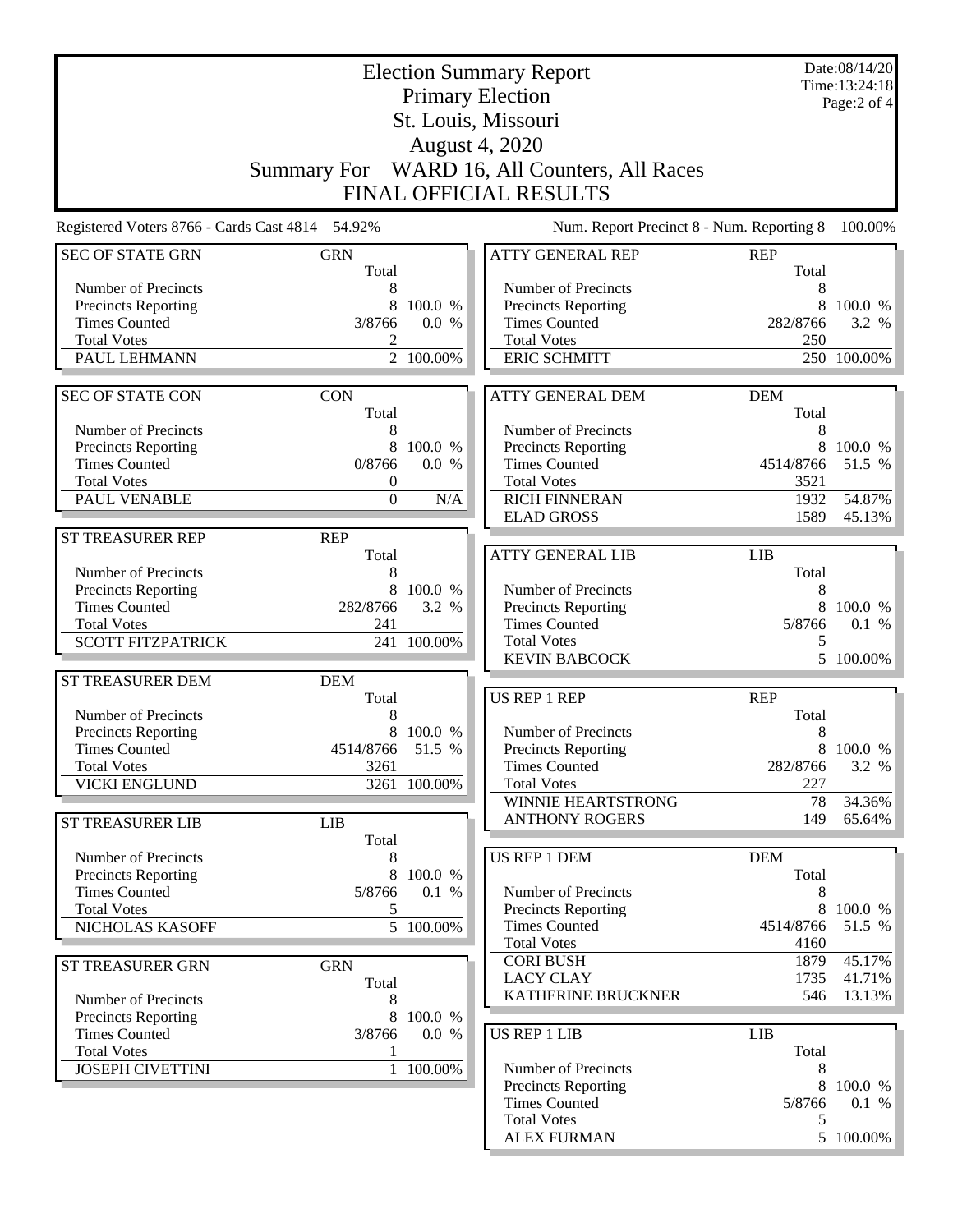|                                                   |             |              | <b>Election Summary Report</b>                     |                   | Date:08/14/20<br>Time: 13:24:18 |
|---------------------------------------------------|-------------|--------------|----------------------------------------------------|-------------------|---------------------------------|
|                                                   |             |              | <b>Primary Election</b>                            |                   | Page: 3 of 4                    |
|                                                   |             |              | St. Louis, Missouri                                |                   |                                 |
|                                                   |             |              | August 4, 2020                                     |                   |                                 |
|                                                   |             |              | WARD 16, All Counters, All Races                   |                   |                                 |
|                                                   | Summary For |              |                                                    |                   |                                 |
|                                                   |             |              | FINAL OFFICIAL RESULTS                             |                   |                                 |
| Registered Voters 8766 - Cards Cast 4814 54.92%   |             |              | Num. Report Precinct 8 - Num. Reporting 8          |                   | 100.00%                         |
| ST REP 82 REP                                     | <b>REP</b>  |              | <b>SHERIFF DEM</b>                                 | <b>DEM</b>        |                                 |
|                                                   | Total       |              |                                                    | Total             |                                 |
| Number of Precincts                               | 7           |              | Number of Precincts                                | 8                 |                                 |
| <b>Precincts Reporting</b>                        |             | 100.0 %      | Precincts Reporting                                | 8                 | 100.0 %                         |
| <b>Times Counted</b><br><b>Total Votes</b>        | 272/8262    | 3.3 %        | <b>Times Counted</b><br><b>Total Votes</b>         | 4514/8766<br>3737 | 51.5 %                          |
| <b>ROBERT CRUMP</b>                               | 222         | 222 100.00%  | <b>VERNON BETTS</b>                                | 2542              | 68.02%                          |
|                                                   |             |              | ALFRED MONTGOMERY                                  | 761               | 20.36%                          |
| ST REP 82 DEM                                     | <b>DEM</b>  |              | <b>DAVID MOSLEY</b>                                | 434               | 11.61%                          |
|                                                   | Total       |              |                                                    |                   |                                 |
| Number of Precincts                               | 7           |              | <b>TREASURER REP</b>                               | <b>REP</b>        |                                 |
| <b>Precincts Reporting</b>                        | $\tau$      | 100.0 %      |                                                    | Total             |                                 |
| <b>Times Counted</b>                              | 4313/8262   | 52.2 %       | Number of Precincts                                | 8                 |                                 |
| <b>Total Votes</b>                                | 3545        |              | Precincts Reporting                                | 8                 | 100.0 %                         |
| <b>DONNA BARINGER</b>                             |             | 3545 100.00% | <b>Times Counted</b>                               | 282/8766          | 3.2 %                           |
|                                                   |             |              | <b>Total Votes</b>                                 | 227               |                                 |
| ST REP 91 DEM                                     | <b>DEM</b>  |              | ROBERT VROMAN                                      |                   | 227 100.00%                     |
|                                                   | Total       |              | <b>TREASURER DEM</b>                               | <b>DEM</b>        |                                 |
| Number of Precincts<br><b>Precincts Reporting</b> |             | 1 100.0 %    |                                                    | Total             |                                 |
| <b>Times Counted</b>                              | 201/504     | 39.9 %       | Number of Precincts                                | 8                 |                                 |
| <b>Total Votes</b>                                | 157         |              | <b>Precincts Reporting</b>                         | 8                 | 100.0 %                         |
| <b>SARAH UNSICKER</b>                             |             | 157 100.00%  | <b>Times Counted</b>                               | 4514/8766         | 51.5 %                          |
|                                                   |             |              | <b>Total Votes</b>                                 | 4149              |                                 |
| <b>CIRC ATTY REP</b>                              | <b>REP</b>  |              | TISHAURA JONES                                     | 1203              | 28.99%                          |
|                                                   | Total       |              | <b>JEFFREY BOYD</b>                                | 2946              | 71.01%                          |
| Number of Precincts                               | 8           |              |                                                    |                   |                                 |
| <b>Precincts Reporting</b>                        | 8           | 100.0 %      | <b>TREASURER GRN</b>                               | <b>GRN</b>        |                                 |
| <b>Times Counted</b>                              | 282/8766    | 3.2 %        |                                                    | Total             |                                 |
| <b>Total Votes</b>                                | 235         |              | Number of Precincts                                | $\,8$             | 100.0 %                         |
| <b>DANIEL ZDRODOWSKI</b>                          |             | 235 100.00%  | <b>Precincts Reporting</b><br><b>Times Counted</b> | 8<br>3/8766       | 0.0 %                           |
|                                                   |             |              | <b>Total Votes</b>                                 | 2                 |                                 |
| <b>CIRC ATTY DEM</b>                              | <b>DEM</b>  |              | <b>DON DE VIVO</b>                                 |                   | 2 100.00%                       |
| Number of Precincts                               | Total<br>8  |              |                                                    |                   |                                 |
| <b>Precincts Reporting</b>                        | 8           | 100.0 %      | COM MAN WD 16 REP                                  | <b>REP</b>        |                                 |
| <b>Times Counted</b>                              | 4514/8766   | 51.5 %       |                                                    | Total             |                                 |
| <b>Total Votes</b>                                | 4466        |              | Number of Precincts                                | 8                 |                                 |
| <b>KIMBERLY GARDNER</b>                           | 833         | 18.65%       | Precincts Reporting                                | 8                 | 100.0 %                         |
| <b>MARY PAT CARL</b>                              | 3633        | 81.35%       | <b>Times Counted</b>                               | 282/8766          | 3.2 %                           |
|                                                   |             |              | <b>Total Votes</b>                                 | 228               |                                 |
| <b>SHERIFF REP</b>                                | <b>REP</b>  |              | <b>JOE HODES</b>                                   | 226               | 99.12%                          |
|                                                   | Total       |              | Write-in Votes                                     | 2                 | 0.88%                           |
| <b>Number of Precincts</b>                        | 8           |              |                                                    |                   |                                 |
| <b>Precincts Reporting</b>                        | 8           | 100.0 %      | COM MAN WD 16 DEM                                  | <b>DEM</b>        |                                 |
| <b>Times Counted</b>                              | 282/8766    | 3.2 %        | Number of Precincts                                | Total             |                                 |
| <b>Total Votes</b><br><b>JOHN CASTELLANO</b>      | 231<br>190  | 82.25%       | <b>Precincts Reporting</b>                         | 8<br>8            | 100.0 %                         |
| <b>LESTER STEWART</b>                             | 41          | 17.75%       | <b>Times Counted</b>                               | 4514/8766         | 51.5 %                          |
|                                                   |             |              | <b>Total Votes</b>                                 | 3228              |                                 |
|                                                   |             |              | <b>STEVE LENIVY</b>                                | 3153              | 97.68%                          |
|                                                   |             |              | Write-in Votes                                     | 75                | 2.32%                           |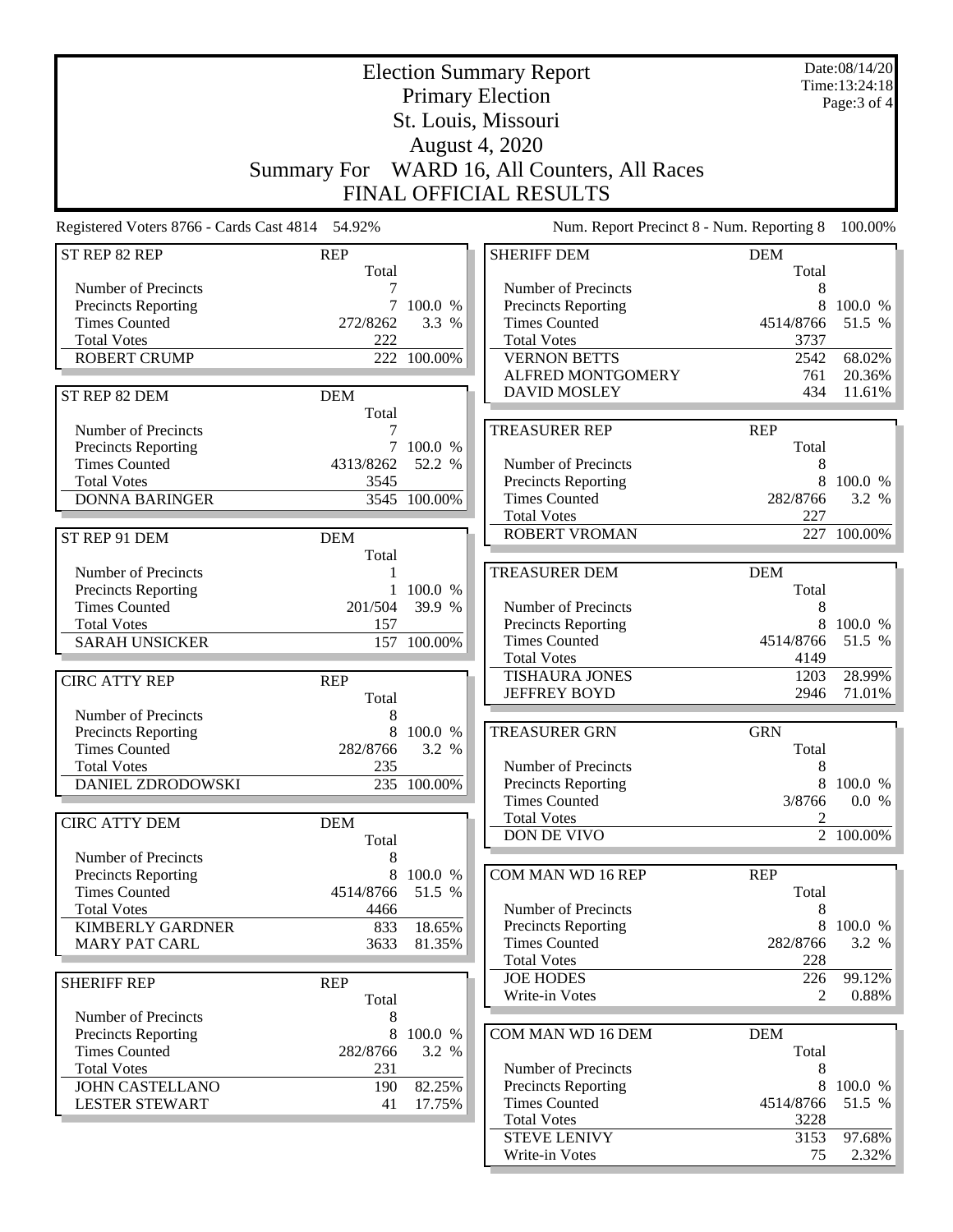| <b>Election Summary Report</b><br><b>Primary Election</b> |                     |                  |                                              |                                      | Date:08/14/20<br>Time: 13:24:18 |  |
|-----------------------------------------------------------|---------------------|------------------|----------------------------------------------|--------------------------------------|---------------------------------|--|
|                                                           |                     | Page:4 of 4      |                                              |                                      |                                 |  |
| St. Louis, Missouri                                       |                     |                  |                                              |                                      |                                 |  |
|                                                           |                     |                  | <b>August 4, 2020</b>                        |                                      |                                 |  |
|                                                           |                     |                  | Summary For WARD 16, All Counters, All Races |                                      |                                 |  |
|                                                           |                     |                  | <b>FINAL OFFICIAL RESULTS</b>                |                                      |                                 |  |
| Registered Voters 8766 - Cards Cast 4814 54.92%           |                     |                  | Num. Report Precinct 8 - Num. Reporting 8    |                                      | 100.00%                         |  |
| COM WOMAN WD 16 REP                                       | <b>REP</b>          |                  | COM MAN CON CITYWIDE                         | <b>CON</b>                           |                                 |  |
| Number of Precincts                                       | Total<br>8          |                  | Number of Precincts                          | Total<br>8                           |                                 |  |
| <b>Precincts Reporting</b>                                | 8                   | 100.0 %          | Precincts Reporting                          | 8                                    | 100.0 %                         |  |
| <b>Times Counted</b>                                      | 282/8766            | 3.2 %            | <b>Times Counted</b>                         | 0/8766                               | 0.0 %                           |  |
| <b>Total Votes</b>                                        | 226                 |                  | <b>Total Votes</b>                           | $\boldsymbol{0}$                     |                                 |  |
| <b>LYNN MUENCH</b>                                        | 226                 | 100.00%          | Write-in Votes                               | $\theta$                             | N/A                             |  |
| Write-in Votes                                            | $\theta$            | $0.00\%$         |                                              |                                      |                                 |  |
|                                                           |                     |                  | COM WOMAN CON CITYWIDE                       | <b>CON</b>                           |                                 |  |
| COM WOMAN WD 16 DEM                                       | <b>DEM</b>          |                  |                                              | Total                                |                                 |  |
|                                                           | Total               |                  | Number of Precincts                          | 8                                    |                                 |  |
| Number of Precincts                                       | 8                   |                  | <b>Precincts Reporting</b>                   | 8                                    | 100.0 %                         |  |
| <b>Precincts Reporting</b>                                | 8<br>4514/8766      | 100.0 %          | <b>Times Counted</b>                         | 0/8766                               | 0.0 %                           |  |
| <b>Times Counted</b><br><b>Total Votes</b>                | 3867                | 51.5 %           | <b>Total Votes</b><br>Write-in Votes         | $\boldsymbol{0}$<br>$\boldsymbol{0}$ | N/A                             |  |
| <b>MARY PAT CARL</b>                                      | 3815                | 98.66%           |                                              |                                      |                                 |  |
| Write-in Votes                                            | 52                  | 1.34%            | <b>CON AMEND 2</b>                           |                                      |                                 |  |
|                                                           |                     |                  |                                              | Total                                |                                 |  |
| COM MAN LIB CITYWIDE                                      | <b>LIB</b>          |                  | Number of Precincts                          | 8                                    |                                 |  |
|                                                           | Total               |                  | Precincts Reporting                          | 8                                    | 100.0 %                         |  |
| Number of Precincts                                       | 8                   |                  | <b>Times Counted</b>                         | 4814/8766                            | 54.9 %                          |  |
| <b>Precincts Reporting</b>                                | 8                   | 100.0 %          | <b>Total Votes</b>                           | 4620                                 |                                 |  |
| <b>Times Counted</b>                                      | 5/8766              | 0.1 %            | <b>YES</b>                                   | 3609                                 | 78.12%                          |  |
| <b>Total Votes</b>                                        | 0                   |                  | NO                                           | 1011                                 | 21.88%                          |  |
| Write-in Votes                                            | $\boldsymbol{0}$    | $\rm N/A$        |                                              |                                      |                                 |  |
| COM WOMAN LIB CITYWIDE                                    | <b>LIB</b><br>Total |                  |                                              |                                      |                                 |  |
| Number of Precincts                                       | 8                   |                  |                                              |                                      |                                 |  |
| <b>Precincts Reporting</b>                                |                     | 8 100.0 %        |                                              |                                      |                                 |  |
| <b>Times Counted</b>                                      | 5/8766              | 0.1 %            |                                              |                                      |                                 |  |
| <b>Total Votes</b>                                        | 0                   |                  |                                              |                                      |                                 |  |
| Write-in Votes                                            | $\boldsymbol{0}$    | N/A              |                                              |                                      |                                 |  |
| COM MAN GRN ALL OTHERS                                    | <b>GRN</b>          |                  |                                              |                                      |                                 |  |
|                                                           | Total               |                  |                                              |                                      |                                 |  |
| Number of Precincts                                       | 8                   |                  |                                              |                                      |                                 |  |
| <b>Precincts Reporting</b>                                | 8                   | 100.0 %          |                                              |                                      |                                 |  |
| <b>Times Counted</b>                                      | 3/8766              | 0.0 %            |                                              |                                      |                                 |  |
| <b>Total Votes</b>                                        | 0                   |                  |                                              |                                      |                                 |  |
| Write-in Votes                                            | $\boldsymbol{0}$    | $\rm N/A$        |                                              |                                      |                                 |  |
| COM WOMAN GRN CITYWIDE                                    | <b>GRN</b>          |                  |                                              |                                      |                                 |  |
|                                                           | Total               |                  |                                              |                                      |                                 |  |
| Number of Precincts                                       | 8                   |                  |                                              |                                      |                                 |  |
| <b>Precincts Reporting</b><br><b>Times Counted</b>        | 8<br>3/8766         | 100.0 %<br>0.0 % |                                              |                                      |                                 |  |
| <b>Total Votes</b>                                        | 0                   |                  |                                              |                                      |                                 |  |
| Write-in Votes                                            | $\boldsymbol{0}$    | N/A              |                                              |                                      |                                 |  |
|                                                           |                     |                  |                                              |                                      |                                 |  |
|                                                           |                     |                  |                                              |                                      |                                 |  |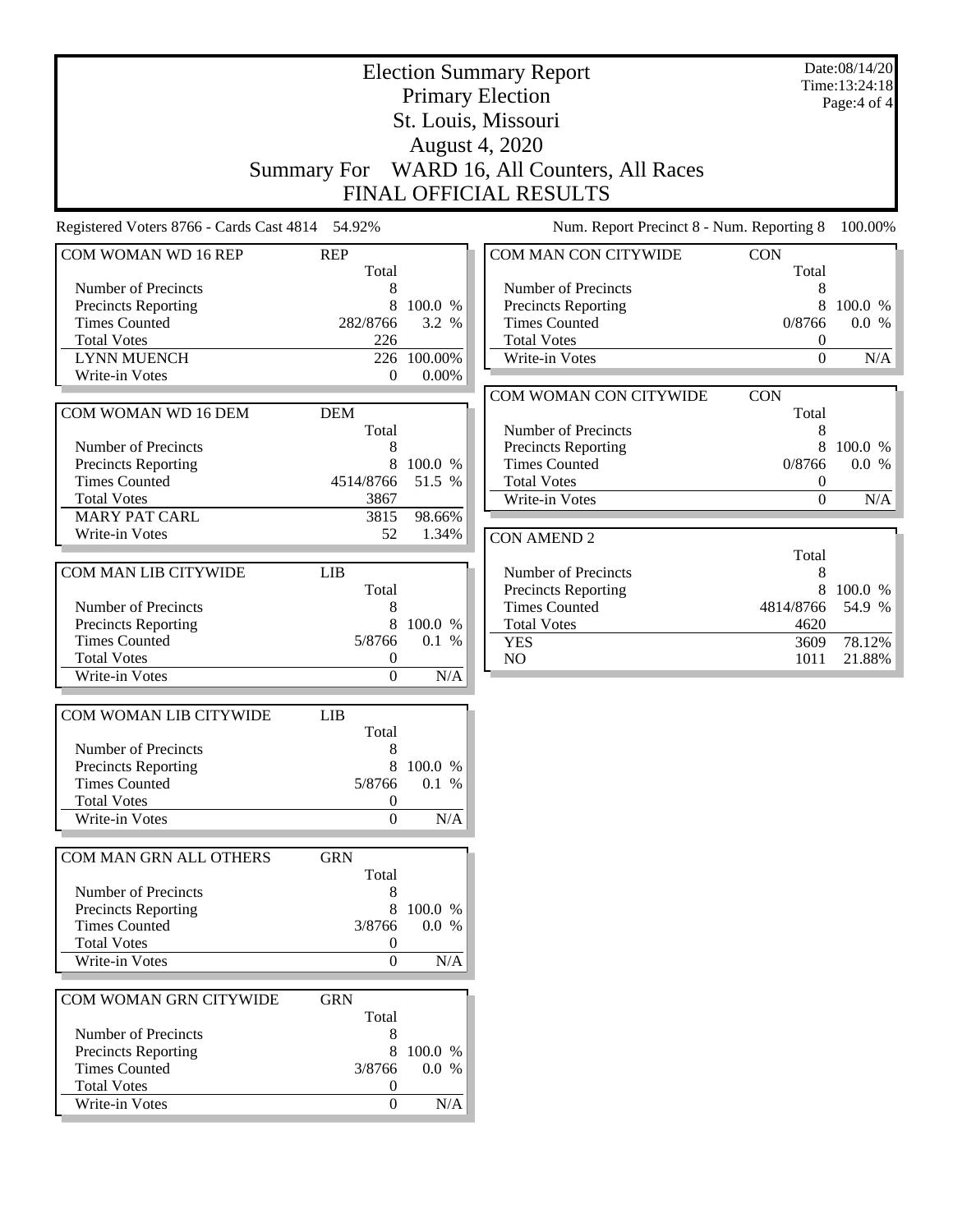|                                                 |                     |                 | <b>Election Summary Report</b>             |                     | Date:08/14/20<br>Time:13:24:23 |
|-------------------------------------------------|---------------------|-----------------|--------------------------------------------|---------------------|--------------------------------|
|                                                 |                     |                 | <b>Primary Election</b>                    |                     | Page:1 of 4                    |
|                                                 |                     |                 | St. Louis, Missouri                        |                     |                                |
|                                                 |                     |                 | <b>August 4, 2020</b>                      |                     |                                |
|                                                 |                     |                 |                                            |                     |                                |
|                                                 | <b>Summary For</b>  |                 | WARD 17, All Counters, All Races           |                     |                                |
|                                                 |                     |                 | FINAL OFFICIAL RESULTS                     |                     |                                |
| Registered Voters 8158 - Cards Cast 3237 39.68% |                     |                 | Num. Report Precinct 8 - Num. Reporting 8  |                     | 100.00%                        |
| <b>GOV REP</b>                                  | <b>REP</b><br>Total |                 | <b>LT GOV DEM</b>                          | <b>DEM</b><br>Total |                                |
| Number of Precincts                             | 8                   |                 | Number of Precincts                        | 8                   |                                |
| <b>Precincts Reporting</b>                      | 8                   | 100.0 %         | <b>Precincts Reporting</b>                 | 8                   | 100.0 %                        |
| <b>Times Counted</b>                            | 85/8158             | 1.0 %           | <b>Times Counted</b>                       | 3117/8158           | 38.2 %                         |
| <b>Total Votes</b>                              | 80                  |                 | <b>Total Votes</b>                         | 2704                |                                |
| <b>RALEIGH RITTER</b>                           | $\overline{2}$      | 2.50%           | <b>GREGORY UPCHURCH</b>                    | 619                 | 22.89%                         |
| <b>MIKE PARSON</b>                              | 54                  | 67.50%          | <b>ALISSIA CANADY</b>                      | 2085                | 77.11%                         |
| <b>JAMES NEELY</b>                              | 9                   | 11.25%          |                                            |                     |                                |
| SAUNDRA McDOWELL                                | 15                  | 18.75%          | <b>LT GOV LIB</b>                          | <b>LIB</b>          |                                |
|                                                 |                     |                 |                                            | Total               |                                |
| <b>GOV DEM</b>                                  | <b>DEM</b>          |                 | Number of Precincts                        | 8                   |                                |
|                                                 | Total               |                 | Precincts Reporting                        | 8                   | 100.0 %                        |
| Number of Precincts                             | 8                   |                 | <b>Times Counted</b>                       | 5/8158              | 0.1 %                          |
| <b>Precincts Reporting</b>                      | 8                   | 100.0 %         | <b>Total Votes</b>                         | 4                   |                                |
| <b>Times Counted</b>                            | 3117/8158           | 38.2 %          | <b>BILL SLANTZ</b>                         |                     | 4 100.00%                      |
| <b>Total Votes</b>                              | 2929                |                 |                                            |                     |                                |
| NICOLE GALLOWAY<br><b>JIMMIE MATTHEWS</b>       | 2520<br>118         | 86.04%<br>4.03% | <b>LT GOV GRN</b>                          | <b>GRN</b>          |                                |
| <b>ANTOIN JOHNSON</b>                           | 122                 | 4.17%           |                                            | Total               |                                |
| <b>ERIC MORRISON</b>                            | 111                 | 3.79%           | Number of Precincts                        | 8                   |                                |
| ROBIN VAN QUAETHEM                              | 58                  | 1.98%           | <b>Precincts Reporting</b>                 | 8                   | 100.0 %                        |
|                                                 |                     |                 | <b>Times Counted</b><br><b>Total Votes</b> | 3/8158              | 0.0 %                          |
| <b>GOV LIB</b>                                  | LIB                 |                 | <b>KELLEY DRAGOO</b>                       | 3                   | $\overline{3}$ 100.00%         |
|                                                 | Total               |                 |                                            |                     |                                |
| Number of Precincts                             | 8                   |                 | <b>SEC OF STATE REP</b>                    | <b>REP</b>          |                                |
| Precincts Reporting                             | 8                   | 100.0 %         |                                            | Total               |                                |
| <b>Times Counted</b>                            | 5/8158              | 0.1 %           | Number of Precincts                        | 8                   |                                |
| <b>Total Votes</b>                              | 4                   |                 | <b>Precincts Reporting</b>                 | 8                   | 100.0 %                        |
| <b>RIK COMBS</b>                                |                     | 4 100.00%       | <b>Times Counted</b>                       | 85/8158             | 1.0 %                          |
|                                                 |                     |                 | <b>Total Votes</b>                         | 76                  |                                |
| <b>GOV GRN</b>                                  | <b>GRN</b>          |                 | <b>JOHN ASHCROFT</b>                       |                     | 76 100.00%                     |
|                                                 | Total               |                 |                                            |                     |                                |
| Number of Precincts                             | 8                   |                 | <b>SEC OF STATE DEM</b>                    | <b>DEM</b>          |                                |
| Precincts Reporting                             | 8                   | 100.0 %         |                                            | Total               |                                |
| <b>Times Counted</b>                            | 3/8158              | 0.0 %           | Number of Precincts                        | 8                   |                                |
| <b>Total Votes</b>                              | 3                   |                 | Precincts Reporting                        |                     | 8 100.0 %                      |
| <b>JEROME BAUER</b>                             |                     | 3 100.00%       | <b>Times Counted</b>                       | 3117/8158           | 38.2 %                         |
|                                                 |                     |                 | <b>Total Votes</b>                         | 2562                |                                |
| LT GOV REP                                      | <b>REP</b>          |                 | YINKA FALETI                               |                     | 2562 100.00%                   |
|                                                 | Total               |                 |                                            |                     |                                |
| Number of Precincts                             | 8                   |                 | <b>SEC OF STATE LIB</b>                    | <b>LIB</b>          |                                |
| Precincts Reporting                             | 8                   | 100.0 %         |                                            | Total               |                                |
| <b>Times Counted</b>                            | 85/8158             | 1.0 %           | Number of Precincts                        | 8                   |                                |
| <b>Total Votes</b>                              | 65                  |                 | Precincts Reporting                        | 8                   | 100.0 %                        |
| <b>ARNIE DIENOFF</b>                            | 1                   | 1.54%           | <b>Times Counted</b>                       | 5/8158              | $0.1~\%$                       |
| <b>MIKE KEHOE</b>                               | 37                  | 56.92%          | <b>Total Votes</b>                         | 4                   |                                |
| <b>AARON WISDOM</b>                             | 9                   | 13.85%          | <b>CARL FREESE</b>                         |                     | 4 100.00%                      |
| <b>MIKE CARTER</b>                              | 18                  | 27.69%          |                                            |                     |                                |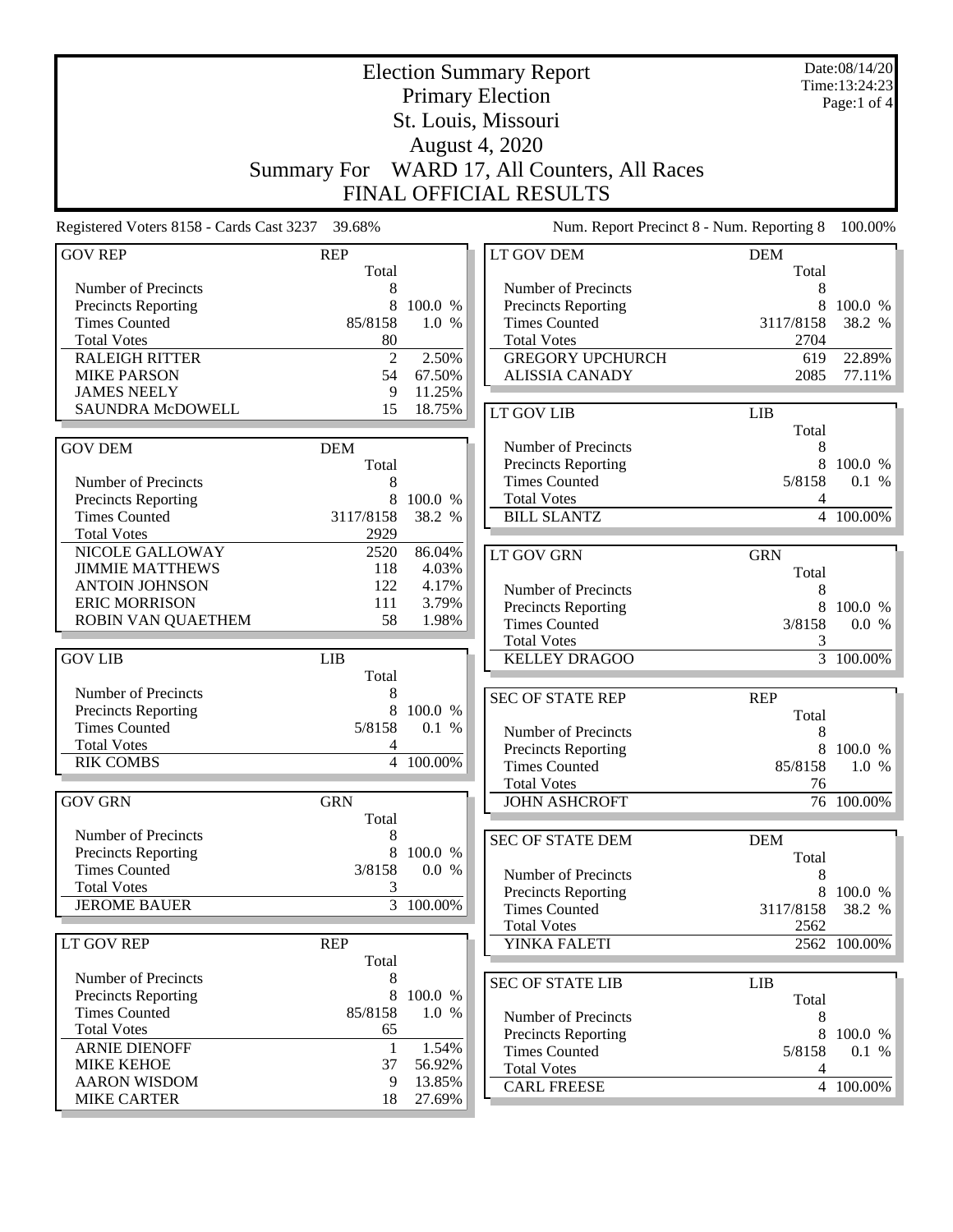|                                                    | Date:08/14/20<br><b>Election Summary Report</b> |              |                                              |                     |                               |  |
|----------------------------------------------------|-------------------------------------------------|--------------|----------------------------------------------|---------------------|-------------------------------|--|
|                                                    |                                                 |              | <b>Primary Election</b>                      |                     | Time: 13:24:23<br>Page:2 of 4 |  |
|                                                    |                                                 |              | St. Louis, Missouri                          |                     |                               |  |
|                                                    |                                                 |              | <b>August 4, 2020</b>                        |                     |                               |  |
|                                                    |                                                 |              |                                              |                     |                               |  |
|                                                    |                                                 |              | Summary For WARD 17, All Counters, All Races |                     |                               |  |
|                                                    |                                                 |              | FINAL OFFICIAL RESULTS                       |                     |                               |  |
| Registered Voters 8158 - Cards Cast 3237 39.68%    |                                                 |              | Num. Report Precinct 8 - Num. Reporting 8    |                     | 100.00%                       |  |
| <b>SEC OF STATE GRN</b>                            | <b>GRN</b><br>Total                             |              | <b>ATTY GENERAL REP</b>                      | <b>REP</b><br>Total |                               |  |
| Number of Precincts                                | 8                                               |              | Number of Precincts                          | 8                   |                               |  |
| <b>Precincts Reporting</b><br><b>Times Counted</b> | 8<br>3/8158                                     | 100.0 %      | Precincts Reporting<br><b>Times Counted</b>  | 8<br>85/8158        | 100.0 %                       |  |
| <b>Total Votes</b>                                 | 3                                               | 0.0 %        | <b>Total Votes</b>                           | 75                  | 1.0%                          |  |
| PAUL LEHMANN                                       | 3                                               | 100.00%      | <b>ERIC SCHMITT</b>                          |                     | 75 100.00%                    |  |
|                                                    |                                                 |              |                                              |                     |                               |  |
| <b>SEC OF STATE CON</b>                            | <b>CON</b><br>Total                             |              | <b>ATTY GENERAL DEM</b>                      | <b>DEM</b><br>Total |                               |  |
| Number of Precincts                                | 8                                               |              | Number of Precincts                          | 8                   |                               |  |
| <b>Precincts Reporting</b>                         | 8                                               | 100.0 %      | <b>Precincts Reporting</b>                   | 8                   | 100.0 %                       |  |
| <b>Times Counted</b>                               | 0/8158                                          | 0.0 %        | <b>Times Counted</b>                         | 3117/8158           | 38.2 %                        |  |
| <b>Total Votes</b>                                 | $\boldsymbol{0}$                                |              | <b>Total Votes</b>                           | 2672                |                               |  |
| PAUL VENABLE                                       | $\mathbf{0}$                                    | N/A          | <b>RICH FINNERAN</b><br><b>ELAD GROSS</b>    | 1349<br>1323        | 50.49%<br>49.51%              |  |
| ST TREASURER REP                                   | <b>REP</b>                                      |              |                                              |                     |                               |  |
|                                                    | Total                                           |              | <b>ATTY GENERAL LIB</b>                      | <b>LIB</b>          |                               |  |
| Number of Precincts                                | 8                                               |              |                                              | Total               |                               |  |
| <b>Precincts Reporting</b>                         | 8                                               | 100.0 %      | Number of Precincts                          | 8                   |                               |  |
| <b>Times Counted</b>                               | 85/8158                                         | 1.0 %        | Precincts Reporting                          | 8                   | 100.0 %                       |  |
| <b>Total Votes</b>                                 | 75                                              |              | <b>Times Counted</b>                         | 5/8158              | 0.1 %                         |  |
| <b>SCOTT FITZPATRICK</b>                           |                                                 | 75 100.00%   | <b>Total Votes</b>                           | 4                   |                               |  |
|                                                    |                                                 |              | <b>KEVIN BABCOCK</b>                         |                     | 4 100.00%                     |  |
| ST TREASURER DEM                                   | <b>DEM</b>                                      |              |                                              |                     |                               |  |
| Number of Precincts                                | Total<br>8                                      |              | <b>US REP 1 REP</b>                          | <b>REP</b><br>Total |                               |  |
| <b>Precincts Reporting</b>                         | 8                                               | 100.0 %      | Number of Precincts                          | 8                   |                               |  |
| <b>Times Counted</b>                               | 3117/8158                                       | 38.2 %       | <b>Precincts Reporting</b>                   | 8                   | 100.0 %                       |  |
| <b>Total Votes</b>                                 | 2512                                            |              | <b>Times Counted</b>                         | 85/8158             | 1.0 %                         |  |
| <b>VICKI ENGLUND</b>                               |                                                 | 2512 100.00% | <b>Total Votes</b>                           | 68                  |                               |  |
|                                                    |                                                 |              | WINNIE HEARTSTRONG                           | 38                  | 55.88%                        |  |
| <b>ST TREASURER LIB</b>                            | LIB                                             |              | <b>ANTHONY ROGERS</b>                        | 30                  | 44.12%                        |  |
|                                                    | Total                                           |              |                                              |                     |                               |  |
| Number of Precincts                                | 8<br>8                                          | 100.0 %      | <b>US REP 1 DEM</b>                          | <b>DEM</b><br>Total |                               |  |
| Precincts Reporting<br><b>Times Counted</b>        | 5/8158                                          | 0.1 %        | Number of Precincts                          | 8                   |                               |  |
| <b>Total Votes</b>                                 | 4                                               |              | Precincts Reporting                          | 8                   | 100.0 %                       |  |
| NICHOLAS KASOFF                                    |                                                 | 4 100.00%    | <b>Times Counted</b>                         | 3117/8158           | 38.2 %                        |  |
|                                                    |                                                 |              | <b>Total Votes</b>                           | 2988                |                               |  |
| ST TREASURER GRN                                   | <b>GRN</b>                                      |              | <b>CORI BUSH</b>                             | 1711                | 57.26%                        |  |
|                                                    | Total                                           |              | <b>LACY CLAY</b>                             | 1157                | 38.72%                        |  |
| <b>Number of Precincts</b>                         | 8                                               |              | KATHERINE BRUCKNER                           | 120                 | 4.02%                         |  |
| Precincts Reporting                                | 8                                               | 100.0 %      |                                              |                     |                               |  |
| <b>Times Counted</b>                               | 3/8158                                          | 0.0 %        | <b>US REP 1 LIB</b>                          | <b>LIB</b>          |                               |  |
| <b>Total Votes</b><br><b>JOSEPH CIVETTINI</b>      | 3                                               | 3 100.00%    | Number of Precincts                          | Total<br>8          |                               |  |
|                                                    |                                                 |              | <b>Precincts Reporting</b>                   | 8                   | 100.0 %                       |  |
|                                                    |                                                 |              | <b>Times Counted</b>                         | 5/8158              | 0.1 %                         |  |
|                                                    |                                                 |              | <b>Total Votes</b>                           | 4                   |                               |  |
|                                                    |                                                 |              | <b>ALEX FURMAN</b>                           |                     | 4 100.00%                     |  |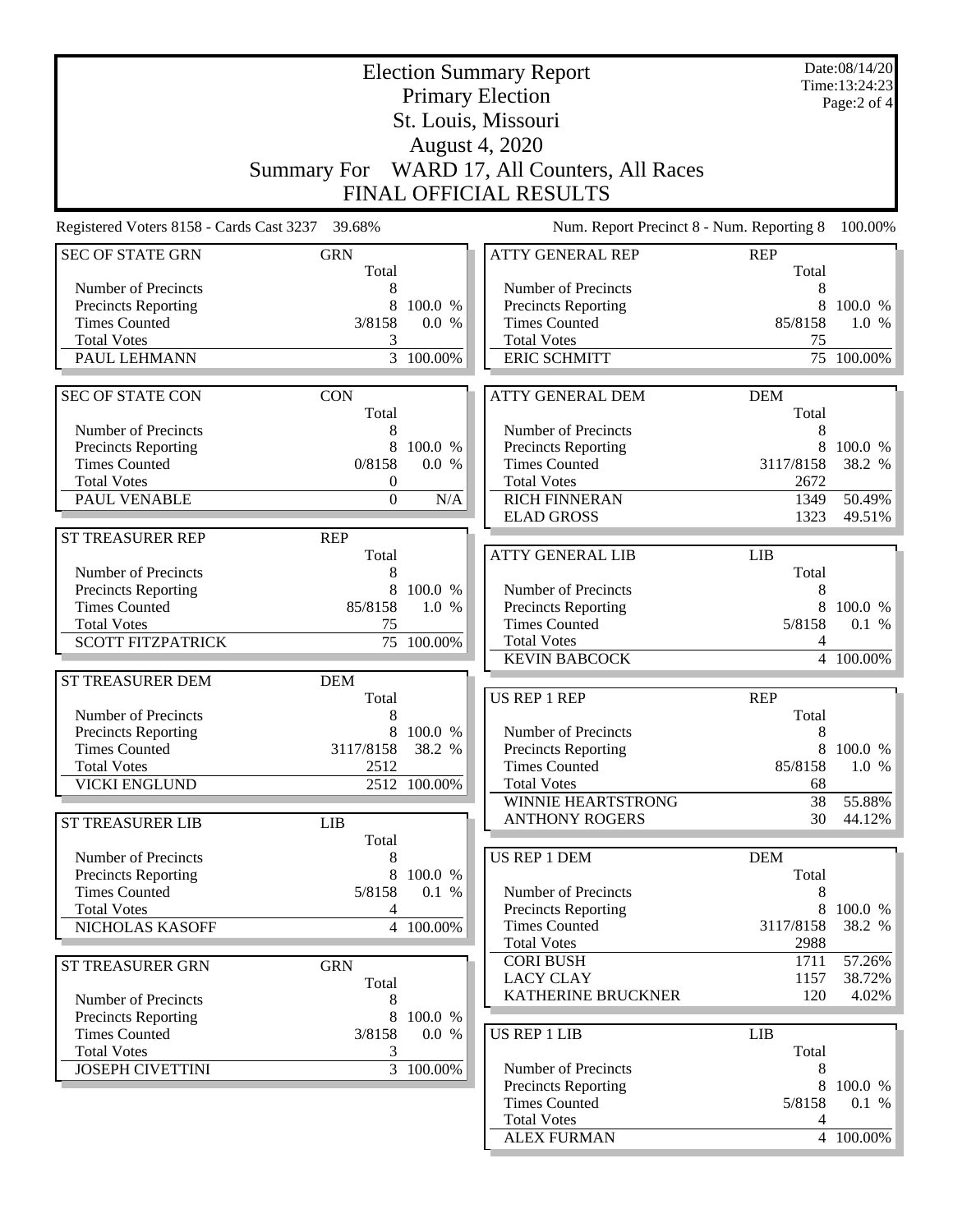|                                                    | <b>Election Summary Report</b> |                  |                                                    |                     |                               |
|----------------------------------------------------|--------------------------------|------------------|----------------------------------------------------|---------------------|-------------------------------|
|                                                    |                                |                  | <b>Primary Election</b>                            |                     | Time:13:24:23<br>Page: 3 of 4 |
|                                                    |                                |                  | St. Louis, Missouri                                |                     |                               |
|                                                    |                                |                  |                                                    |                     |                               |
|                                                    |                                |                  | August 4, 2020                                     |                     |                               |
|                                                    | <b>Summary For</b>             |                  | WARD 17, All Counters, All Races                   |                     |                               |
|                                                    |                                |                  | <b>FINAL OFFICIAL RESULTS</b>                      |                     |                               |
| Registered Voters 8158 - Cards Cast 3237 39.68%    |                                |                  | Num. Report Precinct 8 - Num. Reporting 8          |                     | 100.00%                       |
| <b>ST SEN 5 REP</b>                                | <b>REP</b>                     |                  | <b>CIRC ATTY REP</b>                               | <b>REP</b>          |                               |
|                                                    | Total                          |                  |                                                    | Total               |                               |
| Number of Precincts                                | 6                              |                  | Number of Precincts                                | 8                   |                               |
| <b>Precincts Reporting</b><br><b>Times Counted</b> | 6<br>65/6365                   | 100.0 %<br>1.0 % | <b>Precincts Reporting</b><br><b>Times Counted</b> | 8<br>85/8158        | 100.0 %                       |
| <b>Total Votes</b>                                 | 56                             |                  | <b>Total Votes</b>                                 | 73                  | 1.0 %                         |
| MICHAEL HEBRON                                     |                                | 56 100.00%       | DANIEL ZDRODOWSKI                                  |                     | 73 100.00%                    |
|                                                    |                                |                  |                                                    |                     |                               |
| ST SEN 5 DEM                                       | <b>DEM</b>                     |                  | <b>CIRC ATTY DEM</b>                               | <b>DEM</b>          |                               |
|                                                    | Total                          |                  |                                                    | Total               |                               |
| Number of Precincts                                | 6                              |                  | Number of Precincts                                | 8                   |                               |
| <b>Precincts Reporting</b>                         |                                | 6 100.0 %        | Precincts Reporting                                | 8                   | 100.0 %                       |
| <b>Times Counted</b>                               | 2440/6365                      | 38.3 %           | <b>Times Counted</b>                               | 3117/8158           | 38.2 %                        |
| <b>Total Votes</b>                                 | 2233                           |                  | <b>Total Votes</b>                                 | 2933                |                               |
| <b>WILLIAM HAAS</b>                                | 163                            | 7.30%            | <b>KIMBERLY GARDNER</b>                            | 1946                | 66.35%                        |
| <b>MEGAN GREEN</b>                                 | 767                            | 34.35%           | <b>MARY PAT CARL</b>                               | 987                 | 33.65%                        |
| <b>JEREMIAH CHURCH</b>                             | 54                             | 2.42%            |                                                    |                     |                               |
| MICHELLE SHEROD                                    | 518                            | 23.20%           | <b>SHERIFF REP</b>                                 | <b>REP</b>          |                               |
| <b>STEVE ROBERTS</b>                               | 716                            | 32.06%           |                                                    | Total               |                               |
| McFARLANE DUNCAN                                   | 15                             | 0.67%            | Number of Precincts                                | 8                   |                               |
|                                                    |                                |                  | Precincts Reporting                                | 8                   | 100.0 %                       |
| ST REP 77 DEM                                      | <b>DEM</b>                     |                  | <b>Times Counted</b>                               | 85/8158             | 1.0%                          |
|                                                    | Total                          |                  | <b>Total Votes</b>                                 | 64                  |                               |
| Number of Precincts                                | 4                              |                  | <b>JOHN CASTELLANO</b>                             | 43                  | 67.19%                        |
| <b>Precincts Reporting</b>                         |                                | 4 100.0 %        | <b>LESTER STEWART</b>                              | 21                  | 32.81%                        |
| <b>Times Counted</b>                               | 2451/6443                      | 38.0 %           |                                                    |                     |                               |
| <b>Total Votes</b>                                 | 2145                           |                  | <b>SHERIFF DEM</b>                                 | <b>DEM</b>          |                               |
| DARRYL GRAY                                        | 867                            | 40.42%           |                                                    | Total               |                               |
| KIMBERLY-ANN COLLINS                               | 1278                           | 59.58%           | Number of Precincts                                | 8                   |                               |
|                                                    |                                |                  | <b>Precincts Reporting</b>                         |                     | 8 100.0 %                     |
| ST REP 79 DEM                                      | <b>DEM</b>                     |                  | <b>Times Counted</b>                               | 3117/8158           | 38.2 %                        |
|                                                    | Total                          |                  | <b>Total Votes</b>                                 | 2537                |                               |
| Number of Precincts                                | $\mathfrak{D}$                 |                  | <b>VERNON BETTS</b>                                | 1458                | 57.47%                        |
| Precincts Reporting                                | 596/1519                       | 2 100.0 %        | ALFRED MONTGOMERY                                  | 796                 | 31.38%                        |
| <b>Times Counted</b><br><b>Total Votes</b>         | 492                            | 39.2 %           | <b>DAVID MOSLEY</b>                                | 283                 | 11.15%                        |
| <b>LAKEYSHA BOSLEY</b>                             |                                | 492 100.00%      |                                                    |                     |                               |
|                                                    |                                |                  | <b>TREASURER REP</b>                               | <b>REP</b><br>Total |                               |
| ST REP 80 DEM                                      | <b>DEM</b>                     |                  | Number of Precincts                                | 8                   |                               |
|                                                    | Total                          |                  | Precincts Reporting                                | 8                   | 100.0 %                       |
| Number of Precincts                                | 2                              |                  | <b>Times Counted</b>                               | 85/8158             | 1.0 %                         |
| <b>Precincts Reporting</b>                         |                                | 2 100.0 %        | <b>Total Votes</b>                                 | 72                  |                               |
| <b>Times Counted</b>                               | 70/196                         | 35.7 %           | ROBERT VROMAN                                      |                     | 72 100.00%                    |
| <b>Total Votes</b>                                 | 56                             |                  |                                                    |                     |                               |
| PETER MERIDETH                                     |                                | 56 100.00%       | <b>TREASURER DEM</b>                               | <b>DEM</b>          |                               |
|                                                    |                                |                  |                                                    | Total               |                               |
|                                                    |                                |                  | Number of Precincts                                | 8                   |                               |
|                                                    |                                |                  | Precincts Reporting                                | 8                   | 100.0 %                       |
|                                                    |                                |                  | <b>Times Counted</b>                               | 3117/8158           | 38.2 %                        |
|                                                    |                                |                  | <b>Total Votes</b>                                 | 2857                |                               |
|                                                    |                                |                  | <b>TISHAURA JONES</b>                              | 1850                | 64.75%                        |
|                                                    |                                |                  | <b>JEFFREY BOYD</b>                                | 1007                | 35.25%                        |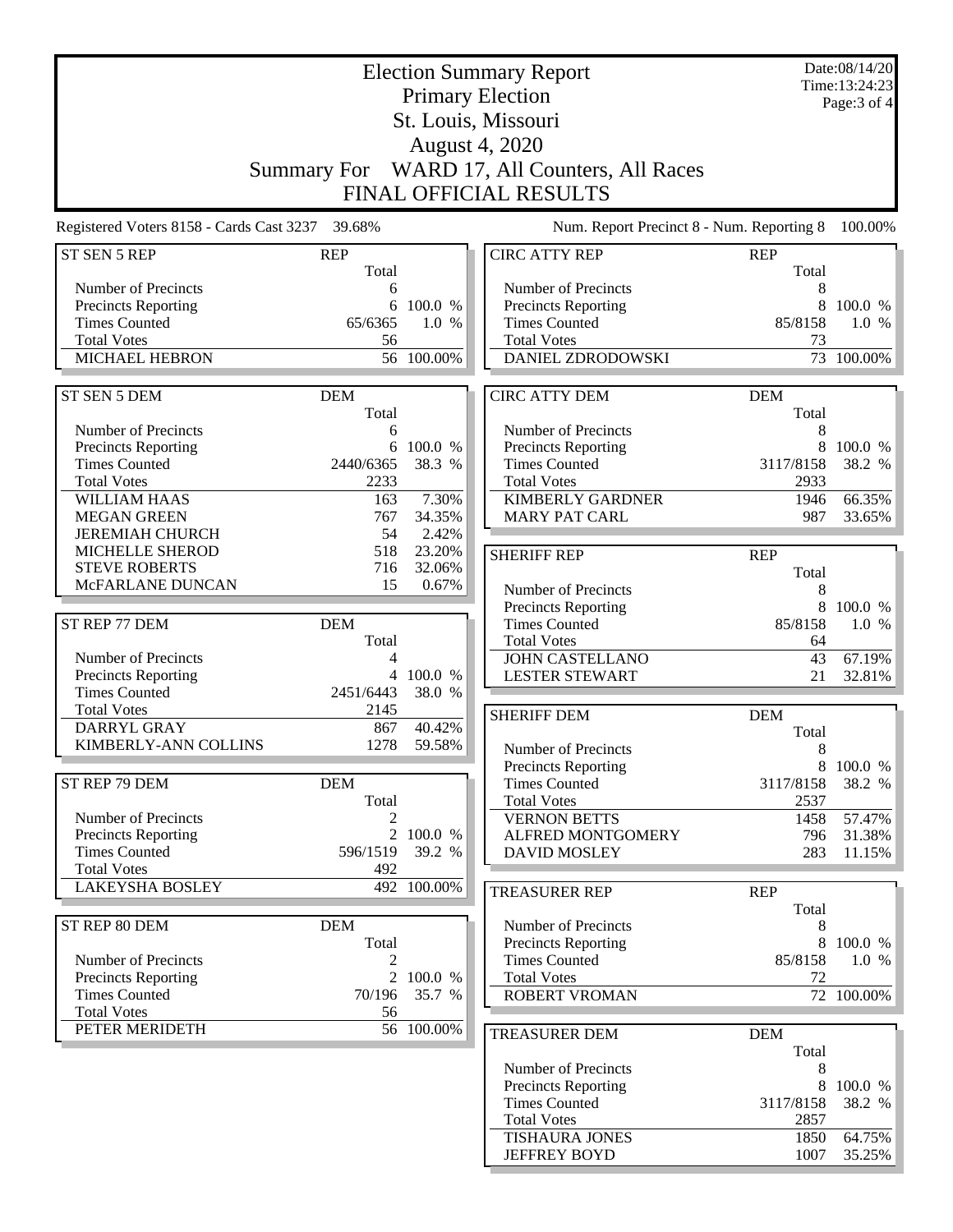|                                                    |                     |                     | <b>Election Summary Report</b><br><b>Primary Election</b> |                              |                                |  |  |
|----------------------------------------------------|---------------------|---------------------|-----------------------------------------------------------|------------------------------|--------------------------------|--|--|
|                                                    |                     |                     | St. Louis, Missouri                                       |                              | Page:4 of 4                    |  |  |
|                                                    |                     |                     | <b>August 4, 2020</b>                                     |                              |                                |  |  |
|                                                    |                     |                     |                                                           |                              |                                |  |  |
|                                                    |                     |                     | Summary For WARD 17, All Counters, All Races              |                              |                                |  |  |
|                                                    |                     |                     | FINAL OFFICIAL RESULTS                                    |                              |                                |  |  |
| Registered Voters 8158 - Cards Cast 3237           | 39.68%              |                     | Num. Report Precinct 8 - Num. Reporting 8                 |                              | 100.00%                        |  |  |
| <b>TREASURER GRN</b>                               | <b>GRN</b><br>Total |                     | COM MAN LIB CITYWIDE                                      | LIB<br>Total                 |                                |  |  |
| Number of Precincts                                | 8                   |                     | Number of Precincts                                       | 8                            |                                |  |  |
| <b>Precincts Reporting</b>                         | 8                   | 100.0 %             | Precincts Reporting                                       | 8                            | 100.0 %                        |  |  |
| <b>Times Counted</b>                               | 3/8158              | 0.0 %               | <b>Times Counted</b>                                      | 5/8158                       | 0.1 %                          |  |  |
| <b>Total Votes</b><br>DON DE VIVO                  | 3                   | 3 100.00%           | <b>Total Votes</b><br>Write-in Votes                      | 1<br>1                       | 100.00%                        |  |  |
|                                                    |                     |                     |                                                           |                              |                                |  |  |
| COM MAN WD 17 REP                                  | <b>REP</b><br>Total |                     | COM WOMAN LIB CITYWIDE                                    | <b>LIB</b><br>Total          |                                |  |  |
| Number of Precincts                                | 8                   |                     | Number of Precincts                                       | 8                            |                                |  |  |
| <b>Precincts Reporting</b>                         | 8                   | 100.0 %             | Precincts Reporting                                       | 8                            | 100.0 %                        |  |  |
| <b>Times Counted</b>                               | 85/8158             | 1.0 %               | <b>Times Counted</b>                                      | 5/8158                       | 0.1 %                          |  |  |
| <b>Total Votes</b>                                 | 72                  |                     | <b>Total Votes</b>                                        |                              |                                |  |  |
| <b>DAN SCOTT</b><br>Write-in Votes                 | 72<br>$\theta$      | 100.00%<br>$0.00\%$ | Write-in Votes                                            |                              | 1 100.00%                      |  |  |
|                                                    |                     |                     | COM WOMAN GRN CITYWIDE                                    | <b>GRN</b>                   |                                |  |  |
| COM MAN WD 17 DEM                                  | <b>DEM</b>          |                     |                                                           | Total                        |                                |  |  |
|                                                    | Total               |                     | Number of Precincts                                       | 8                            |                                |  |  |
| Number of Precincts                                | 8                   |                     | Precincts Reporting                                       | 8                            | 100.0 %                        |  |  |
| <b>Precincts Reporting</b>                         | 8                   | 100.0 %             | <b>Times Counted</b>                                      | 3/8158                       | 0.0 %                          |  |  |
| <b>Times Counted</b><br><b>Total Votes</b>         | 3117/8158<br>2337   | 38.2 %              | <b>Total Votes</b>                                        | $\theta$<br>$\mathbf{0}$     |                                |  |  |
| <b>BOB HILGEMANN</b>                               | 2283                | 97.69%              | Write-in Votes                                            |                              | N/A                            |  |  |
| Write-in Votes                                     | 54                  | 2.31%               | COM MAN CON CITYWIDE                                      | <b>CON</b>                   |                                |  |  |
|                                                    |                     |                     |                                                           | Total                        |                                |  |  |
| COM MAN WD 17 GRN                                  | <b>GRN</b>          |                     | Number of Precincts                                       | 8                            |                                |  |  |
|                                                    | Total               |                     | Precincts Reporting                                       | 8                            | 100.0 %                        |  |  |
| Number of Precincts                                | 8                   |                     | <b>Times Counted</b>                                      | 0/8158                       | 0.0 %                          |  |  |
| <b>Precincts Reporting</b><br><b>Times Counted</b> | 3/8158              | 8 100.0 %<br>0.0 %  | <b>Total Votes</b><br>Write-in Votes                      | $\boldsymbol{0}$<br>$\theta$ | N/A                            |  |  |
| <b>Total Votes</b>                                 | 3                   |                     |                                                           |                              |                                |  |  |
| DON DE VIVO                                        | 3                   | 100.00%             | COM WOMAN CON CITYWIDE                                    | <b>CON</b>                   |                                |  |  |
| Write-in Votes                                     | $\overline{0}$      | $0.00\%$            |                                                           | Total                        |                                |  |  |
|                                                    |                     |                     | Number of Precincts                                       | 8                            |                                |  |  |
| COM WOMAN WD 17 DEM                                | <b>DEM</b>          |                     | Precincts Reporting                                       | 8                            | 100.0 %                        |  |  |
| Number of Precincts                                | Total<br>8          |                     | <b>Times Counted</b><br><b>Total Votes</b>                | 0/8158<br>$\boldsymbol{0}$   | 0.0 %                          |  |  |
| Precincts Reporting                                | 8                   | 100.0 %             | Write-in Votes                                            | $\Omega$                     | $\overline{\text{N}}/\text{A}$ |  |  |
| <b>Times Counted</b>                               | 3117/8158           | 38.2 %              |                                                           |                              |                                |  |  |
| <b>Total Votes</b>                                 | 2367                |                     | <b>CON AMEND 2</b>                                        |                              |                                |  |  |
| <b>AMY HILGEMANN</b>                               | 2325                | 98.23%              |                                                           | Total                        |                                |  |  |
| Write-in Votes                                     | 42                  | 1.77%               | Number of Precincts                                       | 8                            |                                |  |  |
| COM WOMAN REP ALL OTHERS                           | <b>REP</b>          |                     | Precincts Reporting<br><b>Times Counted</b>               | 8<br>3237/8158               | 100.0 %<br>39.7 %              |  |  |
|                                                    | Total               |                     | <b>Total Votes</b>                                        | 3155                         |                                |  |  |
| Number of Precincts                                | 8                   |                     | <b>YES</b>                                                | 2956                         | 93.69%                         |  |  |
| <b>Precincts Reporting</b>                         | 8                   | 100.0 %             | NO                                                        | 199                          | 6.31%                          |  |  |
| <b>Times Counted</b>                               | 85/8158             | 1.0 %               |                                                           |                              |                                |  |  |
| <b>Total Votes</b><br>Write-in Votes               | 6                   | 6 100.00%           |                                                           |                              |                                |  |  |
|                                                    |                     |                     |                                                           |                              |                                |  |  |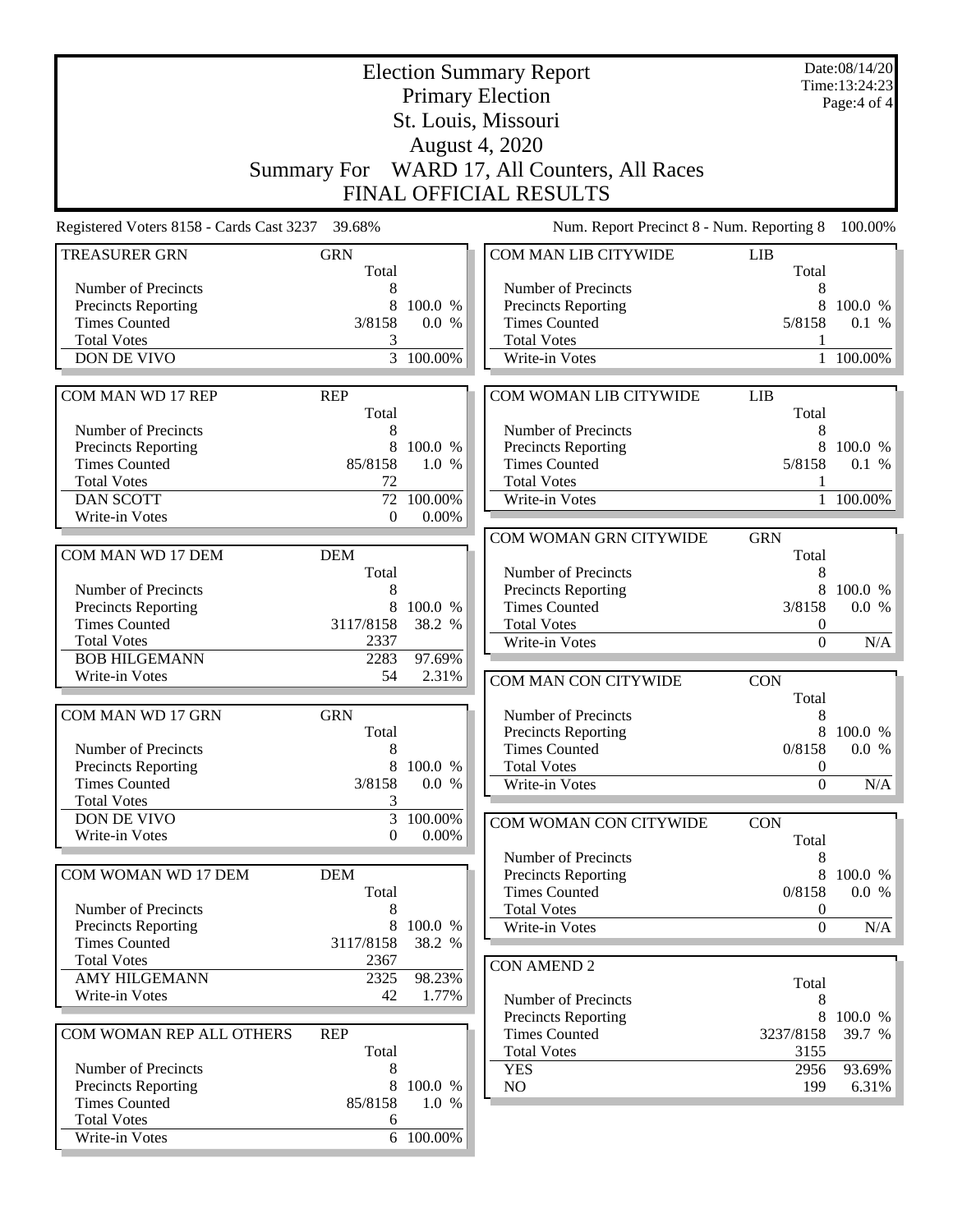|                                                 |                     |           | <b>Election Summary Report</b>                     |                     | Date:08/14/20<br>Time:13:24:29 |
|-------------------------------------------------|---------------------|-----------|----------------------------------------------------|---------------------|--------------------------------|
|                                                 |                     |           | <b>Primary Election</b>                            |                     | Page:1 of 4                    |
|                                                 |                     |           | St. Louis, Missouri                                |                     |                                |
|                                                 |                     |           | <b>August 4, 2020</b>                              |                     |                                |
|                                                 |                     |           |                                                    |                     |                                |
|                                                 | <b>Summary For</b>  |           | WARD 18, All Counters, All Races                   |                     |                                |
|                                                 |                     |           | FINAL OFFICIAL RESULTS                             |                     |                                |
| Registered Voters 5838 - Cards Cast 2129 36.47% |                     |           | Num. Report Precinct 6 - Num. Reporting 6          |                     | 100.00%                        |
| <b>GOV REP</b>                                  | <b>REP</b><br>Total |           | LT GOV DEM                                         | <b>DEM</b><br>Total |                                |
| Number of Precincts                             | 6                   |           | Number of Precincts                                | 6                   |                                |
| Precincts Reporting                             | 6                   | 100.0 %   | Precincts Reporting                                | 6                   | 100.0 %                        |
| <b>Times Counted</b>                            | 30/5838             | 0.5 %     | <b>Times Counted</b>                               | 2089/5838           | 35.8 %                         |
| <b>Total Votes</b>                              | 28                  |           | <b>Total Votes</b>                                 | 1869                |                                |
| <b>RALEIGH RITTER</b>                           | $\mathbf{1}$        | 3.57%     | <b>GREGORY UPCHURCH</b>                            | 836                 | 44.73%                         |
| <b>MIKE PARSON</b>                              | 24                  | 85.71%    | <b>ALISSIA CANADY</b>                              | 1033                | 55.27%                         |
| <b>JAMES NEELY</b>                              | 1                   | 3.57%     |                                                    |                     |                                |
| SAUNDRA McDOWELL                                | 2                   | 7.14%     | LT GOV LIB                                         | <b>LIB</b>          |                                |
| <b>GOV DEM</b>                                  | <b>DEM</b>          |           | Number of Precincts                                | Total<br>6          |                                |
|                                                 | Total               |           | Precincts Reporting                                | 6                   | 100.0 %                        |
| Number of Precincts                             | 6                   |           | <b>Times Counted</b>                               | 0/5838              | 0.0 %                          |
| Precincts Reporting                             | 6                   | 100.0 %   | <b>Total Votes</b>                                 | 0                   |                                |
| <b>Times Counted</b>                            | 2089/5838           | 35.8 %    | <b>BILL SLANTZ</b>                                 | $\boldsymbol{0}$    | N/A                            |
| <b>Total Votes</b>                              | 1980                |           |                                                    |                     |                                |
| NICOLE GALLOWAY                                 | 1607                | 81.16%    | <b>LT GOV GRN</b>                                  | <b>GRN</b>          |                                |
| <b>JIMMIE MATTHEWS</b>                          | 144                 | 7.27%     |                                                    | Total               |                                |
| <b>ANTOIN JOHNSON</b>                           | 98                  | 4.95%     | Number of Precincts                                | 6                   |                                |
| <b>ERIC MORRISON</b>                            | 107                 | 5.40%     | Precincts Reporting                                | 6                   | 100.0 %                        |
| ROBIN VAN QUAETHEM                              | 24                  | 1.21%     | <b>Times Counted</b>                               | 0/5838              | 0.0 %                          |
|                                                 |                     |           | <b>Total Votes</b>                                 | 0                   |                                |
| <b>GOV LIB</b>                                  | <b>LIB</b>          |           | <b>KELLEY DRAGOO</b>                               | $\mathbf{0}$        | N/A                            |
| Number of Precincts                             | Total<br>6          |           |                                                    |                     |                                |
| Precincts Reporting                             | 6                   | 100.0 %   | <b>SEC OF STATE REP</b>                            | <b>REP</b>          |                                |
| <b>Times Counted</b>                            | 0/5838              | 0.0 %     |                                                    | Total               |                                |
| <b>Total Votes</b>                              | $\theta$            |           | Number of Precincts                                | 6                   | 6 100.0 %                      |
| <b>RIK COMBS</b>                                | $\boldsymbol{0}$    | N/A       | <b>Precincts Reporting</b><br><b>Times Counted</b> | 30/5838             | 0.5 %                          |
|                                                 |                     |           | <b>Total Votes</b>                                 | 26                  |                                |
| <b>GOV GRN</b>                                  | <b>GRN</b>          |           | <b>JOHN ASHCROFT</b>                               |                     | 26 100.00%                     |
|                                                 | Total               |           |                                                    |                     |                                |
| Number of Precincts                             | 6                   |           | <b>SEC OF STATE DEM</b>                            | <b>DEM</b>          |                                |
| Precincts Reporting                             | 6                   | 100.0 %   |                                                    | Total               |                                |
| <b>Times Counted</b>                            | 0/5838              | 0.0 %     | Number of Precincts                                | 6                   |                                |
| <b>Total Votes</b>                              | 0                   |           | <b>Precincts Reporting</b>                         |                     | 6 100.0 %                      |
| <b>JEROME BAUER</b>                             | $\overline{0}$      | $\rm N/A$ | <b>Times Counted</b>                               | 2089/5838           | 35.8 %                         |
|                                                 |                     |           | <b>Total Votes</b>                                 | 1761                |                                |
| LT GOV REP                                      | <b>REP</b><br>Total |           | YINKA FALETI                                       |                     | $\overline{1761}^-$ 100.00%    |
| Number of Precincts                             | 6                   |           | <b>SEC OF STATE LIB</b>                            | LIB                 |                                |
| Precincts Reporting                             | 6                   | 100.0 %   |                                                    | Total               |                                |
| <b>Times Counted</b>                            | 30/5838             | 0.5 %     | Number of Precincts                                | 6                   |                                |
| <b>Total Votes</b>                              | 28                  |           | Precincts Reporting                                |                     | 6 100.0 %                      |
| <b>ARNIE DIENOFF</b>                            | $\overline{c}$      | 7.14%     | <b>Times Counted</b>                               | 0/5838              | 0.0 %                          |
| <b>MIKE KEHOE</b>                               | 14                  | 50.00%    | <b>Total Votes</b>                                 | $\boldsymbol{0}$    |                                |
| <b>AARON WISDOM</b>                             | $\overline{4}$      | 14.29%    | <b>CARL FREESE</b>                                 | $\boldsymbol{0}$    | N/A                            |
| <b>MIKE CARTER</b>                              | 8                   | 28.57%    |                                                    |                     |                                |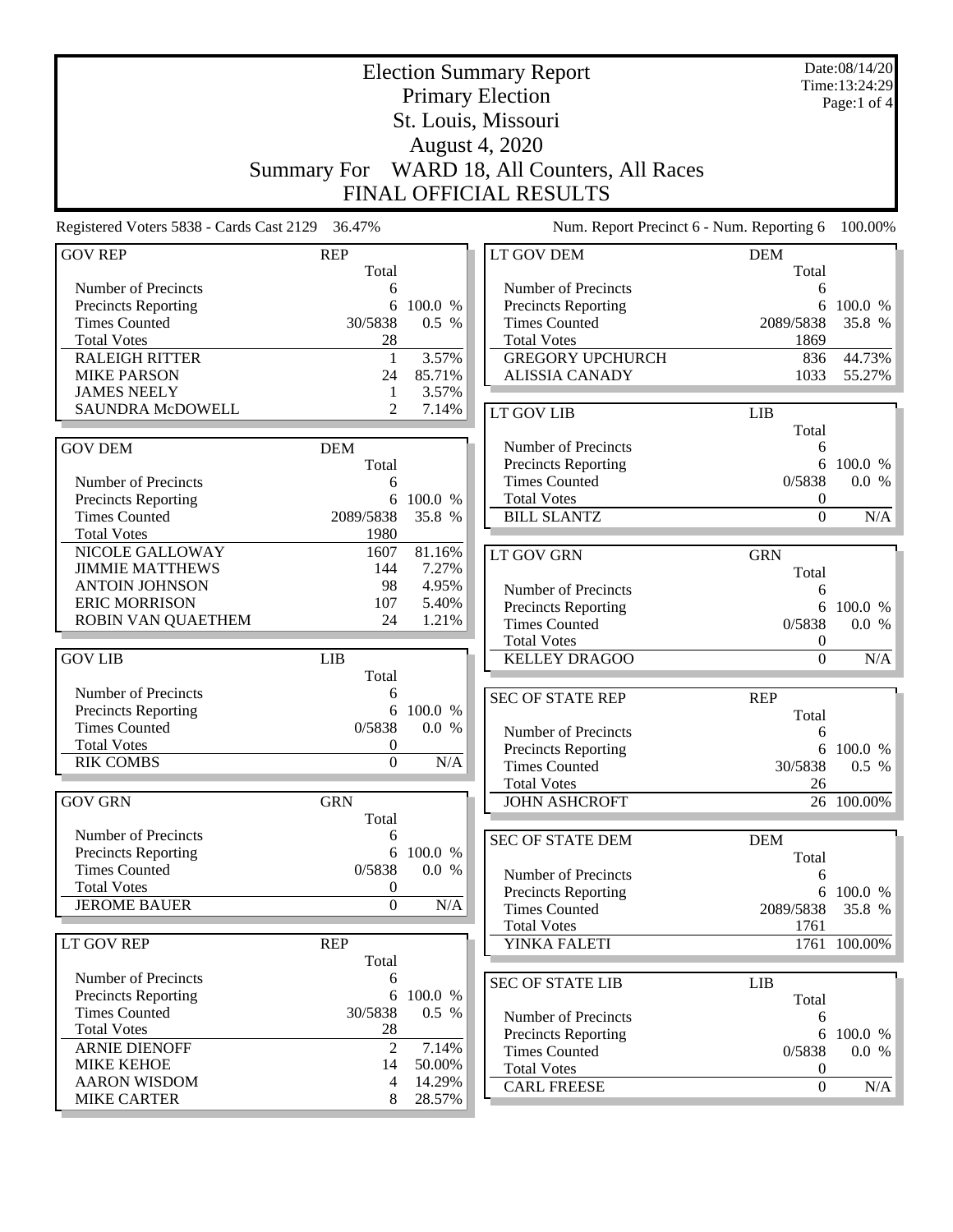|                                                    |                              |                  | <b>Election Summary Report</b>                     |                     | Date:08/14/20<br>Time:13:24:29 |
|----------------------------------------------------|------------------------------|------------------|----------------------------------------------------|---------------------|--------------------------------|
|                                                    |                              |                  | <b>Primary Election</b>                            |                     | Page:2 of 4                    |
|                                                    |                              |                  | St. Louis, Missouri                                |                     |                                |
|                                                    |                              |                  | <b>August 4, 2020</b>                              |                     |                                |
|                                                    |                              |                  | Summary For WARD 18, All Counters, All Races       |                     |                                |
|                                                    |                              |                  |                                                    |                     |                                |
|                                                    |                              |                  | FINAL OFFICIAL RESULTS                             |                     |                                |
| Registered Voters 5838 - Cards Cast 2129 36.47%    |                              |                  | Num. Report Precinct 6 - Num. Reporting 6          |                     | 100.00%                        |
| <b>SEC OF STATE GRN</b>                            | <b>GRN</b><br>Total          |                  | <b>ATTY GENERAL REP</b>                            | <b>REP</b><br>Total |                                |
| Number of Precincts                                | 6                            |                  | Number of Precincts                                | 6                   |                                |
| Precincts Reporting                                | 6                            | 100.0 %          | Precincts Reporting                                | 6                   | 100.0 %                        |
| <b>Times Counted</b>                               | 0/5838                       | 0.0 %            | <b>Times Counted</b>                               | 30/5838             | $0.5\%$                        |
| <b>Total Votes</b><br>PAUL LEHMANN                 | $\boldsymbol{0}$<br>$\Omega$ | N/A              | <b>Total Votes</b><br><b>ERIC SCHMITT</b>          | 27<br>27            |                                |
|                                                    |                              |                  |                                                    |                     | 100.00%                        |
| <b>SEC OF STATE CON</b>                            | <b>CON</b>                   |                  | <b>ATTY GENERAL DEM</b>                            | <b>DEM</b>          |                                |
| Number of Precincts                                | Total<br>6                   |                  | Number of Precincts                                | Total<br>6          |                                |
| Precincts Reporting                                | 6                            | 100.0 %          | <b>Precincts Reporting</b>                         | 6                   | 100.0 %                        |
| <b>Times Counted</b>                               | 0/5838                       | 0.0 %            | <b>Times Counted</b>                               | 2089/5838           | 35.8 %                         |
| <b>Total Votes</b>                                 | $\boldsymbol{0}$             |                  | <b>Total Votes</b>                                 | 1818                |                                |
| PAUL VENABLE                                       | $\mathbf{0}$                 | N/A              | <b>RICH FINNERAN</b>                               | 743                 | 40.87%                         |
|                                                    |                              |                  | <b>ELAD GROSS</b>                                  | 1075                | 59.13%                         |
| <b>ST TREASURER REP</b>                            | <b>REP</b>                   |                  |                                                    |                     |                                |
|                                                    | Total                        |                  | <b>ATTY GENERAL LIB</b>                            | <b>LIB</b>          |                                |
| Number of Precincts                                | 6                            |                  |                                                    | Total               |                                |
| <b>Precincts Reporting</b><br><b>Times Counted</b> | 6<br>30/5838                 | 100.0 %<br>0.5 % | Number of Precincts<br><b>Precincts Reporting</b>  | 6<br>6              | 100.0 %                        |
| <b>Total Votes</b>                                 | 26                           |                  | <b>Times Counted</b>                               | 0/5838              | 0.0 %                          |
| <b>SCOTT FITZPATRICK</b>                           |                              | 26 100.00%       | <b>Total Votes</b>                                 | 0                   |                                |
|                                                    |                              |                  | <b>KEVIN BABCOCK</b>                               | $\theta$            | N/A                            |
| ST TREASURER DEM                                   | <b>DEM</b>                   |                  |                                                    |                     |                                |
|                                                    | Total                        |                  | <b>US REP 1 REP</b>                                | <b>REP</b>          |                                |
| Number of Precincts                                | 6                            |                  |                                                    | Total               |                                |
| <b>Precincts Reporting</b>                         |                              | 6 100.0 %        | Number of Precincts                                | 6                   |                                |
| <b>Times Counted</b><br><b>Total Votes</b>         | 2089/5838<br>1715            | 35.8 %           | <b>Precincts Reporting</b><br><b>Times Counted</b> | 30/5838             | 6 100.0 %<br>0.5 %             |
| <b>VICKI ENGLUND</b>                               |                              | 1715 100.00%     | <b>Total Votes</b>                                 | 25                  |                                |
|                                                    |                              |                  | WINNIE HEARTSTRONG                                 | 9                   | 36.00%                         |
| ST TREASURER LIB                                   | <b>LIB</b>                   |                  | <b>ANTHONY ROGERS</b>                              | 16                  | $64.00\%$                      |
|                                                    | Total                        |                  |                                                    |                     |                                |
| Number of Precincts                                | 6                            |                  | <b>US REP 1 DEM</b>                                | <b>DEM</b>          |                                |
| Precincts Reporting                                | 6                            | 100.0 %          |                                                    | Total               |                                |
| <b>Times Counted</b>                               | 0/5838                       | 0.0 %            | Number of Precincts                                | 6                   |                                |
| <b>Total Votes</b><br>NICHOLAS KASOFF              | 0<br>$\boldsymbol{0}$        |                  | <b>Precincts Reporting</b><br><b>Times Counted</b> | 6<br>2089/5838      | 100.0 %<br>35.8 %              |
|                                                    |                              | N/A              | <b>Total Votes</b>                                 | 2058                |                                |
| ST TREASURER GRN                                   | <b>GRN</b>                   |                  | <b>CORI BUSH</b>                                   | 877                 | 42.61%                         |
|                                                    | Total                        |                  | <b>LACY CLAY</b>                                   | 1115                | 54.18%                         |
| Number of Precincts                                | 6                            |                  | KATHERINE BRUCKNER                                 | 66                  | $3.21\%$                       |
| Precincts Reporting                                | 6                            | 100.0 %          |                                                    |                     |                                |
| <b>Times Counted</b>                               | 0/5838                       | 0.0 %            | <b>US REP 1 LIB</b>                                | <b>LIB</b>          |                                |
| <b>Total Votes</b>                                 | $\boldsymbol{0}$             |                  |                                                    | Total               |                                |
| <b>JOSEPH CIVETTINI</b>                            | $\boldsymbol{0}$             | N/A              | Number of Precincts<br><b>Precincts Reporting</b>  | 6                   | 6 100.0 %                      |
|                                                    |                              |                  | <b>Times Counted</b>                               | 0/5838              | 0.0 %                          |
|                                                    |                              |                  | <b>Total Votes</b>                                 | $\boldsymbol{0}$    |                                |
|                                                    |                              |                  | <b>ALEX FURMAN</b>                                 | $\overline{0}$      | N/A                            |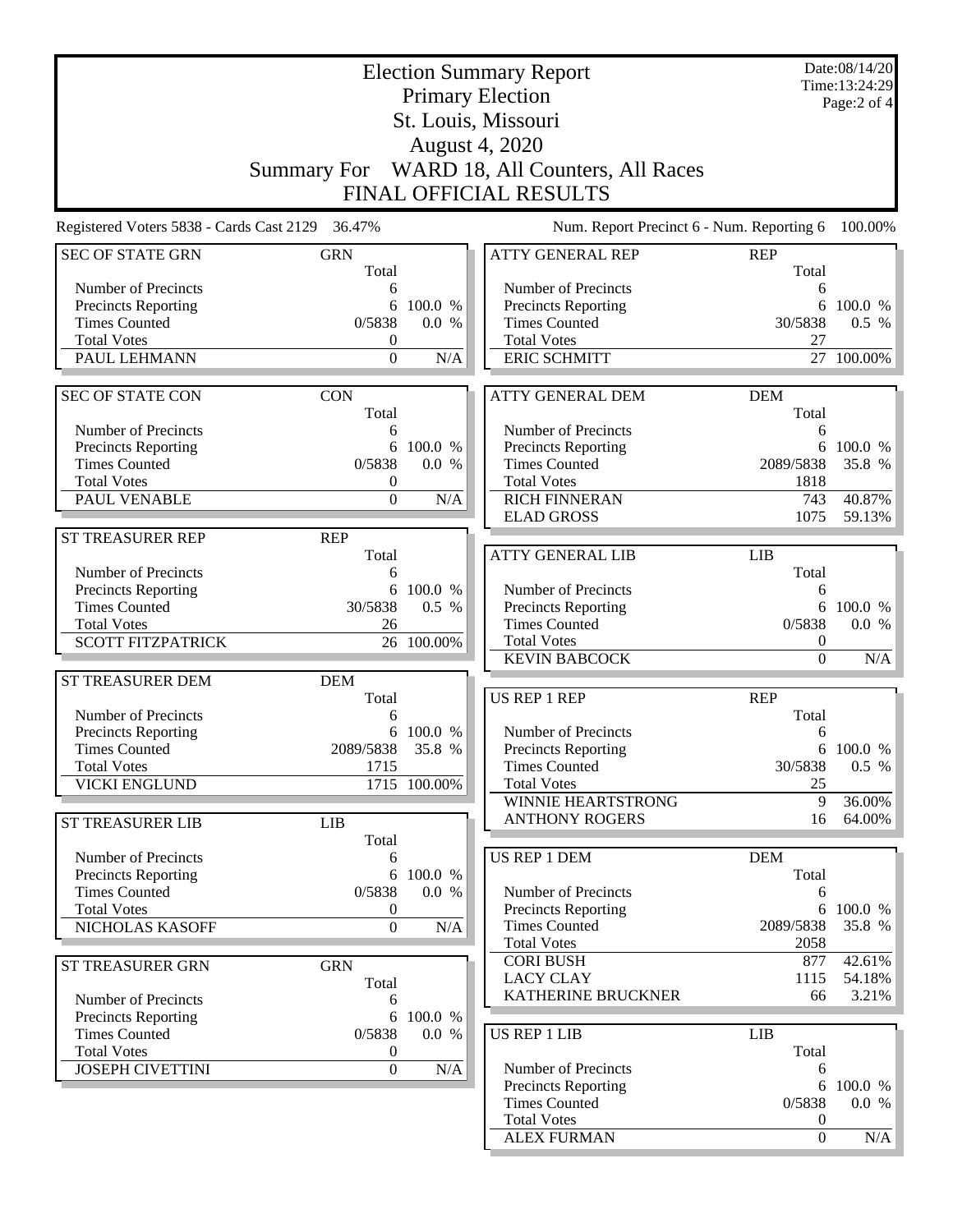|                                                 |                             | Date:08/14/20<br><b>Election Summary Report</b><br>Time: 13:24:29 |                                              |                     |              |  |  |
|-------------------------------------------------|-----------------------------|-------------------------------------------------------------------|----------------------------------------------|---------------------|--------------|--|--|
|                                                 |                             |                                                                   | <b>Primary Election</b>                      |                     | Page: 3 of 4 |  |  |
|                                                 |                             |                                                                   | St. Louis, Missouri                          |                     |              |  |  |
|                                                 |                             |                                                                   | <b>August 4, 2020</b>                        |                     |              |  |  |
|                                                 |                             |                                                                   |                                              |                     |              |  |  |
|                                                 |                             |                                                                   | Summary For WARD 18, All Counters, All Races |                     |              |  |  |
|                                                 |                             |                                                                   | <b>FINAL OFFICIAL RESULTS</b>                |                     |              |  |  |
| Registered Voters 5838 - Cards Cast 2129 36.47% |                             |                                                                   | Num. Report Precinct 6 - Num. Reporting 6    |                     | 100.00%      |  |  |
| ST SEN 5 REP                                    | <b>REP</b>                  |                                                                   | <b>CIRC ATTY REP</b>                         | <b>REP</b>          |              |  |  |
| Number of Precincts                             | Total                       |                                                                   | Number of Precincts                          | Total               |              |  |  |
| <b>Precincts Reporting</b>                      | 3<br>3                      | 100.0 %                                                           | <b>Precincts Reporting</b>                   | 6<br>6              | 100.0 %      |  |  |
| <b>Times Counted</b>                            | 25/2867                     | 0.9 %                                                             | <b>Times Counted</b>                         | 30/5838             | 0.5 %        |  |  |
| <b>Total Votes</b>                              | 18                          |                                                                   | <b>Total Votes</b>                           | 22                  |              |  |  |
| <b>MICHAEL HEBRON</b>                           |                             | 18 100.00%                                                        | DANIEL ZDRODOWSKI                            |                     | 22 100.00%   |  |  |
|                                                 |                             |                                                                   |                                              |                     |              |  |  |
| ST SEN 5 DEM                                    | <b>DEM</b>                  |                                                                   | <b>CIRC ATTY DEM</b>                         | <b>DEM</b>          |              |  |  |
|                                                 | Total                       |                                                                   |                                              | Total               |              |  |  |
| Number of Precincts                             | 3                           |                                                                   | Number of Precincts                          | 6                   |              |  |  |
| Precincts Reporting<br><b>Times Counted</b>     | $\overline{3}$<br>1081/2867 | 100.0 %<br>37.7 %                                                 | Precincts Reporting<br><b>Times Counted</b>  | 2089/5838           | 6 100.0 %    |  |  |
| <b>Total Votes</b>                              | 1042                        |                                                                   | <b>Total Votes</b>                           | 2045                | 35.8 %       |  |  |
| <b>WILLIAM HAAS</b>                             | 41                          | 3.93%                                                             | <b>KIMBERLY GARDNER</b>                      | 1754                | 85.77%       |  |  |
| <b>MEGAN GREEN</b>                              | 140                         | 13.44%                                                            | <b>MARY PAT CARL</b>                         | 291                 | 14.23%       |  |  |
| <b>JEREMIAH CHURCH</b>                          | 27                          | 2.59%                                                             |                                              |                     |              |  |  |
| MICHELLE SHEROD                                 | 220                         | 21.11%                                                            | <b>SHERIFF REP</b>                           | <b>REP</b>          |              |  |  |
| <b>STEVE ROBERTS</b>                            | 602                         | 57.77%                                                            |                                              | Total               |              |  |  |
| McFARLANE DUNCAN                                | 12                          | 1.15%                                                             | Number of Precincts                          | 6                   |              |  |  |
|                                                 |                             |                                                                   | Precincts Reporting                          | 6                   | 100.0 %      |  |  |
| ST REP 77 DEM                                   | <b>DEM</b>                  |                                                                   | <b>Times Counted</b>                         | 30/5838             | 0.5 %        |  |  |
|                                                 | Total                       |                                                                   | <b>Total Votes</b>                           | 23                  |              |  |  |
| Number of Precincts                             | 3                           |                                                                   | <b>JOHN CASTELLANO</b>                       | 17                  | 73.91%       |  |  |
| Precincts Reporting                             | 3                           | 100.0 %                                                           | <b>LESTER STEWART</b>                        | 6                   | 26.09%       |  |  |
| <b>Times Counted</b>                            | 1359/3572                   | 38.0 %                                                            |                                              |                     |              |  |  |
| <b>Total Votes</b>                              | 1271                        |                                                                   | <b>SHERIFF DEM</b>                           | <b>DEM</b>          |              |  |  |
| DARRYL GRAY                                     | 551                         | 43.35%                                                            |                                              | Total               |              |  |  |
| KIMBERLY-ANN COLLINS                            | 720                         | 56.65%                                                            | Number of Precincts                          | 6                   |              |  |  |
|                                                 |                             |                                                                   | Precincts Reporting                          |                     | 6 100.0 %    |  |  |
| ST REP 79 DEM                                   | <b>DEM</b>                  |                                                                   | <b>Times Counted</b>                         | 2089/5838           | 35.8 %       |  |  |
| Number of Precincts                             | Total<br>1                  |                                                                   | <b>Total Votes</b><br><b>VERNON BETTS</b>    | 1942<br>1417        | 72.97%       |  |  |
| Precincts Reporting                             | 1                           | 100.0 %                                                           | <b>ALFRED MONTGOMERY</b>                     | 354                 | 18.23%       |  |  |
| <b>Times Counted</b>                            | 74/240                      | 30.8 %                                                            | <b>DAVID MOSLEY</b>                          | 171                 | 8.81%        |  |  |
| <b>Total Votes</b>                              | 66                          |                                                                   |                                              |                     |              |  |  |
| <b>LAKEYSHA BOSLEY</b>                          |                             | 66 100.00%                                                        | <b>TREASURER REP</b>                         | <b>REP</b>          |              |  |  |
|                                                 |                             |                                                                   |                                              | Total               |              |  |  |
| ST REP 84 DEM                                   | <b>DEM</b>                  |                                                                   | Number of Precincts                          | 6                   |              |  |  |
|                                                 | Total                       |                                                                   | Precincts Reporting                          | 6                   | 100.0 %      |  |  |
| Number of Precincts                             | 2                           |                                                                   | <b>Times Counted</b>                         | 30/5838             | 0.5 %        |  |  |
| Precincts Reporting                             | $\overline{2}$              | 100.0 %                                                           | <b>Total Votes</b>                           | 22                  |              |  |  |
| <b>Times Counted</b>                            | 656/2026                    | 32.4 %                                                            | <b>ROBERT VROMAN</b>                         |                     | 22 100.00%   |  |  |
| <b>Total Votes</b><br><b>WILEY PRICE</b>        | 516                         | 516 100.00%                                                       |                                              |                     |              |  |  |
|                                                 |                             |                                                                   | <b>TREASURER DEM</b>                         | <b>DEM</b><br>Total |              |  |  |
|                                                 |                             |                                                                   | Number of Precincts                          | 6                   |              |  |  |
|                                                 |                             |                                                                   | Precincts Reporting                          | 6                   | 100.0 %      |  |  |
|                                                 |                             |                                                                   | <b>Times Counted</b>                         | 2089/5838           | 35.8 %       |  |  |
|                                                 |                             |                                                                   | <b>Total Votes</b>                           | 2009                |              |  |  |
|                                                 |                             |                                                                   | <b>TISHAURA JONES</b>                        | 1367                | 68.04%       |  |  |
|                                                 |                             |                                                                   | <b>JEFFREY BOYD</b>                          | 642                 | 31.96%       |  |  |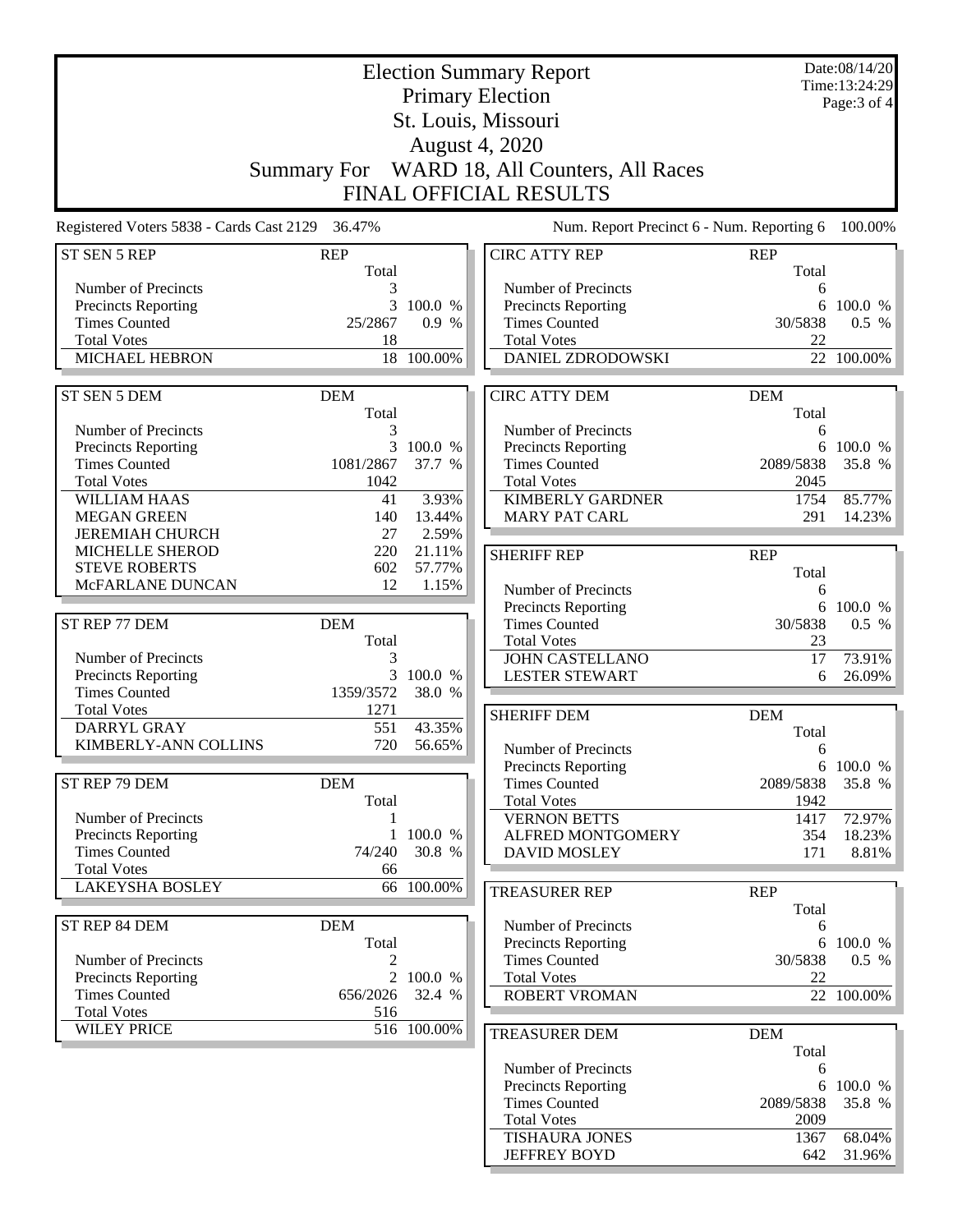|                                                 |                        |                       | <b>Election Summary Report</b><br><b>Primary Election</b> |                                      | Date:08/14/20<br>Time:13:24:29 |
|-------------------------------------------------|------------------------|-----------------------|-----------------------------------------------------------|--------------------------------------|--------------------------------|
|                                                 |                        |                       | St. Louis, Missouri                                       |                                      | Page:4 of 4                    |
|                                                 |                        |                       |                                                           |                                      |                                |
|                                                 |                        |                       | <b>August 4, 2020</b>                                     |                                      |                                |
|                                                 |                        |                       | Summary For WARD 18, All Counters, All Races              |                                      |                                |
|                                                 |                        |                       | <b>FINAL OFFICIAL RESULTS</b>                             |                                      |                                |
| Registered Voters 5838 - Cards Cast 2129 36.47% |                        |                       | Num. Report Precinct 6 - Num. Reporting 6                 |                                      | 100.00%                        |
| <b>TREASURER GRN</b>                            | <b>GRN</b><br>Total    |                       | COM WOMAN LIB CITYWIDE                                    | <b>LIB</b><br>Total                  |                                |
| Number of Precincts                             | 6                      |                       | Number of Precincts                                       | 6                                    |                                |
| <b>Precincts Reporting</b>                      | 6                      | 100.0 %               | Precincts Reporting                                       | 6                                    | 100.0 %                        |
| <b>Times Counted</b><br><b>Total Votes</b>      | 0/5838<br>$\mathbf{0}$ | 0.0 %                 | <b>Times Counted</b><br><b>Total Votes</b>                | 0/5838<br>$\boldsymbol{0}$           | $0.0\,$ %                      |
| DON DE VIVO                                     | $\boldsymbol{0}$       | N/A                   | Write-in Votes                                            | $\boldsymbol{0}$                     | N/A                            |
|                                                 |                        |                       |                                                           |                                      |                                |
| COM MAN WD 18 DEM                               | <b>DEM</b><br>Total    |                       | COM MAN GRN ALL OTHERS                                    | <b>GRN</b><br>Total                  |                                |
| Number of Precincts                             | 6                      |                       | Number of Precincts                                       | 6                                    |                                |
| Precincts Reporting                             | 6                      | 100.0 %               | Precincts Reporting                                       | 6                                    | 100.0%                         |
| <b>Times Counted</b><br><b>Total Votes</b>      | 2089/5838              | 35.8 %                | <b>Times Counted</b><br><b>Total Votes</b>                | 0/5838                               | $0.0\%$                        |
| <b>JOHN WATSON</b>                              | 1695<br>1380           | 81.42%                | Write-in Votes                                            | $\boldsymbol{0}$<br>$\bar{0}$        | N/A                            |
| Write-in Votes                                  | 315                    | 18.58%                |                                                           |                                      |                                |
|                                                 |                        |                       | COM WOMAN GRN CITYWIDE                                    | <b>GRN</b>                           |                                |
| COM WOMAN WD 18 DEM                             | <b>DEM</b>             |                       |                                                           | Total                                |                                |
|                                                 | Total                  |                       | Number of Precincts                                       | 6                                    |                                |
| Number of Precincts                             | 6                      |                       | Precincts Reporting                                       | 6                                    | 100.0 %                        |
| Precincts Reporting<br><b>Times Counted</b>     | 6<br>2089/5838         | 100.0 %<br>35.8 %     | <b>Times Counted</b><br><b>Total Votes</b>                | 0/5838                               | 0.0 %                          |
| <b>Total Votes</b>                              | 1921                   |                       | Write-in Votes                                            | $\boldsymbol{0}$<br>$\boldsymbol{0}$ | N/A                            |
| <b>JUDITH ARNOLD</b>                            | 600                    | 31.23%                |                                                           |                                      |                                |
| YOLANDA YANCIE                                  | 982                    | 51.12%                | COM MAN CON CITYWIDE                                      | <b>CON</b>                           |                                |
| PAMELA MCLUCAS                                  | 329                    | 17.13%                |                                                           | Total                                |                                |
| Write-in Votes                                  | 10                     | 0.52%                 | Number of Precincts                                       | 6                                    |                                |
|                                                 |                        |                       | <b>Precincts Reporting</b>                                |                                      | 6 100.0 %                      |
| COM MAN REP ALL OTHERS                          | <b>REP</b>             |                       | <b>Times Counted</b>                                      | 0/5838                               | 0.0 %                          |
| Number of Precincts                             | Total<br>6             |                       | <b>Total Votes</b><br>Write-in Votes                      | $\boldsymbol{0}$<br>$\Omega$         | N/A                            |
| <b>Precincts Reporting</b>                      | 6                      | 100.0 %               |                                                           |                                      |                                |
| <b>Times Counted</b>                            | 30/5838                | 0.5 %                 | COM WOMAN CON CITYWIDE                                    | <b>CON</b>                           |                                |
| <b>Total Votes</b>                              | 1                      |                       |                                                           | Total                                |                                |
| Write-in Votes                                  |                        | 1 100.00%             | Number of Precincts                                       | 6                                    |                                |
|                                                 |                        |                       | <b>Precincts Reporting</b>                                | 6                                    | 100.0 %                        |
| COM WOMAN REP ALL OTHERS                        | <b>REP</b><br>Total    |                       | <b>Times Counted</b><br><b>Total Votes</b>                | 0/5838<br>$\boldsymbol{0}$           | 0.0 %                          |
| Number of Precincts                             | 6                      |                       | Write-in Votes                                            | $\boldsymbol{0}$                     | N/A                            |
| <b>Precincts Reporting</b>                      | 6                      | 100.0 %               |                                                           |                                      |                                |
| <b>Times Counted</b>                            | 30/5838                | $0.5\%$               | <b>CON AMEND 2</b>                                        |                                      |                                |
| <b>Total Votes</b>                              | 3                      |                       |                                                           | Total                                |                                |
| Write-in Votes                                  |                        | $\frac{1}{3}$ 100.00% | Number of Precincts                                       | 6                                    |                                |
|                                                 |                        |                       | Precincts Reporting                                       | 6                                    | 100.0 %                        |
| COM MAN LIB CITYWIDE                            | <b>LIB</b><br>Total    |                       | <b>Times Counted</b><br><b>Total Votes</b>                | 2129/5838<br>2047                    | 36.5 %                         |
| Number of Precincts                             | 6                      |                       | <b>YES</b>                                                | 1932                                 | 94.38%                         |
| <b>Precincts Reporting</b>                      | 6                      | 100.0 %               | NO                                                        | 115                                  | 5.62%                          |
| <b>Times Counted</b>                            | 0/5838                 | 0.0 %                 |                                                           |                                      |                                |
| <b>Total Votes</b><br>Write-in Votes            | 0<br>$\mathbf{0}$      | N/A                   |                                                           |                                      |                                |
|                                                 |                        |                       |                                                           |                                      |                                |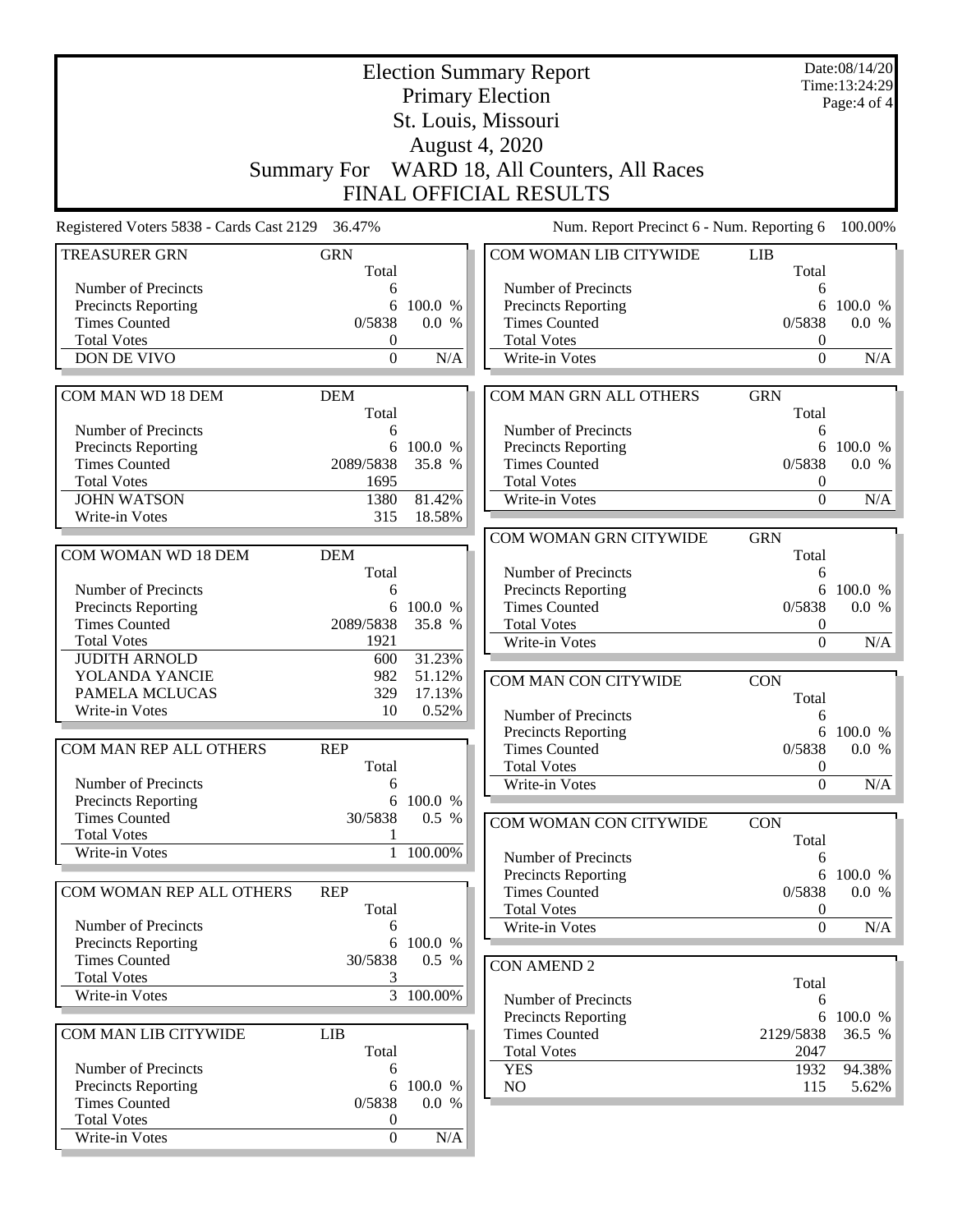|                                                 |                      |                  | <b>Election Summary Report</b>            |                     | Date:08/14/20<br>Time: 13:24:34 |
|-------------------------------------------------|----------------------|------------------|-------------------------------------------|---------------------|---------------------------------|
|                                                 |                      |                  | <b>Primary Election</b>                   |                     | Page:1 of 4                     |
|                                                 |                      |                  | St. Louis, Missouri                       |                     |                                 |
|                                                 |                      |                  | <b>August 4, 2020</b>                     |                     |                                 |
|                                                 |                      |                  |                                           |                     |                                 |
|                                                 | <b>Summary For</b>   |                  | WARD 19, All Counters, All Races          |                     |                                 |
|                                                 |                      |                  | FINAL OFFICIAL RESULTS                    |                     |                                 |
| Registered Voters 5829 - Cards Cast 1972 33.83% |                      |                  | Num. Report Precinct 9 - Num. Reporting 9 |                     | 100.00%                         |
| <b>GOV REP</b>                                  | <b>REP</b><br>Total  |                  | LT GOV DEM                                | <b>DEM</b><br>Total |                                 |
| Number of Precincts                             | 9                    |                  | Number of Precincts                       | 9                   |                                 |
| <b>Precincts Reporting</b>                      | 9                    | 100.0 %          | Precincts Reporting                       | 9                   | 100.0 %                         |
| <b>Times Counted</b>                            | 39/5829              | 0.7 %            | <b>Times Counted</b>                      | 1922/5829           | 33.0 %                          |
| <b>Total Votes</b>                              | 37                   |                  | <b>Total Votes</b>                        | 1747                |                                 |
| <b>RALEIGH RITTER</b>                           | 3                    | 8.11%            | <b>GREGORY UPCHURCH</b>                   | 424                 | 24.27%                          |
| <b>MIKE PARSON</b>                              | 27                   | 72.97%           | <b>ALISSIA CANADY</b>                     | 1323                | 75.73%                          |
| <b>JAMES NEELY</b>                              | 6                    | 16.22%           |                                           |                     |                                 |
| SAUNDRA McDOWELL                                | 1                    | 2.70%            | LT GOV LIB                                | <b>LIB</b>          |                                 |
| <b>GOV DEM</b>                                  | <b>DEM</b>           |                  | Number of Precincts                       | Total<br>9          |                                 |
|                                                 | Total                |                  | <b>Precincts Reporting</b>                | 9                   | 100.0 %                         |
| Number of Precincts                             | 9                    |                  | <b>Times Counted</b>                      | 2/5829              | 0.0 %                           |
| Precincts Reporting                             | 9                    | 100.0 %          | <b>Total Votes</b>                        | 2                   |                                 |
| <b>Times Counted</b>                            | 1922/5829            | 33.0 %           | <b>BILL SLANTZ</b>                        |                     | 2 100.00%                       |
| <b>Total Votes</b>                              | 1850                 |                  |                                           |                     |                                 |
| NICOLE GALLOWAY                                 | 1518                 | 82.05%           | <b>LT GOV GRN</b>                         | <b>GRN</b>          |                                 |
| <b>JIMMIE MATTHEWS</b>                          | 97                   | 5.24%            |                                           | Total               |                                 |
| <b>ANTOIN JOHNSON</b>                           | 106                  | 5.73%            | Number of Precincts                       | 9                   |                                 |
| <b>ERIC MORRISON</b>                            | 99                   | 5.35%            | Precincts Reporting                       | 9                   | 100.0 %                         |
| ROBIN VAN QUAETHEM                              | 30                   | 1.62%            | <b>Times Counted</b>                      | 1/5829              | 0.0 %                           |
|                                                 |                      |                  | <b>Total Votes</b>                        | $\boldsymbol{0}$    |                                 |
| <b>GOV LIB</b>                                  | <b>LIB</b><br>Total  |                  | <b>KELLEY DRAGOO</b>                      | $\mathbf{0}$        | N/A                             |
| Number of Precincts                             | 9                    |                  | <b>SEC OF STATE REP</b>                   | <b>REP</b>          |                                 |
| Precincts Reporting                             | 9                    | 100.0 %          |                                           | Total               |                                 |
| <b>Times Counted</b>                            | 2/5829               | 0.0 %            | Number of Precincts                       | 9                   |                                 |
| <b>Total Votes</b>                              | 2                    |                  | <b>Precincts Reporting</b>                | 9                   | 100.0 %                         |
| <b>RIK COMBS</b>                                |                      | 2 100.00%        | <b>Times Counted</b>                      | 39/5829             | 0.7 %                           |
|                                                 |                      |                  | <b>Total Votes</b>                        | 36                  |                                 |
| <b>GOV GRN</b>                                  | <b>GRN</b><br>Total  |                  | <b>JOHN ASHCROFT</b>                      |                     | $36 - 100.00\%$                 |
| Number of Precincts                             | 9                    |                  |                                           |                     |                                 |
| Precincts Reporting                             | 9                    | 100.0 %          | <b>SEC OF STATE DEM</b>                   | <b>DEM</b><br>Total |                                 |
| <b>Times Counted</b>                            | 1/5829               | 0.0 %            | Number of Precincts                       | 9                   |                                 |
| <b>Total Votes</b>                              | 0                    |                  | <b>Precincts Reporting</b>                | 9                   | 100.0 %                         |
| <b>JEROME BAUER</b>                             | $\overline{0}$       | N/A              | <b>Times Counted</b>                      | 1922/5829           | 33.0 %                          |
|                                                 |                      |                  | <b>Total Votes</b>                        | 1606                |                                 |
| LT GOV REP                                      | <b>REP</b>           |                  | YINKA FALETI                              |                     | $\overline{1606}$ 100.00%       |
|                                                 | Total                |                  |                                           |                     |                                 |
| Number of Precincts                             | 9                    |                  | <b>SEC OF STATE LIB</b>                   | LIB                 |                                 |
| Precincts Reporting                             | 9                    | 100.0 %          |                                           | Total               |                                 |
| <b>Times Counted</b>                            | 39/5829              | 0.7 %            | Number of Precincts                       | 9                   |                                 |
| <b>Total Votes</b>                              | 35                   |                  | Precincts Reporting                       | 9                   | 100.0 %                         |
| <b>ARNIE DIENOFF</b><br><b>MIKE KEHOE</b>       | $\overline{4}$<br>15 | 11.43%<br>42.86% | <b>Times Counted</b>                      | 2/5829              | 0.0 %                           |
| <b>AARON WISDOM</b>                             | 2                    | 5.71%            | <b>Total Votes</b>                        | 2                   |                                 |
| <b>MIKE CARTER</b>                              | 14                   | 40.00%           | <b>CARL FREESE</b>                        |                     | 2 100.00%                       |
|                                                 |                      |                  |                                           |                     |                                 |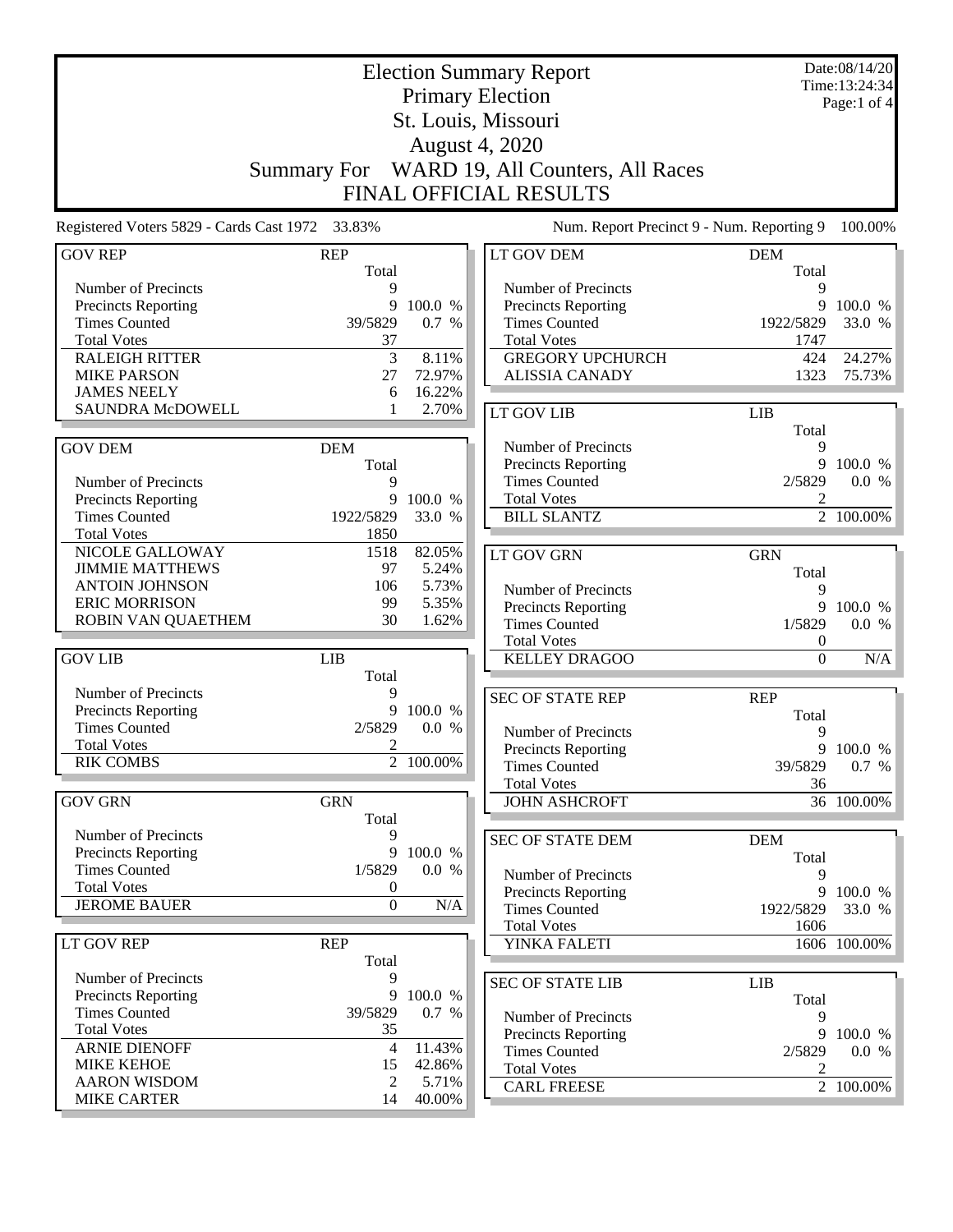| Time:13:24:34<br><b>Primary Election</b><br>Page:2 of 4<br>St. Louis, Missouri<br><b>August 4, 2020</b><br>Summary For WARD 19, All Counters, All Races<br>FINAL OFFICIAL RESULTS<br>Registered Voters 5829 - Cards Cast 1972 33.83%<br>Num. Report Precinct 9 - Num. Reporting 9<br>100.00%<br><b>ATTY GENERAL REP</b><br><b>SEC OF STATE GRN</b><br><b>GRN</b><br><b>REP</b><br>Total<br>Total<br>Number of Precincts<br>Number of Precincts<br>9<br>9<br>9<br>100.0 %<br>9<br>100.0 %<br><b>Precincts Reporting</b><br>Precincts Reporting<br><b>Times Counted</b><br>1/5829<br><b>Times Counted</b><br>39/5829<br>0.7 %<br>0.0 %<br><b>Total Votes</b><br><b>Total Votes</b><br>0<br>34<br>PAUL LEHMANN<br>$\Omega$<br>N/A<br><b>ERIC SCHMITT</b><br>34 100.00%<br><b>SEC OF STATE CON</b><br><b>CON</b><br><b>ATTY GENERAL DEM</b><br><b>DEM</b><br>Total<br>Total<br>Number of Precincts<br>9<br>Number of Precincts<br>9<br><b>Precincts Reporting</b><br>9<br>100.0 %<br>9<br>100.0 %<br><b>Precincts Reporting</b><br>0/5829<br>0.0 %<br><b>Times Counted</b><br>1922/5829<br>33.0 %<br><b>Times Counted</b><br><b>Total Votes</b><br><b>Total Votes</b><br>1701<br>$\boldsymbol{0}$<br>PAUL VENABLE<br>$\mathbf{0}$<br>N/A<br><b>RICH FINNERAN</b><br>1006<br>59.14%<br><b>ELAD GROSS</b><br>695<br>40.86%<br>ST TREASURER REP<br><b>REP</b><br><b>ATTY GENERAL LIB</b><br>Total<br><b>LIB</b><br>Number of Precincts<br>9<br>Total<br><b>Precincts Reporting</b><br>9<br>100.0 %<br>Number of Precincts<br>9<br><b>Times Counted</b><br>39/5829<br>9<br>0.7 %<br>Precincts Reporting<br>100.0 %<br><b>Total Votes</b><br><b>Times Counted</b><br>2/5829<br>34<br>0.0 %<br><b>SCOTT FITZPATRICK</b><br>34 100.00%<br><b>Total Votes</b><br>2<br>2 100.00%<br><b>KEVIN BABCOCK</b><br>ST TREASURER DEM<br><b>DEM</b><br><b>US REP 1 REP</b><br><b>REP</b><br>Total<br>Number of Precincts<br>Total<br>9<br>Number of Precincts<br><b>Precincts Reporting</b><br>9 100.0 %<br>9<br>1922/5829<br>9<br>100.0 %<br>33.0 %<br><b>Times Counted</b><br><b>Precincts Reporting</b><br><b>Total Votes</b><br>1568<br><b>Times Counted</b><br>39/5829<br>0.7 %<br><b>VICKI ENGLUND</b><br>1568 100.00%<br><b>Total Votes</b><br>35<br>WINNIE HEARTSTRONG<br>19<br>54.29%<br><b>ANTHONY ROGERS</b><br>16<br>45.71%<br><b>ST TREASURER LIB</b><br>LIB<br>Total<br><b>US REP 1 DEM</b><br><b>DEM</b><br>Number of Precincts<br>9<br>Total<br>Precincts Reporting<br>9<br>100.0 %<br><b>Times Counted</b><br>2/5829<br>0.0 %<br>Number of Precincts<br>9<br><b>Total Votes</b><br>9<br>100.0 %<br><b>Precincts Reporting</b><br>2<br><b>Times Counted</b><br>1922/5829<br>33.0 %<br>NICHOLAS KASOFF<br>2 100.00%<br><b>Total Votes</b><br>1895<br><b>CORI BUSH</b><br>880<br>ST TREASURER GRN<br><b>GRN</b><br><b>LACY CLAY</b><br>955<br>Total<br>KATHERINE BRUCKNER<br>60<br>Number of Precincts<br>9<br>9 100.0 %<br>Precincts Reporting<br><b>US REP 1 LIB</b><br><b>LIB</b><br><b>Times Counted</b><br>1/5829<br>0.0 %<br><b>Total Votes</b><br>Total<br>$\boldsymbol{0}$<br><b>JOSEPH CIVETTINI</b><br>N/A<br>Number of Precincts<br>$\boldsymbol{0}$<br>9 |  |  | <b>Election Summary Report</b> |  | Date:08/14/20 |  |
|--------------------------------------------------------------------------------------------------------------------------------------------------------------------------------------------------------------------------------------------------------------------------------------------------------------------------------------------------------------------------------------------------------------------------------------------------------------------------------------------------------------------------------------------------------------------------------------------------------------------------------------------------------------------------------------------------------------------------------------------------------------------------------------------------------------------------------------------------------------------------------------------------------------------------------------------------------------------------------------------------------------------------------------------------------------------------------------------------------------------------------------------------------------------------------------------------------------------------------------------------------------------------------------------------------------------------------------------------------------------------------------------------------------------------------------------------------------------------------------------------------------------------------------------------------------------------------------------------------------------------------------------------------------------------------------------------------------------------------------------------------------------------------------------------------------------------------------------------------------------------------------------------------------------------------------------------------------------------------------------------------------------------------------------------------------------------------------------------------------------------------------------------------------------------------------------------------------------------------------------------------------------------------------------------------------------------------------------------------------------------------------------------------------------------------------------------------------------------------------------------------------------------------------------------------------------------------------------------------------------------------------------------------------------------------------------------------------------------------------------------------------------------------------------------------------------------------------------------------------------------------------------------------------------------------------------------------------------------------------------------------------------------------------------------------------------------------------------------------------------------------------------------------------|--|--|--------------------------------|--|---------------|--|
|                                                                                                                                                                                                                                                                                                                                                                                                                                                                                                                                                                                                                                                                                                                                                                                                                                                                                                                                                                                                                                                                                                                                                                                                                                                                                                                                                                                                                                                                                                                                                                                                                                                                                                                                                                                                                                                                                                                                                                                                                                                                                                                                                                                                                                                                                                                                                                                                                                                                                                                                                                                                                                                                                                                                                                                                                                                                                                                                                                                                                                                                                                                                                              |  |  |                                |  |               |  |
|                                                                                                                                                                                                                                                                                                                                                                                                                                                                                                                                                                                                                                                                                                                                                                                                                                                                                                                                                                                                                                                                                                                                                                                                                                                                                                                                                                                                                                                                                                                                                                                                                                                                                                                                                                                                                                                                                                                                                                                                                                                                                                                                                                                                                                                                                                                                                                                                                                                                                                                                                                                                                                                                                                                                                                                                                                                                                                                                                                                                                                                                                                                                                              |  |  |                                |  |               |  |
|                                                                                                                                                                                                                                                                                                                                                                                                                                                                                                                                                                                                                                                                                                                                                                                                                                                                                                                                                                                                                                                                                                                                                                                                                                                                                                                                                                                                                                                                                                                                                                                                                                                                                                                                                                                                                                                                                                                                                                                                                                                                                                                                                                                                                                                                                                                                                                                                                                                                                                                                                                                                                                                                                                                                                                                                                                                                                                                                                                                                                                                                                                                                                              |  |  |                                |  |               |  |
|                                                                                                                                                                                                                                                                                                                                                                                                                                                                                                                                                                                                                                                                                                                                                                                                                                                                                                                                                                                                                                                                                                                                                                                                                                                                                                                                                                                                                                                                                                                                                                                                                                                                                                                                                                                                                                                                                                                                                                                                                                                                                                                                                                                                                                                                                                                                                                                                                                                                                                                                                                                                                                                                                                                                                                                                                                                                                                                                                                                                                                                                                                                                                              |  |  |                                |  |               |  |
|                                                                                                                                                                                                                                                                                                                                                                                                                                                                                                                                                                                                                                                                                                                                                                                                                                                                                                                                                                                                                                                                                                                                                                                                                                                                                                                                                                                                                                                                                                                                                                                                                                                                                                                                                                                                                                                                                                                                                                                                                                                                                                                                                                                                                                                                                                                                                                                                                                                                                                                                                                                                                                                                                                                                                                                                                                                                                                                                                                                                                                                                                                                                                              |  |  |                                |  |               |  |
|                                                                                                                                                                                                                                                                                                                                                                                                                                                                                                                                                                                                                                                                                                                                                                                                                                                                                                                                                                                                                                                                                                                                                                                                                                                                                                                                                                                                                                                                                                                                                                                                                                                                                                                                                                                                                                                                                                                                                                                                                                                                                                                                                                                                                                                                                                                                                                                                                                                                                                                                                                                                                                                                                                                                                                                                                                                                                                                                                                                                                                                                                                                                                              |  |  |                                |  |               |  |
|                                                                                                                                                                                                                                                                                                                                                                                                                                                                                                                                                                                                                                                                                                                                                                                                                                                                                                                                                                                                                                                                                                                                                                                                                                                                                                                                                                                                                                                                                                                                                                                                                                                                                                                                                                                                                                                                                                                                                                                                                                                                                                                                                                                                                                                                                                                                                                                                                                                                                                                                                                                                                                                                                                                                                                                                                                                                                                                                                                                                                                                                                                                                                              |  |  |                                |  |               |  |
|                                                                                                                                                                                                                                                                                                                                                                                                                                                                                                                                                                                                                                                                                                                                                                                                                                                                                                                                                                                                                                                                                                                                                                                                                                                                                                                                                                                                                                                                                                                                                                                                                                                                                                                                                                                                                                                                                                                                                                                                                                                                                                                                                                                                                                                                                                                                                                                                                                                                                                                                                                                                                                                                                                                                                                                                                                                                                                                                                                                                                                                                                                                                                              |  |  |                                |  |               |  |
|                                                                                                                                                                                                                                                                                                                                                                                                                                                                                                                                                                                                                                                                                                                                                                                                                                                                                                                                                                                                                                                                                                                                                                                                                                                                                                                                                                                                                                                                                                                                                                                                                                                                                                                                                                                                                                                                                                                                                                                                                                                                                                                                                                                                                                                                                                                                                                                                                                                                                                                                                                                                                                                                                                                                                                                                                                                                                                                                                                                                                                                                                                                                                              |  |  |                                |  |               |  |
|                                                                                                                                                                                                                                                                                                                                                                                                                                                                                                                                                                                                                                                                                                                                                                                                                                                                                                                                                                                                                                                                                                                                                                                                                                                                                                                                                                                                                                                                                                                                                                                                                                                                                                                                                                                                                                                                                                                                                                                                                                                                                                                                                                                                                                                                                                                                                                                                                                                                                                                                                                                                                                                                                                                                                                                                                                                                                                                                                                                                                                                                                                                                                              |  |  |                                |  |               |  |
|                                                                                                                                                                                                                                                                                                                                                                                                                                                                                                                                                                                                                                                                                                                                                                                                                                                                                                                                                                                                                                                                                                                                                                                                                                                                                                                                                                                                                                                                                                                                                                                                                                                                                                                                                                                                                                                                                                                                                                                                                                                                                                                                                                                                                                                                                                                                                                                                                                                                                                                                                                                                                                                                                                                                                                                                                                                                                                                                                                                                                                                                                                                                                              |  |  |                                |  |               |  |
|                                                                                                                                                                                                                                                                                                                                                                                                                                                                                                                                                                                                                                                                                                                                                                                                                                                                                                                                                                                                                                                                                                                                                                                                                                                                                                                                                                                                                                                                                                                                                                                                                                                                                                                                                                                                                                                                                                                                                                                                                                                                                                                                                                                                                                                                                                                                                                                                                                                                                                                                                                                                                                                                                                                                                                                                                                                                                                                                                                                                                                                                                                                                                              |  |  |                                |  |               |  |
|                                                                                                                                                                                                                                                                                                                                                                                                                                                                                                                                                                                                                                                                                                                                                                                                                                                                                                                                                                                                                                                                                                                                                                                                                                                                                                                                                                                                                                                                                                                                                                                                                                                                                                                                                                                                                                                                                                                                                                                                                                                                                                                                                                                                                                                                                                                                                                                                                                                                                                                                                                                                                                                                                                                                                                                                                                                                                                                                                                                                                                                                                                                                                              |  |  |                                |  |               |  |
|                                                                                                                                                                                                                                                                                                                                                                                                                                                                                                                                                                                                                                                                                                                                                                                                                                                                                                                                                                                                                                                                                                                                                                                                                                                                                                                                                                                                                                                                                                                                                                                                                                                                                                                                                                                                                                                                                                                                                                                                                                                                                                                                                                                                                                                                                                                                                                                                                                                                                                                                                                                                                                                                                                                                                                                                                                                                                                                                                                                                                                                                                                                                                              |  |  |                                |  |               |  |
|                                                                                                                                                                                                                                                                                                                                                                                                                                                                                                                                                                                                                                                                                                                                                                                                                                                                                                                                                                                                                                                                                                                                                                                                                                                                                                                                                                                                                                                                                                                                                                                                                                                                                                                                                                                                                                                                                                                                                                                                                                                                                                                                                                                                                                                                                                                                                                                                                                                                                                                                                                                                                                                                                                                                                                                                                                                                                                                                                                                                                                                                                                                                                              |  |  |                                |  |               |  |
|                                                                                                                                                                                                                                                                                                                                                                                                                                                                                                                                                                                                                                                                                                                                                                                                                                                                                                                                                                                                                                                                                                                                                                                                                                                                                                                                                                                                                                                                                                                                                                                                                                                                                                                                                                                                                                                                                                                                                                                                                                                                                                                                                                                                                                                                                                                                                                                                                                                                                                                                                                                                                                                                                                                                                                                                                                                                                                                                                                                                                                                                                                                                                              |  |  |                                |  |               |  |
|                                                                                                                                                                                                                                                                                                                                                                                                                                                                                                                                                                                                                                                                                                                                                                                                                                                                                                                                                                                                                                                                                                                                                                                                                                                                                                                                                                                                                                                                                                                                                                                                                                                                                                                                                                                                                                                                                                                                                                                                                                                                                                                                                                                                                                                                                                                                                                                                                                                                                                                                                                                                                                                                                                                                                                                                                                                                                                                                                                                                                                                                                                                                                              |  |  |                                |  |               |  |
|                                                                                                                                                                                                                                                                                                                                                                                                                                                                                                                                                                                                                                                                                                                                                                                                                                                                                                                                                                                                                                                                                                                                                                                                                                                                                                                                                                                                                                                                                                                                                                                                                                                                                                                                                                                                                                                                                                                                                                                                                                                                                                                                                                                                                                                                                                                                                                                                                                                                                                                                                                                                                                                                                                                                                                                                                                                                                                                                                                                                                                                                                                                                                              |  |  |                                |  |               |  |
|                                                                                                                                                                                                                                                                                                                                                                                                                                                                                                                                                                                                                                                                                                                                                                                                                                                                                                                                                                                                                                                                                                                                                                                                                                                                                                                                                                                                                                                                                                                                                                                                                                                                                                                                                                                                                                                                                                                                                                                                                                                                                                                                                                                                                                                                                                                                                                                                                                                                                                                                                                                                                                                                                                                                                                                                                                                                                                                                                                                                                                                                                                                                                              |  |  |                                |  |               |  |
|                                                                                                                                                                                                                                                                                                                                                                                                                                                                                                                                                                                                                                                                                                                                                                                                                                                                                                                                                                                                                                                                                                                                                                                                                                                                                                                                                                                                                                                                                                                                                                                                                                                                                                                                                                                                                                                                                                                                                                                                                                                                                                                                                                                                                                                                                                                                                                                                                                                                                                                                                                                                                                                                                                                                                                                                                                                                                                                                                                                                                                                                                                                                                              |  |  |                                |  |               |  |
|                                                                                                                                                                                                                                                                                                                                                                                                                                                                                                                                                                                                                                                                                                                                                                                                                                                                                                                                                                                                                                                                                                                                                                                                                                                                                                                                                                                                                                                                                                                                                                                                                                                                                                                                                                                                                                                                                                                                                                                                                                                                                                                                                                                                                                                                                                                                                                                                                                                                                                                                                                                                                                                                                                                                                                                                                                                                                                                                                                                                                                                                                                                                                              |  |  |                                |  |               |  |
|                                                                                                                                                                                                                                                                                                                                                                                                                                                                                                                                                                                                                                                                                                                                                                                                                                                                                                                                                                                                                                                                                                                                                                                                                                                                                                                                                                                                                                                                                                                                                                                                                                                                                                                                                                                                                                                                                                                                                                                                                                                                                                                                                                                                                                                                                                                                                                                                                                                                                                                                                                                                                                                                                                                                                                                                                                                                                                                                                                                                                                                                                                                                                              |  |  |                                |  |               |  |
|                                                                                                                                                                                                                                                                                                                                                                                                                                                                                                                                                                                                                                                                                                                                                                                                                                                                                                                                                                                                                                                                                                                                                                                                                                                                                                                                                                                                                                                                                                                                                                                                                                                                                                                                                                                                                                                                                                                                                                                                                                                                                                                                                                                                                                                                                                                                                                                                                                                                                                                                                                                                                                                                                                                                                                                                                                                                                                                                                                                                                                                                                                                                                              |  |  |                                |  |               |  |
|                                                                                                                                                                                                                                                                                                                                                                                                                                                                                                                                                                                                                                                                                                                                                                                                                                                                                                                                                                                                                                                                                                                                                                                                                                                                                                                                                                                                                                                                                                                                                                                                                                                                                                                                                                                                                                                                                                                                                                                                                                                                                                                                                                                                                                                                                                                                                                                                                                                                                                                                                                                                                                                                                                                                                                                                                                                                                                                                                                                                                                                                                                                                                              |  |  |                                |  |               |  |
|                                                                                                                                                                                                                                                                                                                                                                                                                                                                                                                                                                                                                                                                                                                                                                                                                                                                                                                                                                                                                                                                                                                                                                                                                                                                                                                                                                                                                                                                                                                                                                                                                                                                                                                                                                                                                                                                                                                                                                                                                                                                                                                                                                                                                                                                                                                                                                                                                                                                                                                                                                                                                                                                                                                                                                                                                                                                                                                                                                                                                                                                                                                                                              |  |  |                                |  |               |  |
|                                                                                                                                                                                                                                                                                                                                                                                                                                                                                                                                                                                                                                                                                                                                                                                                                                                                                                                                                                                                                                                                                                                                                                                                                                                                                                                                                                                                                                                                                                                                                                                                                                                                                                                                                                                                                                                                                                                                                                                                                                                                                                                                                                                                                                                                                                                                                                                                                                                                                                                                                                                                                                                                                                                                                                                                                                                                                                                                                                                                                                                                                                                                                              |  |  |                                |  |               |  |
|                                                                                                                                                                                                                                                                                                                                                                                                                                                                                                                                                                                                                                                                                                                                                                                                                                                                                                                                                                                                                                                                                                                                                                                                                                                                                                                                                                                                                                                                                                                                                                                                                                                                                                                                                                                                                                                                                                                                                                                                                                                                                                                                                                                                                                                                                                                                                                                                                                                                                                                                                                                                                                                                                                                                                                                                                                                                                                                                                                                                                                                                                                                                                              |  |  |                                |  |               |  |
|                                                                                                                                                                                                                                                                                                                                                                                                                                                                                                                                                                                                                                                                                                                                                                                                                                                                                                                                                                                                                                                                                                                                                                                                                                                                                                                                                                                                                                                                                                                                                                                                                                                                                                                                                                                                                                                                                                                                                                                                                                                                                                                                                                                                                                                                                                                                                                                                                                                                                                                                                                                                                                                                                                                                                                                                                                                                                                                                                                                                                                                                                                                                                              |  |  |                                |  |               |  |
|                                                                                                                                                                                                                                                                                                                                                                                                                                                                                                                                                                                                                                                                                                                                                                                                                                                                                                                                                                                                                                                                                                                                                                                                                                                                                                                                                                                                                                                                                                                                                                                                                                                                                                                                                                                                                                                                                                                                                                                                                                                                                                                                                                                                                                                                                                                                                                                                                                                                                                                                                                                                                                                                                                                                                                                                                                                                                                                                                                                                                                                                                                                                                              |  |  |                                |  |               |  |
|                                                                                                                                                                                                                                                                                                                                                                                                                                                                                                                                                                                                                                                                                                                                                                                                                                                                                                                                                                                                                                                                                                                                                                                                                                                                                                                                                                                                                                                                                                                                                                                                                                                                                                                                                                                                                                                                                                                                                                                                                                                                                                                                                                                                                                                                                                                                                                                                                                                                                                                                                                                                                                                                                                                                                                                                                                                                                                                                                                                                                                                                                                                                                              |  |  |                                |  |               |  |
|                                                                                                                                                                                                                                                                                                                                                                                                                                                                                                                                                                                                                                                                                                                                                                                                                                                                                                                                                                                                                                                                                                                                                                                                                                                                                                                                                                                                                                                                                                                                                                                                                                                                                                                                                                                                                                                                                                                                                                                                                                                                                                                                                                                                                                                                                                                                                                                                                                                                                                                                                                                                                                                                                                                                                                                                                                                                                                                                                                                                                                                                                                                                                              |  |  |                                |  |               |  |
|                                                                                                                                                                                                                                                                                                                                                                                                                                                                                                                                                                                                                                                                                                                                                                                                                                                                                                                                                                                                                                                                                                                                                                                                                                                                                                                                                                                                                                                                                                                                                                                                                                                                                                                                                                                                                                                                                                                                                                                                                                                                                                                                                                                                                                                                                                                                                                                                                                                                                                                                                                                                                                                                                                                                                                                                                                                                                                                                                                                                                                                                                                                                                              |  |  |                                |  |               |  |
|                                                                                                                                                                                                                                                                                                                                                                                                                                                                                                                                                                                                                                                                                                                                                                                                                                                                                                                                                                                                                                                                                                                                                                                                                                                                                                                                                                                                                                                                                                                                                                                                                                                                                                                                                                                                                                                                                                                                                                                                                                                                                                                                                                                                                                                                                                                                                                                                                                                                                                                                                                                                                                                                                                                                                                                                                                                                                                                                                                                                                                                                                                                                                              |  |  |                                |  |               |  |
|                                                                                                                                                                                                                                                                                                                                                                                                                                                                                                                                                                                                                                                                                                                                                                                                                                                                                                                                                                                                                                                                                                                                                                                                                                                                                                                                                                                                                                                                                                                                                                                                                                                                                                                                                                                                                                                                                                                                                                                                                                                                                                                                                                                                                                                                                                                                                                                                                                                                                                                                                                                                                                                                                                                                                                                                                                                                                                                                                                                                                                                                                                                                                              |  |  |                                |  |               |  |
|                                                                                                                                                                                                                                                                                                                                                                                                                                                                                                                                                                                                                                                                                                                                                                                                                                                                                                                                                                                                                                                                                                                                                                                                                                                                                                                                                                                                                                                                                                                                                                                                                                                                                                                                                                                                                                                                                                                                                                                                                                                                                                                                                                                                                                                                                                                                                                                                                                                                                                                                                                                                                                                                                                                                                                                                                                                                                                                                                                                                                                                                                                                                                              |  |  |                                |  |               |  |
|                                                                                                                                                                                                                                                                                                                                                                                                                                                                                                                                                                                                                                                                                                                                                                                                                                                                                                                                                                                                                                                                                                                                                                                                                                                                                                                                                                                                                                                                                                                                                                                                                                                                                                                                                                                                                                                                                                                                                                                                                                                                                                                                                                                                                                                                                                                                                                                                                                                                                                                                                                                                                                                                                                                                                                                                                                                                                                                                                                                                                                                                                                                                                              |  |  |                                |  |               |  |
|                                                                                                                                                                                                                                                                                                                                                                                                                                                                                                                                                                                                                                                                                                                                                                                                                                                                                                                                                                                                                                                                                                                                                                                                                                                                                                                                                                                                                                                                                                                                                                                                                                                                                                                                                                                                                                                                                                                                                                                                                                                                                                                                                                                                                                                                                                                                                                                                                                                                                                                                                                                                                                                                                                                                                                                                                                                                                                                                                                                                                                                                                                                                                              |  |  |                                |  |               |  |
|                                                                                                                                                                                                                                                                                                                                                                                                                                                                                                                                                                                                                                                                                                                                                                                                                                                                                                                                                                                                                                                                                                                                                                                                                                                                                                                                                                                                                                                                                                                                                                                                                                                                                                                                                                                                                                                                                                                                                                                                                                                                                                                                                                                                                                                                                                                                                                                                                                                                                                                                                                                                                                                                                                                                                                                                                                                                                                                                                                                                                                                                                                                                                              |  |  |                                |  |               |  |
|                                                                                                                                                                                                                                                                                                                                                                                                                                                                                                                                                                                                                                                                                                                                                                                                                                                                                                                                                                                                                                                                                                                                                                                                                                                                                                                                                                                                                                                                                                                                                                                                                                                                                                                                                                                                                                                                                                                                                                                                                                                                                                                                                                                                                                                                                                                                                                                                                                                                                                                                                                                                                                                                                                                                                                                                                                                                                                                                                                                                                                                                                                                                                              |  |  |                                |  |               |  |
| 46.44%                                                                                                                                                                                                                                                                                                                                                                                                                                                                                                                                                                                                                                                                                                                                                                                                                                                                                                                                                                                                                                                                                                                                                                                                                                                                                                                                                                                                                                                                                                                                                                                                                                                                                                                                                                                                                                                                                                                                                                                                                                                                                                                                                                                                                                                                                                                                                                                                                                                                                                                                                                                                                                                                                                                                                                                                                                                                                                                                                                                                                                                                                                                                                       |  |  |                                |  |               |  |
|                                                                                                                                                                                                                                                                                                                                                                                                                                                                                                                                                                                                                                                                                                                                                                                                                                                                                                                                                                                                                                                                                                                                                                                                                                                                                                                                                                                                                                                                                                                                                                                                                                                                                                                                                                                                                                                                                                                                                                                                                                                                                                                                                                                                                                                                                                                                                                                                                                                                                                                                                                                                                                                                                                                                                                                                                                                                                                                                                                                                                                                                                                                                                              |  |  |                                |  |               |  |
|                                                                                                                                                                                                                                                                                                                                                                                                                                                                                                                                                                                                                                                                                                                                                                                                                                                                                                                                                                                                                                                                                                                                                                                                                                                                                                                                                                                                                                                                                                                                                                                                                                                                                                                                                                                                                                                                                                                                                                                                                                                                                                                                                                                                                                                                                                                                                                                                                                                                                                                                                                                                                                                                                                                                                                                                                                                                                                                                                                                                                                                                                                                                                              |  |  |                                |  |               |  |
| $3.17\%$                                                                                                                                                                                                                                                                                                                                                                                                                                                                                                                                                                                                                                                                                                                                                                                                                                                                                                                                                                                                                                                                                                                                                                                                                                                                                                                                                                                                                                                                                                                                                                                                                                                                                                                                                                                                                                                                                                                                                                                                                                                                                                                                                                                                                                                                                                                                                                                                                                                                                                                                                                                                                                                                                                                                                                                                                                                                                                                                                                                                                                                                                                                                                     |  |  |                                |  | $50.40\%$     |  |
|                                                                                                                                                                                                                                                                                                                                                                                                                                                                                                                                                                                                                                                                                                                                                                                                                                                                                                                                                                                                                                                                                                                                                                                                                                                                                                                                                                                                                                                                                                                                                                                                                                                                                                                                                                                                                                                                                                                                                                                                                                                                                                                                                                                                                                                                                                                                                                                                                                                                                                                                                                                                                                                                                                                                                                                                                                                                                                                                                                                                                                                                                                                                                              |  |  |                                |  |               |  |
|                                                                                                                                                                                                                                                                                                                                                                                                                                                                                                                                                                                                                                                                                                                                                                                                                                                                                                                                                                                                                                                                                                                                                                                                                                                                                                                                                                                                                                                                                                                                                                                                                                                                                                                                                                                                                                                                                                                                                                                                                                                                                                                                                                                                                                                                                                                                                                                                                                                                                                                                                                                                                                                                                                                                                                                                                                                                                                                                                                                                                                                                                                                                                              |  |  |                                |  |               |  |
|                                                                                                                                                                                                                                                                                                                                                                                                                                                                                                                                                                                                                                                                                                                                                                                                                                                                                                                                                                                                                                                                                                                                                                                                                                                                                                                                                                                                                                                                                                                                                                                                                                                                                                                                                                                                                                                                                                                                                                                                                                                                                                                                                                                                                                                                                                                                                                                                                                                                                                                                                                                                                                                                                                                                                                                                                                                                                                                                                                                                                                                                                                                                                              |  |  |                                |  |               |  |
|                                                                                                                                                                                                                                                                                                                                                                                                                                                                                                                                                                                                                                                                                                                                                                                                                                                                                                                                                                                                                                                                                                                                                                                                                                                                                                                                                                                                                                                                                                                                                                                                                                                                                                                                                                                                                                                                                                                                                                                                                                                                                                                                                                                                                                                                                                                                                                                                                                                                                                                                                                                                                                                                                                                                                                                                                                                                                                                                                                                                                                                                                                                                                              |  |  |                                |  |               |  |
|                                                                                                                                                                                                                                                                                                                                                                                                                                                                                                                                                                                                                                                                                                                                                                                                                                                                                                                                                                                                                                                                                                                                                                                                                                                                                                                                                                                                                                                                                                                                                                                                                                                                                                                                                                                                                                                                                                                                                                                                                                                                                                                                                                                                                                                                                                                                                                                                                                                                                                                                                                                                                                                                                                                                                                                                                                                                                                                                                                                                                                                                                                                                                              |  |  |                                |  |               |  |
| <b>Precincts Reporting</b><br>9<br>100.0 %<br><b>Times Counted</b><br>2/5829<br>0.0 %                                                                                                                                                                                                                                                                                                                                                                                                                                                                                                                                                                                                                                                                                                                                                                                                                                                                                                                                                                                                                                                                                                                                                                                                                                                                                                                                                                                                                                                                                                                                                                                                                                                                                                                                                                                                                                                                                                                                                                                                                                                                                                                                                                                                                                                                                                                                                                                                                                                                                                                                                                                                                                                                                                                                                                                                                                                                                                                                                                                                                                                                        |  |  |                                |  |               |  |
| <b>Total Votes</b><br>2                                                                                                                                                                                                                                                                                                                                                                                                                                                                                                                                                                                                                                                                                                                                                                                                                                                                                                                                                                                                                                                                                                                                                                                                                                                                                                                                                                                                                                                                                                                                                                                                                                                                                                                                                                                                                                                                                                                                                                                                                                                                                                                                                                                                                                                                                                                                                                                                                                                                                                                                                                                                                                                                                                                                                                                                                                                                                                                                                                                                                                                                                                                                      |  |  |                                |  |               |  |
| <b>ALEX FURMAN</b><br>2 100.00%                                                                                                                                                                                                                                                                                                                                                                                                                                                                                                                                                                                                                                                                                                                                                                                                                                                                                                                                                                                                                                                                                                                                                                                                                                                                                                                                                                                                                                                                                                                                                                                                                                                                                                                                                                                                                                                                                                                                                                                                                                                                                                                                                                                                                                                                                                                                                                                                                                                                                                                                                                                                                                                                                                                                                                                                                                                                                                                                                                                                                                                                                                                              |  |  |                                |  |               |  |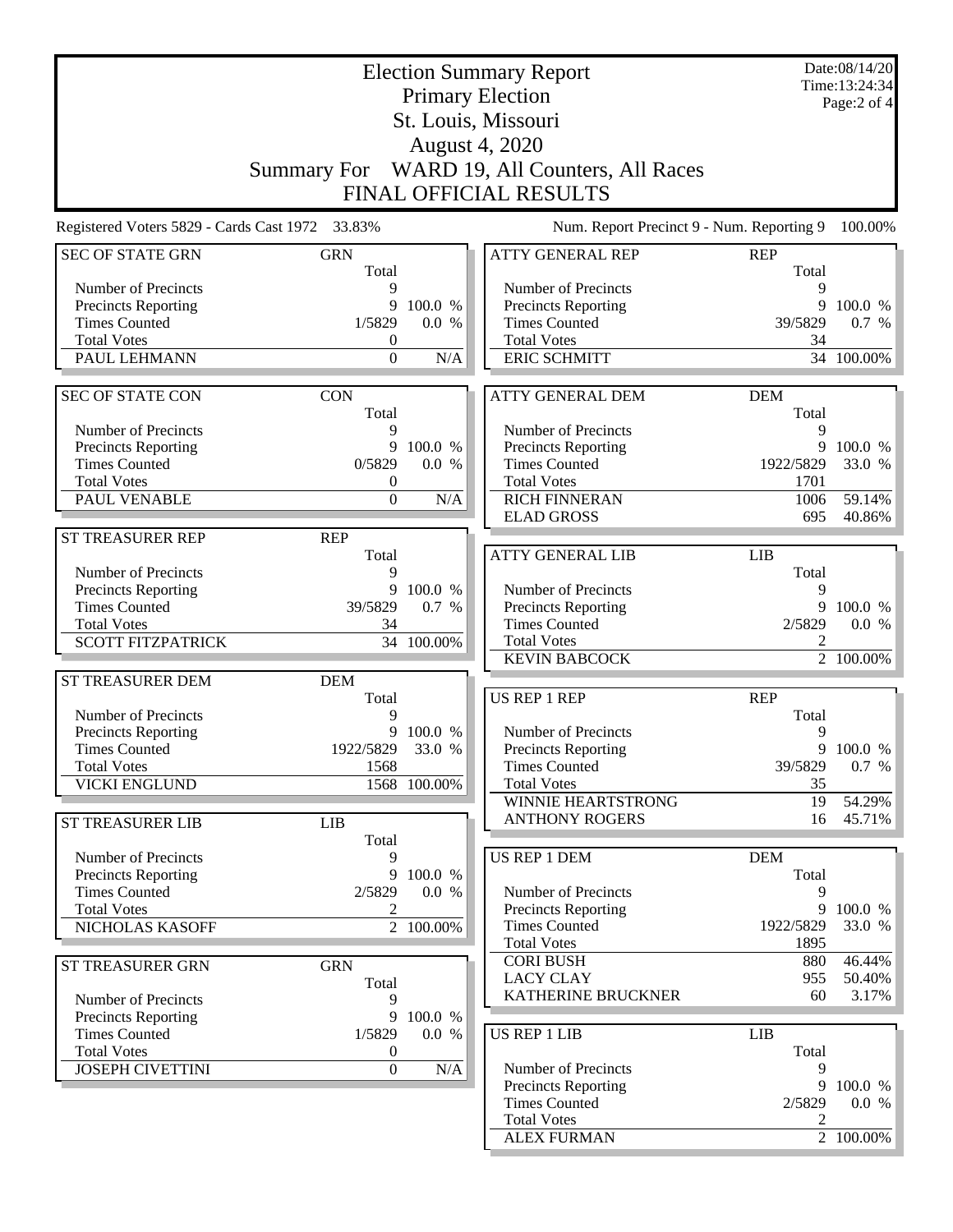|                                                    | Date:08/14/20<br><b>Election Summary Report</b> |                   |                                                    |                     |                                |  |  |
|----------------------------------------------------|-------------------------------------------------|-------------------|----------------------------------------------------|---------------------|--------------------------------|--|--|
|                                                    |                                                 |                   | <b>Primary Election</b>                            |                     | Time: 13:24:34<br>Page: 3 of 4 |  |  |
|                                                    |                                                 |                   | St. Louis, Missouri                                |                     |                                |  |  |
|                                                    | August 4, 2020                                  |                   |                                                    |                     |                                |  |  |
|                                                    |                                                 |                   |                                                    |                     |                                |  |  |
|                                                    |                                                 |                   | Summary For WARD 19, All Counters, All Races       |                     |                                |  |  |
|                                                    |                                                 |                   | <b>FINAL OFFICIAL RESULTS</b>                      |                     |                                |  |  |
| Registered Voters 5829 - Cards Cast 1972 33.83%    |                                                 |                   | Num. Report Precinct 9 - Num. Reporting 9          |                     | 100.00%                        |  |  |
| ST SEN 5 REP                                       | <b>REP</b>                                      |                   | <b>CIRC ATTY REP</b>                               | <b>REP</b>          |                                |  |  |
|                                                    | Total                                           |                   |                                                    | Total               |                                |  |  |
| Number of Precincts                                | 9<br>9                                          | 100.0 %           | Number of Precincts                                | 9<br>9              | 100.0 %                        |  |  |
| <b>Precincts Reporting</b><br><b>Times Counted</b> | 39/5829                                         | 0.7 %             | <b>Precincts Reporting</b><br><b>Times Counted</b> | 39/5829             | 0.7 %                          |  |  |
| <b>Total Votes</b>                                 | 33                                              |                   | <b>Total Votes</b>                                 | 34                  |                                |  |  |
| <b>MICHAEL HEBRON</b>                              | 33                                              | 100.00%           | DANIEL ZDRODOWSKI                                  |                     | 34 100.00%                     |  |  |
|                                                    |                                                 |                   |                                                    |                     |                                |  |  |
| ST SEN 5 DEM                                       | <b>DEM</b>                                      |                   | <b>CIRC ATTY DEM</b>                               | <b>DEM</b>          |                                |  |  |
|                                                    | Total                                           |                   |                                                    | Total               |                                |  |  |
| Number of Precincts<br>Precincts Reporting         | 9<br>9                                          | 100.0 %           | Number of Precincts<br><b>Precincts Reporting</b>  | 9<br>9              | 100.0 %                        |  |  |
| <b>Times Counted</b>                               | 1922/5829                                       | 33.0 %            | <b>Times Counted</b>                               | 1922/5829           | 33.0 %                         |  |  |
| <b>Total Votes</b>                                 | 1857                                            |                   | <b>Total Votes</b>                                 | 1884                |                                |  |  |
| <b>WILLIAM HAAS</b>                                | 82                                              | 4.42%             | <b>KIMBERLY GARDNER</b>                            | 1598                | 84.82%                         |  |  |
| <b>MEGAN GREEN</b>                                 | 425                                             | 22.89%            | <b>MARY PAT CARL</b>                               | 286                 | 15.18%                         |  |  |
| <b>JEREMIAH CHURCH</b>                             | 38                                              | 2.05%             |                                                    |                     |                                |  |  |
| MICHELLE SHEROD                                    | 390                                             | 21.00%            | <b>SHERIFF REP</b>                                 | <b>REP</b>          |                                |  |  |
| <b>STEVE ROBERTS</b>                               | 901                                             | 48.52%            |                                                    | Total               |                                |  |  |
| McFARLANE DUNCAN                                   | 21                                              | 1.13%             | Number of Precincts                                | 9                   |                                |  |  |
|                                                    |                                                 |                   | Precincts Reporting                                |                     | 9 100.0 %                      |  |  |
| ST REP 77 DEM                                      | <b>DEM</b>                                      |                   | <b>Times Counted</b>                               | 39/5829             | 0.7 %                          |  |  |
|                                                    | Total                                           |                   | <b>Total Votes</b>                                 | 35                  |                                |  |  |
| Number of Precincts                                | 1                                               |                   | <b>JOHN CASTELLANO</b>                             | 24                  | 68.57%                         |  |  |
| Precincts Reporting                                | $\mathbf{1}$                                    | 100.0 %           | <b>LESTER STEWART</b>                              | 11                  | 31.43%                         |  |  |
| <b>Times Counted</b>                               | 55/253                                          | 21.7 %            |                                                    |                     |                                |  |  |
| <b>Total Votes</b><br>DARRYL GRAY                  | 44<br>20                                        | 45.45%            | <b>SHERIFF DEM</b>                                 | <b>DEM</b>          |                                |  |  |
| KIMBERLY-ANN COLLINS                               | 24                                              | 54.55%            |                                                    | Total               |                                |  |  |
|                                                    |                                                 |                   | Number of Precincts                                | 9                   |                                |  |  |
|                                                    | <b>DEM</b>                                      |                   | <b>Precincts Reporting</b>                         |                     | 9 100.0 %                      |  |  |
| ST REP 79 DEM                                      | Total                                           |                   | <b>Times Counted</b><br><b>Total Votes</b>         | 1922/5829<br>1769   | 33.0 %                         |  |  |
| Number of Precincts                                | 7                                               |                   | <b>VERNON BETTS</b>                                | 1242                | 70.21%                         |  |  |
| Precincts Reporting                                | 7                                               | 100.0 %           | <b>ALFRED MONTGOMERY</b>                           | 355                 | 20.07%                         |  |  |
| <b>Times Counted</b>                               | 1850/5506                                       | 33.6 %            | <b>DAVID MOSLEY</b>                                | 172                 | 9.72%                          |  |  |
| <b>Total Votes</b>                                 | 1608                                            |                   |                                                    |                     |                                |  |  |
| <b>LAKEYSHA BOSLEY</b>                             | 1608                                            | 100.00%           | <b>TREASURER REP</b>                               | <b>REP</b>          |                                |  |  |
|                                                    |                                                 |                   |                                                    | Total               |                                |  |  |
| ST REP 80 DEM                                      | <b>DEM</b>                                      |                   | Number of Precincts                                | 9                   |                                |  |  |
|                                                    | Total                                           |                   | <b>Precincts Reporting</b>                         |                     | 9 100.0 %                      |  |  |
| Number of Precincts                                | 1                                               |                   | <b>Times Counted</b>                               | 39/5829             | 0.7 %                          |  |  |
| Precincts Reporting<br><b>Times Counted</b>        | $\mathbf{1}$<br>17/70                           | 100.0 %<br>24.3 % | <b>Total Votes</b><br><b>ROBERT VROMAN</b>         | 32                  |                                |  |  |
| <b>Total Votes</b>                                 | 13                                              |                   |                                                    |                     | 32 100.00%                     |  |  |
| PETER MERIDETH                                     |                                                 | 13 100.00%        |                                                    |                     |                                |  |  |
|                                                    |                                                 |                   | <b>TREASURER DEM</b>                               | <b>DEM</b><br>Total |                                |  |  |
|                                                    |                                                 |                   | Number of Precincts                                | 9                   |                                |  |  |
|                                                    |                                                 |                   | Precincts Reporting                                | 9                   | 100.0 %                        |  |  |
|                                                    |                                                 |                   | <b>Times Counted</b>                               | 1922/5829           | 33.0 %                         |  |  |
|                                                    |                                                 |                   | <b>Total Votes</b>                                 | 1841                |                                |  |  |
|                                                    |                                                 |                   | <b>TISHAURA JONES</b>                              | 1337                | 72.62%                         |  |  |
|                                                    |                                                 |                   | <b>JEFFREY BOYD</b>                                | 504                 | 27.38%                         |  |  |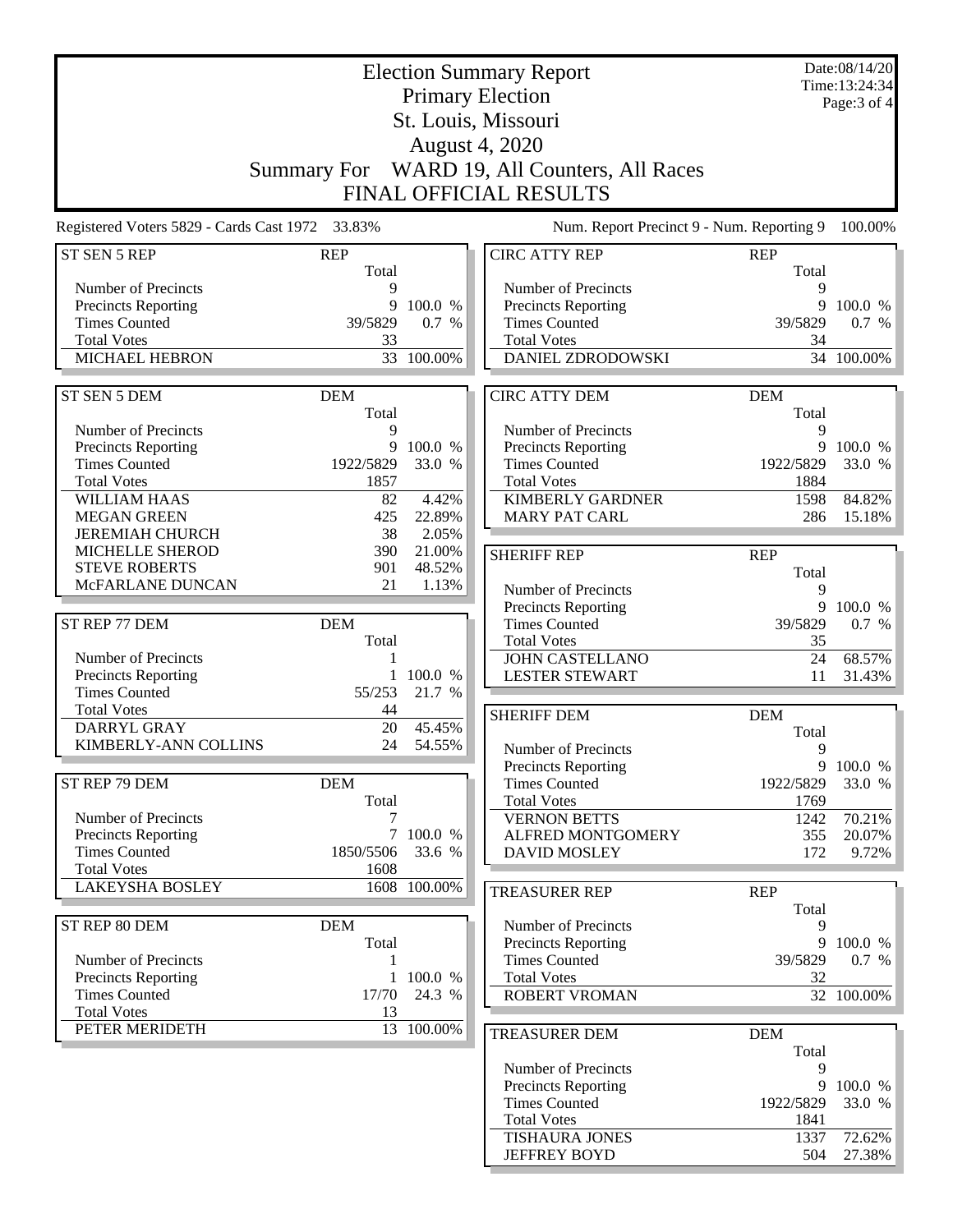| St. Louis, Missouri<br>August 4, 2020<br>Summary For WARD 19, All Counters, All Races<br><b>FINAL OFFICIAL RESULTS</b><br>33.83%<br>Registered Voters 5829 - Cards Cast 1972<br>Num. Report Precinct 9 - Num. Reporting 9<br>100.00%<br><b>GRN</b><br>COM WOMAN LIB CITYWIDE<br><b>TREASURER GRN</b><br><b>LIB</b><br>Total<br>Total<br>Number of Precincts<br>Number of Precincts<br>9<br>9<br>Precincts Reporting<br>9<br>100.0 %<br><b>Precincts Reporting</b><br>9<br>100.0 %<br><b>Times Counted</b><br>1/5829<br>0.0 %<br><b>Times Counted</b><br>2/5829<br>0.0 %<br><b>Total Votes</b><br><b>Total Votes</b><br>$\boldsymbol{0}$<br>$\boldsymbol{0}$<br><b>DON DE VIVO</b><br>$\boldsymbol{0}$<br>N/A<br>Write-in Votes<br>$\theta$<br>N/A<br><b>DEM</b><br>COM MAN WD 19 DEM<br>COM MAN GRN ALL OTHERS<br><b>GRN</b><br>Total<br>Total<br>Number of Precincts<br>9<br>Number of Precincts<br>9<br><b>Precincts Reporting</b><br>100.0 %<br><b>Precincts Reporting</b><br>9<br>9<br>100.0 %<br><b>Times Counted</b><br>1922/5829<br>33.0 %<br><b>Times Counted</b><br>1/5829<br>0.0 %<br><b>Total Votes</b><br><b>Total Votes</b><br>1691<br>$\boldsymbol{0}$<br><b>CLEO WILLIS</b><br>39.50%<br>$\boldsymbol{0}$<br>Write-in Votes<br>668<br>N/A<br><b>SHAWN BAKER</b><br>1002<br>59.25%<br>21<br>1.24%<br>Write-in Votes<br><b>COM WOMAN GRN CITYWIDE</b><br><b>GRN</b><br>Total<br>COM WOMAN WD 19 DEM<br><b>DEM</b><br>Number of Precincts<br>9<br>Total<br><b>Precincts Reporting</b><br>9<br>100.0 %<br>Number of Precincts<br><b>Times Counted</b><br>1/5829<br>0.0 %<br>9<br>Precincts Reporting<br>100.0 %<br>9<br><b>Total Votes</b><br>$\boldsymbol{0}$<br><b>Times Counted</b><br>1922/5829<br>33.0 %<br>Write-in Votes<br>$\Omega$<br>N/A<br><b>Total Votes</b><br>1620<br><b>QUEEN BYRD</b><br>98.02%<br>1588<br>COM MAN CON CITYWIDE<br><b>CON</b><br>Write-in Votes<br>32<br>1.98%<br>Total<br>Number of Precincts<br>9<br>COM MAN REP ALL OTHERS<br><b>REP</b><br>9 100.0 %<br><b>Precincts Reporting</b><br>0/5829<br>Total<br>0.0 %<br><b>Times Counted</b><br>Number of Precincts<br>9<br><b>Total Votes</b><br>$\boldsymbol{0}$<br>Precincts Reporting<br>9 100.0 %<br>Write-in Votes<br>$\Omega$<br>N/A<br><b>Times Counted</b><br>39/5829<br>0.7 %<br><b>Total Votes</b><br>COM WOMAN CON CITYWIDE<br><b>CON</b><br>Write-in Votes<br>1 100.00%<br>Total<br>Number of Precincts<br>9<br><b>REP</b><br>COM WOMAN REP ALL OTHERS<br><b>Precincts Reporting</b><br>9<br>100.0 %<br>Total<br><b>Times Counted</b><br>0/5829<br>0.0 %<br>Number of Precincts<br><b>Total Votes</b><br>$\boldsymbol{0}$<br>Precincts Reporting<br>9<br>100.0 %<br>$\boldsymbol{0}$<br>N/A<br>Write-in Votes<br><b>Times Counted</b><br>39/5829<br>0.7 %<br><b>Total Votes</b><br>3<br><b>CON AMEND 2</b><br>$\frac{1}{3}$ 100.00%<br>Write-in Votes<br>Total<br>Number of Precincts<br>9<br>COM MAN LIB CITYWIDE<br>LIB<br><b>Precincts Reporting</b><br>9<br>100.0 %<br>Total<br><b>Times Counted</b><br>1972/5829<br>33.8 %<br>Number of Precincts<br>9<br><b>Total Votes</b><br>1882<br>9<br>Precincts Reporting<br>100.0 %<br><b>YES</b><br>1777<br>94.42%<br><b>Times Counted</b><br>2/5829<br>0.0 %<br>NO<br>105<br>5.58%<br><b>Total Votes</b><br>$\boldsymbol{0}$<br>$\boldsymbol{0}$<br>Write-in Votes<br>N/A |  |  |  | <b>Election Summary Report</b><br><b>Primary Election</b> |  | Date:08/14/20<br>Time:13:24:34<br>Page:4 of 4 |  |
|--------------------------------------------------------------------------------------------------------------------------------------------------------------------------------------------------------------------------------------------------------------------------------------------------------------------------------------------------------------------------------------------------------------------------------------------------------------------------------------------------------------------------------------------------------------------------------------------------------------------------------------------------------------------------------------------------------------------------------------------------------------------------------------------------------------------------------------------------------------------------------------------------------------------------------------------------------------------------------------------------------------------------------------------------------------------------------------------------------------------------------------------------------------------------------------------------------------------------------------------------------------------------------------------------------------------------------------------------------------------------------------------------------------------------------------------------------------------------------------------------------------------------------------------------------------------------------------------------------------------------------------------------------------------------------------------------------------------------------------------------------------------------------------------------------------------------------------------------------------------------------------------------------------------------------------------------------------------------------------------------------------------------------------------------------------------------------------------------------------------------------------------------------------------------------------------------------------------------------------------------------------------------------------------------------------------------------------------------------------------------------------------------------------------------------------------------------------------------------------------------------------------------------------------------------------------------------------------------------------------------------------------------------------------------------------------------------------------------------------------------------------------------------------------------------------------------------------------------------------------------------------------------------------------------------------------------------------------------------------------------------------------------------------------------------------------------------------------------------------------------------------------------------------------------------------------------------------------------------------------------------------------------------------------------------------------------------|--|--|--|-----------------------------------------------------------|--|-----------------------------------------------|--|
|                                                                                                                                                                                                                                                                                                                                                                                                                                                                                                                                                                                                                                                                                                                                                                                                                                                                                                                                                                                                                                                                                                                                                                                                                                                                                                                                                                                                                                                                                                                                                                                                                                                                                                                                                                                                                                                                                                                                                                                                                                                                                                                                                                                                                                                                                                                                                                                                                                                                                                                                                                                                                                                                                                                                                                                                                                                                                                                                                                                                                                                                                                                                                                                                                                                                                                                                |  |  |  |                                                           |  |                                               |  |
|                                                                                                                                                                                                                                                                                                                                                                                                                                                                                                                                                                                                                                                                                                                                                                                                                                                                                                                                                                                                                                                                                                                                                                                                                                                                                                                                                                                                                                                                                                                                                                                                                                                                                                                                                                                                                                                                                                                                                                                                                                                                                                                                                                                                                                                                                                                                                                                                                                                                                                                                                                                                                                                                                                                                                                                                                                                                                                                                                                                                                                                                                                                                                                                                                                                                                                                                |  |  |  |                                                           |  |                                               |  |
|                                                                                                                                                                                                                                                                                                                                                                                                                                                                                                                                                                                                                                                                                                                                                                                                                                                                                                                                                                                                                                                                                                                                                                                                                                                                                                                                                                                                                                                                                                                                                                                                                                                                                                                                                                                                                                                                                                                                                                                                                                                                                                                                                                                                                                                                                                                                                                                                                                                                                                                                                                                                                                                                                                                                                                                                                                                                                                                                                                                                                                                                                                                                                                                                                                                                                                                                |  |  |  |                                                           |  |                                               |  |
|                                                                                                                                                                                                                                                                                                                                                                                                                                                                                                                                                                                                                                                                                                                                                                                                                                                                                                                                                                                                                                                                                                                                                                                                                                                                                                                                                                                                                                                                                                                                                                                                                                                                                                                                                                                                                                                                                                                                                                                                                                                                                                                                                                                                                                                                                                                                                                                                                                                                                                                                                                                                                                                                                                                                                                                                                                                                                                                                                                                                                                                                                                                                                                                                                                                                                                                                |  |  |  |                                                           |  |                                               |  |
|                                                                                                                                                                                                                                                                                                                                                                                                                                                                                                                                                                                                                                                                                                                                                                                                                                                                                                                                                                                                                                                                                                                                                                                                                                                                                                                                                                                                                                                                                                                                                                                                                                                                                                                                                                                                                                                                                                                                                                                                                                                                                                                                                                                                                                                                                                                                                                                                                                                                                                                                                                                                                                                                                                                                                                                                                                                                                                                                                                                                                                                                                                                                                                                                                                                                                                                                |  |  |  |                                                           |  |                                               |  |
|                                                                                                                                                                                                                                                                                                                                                                                                                                                                                                                                                                                                                                                                                                                                                                                                                                                                                                                                                                                                                                                                                                                                                                                                                                                                                                                                                                                                                                                                                                                                                                                                                                                                                                                                                                                                                                                                                                                                                                                                                                                                                                                                                                                                                                                                                                                                                                                                                                                                                                                                                                                                                                                                                                                                                                                                                                                                                                                                                                                                                                                                                                                                                                                                                                                                                                                                |  |  |  |                                                           |  |                                               |  |
|                                                                                                                                                                                                                                                                                                                                                                                                                                                                                                                                                                                                                                                                                                                                                                                                                                                                                                                                                                                                                                                                                                                                                                                                                                                                                                                                                                                                                                                                                                                                                                                                                                                                                                                                                                                                                                                                                                                                                                                                                                                                                                                                                                                                                                                                                                                                                                                                                                                                                                                                                                                                                                                                                                                                                                                                                                                                                                                                                                                                                                                                                                                                                                                                                                                                                                                                |  |  |  |                                                           |  |                                               |  |
|                                                                                                                                                                                                                                                                                                                                                                                                                                                                                                                                                                                                                                                                                                                                                                                                                                                                                                                                                                                                                                                                                                                                                                                                                                                                                                                                                                                                                                                                                                                                                                                                                                                                                                                                                                                                                                                                                                                                                                                                                                                                                                                                                                                                                                                                                                                                                                                                                                                                                                                                                                                                                                                                                                                                                                                                                                                                                                                                                                                                                                                                                                                                                                                                                                                                                                                                |  |  |  |                                                           |  |                                               |  |
|                                                                                                                                                                                                                                                                                                                                                                                                                                                                                                                                                                                                                                                                                                                                                                                                                                                                                                                                                                                                                                                                                                                                                                                                                                                                                                                                                                                                                                                                                                                                                                                                                                                                                                                                                                                                                                                                                                                                                                                                                                                                                                                                                                                                                                                                                                                                                                                                                                                                                                                                                                                                                                                                                                                                                                                                                                                                                                                                                                                                                                                                                                                                                                                                                                                                                                                                |  |  |  |                                                           |  |                                               |  |
|                                                                                                                                                                                                                                                                                                                                                                                                                                                                                                                                                                                                                                                                                                                                                                                                                                                                                                                                                                                                                                                                                                                                                                                                                                                                                                                                                                                                                                                                                                                                                                                                                                                                                                                                                                                                                                                                                                                                                                                                                                                                                                                                                                                                                                                                                                                                                                                                                                                                                                                                                                                                                                                                                                                                                                                                                                                                                                                                                                                                                                                                                                                                                                                                                                                                                                                                |  |  |  |                                                           |  |                                               |  |
|                                                                                                                                                                                                                                                                                                                                                                                                                                                                                                                                                                                                                                                                                                                                                                                                                                                                                                                                                                                                                                                                                                                                                                                                                                                                                                                                                                                                                                                                                                                                                                                                                                                                                                                                                                                                                                                                                                                                                                                                                                                                                                                                                                                                                                                                                                                                                                                                                                                                                                                                                                                                                                                                                                                                                                                                                                                                                                                                                                                                                                                                                                                                                                                                                                                                                                                                |  |  |  |                                                           |  |                                               |  |
|                                                                                                                                                                                                                                                                                                                                                                                                                                                                                                                                                                                                                                                                                                                                                                                                                                                                                                                                                                                                                                                                                                                                                                                                                                                                                                                                                                                                                                                                                                                                                                                                                                                                                                                                                                                                                                                                                                                                                                                                                                                                                                                                                                                                                                                                                                                                                                                                                                                                                                                                                                                                                                                                                                                                                                                                                                                                                                                                                                                                                                                                                                                                                                                                                                                                                                                                |  |  |  |                                                           |  |                                               |  |
|                                                                                                                                                                                                                                                                                                                                                                                                                                                                                                                                                                                                                                                                                                                                                                                                                                                                                                                                                                                                                                                                                                                                                                                                                                                                                                                                                                                                                                                                                                                                                                                                                                                                                                                                                                                                                                                                                                                                                                                                                                                                                                                                                                                                                                                                                                                                                                                                                                                                                                                                                                                                                                                                                                                                                                                                                                                                                                                                                                                                                                                                                                                                                                                                                                                                                                                                |  |  |  |                                                           |  |                                               |  |
|                                                                                                                                                                                                                                                                                                                                                                                                                                                                                                                                                                                                                                                                                                                                                                                                                                                                                                                                                                                                                                                                                                                                                                                                                                                                                                                                                                                                                                                                                                                                                                                                                                                                                                                                                                                                                                                                                                                                                                                                                                                                                                                                                                                                                                                                                                                                                                                                                                                                                                                                                                                                                                                                                                                                                                                                                                                                                                                                                                                                                                                                                                                                                                                                                                                                                                                                |  |  |  |                                                           |  |                                               |  |
|                                                                                                                                                                                                                                                                                                                                                                                                                                                                                                                                                                                                                                                                                                                                                                                                                                                                                                                                                                                                                                                                                                                                                                                                                                                                                                                                                                                                                                                                                                                                                                                                                                                                                                                                                                                                                                                                                                                                                                                                                                                                                                                                                                                                                                                                                                                                                                                                                                                                                                                                                                                                                                                                                                                                                                                                                                                                                                                                                                                                                                                                                                                                                                                                                                                                                                                                |  |  |  |                                                           |  |                                               |  |
|                                                                                                                                                                                                                                                                                                                                                                                                                                                                                                                                                                                                                                                                                                                                                                                                                                                                                                                                                                                                                                                                                                                                                                                                                                                                                                                                                                                                                                                                                                                                                                                                                                                                                                                                                                                                                                                                                                                                                                                                                                                                                                                                                                                                                                                                                                                                                                                                                                                                                                                                                                                                                                                                                                                                                                                                                                                                                                                                                                                                                                                                                                                                                                                                                                                                                                                                |  |  |  |                                                           |  |                                               |  |
|                                                                                                                                                                                                                                                                                                                                                                                                                                                                                                                                                                                                                                                                                                                                                                                                                                                                                                                                                                                                                                                                                                                                                                                                                                                                                                                                                                                                                                                                                                                                                                                                                                                                                                                                                                                                                                                                                                                                                                                                                                                                                                                                                                                                                                                                                                                                                                                                                                                                                                                                                                                                                                                                                                                                                                                                                                                                                                                                                                                                                                                                                                                                                                                                                                                                                                                                |  |  |  |                                                           |  |                                               |  |
|                                                                                                                                                                                                                                                                                                                                                                                                                                                                                                                                                                                                                                                                                                                                                                                                                                                                                                                                                                                                                                                                                                                                                                                                                                                                                                                                                                                                                                                                                                                                                                                                                                                                                                                                                                                                                                                                                                                                                                                                                                                                                                                                                                                                                                                                                                                                                                                                                                                                                                                                                                                                                                                                                                                                                                                                                                                                                                                                                                                                                                                                                                                                                                                                                                                                                                                                |  |  |  |                                                           |  |                                               |  |
|                                                                                                                                                                                                                                                                                                                                                                                                                                                                                                                                                                                                                                                                                                                                                                                                                                                                                                                                                                                                                                                                                                                                                                                                                                                                                                                                                                                                                                                                                                                                                                                                                                                                                                                                                                                                                                                                                                                                                                                                                                                                                                                                                                                                                                                                                                                                                                                                                                                                                                                                                                                                                                                                                                                                                                                                                                                                                                                                                                                                                                                                                                                                                                                                                                                                                                                                |  |  |  |                                                           |  |                                               |  |
|                                                                                                                                                                                                                                                                                                                                                                                                                                                                                                                                                                                                                                                                                                                                                                                                                                                                                                                                                                                                                                                                                                                                                                                                                                                                                                                                                                                                                                                                                                                                                                                                                                                                                                                                                                                                                                                                                                                                                                                                                                                                                                                                                                                                                                                                                                                                                                                                                                                                                                                                                                                                                                                                                                                                                                                                                                                                                                                                                                                                                                                                                                                                                                                                                                                                                                                                |  |  |  |                                                           |  |                                               |  |
|                                                                                                                                                                                                                                                                                                                                                                                                                                                                                                                                                                                                                                                                                                                                                                                                                                                                                                                                                                                                                                                                                                                                                                                                                                                                                                                                                                                                                                                                                                                                                                                                                                                                                                                                                                                                                                                                                                                                                                                                                                                                                                                                                                                                                                                                                                                                                                                                                                                                                                                                                                                                                                                                                                                                                                                                                                                                                                                                                                                                                                                                                                                                                                                                                                                                                                                                |  |  |  |                                                           |  |                                               |  |
|                                                                                                                                                                                                                                                                                                                                                                                                                                                                                                                                                                                                                                                                                                                                                                                                                                                                                                                                                                                                                                                                                                                                                                                                                                                                                                                                                                                                                                                                                                                                                                                                                                                                                                                                                                                                                                                                                                                                                                                                                                                                                                                                                                                                                                                                                                                                                                                                                                                                                                                                                                                                                                                                                                                                                                                                                                                                                                                                                                                                                                                                                                                                                                                                                                                                                                                                |  |  |  |                                                           |  |                                               |  |
|                                                                                                                                                                                                                                                                                                                                                                                                                                                                                                                                                                                                                                                                                                                                                                                                                                                                                                                                                                                                                                                                                                                                                                                                                                                                                                                                                                                                                                                                                                                                                                                                                                                                                                                                                                                                                                                                                                                                                                                                                                                                                                                                                                                                                                                                                                                                                                                                                                                                                                                                                                                                                                                                                                                                                                                                                                                                                                                                                                                                                                                                                                                                                                                                                                                                                                                                |  |  |  |                                                           |  |                                               |  |
|                                                                                                                                                                                                                                                                                                                                                                                                                                                                                                                                                                                                                                                                                                                                                                                                                                                                                                                                                                                                                                                                                                                                                                                                                                                                                                                                                                                                                                                                                                                                                                                                                                                                                                                                                                                                                                                                                                                                                                                                                                                                                                                                                                                                                                                                                                                                                                                                                                                                                                                                                                                                                                                                                                                                                                                                                                                                                                                                                                                                                                                                                                                                                                                                                                                                                                                                |  |  |  |                                                           |  |                                               |  |
|                                                                                                                                                                                                                                                                                                                                                                                                                                                                                                                                                                                                                                                                                                                                                                                                                                                                                                                                                                                                                                                                                                                                                                                                                                                                                                                                                                                                                                                                                                                                                                                                                                                                                                                                                                                                                                                                                                                                                                                                                                                                                                                                                                                                                                                                                                                                                                                                                                                                                                                                                                                                                                                                                                                                                                                                                                                                                                                                                                                                                                                                                                                                                                                                                                                                                                                                |  |  |  |                                                           |  |                                               |  |
|                                                                                                                                                                                                                                                                                                                                                                                                                                                                                                                                                                                                                                                                                                                                                                                                                                                                                                                                                                                                                                                                                                                                                                                                                                                                                                                                                                                                                                                                                                                                                                                                                                                                                                                                                                                                                                                                                                                                                                                                                                                                                                                                                                                                                                                                                                                                                                                                                                                                                                                                                                                                                                                                                                                                                                                                                                                                                                                                                                                                                                                                                                                                                                                                                                                                                                                                |  |  |  |                                                           |  |                                               |  |
|                                                                                                                                                                                                                                                                                                                                                                                                                                                                                                                                                                                                                                                                                                                                                                                                                                                                                                                                                                                                                                                                                                                                                                                                                                                                                                                                                                                                                                                                                                                                                                                                                                                                                                                                                                                                                                                                                                                                                                                                                                                                                                                                                                                                                                                                                                                                                                                                                                                                                                                                                                                                                                                                                                                                                                                                                                                                                                                                                                                                                                                                                                                                                                                                                                                                                                                                |  |  |  |                                                           |  |                                               |  |
|                                                                                                                                                                                                                                                                                                                                                                                                                                                                                                                                                                                                                                                                                                                                                                                                                                                                                                                                                                                                                                                                                                                                                                                                                                                                                                                                                                                                                                                                                                                                                                                                                                                                                                                                                                                                                                                                                                                                                                                                                                                                                                                                                                                                                                                                                                                                                                                                                                                                                                                                                                                                                                                                                                                                                                                                                                                                                                                                                                                                                                                                                                                                                                                                                                                                                                                                |  |  |  |                                                           |  |                                               |  |
|                                                                                                                                                                                                                                                                                                                                                                                                                                                                                                                                                                                                                                                                                                                                                                                                                                                                                                                                                                                                                                                                                                                                                                                                                                                                                                                                                                                                                                                                                                                                                                                                                                                                                                                                                                                                                                                                                                                                                                                                                                                                                                                                                                                                                                                                                                                                                                                                                                                                                                                                                                                                                                                                                                                                                                                                                                                                                                                                                                                                                                                                                                                                                                                                                                                                                                                                |  |  |  |                                                           |  |                                               |  |
|                                                                                                                                                                                                                                                                                                                                                                                                                                                                                                                                                                                                                                                                                                                                                                                                                                                                                                                                                                                                                                                                                                                                                                                                                                                                                                                                                                                                                                                                                                                                                                                                                                                                                                                                                                                                                                                                                                                                                                                                                                                                                                                                                                                                                                                                                                                                                                                                                                                                                                                                                                                                                                                                                                                                                                                                                                                                                                                                                                                                                                                                                                                                                                                                                                                                                                                                |  |  |  |                                                           |  |                                               |  |
|                                                                                                                                                                                                                                                                                                                                                                                                                                                                                                                                                                                                                                                                                                                                                                                                                                                                                                                                                                                                                                                                                                                                                                                                                                                                                                                                                                                                                                                                                                                                                                                                                                                                                                                                                                                                                                                                                                                                                                                                                                                                                                                                                                                                                                                                                                                                                                                                                                                                                                                                                                                                                                                                                                                                                                                                                                                                                                                                                                                                                                                                                                                                                                                                                                                                                                                                |  |  |  |                                                           |  |                                               |  |
|                                                                                                                                                                                                                                                                                                                                                                                                                                                                                                                                                                                                                                                                                                                                                                                                                                                                                                                                                                                                                                                                                                                                                                                                                                                                                                                                                                                                                                                                                                                                                                                                                                                                                                                                                                                                                                                                                                                                                                                                                                                                                                                                                                                                                                                                                                                                                                                                                                                                                                                                                                                                                                                                                                                                                                                                                                                                                                                                                                                                                                                                                                                                                                                                                                                                                                                                |  |  |  |                                                           |  |                                               |  |
|                                                                                                                                                                                                                                                                                                                                                                                                                                                                                                                                                                                                                                                                                                                                                                                                                                                                                                                                                                                                                                                                                                                                                                                                                                                                                                                                                                                                                                                                                                                                                                                                                                                                                                                                                                                                                                                                                                                                                                                                                                                                                                                                                                                                                                                                                                                                                                                                                                                                                                                                                                                                                                                                                                                                                                                                                                                                                                                                                                                                                                                                                                                                                                                                                                                                                                                                |  |  |  |                                                           |  |                                               |  |
|                                                                                                                                                                                                                                                                                                                                                                                                                                                                                                                                                                                                                                                                                                                                                                                                                                                                                                                                                                                                                                                                                                                                                                                                                                                                                                                                                                                                                                                                                                                                                                                                                                                                                                                                                                                                                                                                                                                                                                                                                                                                                                                                                                                                                                                                                                                                                                                                                                                                                                                                                                                                                                                                                                                                                                                                                                                                                                                                                                                                                                                                                                                                                                                                                                                                                                                                |  |  |  |                                                           |  |                                               |  |
|                                                                                                                                                                                                                                                                                                                                                                                                                                                                                                                                                                                                                                                                                                                                                                                                                                                                                                                                                                                                                                                                                                                                                                                                                                                                                                                                                                                                                                                                                                                                                                                                                                                                                                                                                                                                                                                                                                                                                                                                                                                                                                                                                                                                                                                                                                                                                                                                                                                                                                                                                                                                                                                                                                                                                                                                                                                                                                                                                                                                                                                                                                                                                                                                                                                                                                                                |  |  |  |                                                           |  |                                               |  |
|                                                                                                                                                                                                                                                                                                                                                                                                                                                                                                                                                                                                                                                                                                                                                                                                                                                                                                                                                                                                                                                                                                                                                                                                                                                                                                                                                                                                                                                                                                                                                                                                                                                                                                                                                                                                                                                                                                                                                                                                                                                                                                                                                                                                                                                                                                                                                                                                                                                                                                                                                                                                                                                                                                                                                                                                                                                                                                                                                                                                                                                                                                                                                                                                                                                                                                                                |  |  |  |                                                           |  |                                               |  |
|                                                                                                                                                                                                                                                                                                                                                                                                                                                                                                                                                                                                                                                                                                                                                                                                                                                                                                                                                                                                                                                                                                                                                                                                                                                                                                                                                                                                                                                                                                                                                                                                                                                                                                                                                                                                                                                                                                                                                                                                                                                                                                                                                                                                                                                                                                                                                                                                                                                                                                                                                                                                                                                                                                                                                                                                                                                                                                                                                                                                                                                                                                                                                                                                                                                                                                                                |  |  |  |                                                           |  |                                               |  |
|                                                                                                                                                                                                                                                                                                                                                                                                                                                                                                                                                                                                                                                                                                                                                                                                                                                                                                                                                                                                                                                                                                                                                                                                                                                                                                                                                                                                                                                                                                                                                                                                                                                                                                                                                                                                                                                                                                                                                                                                                                                                                                                                                                                                                                                                                                                                                                                                                                                                                                                                                                                                                                                                                                                                                                                                                                                                                                                                                                                                                                                                                                                                                                                                                                                                                                                                |  |  |  |                                                           |  |                                               |  |
|                                                                                                                                                                                                                                                                                                                                                                                                                                                                                                                                                                                                                                                                                                                                                                                                                                                                                                                                                                                                                                                                                                                                                                                                                                                                                                                                                                                                                                                                                                                                                                                                                                                                                                                                                                                                                                                                                                                                                                                                                                                                                                                                                                                                                                                                                                                                                                                                                                                                                                                                                                                                                                                                                                                                                                                                                                                                                                                                                                                                                                                                                                                                                                                                                                                                                                                                |  |  |  |                                                           |  |                                               |  |
|                                                                                                                                                                                                                                                                                                                                                                                                                                                                                                                                                                                                                                                                                                                                                                                                                                                                                                                                                                                                                                                                                                                                                                                                                                                                                                                                                                                                                                                                                                                                                                                                                                                                                                                                                                                                                                                                                                                                                                                                                                                                                                                                                                                                                                                                                                                                                                                                                                                                                                                                                                                                                                                                                                                                                                                                                                                                                                                                                                                                                                                                                                                                                                                                                                                                                                                                |  |  |  |                                                           |  |                                               |  |
|                                                                                                                                                                                                                                                                                                                                                                                                                                                                                                                                                                                                                                                                                                                                                                                                                                                                                                                                                                                                                                                                                                                                                                                                                                                                                                                                                                                                                                                                                                                                                                                                                                                                                                                                                                                                                                                                                                                                                                                                                                                                                                                                                                                                                                                                                                                                                                                                                                                                                                                                                                                                                                                                                                                                                                                                                                                                                                                                                                                                                                                                                                                                                                                                                                                                                                                                |  |  |  |                                                           |  |                                               |  |
|                                                                                                                                                                                                                                                                                                                                                                                                                                                                                                                                                                                                                                                                                                                                                                                                                                                                                                                                                                                                                                                                                                                                                                                                                                                                                                                                                                                                                                                                                                                                                                                                                                                                                                                                                                                                                                                                                                                                                                                                                                                                                                                                                                                                                                                                                                                                                                                                                                                                                                                                                                                                                                                                                                                                                                                                                                                                                                                                                                                                                                                                                                                                                                                                                                                                                                                                |  |  |  |                                                           |  |                                               |  |
|                                                                                                                                                                                                                                                                                                                                                                                                                                                                                                                                                                                                                                                                                                                                                                                                                                                                                                                                                                                                                                                                                                                                                                                                                                                                                                                                                                                                                                                                                                                                                                                                                                                                                                                                                                                                                                                                                                                                                                                                                                                                                                                                                                                                                                                                                                                                                                                                                                                                                                                                                                                                                                                                                                                                                                                                                                                                                                                                                                                                                                                                                                                                                                                                                                                                                                                                |  |  |  |                                                           |  |                                               |  |
|                                                                                                                                                                                                                                                                                                                                                                                                                                                                                                                                                                                                                                                                                                                                                                                                                                                                                                                                                                                                                                                                                                                                                                                                                                                                                                                                                                                                                                                                                                                                                                                                                                                                                                                                                                                                                                                                                                                                                                                                                                                                                                                                                                                                                                                                                                                                                                                                                                                                                                                                                                                                                                                                                                                                                                                                                                                                                                                                                                                                                                                                                                                                                                                                                                                                                                                                |  |  |  |                                                           |  |                                               |  |
|                                                                                                                                                                                                                                                                                                                                                                                                                                                                                                                                                                                                                                                                                                                                                                                                                                                                                                                                                                                                                                                                                                                                                                                                                                                                                                                                                                                                                                                                                                                                                                                                                                                                                                                                                                                                                                                                                                                                                                                                                                                                                                                                                                                                                                                                                                                                                                                                                                                                                                                                                                                                                                                                                                                                                                                                                                                                                                                                                                                                                                                                                                                                                                                                                                                                                                                                |  |  |  |                                                           |  |                                               |  |
|                                                                                                                                                                                                                                                                                                                                                                                                                                                                                                                                                                                                                                                                                                                                                                                                                                                                                                                                                                                                                                                                                                                                                                                                                                                                                                                                                                                                                                                                                                                                                                                                                                                                                                                                                                                                                                                                                                                                                                                                                                                                                                                                                                                                                                                                                                                                                                                                                                                                                                                                                                                                                                                                                                                                                                                                                                                                                                                                                                                                                                                                                                                                                                                                                                                                                                                                |  |  |  |                                                           |  |                                               |  |
|                                                                                                                                                                                                                                                                                                                                                                                                                                                                                                                                                                                                                                                                                                                                                                                                                                                                                                                                                                                                                                                                                                                                                                                                                                                                                                                                                                                                                                                                                                                                                                                                                                                                                                                                                                                                                                                                                                                                                                                                                                                                                                                                                                                                                                                                                                                                                                                                                                                                                                                                                                                                                                                                                                                                                                                                                                                                                                                                                                                                                                                                                                                                                                                                                                                                                                                                |  |  |  |                                                           |  |                                               |  |
|                                                                                                                                                                                                                                                                                                                                                                                                                                                                                                                                                                                                                                                                                                                                                                                                                                                                                                                                                                                                                                                                                                                                                                                                                                                                                                                                                                                                                                                                                                                                                                                                                                                                                                                                                                                                                                                                                                                                                                                                                                                                                                                                                                                                                                                                                                                                                                                                                                                                                                                                                                                                                                                                                                                                                                                                                                                                                                                                                                                                                                                                                                                                                                                                                                                                                                                                |  |  |  |                                                           |  |                                               |  |
|                                                                                                                                                                                                                                                                                                                                                                                                                                                                                                                                                                                                                                                                                                                                                                                                                                                                                                                                                                                                                                                                                                                                                                                                                                                                                                                                                                                                                                                                                                                                                                                                                                                                                                                                                                                                                                                                                                                                                                                                                                                                                                                                                                                                                                                                                                                                                                                                                                                                                                                                                                                                                                                                                                                                                                                                                                                                                                                                                                                                                                                                                                                                                                                                                                                                                                                                |  |  |  |                                                           |  |                                               |  |
|                                                                                                                                                                                                                                                                                                                                                                                                                                                                                                                                                                                                                                                                                                                                                                                                                                                                                                                                                                                                                                                                                                                                                                                                                                                                                                                                                                                                                                                                                                                                                                                                                                                                                                                                                                                                                                                                                                                                                                                                                                                                                                                                                                                                                                                                                                                                                                                                                                                                                                                                                                                                                                                                                                                                                                                                                                                                                                                                                                                                                                                                                                                                                                                                                                                                                                                                |  |  |  |                                                           |  |                                               |  |
|                                                                                                                                                                                                                                                                                                                                                                                                                                                                                                                                                                                                                                                                                                                                                                                                                                                                                                                                                                                                                                                                                                                                                                                                                                                                                                                                                                                                                                                                                                                                                                                                                                                                                                                                                                                                                                                                                                                                                                                                                                                                                                                                                                                                                                                                                                                                                                                                                                                                                                                                                                                                                                                                                                                                                                                                                                                                                                                                                                                                                                                                                                                                                                                                                                                                                                                                |  |  |  |                                                           |  |                                               |  |
|                                                                                                                                                                                                                                                                                                                                                                                                                                                                                                                                                                                                                                                                                                                                                                                                                                                                                                                                                                                                                                                                                                                                                                                                                                                                                                                                                                                                                                                                                                                                                                                                                                                                                                                                                                                                                                                                                                                                                                                                                                                                                                                                                                                                                                                                                                                                                                                                                                                                                                                                                                                                                                                                                                                                                                                                                                                                                                                                                                                                                                                                                                                                                                                                                                                                                                                                |  |  |  |                                                           |  |                                               |  |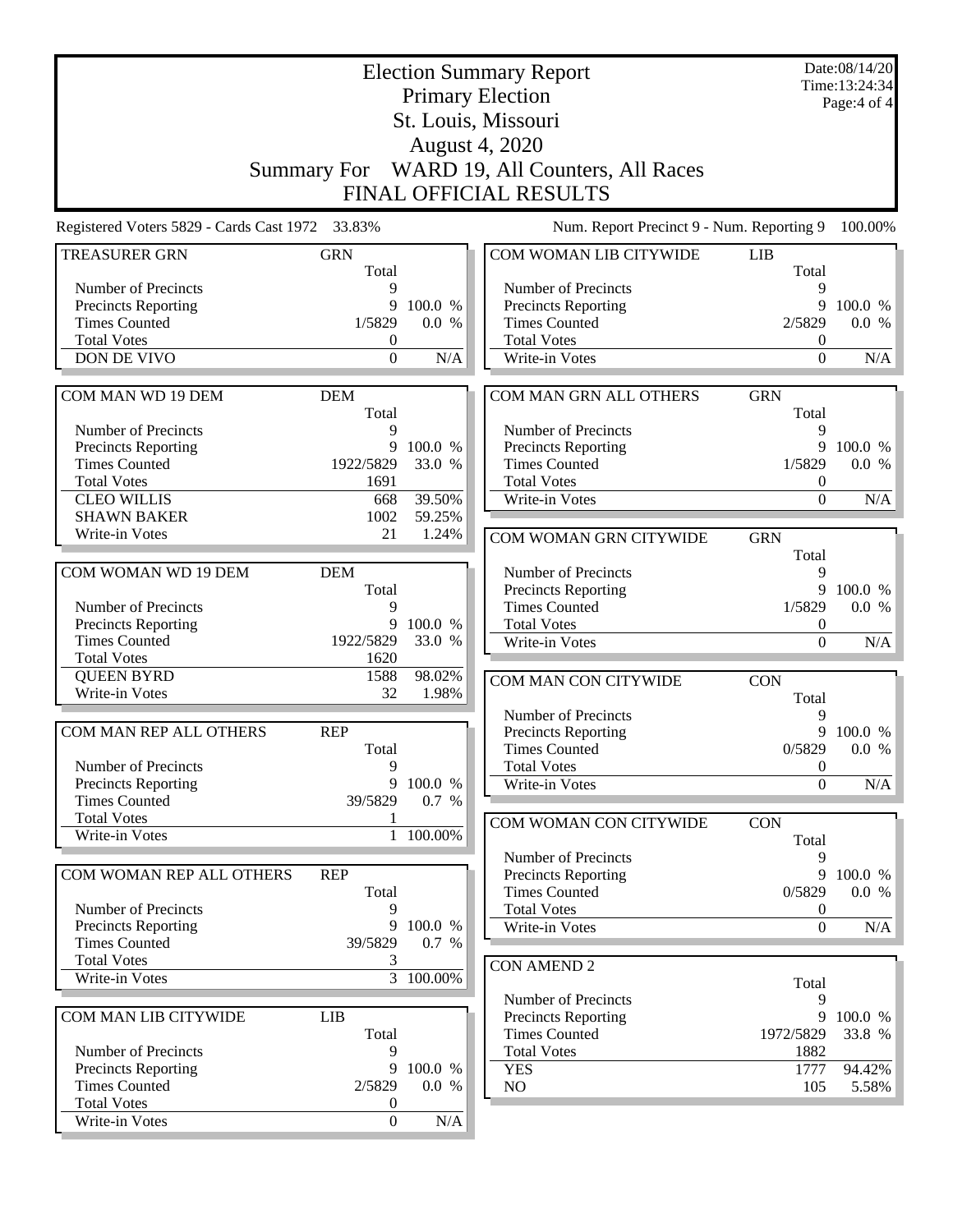|                                                 |                     |           | <b>Election Summary Report</b>             |                     | Date:08/14/20<br>Time: 13:24:41 |
|-------------------------------------------------|---------------------|-----------|--------------------------------------------|---------------------|---------------------------------|
|                                                 |                     |           | <b>Primary Election</b>                    |                     | Page:1 of 4                     |
|                                                 |                     |           | St. Louis, Missouri                        |                     |                                 |
|                                                 |                     |           | August 4, 2020                             |                     |                                 |
|                                                 |                     |           |                                            |                     |                                 |
|                                                 | <b>Summary For</b>  |           | WARD 20, All Counters, All Races           |                     |                                 |
|                                                 |                     |           | FINAL OFFICIAL RESULTS                     |                     |                                 |
| Registered Voters 5359 - Cards Cast 1580 29.48% |                     |           | Num. Report Precinct 7 - Num. Reporting 7  |                     | 100.00%                         |
| <b>GOV REP</b>                                  | <b>REP</b><br>Total |           | <b>LT GOV DEM</b>                          | <b>DEM</b><br>Total |                                 |
| Number of Precincts                             |                     |           | Number of Precincts                        |                     |                                 |
| Precincts Reporting                             | 7                   | 100.0 %   | <b>Precincts Reporting</b>                 | $\tau$              | 100.0 %                         |
| <b>Times Counted</b>                            | 72/5359             | 1.3 %     | <b>Times Counted</b>                       | 1496/5359           | 27.9 %                          |
| <b>Total Votes</b>                              | 63                  |           | <b>Total Votes</b>                         | 1355                |                                 |
| <b>RALEIGH RITTER</b>                           | 12                  | 19.05%    | <b>GREGORY UPCHURCH</b>                    | 374                 | 27.60%                          |
| <b>MIKE PARSON</b>                              | 32                  | 50.79%    | <b>ALISSIA CANADY</b>                      | 981                 | 72.40%                          |
| <b>JAMES NEELY</b><br><b>SAUNDRA McDOWELL</b>   | 5                   | 7.94%     |                                            |                     |                                 |
|                                                 | 14                  | 22.22%    | LT GOV LIB                                 | <b>LIB</b>          |                                 |
|                                                 |                     |           |                                            | Total               |                                 |
| <b>GOV DEM</b>                                  | <b>DEM</b><br>Total |           | Number of Precincts<br>Precincts Reporting | 7<br>$\tau$         | 100.0 %                         |
| Number of Precincts                             | 7                   |           | <b>Times Counted</b>                       | 1/5359              | 0.0 %                           |
| Precincts Reporting                             | $7\overline{ }$     | 100.0 %   | <b>Total Votes</b>                         |                     |                                 |
| <b>Times Counted</b>                            | 1496/5359           | 27.9 %    | <b>BILL SLANTZ</b>                         |                     | 1 100.00%                       |
| <b>Total Votes</b>                              | 1425                |           |                                            |                     |                                 |
| NICOLE GALLOWAY                                 | 1116                | 78.32%    | <b>LT GOV GRN</b>                          | <b>GRN</b>          |                                 |
| <b>JIMMIE MATTHEWS</b>                          | 80                  | 5.61%     |                                            | Total               |                                 |
| <b>ANTOIN JOHNSON</b>                           | 111                 | 7.79%     | Number of Precincts                        | 7                   |                                 |
| <b>ERIC MORRISON</b>                            | 92                  | 6.46%     | Precincts Reporting                        |                     | 7 100.0 %                       |
| ROBIN VAN QUAETHEM                              | 26                  | 1.82%     | <b>Times Counted</b>                       | 1/5359              | 0.0 %                           |
|                                                 |                     |           | <b>Total Votes</b>                         | 1                   |                                 |
| <b>GOV LIB</b>                                  | <b>LIB</b>          |           | <b>KELLEY DRAGOO</b>                       | $\mathbf{1}$        | 100.00%                         |
|                                                 | Total               |           |                                            |                     |                                 |
| Number of Precincts                             | 7                   |           | <b>SEC OF STATE REP</b>                    | <b>REP</b>          |                                 |
| Precincts Reporting                             | 7                   | 100.0 %   |                                            | Total               |                                 |
| <b>Times Counted</b>                            | 1/5359              | 0.0 %     | Number of Precincts                        | 7                   |                                 |
| <b>Total Votes</b>                              | 1                   |           | <b>Precincts Reporting</b>                 |                     | 7 100.0 %                       |
| <b>RIK COMBS</b>                                |                     | 1 100.00% | <b>Times Counted</b>                       | 72/5359             | 1.3 %                           |
|                                                 |                     |           | <b>Total Votes</b>                         | 53                  |                                 |
| <b>GOV GRN</b>                                  | <b>GRN</b><br>Total |           | <b>JOHN ASHCROFT</b>                       |                     | $53 - 100.00\%$                 |
| Number of Precincts                             | 7                   |           |                                            |                     |                                 |
| Precincts Reporting                             | $\tau$              | 100.0 %   | <b>SEC OF STATE DEM</b>                    | <b>DEM</b>          |                                 |
| <b>Times Counted</b>                            | 1/5359              | 0.0 %     | Number of Precincts                        | Total<br>7          |                                 |
| <b>Total Votes</b>                              |                     |           | <b>Precincts Reporting</b>                 |                     | 7 100.0 %                       |
| <b>JEROME BAUER</b>                             | $\mathbf{1}$        | 100.00%   | <b>Times Counted</b>                       | 1496/5359           | 27.9 %                          |
|                                                 |                     |           | <b>Total Votes</b>                         | 1235                |                                 |
| LT GOV REP                                      | <b>REP</b>          |           | YINKA FALETI                               |                     | 1235 100.00%                    |
|                                                 | Total               |           |                                            |                     |                                 |
| Number of Precincts                             | 7                   |           | <b>SEC OF STATE LIB</b>                    | LIB                 |                                 |
| Precincts Reporting                             | $\overline{7}$      | 100.0 %   |                                            | Total               |                                 |
| <b>Times Counted</b>                            | 72/5359             | 1.3 %     | Number of Precincts                        | 7                   |                                 |
| <b>Total Votes</b>                              | 58                  |           | Precincts Reporting                        |                     | 7 100.0 %                       |
| <b>ARNIE DIENOFF</b>                            | 5                   | 8.62%     | <b>Times Counted</b>                       | 1/5359              | 0.0 %                           |
| <b>MIKE KEHOE</b>                               | 23                  | 39.66%    | <b>Total Votes</b>                         |                     |                                 |
| <b>AARON WISDOM</b>                             | 12                  | 20.69%    | <b>CARL FREESE</b>                         |                     | 1 100.00%                       |
| <b>MIKE CARTER</b>                              | 18                  | 31.03%    |                                            |                     |                                 |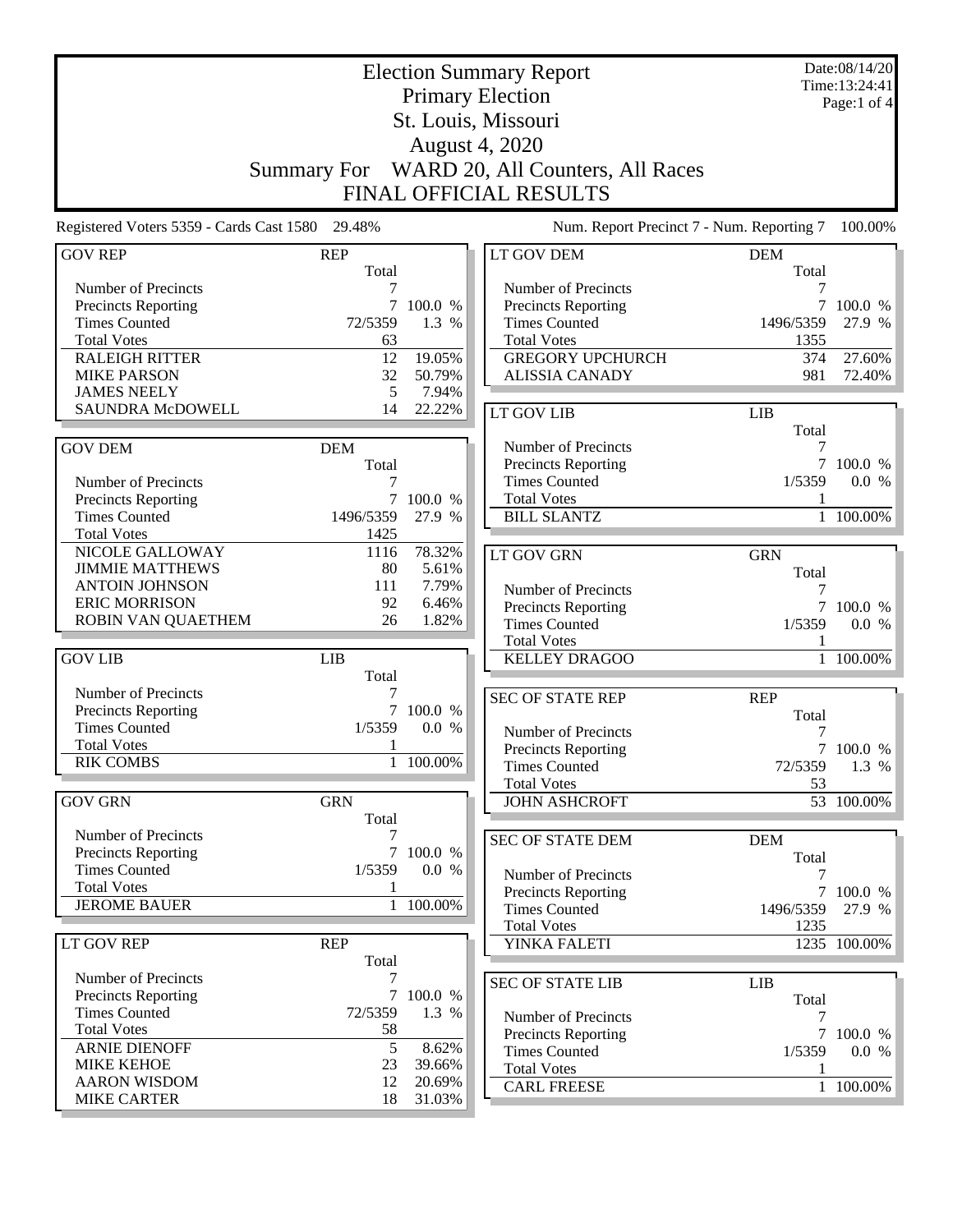|                                                 |                                  |              | <b>Election Summary Report</b>               |                     | Date:08/14/20<br>Time:13:24:41 |
|-------------------------------------------------|----------------------------------|--------------|----------------------------------------------|---------------------|--------------------------------|
|                                                 |                                  |              | <b>Primary Election</b>                      |                     | Page:2 of 4                    |
|                                                 |                                  |              | St. Louis, Missouri                          |                     |                                |
|                                                 |                                  |              | <b>August 4, 2020</b>                        |                     |                                |
|                                                 |                                  |              |                                              |                     |                                |
|                                                 |                                  |              | Summary For WARD 20, All Counters, All Races |                     |                                |
|                                                 |                                  |              | FINAL OFFICIAL RESULTS                       |                     |                                |
| Registered Voters 5359 - Cards Cast 1580 29.48% |                                  |              | Num. Report Precinct 7 - Num. Reporting 7    |                     | 100.00%                        |
| <b>SEC OF STATE GRN</b>                         | <b>GRN</b><br>Total              |              | <b>ATTY GENERAL REP</b>                      | <b>REP</b><br>Total |                                |
| Number of Precincts                             |                                  |              | Number of Precincts                          | 7                   |                                |
| <b>Precincts Reporting</b>                      | 7                                | 100.0 %      | Precincts Reporting                          |                     | 100.0 %                        |
| <b>Times Counted</b>                            | 1/5359                           | 0.0 %        | <b>Times Counted</b>                         | 72/5359             | 1.3 %                          |
| <b>Total Votes</b><br>PAUL LEHMANN              |                                  | 1 100.00%    | <b>Total Votes</b><br><b>ERIC SCHMITT</b>    | 54                  | 54 100.00%                     |
|                                                 |                                  |              |                                              |                     |                                |
| <b>SEC OF STATE CON</b>                         | <b>CON</b>                       |              | <b>ATTY GENERAL DEM</b>                      | <b>DEM</b>          |                                |
|                                                 | Total                            |              |                                              | Total               |                                |
| Number of Precincts                             | 7                                |              | Number of Precincts                          | 7                   |                                |
| <b>Precincts Reporting</b>                      |                                  | 7 100.0 %    | <b>Precincts Reporting</b>                   |                     | 7 100.0 %                      |
| <b>Times Counted</b><br><b>Total Votes</b>      | 0/5359                           | 0.0 %        | <b>Times Counted</b><br><b>Total Votes</b>   | 1496/5359<br>1324   | 27.9 %                         |
| PAUL VENABLE                                    | $\boldsymbol{0}$<br>$\mathbf{0}$ | N/A          | <b>RICH FINNERAN</b>                         | 497                 | 37.54%                         |
|                                                 |                                  |              | <b>ELAD GROSS</b>                            | 827                 | 62.46%                         |
| ST TREASURER REP                                | <b>REP</b>                       |              |                                              |                     |                                |
|                                                 | Total                            |              | <b>ATTY GENERAL LIB</b>                      | <b>LIB</b>          |                                |
| Number of Precincts                             | 7                                |              |                                              | Total               |                                |
| <b>Precincts Reporting</b>                      |                                  | 7 100.0 %    | Number of Precincts                          | 7                   |                                |
| <b>Times Counted</b>                            | 72/5359                          | 1.3 %        | Precincts Reporting                          |                     | 7 100.0 %                      |
| <b>Total Votes</b>                              | 51                               |              | <b>Times Counted</b>                         | 1/5359              | 0.0 %                          |
| <b>SCOTT FITZPATRICK</b>                        |                                  | 51 100.00%   | <b>Total Votes</b>                           |                     |                                |
|                                                 |                                  |              | <b>KEVIN BABCOCK</b>                         |                     | 100.00%                        |
| ST TREASURER DEM                                | <b>DEM</b><br>Total              |              | <b>US REP 1 REP</b>                          | <b>REP</b>          |                                |
| Number of Precincts                             | 7                                |              |                                              | Total               |                                |
| <b>Precincts Reporting</b>                      |                                  | 7 100.0 %    | Number of Precincts                          | 7                   |                                |
| <b>Times Counted</b>                            | 1496/5359                        | 27.9 %       | <b>Precincts Reporting</b>                   |                     | 7 100.0 %                      |
| <b>Total Votes</b>                              | 1205                             |              | <b>Times Counted</b>                         | 72/5359             | 1.3 %                          |
| <b>VICKI ENGLUND</b>                            |                                  | 1205 100.00% | <b>Total Votes</b>                           | 57                  |                                |
|                                                 |                                  |              | WINNIE HEARTSTRONG                           | 17                  | 29.82%                         |
| <b>ST TREASURER LIB</b>                         | LIB                              |              | <b>ANTHONY ROGERS</b>                        | 40                  | $70.18\%$                      |
|                                                 | Total                            |              |                                              |                     |                                |
| Number of Precincts<br>Precincts Reporting      | 7                                | 100.0 %      | <b>US REP 1 DEM</b>                          | <b>DEM</b><br>Total |                                |
| <b>Times Counted</b>                            | 1/5359                           | 0.0 %        | Number of Precincts                          | 7                   |                                |
| <b>Total Votes</b>                              | 1                                |              | <b>Precincts Reporting</b>                   |                     | 7100.0%                        |
| NICHOLAS KASOFF                                 | $\mathbf{1}$                     | 100.00%      | <b>Times Counted</b>                         | 1496/5359           | 27.9 %                         |
|                                                 |                                  |              | <b>Total Votes</b>                           | 1473                |                                |
| ST TREASURER GRN                                | <b>GRN</b>                       |              | <b>CORI BUSH</b>                             | 795                 | 53.97%                         |
|                                                 | Total                            |              | <b>LACY CLAY</b>                             | 583                 | 39.58%                         |
| Number of Precincts                             | 7                                |              | KATHERINE BRUCKNER                           | 95                  | $6.45\%$                       |
| Precincts Reporting                             |                                  | 7 100.0 %    |                                              |                     |                                |
| <b>Times Counted</b>                            | 1/5359                           | 0.0 %        | <b>US REP 1 LIB</b>                          | <b>LIB</b>          |                                |
| <b>Total Votes</b><br><b>JOSEPH CIVETTINI</b>   |                                  | 1 100.00%    | Number of Precincts                          | Total<br>7          |                                |
|                                                 |                                  |              | Precincts Reporting                          |                     | 7 100.0 %                      |
|                                                 |                                  |              | <b>Times Counted</b>                         | 1/5359              | 0.0 %                          |
|                                                 |                                  |              | <b>Total Votes</b>                           |                     |                                |
|                                                 |                                  |              | <b>ALEX FURMAN</b>                           |                     | 1 100.00%                      |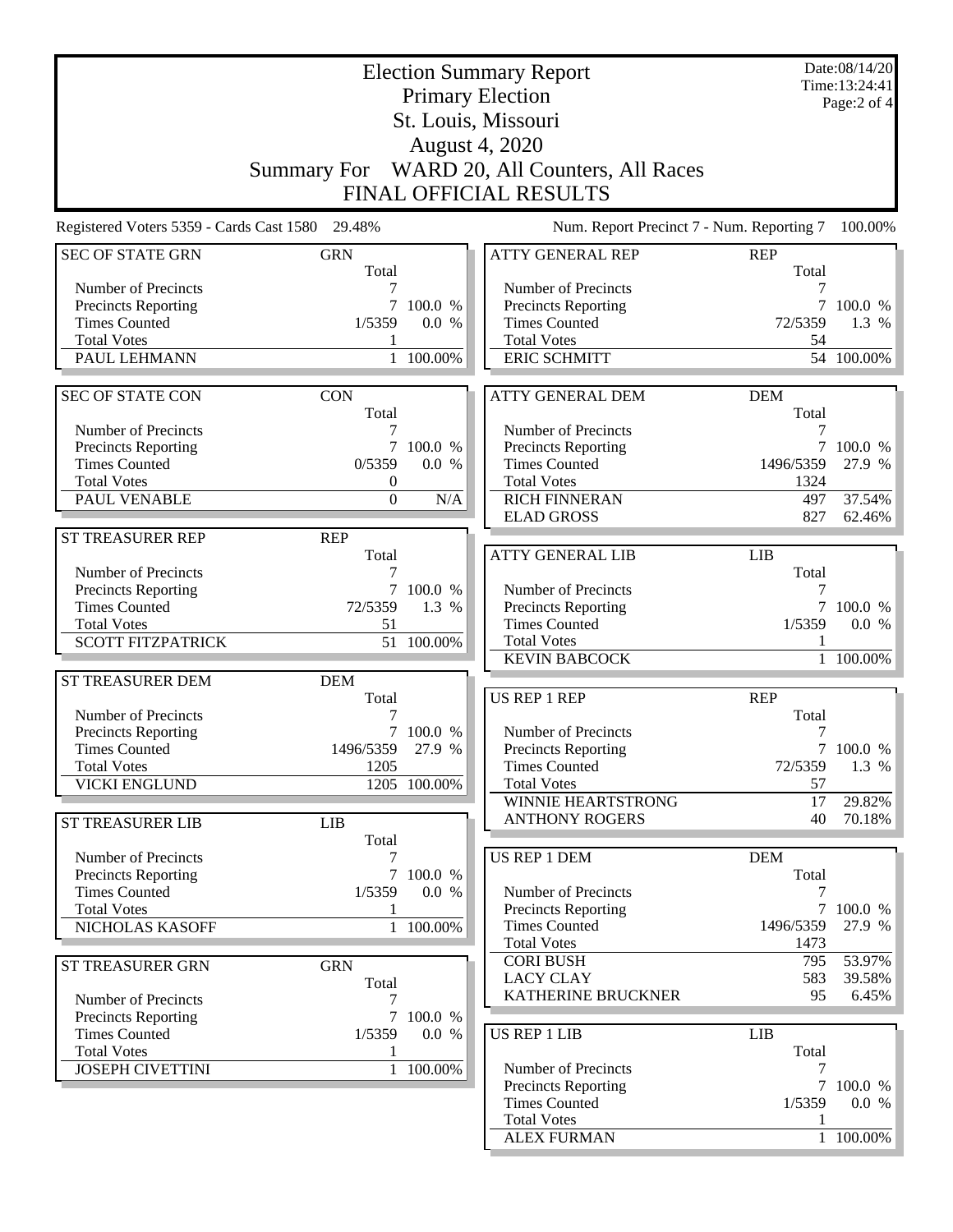|                                                 | Date:08/14/20<br><b>Election Summary Report</b><br>Time: 13:24:41 |                  |                                              |                 |              |
|-------------------------------------------------|-------------------------------------------------------------------|------------------|----------------------------------------------|-----------------|--------------|
|                                                 |                                                                   |                  | <b>Primary Election</b>                      |                 | Page: 3 of 4 |
|                                                 |                                                                   |                  | St. Louis, Missouri                          |                 |              |
|                                                 |                                                                   |                  | <b>August 4, 2020</b>                        |                 |              |
|                                                 |                                                                   |                  | Summary For WARD 20, All Counters, All Races |                 |              |
|                                                 |                                                                   |                  |                                              |                 |              |
|                                                 |                                                                   |                  | <b>FINAL OFFICIAL RESULTS</b>                |                 |              |
| Registered Voters 5359 - Cards Cast 1580 29.48% |                                                                   |                  | Num. Report Precinct 7 - Num. Reporting 7    |                 | 100.00%      |
| ST SEN 5 REP                                    | <b>REP</b>                                                        |                  | <b>CIRC ATTY REP</b>                         | <b>REP</b>      |              |
| Number of Precincts                             | Total                                                             |                  | Number of Precincts                          | Total           |              |
| <b>Precincts Reporting</b>                      | $\overline{7}$                                                    | 100.0 %          | <b>Precincts Reporting</b>                   |                 | 7 100.0 %    |
| <b>Times Counted</b>                            | 72/5359                                                           | 1.3 %            | <b>Times Counted</b>                         | 72/5359         | 1.3 %        |
| <b>Total Votes</b>                              | 52                                                                |                  | <b>Total Votes</b>                           | 57              |              |
| <b>MICHAEL HEBRON</b>                           |                                                                   | 52 100.00%       | DANIEL ZDRODOWSKI                            | 57              | 100.00%      |
|                                                 |                                                                   |                  |                                              |                 |              |
| ST SEN 5 DEM                                    | <b>DEM</b>                                                        |                  | <b>CIRC ATTY DEM</b>                         | <b>DEM</b>      |              |
| Number of Precincts                             | Total<br>7                                                        |                  | Number of Precincts                          | Total<br>7      |              |
| <b>Precincts Reporting</b>                      | $\overline{7}$                                                    | 100.0 %          | Precincts Reporting                          | $7\overline{ }$ | 100.0 %      |
| <b>Times Counted</b>                            | 1496/5359                                                         | 27.9 %           | <b>Times Counted</b>                         | 1496/5359       | 27.9 %       |
| <b>Total Votes</b>                              | 1448                                                              |                  | <b>Total Votes</b>                           | 1476            |              |
| <b>WILLIAM HAAS</b>                             | 85                                                                | 5.87%            | <b>KIMBERLY GARDNER</b>                      | 1130            | 76.56%       |
| <b>MEGAN GREEN</b>                              | 489                                                               | 33.77%           | <b>MARY PAT CARL</b>                         | 346             | 23.44%       |
| <b>JEREMIAH CHURCH</b>                          | 56                                                                | 3.87%            |                                              |                 |              |
| MICHELLE SHEROD<br><b>STEVE ROBERTS</b>         | 237<br>561                                                        | 16.37%<br>38.74% | <b>SHERIFF REP</b>                           | <b>REP</b>      |              |
| McFARLANE DUNCAN                                | 20                                                                | 1.38%            |                                              | Total           |              |
|                                                 |                                                                   |                  | Number of Precincts<br>Precincts Reporting   | 7<br>7          | 100.0 %      |
| ST REP 78 REP                                   | <b>REP</b>                                                        |                  | <b>Times Counted</b>                         | 72/5359         | 1.3 %        |
|                                                 | Total                                                             |                  | <b>Total Votes</b>                           | 53              |              |
| Number of Precincts                             | 4                                                                 |                  | <b>JOHN CASTELLANO</b>                       | 33              | 62.26%       |
| <b>Precincts Reporting</b>                      |                                                                   | 4 100.0 %        | <b>LESTER STEWART</b>                        | 20              | 37.74%       |
| <b>Times Counted</b>                            | 35/3721                                                           | 0.9%             |                                              |                 |              |
| <b>Total Votes</b><br><b>TIMOTHY GARTIN</b>     | 28<br>28                                                          | 100.00%          | <b>SHERIFF DEM</b>                           | <b>DEM</b>      |              |
|                                                 |                                                                   |                  | Number of Precincts                          | Total<br>7      |              |
| ST REP 78 DEM                                   | <b>DEM</b>                                                        |                  | <b>Precincts Reporting</b>                   |                 | 7 100.0 %    |
|                                                 | Total                                                             |                  | <b>Times Counted</b>                         | 1496/5359       | 27.9 %       |
| Number of Precincts                             | 4                                                                 |                  | <b>Total Votes</b>                           | 1369            |              |
| <b>Precincts Reporting</b>                      | $\overline{4}$                                                    | 100.0 %          | <b>VERNON BETTS</b>                          | 842             | 61.50%       |
| <b>Times Counted</b>                            | 1028/3721                                                         | 27.6 %           | <b>ALFRED MONTGOMERY</b>                     | 371             | 27.10%       |
| <b>Total Votes</b><br><b>RASHEEN ALDRIDGE</b>   | 871                                                               | 871 100.00%      | <b>DAVID MOSLEY</b>                          | 156             | $11.40\%$    |
|                                                 |                                                                   |                  | <b>TREASURER REP</b>                         | <b>REP</b>      |              |
| ST REP 80 DEM                                   | <b>DEM</b>                                                        |                  |                                              | Total           |              |
|                                                 | Total                                                             |                  | Number of Precincts                          | 7               |              |
| Number of Precincts                             |                                                                   |                  | Precincts Reporting                          |                 | 7 100.0 %    |
| <b>Precincts Reporting</b>                      | $\mathbf{1}$                                                      | 100.0 %          | <b>Times Counted</b>                         | 72/5359         | 1.3 %        |
| <b>Times Counted</b>                            | 113/365                                                           | 31.0 %           | <b>Total Votes</b>                           | 50              |              |
| <b>Total Votes</b>                              | 93                                                                |                  | <b>ROBERT VROMAN</b>                         |                 | 50 100.00%   |
| PETER MERIDETH                                  |                                                                   | 93 100.00%       | <b>TREASURER DEM</b>                         | <b>DEM</b>      |              |
| ST REP 81 DEM                                   | <b>DEM</b>                                                        |                  |                                              | Total           |              |
|                                                 | Total                                                             |                  | Number of Precincts                          | 7               |              |
| Number of Precincts                             | 2                                                                 |                  | <b>Precincts Reporting</b>                   |                 | 7 100.0 %    |
| <b>Precincts Reporting</b>                      |                                                                   | 2 100.0 %        | <b>Times Counted</b>                         | 1496/5359       | 27.9 %       |
| <b>Times Counted</b>                            | 355/1273                                                          | 27.9 %           | <b>Total Votes</b>                           | 1439            |              |
| <b>Total Votes</b><br><b>STEVE BUTZ</b>         | 276                                                               | 276 100.00%      | <b>TISHAURA JONES</b>                        | 907<br>532      | 63.03%       |
|                                                 |                                                                   |                  | <b>JEFFREY BOYD</b>                          |                 | 36.97%       |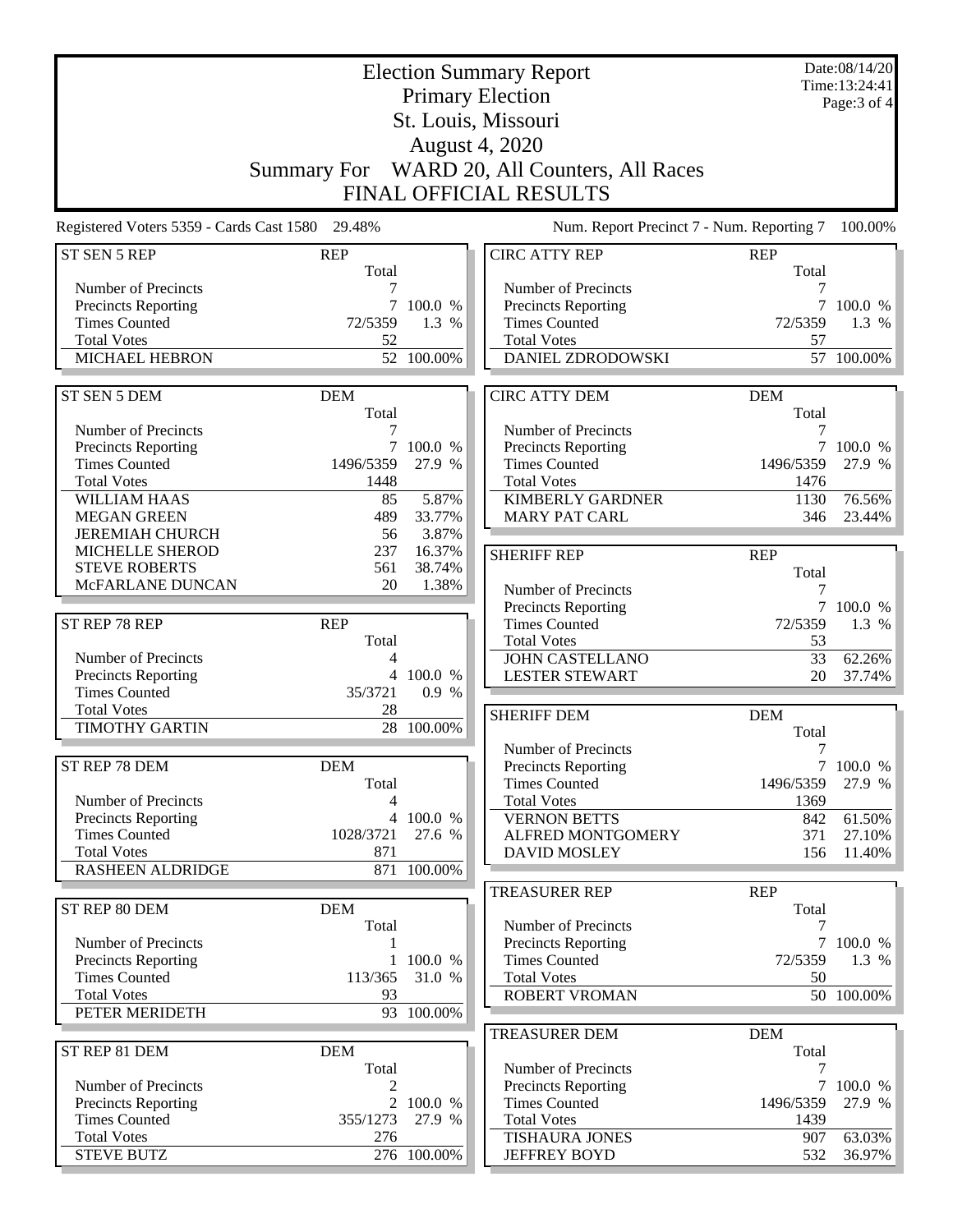|                                          | <b>Election Summary Report</b><br><b>Primary Election</b> |            |                                             |                     |                     |  |  |  |
|------------------------------------------|-----------------------------------------------------------|------------|---------------------------------------------|---------------------|---------------------|--|--|--|
|                                          |                                                           |            | St. Louis, Missouri                         |                     | Page:4 of 4         |  |  |  |
|                                          |                                                           |            | <b>August 4, 2020</b>                       |                     |                     |  |  |  |
|                                          | Summary For WARD 20, All Counters, All Races              |            |                                             |                     |                     |  |  |  |
|                                          |                                                           |            | FINAL OFFICIAL RESULTS                      |                     |                     |  |  |  |
| Registered Voters 5359 - Cards Cast 1580 | 29.48%                                                    |            | Num. Report Precinct 7 - Num. Reporting 7   |                     | 100.00%             |  |  |  |
| <b>TREASURER GRN</b>                     | <b>GRN</b><br>Total                                       |            | COM WOMAN LIB CITYWIDE                      | <b>LIB</b><br>Total |                     |  |  |  |
| Number of Precincts                      |                                                           |            | Number of Precincts                         | 7                   |                     |  |  |  |
| Precincts Reporting                      | 7                                                         | 100.0 %    | Precincts Reporting                         | $7\overline{ }$     | 100.0 %             |  |  |  |
| <b>Times Counted</b>                     | 1/5359                                                    | 0.0 %      | <b>Times Counted</b>                        | 1/5359              | 0.0 %               |  |  |  |
| <b>Total Votes</b>                       |                                                           |            | <b>Total Votes</b>                          | $\boldsymbol{0}$    |                     |  |  |  |
| <b>DON DE VIVO</b>                       |                                                           | 1 100.00%  | Write-in Votes                              | $\Omega$            | N/A                 |  |  |  |
| COM MAN WD 20 REP                        | <b>REP</b>                                                |            | COM MAN GRN ALL OTHERS                      | <b>GRN</b>          |                     |  |  |  |
| Number of Precincts                      | Total<br>7                                                |            | Number of Precincts                         | Total<br>7          |                     |  |  |  |
| Precincts Reporting                      |                                                           | 7 100.0 %  | <b>Precincts Reporting</b>                  | 7                   | 100.0 %             |  |  |  |
| <b>Times Counted</b>                     | 72/5359                                                   | 1.3 %      | <b>Times Counted</b>                        | 1/5359              | 0.0 %               |  |  |  |
| <b>Total Votes</b>                       | 54                                                        |            | <b>Total Votes</b>                          | 0                   |                     |  |  |  |
| <b>MARK COMFORT</b>                      | 52                                                        | 96.30%     | Write-in Votes                              | $\boldsymbol{0}$    | N/A                 |  |  |  |
| Write-in Votes                           | 2                                                         | 3.70%      |                                             |                     |                     |  |  |  |
|                                          |                                                           |            | COM WOMAN GRN CITYWIDE                      | <b>GRN</b>          |                     |  |  |  |
| COM MAN WD 20 DEM                        | <b>DEM</b>                                                |            |                                             | Total               |                     |  |  |  |
|                                          | Total                                                     |            | Number of Precincts                         | 7                   |                     |  |  |  |
| Number of Precincts                      | 7                                                         |            | <b>Precincts Reporting</b>                  | $\tau$              | 100.0 %             |  |  |  |
| <b>Precincts Reporting</b>               |                                                           | 7 100.0 %  | <b>Times Counted</b>                        | 1/5359              | 0.0 %               |  |  |  |
| <b>Times Counted</b>                     | 1496/5359                                                 | 27.9 %     | <b>Total Votes</b>                          | 0                   |                     |  |  |  |
| <b>Total Votes</b>                       | 1197                                                      |            | Write-in Votes                              | $\Omega$            | N/A                 |  |  |  |
| <b>MARK DAVIS</b>                        | 1165                                                      | 97.33%     |                                             |                     |                     |  |  |  |
| Write-in Votes                           | 32                                                        | 2.67%      | COM MAN CON CITYWIDE                        | <b>CON</b>          |                     |  |  |  |
| COM WOMAN WD 20 DEM                      | <b>DEM</b>                                                |            | Number of Precincts                         | Total               |                     |  |  |  |
|                                          | Total                                                     |            | Precincts Reporting                         |                     | 7 100.0 %           |  |  |  |
| Number of Precincts                      | 7                                                         |            | <b>Times Counted</b>                        | 0/5359              | 0.0 %               |  |  |  |
| <b>Precincts Reporting</b>               |                                                           | 7 100.0 %  | <b>Total Votes</b>                          | 0                   |                     |  |  |  |
| <b>Times Counted</b>                     | 1496/5359                                                 | 27.9 %     | Write-in Votes                              | $\Omega$            | N/A                 |  |  |  |
| <b>Total Votes</b>                       | 1221                                                      |            |                                             |                     |                     |  |  |  |
| <b>KIRSTEN PETTY</b>                     | 1189                                                      | 97.38%     | COM WOMAN CON CITYWIDE                      | <b>CON</b>          |                     |  |  |  |
| Write-in Votes                           | 32                                                        | 2.62%      |                                             | Total               |                     |  |  |  |
|                                          |                                                           |            | Number of Precincts                         | 7                   |                     |  |  |  |
| COM WOMAN REP ALL OTHERS                 | <b>REP</b>                                                |            | <b>Precincts Reporting</b>                  | $\tau$              | 100.0 %             |  |  |  |
|                                          | Total                                                     |            | <b>Times Counted</b>                        | 0/5359              | 0.0 %               |  |  |  |
| Number of Precincts                      |                                                           |            | <b>Total Votes</b>                          | $\boldsymbol{0}$    |                     |  |  |  |
| Precincts Reporting                      | 7                                                         | 100.0 %    | Write-in Votes                              | $\Omega$            | N/A                 |  |  |  |
| <b>Times Counted</b>                     | 72/5359                                                   | 1.3 %      |                                             |                     |                     |  |  |  |
| <b>Total Votes</b>                       | 10                                                        |            | <b>CON AMEND 2</b>                          |                     |                     |  |  |  |
| Write-in Votes                           |                                                           | 10 100.00% |                                             | Total               |                     |  |  |  |
|                                          |                                                           |            | Number of Precincts                         | 7                   |                     |  |  |  |
| COM MAN LIB CITYWIDE                     | LIB<br>Total                                              |            | Precincts Reporting<br><b>Times Counted</b> | 1580/5359           | 7 100.0 %<br>29.5 % |  |  |  |
| Number of Precincts                      | 7                                                         |            | <b>Total Votes</b>                          | 1513                |                     |  |  |  |
| Precincts Reporting                      |                                                           | 7 100.0 %  | <b>YES</b>                                  | 1381                | 91.28%              |  |  |  |
| <b>Times Counted</b>                     | 1/5359                                                    | 0.0 %      | NO.                                         | 132                 | 8.72%               |  |  |  |
| <b>Total Votes</b>                       | 0                                                         |            |                                             |                     |                     |  |  |  |
| Write-in Votes                           | $\boldsymbol{0}$                                          | N/A        |                                             |                     |                     |  |  |  |
|                                          |                                                           |            |                                             |                     |                     |  |  |  |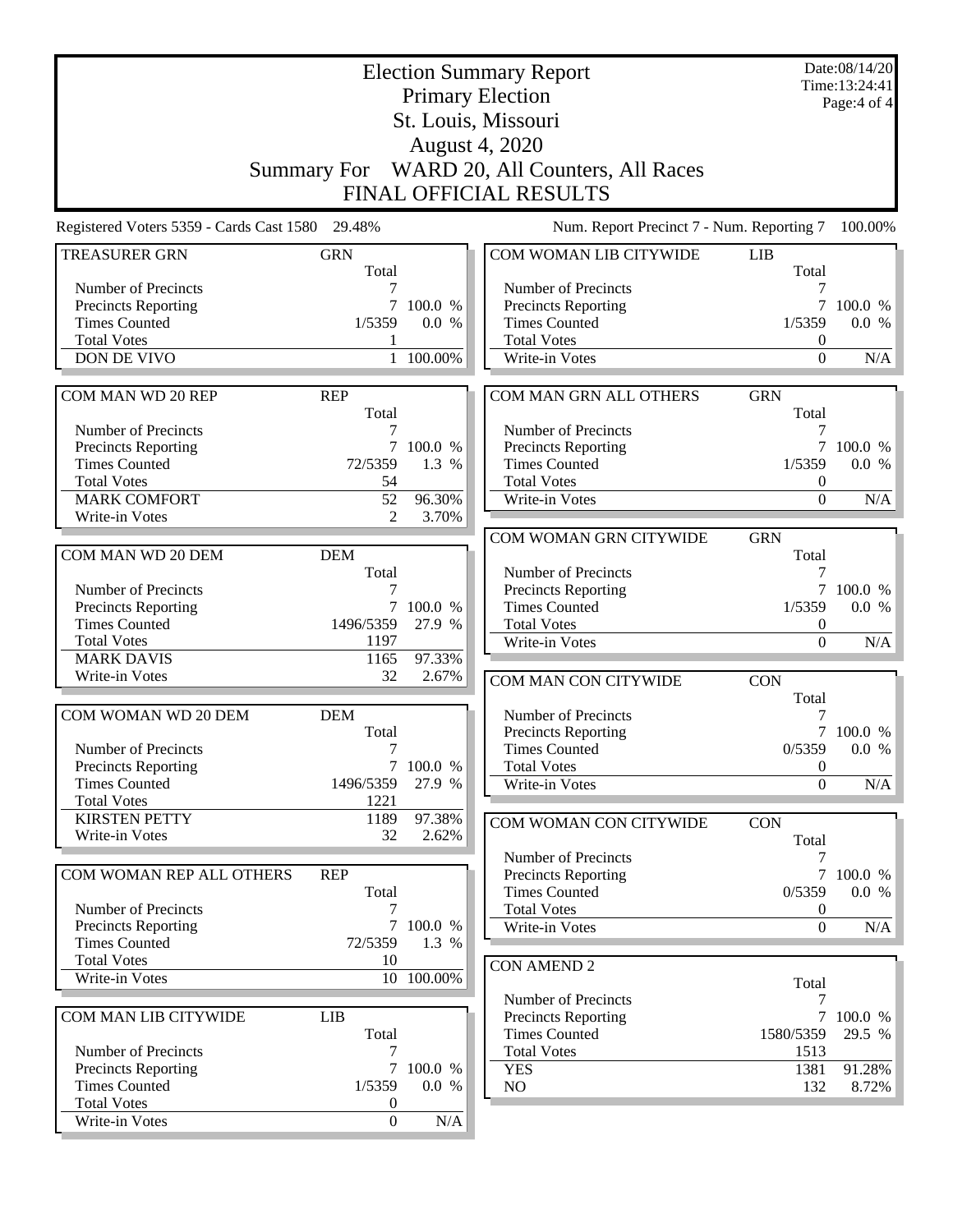|                                                 |                     |                 | <b>Election Summary Report</b>                   |                     | Date:08/14/20<br>Time: 13:24:49 |
|-------------------------------------------------|---------------------|-----------------|--------------------------------------------------|---------------------|---------------------------------|
|                                                 |                     |                 | <b>Primary Election</b>                          |                     | Page:1 of 4                     |
|                                                 | St. Louis, Missouri |                 |                                                  |                     |                                 |
|                                                 |                     |                 | August 4, 2020                                   |                     |                                 |
|                                                 | <b>Summary For</b>  |                 | WARD 21, All Counters, All Races                 |                     |                                 |
|                                                 |                     |                 | <b>FINAL OFFICIAL RESULTS</b>                    |                     |                                 |
| Registered Voters 6515 - Cards Cast 2224 34.14% |                     |                 | Num. Report Precinct 9 - Num. Reporting 9        |                     | 100.00%                         |
| <b>GOV REP</b>                                  | <b>REP</b>          |                 | LT GOV DEM                                       | <b>DEM</b>          |                                 |
|                                                 | Total               |                 |                                                  | Total               |                                 |
| Number of Precincts                             | 9                   |                 | Number of Precincts                              | 9                   |                                 |
| Precincts Reporting                             | 9                   | 100.0 %         | Precincts Reporting                              | 9                   | 100.0 %                         |
| <b>Times Counted</b>                            | 16/6515             | 0.2 %           | <b>Times Counted</b>                             | 2206/6515           | 33.9 %                          |
| <b>Total Votes</b>                              | 11                  |                 | <b>Total Votes</b>                               | 2011                |                                 |
| <b>RALEIGH RITTER</b><br><b>MIKE PARSON</b>     | $\mathbf{1}$<br>4   | 9.09%<br>36.36% | <b>GREGORY UPCHURCH</b><br><b>ALISSIA CANADY</b> | 769<br>1242         | 38.24%<br>61.76%                |
| <b>JAMES NEELY</b>                              | 3                   | 27.27%          |                                                  |                     |                                 |
| <b>SAUNDRA McDOWELL</b>                         | 3                   | 27.27%          | <b>LT GOV LIB</b>                                |                     |                                 |
|                                                 |                     |                 |                                                  | <b>LIB</b><br>Total |                                 |
| <b>GOV DEM</b>                                  | <b>DEM</b>          |                 | Number of Precincts                              | 9                   |                                 |
|                                                 | Total               |                 | Precincts Reporting                              | 9                   | 100.0 %                         |
| Number of Precincts                             | 9                   |                 | <b>Times Counted</b>                             | 0/6515              | 0.0 %                           |
| Precincts Reporting                             | 9                   | 100.0 %         | <b>Total Votes</b>                               | 0                   |                                 |
| <b>Times Counted</b>                            | 2206/6515           | 33.9 %          | <b>BILL SLANTZ</b>                               | $\Omega$            | N/A                             |
| <b>Total Votes</b>                              | 2078                |                 |                                                  |                     |                                 |
| NICOLE GALLOWAY                                 | 1452                | 69.87%          | <b>LT GOV GRN</b>                                | <b>GRN</b>          |                                 |
| <b>JIMMIE MATTHEWS</b>                          | 248                 | 11.93%          |                                                  | Total               |                                 |
| <b>ANTOIN JOHNSON</b>                           | 183                 | 8.81%           | Number of Precincts                              | 9                   |                                 |
| <b>ERIC MORRISON</b>                            | 153                 | 7.36%           | Precincts Reporting                              | 9                   | 100.0 %                         |
| ROBIN VAN QUAETHEM                              | 42                  | 2.02%           | <b>Times Counted</b>                             | 0/6515              | 0.0 %                           |
|                                                 |                     |                 | <b>Total Votes</b>                               | 0                   |                                 |
| <b>GOV LIB</b>                                  | LIB                 |                 | <b>KELLEY DRAGOO</b>                             | $\boldsymbol{0}$    | N/A                             |
|                                                 | Total               |                 |                                                  |                     |                                 |
| Number of Precincts                             | 9                   |                 | <b>SEC OF STATE REP</b>                          | <b>REP</b>          |                                 |
| Precincts Reporting                             | 9                   | 100.0 %         |                                                  | Total               |                                 |
| <b>Times Counted</b>                            | 0/6515              | 0.0 %           | Number of Precincts                              | 9                   |                                 |
| <b>Total Votes</b>                              | $\mathbf{0}$        |                 | <b>Precincts Reporting</b>                       |                     | 9 100.0 %                       |
| <b>RIK COMBS</b>                                | $\overline{0}$      | N/A             | <b>Times Counted</b>                             | 16/6515             | 0.2 %                           |
|                                                 |                     |                 | <b>Total Votes</b>                               | 11                  |                                 |
| <b>GOV GRN</b>                                  | <b>GRN</b>          |                 | <b>JOHN ASHCROFT</b>                             |                     | 11 100.00%                      |
|                                                 | Total               |                 |                                                  |                     |                                 |
| Number of Precincts<br>Precincts Reporting      | 9<br>9              | 100.0 %         | <b>SEC OF STATE DEM</b>                          | <b>DEM</b>          |                                 |
| <b>Times Counted</b>                            | 0/6515              | 0.0 %           |                                                  | Total               |                                 |
| <b>Total Votes</b>                              | $\boldsymbol{0}$    |                 | Number of Precincts                              | 9                   |                                 |
| <b>JEROME BAUER</b>                             | $\boldsymbol{0}$    | N/A             | Precincts Reporting                              |                     | 9 100.0 %                       |
|                                                 |                     |                 | <b>Times Counted</b><br><b>Total Votes</b>       | 2206/6515<br>1842   | 33.9 %                          |
| LT GOV REP                                      | <b>REP</b>          |                 | YINKA FALETI                                     |                     | 1842 100.00%                    |
|                                                 | Total               |                 |                                                  |                     |                                 |
| Number of Precincts                             | 9                   |                 | <b>SEC OF STATE LIB</b>                          |                     |                                 |
| Precincts Reporting                             | 9                   | 100.0 %         |                                                  | <b>LIB</b><br>Total |                                 |
| <b>Times Counted</b>                            | 16/6515             | 0.2 %           | Number of Precincts                              | 9                   |                                 |
| <b>Total Votes</b>                              | 11                  |                 | Precincts Reporting                              | 9                   | 100.0 %                         |
| <b>ARNIE DIENOFF</b>                            | 1                   | 9.09%           | <b>Times Counted</b>                             | 0/6515              | 0.0 %                           |
| <b>MIKE KEHOE</b>                               | 6                   | 54.55%          | <b>Total Votes</b>                               | 0                   |                                 |
| <b>AARON WISDOM</b>                             | 1                   | 9.09%           | <b>CARL FREESE</b>                               | $\boldsymbol{0}$    | N/A                             |
| <b>MIKE CARTER</b>                              | 3                   | 27.27%          |                                                  |                     |                                 |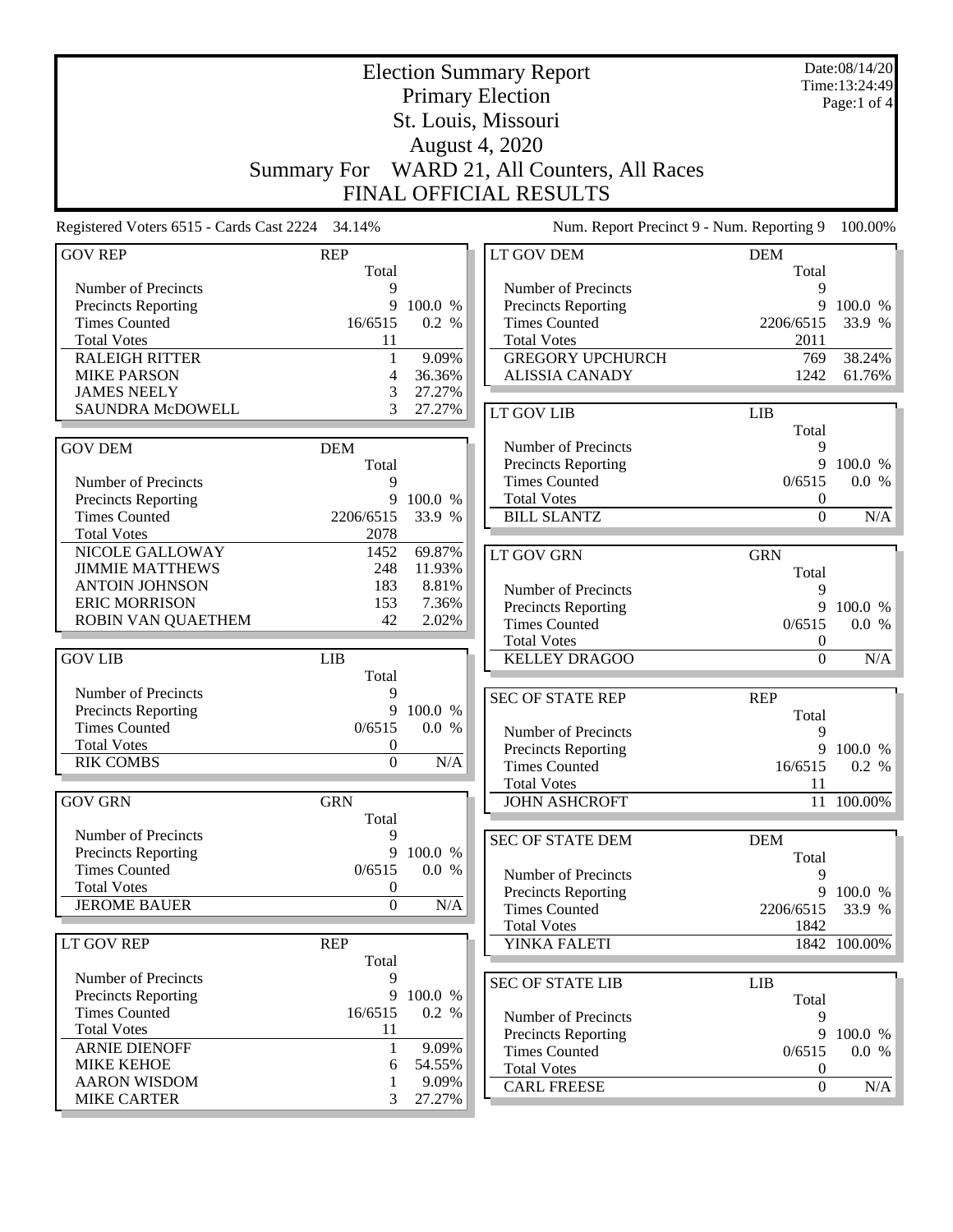|                                                 |                                  |              | <b>Election Summary Report</b>               |                                    | Date:08/14/20<br>Time: 13:24:49 |
|-------------------------------------------------|----------------------------------|--------------|----------------------------------------------|------------------------------------|---------------------------------|
|                                                 |                                  |              | <b>Primary Election</b>                      |                                    | Page:2 of 4                     |
|                                                 |                                  |              | St. Louis, Missouri                          |                                    |                                 |
|                                                 |                                  |              | <b>August 4, 2020</b>                        |                                    |                                 |
|                                                 |                                  |              |                                              |                                    |                                 |
|                                                 |                                  |              | Summary For WARD 21, All Counters, All Races |                                    |                                 |
|                                                 |                                  |              | FINAL OFFICIAL RESULTS                       |                                    |                                 |
| Registered Voters 6515 - Cards Cast 2224 34.14% |                                  |              | Num. Report Precinct 9 - Num. Reporting 9    |                                    | 100.00%                         |
| <b>SEC OF STATE GRN</b>                         | <b>GRN</b><br>Total              |              | <b>ATTY GENERAL REP</b>                      | <b>REP</b><br>Total                |                                 |
| Number of Precincts                             | 9                                |              | Number of Precincts                          | 9                                  |                                 |
| <b>Precincts Reporting</b>                      | 9                                | 100.0 %      | Precincts Reporting                          | 9                                  | 100.0 %                         |
| <b>Times Counted</b>                            | 0/6515                           | 0.0 %        | <b>Times Counted</b>                         | 16/6515                            | 0.2 %                           |
| <b>Total Votes</b><br>PAUL LEHMANN              | 0<br>$\Omega$                    | N/A          | <b>Total Votes</b><br><b>ERIC SCHMITT</b>    | 9<br>9                             |                                 |
|                                                 |                                  |              |                                              |                                    | 100.00%                         |
| <b>SEC OF STATE CON</b>                         | <b>CON</b>                       |              | <b>ATTY GENERAL DEM</b>                      | <b>DEM</b>                         |                                 |
|                                                 | Total                            |              |                                              | Total                              |                                 |
| Number of Precincts                             | 9                                |              | Number of Precincts                          | 9                                  |                                 |
| <b>Precincts Reporting</b>                      | 9                                | 100.0 %      | <b>Precincts Reporting</b>                   | 9                                  | 100.0 %                         |
| <b>Times Counted</b>                            | 0/6515                           | 0.0 %        | <b>Times Counted</b>                         | 2206/6515                          | 33.9 %                          |
| <b>Total Votes</b><br>PAUL VENABLE              | $\boldsymbol{0}$<br>$\mathbf{0}$ | N/A          | <b>Total Votes</b><br><b>RICH FINNERAN</b>   | 1884<br>963                        | 51.11%                          |
|                                                 |                                  |              | <b>ELAD GROSS</b>                            | 921                                | 48.89%                          |
| <b>ST TREASURER REP</b>                         | <b>REP</b>                       |              |                                              |                                    |                                 |
|                                                 | Total                            |              | <b>ATTY GENERAL LIB</b>                      | <b>LIB</b>                         |                                 |
| Number of Precincts                             | 9                                |              |                                              | Total                              |                                 |
| <b>Precincts Reporting</b>                      |                                  | 9 100.0 %    | Number of Precincts                          | 9                                  |                                 |
| <b>Times Counted</b>                            | 16/6515                          | 0.2 %        | Precincts Reporting                          | 9                                  | 100.0 %                         |
| <b>Total Votes</b>                              | 10                               |              | <b>Times Counted</b>                         | 0/6515                             | 0.0 %                           |
| <b>SCOTT FITZPATRICK</b>                        |                                  | 10 100.00%   | <b>Total Votes</b><br><b>KEVIN BABCOCK</b>   | 0<br>$\Omega$                      | N/A                             |
| ST TREASURER DEM                                | <b>DEM</b>                       |              |                                              |                                    |                                 |
|                                                 | Total                            |              | <b>US REP 1 REP</b>                          | <b>REP</b>                         |                                 |
| Number of Precincts                             | 9                                |              |                                              | Total                              |                                 |
| <b>Precincts Reporting</b>                      |                                  | 9 100.0 %    | Number of Precincts                          | 9                                  |                                 |
| <b>Times Counted</b>                            | 2206/6515                        | 33.9 %       | <b>Precincts Reporting</b>                   | 9                                  | 100.0 %                         |
| <b>Total Votes</b>                              | 1793                             |              | <b>Times Counted</b>                         | 16/6515                            | 0.2 %                           |
| <b>VICKI ENGLUND</b>                            |                                  | 1793 100.00% | <b>Total Votes</b><br>WINNIE HEARTSTRONG     | 13<br>$\overline{7}$               | 53.85%                          |
|                                                 |                                  |              | <b>ANTHONY ROGERS</b>                        | 6                                  | $46.15\%$                       |
| <b>ST TREASURER LIB</b>                         | LIB<br>Total                     |              |                                              |                                    |                                 |
| Number of Precincts                             | 9                                |              | <b>US REP 1 DEM</b>                          | <b>DEM</b>                         |                                 |
| Precincts Reporting                             | 9                                | 100.0 %      |                                              | Total                              |                                 |
| <b>Times Counted</b>                            | 0/6515                           | 0.0 %        | Number of Precincts                          | 9                                  |                                 |
| <b>Total Votes</b>                              | $\boldsymbol{0}$                 |              | Precincts Reporting                          | 9                                  | 100.0 %                         |
| NICHOLAS KASOFF                                 | $\boldsymbol{0}$                 | N/A          | <b>Times Counted</b>                         | 2206/6515                          | 33.9 %                          |
|                                                 |                                  |              | <b>Total Votes</b>                           | 2193                               |                                 |
| ST TREASURER GRN                                | <b>GRN</b>                       |              | <b>CORI BUSH</b><br><b>LACY CLAY</b>         | 796<br>1345                        | 36.30%<br>$61.33\%$             |
| <b>Number of Precincts</b>                      | Total<br>9                       |              | KATHERINE BRUCKNER                           | 52                                 | $2.37\%$                        |
| Precincts Reporting                             | 9                                | 100.0 %      |                                              |                                    |                                 |
| <b>Times Counted</b>                            | 0/6515                           | 0.0 %        | <b>US REP 1 LIB</b>                          | <b>LIB</b>                         |                                 |
| <b>Total Votes</b>                              | $\boldsymbol{0}$                 |              |                                              | Total                              |                                 |
| <b>JOSEPH CIVETTINI</b>                         | $\boldsymbol{0}$                 | N/A          | Number of Precincts                          | 9                                  |                                 |
|                                                 |                                  |              | Precincts Reporting                          | 9                                  | 100.0 %                         |
|                                                 |                                  |              | <b>Times Counted</b>                         | 0/6515                             | 0.0 %                           |
|                                                 |                                  |              | <b>Total Votes</b><br><b>ALEX FURMAN</b>     | $\boldsymbol{0}$<br>$\overline{0}$ | N/A                             |
|                                                 |                                  |              |                                              |                                    |                                 |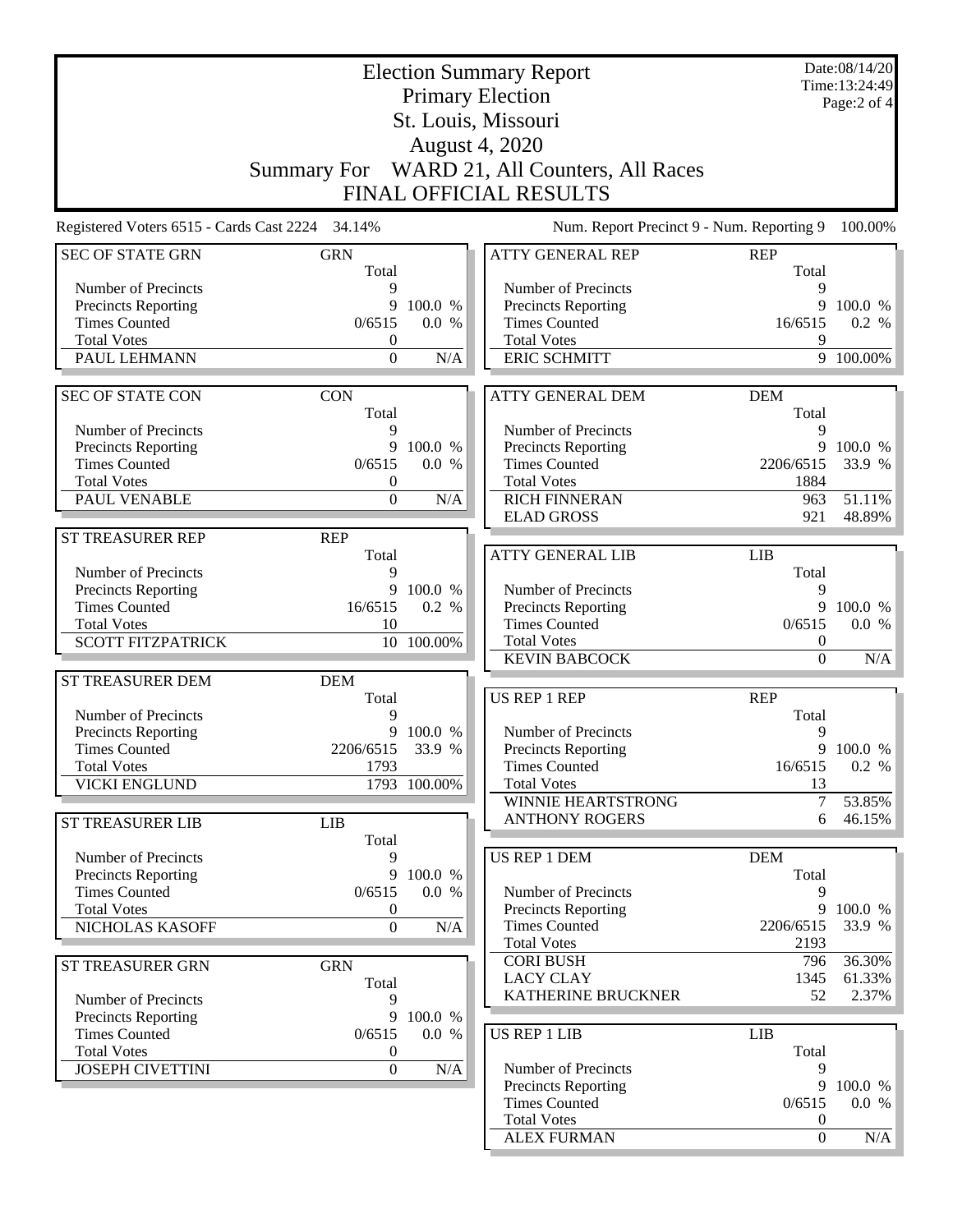|                                                    |            |                 | <b>Election Summary Report</b>               |                   | Date:08/14/20<br>Time:13:24:49 |
|----------------------------------------------------|------------|-----------------|----------------------------------------------|-------------------|--------------------------------|
|                                                    |            |                 | <b>Primary Election</b>                      |                   | Page: 3 of 4                   |
|                                                    |            |                 | St. Louis, Missouri                          |                   |                                |
|                                                    |            |                 | <b>August 4, 2020</b>                        |                   |                                |
|                                                    |            |                 |                                              |                   |                                |
|                                                    |            |                 | Summary For WARD 21, All Counters, All Races |                   |                                |
|                                                    |            |                 | <b>FINAL OFFICIAL RESULTS</b>                |                   |                                |
| Registered Voters 6515 - Cards Cast 2224 34.14%    |            |                 | Num. Report Precinct 9 - Num. Reporting 9    |                   | 100.00%                        |
| ST SEN 5 REP                                       | <b>REP</b> |                 | <b>CIRC ATTY DEM</b>                         | <b>DEM</b>        |                                |
|                                                    | Total      |                 |                                              | Total             |                                |
| Number of Precincts                                | 8          |                 | Number of Precincts                          | 9                 |                                |
| Precincts Reporting                                | 8          | 100.0 %         | Precincts Reporting                          |                   | 9 100.0 %                      |
| <b>Times Counted</b><br><b>Total Votes</b>         | 14/5868    | 0.2 %           | <b>Times Counted</b><br><b>Total Votes</b>   | 2206/6515<br>2191 | 33.9 %                         |
| <b>MICHAEL HEBRON</b>                              | 8<br>8     | 100.00%         | <b>KIMBERLY GARDNER</b>                      | 2082              | 95.03%                         |
|                                                    |            |                 | <b>MARY PAT CARL</b>                         | 109               | 4.97%                          |
| <b>ST SEN 5 DEM</b>                                | <b>DEM</b> |                 |                                              |                   |                                |
|                                                    | Total      |                 | <b>SHERIFF REP</b>                           | <b>REP</b>        |                                |
| Number of Precincts                                | 8          |                 |                                              | Total             |                                |
| <b>Precincts Reporting</b>                         | 8          | 100.0 %         | Number of Precincts                          | 9                 |                                |
| <b>Times Counted</b>                               | 2010/5868  | 34.3 %          | <b>Precincts Reporting</b>                   |                   | 9 100.0 %                      |
| <b>Total Votes</b>                                 | 1962       |                 | <b>Times Counted</b>                         | 16/6515           | 0.2 %                          |
| <b>WILLIAM HAAS</b>                                | 85         | 4.33%           | <b>Total Votes</b>                           | 11                |                                |
| <b>MEGAN GREEN</b>                                 | 119        | 6.07%           | <b>JOHN CASTELLANO</b>                       | 5                 | 45.45%                         |
| <b>JEREMIAH CHURCH</b><br>MICHELLE SHEROD          | 56<br>381  | 2.85%<br>19.42% | <b>LESTER STEWART</b>                        | 6                 | 54.55%                         |
| <b>STEVE ROBERTS</b>                               | 1310       | 66.77%          |                                              |                   |                                |
| McFARLANE DUNCAN                                   | 11         | 0.56%           | <b>SHERIFF DEM</b>                           | <b>DEM</b>        |                                |
|                                                    |            |                 | Number of Precincts                          | Total<br>9        |                                |
| ST REP 76 DEM                                      | <b>DEM</b> |                 | Precincts Reporting                          | 9                 | 100.0 %                        |
|                                                    | Total      |                 | <b>Times Counted</b>                         | 2206/6515         | 33.9 %                         |
| Number of Precincts                                | 4          |                 | <b>Total Votes</b>                           | 2135              |                                |
| Precincts Reporting                                | 4          | 100.0 %         | <b>VERNON BETTS</b>                          | 1684              | 78.88%                         |
| <b>Times Counted</b>                               | 893/2667   | 33.5 %          | <b>ALFRED MONTGOMERY</b>                     | 292               | 13.68%                         |
| <b>Total Votes</b>                                 | 861        |                 | <b>DAVID MOSLEY</b>                          | 159               | 7.45%                          |
| <b>CHRIS CARTER</b>                                | 454        | 52.73%          |                                              |                   |                                |
| <b>MARLON ANDERSON</b>                             | 407        | 47.27%          | <b>TREASURER REP</b>                         | <b>REP</b>        |                                |
| ST REP 77 DEM                                      | <b>DEM</b> |                 | Number of Precincts                          | Total<br>9        |                                |
|                                                    | Total      |                 | <b>Precincts Reporting</b>                   |                   | 9 100.0 %                      |
| Number of Precincts                                | 5          |                 | <b>Times Counted</b>                         | 16/6515           | 0.2 %                          |
| <b>Precincts Reporting</b>                         | 5          | 100.0 %         | <b>Total Votes</b>                           | 11                |                                |
| <b>Times Counted</b>                               | 1313/3848  | 34.1 %          | <b>ROBERT VROMAN</b>                         |                   | 11 100.00%                     |
| <b>Total Votes</b>                                 | 1255       |                 |                                              |                   |                                |
| DARRYL GRAY                                        | 422        | 33.63%          | <b>TREASURER DEM</b>                         | <b>DEM</b>        |                                |
| KIMBERLY-ANN COLLINS                               | 833        | 66.37%          |                                              | Total             |                                |
|                                                    |            |                 | Number of Precincts                          | 9                 |                                |
| <b>CIRC ATTY REP</b>                               | <b>REP</b> |                 | Precincts Reporting                          | 9                 | 100.0 %                        |
|                                                    | Total      |                 | <b>Times Counted</b>                         | 2206/6515         | 33.9 %                         |
| Number of Precincts                                | 9<br>9     | 100.0 %         | <b>Total Votes</b>                           | 2159              |                                |
| <b>Precincts Reporting</b><br><b>Times Counted</b> | 16/6515    | 0.2 %           | <b>TISHAURA JONES</b><br><b>JEFFREY BOYD</b> | 1349<br>810       | 62.48%<br>37.52%               |
| <b>Total Votes</b>                                 | 8          |                 |                                              |                   |                                |
| DANIEL ZDRODOWSKI                                  |            | 8 100.00%       | <b>TREASURER GRN</b>                         | <b>GRN</b>        |                                |
|                                                    |            |                 |                                              | Total             |                                |
|                                                    |            |                 | Number of Precincts                          | 9                 |                                |
|                                                    |            |                 | Precincts Reporting                          | 9                 | 100.0 %                        |
|                                                    |            |                 | <b>Times Counted</b>                         | 0/6515            | 0.0 %                          |
|                                                    |            |                 | <b>Total Votes</b>                           | $\boldsymbol{0}$  |                                |
|                                                    |            |                 | DON DE VIVO                                  | $\boldsymbol{0}$  | N/A                            |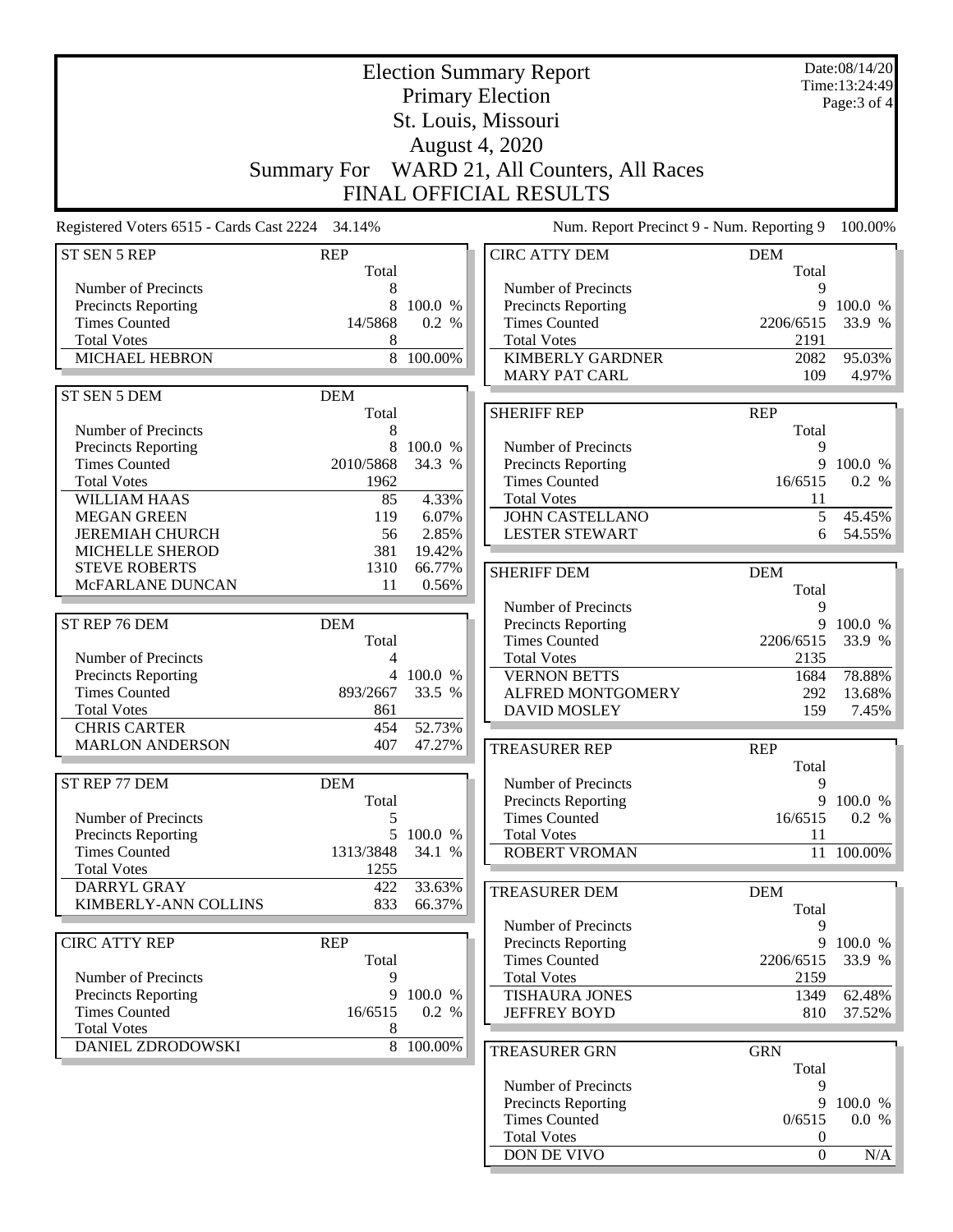|                                                    | Date:08/14/20<br><b>Election Summary Report</b><br>Time: 13:24:49 |                  |                                            |                              |             |  |
|----------------------------------------------------|-------------------------------------------------------------------|------------------|--------------------------------------------|------------------------------|-------------|--|
|                                                    | <b>Primary Election</b>                                           |                  |                                            |                              |             |  |
|                                                    |                                                                   |                  | St. Louis, Missouri                        |                              | Page:4 of 4 |  |
|                                                    | August 4, 2020                                                    |                  |                                            |                              |             |  |
|                                                    |                                                                   |                  |                                            |                              |             |  |
|                                                    | Summary For                                                       |                  | WARD 21, All Counters, All Races           |                              |             |  |
|                                                    |                                                                   |                  | FINAL OFFICIAL RESULTS                     |                              |             |  |
| Registered Voters 6515 - Cards Cast 2224 34.14%    |                                                                   |                  | Num. Report Precinct 9 - Num. Reporting 9  |                              | 100.00%     |  |
| COM MAN WD 21 DEM                                  | <b>DEM</b>                                                        |                  | COM MAN GRN ALL OTHERS                     | <b>GRN</b>                   |             |  |
|                                                    | Total                                                             |                  |                                            | Total                        |             |  |
| Number of Precincts                                | 9                                                                 |                  | Number of Precincts                        | 9                            |             |  |
| Precincts Reporting                                | 9                                                                 | 100.0 %          | <b>Precincts Reporting</b>                 | 9                            | 100.0 %     |  |
| <b>Times Counted</b>                               | 2206/6515                                                         | 33.9 %           | <b>Times Counted</b><br><b>Total Votes</b> | 0/6515                       | 0.0 %       |  |
| <b>Total Votes</b><br><b>TIM ANDERSON</b>          | 2078<br>802                                                       | 38.59%           | Write-in Votes                             | $\boldsymbol{0}$<br>$\Omega$ | N/A         |  |
| <b>JAMES KEYS</b>                                  | 1266                                                              | 60.92%           |                                            |                              |             |  |
| Write-in Votes                                     | 10                                                                | 0.48%            |                                            |                              |             |  |
|                                                    |                                                                   |                  | COM WOMAN GRN CITYWIDE                     | <b>GRN</b><br>Total          |             |  |
| COM WOMAN WD 21 DEM                                | <b>DEM</b>                                                        |                  | Number of Precincts                        | 9                            |             |  |
|                                                    | Total                                                             |                  | Precincts Reporting                        |                              | 9 100.0 %   |  |
| Number of Precincts                                | 9                                                                 |                  | <b>Times Counted</b>                       | 0/6515                       | 0.0 %       |  |
| Precincts Reporting                                | 9                                                                 | 100.0 %          | <b>Total Votes</b>                         | $\boldsymbol{0}$             |             |  |
| <b>Times Counted</b>                               | 2206/6515                                                         | 33.9 %           | Write-in Votes                             | $\boldsymbol{0}$             | N/A         |  |
| <b>Total Votes</b>                                 | 2085                                                              |                  |                                            |                              |             |  |
| REBECCA MCCLOUD                                    | 809                                                               | 38.80%           | COM MAN CON CITYWIDE                       | <b>CON</b>                   |             |  |
| <b>LAURA KEYS</b>                                  | 1271                                                              | 60.96%           |                                            | Total                        |             |  |
| Write-in Votes                                     | 5                                                                 | 0.24%            | Number of Precincts                        | 9                            |             |  |
|                                                    |                                                                   |                  | Precincts Reporting                        | 9                            | 100.0 %     |  |
| COM MAN REP ALL OTHERS                             | <b>REP</b>                                                        |                  | <b>Times Counted</b>                       | 0/6515                       | 0.0 %       |  |
|                                                    | Total<br>9                                                        |                  | <b>Total Votes</b>                         | $\boldsymbol{0}$             |             |  |
| Number of Precincts<br>Precincts Reporting         | 9                                                                 | 100.0 %          | Write-in Votes                             | $\boldsymbol{0}$             | N/A         |  |
| <b>Times Counted</b>                               | 16/6515                                                           | 0.2 %            |                                            |                              |             |  |
| <b>Total Votes</b>                                 | $\boldsymbol{0}$                                                  |                  | COM WOMAN CON CITYWIDE                     | <b>CON</b>                   |             |  |
| Write-in Votes                                     | $\boldsymbol{0}$                                                  | N/A              | Number of Precincts                        | Total<br>9                   |             |  |
|                                                    |                                                                   |                  | <b>Precincts Reporting</b>                 | 9                            | 100.0 %     |  |
| COM WOMAN REP ALL OTHERS                           | <b>REP</b>                                                        |                  | <b>Times Counted</b>                       | 0/6515                       | 0.0 %       |  |
|                                                    | Total                                                             |                  | <b>Total Votes</b>                         | $\boldsymbol{0}$             |             |  |
| Number of Precincts                                | 9                                                                 |                  | Write-in Votes                             | $\overline{0}$               | N/A         |  |
| Precincts Reporting                                | 9                                                                 | 100.0 %          |                                            |                              |             |  |
| <b>Times Counted</b>                               | 16/6515                                                           | 0.2 %            | <b>CON AMEND 2</b>                         |                              |             |  |
| <b>Total Votes</b>                                 | 3                                                                 |                  |                                            | Total                        |             |  |
| Write-in Votes                                     |                                                                   | 3 100.00%        | Number of Precincts                        | 9                            |             |  |
|                                                    |                                                                   |                  | Precincts Reporting                        | 9                            | 100.0 %     |  |
| COM MAN LIB CITYWIDE                               | LIB                                                               |                  | <b>Times Counted</b>                       | 2224/6515                    | 34.1 %      |  |
|                                                    | Total                                                             |                  | <b>Total Votes</b>                         | 2123                         |             |  |
| Number of Precincts                                | 9                                                                 |                  | <b>YES</b>                                 | 1990                         | 93.74%      |  |
| <b>Precincts Reporting</b><br><b>Times Counted</b> | 9<br>0/6515                                                       | 100.0 %<br>0.0 % | NO                                         | 133                          | 6.26%       |  |
| <b>Total Votes</b>                                 | $\boldsymbol{0}$                                                  |                  |                                            |                              |             |  |
| Write-in Votes                                     | $\boldsymbol{0}$                                                  | N/A              |                                            |                              |             |  |
|                                                    |                                                                   |                  |                                            |                              |             |  |
| COM WOMAN LIB CITYWIDE                             | <b>LIB</b>                                                        |                  |                                            |                              |             |  |
|                                                    | Total                                                             |                  |                                            |                              |             |  |
| Number of Precincts                                | 9                                                                 |                  |                                            |                              |             |  |
| Precincts Reporting                                | 9                                                                 | 100.0 %          |                                            |                              |             |  |
| <b>Times Counted</b>                               | 0/6515                                                            | 0.0 %            |                                            |                              |             |  |
| <b>Total Votes</b>                                 | $\boldsymbol{0}$                                                  |                  |                                            |                              |             |  |
| Write-in Votes                                     | $\boldsymbol{0}$                                                  | N/A              |                                            |                              |             |  |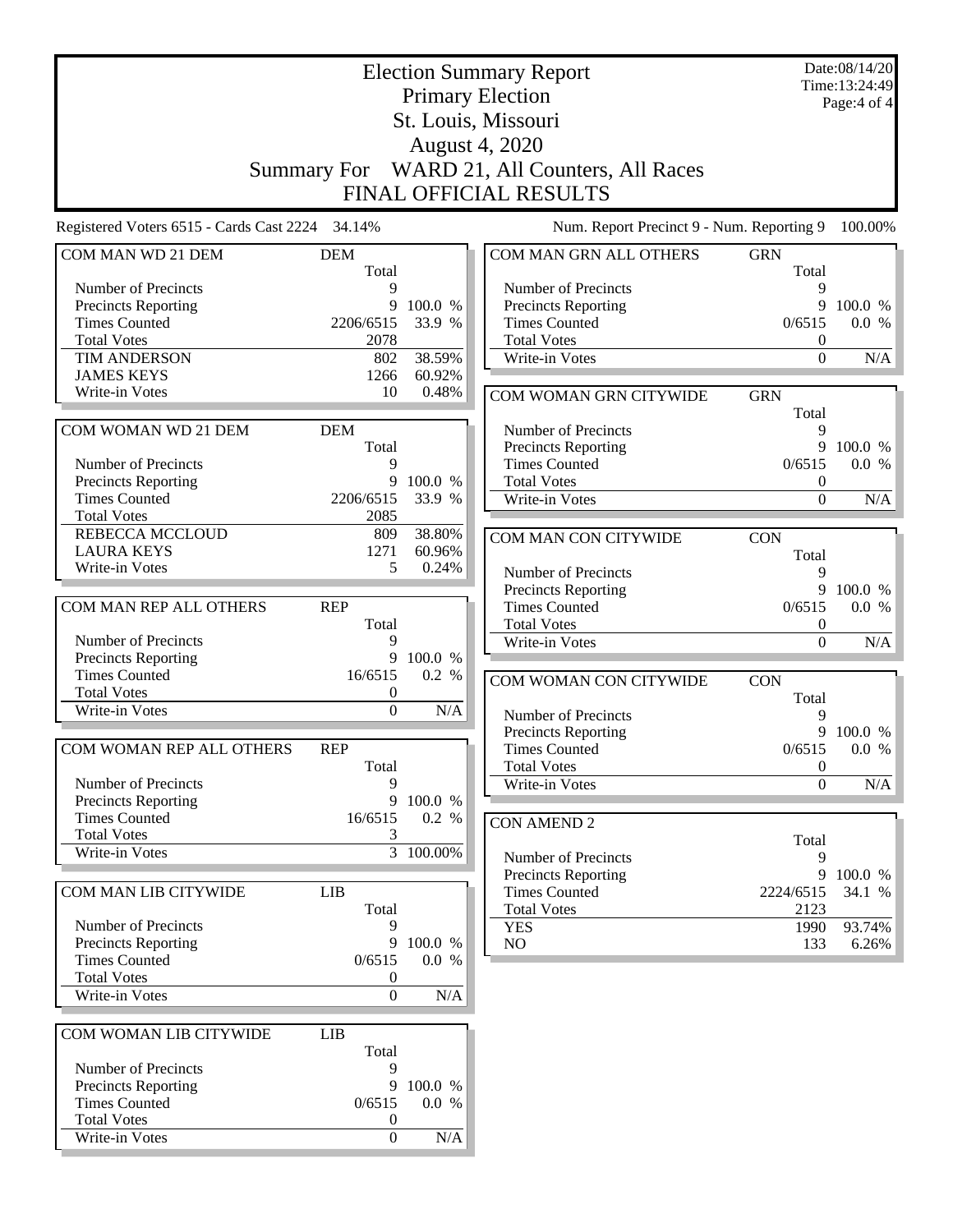| <b>Primary Election</b><br>Page:1 of 4<br>St. Louis, Missouri<br>August 4, 2020<br>WARD 22, All Counters, All Races<br><b>Summary For</b><br>FINAL OFFICIAL RESULTS<br>Registered Voters 5746 - Cards Cast 1630 28.37%<br>Num. Report Precinct 8 - Num. Reporting 8<br><b>LT GOV DEM</b><br><b>GOV REP</b><br><b>REP</b><br><b>DEM</b><br>Total<br>Total<br>Number of Precincts<br>Number of Precincts<br>8<br>8<br>100.0 %<br>8<br>8<br>100.0 %<br>Precincts Reporting<br><b>Precincts Reporting</b><br><b>Times Counted</b><br>0.3 %<br><b>Times Counted</b><br>19/5746<br>1607/5746<br>28.0 %<br><b>Total Votes</b><br><b>Total Votes</b><br>12<br>1503<br>8.33%<br><b>RALEIGH RITTER</b><br><b>GREGORY UPCHURCH</b><br>24.48%<br>1<br>368<br><b>MIKE PARSON</b><br>50.00%<br><b>ALISSIA CANADY</b><br>75.52%<br>1135<br>6<br><b>JAMES NEELY</b><br>8.33%<br>1<br><b>SAUNDRA McDOWELL</b><br>33.33%<br>4<br>LT GOV LIB<br><b>LIB</b><br>Total<br><b>GOV DEM</b><br>Number of Precincts<br>8<br><b>DEM</b><br><b>Precincts Reporting</b><br>8<br>100.0 %<br>Total<br><b>Times Counted</b><br>1/5746<br>0.0 %<br>Number of Precincts<br>8<br><b>Total Votes</b><br>Precincts Reporting<br>8<br>100.0 %<br>0<br><b>BILL SLANTZ</b><br>$\boldsymbol{0}$<br><b>Times Counted</b><br>1607/5746<br>28.0 %<br><b>Total Votes</b><br>1541<br>NICOLE GALLOWAY<br>78.59%<br>1211<br><b>LT GOV GRN</b><br><b>GRN</b><br><b>JIMMIE MATTHEWS</b><br>125<br>8.11%<br>Total<br><b>ANTOIN JOHNSON</b><br>93<br>6.04%<br>Number of Precincts<br>8<br><b>ERIC MORRISON</b><br>89<br>5.78%<br>Precincts Reporting<br>8<br>100.0 %<br>23<br>ROBIN VAN QUAETHEM<br>1.49%<br><b>Times Counted</b><br>1/5746<br>0.0 %<br><b>Total Votes</b><br>0<br><b>GOV LIB</b><br><b>LIB</b><br>$\boldsymbol{0}$<br>N/A<br><b>KELLEY DRAGOO</b><br>Total<br>Number of Precincts<br>8<br><b>SEC OF STATE REP</b><br><b>REP</b><br>Precincts Reporting<br>8<br>100.0 %<br>Total<br><b>Times Counted</b><br>1/5746<br>0.0 %<br>Number of Precincts<br>8<br><b>Total Votes</b><br>$\boldsymbol{0}$<br>8<br>100.0 %<br><b>Precincts Reporting</b><br><b>RIK COMBS</b><br>$\boldsymbol{0}$<br>N/A<br><b>Times Counted</b><br>19/5746<br><b>Total Votes</b><br>10<br><b>GOV GRN</b><br><b>GRN</b><br><b>JOHN ASHCROFT</b><br>Total<br>Number of Precincts<br>8<br><b>SEC OF STATE DEM</b><br><b>DEM</b><br><b>Precincts Reporting</b><br>100.0 %<br>8<br>Total<br><b>Times Counted</b><br>1/5746<br>0.0 %<br>Number of Precincts<br>8<br><b>Total Votes</b><br>0<br><b>Precincts Reporting</b><br>8<br>$\overline{0}$<br><b>JEROME BAUER</b><br>$\rm N/A$<br><b>Times Counted</b><br>28.0 %<br>1607/5746<br><b>Total Votes</b><br>1361<br>LT GOV REP<br>YINKA FALETI<br><b>REP</b><br>Total<br>Number of Precincts<br>8<br><b>SEC OF STATE LIB</b><br>LIB<br>100.0 %<br><b>Precincts Reporting</b><br>8<br>Total<br><b>Times Counted</b><br>19/5746<br>0.3 %<br>Number of Precincts<br>8<br><b>Total Votes</b><br>12<br>8 100.0 %<br>Precincts Reporting<br><b>ARNIE DIENOFF</b><br>8.33%<br>1<br><b>Times Counted</b><br>1/5746<br><b>MIKE KEHOE</b><br>8.33%<br>1<br><b>Total Votes</b><br>$\boldsymbol{0}$<br><b>AARON WISDOM</b><br>2<br>16.67%<br><b>CARL FREESE</b><br>$\boldsymbol{0}$<br><b>MIKE CARTER</b><br>8<br>66.67% |  | <b>Election Summary Report</b> | Date:08/14/20<br>Time: 13:24:55 |
|--------------------------------------------------------------------------------------------------------------------------------------------------------------------------------------------------------------------------------------------------------------------------------------------------------------------------------------------------------------------------------------------------------------------------------------------------------------------------------------------------------------------------------------------------------------------------------------------------------------------------------------------------------------------------------------------------------------------------------------------------------------------------------------------------------------------------------------------------------------------------------------------------------------------------------------------------------------------------------------------------------------------------------------------------------------------------------------------------------------------------------------------------------------------------------------------------------------------------------------------------------------------------------------------------------------------------------------------------------------------------------------------------------------------------------------------------------------------------------------------------------------------------------------------------------------------------------------------------------------------------------------------------------------------------------------------------------------------------------------------------------------------------------------------------------------------------------------------------------------------------------------------------------------------------------------------------------------------------------------------------------------------------------------------------------------------------------------------------------------------------------------------------------------------------------------------------------------------------------------------------------------------------------------------------------------------------------------------------------------------------------------------------------------------------------------------------------------------------------------------------------------------------------------------------------------------------------------------------------------------------------------------------------------------------------------------------------------------------------------------------------------------------------------------------------------------------------------------------------------------------------------------------------------------------------------------------------------------------------------------------------------------------------------------------------------------------------------------------------------------------------------------------------------------------------------------------------------------------------------------------------------------------------------------|--|--------------------------------|---------------------------------|
| 100.00%<br>0.3 %<br>100.0 %                                                                                                                                                                                                                                                                                                                                                                                                                                                                                                                                                                                                                                                                                                                                                                                                                                                                                                                                                                                                                                                                                                                                                                                                                                                                                                                                                                                                                                                                                                                                                                                                                                                                                                                                                                                                                                                                                                                                                                                                                                                                                                                                                                                                                                                                                                                                                                                                                                                                                                                                                                                                                                                                                                                                                                                                                                                                                                                                                                                                                                                                                                                                                                                                                                                                |  |                                |                                 |
|                                                                                                                                                                                                                                                                                                                                                                                                                                                                                                                                                                                                                                                                                                                                                                                                                                                                                                                                                                                                                                                                                                                                                                                                                                                                                                                                                                                                                                                                                                                                                                                                                                                                                                                                                                                                                                                                                                                                                                                                                                                                                                                                                                                                                                                                                                                                                                                                                                                                                                                                                                                                                                                                                                                                                                                                                                                                                                                                                                                                                                                                                                                                                                                                                                                                                            |  |                                |                                 |
|                                                                                                                                                                                                                                                                                                                                                                                                                                                                                                                                                                                                                                                                                                                                                                                                                                                                                                                                                                                                                                                                                                                                                                                                                                                                                                                                                                                                                                                                                                                                                                                                                                                                                                                                                                                                                                                                                                                                                                                                                                                                                                                                                                                                                                                                                                                                                                                                                                                                                                                                                                                                                                                                                                                                                                                                                                                                                                                                                                                                                                                                                                                                                                                                                                                                                            |  |                                |                                 |
|                                                                                                                                                                                                                                                                                                                                                                                                                                                                                                                                                                                                                                                                                                                                                                                                                                                                                                                                                                                                                                                                                                                                                                                                                                                                                                                                                                                                                                                                                                                                                                                                                                                                                                                                                                                                                                                                                                                                                                                                                                                                                                                                                                                                                                                                                                                                                                                                                                                                                                                                                                                                                                                                                                                                                                                                                                                                                                                                                                                                                                                                                                                                                                                                                                                                                            |  |                                |                                 |
|                                                                                                                                                                                                                                                                                                                                                                                                                                                                                                                                                                                                                                                                                                                                                                                                                                                                                                                                                                                                                                                                                                                                                                                                                                                                                                                                                                                                                                                                                                                                                                                                                                                                                                                                                                                                                                                                                                                                                                                                                                                                                                                                                                                                                                                                                                                                                                                                                                                                                                                                                                                                                                                                                                                                                                                                                                                                                                                                                                                                                                                                                                                                                                                                                                                                                            |  |                                |                                 |
|                                                                                                                                                                                                                                                                                                                                                                                                                                                                                                                                                                                                                                                                                                                                                                                                                                                                                                                                                                                                                                                                                                                                                                                                                                                                                                                                                                                                                                                                                                                                                                                                                                                                                                                                                                                                                                                                                                                                                                                                                                                                                                                                                                                                                                                                                                                                                                                                                                                                                                                                                                                                                                                                                                                                                                                                                                                                                                                                                                                                                                                                                                                                                                                                                                                                                            |  |                                |                                 |
|                                                                                                                                                                                                                                                                                                                                                                                                                                                                                                                                                                                                                                                                                                                                                                                                                                                                                                                                                                                                                                                                                                                                                                                                                                                                                                                                                                                                                                                                                                                                                                                                                                                                                                                                                                                                                                                                                                                                                                                                                                                                                                                                                                                                                                                                                                                                                                                                                                                                                                                                                                                                                                                                                                                                                                                                                                                                                                                                                                                                                                                                                                                                                                                                                                                                                            |  |                                |                                 |
|                                                                                                                                                                                                                                                                                                                                                                                                                                                                                                                                                                                                                                                                                                                                                                                                                                                                                                                                                                                                                                                                                                                                                                                                                                                                                                                                                                                                                                                                                                                                                                                                                                                                                                                                                                                                                                                                                                                                                                                                                                                                                                                                                                                                                                                                                                                                                                                                                                                                                                                                                                                                                                                                                                                                                                                                                                                                                                                                                                                                                                                                                                                                                                                                                                                                                            |  |                                |                                 |
| N/A<br>10 100.00%<br>1361 100.00%<br>0.0 %<br>N/A                                                                                                                                                                                                                                                                                                                                                                                                                                                                                                                                                                                                                                                                                                                                                                                                                                                                                                                                                                                                                                                                                                                                                                                                                                                                                                                                                                                                                                                                                                                                                                                                                                                                                                                                                                                                                                                                                                                                                                                                                                                                                                                                                                                                                                                                                                                                                                                                                                                                                                                                                                                                                                                                                                                                                                                                                                                                                                                                                                                                                                                                                                                                                                                                                                          |  |                                |                                 |
|                                                                                                                                                                                                                                                                                                                                                                                                                                                                                                                                                                                                                                                                                                                                                                                                                                                                                                                                                                                                                                                                                                                                                                                                                                                                                                                                                                                                                                                                                                                                                                                                                                                                                                                                                                                                                                                                                                                                                                                                                                                                                                                                                                                                                                                                                                                                                                                                                                                                                                                                                                                                                                                                                                                                                                                                                                                                                                                                                                                                                                                                                                                                                                                                                                                                                            |  |                                |                                 |
|                                                                                                                                                                                                                                                                                                                                                                                                                                                                                                                                                                                                                                                                                                                                                                                                                                                                                                                                                                                                                                                                                                                                                                                                                                                                                                                                                                                                                                                                                                                                                                                                                                                                                                                                                                                                                                                                                                                                                                                                                                                                                                                                                                                                                                                                                                                                                                                                                                                                                                                                                                                                                                                                                                                                                                                                                                                                                                                                                                                                                                                                                                                                                                                                                                                                                            |  |                                |                                 |
|                                                                                                                                                                                                                                                                                                                                                                                                                                                                                                                                                                                                                                                                                                                                                                                                                                                                                                                                                                                                                                                                                                                                                                                                                                                                                                                                                                                                                                                                                                                                                                                                                                                                                                                                                                                                                                                                                                                                                                                                                                                                                                                                                                                                                                                                                                                                                                                                                                                                                                                                                                                                                                                                                                                                                                                                                                                                                                                                                                                                                                                                                                                                                                                                                                                                                            |  |                                |                                 |
|                                                                                                                                                                                                                                                                                                                                                                                                                                                                                                                                                                                                                                                                                                                                                                                                                                                                                                                                                                                                                                                                                                                                                                                                                                                                                                                                                                                                                                                                                                                                                                                                                                                                                                                                                                                                                                                                                                                                                                                                                                                                                                                                                                                                                                                                                                                                                                                                                                                                                                                                                                                                                                                                                                                                                                                                                                                                                                                                                                                                                                                                                                                                                                                                                                                                                            |  |                                |                                 |
|                                                                                                                                                                                                                                                                                                                                                                                                                                                                                                                                                                                                                                                                                                                                                                                                                                                                                                                                                                                                                                                                                                                                                                                                                                                                                                                                                                                                                                                                                                                                                                                                                                                                                                                                                                                                                                                                                                                                                                                                                                                                                                                                                                                                                                                                                                                                                                                                                                                                                                                                                                                                                                                                                                                                                                                                                                                                                                                                                                                                                                                                                                                                                                                                                                                                                            |  |                                |                                 |
|                                                                                                                                                                                                                                                                                                                                                                                                                                                                                                                                                                                                                                                                                                                                                                                                                                                                                                                                                                                                                                                                                                                                                                                                                                                                                                                                                                                                                                                                                                                                                                                                                                                                                                                                                                                                                                                                                                                                                                                                                                                                                                                                                                                                                                                                                                                                                                                                                                                                                                                                                                                                                                                                                                                                                                                                                                                                                                                                                                                                                                                                                                                                                                                                                                                                                            |  |                                |                                 |
|                                                                                                                                                                                                                                                                                                                                                                                                                                                                                                                                                                                                                                                                                                                                                                                                                                                                                                                                                                                                                                                                                                                                                                                                                                                                                                                                                                                                                                                                                                                                                                                                                                                                                                                                                                                                                                                                                                                                                                                                                                                                                                                                                                                                                                                                                                                                                                                                                                                                                                                                                                                                                                                                                                                                                                                                                                                                                                                                                                                                                                                                                                                                                                                                                                                                                            |  |                                |                                 |
|                                                                                                                                                                                                                                                                                                                                                                                                                                                                                                                                                                                                                                                                                                                                                                                                                                                                                                                                                                                                                                                                                                                                                                                                                                                                                                                                                                                                                                                                                                                                                                                                                                                                                                                                                                                                                                                                                                                                                                                                                                                                                                                                                                                                                                                                                                                                                                                                                                                                                                                                                                                                                                                                                                                                                                                                                                                                                                                                                                                                                                                                                                                                                                                                                                                                                            |  |                                |                                 |
|                                                                                                                                                                                                                                                                                                                                                                                                                                                                                                                                                                                                                                                                                                                                                                                                                                                                                                                                                                                                                                                                                                                                                                                                                                                                                                                                                                                                                                                                                                                                                                                                                                                                                                                                                                                                                                                                                                                                                                                                                                                                                                                                                                                                                                                                                                                                                                                                                                                                                                                                                                                                                                                                                                                                                                                                                                                                                                                                                                                                                                                                                                                                                                                                                                                                                            |  |                                |                                 |
|                                                                                                                                                                                                                                                                                                                                                                                                                                                                                                                                                                                                                                                                                                                                                                                                                                                                                                                                                                                                                                                                                                                                                                                                                                                                                                                                                                                                                                                                                                                                                                                                                                                                                                                                                                                                                                                                                                                                                                                                                                                                                                                                                                                                                                                                                                                                                                                                                                                                                                                                                                                                                                                                                                                                                                                                                                                                                                                                                                                                                                                                                                                                                                                                                                                                                            |  |                                |                                 |
|                                                                                                                                                                                                                                                                                                                                                                                                                                                                                                                                                                                                                                                                                                                                                                                                                                                                                                                                                                                                                                                                                                                                                                                                                                                                                                                                                                                                                                                                                                                                                                                                                                                                                                                                                                                                                                                                                                                                                                                                                                                                                                                                                                                                                                                                                                                                                                                                                                                                                                                                                                                                                                                                                                                                                                                                                                                                                                                                                                                                                                                                                                                                                                                                                                                                                            |  |                                |                                 |
|                                                                                                                                                                                                                                                                                                                                                                                                                                                                                                                                                                                                                                                                                                                                                                                                                                                                                                                                                                                                                                                                                                                                                                                                                                                                                                                                                                                                                                                                                                                                                                                                                                                                                                                                                                                                                                                                                                                                                                                                                                                                                                                                                                                                                                                                                                                                                                                                                                                                                                                                                                                                                                                                                                                                                                                                                                                                                                                                                                                                                                                                                                                                                                                                                                                                                            |  |                                |                                 |
|                                                                                                                                                                                                                                                                                                                                                                                                                                                                                                                                                                                                                                                                                                                                                                                                                                                                                                                                                                                                                                                                                                                                                                                                                                                                                                                                                                                                                                                                                                                                                                                                                                                                                                                                                                                                                                                                                                                                                                                                                                                                                                                                                                                                                                                                                                                                                                                                                                                                                                                                                                                                                                                                                                                                                                                                                                                                                                                                                                                                                                                                                                                                                                                                                                                                                            |  |                                |                                 |
|                                                                                                                                                                                                                                                                                                                                                                                                                                                                                                                                                                                                                                                                                                                                                                                                                                                                                                                                                                                                                                                                                                                                                                                                                                                                                                                                                                                                                                                                                                                                                                                                                                                                                                                                                                                                                                                                                                                                                                                                                                                                                                                                                                                                                                                                                                                                                                                                                                                                                                                                                                                                                                                                                                                                                                                                                                                                                                                                                                                                                                                                                                                                                                                                                                                                                            |  |                                |                                 |
|                                                                                                                                                                                                                                                                                                                                                                                                                                                                                                                                                                                                                                                                                                                                                                                                                                                                                                                                                                                                                                                                                                                                                                                                                                                                                                                                                                                                                                                                                                                                                                                                                                                                                                                                                                                                                                                                                                                                                                                                                                                                                                                                                                                                                                                                                                                                                                                                                                                                                                                                                                                                                                                                                                                                                                                                                                                                                                                                                                                                                                                                                                                                                                                                                                                                                            |  |                                |                                 |
|                                                                                                                                                                                                                                                                                                                                                                                                                                                                                                                                                                                                                                                                                                                                                                                                                                                                                                                                                                                                                                                                                                                                                                                                                                                                                                                                                                                                                                                                                                                                                                                                                                                                                                                                                                                                                                                                                                                                                                                                                                                                                                                                                                                                                                                                                                                                                                                                                                                                                                                                                                                                                                                                                                                                                                                                                                                                                                                                                                                                                                                                                                                                                                                                                                                                                            |  |                                |                                 |
|                                                                                                                                                                                                                                                                                                                                                                                                                                                                                                                                                                                                                                                                                                                                                                                                                                                                                                                                                                                                                                                                                                                                                                                                                                                                                                                                                                                                                                                                                                                                                                                                                                                                                                                                                                                                                                                                                                                                                                                                                                                                                                                                                                                                                                                                                                                                                                                                                                                                                                                                                                                                                                                                                                                                                                                                                                                                                                                                                                                                                                                                                                                                                                                                                                                                                            |  |                                |                                 |
|                                                                                                                                                                                                                                                                                                                                                                                                                                                                                                                                                                                                                                                                                                                                                                                                                                                                                                                                                                                                                                                                                                                                                                                                                                                                                                                                                                                                                                                                                                                                                                                                                                                                                                                                                                                                                                                                                                                                                                                                                                                                                                                                                                                                                                                                                                                                                                                                                                                                                                                                                                                                                                                                                                                                                                                                                                                                                                                                                                                                                                                                                                                                                                                                                                                                                            |  |                                |                                 |
|                                                                                                                                                                                                                                                                                                                                                                                                                                                                                                                                                                                                                                                                                                                                                                                                                                                                                                                                                                                                                                                                                                                                                                                                                                                                                                                                                                                                                                                                                                                                                                                                                                                                                                                                                                                                                                                                                                                                                                                                                                                                                                                                                                                                                                                                                                                                                                                                                                                                                                                                                                                                                                                                                                                                                                                                                                                                                                                                                                                                                                                                                                                                                                                                                                                                                            |  |                                |                                 |
|                                                                                                                                                                                                                                                                                                                                                                                                                                                                                                                                                                                                                                                                                                                                                                                                                                                                                                                                                                                                                                                                                                                                                                                                                                                                                                                                                                                                                                                                                                                                                                                                                                                                                                                                                                                                                                                                                                                                                                                                                                                                                                                                                                                                                                                                                                                                                                                                                                                                                                                                                                                                                                                                                                                                                                                                                                                                                                                                                                                                                                                                                                                                                                                                                                                                                            |  |                                |                                 |
|                                                                                                                                                                                                                                                                                                                                                                                                                                                                                                                                                                                                                                                                                                                                                                                                                                                                                                                                                                                                                                                                                                                                                                                                                                                                                                                                                                                                                                                                                                                                                                                                                                                                                                                                                                                                                                                                                                                                                                                                                                                                                                                                                                                                                                                                                                                                                                                                                                                                                                                                                                                                                                                                                                                                                                                                                                                                                                                                                                                                                                                                                                                                                                                                                                                                                            |  |                                |                                 |
|                                                                                                                                                                                                                                                                                                                                                                                                                                                                                                                                                                                                                                                                                                                                                                                                                                                                                                                                                                                                                                                                                                                                                                                                                                                                                                                                                                                                                                                                                                                                                                                                                                                                                                                                                                                                                                                                                                                                                                                                                                                                                                                                                                                                                                                                                                                                                                                                                                                                                                                                                                                                                                                                                                                                                                                                                                                                                                                                                                                                                                                                                                                                                                                                                                                                                            |  |                                |                                 |
|                                                                                                                                                                                                                                                                                                                                                                                                                                                                                                                                                                                                                                                                                                                                                                                                                                                                                                                                                                                                                                                                                                                                                                                                                                                                                                                                                                                                                                                                                                                                                                                                                                                                                                                                                                                                                                                                                                                                                                                                                                                                                                                                                                                                                                                                                                                                                                                                                                                                                                                                                                                                                                                                                                                                                                                                                                                                                                                                                                                                                                                                                                                                                                                                                                                                                            |  |                                |                                 |
|                                                                                                                                                                                                                                                                                                                                                                                                                                                                                                                                                                                                                                                                                                                                                                                                                                                                                                                                                                                                                                                                                                                                                                                                                                                                                                                                                                                                                                                                                                                                                                                                                                                                                                                                                                                                                                                                                                                                                                                                                                                                                                                                                                                                                                                                                                                                                                                                                                                                                                                                                                                                                                                                                                                                                                                                                                                                                                                                                                                                                                                                                                                                                                                                                                                                                            |  |                                |                                 |
|                                                                                                                                                                                                                                                                                                                                                                                                                                                                                                                                                                                                                                                                                                                                                                                                                                                                                                                                                                                                                                                                                                                                                                                                                                                                                                                                                                                                                                                                                                                                                                                                                                                                                                                                                                                                                                                                                                                                                                                                                                                                                                                                                                                                                                                                                                                                                                                                                                                                                                                                                                                                                                                                                                                                                                                                                                                                                                                                                                                                                                                                                                                                                                                                                                                                                            |  |                                |                                 |
|                                                                                                                                                                                                                                                                                                                                                                                                                                                                                                                                                                                                                                                                                                                                                                                                                                                                                                                                                                                                                                                                                                                                                                                                                                                                                                                                                                                                                                                                                                                                                                                                                                                                                                                                                                                                                                                                                                                                                                                                                                                                                                                                                                                                                                                                                                                                                                                                                                                                                                                                                                                                                                                                                                                                                                                                                                                                                                                                                                                                                                                                                                                                                                                                                                                                                            |  |                                |                                 |
|                                                                                                                                                                                                                                                                                                                                                                                                                                                                                                                                                                                                                                                                                                                                                                                                                                                                                                                                                                                                                                                                                                                                                                                                                                                                                                                                                                                                                                                                                                                                                                                                                                                                                                                                                                                                                                                                                                                                                                                                                                                                                                                                                                                                                                                                                                                                                                                                                                                                                                                                                                                                                                                                                                                                                                                                                                                                                                                                                                                                                                                                                                                                                                                                                                                                                            |  |                                |                                 |
|                                                                                                                                                                                                                                                                                                                                                                                                                                                                                                                                                                                                                                                                                                                                                                                                                                                                                                                                                                                                                                                                                                                                                                                                                                                                                                                                                                                                                                                                                                                                                                                                                                                                                                                                                                                                                                                                                                                                                                                                                                                                                                                                                                                                                                                                                                                                                                                                                                                                                                                                                                                                                                                                                                                                                                                                                                                                                                                                                                                                                                                                                                                                                                                                                                                                                            |  |                                |                                 |
|                                                                                                                                                                                                                                                                                                                                                                                                                                                                                                                                                                                                                                                                                                                                                                                                                                                                                                                                                                                                                                                                                                                                                                                                                                                                                                                                                                                                                                                                                                                                                                                                                                                                                                                                                                                                                                                                                                                                                                                                                                                                                                                                                                                                                                                                                                                                                                                                                                                                                                                                                                                                                                                                                                                                                                                                                                                                                                                                                                                                                                                                                                                                                                                                                                                                                            |  |                                |                                 |
|                                                                                                                                                                                                                                                                                                                                                                                                                                                                                                                                                                                                                                                                                                                                                                                                                                                                                                                                                                                                                                                                                                                                                                                                                                                                                                                                                                                                                                                                                                                                                                                                                                                                                                                                                                                                                                                                                                                                                                                                                                                                                                                                                                                                                                                                                                                                                                                                                                                                                                                                                                                                                                                                                                                                                                                                                                                                                                                                                                                                                                                                                                                                                                                                                                                                                            |  |                                |                                 |
|                                                                                                                                                                                                                                                                                                                                                                                                                                                                                                                                                                                                                                                                                                                                                                                                                                                                                                                                                                                                                                                                                                                                                                                                                                                                                                                                                                                                                                                                                                                                                                                                                                                                                                                                                                                                                                                                                                                                                                                                                                                                                                                                                                                                                                                                                                                                                                                                                                                                                                                                                                                                                                                                                                                                                                                                                                                                                                                                                                                                                                                                                                                                                                                                                                                                                            |  |                                |                                 |
|                                                                                                                                                                                                                                                                                                                                                                                                                                                                                                                                                                                                                                                                                                                                                                                                                                                                                                                                                                                                                                                                                                                                                                                                                                                                                                                                                                                                                                                                                                                                                                                                                                                                                                                                                                                                                                                                                                                                                                                                                                                                                                                                                                                                                                                                                                                                                                                                                                                                                                                                                                                                                                                                                                                                                                                                                                                                                                                                                                                                                                                                                                                                                                                                                                                                                            |  |                                |                                 |
|                                                                                                                                                                                                                                                                                                                                                                                                                                                                                                                                                                                                                                                                                                                                                                                                                                                                                                                                                                                                                                                                                                                                                                                                                                                                                                                                                                                                                                                                                                                                                                                                                                                                                                                                                                                                                                                                                                                                                                                                                                                                                                                                                                                                                                                                                                                                                                                                                                                                                                                                                                                                                                                                                                                                                                                                                                                                                                                                                                                                                                                                                                                                                                                                                                                                                            |  |                                |                                 |
|                                                                                                                                                                                                                                                                                                                                                                                                                                                                                                                                                                                                                                                                                                                                                                                                                                                                                                                                                                                                                                                                                                                                                                                                                                                                                                                                                                                                                                                                                                                                                                                                                                                                                                                                                                                                                                                                                                                                                                                                                                                                                                                                                                                                                                                                                                                                                                                                                                                                                                                                                                                                                                                                                                                                                                                                                                                                                                                                                                                                                                                                                                                                                                                                                                                                                            |  |                                |                                 |
|                                                                                                                                                                                                                                                                                                                                                                                                                                                                                                                                                                                                                                                                                                                                                                                                                                                                                                                                                                                                                                                                                                                                                                                                                                                                                                                                                                                                                                                                                                                                                                                                                                                                                                                                                                                                                                                                                                                                                                                                                                                                                                                                                                                                                                                                                                                                                                                                                                                                                                                                                                                                                                                                                                                                                                                                                                                                                                                                                                                                                                                                                                                                                                                                                                                                                            |  |                                |                                 |
|                                                                                                                                                                                                                                                                                                                                                                                                                                                                                                                                                                                                                                                                                                                                                                                                                                                                                                                                                                                                                                                                                                                                                                                                                                                                                                                                                                                                                                                                                                                                                                                                                                                                                                                                                                                                                                                                                                                                                                                                                                                                                                                                                                                                                                                                                                                                                                                                                                                                                                                                                                                                                                                                                                                                                                                                                                                                                                                                                                                                                                                                                                                                                                                                                                                                                            |  |                                |                                 |
|                                                                                                                                                                                                                                                                                                                                                                                                                                                                                                                                                                                                                                                                                                                                                                                                                                                                                                                                                                                                                                                                                                                                                                                                                                                                                                                                                                                                                                                                                                                                                                                                                                                                                                                                                                                                                                                                                                                                                                                                                                                                                                                                                                                                                                                                                                                                                                                                                                                                                                                                                                                                                                                                                                                                                                                                                                                                                                                                                                                                                                                                                                                                                                                                                                                                                            |  |                                |                                 |
|                                                                                                                                                                                                                                                                                                                                                                                                                                                                                                                                                                                                                                                                                                                                                                                                                                                                                                                                                                                                                                                                                                                                                                                                                                                                                                                                                                                                                                                                                                                                                                                                                                                                                                                                                                                                                                                                                                                                                                                                                                                                                                                                                                                                                                                                                                                                                                                                                                                                                                                                                                                                                                                                                                                                                                                                                                                                                                                                                                                                                                                                                                                                                                                                                                                                                            |  |                                |                                 |
|                                                                                                                                                                                                                                                                                                                                                                                                                                                                                                                                                                                                                                                                                                                                                                                                                                                                                                                                                                                                                                                                                                                                                                                                                                                                                                                                                                                                                                                                                                                                                                                                                                                                                                                                                                                                                                                                                                                                                                                                                                                                                                                                                                                                                                                                                                                                                                                                                                                                                                                                                                                                                                                                                                                                                                                                                                                                                                                                                                                                                                                                                                                                                                                                                                                                                            |  |                                |                                 |
|                                                                                                                                                                                                                                                                                                                                                                                                                                                                                                                                                                                                                                                                                                                                                                                                                                                                                                                                                                                                                                                                                                                                                                                                                                                                                                                                                                                                                                                                                                                                                                                                                                                                                                                                                                                                                                                                                                                                                                                                                                                                                                                                                                                                                                                                                                                                                                                                                                                                                                                                                                                                                                                                                                                                                                                                                                                                                                                                                                                                                                                                                                                                                                                                                                                                                            |  |                                |                                 |
|                                                                                                                                                                                                                                                                                                                                                                                                                                                                                                                                                                                                                                                                                                                                                                                                                                                                                                                                                                                                                                                                                                                                                                                                                                                                                                                                                                                                                                                                                                                                                                                                                                                                                                                                                                                                                                                                                                                                                                                                                                                                                                                                                                                                                                                                                                                                                                                                                                                                                                                                                                                                                                                                                                                                                                                                                                                                                                                                                                                                                                                                                                                                                                                                                                                                                            |  |                                |                                 |
|                                                                                                                                                                                                                                                                                                                                                                                                                                                                                                                                                                                                                                                                                                                                                                                                                                                                                                                                                                                                                                                                                                                                                                                                                                                                                                                                                                                                                                                                                                                                                                                                                                                                                                                                                                                                                                                                                                                                                                                                                                                                                                                                                                                                                                                                                                                                                                                                                                                                                                                                                                                                                                                                                                                                                                                                                                                                                                                                                                                                                                                                                                                                                                                                                                                                                            |  |                                |                                 |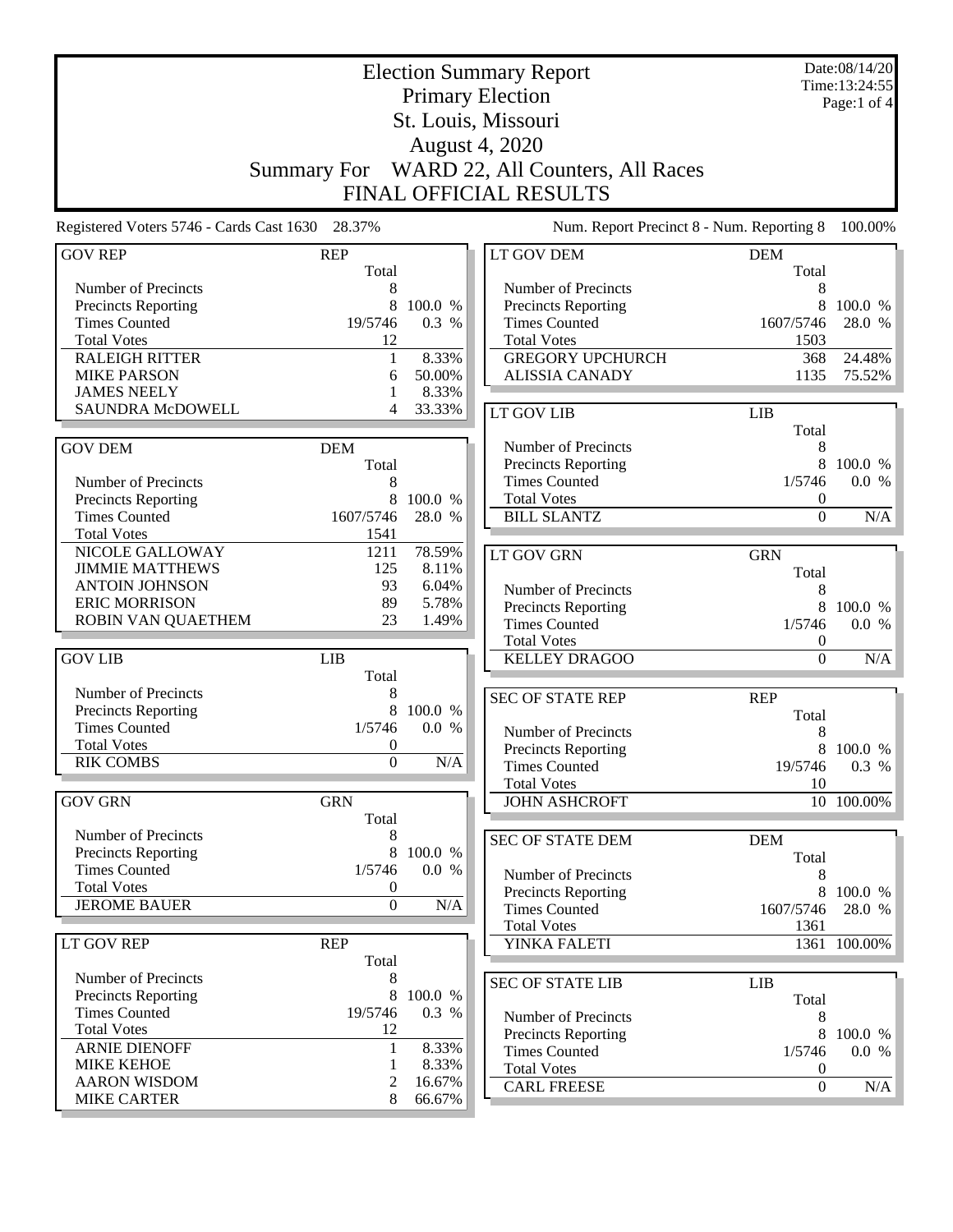|                                                 |                                      |                         | <b>Election Summary Report</b>               |                     | Date:08/14/20<br>Time:13:24:55 |  |
|-------------------------------------------------|--------------------------------------|-------------------------|----------------------------------------------|---------------------|--------------------------------|--|
|                                                 |                                      |                         | <b>Primary Election</b>                      |                     | Page:2 of 4                    |  |
|                                                 | St. Louis, Missouri                  |                         |                                              |                     |                                |  |
|                                                 |                                      |                         |                                              |                     |                                |  |
|                                                 |                                      |                         | <b>August 4, 2020</b>                        |                     |                                |  |
|                                                 |                                      |                         | Summary For WARD 22, All Counters, All Races |                     |                                |  |
|                                                 |                                      |                         | FINAL OFFICIAL RESULTS                       |                     |                                |  |
| Registered Voters 5746 - Cards Cast 1630 28.37% |                                      |                         | Num. Report Precinct 8 - Num. Reporting 8    |                     | 100.00%                        |  |
| <b>SEC OF STATE GRN</b>                         | <b>GRN</b><br>Total                  |                         | <b>ATTY GENERAL REP</b>                      | <b>REP</b><br>Total |                                |  |
| Number of Precincts                             | 8                                    |                         | Number of Precincts                          | 8                   |                                |  |
| <b>Precincts Reporting</b>                      | 8                                    | 100.0 %                 | Precincts Reporting                          | 8                   | 100.0 %                        |  |
| <b>Times Counted</b>                            | 1/5746                               | 0.0 %                   | <b>Times Counted</b>                         | 19/5746             | 0.3 %                          |  |
| <b>Total Votes</b>                              | 0<br>$\Omega$                        |                         | <b>Total Votes</b>                           | 9<br>9              |                                |  |
| PAUL LEHMANN                                    |                                      | N/A                     | <b>ERIC SCHMITT</b>                          |                     | 100.00%                        |  |
| <b>SEC OF STATE CON</b>                         | <b>CON</b>                           |                         | <b>ATTY GENERAL DEM</b>                      | <b>DEM</b>          |                                |  |
|                                                 | Total                                |                         |                                              | Total               |                                |  |
| Number of Precincts                             | 8                                    |                         | Number of Precincts                          | 8                   |                                |  |
| <b>Precincts Reporting</b>                      | 8                                    | 100.0 %                 | <b>Precincts Reporting</b>                   | 8                   | 100.0 %                        |  |
| <b>Times Counted</b><br><b>Total Votes</b>      | 2/5746<br>2                          | 0.0 %                   | <b>Times Counted</b><br><b>Total Votes</b>   | 1607/5746<br>1443   | 28.0 %                         |  |
| PAUL VENABLE                                    |                                      | 2 100.00%               | <b>RICH FINNERAN</b>                         | 482                 | 33.40%                         |  |
|                                                 |                                      |                         | <b>ELAD GROSS</b>                            | 961                 | 66.60%                         |  |
| ST TREASURER REP                                | <b>REP</b>                           |                         |                                              |                     |                                |  |
|                                                 | Total                                |                         | <b>ATTY GENERAL LIB</b>                      | <b>LIB</b>          |                                |  |
| Number of Precincts                             | 8                                    |                         |                                              | Total               |                                |  |
| <b>Precincts Reporting</b>                      | 8                                    | 100.0 %                 | Number of Precincts                          | 8                   |                                |  |
| <b>Times Counted</b>                            | 19/5746                              | 0.3 %                   | Precincts Reporting                          | 8                   | 100.0 %                        |  |
| <b>Total Votes</b>                              | 12                                   |                         | <b>Times Counted</b>                         | 1/5746              | 0.0 %                          |  |
| <b>SCOTT FITZPATRICK</b>                        |                                      | $\overline{12}$ 100.00% | <b>Total Votes</b>                           | 0                   |                                |  |
|                                                 |                                      |                         | <b>KEVIN BABCOCK</b>                         | $\Omega$            | N/A                            |  |
| ST TREASURER DEM                                | <b>DEM</b><br>Total                  |                         | <b>US REP 1 REP</b>                          | <b>REP</b>          |                                |  |
| Number of Precincts                             | 8                                    |                         |                                              | Total               |                                |  |
| <b>Precincts Reporting</b>                      | 8                                    | 100.0 %                 | Number of Precincts                          | 8                   |                                |  |
| <b>Times Counted</b>                            | 1607/5746                            | 28.0 %                  | <b>Precincts Reporting</b>                   | 8                   | 100.0 %                        |  |
| <b>Total Votes</b>                              | 1330                                 |                         | <b>Times Counted</b>                         | 19/5746             | 0.3 %                          |  |
| <b>VICKI ENGLUND</b>                            |                                      | 1330 100.00%            | <b>Total Votes</b>                           | 12                  |                                |  |
|                                                 |                                      |                         | WINNIE HEARTSTRONG                           | 6                   | 50.00%                         |  |
| <b>ST TREASURER LIB</b>                         | LIB                                  |                         | <b>ANTHONY ROGERS</b>                        | 6                   | $50.00\%$                      |  |
| Number of Precincts                             | Total                                |                         | <b>US REP 1 DEM</b>                          | <b>DEM</b>          |                                |  |
| Precincts Reporting                             | 8<br>8                               | 100.0 %                 |                                              | Total               |                                |  |
| <b>Times Counted</b>                            | 1/5746                               | 0.0 %                   | Number of Precincts                          | 8                   |                                |  |
| <b>Total Votes</b>                              | $\boldsymbol{0}$                     |                         | <b>Precincts Reporting</b>                   | 8                   | 100.0 %                        |  |
| NICHOLAS KASOFF                                 | $\boldsymbol{0}$                     | N/A                     | <b>Times Counted</b>                         | 1607/5746           | 28.0 %                         |  |
|                                                 |                                      |                         | <b>Total Votes</b>                           | 1593                |                                |  |
| ST TREASURER GRN                                | <b>GRN</b>                           |                         | <b>CORI BUSH</b>                             | 601                 | 37.73%                         |  |
|                                                 | Total                                |                         | <b>LACY CLAY</b>                             | 949                 | 59.57%                         |  |
| Number of Precincts                             | 8                                    |                         | KATHERINE BRUCKNER                           | 43                  | $2.70\%$                       |  |
| Precincts Reporting                             | 8                                    | 100.0 %                 |                                              |                     |                                |  |
| <b>Times Counted</b><br><b>Total Votes</b>      | 1/5746                               | 0.0 %                   | <b>US REP 1 LIB</b>                          | <b>LIB</b><br>Total |                                |  |
| <b>JOSEPH CIVETTINI</b>                         | $\boldsymbol{0}$<br>$\boldsymbol{0}$ | N/A                     | Number of Precincts                          | 8                   |                                |  |
|                                                 |                                      |                         | Precincts Reporting                          | 8                   | 100.0 %                        |  |
|                                                 |                                      |                         | <b>Times Counted</b>                         | 1/5746              | 0.0 %                          |  |
|                                                 |                                      |                         | <b>Total Votes</b>                           | $\boldsymbol{0}$    |                                |  |
|                                                 |                                      |                         | <b>ALEX FURMAN</b>                           | $\overline{0}$      | N/A                            |  |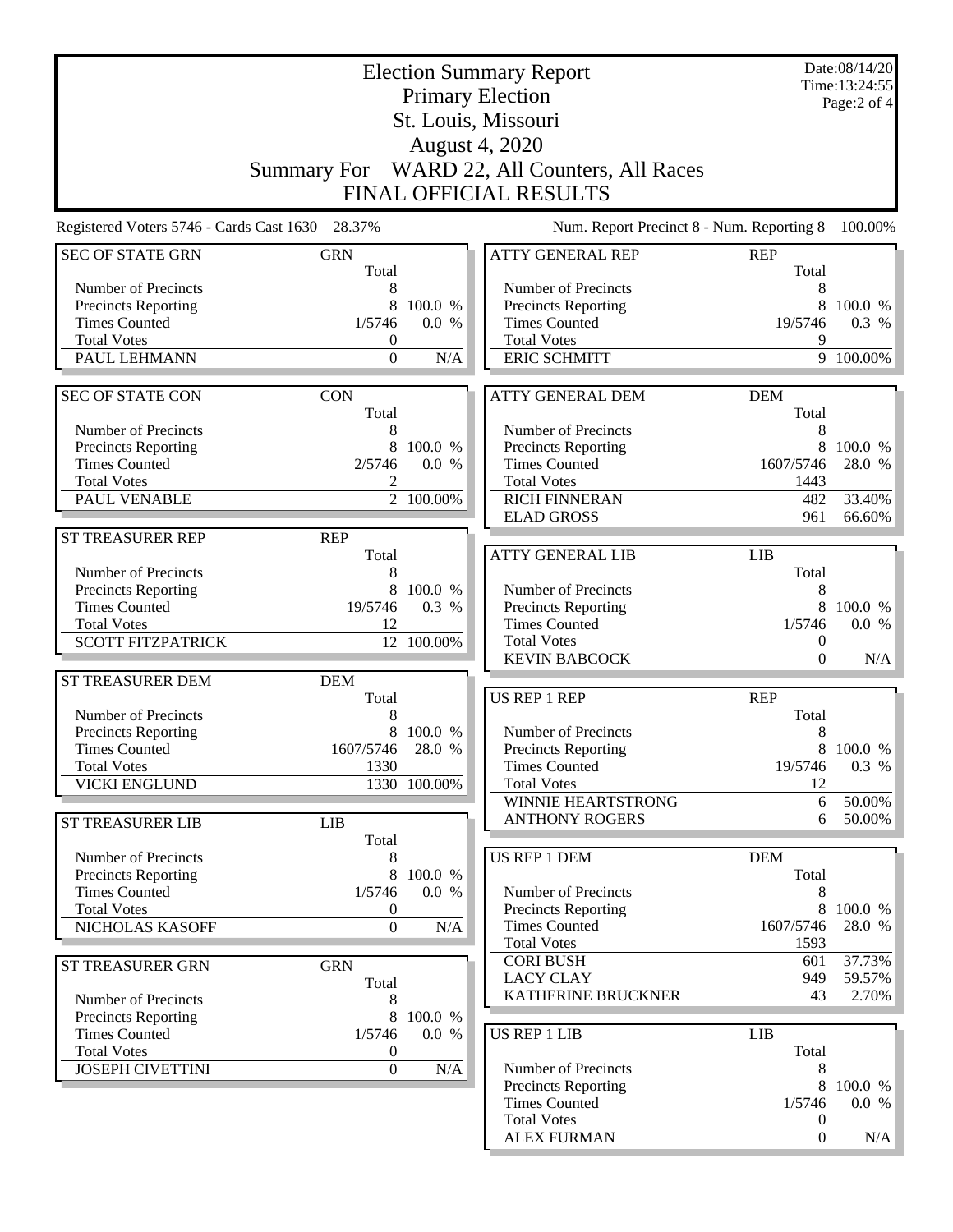|                                                 |                     |                        | <b>Election Summary Report</b>               |                  | Date:08/14/20<br>Time:13:24:55 |  |  |  |
|-------------------------------------------------|---------------------|------------------------|----------------------------------------------|------------------|--------------------------------|--|--|--|
|                                                 |                     |                        | <b>Primary Election</b>                      |                  | Page: 3 of 4                   |  |  |  |
|                                                 |                     |                        | St. Louis, Missouri                          |                  |                                |  |  |  |
|                                                 |                     |                        | August 4, 2020                               |                  |                                |  |  |  |
|                                                 |                     |                        | Summary For WARD 22, All Counters, All Races |                  |                                |  |  |  |
| FINAL OFFICIAL RESULTS                          |                     |                        |                                              |                  |                                |  |  |  |
| Registered Voters 5746 - Cards Cast 1630 28.37% |                     |                        | Num. Report Precinct 8 - Num. Reporting 8    |                  | 100.00%                        |  |  |  |
| ST REP 76 DEM                                   | <b>DEM</b>          |                        | <b>TREASURER REP</b>                         | <b>REP</b>       |                                |  |  |  |
|                                                 | Total               |                        |                                              | Total            |                                |  |  |  |
| Number of Precincts                             | 3                   |                        | Number of Precincts                          | 8                |                                |  |  |  |
| Precincts Reporting                             | 3                   | 100.0 %                | Precincts Reporting                          |                  | 8 100.0 %                      |  |  |  |
| <b>Times Counted</b><br><b>Total Votes</b>      | 589/2331<br>565     | 25.3 %                 | <b>Times Counted</b><br><b>Total Votes</b>   | 19/5746<br>9     | 0.3 %                          |  |  |  |
| <b>CHRIS CARTER</b>                             | 248                 | 43.89%                 | <b>ROBERT VROMAN</b>                         |                  | $\overline{9}$ 100.00%         |  |  |  |
| <b>MARLON ANDERSON</b>                          | 317                 | 56.11%                 |                                              |                  |                                |  |  |  |
|                                                 |                     |                        | <b>TREASURER DEM</b>                         | <b>DEM</b>       |                                |  |  |  |
| ST REP 84 DEM                                   | <b>DEM</b>          |                        |                                              | Total            |                                |  |  |  |
|                                                 | Total               |                        | Number of Precincts                          | 8                |                                |  |  |  |
| Number of Precincts                             | 5                   |                        | <b>Precincts Reporting</b>                   | 8                | 100.0 %                        |  |  |  |
| Precincts Reporting                             |                     | 5 100.0 %              | <b>Times Counted</b>                         | 1607/5746        | 28.0 %                         |  |  |  |
| <b>Times Counted</b>                            | 1018/3415           | 29.8 %                 | <b>Total Votes</b>                           | 1591             |                                |  |  |  |
| <b>Total Votes</b><br><b>WILEY PRICE</b>        | 817                 | 817 100.00%            | <b>TISHAURA JONES</b>                        | 920<br>671       | 57.83%                         |  |  |  |
|                                                 |                     |                        | <b>JEFFREY BOYD</b>                          |                  | 42.17%                         |  |  |  |
| <b>CIRC ATTY REP</b>                            | <b>REP</b>          |                        | <b>TREASURER GRN</b>                         | <b>GRN</b>       |                                |  |  |  |
|                                                 | Total               |                        |                                              | Total            |                                |  |  |  |
| Number of Precincts                             | 8                   |                        | Number of Precincts                          | 8                |                                |  |  |  |
| <b>Precincts Reporting</b>                      | 8                   | 100.0 %                | Precincts Reporting                          | 8                | 100.0 %                        |  |  |  |
| <b>Times Counted</b>                            | 19/5746             | 0.3 %                  | <b>Times Counted</b>                         | 1/5746           | 0.0 %                          |  |  |  |
| <b>Total Votes</b>                              | 9                   |                        | <b>Total Votes</b>                           | 0                |                                |  |  |  |
| <b>DANIEL ZDRODOWSKI</b>                        |                     | $\overline{9}$ 100.00% | DON DE VIVO                                  | $\boldsymbol{0}$ | N/A                            |  |  |  |
|                                                 |                     |                        |                                              |                  |                                |  |  |  |
| <b>CIRC ATTY DEM</b>                            | <b>DEM</b><br>Total |                        | COM MAN WD 22 REP                            | <b>REP</b>       |                                |  |  |  |
| Number of Precincts                             | 8                   |                        | Number of Precincts                          | Total<br>8       |                                |  |  |  |
| Precincts Reporting                             | 8                   | 100.0 %                | Precincts Reporting                          | 8                | 100.0 %                        |  |  |  |
| <b>Times Counted</b>                            | 1607/5746           | 28.0 %                 | <b>Times Counted</b>                         | 19/5746          | 0.3 %                          |  |  |  |
| <b>Total Votes</b>                              | 1585                |                        | <b>Total Votes</b>                           | 9                |                                |  |  |  |
| <b>KIMBERLY GARDNER</b>                         | 1478                | 93.25%                 | ROBERT VROMAN                                |                  | 9 100.00%                      |  |  |  |
| <b>MARY PAT CARL</b>                            | 107                 | 6.75%                  | Write-in Votes                               | $\Omega$         | $0.00\%$                       |  |  |  |
|                                                 |                     |                        |                                              |                  |                                |  |  |  |
| <b>SHERIFF REP</b>                              | <b>REP</b>          |                        | COM MAN WD 22 DEM                            | <b>DEM</b>       |                                |  |  |  |
| Number of Precincts                             | Total<br>8          |                        | Number of Precincts                          | Total<br>8       |                                |  |  |  |
| <b>Precincts Reporting</b>                      | 8                   | 100.0 %                | <b>Precincts Reporting</b>                   | 8                | 100.0 %                        |  |  |  |
| <b>Times Counted</b>                            | 19/5746             | 0.3 %                  | <b>Times Counted</b>                         | 1607/5746        | 28.0 %                         |  |  |  |
| <b>Total Votes</b>                              | 12                  |                        | <b>Total Votes</b>                           | 1408             |                                |  |  |  |
| <b>JOHN CASTELLANO</b>                          | 5                   | 41.67%                 | <b>ANDRE WILLIAMS</b>                        | 1372             | 97.44%                         |  |  |  |
| <b>LESTER STEWART</b>                           | 7                   | 58.33%                 | Write-in Votes                               | 36               | 2.56%                          |  |  |  |
|                                                 |                     |                        |                                              |                  |                                |  |  |  |
| <b>SHERIFF DEM</b>                              | <b>DEM</b>          |                        | COM WOMAN WD 22 DEM                          | <b>DEM</b>       |                                |  |  |  |
| Number of Precincts                             | Total<br>8          |                        | Number of Precincts                          | Total<br>8       |                                |  |  |  |
| Precincts Reporting                             | 8                   | 100.0 %                | Precincts Reporting                          | 8                | 100.0 %                        |  |  |  |
| <b>Times Counted</b>                            | 1607/5746           | 28.0 %                 | <b>Times Counted</b>                         | 1607/5746        | 28.0 %                         |  |  |  |
| <b>Total Votes</b>                              | 1526                |                        | <b>Total Votes</b>                           | 1501             |                                |  |  |  |
| <b>VERNON BETTS</b>                             | 787                 | 51.57%                 | <b>NORMA WALKER</b>                          | 1051             | 70.02%                         |  |  |  |
| ALFRED MONTGOMERY                               | 604                 | 39.58%                 | TONYA MCCAW                                  | 431              | 28.71%                         |  |  |  |
| <b>DAVID MOSLEY</b>                             | 135                 | 8.85%                  | Write-in Votes                               | 19               | 1.27%                          |  |  |  |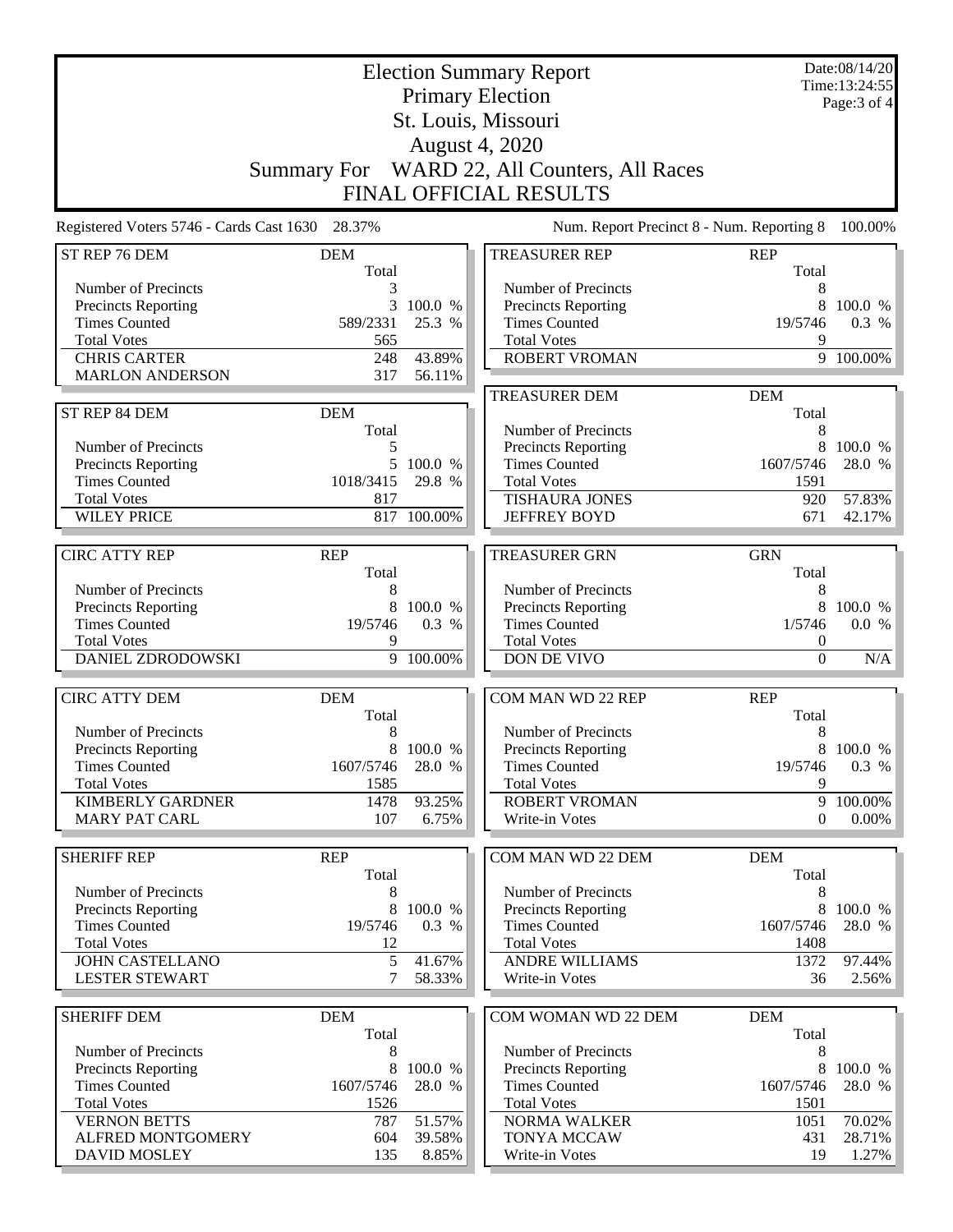| <b>Election Summary Report</b><br><b>Primary Election</b><br>St. Louis, Missouri<br>August 4, 2020<br>Summary For WARD 22, All Counters, All Races<br>FINAL OFFICIAL RESULTS |                                                                   |                                            |                                                                                                                     |                                                    | Date:08/14/20<br>Time: 13:24:55<br>Page:4 of 4 |
|------------------------------------------------------------------------------------------------------------------------------------------------------------------------------|-------------------------------------------------------------------|--------------------------------------------|---------------------------------------------------------------------------------------------------------------------|----------------------------------------------------|------------------------------------------------|
| Registered Voters 5746 - Cards Cast 1630 28.37%                                                                                                                              |                                                                   |                                            | Num. Report Precinct 8 - Num. Reporting 8                                                                           |                                                    | 100.00%                                        |
| COM WOMAN REP ALL OTHERS                                                                                                                                                     | <b>REP</b>                                                        |                                            | COM WOMAN CON CITYWIDE                                                                                              | <b>CON</b>                                         |                                                |
| Number of Precincts<br><b>Precincts Reporting</b><br><b>Times Counted</b><br><b>Total Votes</b><br>Write-in Votes                                                            | Total<br>8<br>8<br>19/5746<br>2                                   | 100.0 %<br>0.3 %<br>$\overline{2}$ 100.00% | Number of Precincts<br><b>Precincts Reporting</b><br><b>Times Counted</b><br><b>Total Votes</b><br>Write-in Votes   | Total<br>8<br>8<br>2/5746                          | 100.0 %<br>0.0 %<br>1 100.00%                  |
| COM MAN LIB CITYWIDE                                                                                                                                                         | <b>LIB</b>                                                        |                                            | <b>CON AMEND 2</b>                                                                                                  |                                                    |                                                |
| Number of Precincts<br><b>Precincts Reporting</b><br><b>Times Counted</b><br><b>Total Votes</b><br>Write-in Votes                                                            | Total<br>8<br>8<br>1/5746<br>$\boldsymbol{0}$<br>$\boldsymbol{0}$ | 100.0 %<br>0.0 %<br>N/A                    | Number of Precincts<br><b>Precincts Reporting</b><br><b>Times Counted</b><br><b>Total Votes</b><br><b>YES</b><br>NO | Total<br>8<br>8<br>1630/5746<br>1546<br>1452<br>94 | 100.0 %<br>28.4 %<br>93.92%<br>6.08%           |
| COM WOMAN LIB CITYWIDE                                                                                                                                                       | LIB                                                               |                                            |                                                                                                                     |                                                    |                                                |
| Number of Precincts<br><b>Precincts Reporting</b><br><b>Times Counted</b><br><b>Total Votes</b><br>Write-in Votes                                                            | Total<br>8<br>8<br>1/5746<br>$\boldsymbol{0}$<br>$\boldsymbol{0}$ | 100.0 %<br>0.0 %<br>N/A                    |                                                                                                                     |                                                    |                                                |
| COM MAN GRN ALL OTHERS                                                                                                                                                       | <b>GRN</b><br>Total                                               |                                            |                                                                                                                     |                                                    |                                                |
| Number of Precincts<br><b>Precincts Reporting</b><br><b>Times Counted</b><br><b>Total Votes</b><br>Write-in Votes                                                            | $\theta$<br>$\mathbf{0}$                                          | 8 100.0 %<br>1/5746  0.0 %<br>N/A          |                                                                                                                     |                                                    |                                                |
| COM WOMAN GRN CITYWIDE                                                                                                                                                       | <b>GRN</b>                                                        |                                            |                                                                                                                     |                                                    |                                                |
| Number of Precincts<br><b>Precincts Reporting</b><br><b>Times Counted</b><br><b>Total Votes</b><br>Write-in Votes                                                            | Total<br>8<br>8<br>1/5746<br>$\boldsymbol{0}$<br>$\mathbf{0}$     | 100.0 %<br>0.0 %<br>$\rm N/A$              |                                                                                                                     |                                                    |                                                |
| COM MAN CON CITYWIDE                                                                                                                                                         | <b>CON</b>                                                        |                                            |                                                                                                                     |                                                    |                                                |
| Number of Precincts<br><b>Precincts Reporting</b><br><b>Times Counted</b><br><b>Total Votes</b><br>Write-in Votes                                                            | Total<br>8<br>2/5746                                              | 100.0 %<br>0.0 %<br>1 100.00%              |                                                                                                                     |                                                    |                                                |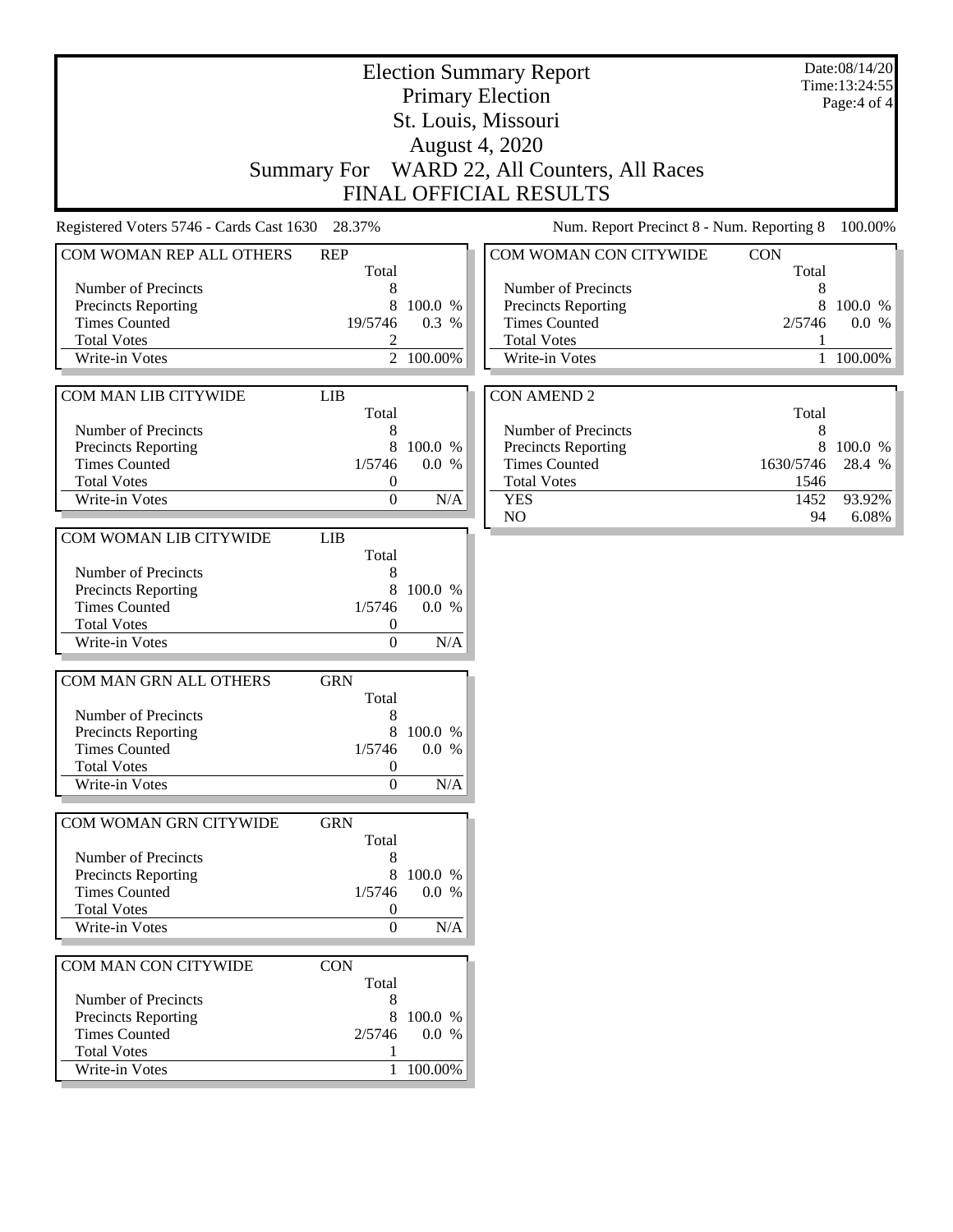|                                                 |                     |                 | <b>Election Summary Report</b>                   |                     | Date:08/14/20<br>Time:13:25:02 |
|-------------------------------------------------|---------------------|-----------------|--------------------------------------------------|---------------------|--------------------------------|
|                                                 |                     |                 | <b>Primary Election</b>                          |                     | Page:1 of 4                    |
|                                                 |                     |                 | St. Louis, Missouri                              |                     |                                |
|                                                 |                     |                 | August 4, 2020                                   |                     |                                |
|                                                 |                     |                 | WARD 23, All Counters, All Races                 |                     |                                |
|                                                 | <b>Summary For</b>  |                 | <b>FINAL OFFICIAL RESULTS</b>                    |                     |                                |
|                                                 |                     |                 |                                                  |                     |                                |
| Registered Voters 8709 - Cards Cast 4349 49.94% |                     |                 | Num. Report Precinct 9 - Num. Reporting 9        |                     | 100.00%                        |
| <b>GOV REP</b>                                  | <b>REP</b><br>Total |                 | LT GOV DEM                                       | <b>DEM</b><br>Total |                                |
| Number of Precincts                             | 9                   |                 | Number of Precincts                              | 9                   |                                |
| Precincts Reporting                             | 9                   | 100.0 %         | Precincts Reporting                              | 9                   | 100.0 %                        |
| <b>Times Counted</b>                            | 289/8709            | 3.3 %           | <b>Times Counted</b>                             | 4034/8709           | 46.3 %                         |
| <b>Total Votes</b>                              | 281                 |                 | <b>Total Votes</b>                               | 3349                |                                |
| <b>RALEIGH RITTER</b><br><b>MIKE PARSON</b>     | 6<br>216            | 2.14%<br>76.87% | <b>GREGORY UPCHURCH</b><br><b>ALISSIA CANADY</b> | 1136<br>2213        | 33.92%<br>66.08%               |
| <b>JAMES NEELY</b>                              | 25                  | 8.90%           |                                                  |                     |                                |
| SAUNDRA McDOWELL                                | 34                  | 12.10%          | <b>LT GOV LIB</b>                                | <b>LIB</b>          |                                |
|                                                 |                     |                 |                                                  | Total               |                                |
| <b>GOV DEM</b>                                  | <b>DEM</b>          |                 | Number of Precincts                              | 9                   |                                |
|                                                 | Total               |                 | Precincts Reporting                              | 9                   | 100.0 %                        |
| Number of Precincts                             | 9                   |                 | <b>Times Counted</b>                             | 8/8709              | 0.1 %                          |
| <b>Precincts Reporting</b>                      | 9                   | 100.0 %         | <b>Total Votes</b>                               | 8                   |                                |
| <b>Times Counted</b>                            | 4034/8709           | 46.3 %          | <b>BILL SLANTZ</b>                               |                     | 8 100.00%                      |
| <b>Total Votes</b>                              | 3706                |                 |                                                  |                     |                                |
| NICOLE GALLOWAY                                 | 3193                | 86.16%          | <b>LT GOV GRN</b>                                | <b>GRN</b>          |                                |
| <b>JIMMIE MATTHEWS</b>                          | 151                 | 4.07%           |                                                  | Total               |                                |
| <b>ANTOIN JOHNSON</b>                           | 97                  | 2.62%           | Number of Precincts                              | 9                   |                                |
| <b>ERIC MORRISON</b>                            | 191                 | 5.15%           | <b>Precincts Reporting</b>                       | 9                   | 100.0 %                        |
| ROBIN VAN QUAETHEM                              | 74                  | 2.00%           | <b>Times Counted</b>                             | 1/8709              | 0.0 %                          |
|                                                 |                     |                 | <b>Total Votes</b>                               |                     |                                |
| <b>GOV LIB</b>                                  | LIB                 |                 | <b>KELLEY DRAGOO</b>                             | $\mathbf{1}$        | 100.00%                        |
|                                                 | Total               |                 |                                                  |                     |                                |
| Number of Precincts                             | 9                   |                 | <b>SEC OF STATE REP</b>                          | <b>REP</b>          |                                |
| Precincts Reporting<br><b>Times Counted</b>     | 9                   | 100.0 %         |                                                  | Total               |                                |
| <b>Total Votes</b>                              | 8/8709<br>8         | 0.1 %           | Number of Precincts                              | 9                   |                                |
| <b>RIK COMBS</b>                                |                     | 8 100.00%       | <b>Precincts Reporting</b>                       |                     | 9 100.0 %                      |
|                                                 |                     |                 | <b>Times Counted</b>                             | 289/8709            | 3.3 %                          |
| <b>GOV GRN</b>                                  | <b>GRN</b>          |                 | <b>Total Votes</b><br><b>JOHN ASHCROFT</b>       | 262                 | 262 100.00%                    |
|                                                 | Total               |                 |                                                  |                     |                                |
| Number of Precincts                             | 9                   |                 |                                                  |                     |                                |
| <b>Precincts Reporting</b>                      | 9                   | 100.0 %         | <b>SEC OF STATE DEM</b>                          | <b>DEM</b><br>Total |                                |
| <b>Times Counted</b>                            | 1/8709              | 0.0 %           | Number of Precincts                              | 9                   |                                |
| <b>Total Votes</b>                              |                     |                 | Precincts Reporting                              |                     | 9 100.0 %                      |
| <b>JEROME BAUER</b>                             |                     | 1 100.00%       | <b>Times Counted</b>                             | 4034/8709           | 46.3 %                         |
|                                                 |                     |                 | <b>Total Votes</b>                               | 3124                |                                |
| LT GOV REP                                      | <b>REP</b>          |                 | YINKA FALETI                                     |                     | 3124 100.00%                   |
|                                                 | Total               |                 |                                                  |                     |                                |
| Number of Precincts                             | 9                   |                 | <b>SEC OF STATE LIB</b>                          | <b>LIB</b>          |                                |
| <b>Precincts Reporting</b>                      | 9                   | 100.0 %         |                                                  | Total               |                                |
| <b>Times Counted</b>                            | 289/8709            | 3.3 %           | Number of Precincts                              | 9                   |                                |
| <b>Total Votes</b>                              | 256                 |                 | Precincts Reporting                              | 9                   | 100.0 %                        |
| <b>ARNIE DIENOFF</b>                            | 17                  | 6.64%           | <b>Times Counted</b>                             | 8/8709              | 0.1 %                          |
| <b>MIKE KEHOE</b>                               | 123                 | 48.05%          | <b>Total Votes</b>                               | 8                   |                                |
| <b>AARON WISDOM</b>                             | 32                  | 12.50%          | <b>CARL FREESE</b>                               |                     | 8 100.00%                      |
| <b>MIKE CARTER</b>                              | 84                  | 32.81%          |                                                  |                     |                                |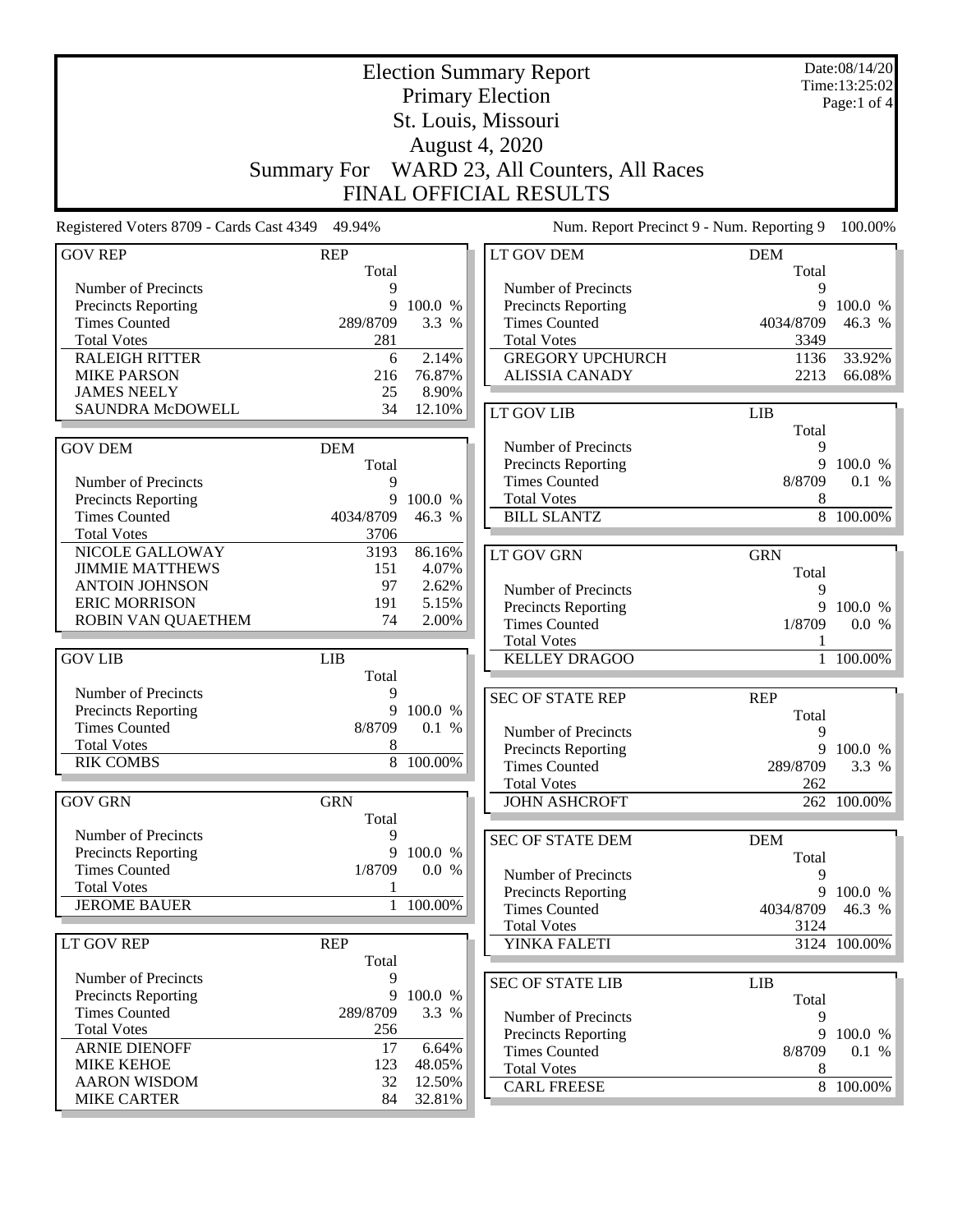|                                                    |                     |                  | <b>Election Summary Report</b>               |                     | Date:08/14/20<br>Time:13:25:02 |
|----------------------------------------------------|---------------------|------------------|----------------------------------------------|---------------------|--------------------------------|
|                                                    |                     |                  | <b>Primary Election</b>                      |                     | Page:2 of 4                    |
|                                                    |                     |                  | St. Louis, Missouri                          |                     |                                |
|                                                    |                     |                  | <b>August 4, 2020</b>                        |                     |                                |
|                                                    |                     |                  |                                              |                     |                                |
|                                                    |                     |                  | Summary For WARD 23, All Counters, All Races |                     |                                |
|                                                    |                     |                  | FINAL OFFICIAL RESULTS                       |                     |                                |
| Registered Voters 8709 - Cards Cast 4349 49.94%    |                     |                  | Num. Report Precinct 9 - Num. Reporting 9    |                     | 100.00%                        |
| <b>SEC OF STATE GRN</b>                            | <b>GRN</b><br>Total |                  | <b>ATTY GENERAL REP</b>                      | <b>REP</b><br>Total |                                |
| Number of Precincts                                | 9                   |                  | Number of Precincts                          | 9                   |                                |
| <b>Precincts Reporting</b><br><b>Times Counted</b> | 9<br>1/8709         | 100.0 %<br>0.0 % | Precincts Reporting<br><b>Times Counted</b>  | 9<br>289/8709       | 100.0 %<br>3.3 %               |
| <b>Total Votes</b>                                 |                     |                  | <b>Total Votes</b>                           | 255                 |                                |
| PAUL LEHMANN                                       |                     | 1 100.00%        | <b>ERIC SCHMITT</b>                          | 255                 | 100.00%                        |
|                                                    |                     |                  |                                              |                     |                                |
| <b>SEC OF STATE CON</b>                            | <b>CON</b><br>Total |                  | <b>ATTY GENERAL DEM</b>                      | <b>DEM</b><br>Total |                                |
| Number of Precincts                                | 9                   |                  | Number of Precincts                          | 9                   |                                |
| <b>Precincts Reporting</b>                         | 9                   | 100.0 %          | <b>Precincts Reporting</b>                   | 9                   | 100.0 %                        |
| <b>Times Counted</b>                               | 0/8709              | 0.0 %            | <b>Times Counted</b>                         | 4034/8709           | 46.3 %                         |
| <b>Total Votes</b>                                 | $\boldsymbol{0}$    |                  | <b>Total Votes</b>                           | 3328                |                                |
| PAUL VENABLE                                       | $\mathbf{0}$        | N/A              | <b>RICH FINNERAN</b><br><b>ELAD GROSS</b>    | 1905                | 57.24%                         |
|                                                    |                     |                  |                                              | 1423                | 42.76%                         |
| ST TREASURER REP                                   | <b>REP</b><br>Total |                  | <b>ATTY GENERAL LIB</b>                      | <b>LIB</b>          |                                |
| Number of Precincts                                | 9                   |                  |                                              | Total               |                                |
| <b>Precincts Reporting</b>                         |                     | 9 100.0 %        | Number of Precincts                          | 9                   |                                |
| <b>Times Counted</b>                               | 289/8709            | 3.3 %            | Precincts Reporting                          | 9                   | 100.0 %                        |
| <b>Total Votes</b>                                 | 251                 |                  | <b>Times Counted</b>                         | 8/8709              | 0.1 %                          |
| <b>SCOTT FITZPATRICK</b>                           |                     | 251 100.00%      | <b>Total Votes</b><br><b>KEVIN BABCOCK</b>   | 8<br>$\overline{8}$ | 100.00%                        |
| ST TREASURER DEM                                   | <b>DEM</b>          |                  |                                              |                     |                                |
|                                                    | Total               |                  | <b>US REP 1 REP</b>                          | <b>REP</b>          |                                |
| Number of Precincts                                | 9                   |                  |                                              | Total               |                                |
| <b>Precincts Reporting</b>                         |                     | 9 100.0 %        | Number of Precincts                          | 9                   |                                |
| <b>Times Counted</b>                               | 4034/8709           | 46.3 %           | <b>Precincts Reporting</b>                   | 9                   | 100.0 %                        |
| <b>Total Votes</b>                                 | 3112                |                  | <b>Times Counted</b>                         | 289/8709            | 3.3 $%$                        |
| <b>VICKI ENGLUND</b>                               |                     | 3112 100.00%     | <b>Total Votes</b>                           | 256                 |                                |
|                                                    |                     |                  | WINNIE HEARTSTRONG                           | 101                 | 39.45%                         |
| <b>ST TREASURER LIB</b>                            | LIB                 |                  | <b>ANTHONY ROGERS</b>                        | 155                 | $60.55\%$                      |
|                                                    | Total               |                  | <b>US REP 1 DEM</b>                          | <b>DEM</b>          |                                |
| Number of Precincts<br>Precincts Reporting         | 9<br>9              | 100.0 %          |                                              | Total               |                                |
| <b>Times Counted</b>                               | 8/8709              | 0.1 %            | Number of Precincts                          | 9                   |                                |
| <b>Total Votes</b>                                 | 8                   |                  | <b>Precincts Reporting</b>                   | 9                   | 100.0 %                        |
| NICHOLAS KASOFF                                    | 8                   | 100.00%          | <b>Times Counted</b>                         | 4034/8709           | 46.3 %                         |
|                                                    |                     |                  | <b>Total Votes</b>                           | 3851                |                                |
| ST TREASURER GRN                                   | <b>GRN</b>          |                  | <b>CORI BUSH</b>                             | 2005                | 52.06%                         |
|                                                    | Total               |                  | <b>LACY CLAY</b>                             | 1423                | 36.95%                         |
| Number of Precincts                                | 9                   |                  | KATHERINE BRUCKNER                           | 423                 | 10.98%                         |
| Precincts Reporting                                |                     | 9 100.0 %        |                                              |                     |                                |
| <b>Times Counted</b><br><b>Total Votes</b>         | 1/8709              | 0.0 %            | <b>US REP 1 LIB</b>                          | <b>LIB</b><br>Total |                                |
| <b>JOSEPH CIVETTINI</b>                            |                     | $1\quad100.00\%$ | Number of Precincts                          | 9                   |                                |
|                                                    |                     |                  | <b>Precincts Reporting</b>                   | 9                   | 100.0 %                        |
|                                                    |                     |                  | <b>Times Counted</b>                         | 8/8709              | 0.1 %                          |
|                                                    |                     |                  | <b>Total Votes</b>                           | 7                   |                                |
|                                                    |                     |                  | <b>ALEX FURMAN</b>                           |                     | $\frac{1}{7}$ 100.00%          |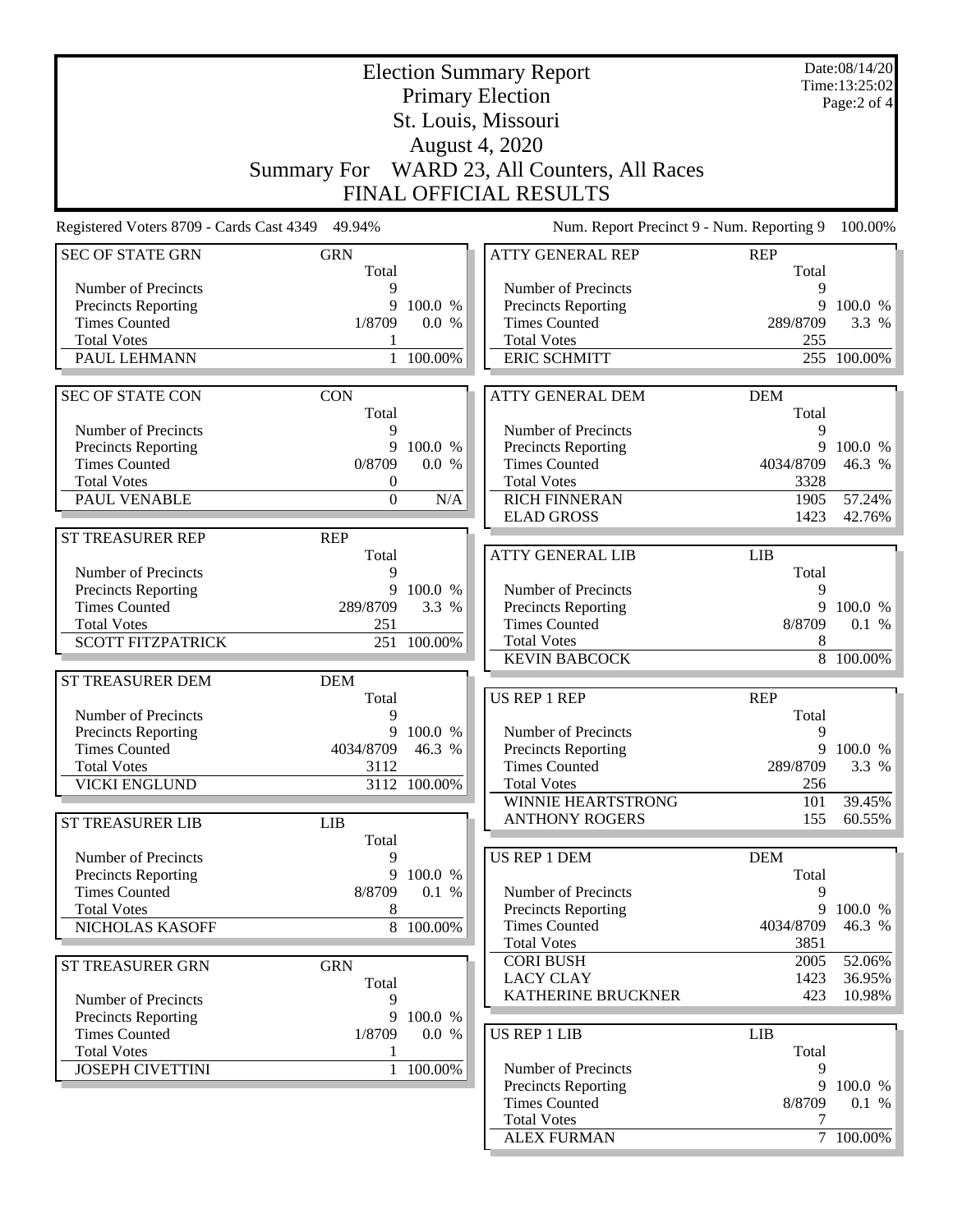|                                                    |                     |                    | <b>Election Summary Report</b>                     |                   | Date:08/14/20<br>Time:13:25:02 |
|----------------------------------------------------|---------------------|--------------------|----------------------------------------------------|-------------------|--------------------------------|
|                                                    |                     |                    | <b>Primary Election</b>                            |                   | Page: 3 of 4                   |
|                                                    |                     |                    | St. Louis, Missouri                                |                   |                                |
|                                                    |                     |                    | August 4, 2020                                     |                   |                                |
|                                                    |                     |                    |                                                    |                   |                                |
|                                                    |                     |                    | Summary For WARD 23, All Counters, All Races       |                   |                                |
|                                                    |                     |                    | FINAL OFFICIAL RESULTS                             |                   |                                |
| Registered Voters 8709 - Cards Cast 4349 49.94%    |                     |                    | Num. Report Precinct 9 - Num. Reporting 9          |                   | 100.00%                        |
| ST REP 80 DEM                                      | <b>DEM</b>          |                    | <b>CIRC ATTY REP</b>                               | <b>REP</b>        |                                |
|                                                    | Total               |                    |                                                    | Total             |                                |
| Number of Precincts                                | 1                   | 100.0 %            | Number of Precincts                                | 9<br>9            | 100.0 %                        |
| <b>Precincts Reporting</b><br><b>Times Counted</b> | 482/926             | 52.1 %             | <b>Precincts Reporting</b><br><b>Times Counted</b> | 289/8709          | 3.3 %                          |
| <b>Total Votes</b>                                 | 394                 |                    | <b>Total Votes</b>                                 | 255               |                                |
| PETER MERIDETH                                     |                     | 394 100.00%        | DANIEL ZDRODOWSKI                                  |                   | 255 100.00%                    |
|                                                    |                     |                    |                                                    |                   |                                |
| ST REP 82 REP                                      | <b>REP</b>          |                    | <b>CIRC ATTY DEM</b>                               | <b>DEM</b>        |                                |
|                                                    | Total               |                    |                                                    | Total             |                                |
| Number of Precincts                                | 6                   |                    | Number of Precincts                                | 9                 |                                |
| Precincts Reporting<br><b>Times Counted</b>        | 203/5934            | 6 100.0 %<br>3.4 % | Precincts Reporting<br><b>Times Counted</b>        | 9<br>4034/8709    | 100.0 %<br>46.3 %              |
| <b>Total Votes</b>                                 | 178                 |                    | <b>Total Votes</b>                                 | 3954              |                                |
| <b>ROBERT CRUMP</b>                                |                     | 178 100.00%        | <b>KIMBERLY GARDNER</b>                            | 1129              | 28.55%                         |
|                                                    |                     |                    | <b>MARY PAT CARL</b>                               | 2825              | 71.45%                         |
| ST REP 82 DEM                                      | <b>DEM</b>          |                    |                                                    |                   |                                |
|                                                    | Total               |                    | <b>SHERIFF REP</b>                                 | <b>REP</b>        |                                |
| Number of Precincts                                | 6                   |                    |                                                    | Total             |                                |
| Precincts Reporting                                | 6                   | 100.0 %            | Number of Precincts                                | 9                 |                                |
| <b>Times Counted</b>                               | 2763/5934           | 46.6 %             | Precincts Reporting                                | 9                 | 100.0 %                        |
| <b>Total Votes</b><br><b>DONNA BARINGER</b>        | 2208                | 2208 100.00%       | <b>Times Counted</b><br><b>Total Votes</b>         | 289/8709<br>254   | 3.3 %                          |
|                                                    |                     |                    | <b>JOHN CASTELLANO</b>                             | 184               | 72.44%                         |
| ST REP 83 DEM                                      | <b>DEM</b>          |                    | <b>LESTER STEWART</b>                              | 70                | 27.56%                         |
|                                                    | Total               |                    |                                                    |                   |                                |
| Number of Precincts                                |                     |                    | <b>SHERIFF DEM</b>                                 | <b>DEM</b>        |                                |
| <b>Precincts Reporting</b>                         |                     | 100.0 %            |                                                    | Total             |                                |
| <b>Times Counted</b>                               | 674/1529            | 44.1 %             | Number of Precincts                                | 9                 |                                |
| <b>Total Votes</b>                                 | 579                 |                    | <b>Precincts Reporting</b><br><b>Times Counted</b> |                   | 9 100.0 %                      |
| <b>TYLER MERKEL</b><br><b>JO DOLL</b>              | 240<br>339          | 41.45%<br>58.55%   | <b>Total Votes</b>                                 | 4034/8709<br>3399 | 46.3 %                         |
|                                                    |                     |                    | <b>VERNON BETTS</b>                                | 2065              | 60.75%                         |
| ST REP 83 LIB                                      | <b>LIB</b>          |                    | ALFRED MONTGOMERY                                  | 925               | 27.21%                         |
|                                                    | Total               |                    | <b>DAVID MOSLEY</b>                                | 409               | 12.03%                         |
| Number of Precincts                                |                     |                    |                                                    |                   |                                |
| Precincts Reporting                                | 1                   | 100.0 %            | <b>TREASURER REP</b>                               | <b>REP</b>        |                                |
| <b>Times Counted</b>                               | 3/1529              | 0.2 %              |                                                    | Total             |                                |
| <b>Total Votes</b>                                 | 3                   |                    | Number of Precincts                                | 9                 |                                |
| <b>ANDREW BOLIN</b>                                |                     | 3 100.00%          | <b>Precincts Reporting</b><br><b>Times Counted</b> | 9<br>289/8709     | 100.0 %<br>3.3 %               |
|                                                    |                     |                    | <b>Total Votes</b>                                 | 249               |                                |
| ST REP 91 DEM                                      | <b>DEM</b><br>Total |                    | <b>ROBERT VROMAN</b>                               |                   | 249 100.00%                    |
| Number of Precincts                                | 1                   |                    |                                                    |                   |                                |
| Precincts Reporting                                | $\mathbf{1}$        | 100.0 %            | <b>TREASURER DEM</b>                               | <b>DEM</b>        |                                |
| <b>Times Counted</b>                               | 115/320             | 35.9 %             |                                                    | Total             |                                |
| <b>Total Votes</b>                                 | 94                  |                    | Number of Precincts                                | 9                 |                                |
| <b>SARAH UNSICKER</b>                              |                     | 94 100.00%         | <b>Precincts Reporting</b>                         | 9                 | 100.0 %                        |
|                                                    |                     |                    | <b>Times Counted</b><br><b>Total Votes</b>         | 4034/8709<br>3798 | 46.3 %                         |
|                                                    |                     |                    | <b>TISHAURA JONES</b>                              | 1481              | 38.99%                         |
|                                                    |                     |                    | <b>JEFFREY BOYD</b>                                | 2317              | $61.01\%$                      |
|                                                    |                     |                    |                                                    |                   |                                |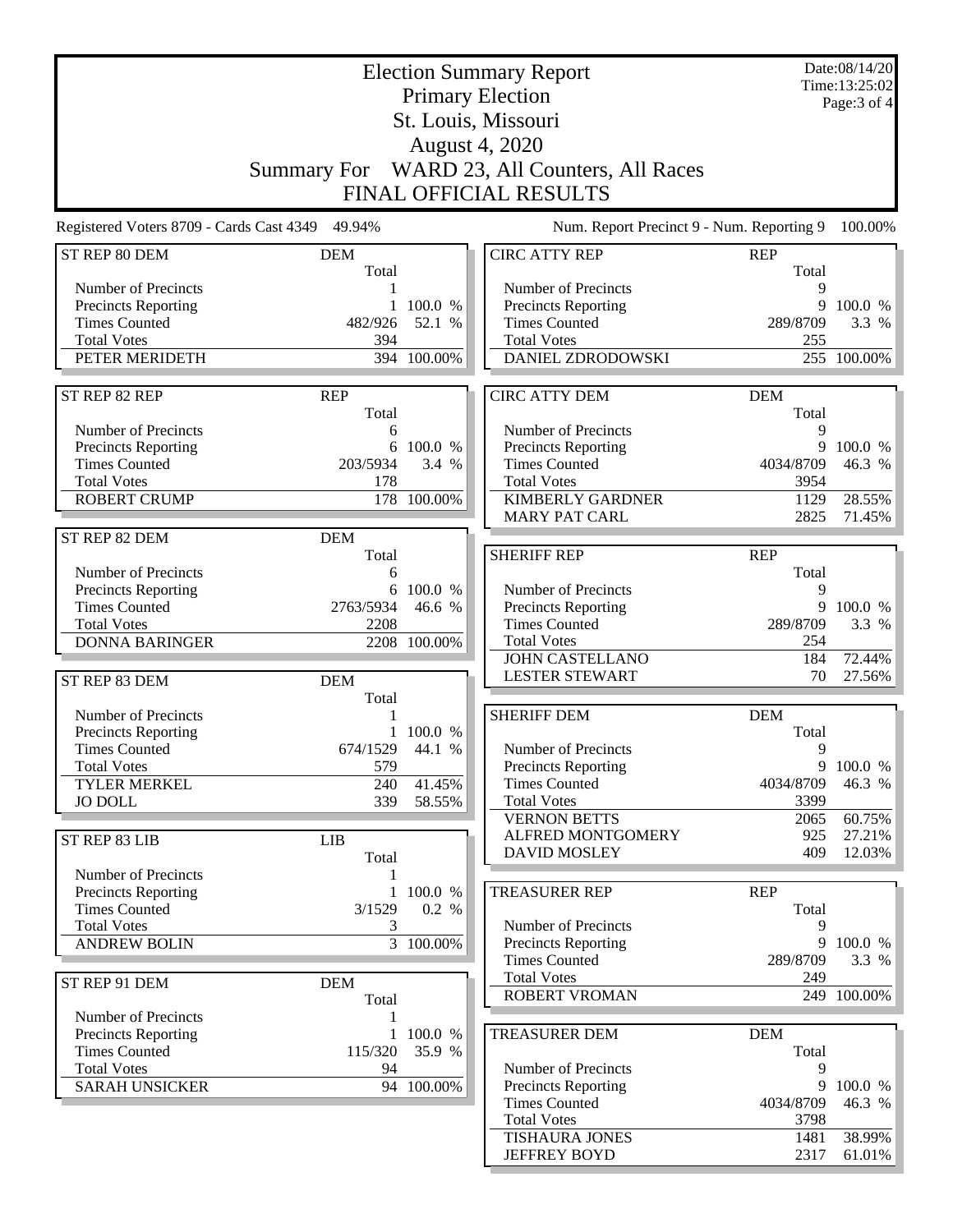|                                             |              |                 | <b>Election Summary Report</b>               |                              | Date:08/14/20<br>Time:13:25:02 |
|---------------------------------------------|--------------|-----------------|----------------------------------------------|------------------------------|--------------------------------|
|                                             |              |                 | <b>Primary Election</b>                      |                              | Page:4 of 4                    |
|                                             |              |                 | St. Louis, Missouri                          |                              |                                |
|                                             |              |                 | <b>August 4, 2020</b>                        |                              |                                |
|                                             |              |                 |                                              |                              |                                |
|                                             |              |                 | Summary For WARD 23, All Counters, All Races |                              |                                |
|                                             |              |                 | FINAL OFFICIAL RESULTS                       |                              |                                |
| Registered Voters 8709 - Cards Cast 4349    | 49.94%       |                 | Num. Report Precinct 9 - Num. Reporting 9    |                              | 100.00%                        |
| <b>TREASURER GRN</b>                        | <b>GRN</b>   |                 | COM WOMAN LIB CITYWIDE                       | <b>LIB</b>                   |                                |
|                                             | Total        |                 |                                              | Total                        |                                |
| Number of Precincts                         | 9<br>9       | 100.0 %         | Number of Precincts<br>Precincts Reporting   | 9<br>9                       | 100.0 %                        |
| Precincts Reporting<br><b>Times Counted</b> | 1/8709       | 0.0 %           | <b>Times Counted</b>                         | 8/8709                       | 0.1 %                          |
| <b>Total Votes</b>                          | 1            |                 | <b>Total Votes</b>                           | 2                            |                                |
| <b>DON DE VIVO</b>                          |              | 100.00%         | Write-in Votes                               |                              | $\overline{2}$ 100.00%         |
|                                             |              |                 |                                              |                              |                                |
| COM MAN WD 23 REP                           | <b>REP</b>   |                 | COM MAN GRN ALL OTHERS                       | <b>GRN</b>                   |                                |
|                                             | Total        |                 |                                              | Total                        |                                |
| Number of Precincts                         | 9            |                 | Number of Precincts                          | 9                            |                                |
| Precincts Reporting                         | 9            | 100.0 %         | Precincts Reporting                          | 9                            | 100.0 %                        |
| <b>Times Counted</b>                        | 289/8709     | 3.3 %           | <b>Times Counted</b>                         | 1/8709                       | 0.0 %                          |
| <b>Total Votes</b>                          | 243          |                 | <b>Total Votes</b><br>Write-in Votes         | $\boldsymbol{0}$             |                                |
| <b>ROBERT CRUMP</b><br>Write-in Votes       | 241<br>2     | 99.18%<br>0.82% |                                              | $\boldsymbol{0}$             | N/A                            |
|                                             |              |                 |                                              |                              |                                |
| COM MAN WD 23 DEM                           | <b>DEM</b>   |                 | COM WOMAN GRN CITYWIDE                       | <b>GRN</b><br>Total          |                                |
|                                             | Total        |                 | Number of Precincts                          | 9                            |                                |
| Number of Precincts                         | 9            |                 | Precincts Reporting                          | 9                            | 100.0 %                        |
| Precincts Reporting                         | 9            | 100.0 %         | <b>Times Counted</b>                         | 1/8709                       | 0.0 %                          |
| <b>Times Counted</b>                        | 4034/8709    | 46.3 %          | <b>Total Votes</b>                           | $\boldsymbol{0}$             |                                |
| <b>Total Votes</b>                          | 3124         |                 | Write-in Votes                               | $\mathbf{0}$                 | N/A                            |
| <b>JOHN CARPENTER</b>                       | 1358         | 43.47%          |                                              |                              |                                |
| PATRICK MOYNIHAN                            | 1725         | 55.22%          | COM MAN CON CITYWIDE                         | <b>CON</b>                   |                                |
| Write-in Votes                              | 41           | 1.31%           |                                              | Total                        |                                |
|                                             |              |                 | Number of Precincts                          | 9                            |                                |
| COM WOMAN WD 23 REP                         | <b>REP</b>   |                 | <b>Precincts Reporting</b>                   | 9                            | 100.0 %                        |
| Number of Precincts                         | Total        |                 | <b>Times Counted</b>                         | 0/8709                       | 0.0 %                          |
| <b>Precincts Reporting</b>                  | 9            | 9 100.0 %       | <b>Total Votes</b><br>Write-in Votes         | $\boldsymbol{0}$<br>$\theta$ | N/A                            |
| <b>Times Counted</b>                        | 289/8709     | 3.3 %           |                                              |                              |                                |
| <b>Total Votes</b>                          | 239          |                 | COM WOMAN CON CITYWIDE                       | <b>CON</b>                   |                                |
| <b>CYNTHIA RICE</b>                         | 235          | 98.33%          |                                              | Total                        |                                |
| Write-in Votes                              | 4            | 1.67%           | Number of Precincts                          | 9                            |                                |
|                                             |              |                 | Precincts Reporting                          | 9                            | 100.0 %                        |
| COM WOMAN WD 23 DEM                         | <b>DEM</b>   |                 | <b>Times Counted</b>                         | 0/8709                       | 0.0 %                          |
|                                             | Total        |                 | <b>Total Votes</b>                           | $\boldsymbol{0}$             |                                |
| Number of Precincts                         | 9            |                 | Write-in Votes                               | $\mathbf{0}$                 | $\overline{N}/A$               |
| <b>Precincts Reporting</b>                  | 9            | 100.0 %         |                                              |                              |                                |
| <b>Times Counted</b>                        | 4034/8709    | 46.3 %          | <b>CON AMEND 2</b>                           |                              |                                |
| <b>Total Votes</b><br>PATTY BROWN           | 3054<br>3004 | 98.36%          |                                              | Total                        |                                |
| Write-in Votes                              | 50           | 1.64%           | Number of Precincts                          | 9                            |                                |
|                                             |              |                 | Precincts Reporting                          | 9                            | 100.0 %                        |
| COM MAN LIB CITYWIDE                        | <b>LIB</b>   |                 | <b>Times Counted</b><br><b>Total Votes</b>   | 4349/8709<br>4217            | 49.9 %                         |
|                                             | Total        |                 | <b>YES</b>                                   | 3416                         | 81.01%                         |
| Number of Precincts                         | 9            |                 | NO                                           | 801                          | 18.99%                         |
| Precincts Reporting                         | 9            | 100.0 %         |                                              |                              |                                |
| <b>Times Counted</b>                        | 8/8709       | 0.1 %           |                                              |                              |                                |
| <b>Total Votes</b>                          | 2            |                 |                                              |                              |                                |
| Write-in Votes                              |              | 2 100.00%       |                                              |                              |                                |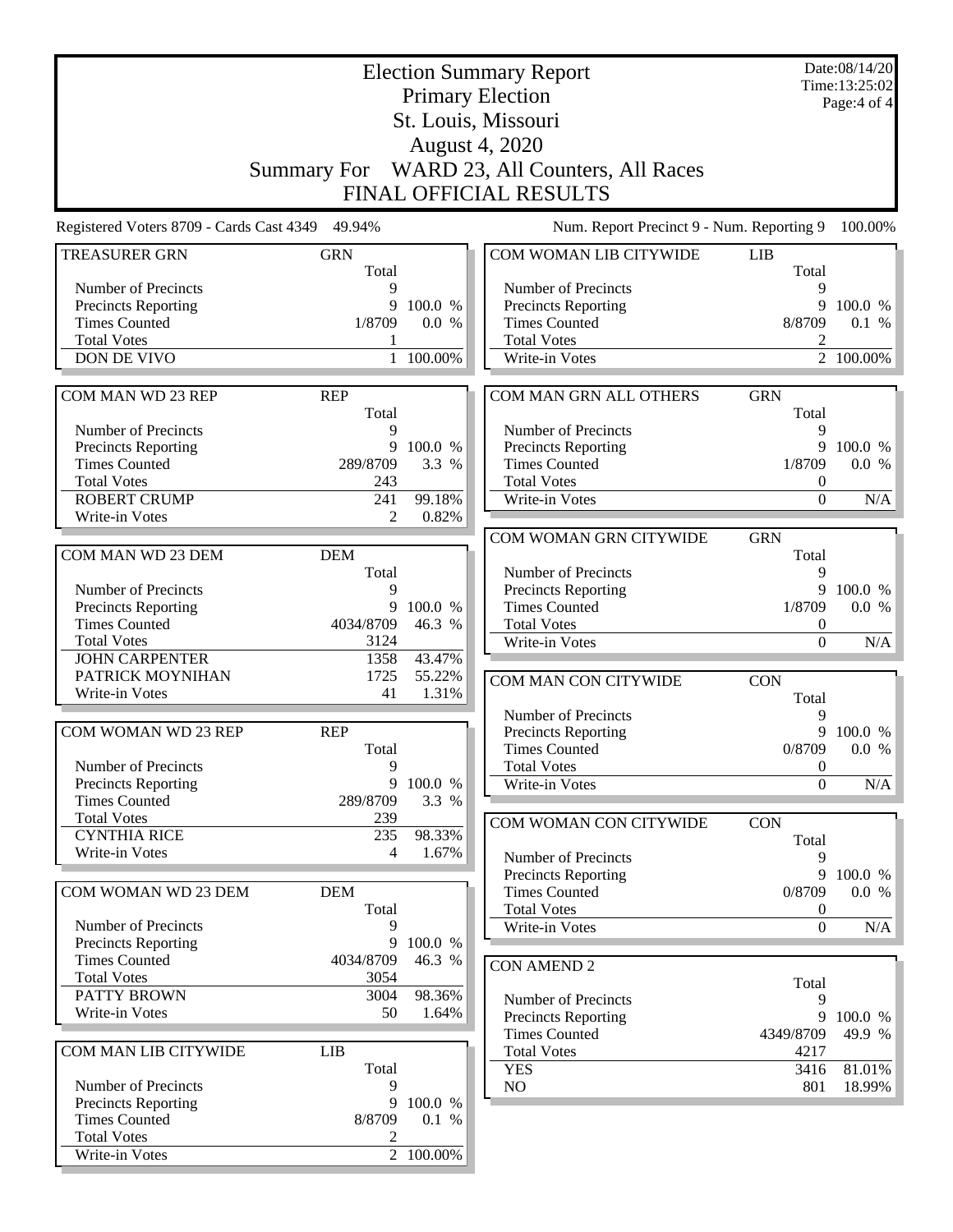|                                                 |                     |                  | <b>Election Summary Report</b>              |                     | Date:08/14/20<br>Time:13:25:07 |
|-------------------------------------------------|---------------------|------------------|---------------------------------------------|---------------------|--------------------------------|
|                                                 |                     |                  | <b>Primary Election</b>                     |                     | Page:1 of 4                    |
|                                                 |                     |                  | St. Louis, Missouri                         |                     |                                |
|                                                 |                     |                  | <b>August 4, 2020</b>                       |                     |                                |
|                                                 |                     |                  | WARD 24, All Counters, All Races            |                     |                                |
|                                                 | <b>Summary For</b>  |                  | <b>FINAL OFFICIAL RESULTS</b>               |                     |                                |
|                                                 |                     |                  |                                             |                     |                                |
| Registered Voters 7825 - Cards Cast 3488 44.58% |                     |                  | Num. Report Precinct 8 - Num. Reporting 8   |                     | 100.00%                        |
| <b>GOV REP</b>                                  | <b>REP</b><br>Total |                  | LT GOV DEM                                  | <b>DEM</b><br>Total |                                |
| Number of Precincts                             | 8                   |                  | Number of Precincts                         | 8                   |                                |
| Precincts Reporting                             | 8                   | 100.0 %          | Precincts Reporting                         | 8                   | 100.0 %                        |
| <b>Times Counted</b>                            | 253/7825            | 3.2 %            | <b>Times Counted</b>                        | 3194/7825           | 40.8 %                         |
| <b>Total Votes</b>                              | 249                 |                  | <b>Total Votes</b>                          | 2758                |                                |
| <b>RALEIGH RITTER</b>                           | 9                   | 3.61%            | <b>GREGORY UPCHURCH</b>                     | 745                 | 27.01%                         |
| <b>MIKE PARSON</b><br><b>JAMES NEELY</b>        | 190<br>27           | 76.31%<br>10.84% | <b>ALISSIA CANADY</b>                       | 2013                | 72.99%                         |
| SAUNDRA McDOWELL                                | 23                  | 9.24%            |                                             |                     |                                |
|                                                 |                     |                  | <b>LT GOV LIB</b>                           | <b>LIB</b><br>Total |                                |
| <b>GOV DEM</b>                                  | <b>DEM</b>          |                  | Number of Precincts                         | 8                   |                                |
|                                                 | Total               |                  | Precincts Reporting                         | 8                   | 100.0 %                        |
| Number of Precincts                             | 8                   |                  | <b>Times Counted</b>                        | 8/7825              | 0.1 %                          |
| Precincts Reporting                             | 8                   | 100.0 %          | <b>Total Votes</b>                          | 8                   |                                |
| <b>Times Counted</b>                            | 3194/7825           | 40.8 %           | <b>BILL SLANTZ</b>                          |                     | 8 100.00%                      |
| <b>Total Votes</b>                              | 2976                |                  |                                             |                     |                                |
| NICOLE GALLOWAY                                 | 2563                | 86.12%           | <b>LT GOV GRN</b>                           | <b>GRN</b>          |                                |
| <b>JIMMIE MATTHEWS</b>                          | 111                 | 3.73%            |                                             | Total               |                                |
| <b>ANTOIN JOHNSON</b>                           | 86                  | 2.89%            | Number of Precincts                         | 8                   |                                |
| <b>ERIC MORRISON</b>                            | 118                 | 3.97%            | Precincts Reporting                         | 8                   | 100.0 %                        |
| ROBIN VAN QUAETHEM                              | 98                  | 3.29%            | <b>Times Counted</b>                        | 4/7825              | 0.1 %                          |
|                                                 |                     |                  | <b>Total Votes</b>                          | 4                   |                                |
| <b>GOV LIB</b>                                  | LIB                 |                  | <b>KELLEY DRAGOO</b>                        |                     | 4 100.00%                      |
|                                                 | Total               |                  |                                             |                     |                                |
| Number of Precincts                             | 8                   |                  | <b>SEC OF STATE REP</b>                     | <b>REP</b>          |                                |
| Precincts Reporting                             | 8                   | 100.0 %          |                                             | Total               |                                |
| <b>Times Counted</b>                            | 8/7825              | 0.1 %            | Number of Precincts                         | 8                   |                                |
| <b>Total Votes</b><br><b>RIK COMBS</b>          | 8                   | 8 100.00%        | <b>Precincts Reporting</b>                  | 8                   | 100.0 %                        |
|                                                 |                     |                  | <b>Times Counted</b>                        | 253/7825            | 3.2 %                          |
| <b>GOV GRN</b>                                  | <b>GRN</b>          |                  | <b>Total Votes</b><br><b>JOHN ASHCROFT</b>  | 228                 |                                |
|                                                 | Total               |                  |                                             |                     | 228 100.00%                    |
| Number of Precincts                             | 8                   |                  |                                             |                     |                                |
| <b>Precincts Reporting</b>                      | 8                   | 100.0 %          | <b>SEC OF STATE DEM</b>                     | <b>DEM</b>          |                                |
| <b>Times Counted</b>                            | 4/7825              | 0.1 %            |                                             | Total               |                                |
| <b>Total Votes</b>                              | 4                   |                  | Number of Precincts                         | 8                   | 8 100.0 %                      |
| <b>JEROME BAUER</b>                             |                     | 4 100.00%        | Precincts Reporting<br><b>Times Counted</b> | 3194/7825           | 40.8 %                         |
|                                                 |                     |                  | <b>Total Votes</b>                          | 2501                |                                |
| LT GOV REP                                      | <b>REP</b>          |                  | YINKA FALETI                                |                     | $\overline{2501}^{-100.00\%}$  |
|                                                 | Total               |                  |                                             |                     |                                |
| Number of Precincts                             | 8                   |                  | <b>SEC OF STATE LIB</b>                     | <b>LIB</b>          |                                |
| <b>Precincts Reporting</b>                      | 8                   | 100.0 %          |                                             | Total               |                                |
| <b>Times Counted</b>                            | 253/7825            | 3.2 %            | Number of Precincts                         | 8                   |                                |
| <b>Total Votes</b>                              | 233                 |                  | Precincts Reporting                         | 8                   | 100.0 %                        |
| <b>ARNIE DIENOFF</b>                            | 15                  | 6.44%            | <b>Times Counted</b>                        | 8/7825              | 0.1 %                          |
| <b>MIKE KEHOE</b>                               | 129                 | 55.36%           | <b>Total Votes</b>                          | 8                   |                                |
| <b>AARON WISDOM</b>                             | 21                  | 9.01%            | <b>CARL FREESE</b>                          |                     | 8 100.00%                      |
| <b>MIKE CARTER</b>                              | 68                  | 29.18%           |                                             |                     |                                |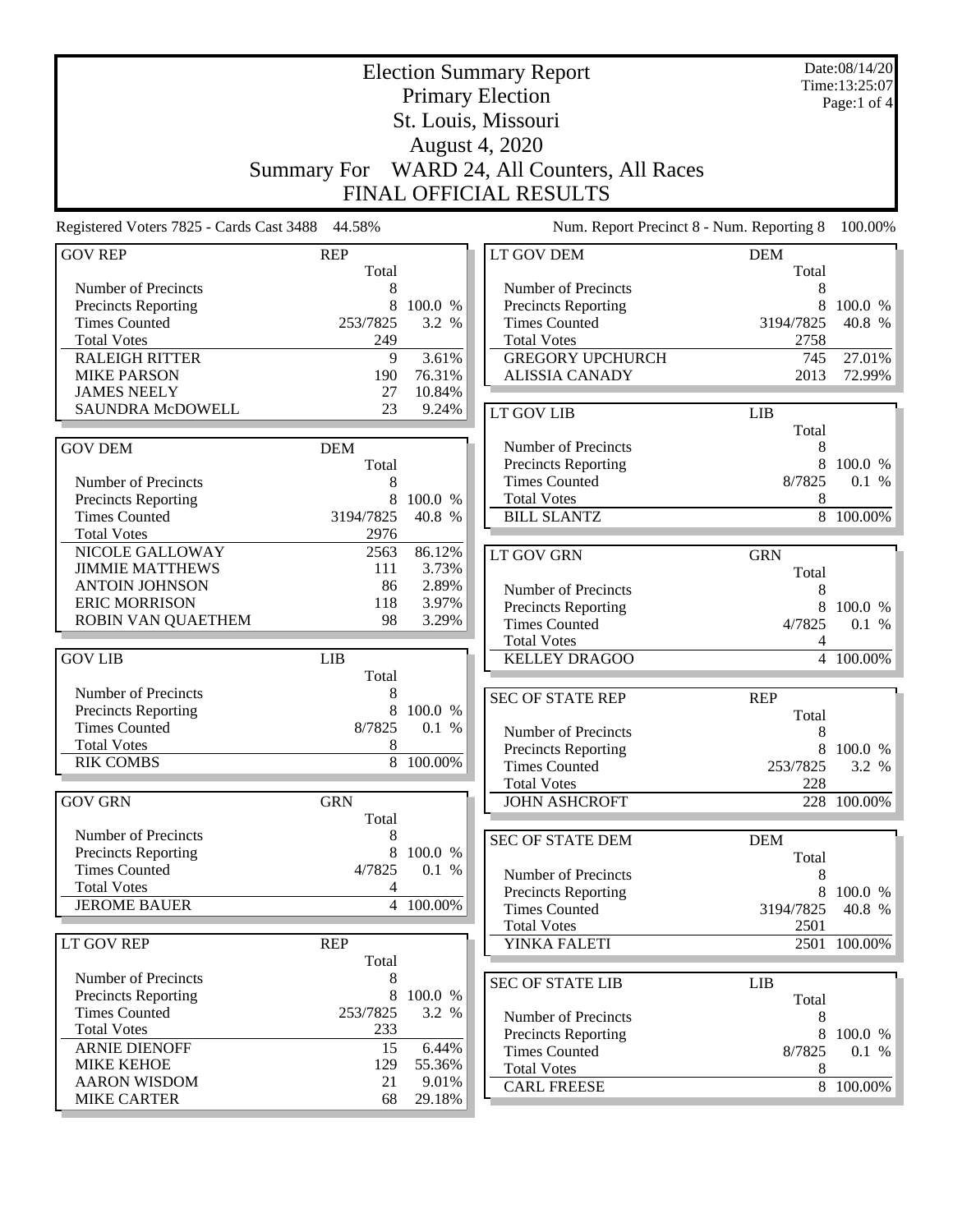|                                                 |                     |              | <b>Election Summary Report</b>            |                     | Date:08/14/20                |
|-------------------------------------------------|---------------------|--------------|-------------------------------------------|---------------------|------------------------------|
|                                                 |                     |              | <b>Primary Election</b>                   |                     | Time:13:25:07<br>Page:2 of 4 |
|                                                 |                     |              | St. Louis, Missouri                       |                     |                              |
|                                                 |                     |              | <b>August 4, 2020</b>                     |                     |                              |
|                                                 |                     |              |                                           |                     |                              |
|                                                 | <b>Summary For</b>  |              | WARD 24, All Counters, All Races          |                     |                              |
|                                                 |                     |              | FINAL OFFICIAL RESULTS                    |                     |                              |
| Registered Voters 7825 - Cards Cast 3488 44.58% |                     |              | Num. Report Precinct 8 - Num. Reporting 8 |                     | 100.00%                      |
| <b>SEC OF STATE GRN</b>                         | <b>GRN</b><br>Total |              | <b>ATTY GENERAL REP</b>                   | <b>REP</b><br>Total |                              |
| Number of Precincts                             | 8                   |              | Number of Precincts                       | 8                   |                              |
| <b>Precincts Reporting</b>                      | 8                   | 100.0 %      | <b>Precincts Reporting</b>                | 8                   | 100.0 %                      |
| <b>Times Counted</b>                            | 4/7825              | 0.1 %        | <b>Times Counted</b>                      | 253/7825            | 3.2 %                        |
| <b>Total Votes</b>                              | 4<br>$\overline{4}$ |              | <b>Total Votes</b>                        | 229<br>229          |                              |
| PAUL LEHMANN                                    |                     | 100.00%      | <b>ERIC SCHMITT</b>                       |                     | 100.00%                      |
| <b>SEC OF STATE CON</b>                         | <b>CON</b>          |              | <b>ATTY GENERAL DEM</b>                   | <b>DEM</b>          |                              |
|                                                 | Total               |              |                                           | Total               |                              |
| Number of Precincts                             | 8                   |              | Number of Precincts                       | 8                   |                              |
| <b>Precincts Reporting</b>                      | 8                   | 100.0 %      | Precincts Reporting                       | 8                   | 100.0 %                      |
| <b>Times Counted</b>                            | 0/7825              | 0.0 %        | <b>Times Counted</b>                      | 3194/7825           | 40.8 %                       |
| <b>Total Votes</b>                              | 0                   |              | <b>Total Votes</b>                        | 2765                |                              |
| PAUL VENABLE                                    | $\mathbf{0}$        | N/A          | <b>RICH FINNERAN</b><br><b>ELAD GROSS</b> | 1268<br>1497        | 45.86%<br>54.14%             |
| <b>ST TREASURER REP</b>                         | <b>REP</b>          |              |                                           |                     |                              |
|                                                 | Total               |              | <b>ATTY GENERAL LIB</b>                   | <b>LIB</b>          |                              |
| Number of Precincts                             | 8                   |              |                                           | Total               |                              |
| <b>Precincts Reporting</b>                      | 8                   | 100.0 %      | Number of Precincts                       | 8                   |                              |
| <b>Times Counted</b>                            | 253/7825            | 3.2 %        | <b>Precincts Reporting</b>                | 8                   | 100.0 %                      |
| <b>Total Votes</b>                              | 224                 |              | <b>Times Counted</b>                      | 8/7825              | 0.1 %                        |
| <b>SCOTT FITZPATRICK</b>                        |                     | 224 100.00%  | <b>Total Votes</b>                        | 8                   |                              |
|                                                 |                     |              | <b>KEVIN BABCOCK</b>                      | 8                   | 100.00%                      |
| ST TREASURER DEM                                | <b>DEM</b>          |              |                                           |                     |                              |
| Number of Precincts                             | Total<br>8          |              | <b>US REP 1 REP</b>                       | <b>REP</b><br>Total |                              |
| Precincts Reporting                             |                     | 100.0 %      | Number of Precincts                       | 8                   |                              |
| <b>Times Counted</b>                            | 3194/7825           | 40.8 %       | Precincts Reporting                       | 8                   | 100.0 %                      |
| <b>Total Votes</b>                              | 2483                |              | <b>Times Counted</b>                      | 253/7825            | 3.2 %                        |
| <b>VICKI ENGLUND</b>                            |                     | 2483 100.00% | <b>Total Votes</b>                        | 229                 |                              |
|                                                 |                     |              | WINNIE HEARTSTRONG                        | 78                  | 34.06%                       |
| <b>ST TREASURER LIB</b>                         | LIB                 |              | <b>ANTHONY ROGERS</b>                     | 151                 | 65.94%                       |
|                                                 | Total               |              |                                           |                     |                              |
| Number of Precincts                             | 8<br>8              | 100.0 %      | <b>US REP 1 DEM</b>                       | <b>DEM</b><br>Total |                              |
| Precincts Reporting<br><b>Times Counted</b>     | 8/7825              | 0.1 %        | Number of Precincts                       | 8                   |                              |
| <b>Total Votes</b>                              | 8                   |              | Precincts Reporting                       | 8                   | 100.0 %                      |
| NICHOLAS KASOFF                                 | 8                   | 100.00%      | <b>Times Counted</b>                      | 3194/7825           | 40.8 %                       |
|                                                 |                     |              | <b>Total Votes</b>                        | 3061                |                              |
| ST TREASURER GRN                                | <b>GRN</b>          |              | <b>CORI BUSH</b>                          | 1816                | 59.33%                       |
|                                                 | Total               |              | <b>LACY CLAY</b>                          | 933                 | 30.48%                       |
| Number of Precincts                             | 8                   |              | KATHERINE BRUCKNER                        | 312                 | 10.19%                       |
| Precincts Reporting                             | 8                   | 100.0 %      |                                           |                     |                              |
| <b>Times Counted</b>                            | 4/7825              | 0.1 %        | <b>US REP 1 LIB</b>                       | <b>LIB</b>          |                              |
| <b>Total Votes</b><br><b>JOSEPH CIVETTINI</b>   | 4                   | 4 100.00%    | Number of Precincts                       | Total<br>8          |                              |
|                                                 |                     |              | <b>Precincts Reporting</b>                | 8                   | 100.0 %                      |
|                                                 |                     |              | <b>Times Counted</b>                      | 8/7825              | 0.1 %                        |
|                                                 |                     |              | <b>Total Votes</b>                        | 8                   |                              |
|                                                 |                     |              | <b>ALEX FURMAN</b>                        |                     | 8 100.00%                    |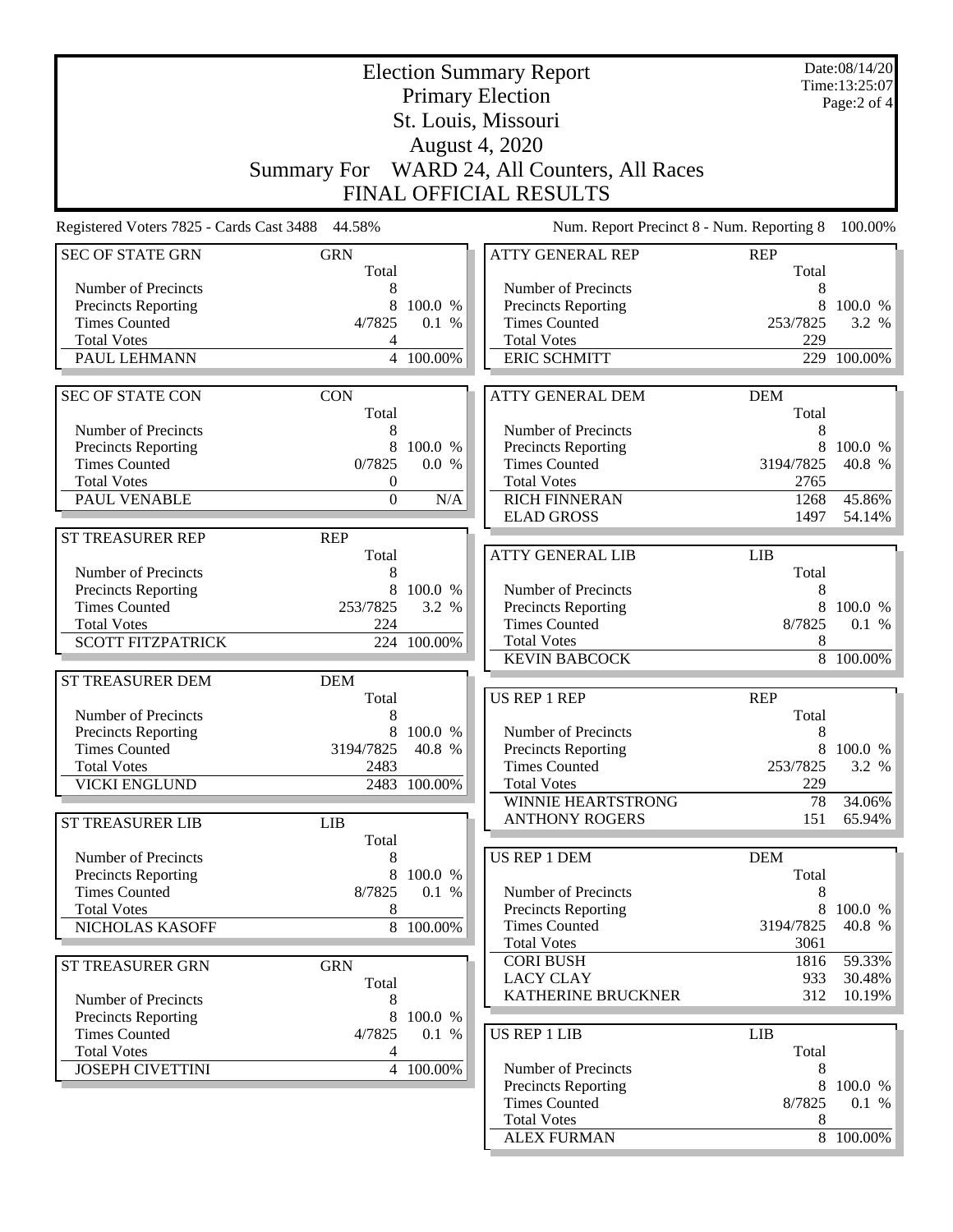|                                                 |                             |                   | <b>Election Summary Report</b>               |                | Date:08/14/20<br>Time:13:25:07<br>Page: 3 of 4 |  |
|-------------------------------------------------|-----------------------------|-------------------|----------------------------------------------|----------------|------------------------------------------------|--|
|                                                 | <b>Primary Election</b>     |                   |                                              |                |                                                |  |
|                                                 | St. Louis, Missouri         |                   |                                              |                |                                                |  |
|                                                 |                             |                   | August 4, 2020                               |                |                                                |  |
|                                                 |                             |                   | Summary For WARD 24, All Counters, All Races |                |                                                |  |
|                                                 |                             |                   | FINAL OFFICIAL RESULTS                       |                |                                                |  |
| Registered Voters 7825 - Cards Cast 3488 44.58% |                             |                   | Num. Report Precinct 8 - Num. Reporting 8    |                | 100.00%                                        |  |
| ST REP 83 DEM                                   | <b>DEM</b>                  |                   | <b>SHERIFF DEM</b>                           | <b>DEM</b>     |                                                |  |
|                                                 | Total                       |                   |                                              | Total          |                                                |  |
| Number of Precincts                             | 4                           |                   | Number of Precincts                          | 8              |                                                |  |
| Precincts Reporting<br><b>Times Counted</b>     | $\overline{4}$<br>1807/4448 | 100.0 %<br>40.6 % | Precincts Reporting<br><b>Times Counted</b>  | 8<br>3194/7825 | 100.0 %<br>40.8 %                              |  |
|                                                 |                             |                   | <b>Total Votes</b>                           |                |                                                |  |
| <b>Total Votes</b><br><b>TYLER MERKEL</b>       | 1602<br>675                 | 42.13%            | <b>VERNON BETTS</b>                          | 2665<br>1318   | 49.46%                                         |  |
| <b>JO DOLL</b>                                  | 927                         | 57.87%            | ALFRED MONTGOMERY                            | 976            | 36.62%                                         |  |
|                                                 |                             |                   | <b>DAVID MOSLEY</b>                          | 371            | 13.92%                                         |  |
| <b>ST REP 83 LIB</b>                            | <b>LIB</b>                  |                   |                                              |                |                                                |  |
|                                                 | Total                       |                   | <b>TREASURER REP</b>                         | <b>REP</b>     |                                                |  |
| Number of Precincts                             | 4                           |                   |                                              | Total          |                                                |  |
| Precincts Reporting                             |                             | 4 100.0 %         | Number of Precincts                          | 8              |                                                |  |
| <b>Times Counted</b>                            | 3/4448                      | 0.1 %             | Precincts Reporting                          | 8              | 100.0 %                                        |  |
| <b>Total Votes</b>                              | 3                           |                   | <b>Times Counted</b>                         | 253/7825       | 3.2 %                                          |  |
| <b>ANDREW BOLIN</b>                             |                             | 3 100.00%         | <b>Total Votes</b>                           | 218            |                                                |  |
|                                                 |                             |                   | <b>ROBERT VROMAN</b>                         |                | 218 100.00%                                    |  |
| ST REP 84 DEM                                   | <b>DEM</b>                  |                   |                                              |                |                                                |  |
|                                                 | Total                       |                   | <b>TREASURER DEM</b>                         | <b>DEM</b>     |                                                |  |
| Number of Precincts                             | 4                           |                   |                                              | Total          |                                                |  |
| Precincts Reporting                             |                             | 4 100.0 %         | Number of Precincts                          | 8              |                                                |  |
| <b>Times Counted</b>                            | 1387/3377                   | 41.1 %            | Precincts Reporting                          | 8              | 100.0 %                                        |  |
| <b>Total Votes</b>                              | 1064                        |                   | <b>Times Counted</b>                         | 3194/7825      | 40.8 %                                         |  |
| <b>WILEY PRICE</b>                              |                             | 1064 100.00%      | <b>Total Votes</b>                           | 2971           |                                                |  |
|                                                 |                             |                   | <b>TISHAURA JONES</b>                        | 1611           | 54.22%                                         |  |
| <b>CIRC ATTY REP</b>                            | <b>REP</b>                  |                   | <b>JEFFREY BOYD</b>                          | 1360           | 45.78%                                         |  |
|                                                 | Total                       |                   |                                              |                |                                                |  |
| Number of Precincts                             | 8                           |                   | <b>TREASURER GRN</b>                         | <b>GRN</b>     |                                                |  |
| <b>Precincts Reporting</b>                      | 8                           | 100.0 %           |                                              | Total          |                                                |  |
| <b>Times Counted</b>                            | 253/7825                    | 3.2 %             | Number of Precincts                          | $\,8$          |                                                |  |
| <b>Total Votes</b>                              | 223                         |                   | Precincts Reporting                          |                | 8 100.0 %                                      |  |
| <b>DANIEL ZDRODOWSKI</b>                        |                             | 223 100.00%       | <b>Times Counted</b>                         | 4/7825         | 0.1 %                                          |  |
|                                                 |                             |                   | <b>Total Votes</b>                           | 4              |                                                |  |
| <b>CIRC ATTY DEM</b>                            | <b>DEM</b>                  |                   | <b>DON DE VIVO</b>                           |                | 4 100.00%                                      |  |
|                                                 | Total                       |                   |                                              |                |                                                |  |
| Number of Precincts                             | 8                           |                   | COM MAN WD 24 DEM                            | <b>DEM</b>     |                                                |  |
| Precincts Reporting                             | 8                           | 100.0 %           |                                              | Total          |                                                |  |
| <b>Times Counted</b>                            | 3194/7825                   | 40.8 %            | <b>Number of Precincts</b>                   | 8              |                                                |  |
| <b>Total Votes</b>                              | 3097                        |                   | Precincts Reporting                          | 8              | 100.0 %                                        |  |
| <b>KIMBERLY GARDNER</b>                         | 1324                        | 42.75%            | <b>Times Counted</b>                         | 3194/7825      | 40.8 %                                         |  |
| <b>MARY PAT CARL</b>                            | 1773                        | 57.25%            | <b>Total Votes</b>                           | 2394           |                                                |  |
|                                                 |                             |                   | <b>MATTHEW SISUL</b>                         | 2341           | 97.79%                                         |  |
| <b>SHERIFF REP</b>                              | <b>REP</b>                  |                   | Write-in Votes                               | 53             | 2.21%                                          |  |
|                                                 | Total                       |                   |                                              |                |                                                |  |
| Number of Precincts                             | 8                           |                   |                                              |                |                                                |  |
| Precincts Reporting                             | 8                           | 100.0 %           |                                              |                |                                                |  |
| <b>Times Counted</b>                            | 253/7825                    | 3.2 %             |                                              |                |                                                |  |
| <b>Total Votes</b>                              | 225                         |                   |                                              |                |                                                |  |
| JOHN CASTELLANO                                 | 158                         | 70.22%            |                                              |                |                                                |  |
| <b>LESTER STEWART</b>                           | 67                          | 29.78%            |                                              |                |                                                |  |

a sa kabila sa kasang sa kalawang sa kasang sa kasang sa kasang sa kasang sa kasang sa kasang sa kasang sa kas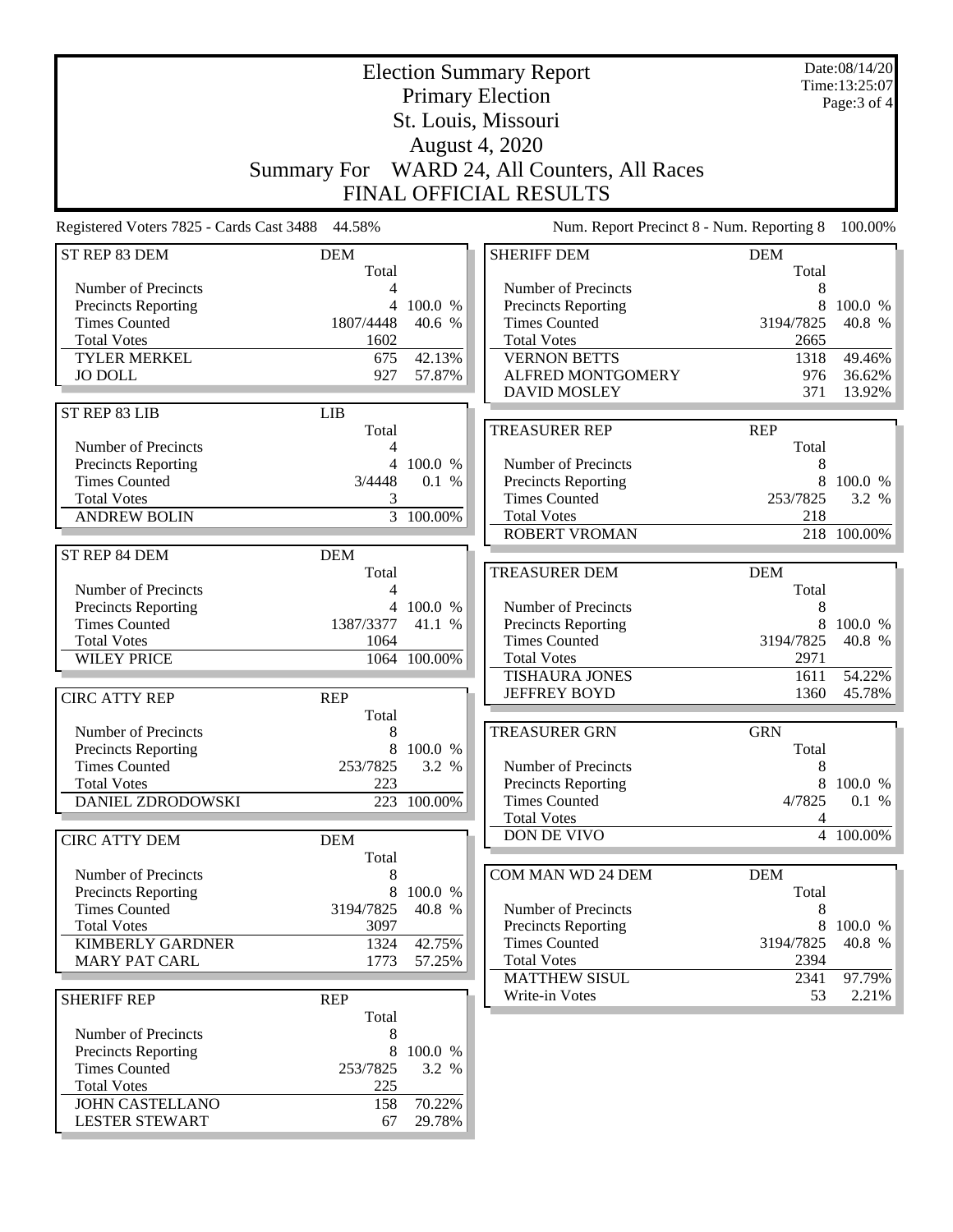| <b>Primary Election</b><br>Page:4 of 4<br>St. Louis, Missouri<br><b>August 4, 2020</b><br>Summary For WARD 24, All Counters, All Races<br><b>FINAL OFFICIAL RESULTS</b><br>Registered Voters 7825 - Cards Cast 3488<br>44.58%<br>Num. Report Precinct 8 - Num. Reporting 8<br>100.00%<br>COM WOMAN GRN CITYWIDE<br>COM WOMAN WD 24 DEM<br><b>DEM</b><br><b>GRN</b><br>Total<br>Total<br>Number of Precincts<br>Number of Precincts<br>8<br>8<br>Precincts Reporting<br>8<br>100.0 %<br>Precincts Reporting<br>8<br>100.0 %<br>3194/7825<br><b>Times Counted</b><br>40.8 %<br><b>Times Counted</b><br>4/7825<br>0.1 %<br><b>Total Votes</b><br>2596<br><b>Total Votes</b><br>$\boldsymbol{0}$<br><b>CAROLYN MCMAHON</b><br>65.83%<br>Write-in Votes<br>$\boldsymbol{0}$<br>N/A<br>1709<br><b>TERI POWERS</b><br>871<br>33.55%<br><b>Write-in Votes</b><br>16<br>0.62%<br>COM MAN CON CITYWIDE<br><b>CON</b><br>Total<br>COM MAN REP ALL OTHERS<br><b>REP</b><br>Number of Precincts<br>8<br>8<br>Total<br><b>Precincts Reporting</b><br>100.0 %<br>0/7825<br>Number of Precincts<br><b>Times Counted</b><br>0.0 %<br>8<br>8<br>100.0 %<br>Precincts Reporting<br><b>Total Votes</b><br>$\theta$<br>3.2 %<br><b>Times Counted</b><br>253/7825<br>N/A<br>Write-in Votes<br>$\mathbf{0}$<br><b>Total Votes</b><br>22<br>Write-in Votes<br>22 100.00%<br>COM WOMAN CON CITYWIDE<br><b>CON</b><br>Total<br>COM WOMAN REP ALL OTHERS<br><b>REP</b><br>Number of Precincts<br>8<br>Total<br>Precincts Reporting<br>8<br>100.0 %<br>0/7825<br><b>Times Counted</b><br>0.0 %<br>Number of Precincts<br>8<br>Precincts Reporting<br>8<br>100.0 %<br><b>Total Votes</b><br>$\boldsymbol{0}$<br><b>Times Counted</b><br>253/7825<br>3.2 %<br>Write-in Votes<br>$\boldsymbol{0}$<br>N/A<br><b>Total Votes</b><br>20<br>Write-in Votes<br>20 100.00%<br><b>CON AMEND 2</b><br>Total<br>COM MAN LIB CITYWIDE<br><b>LIB</b><br>Number of Precincts<br>Total<br><b>Precincts Reporting</b><br>8<br>100.0 %<br>3488/7825<br>8<br><b>Times Counted</b><br>44.6 %<br>Number of Precincts<br>8 100.0 %<br><b>Precincts Reporting</b><br><b>Total Votes</b><br>3394<br><b>Times Counted</b><br>8/7825<br>0.1 %<br><b>YES</b><br>2846<br>83.85%<br><b>Total Votes</b><br>NO.<br>548<br>2<br>16.15%<br>2 100.00%<br>Write-in Votes<br>LIB<br>COM WOMAN LIB CITYWIDE<br>Total<br>Number of Precincts<br>8<br><b>Precincts Reporting</b><br>8<br>100.0 %<br><b>Times Counted</b><br>8/7825<br>0.1 %<br><b>Total Votes</b><br>1<br>Write-in Votes<br>100.00%<br>1<br>COM MAN GRN ALL OTHERS<br><b>GRN</b><br>Total<br>Number of Precincts<br>8<br><b>Precincts Reporting</b><br>8<br>100.0 %<br><b>Times Counted</b><br>4/7825<br>0.1 %<br><b>Total Votes</b><br>$\boldsymbol{0}$<br>Write-in Votes<br>$\boldsymbol{0}$<br>N/A |  | <b>Election Summary Report</b> | Date:08/14/20<br>Time:13:25:07 |
|----------------------------------------------------------------------------------------------------------------------------------------------------------------------------------------------------------------------------------------------------------------------------------------------------------------------------------------------------------------------------------------------------------------------------------------------------------------------------------------------------------------------------------------------------------------------------------------------------------------------------------------------------------------------------------------------------------------------------------------------------------------------------------------------------------------------------------------------------------------------------------------------------------------------------------------------------------------------------------------------------------------------------------------------------------------------------------------------------------------------------------------------------------------------------------------------------------------------------------------------------------------------------------------------------------------------------------------------------------------------------------------------------------------------------------------------------------------------------------------------------------------------------------------------------------------------------------------------------------------------------------------------------------------------------------------------------------------------------------------------------------------------------------------------------------------------------------------------------------------------------------------------------------------------------------------------------------------------------------------------------------------------------------------------------------------------------------------------------------------------------------------------------------------------------------------------------------------------------------------------------------------------------------------------------------------------------------------------------------------------------------------------------------------------------------------------------------------------------------------------------------------------------------------------------------------------------------------------------------------------------------------------------------------------------------------------------------------------------------------------------------------------------------------------------|--|--------------------------------|--------------------------------|
|                                                                                                                                                                                                                                                                                                                                                                                                                                                                                                                                                                                                                                                                                                                                                                                                                                                                                                                                                                                                                                                                                                                                                                                                                                                                                                                                                                                                                                                                                                                                                                                                                                                                                                                                                                                                                                                                                                                                                                                                                                                                                                                                                                                                                                                                                                                                                                                                                                                                                                                                                                                                                                                                                                                                                                                                    |  |                                |                                |
|                                                                                                                                                                                                                                                                                                                                                                                                                                                                                                                                                                                                                                                                                                                                                                                                                                                                                                                                                                                                                                                                                                                                                                                                                                                                                                                                                                                                                                                                                                                                                                                                                                                                                                                                                                                                                                                                                                                                                                                                                                                                                                                                                                                                                                                                                                                                                                                                                                                                                                                                                                                                                                                                                                                                                                                                    |  |                                |                                |
|                                                                                                                                                                                                                                                                                                                                                                                                                                                                                                                                                                                                                                                                                                                                                                                                                                                                                                                                                                                                                                                                                                                                                                                                                                                                                                                                                                                                                                                                                                                                                                                                                                                                                                                                                                                                                                                                                                                                                                                                                                                                                                                                                                                                                                                                                                                                                                                                                                                                                                                                                                                                                                                                                                                                                                                                    |  |                                |                                |
|                                                                                                                                                                                                                                                                                                                                                                                                                                                                                                                                                                                                                                                                                                                                                                                                                                                                                                                                                                                                                                                                                                                                                                                                                                                                                                                                                                                                                                                                                                                                                                                                                                                                                                                                                                                                                                                                                                                                                                                                                                                                                                                                                                                                                                                                                                                                                                                                                                                                                                                                                                                                                                                                                                                                                                                                    |  |                                |                                |
|                                                                                                                                                                                                                                                                                                                                                                                                                                                                                                                                                                                                                                                                                                                                                                                                                                                                                                                                                                                                                                                                                                                                                                                                                                                                                                                                                                                                                                                                                                                                                                                                                                                                                                                                                                                                                                                                                                                                                                                                                                                                                                                                                                                                                                                                                                                                                                                                                                                                                                                                                                                                                                                                                                                                                                                                    |  |                                |                                |
|                                                                                                                                                                                                                                                                                                                                                                                                                                                                                                                                                                                                                                                                                                                                                                                                                                                                                                                                                                                                                                                                                                                                                                                                                                                                                                                                                                                                                                                                                                                                                                                                                                                                                                                                                                                                                                                                                                                                                                                                                                                                                                                                                                                                                                                                                                                                                                                                                                                                                                                                                                                                                                                                                                                                                                                                    |  |                                |                                |
|                                                                                                                                                                                                                                                                                                                                                                                                                                                                                                                                                                                                                                                                                                                                                                                                                                                                                                                                                                                                                                                                                                                                                                                                                                                                                                                                                                                                                                                                                                                                                                                                                                                                                                                                                                                                                                                                                                                                                                                                                                                                                                                                                                                                                                                                                                                                                                                                                                                                                                                                                                                                                                                                                                                                                                                                    |  |                                |                                |
|                                                                                                                                                                                                                                                                                                                                                                                                                                                                                                                                                                                                                                                                                                                                                                                                                                                                                                                                                                                                                                                                                                                                                                                                                                                                                                                                                                                                                                                                                                                                                                                                                                                                                                                                                                                                                                                                                                                                                                                                                                                                                                                                                                                                                                                                                                                                                                                                                                                                                                                                                                                                                                                                                                                                                                                                    |  |                                |                                |
|                                                                                                                                                                                                                                                                                                                                                                                                                                                                                                                                                                                                                                                                                                                                                                                                                                                                                                                                                                                                                                                                                                                                                                                                                                                                                                                                                                                                                                                                                                                                                                                                                                                                                                                                                                                                                                                                                                                                                                                                                                                                                                                                                                                                                                                                                                                                                                                                                                                                                                                                                                                                                                                                                                                                                                                                    |  |                                |                                |
|                                                                                                                                                                                                                                                                                                                                                                                                                                                                                                                                                                                                                                                                                                                                                                                                                                                                                                                                                                                                                                                                                                                                                                                                                                                                                                                                                                                                                                                                                                                                                                                                                                                                                                                                                                                                                                                                                                                                                                                                                                                                                                                                                                                                                                                                                                                                                                                                                                                                                                                                                                                                                                                                                                                                                                                                    |  |                                |                                |
|                                                                                                                                                                                                                                                                                                                                                                                                                                                                                                                                                                                                                                                                                                                                                                                                                                                                                                                                                                                                                                                                                                                                                                                                                                                                                                                                                                                                                                                                                                                                                                                                                                                                                                                                                                                                                                                                                                                                                                                                                                                                                                                                                                                                                                                                                                                                                                                                                                                                                                                                                                                                                                                                                                                                                                                                    |  |                                |                                |
|                                                                                                                                                                                                                                                                                                                                                                                                                                                                                                                                                                                                                                                                                                                                                                                                                                                                                                                                                                                                                                                                                                                                                                                                                                                                                                                                                                                                                                                                                                                                                                                                                                                                                                                                                                                                                                                                                                                                                                                                                                                                                                                                                                                                                                                                                                                                                                                                                                                                                                                                                                                                                                                                                                                                                                                                    |  |                                |                                |
|                                                                                                                                                                                                                                                                                                                                                                                                                                                                                                                                                                                                                                                                                                                                                                                                                                                                                                                                                                                                                                                                                                                                                                                                                                                                                                                                                                                                                                                                                                                                                                                                                                                                                                                                                                                                                                                                                                                                                                                                                                                                                                                                                                                                                                                                                                                                                                                                                                                                                                                                                                                                                                                                                                                                                                                                    |  |                                |                                |
|                                                                                                                                                                                                                                                                                                                                                                                                                                                                                                                                                                                                                                                                                                                                                                                                                                                                                                                                                                                                                                                                                                                                                                                                                                                                                                                                                                                                                                                                                                                                                                                                                                                                                                                                                                                                                                                                                                                                                                                                                                                                                                                                                                                                                                                                                                                                                                                                                                                                                                                                                                                                                                                                                                                                                                                                    |  |                                |                                |
|                                                                                                                                                                                                                                                                                                                                                                                                                                                                                                                                                                                                                                                                                                                                                                                                                                                                                                                                                                                                                                                                                                                                                                                                                                                                                                                                                                                                                                                                                                                                                                                                                                                                                                                                                                                                                                                                                                                                                                                                                                                                                                                                                                                                                                                                                                                                                                                                                                                                                                                                                                                                                                                                                                                                                                                                    |  |                                |                                |
|                                                                                                                                                                                                                                                                                                                                                                                                                                                                                                                                                                                                                                                                                                                                                                                                                                                                                                                                                                                                                                                                                                                                                                                                                                                                                                                                                                                                                                                                                                                                                                                                                                                                                                                                                                                                                                                                                                                                                                                                                                                                                                                                                                                                                                                                                                                                                                                                                                                                                                                                                                                                                                                                                                                                                                                                    |  |                                |                                |
|                                                                                                                                                                                                                                                                                                                                                                                                                                                                                                                                                                                                                                                                                                                                                                                                                                                                                                                                                                                                                                                                                                                                                                                                                                                                                                                                                                                                                                                                                                                                                                                                                                                                                                                                                                                                                                                                                                                                                                                                                                                                                                                                                                                                                                                                                                                                                                                                                                                                                                                                                                                                                                                                                                                                                                                                    |  |                                |                                |
|                                                                                                                                                                                                                                                                                                                                                                                                                                                                                                                                                                                                                                                                                                                                                                                                                                                                                                                                                                                                                                                                                                                                                                                                                                                                                                                                                                                                                                                                                                                                                                                                                                                                                                                                                                                                                                                                                                                                                                                                                                                                                                                                                                                                                                                                                                                                                                                                                                                                                                                                                                                                                                                                                                                                                                                                    |  |                                |                                |
|                                                                                                                                                                                                                                                                                                                                                                                                                                                                                                                                                                                                                                                                                                                                                                                                                                                                                                                                                                                                                                                                                                                                                                                                                                                                                                                                                                                                                                                                                                                                                                                                                                                                                                                                                                                                                                                                                                                                                                                                                                                                                                                                                                                                                                                                                                                                                                                                                                                                                                                                                                                                                                                                                                                                                                                                    |  |                                |                                |
|                                                                                                                                                                                                                                                                                                                                                                                                                                                                                                                                                                                                                                                                                                                                                                                                                                                                                                                                                                                                                                                                                                                                                                                                                                                                                                                                                                                                                                                                                                                                                                                                                                                                                                                                                                                                                                                                                                                                                                                                                                                                                                                                                                                                                                                                                                                                                                                                                                                                                                                                                                                                                                                                                                                                                                                                    |  |                                |                                |
|                                                                                                                                                                                                                                                                                                                                                                                                                                                                                                                                                                                                                                                                                                                                                                                                                                                                                                                                                                                                                                                                                                                                                                                                                                                                                                                                                                                                                                                                                                                                                                                                                                                                                                                                                                                                                                                                                                                                                                                                                                                                                                                                                                                                                                                                                                                                                                                                                                                                                                                                                                                                                                                                                                                                                                                                    |  |                                |                                |
|                                                                                                                                                                                                                                                                                                                                                                                                                                                                                                                                                                                                                                                                                                                                                                                                                                                                                                                                                                                                                                                                                                                                                                                                                                                                                                                                                                                                                                                                                                                                                                                                                                                                                                                                                                                                                                                                                                                                                                                                                                                                                                                                                                                                                                                                                                                                                                                                                                                                                                                                                                                                                                                                                                                                                                                                    |  |                                |                                |
|                                                                                                                                                                                                                                                                                                                                                                                                                                                                                                                                                                                                                                                                                                                                                                                                                                                                                                                                                                                                                                                                                                                                                                                                                                                                                                                                                                                                                                                                                                                                                                                                                                                                                                                                                                                                                                                                                                                                                                                                                                                                                                                                                                                                                                                                                                                                                                                                                                                                                                                                                                                                                                                                                                                                                                                                    |  |                                |                                |
|                                                                                                                                                                                                                                                                                                                                                                                                                                                                                                                                                                                                                                                                                                                                                                                                                                                                                                                                                                                                                                                                                                                                                                                                                                                                                                                                                                                                                                                                                                                                                                                                                                                                                                                                                                                                                                                                                                                                                                                                                                                                                                                                                                                                                                                                                                                                                                                                                                                                                                                                                                                                                                                                                                                                                                                                    |  |                                |                                |
|                                                                                                                                                                                                                                                                                                                                                                                                                                                                                                                                                                                                                                                                                                                                                                                                                                                                                                                                                                                                                                                                                                                                                                                                                                                                                                                                                                                                                                                                                                                                                                                                                                                                                                                                                                                                                                                                                                                                                                                                                                                                                                                                                                                                                                                                                                                                                                                                                                                                                                                                                                                                                                                                                                                                                                                                    |  |                                |                                |
|                                                                                                                                                                                                                                                                                                                                                                                                                                                                                                                                                                                                                                                                                                                                                                                                                                                                                                                                                                                                                                                                                                                                                                                                                                                                                                                                                                                                                                                                                                                                                                                                                                                                                                                                                                                                                                                                                                                                                                                                                                                                                                                                                                                                                                                                                                                                                                                                                                                                                                                                                                                                                                                                                                                                                                                                    |  |                                |                                |
|                                                                                                                                                                                                                                                                                                                                                                                                                                                                                                                                                                                                                                                                                                                                                                                                                                                                                                                                                                                                                                                                                                                                                                                                                                                                                                                                                                                                                                                                                                                                                                                                                                                                                                                                                                                                                                                                                                                                                                                                                                                                                                                                                                                                                                                                                                                                                                                                                                                                                                                                                                                                                                                                                                                                                                                                    |  |                                |                                |
|                                                                                                                                                                                                                                                                                                                                                                                                                                                                                                                                                                                                                                                                                                                                                                                                                                                                                                                                                                                                                                                                                                                                                                                                                                                                                                                                                                                                                                                                                                                                                                                                                                                                                                                                                                                                                                                                                                                                                                                                                                                                                                                                                                                                                                                                                                                                                                                                                                                                                                                                                                                                                                                                                                                                                                                                    |  |                                |                                |
|                                                                                                                                                                                                                                                                                                                                                                                                                                                                                                                                                                                                                                                                                                                                                                                                                                                                                                                                                                                                                                                                                                                                                                                                                                                                                                                                                                                                                                                                                                                                                                                                                                                                                                                                                                                                                                                                                                                                                                                                                                                                                                                                                                                                                                                                                                                                                                                                                                                                                                                                                                                                                                                                                                                                                                                                    |  |                                |                                |
|                                                                                                                                                                                                                                                                                                                                                                                                                                                                                                                                                                                                                                                                                                                                                                                                                                                                                                                                                                                                                                                                                                                                                                                                                                                                                                                                                                                                                                                                                                                                                                                                                                                                                                                                                                                                                                                                                                                                                                                                                                                                                                                                                                                                                                                                                                                                                                                                                                                                                                                                                                                                                                                                                                                                                                                                    |  |                                |                                |
|                                                                                                                                                                                                                                                                                                                                                                                                                                                                                                                                                                                                                                                                                                                                                                                                                                                                                                                                                                                                                                                                                                                                                                                                                                                                                                                                                                                                                                                                                                                                                                                                                                                                                                                                                                                                                                                                                                                                                                                                                                                                                                                                                                                                                                                                                                                                                                                                                                                                                                                                                                                                                                                                                                                                                                                                    |  |                                |                                |
|                                                                                                                                                                                                                                                                                                                                                                                                                                                                                                                                                                                                                                                                                                                                                                                                                                                                                                                                                                                                                                                                                                                                                                                                                                                                                                                                                                                                                                                                                                                                                                                                                                                                                                                                                                                                                                                                                                                                                                                                                                                                                                                                                                                                                                                                                                                                                                                                                                                                                                                                                                                                                                                                                                                                                                                                    |  |                                |                                |
|                                                                                                                                                                                                                                                                                                                                                                                                                                                                                                                                                                                                                                                                                                                                                                                                                                                                                                                                                                                                                                                                                                                                                                                                                                                                                                                                                                                                                                                                                                                                                                                                                                                                                                                                                                                                                                                                                                                                                                                                                                                                                                                                                                                                                                                                                                                                                                                                                                                                                                                                                                                                                                                                                                                                                                                                    |  |                                |                                |
|                                                                                                                                                                                                                                                                                                                                                                                                                                                                                                                                                                                                                                                                                                                                                                                                                                                                                                                                                                                                                                                                                                                                                                                                                                                                                                                                                                                                                                                                                                                                                                                                                                                                                                                                                                                                                                                                                                                                                                                                                                                                                                                                                                                                                                                                                                                                                                                                                                                                                                                                                                                                                                                                                                                                                                                                    |  |                                |                                |
|                                                                                                                                                                                                                                                                                                                                                                                                                                                                                                                                                                                                                                                                                                                                                                                                                                                                                                                                                                                                                                                                                                                                                                                                                                                                                                                                                                                                                                                                                                                                                                                                                                                                                                                                                                                                                                                                                                                                                                                                                                                                                                                                                                                                                                                                                                                                                                                                                                                                                                                                                                                                                                                                                                                                                                                                    |  |                                |                                |
|                                                                                                                                                                                                                                                                                                                                                                                                                                                                                                                                                                                                                                                                                                                                                                                                                                                                                                                                                                                                                                                                                                                                                                                                                                                                                                                                                                                                                                                                                                                                                                                                                                                                                                                                                                                                                                                                                                                                                                                                                                                                                                                                                                                                                                                                                                                                                                                                                                                                                                                                                                                                                                                                                                                                                                                                    |  |                                |                                |
|                                                                                                                                                                                                                                                                                                                                                                                                                                                                                                                                                                                                                                                                                                                                                                                                                                                                                                                                                                                                                                                                                                                                                                                                                                                                                                                                                                                                                                                                                                                                                                                                                                                                                                                                                                                                                                                                                                                                                                                                                                                                                                                                                                                                                                                                                                                                                                                                                                                                                                                                                                                                                                                                                                                                                                                                    |  |                                |                                |
|                                                                                                                                                                                                                                                                                                                                                                                                                                                                                                                                                                                                                                                                                                                                                                                                                                                                                                                                                                                                                                                                                                                                                                                                                                                                                                                                                                                                                                                                                                                                                                                                                                                                                                                                                                                                                                                                                                                                                                                                                                                                                                                                                                                                                                                                                                                                                                                                                                                                                                                                                                                                                                                                                                                                                                                                    |  |                                |                                |
|                                                                                                                                                                                                                                                                                                                                                                                                                                                                                                                                                                                                                                                                                                                                                                                                                                                                                                                                                                                                                                                                                                                                                                                                                                                                                                                                                                                                                                                                                                                                                                                                                                                                                                                                                                                                                                                                                                                                                                                                                                                                                                                                                                                                                                                                                                                                                                                                                                                                                                                                                                                                                                                                                                                                                                                                    |  |                                |                                |
|                                                                                                                                                                                                                                                                                                                                                                                                                                                                                                                                                                                                                                                                                                                                                                                                                                                                                                                                                                                                                                                                                                                                                                                                                                                                                                                                                                                                                                                                                                                                                                                                                                                                                                                                                                                                                                                                                                                                                                                                                                                                                                                                                                                                                                                                                                                                                                                                                                                                                                                                                                                                                                                                                                                                                                                                    |  |                                |                                |
|                                                                                                                                                                                                                                                                                                                                                                                                                                                                                                                                                                                                                                                                                                                                                                                                                                                                                                                                                                                                                                                                                                                                                                                                                                                                                                                                                                                                                                                                                                                                                                                                                                                                                                                                                                                                                                                                                                                                                                                                                                                                                                                                                                                                                                                                                                                                                                                                                                                                                                                                                                                                                                                                                                                                                                                                    |  |                                |                                |
|                                                                                                                                                                                                                                                                                                                                                                                                                                                                                                                                                                                                                                                                                                                                                                                                                                                                                                                                                                                                                                                                                                                                                                                                                                                                                                                                                                                                                                                                                                                                                                                                                                                                                                                                                                                                                                                                                                                                                                                                                                                                                                                                                                                                                                                                                                                                                                                                                                                                                                                                                                                                                                                                                                                                                                                                    |  |                                |                                |
|                                                                                                                                                                                                                                                                                                                                                                                                                                                                                                                                                                                                                                                                                                                                                                                                                                                                                                                                                                                                                                                                                                                                                                                                                                                                                                                                                                                                                                                                                                                                                                                                                                                                                                                                                                                                                                                                                                                                                                                                                                                                                                                                                                                                                                                                                                                                                                                                                                                                                                                                                                                                                                                                                                                                                                                                    |  |                                |                                |
|                                                                                                                                                                                                                                                                                                                                                                                                                                                                                                                                                                                                                                                                                                                                                                                                                                                                                                                                                                                                                                                                                                                                                                                                                                                                                                                                                                                                                                                                                                                                                                                                                                                                                                                                                                                                                                                                                                                                                                                                                                                                                                                                                                                                                                                                                                                                                                                                                                                                                                                                                                                                                                                                                                                                                                                                    |  |                                |                                |
|                                                                                                                                                                                                                                                                                                                                                                                                                                                                                                                                                                                                                                                                                                                                                                                                                                                                                                                                                                                                                                                                                                                                                                                                                                                                                                                                                                                                                                                                                                                                                                                                                                                                                                                                                                                                                                                                                                                                                                                                                                                                                                                                                                                                                                                                                                                                                                                                                                                                                                                                                                                                                                                                                                                                                                                                    |  |                                |                                |
|                                                                                                                                                                                                                                                                                                                                                                                                                                                                                                                                                                                                                                                                                                                                                                                                                                                                                                                                                                                                                                                                                                                                                                                                                                                                                                                                                                                                                                                                                                                                                                                                                                                                                                                                                                                                                                                                                                                                                                                                                                                                                                                                                                                                                                                                                                                                                                                                                                                                                                                                                                                                                                                                                                                                                                                                    |  |                                |                                |
|                                                                                                                                                                                                                                                                                                                                                                                                                                                                                                                                                                                                                                                                                                                                                                                                                                                                                                                                                                                                                                                                                                                                                                                                                                                                                                                                                                                                                                                                                                                                                                                                                                                                                                                                                                                                                                                                                                                                                                                                                                                                                                                                                                                                                                                                                                                                                                                                                                                                                                                                                                                                                                                                                                                                                                                                    |  |                                |                                |
|                                                                                                                                                                                                                                                                                                                                                                                                                                                                                                                                                                                                                                                                                                                                                                                                                                                                                                                                                                                                                                                                                                                                                                                                                                                                                                                                                                                                                                                                                                                                                                                                                                                                                                                                                                                                                                                                                                                                                                                                                                                                                                                                                                                                                                                                                                                                                                                                                                                                                                                                                                                                                                                                                                                                                                                                    |  |                                |                                |
|                                                                                                                                                                                                                                                                                                                                                                                                                                                                                                                                                                                                                                                                                                                                                                                                                                                                                                                                                                                                                                                                                                                                                                                                                                                                                                                                                                                                                                                                                                                                                                                                                                                                                                                                                                                                                                                                                                                                                                                                                                                                                                                                                                                                                                                                                                                                                                                                                                                                                                                                                                                                                                                                                                                                                                                                    |  |                                |                                |
|                                                                                                                                                                                                                                                                                                                                                                                                                                                                                                                                                                                                                                                                                                                                                                                                                                                                                                                                                                                                                                                                                                                                                                                                                                                                                                                                                                                                                                                                                                                                                                                                                                                                                                                                                                                                                                                                                                                                                                                                                                                                                                                                                                                                                                                                                                                                                                                                                                                                                                                                                                                                                                                                                                                                                                                                    |  |                                |                                |
|                                                                                                                                                                                                                                                                                                                                                                                                                                                                                                                                                                                                                                                                                                                                                                                                                                                                                                                                                                                                                                                                                                                                                                                                                                                                                                                                                                                                                                                                                                                                                                                                                                                                                                                                                                                                                                                                                                                                                                                                                                                                                                                                                                                                                                                                                                                                                                                                                                                                                                                                                                                                                                                                                                                                                                                                    |  |                                |                                |
|                                                                                                                                                                                                                                                                                                                                                                                                                                                                                                                                                                                                                                                                                                                                                                                                                                                                                                                                                                                                                                                                                                                                                                                                                                                                                                                                                                                                                                                                                                                                                                                                                                                                                                                                                                                                                                                                                                                                                                                                                                                                                                                                                                                                                                                                                                                                                                                                                                                                                                                                                                                                                                                                                                                                                                                                    |  |                                |                                |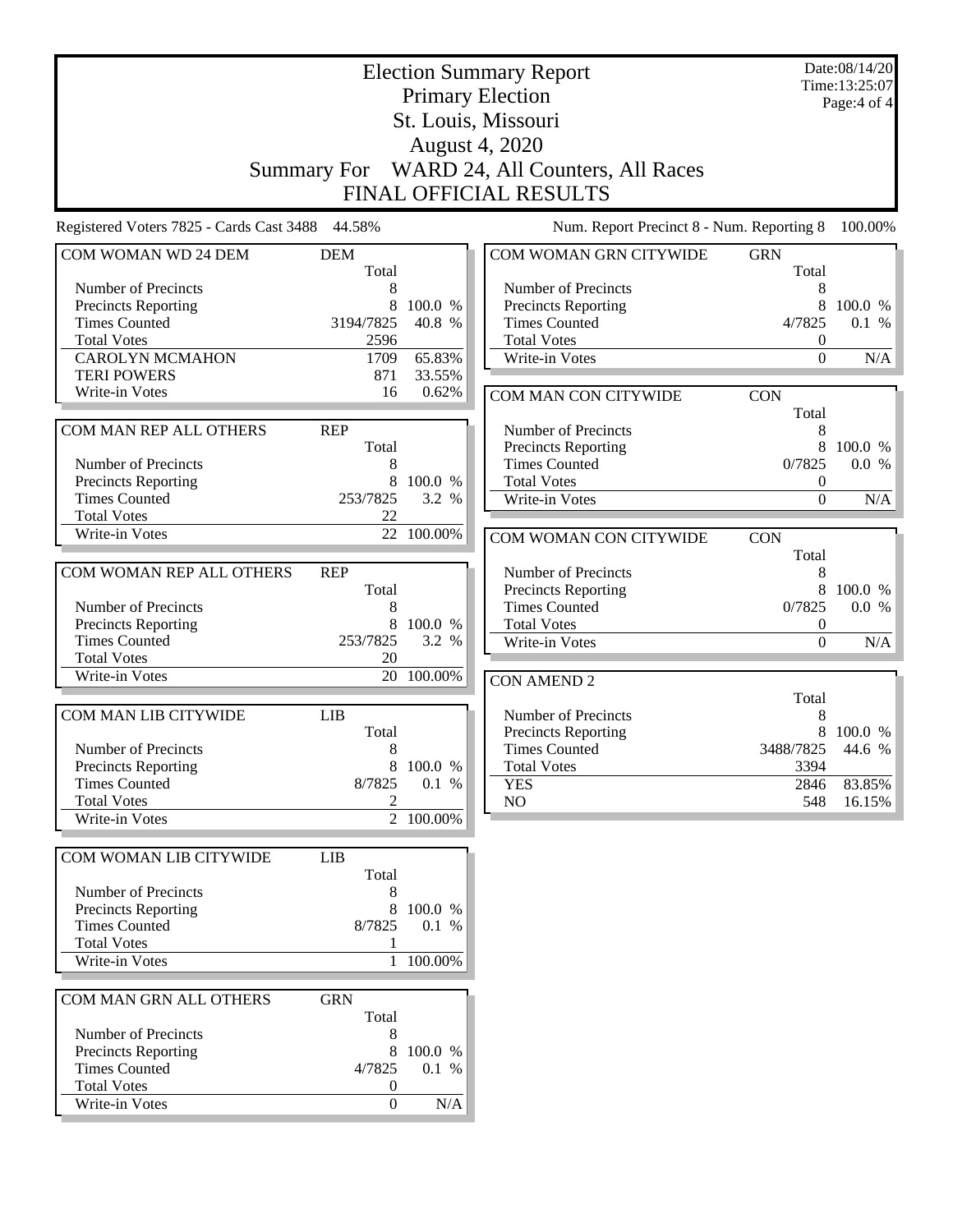|                                                    |                     |                        | <b>Election Summary Report</b>             |                     | Date:08/14/20<br>Time: 13:25:14 |
|----------------------------------------------------|---------------------|------------------------|--------------------------------------------|---------------------|---------------------------------|
|                                                    |                     |                        | <b>Primary Election</b>                    |                     | Page:1 of 4                     |
|                                                    |                     |                        | St. Louis, Missouri                        |                     |                                 |
|                                                    |                     |                        | August 4, 2020                             |                     |                                 |
|                                                    |                     |                        | WARD 25, All Counters, All Races           |                     |                                 |
|                                                    | <b>Summary For</b>  |                        |                                            |                     |                                 |
|                                                    |                     |                        | <b>FINAL OFFICIAL RESULTS</b>              |                     |                                 |
| Registered Voters 5476 - Cards Cast 1715 31.32%    |                     |                        | Num. Report Precinct 6 - Num. Reporting 6  |                     | 100.00%                         |
| <b>GOV REP</b>                                     | <b>REP</b><br>Total |                        | <b>LT GOV DEM</b>                          | <b>DEM</b><br>Total |                                 |
| Number of Precincts                                | 6                   |                        | Number of Precincts                        | 6                   |                                 |
| Precincts Reporting                                | 6                   | 100.0 %                | <b>Precincts Reporting</b>                 | 6                   | 100.0 %                         |
| <b>Times Counted</b>                               | 119/5476            | 2.2 %                  | <b>Times Counted</b>                       | 1583/5476           | 28.9 %                          |
| <b>Total Votes</b>                                 | 117                 |                        | <b>Total Votes</b>                         | 1438                |                                 |
| <b>RALEIGH RITTER</b>                              | 6                   | 5.13%                  | <b>GREGORY UPCHURCH</b>                    | 404                 | 28.09%                          |
| <b>MIKE PARSON</b>                                 | 84                  | 71.79%                 | <b>ALISSIA CANADY</b>                      | 1034                | 71.91%                          |
| <b>JAMES NEELY</b><br><b>SAUNDRA McDOWELL</b>      | 15                  | 12.82%                 |                                            |                     |                                 |
|                                                    | 12                  | 10.26%                 | LT GOV LIB                                 | <b>LIB</b>          |                                 |
|                                                    |                     |                        | Number of Precincts                        | Total               |                                 |
| <b>GOV DEM</b>                                     | <b>DEM</b><br>Total |                        | Precincts Reporting                        | 6<br>6              | 100.0 %                         |
| Number of Precincts                                | 6                   |                        | <b>Times Counted</b>                       | 2/5476              | 0.0 %                           |
| Precincts Reporting                                | 6                   | 100.0 %                | <b>Total Votes</b>                         | 2                   |                                 |
| <b>Times Counted</b>                               | 1583/5476           | 28.9 %                 | <b>BILL SLANTZ</b>                         |                     | 2 100.00%                       |
| <b>Total Votes</b>                                 | 1482                |                        |                                            |                     |                                 |
| NICOLE GALLOWAY                                    | 1120                | 75.57%                 | <b>LT GOV GRN</b>                          | <b>GRN</b>          |                                 |
| <b>JIMMIE MATTHEWS</b>                             | 98                  | 6.61%                  |                                            | Total               |                                 |
| <b>ANTOIN JOHNSON</b>                              | 130                 | 8.77%                  | Number of Precincts                        | 6                   |                                 |
| <b>ERIC MORRISON</b>                               | 90                  | 6.07%                  | Precincts Reporting                        | 6                   | 100.0 %                         |
| ROBIN VAN QUAETHEM                                 | 44                  | 2.97%                  | <b>Times Counted</b>                       | 2/5476              | 0.0 %                           |
|                                                    |                     |                        | <b>Total Votes</b>                         | 2                   |                                 |
| <b>GOV LIB</b>                                     | <b>LIB</b><br>Total |                        | <b>KELLEY DRAGOO</b>                       |                     | 2 100.00%                       |
| Number of Precincts                                | 6                   |                        |                                            |                     |                                 |
| Precincts Reporting                                | 6                   | 100.0 %                | <b>SEC OF STATE REP</b>                    | <b>REP</b>          |                                 |
| <b>Times Counted</b>                               | 2/5476              | 0.0 %                  | Number of Precincts                        | Total<br>6          |                                 |
| <b>Total Votes</b>                                 | 2                   |                        | <b>Precincts Reporting</b>                 |                     | 6 100.0 %                       |
| <b>RIK COMBS</b>                                   |                     | 2 100.00%              | <b>Times Counted</b>                       | 119/5476            | 2.2 %                           |
|                                                    |                     |                        | <b>Total Votes</b>                         | 111                 |                                 |
| <b>GOV GRN</b>                                     | <b>GRN</b>          |                        | <b>JOHN ASHCROFT</b>                       |                     | 111 100.00%                     |
|                                                    | Total               |                        |                                            |                     |                                 |
| Number of Precincts                                | 6                   |                        | <b>SEC OF STATE DEM</b>                    | <b>DEM</b>          |                                 |
| <b>Precincts Reporting</b><br><b>Times Counted</b> | 6                   | 100.0 %<br>0.0 %       |                                            | Total               |                                 |
| <b>Total Votes</b>                                 | 2/5476<br>2         |                        | Number of Precincts                        | 6                   |                                 |
| <b>JEROME BAUER</b>                                |                     | $\overline{2}$ 100.00% | <b>Precincts Reporting</b>                 |                     | 6 100.0 %                       |
|                                                    |                     |                        | <b>Times Counted</b><br><b>Total Votes</b> | 1583/5476<br>1310   | 28.9 %                          |
| LT GOV REP                                         | <b>REP</b>          |                        | YINKA FALETI                               |                     | 1310 100.00%                    |
|                                                    | Total               |                        |                                            |                     |                                 |
| Number of Precincts                                | 6                   |                        | <b>SEC OF STATE LIB</b>                    | LIB                 |                                 |
| <b>Precincts Reporting</b>                         | 6                   | 100.0 %                |                                            | Total               |                                 |
| <b>Times Counted</b>                               | 119/5476            | 2.2 %                  | Number of Precincts                        | 6                   |                                 |
| <b>Total Votes</b>                                 | 112                 |                        | Precincts Reporting                        |                     | 6 100.0 %                       |
| <b>ARNIE DIENOFF</b>                               | 14                  | 12.50%                 | <b>Times Counted</b>                       | 2/5476              | 0.0 %                           |
| <b>MIKE KEHOE</b>                                  | 48                  | 42.86%                 | <b>Total Votes</b>                         | 2                   |                                 |
| <b>AARON WISDOM</b>                                | 17                  | 15.18%                 | <b>CARL FREESE</b>                         |                     | 2 100.00%                       |
| <b>MIKE CARTER</b>                                 | 33                  | 29.46%                 |                                            |                     |                                 |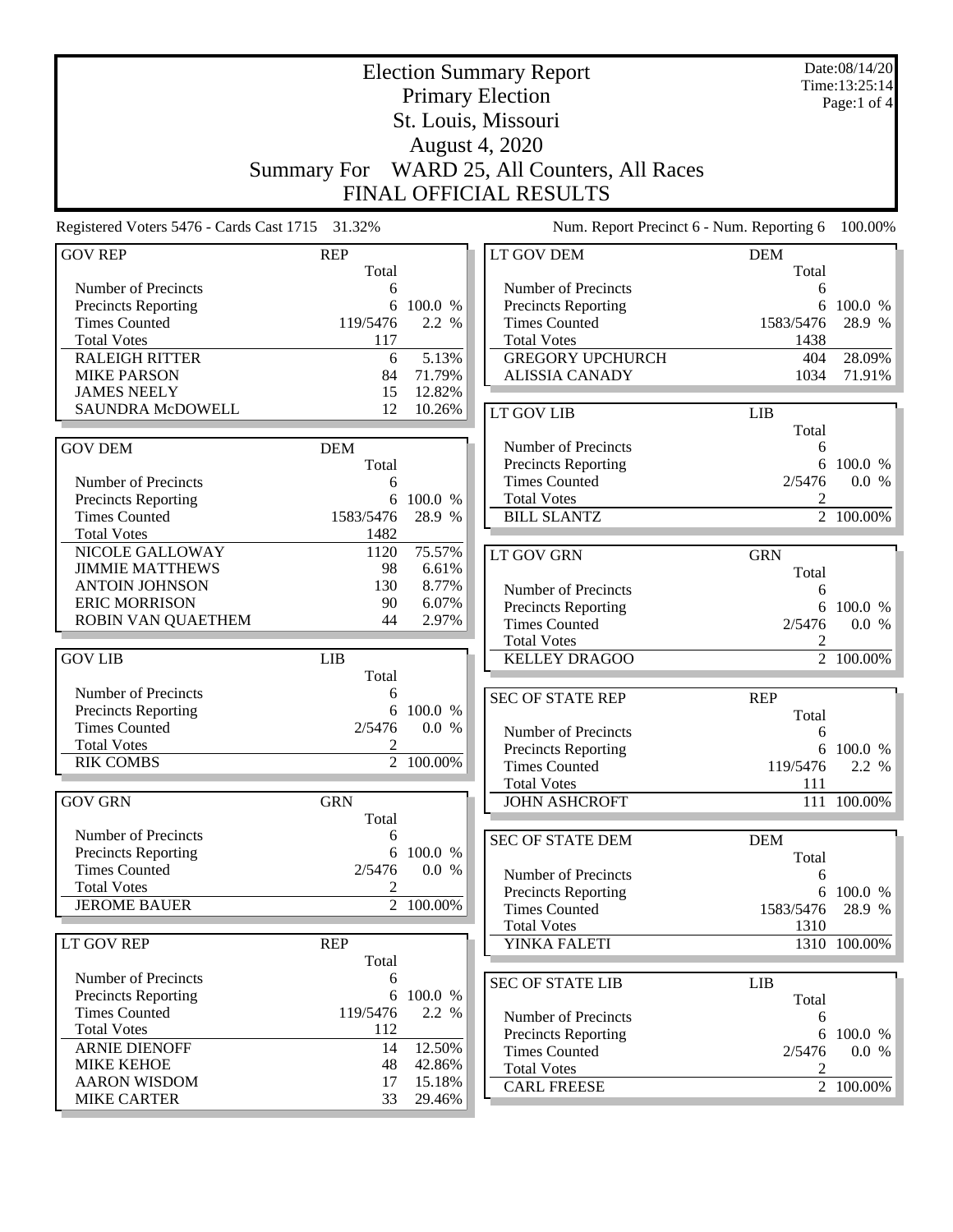|                                                   |                                      |                        | <b>Election Summary Report</b>             |                     | Date:08/14/20<br>Time:13:25:14 |  |
|---------------------------------------------------|--------------------------------------|------------------------|--------------------------------------------|---------------------|--------------------------------|--|
|                                                   | <b>Primary Election</b>              |                        |                                            |                     |                                |  |
|                                                   |                                      |                        | St. Louis, Missouri                        |                     | Page:2 of 4                    |  |
|                                                   |                                      |                        | August 4, 2020                             |                     |                                |  |
|                                                   |                                      |                        |                                            |                     |                                |  |
|                                                   | Summary For                          |                        | WARD 25, All Counters, All Races           |                     |                                |  |
|                                                   |                                      |                        | FINAL OFFICIAL RESULTS                     |                     |                                |  |
| Registered Voters 5476 - Cards Cast 1715 31.32%   |                                      |                        | Num. Report Precinct 6 - Num. Reporting 6  |                     | 100.00%                        |  |
| <b>SEC OF STATE GRN</b>                           | <b>GRN</b><br>Total                  |                        | <b>ATTY GENERAL REP</b>                    | <b>REP</b><br>Total |                                |  |
| Number of Precincts                               | 6                                    |                        | Number of Precincts                        | 6                   |                                |  |
| <b>Precincts Reporting</b>                        | 6                                    | 100.0 %                | Precincts Reporting                        | 6                   | 100.0 %                        |  |
| <b>Times Counted</b>                              | 2/5476                               | 0.0 %                  | <b>Times Counted</b>                       | 119/5476            | 2.2 %                          |  |
| <b>Total Votes</b><br>PAUL LEHMANN                | 2                                    | $\overline{2}$ 100.00% | <b>Total Votes</b><br><b>ERIC SCHMITT</b>  | 110                 | 110 100.00%                    |  |
|                                                   |                                      |                        |                                            |                     |                                |  |
| <b>SEC OF STATE CON</b>                           | <b>CON</b>                           |                        | ATTY GENERAL DEM                           | <b>DEM</b>          |                                |  |
|                                                   | Total                                |                        |                                            | Total               |                                |  |
| Number of Precincts                               | 6                                    |                        | Number of Precincts                        | 6                   |                                |  |
| <b>Precincts Reporting</b>                        |                                      | 6 100.0 %              | <b>Precincts Reporting</b>                 |                     | 6 100.0 %                      |  |
| <b>Times Counted</b>                              | 1/5476                               | 0.0 %                  | <b>Times Counted</b>                       | 1583/5476           | 28.9 %                         |  |
| <b>Total Votes</b><br>PAUL VENABLE                | $\boldsymbol{0}$<br>$\boldsymbol{0}$ | N/A                    | <b>Total Votes</b><br><b>RICH FINNERAN</b> | 1380<br>650         | 47.10%                         |  |
|                                                   |                                      |                        | <b>ELAD GROSS</b>                          | 730                 | 52.90%                         |  |
| <b>ST TREASURER REP</b>                           | <b>REP</b>                           |                        |                                            |                     |                                |  |
|                                                   | Total                                |                        | <b>ATTY GENERAL LIB</b>                    | <b>LIB</b>          |                                |  |
| Number of Precincts                               | 6                                    |                        |                                            | Total               |                                |  |
| <b>Precincts Reporting</b>                        | 6                                    | 100.0 %                | Number of Precincts                        | 6                   |                                |  |
| <b>Times Counted</b>                              | 119/5476                             | 2.2 %                  | <b>Precincts Reporting</b>                 | 6                   | 100.0 %                        |  |
| <b>Total Votes</b>                                | 107                                  |                        | <b>Times Counted</b>                       | 2/5476              | 0.0 %                          |  |
| <b>SCOTT FITZPATRICK</b>                          |                                      | 107 100.00%            | <b>Total Votes</b><br><b>KEVIN BABCOCK</b> | 2                   | 2 100.00%                      |  |
| <b>ST TREASURER DEM</b>                           | <b>DEM</b>                           |                        |                                            |                     |                                |  |
|                                                   | Total                                |                        | <b>US REP 1 REP</b>                        | <b>REP</b>          |                                |  |
| Number of Precincts                               | 6                                    |                        |                                            | Total               |                                |  |
| <b>Precincts Reporting</b>                        |                                      | 6 100.0 %              | Number of Precincts                        | 6                   |                                |  |
| <b>Times Counted</b>                              | 1583/5476                            | 28.9 %                 | Precincts Reporting                        |                     | 6 100.0 %                      |  |
| <b>Total Votes</b>                                | 1299                                 |                        | <b>Times Counted</b>                       | 119/5476            | 2.2 %                          |  |
| <b>VICKI ENGLUND</b>                              |                                      | 1299 100.00%           | <b>Total Votes</b>                         | 113                 |                                |  |
|                                                   |                                      |                        | <b>WINNIE HEARTSTRONG</b>                  | 48                  | 42.48%                         |  |
| <b>ST TREASURER LIB</b>                           | <b>LIB</b>                           |                        | <b>ANTHONY ROGERS</b>                      | 65                  | 57.52%                         |  |
|                                                   | Total                                |                        | <b>US REP 1 DEM</b>                        |                     |                                |  |
| Number of Precincts<br><b>Precincts Reporting</b> | 6<br>6                               | 100.0 %                |                                            | <b>DEM</b><br>Total |                                |  |
| <b>Times Counted</b>                              | 2/5476                               | 0.0 %                  | Number of Precincts                        | 6                   |                                |  |
| <b>Total Votes</b>                                | 2                                    |                        | <b>Precincts Reporting</b>                 | 6                   | 100.0 %                        |  |
| NICHOLAS KASOFF                                   |                                      | 2 100.00%              | <b>Times Counted</b>                       | 1583/5476           | 28.9 %                         |  |
|                                                   |                                      |                        | <b>Total Votes</b>                         | 1557                |                                |  |
| ST TREASURER GRN                                  | <b>GRN</b>                           |                        | <b>CORI BUSH</b>                           | 780                 | 50.10%                         |  |
|                                                   | Total                                |                        | <b>LACY CLAY</b><br>KATHERINE BRUCKNER     | 627<br>150          | 40.27%                         |  |
| Number of Precincts                               | 6                                    |                        |                                            |                     | 9.63%                          |  |
| Precincts Reporting                               | 6                                    | 100.0 %                |                                            | <b>LIB</b>          |                                |  |
| <b>Times Counted</b><br><b>Total Votes</b>        | 2/5476<br>2                          | 0.0 %                  | <b>US REP 1 LIB</b>                        | Total               |                                |  |
| <b>JOSEPH CIVETTINI</b>                           |                                      | 2 100.00%              | Number of Precincts                        | 6                   |                                |  |
|                                                   |                                      |                        | <b>Precincts Reporting</b>                 | 6                   | 100.0 %                        |  |
|                                                   |                                      |                        | <b>Times Counted</b>                       | 2/5476              | 0.0 %                          |  |
|                                                   |                                      |                        | <b>Total Votes</b>                         | 2                   |                                |  |
|                                                   |                                      |                        | <b>ALEX FURMAN</b>                         |                     | 2 100.00%                      |  |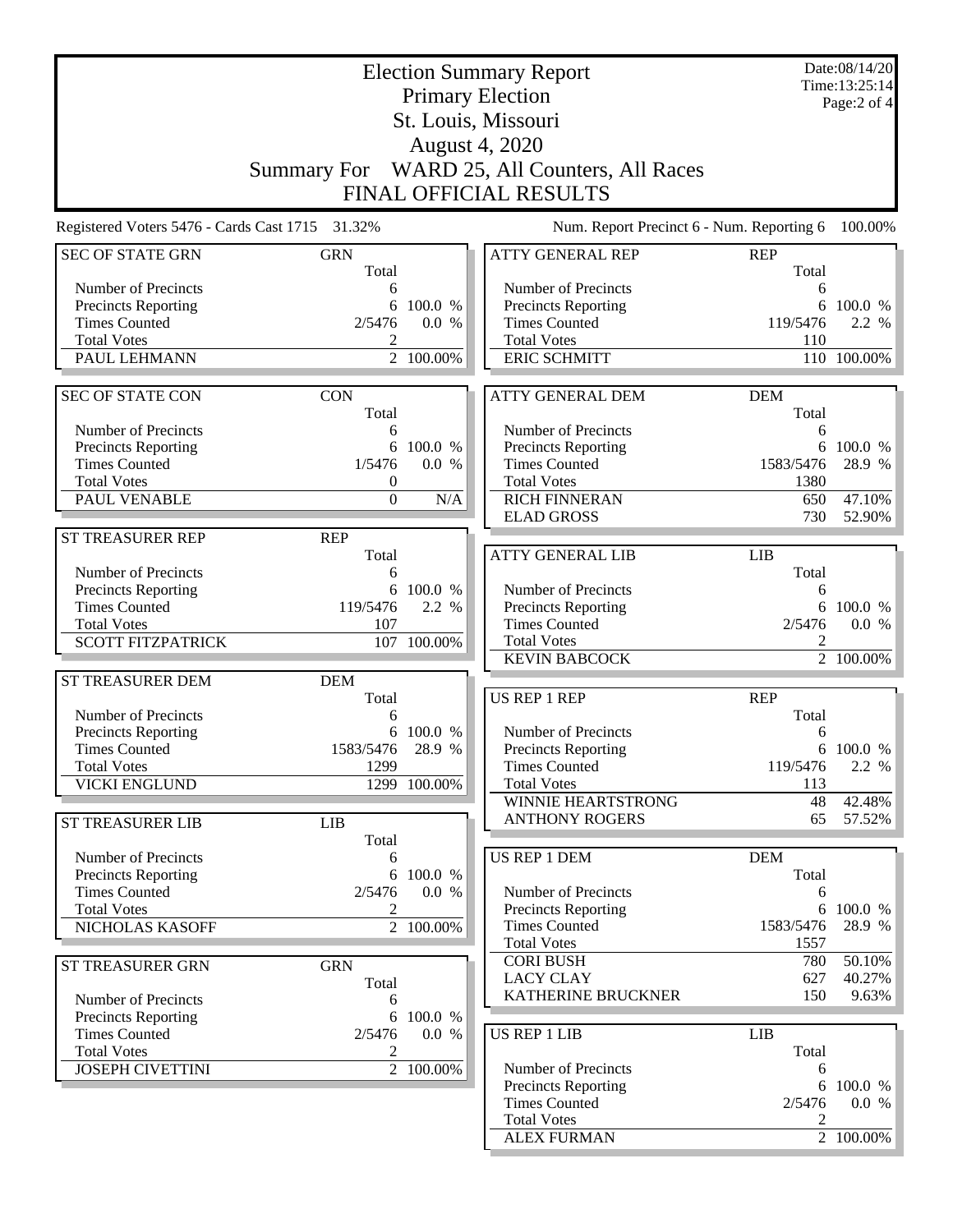|                                                 |                     |                |                                                   | Date:08/14/20<br><b>Election Summary Report</b><br>Time: 13:25:14 |                     |  |  |  |
|-------------------------------------------------|---------------------|----------------|---------------------------------------------------|-------------------------------------------------------------------|---------------------|--|--|--|
|                                                 |                     |                | <b>Primary Election</b>                           |                                                                   | Page: 3 of 4        |  |  |  |
|                                                 |                     |                | St. Louis, Missouri                               |                                                                   |                     |  |  |  |
|                                                 |                     |                | <b>August 4, 2020</b>                             |                                                                   |                     |  |  |  |
|                                                 |                     |                | Summary For WARD 25, All Counters, All Races      |                                                                   |                     |  |  |  |
|                                                 |                     |                | <b>FINAL OFFICIAL RESULTS</b>                     |                                                                   |                     |  |  |  |
|                                                 |                     |                |                                                   |                                                                   |                     |  |  |  |
| Registered Voters 5476 - Cards Cast 1715 31.32% |                     |                | Num. Report Precinct 6 - Num. Reporting 6         |                                                                   | 100.00%             |  |  |  |
| ST SEN 5 REP                                    | <b>REP</b><br>Total |                | <b>CIRC ATTY REP</b>                              | <b>REP</b>                                                        |                     |  |  |  |
| Number of Precincts                             | 6                   |                | Number of Precincts                               | Total<br>6                                                        |                     |  |  |  |
| <b>Precincts Reporting</b>                      |                     | 6 100.0 %      | Precincts Reporting                               |                                                                   | 6 100.0 %           |  |  |  |
| <b>Times Counted</b>                            | 119/5476            | 2.2 %          | <b>Times Counted</b>                              | 119/5476                                                          | 2.2 %               |  |  |  |
| <b>Total Votes</b>                              | 106                 |                | <b>Total Votes</b>                                | 107                                                               |                     |  |  |  |
| <b>MICHAEL HEBRON</b>                           |                     | 106 100.00%    | DANIEL ZDRODOWSKI                                 |                                                                   | 107 100.00%         |  |  |  |
|                                                 |                     |                |                                                   |                                                                   |                     |  |  |  |
| ST SEN 5 DEM                                    | <b>DEM</b><br>Total |                | <b>CIRC ATTY DEM</b>                              | <b>DEM</b><br>Total                                               |                     |  |  |  |
| Number of Precincts                             | 6                   |                | Number of Precincts                               | 6                                                                 |                     |  |  |  |
| <b>Precincts Reporting</b>                      | 6                   | 100.0 %        | Precincts Reporting                               | 6                                                                 | 100.0 %             |  |  |  |
| <b>Times Counted</b><br><b>Total Votes</b>      | 1583/5476<br>1517   | 28.9 %         | <b>Times Counted</b><br><b>Total Votes</b>        | 1583/5476<br>1568                                                 | 28.9 %              |  |  |  |
| <b>WILLIAM HAAS</b>                             | 122                 | 8.04%          | <b>KIMBERLY GARDNER</b>                           | 1094                                                              | 69.77%              |  |  |  |
| <b>MEGAN GREEN</b>                              | 548                 | 36.12%         | <b>MARY PAT CARL</b>                              | 474                                                               | 30.23%              |  |  |  |
| <b>JEREMIAH CHURCH</b>                          | 63                  | 4.15%          |                                                   |                                                                   |                     |  |  |  |
| MICHELLE SHEROD                                 | 275                 | 18.13%         | <b>SHERIFF REP</b>                                | <b>REP</b>                                                        |                     |  |  |  |
| <b>STEVE ROBERTS</b>                            | 490                 | 32.30%         |                                                   | Total                                                             |                     |  |  |  |
| McFARLANE DUNCAN                                | 19                  | 1.25%          | Number of Precincts                               | 6                                                                 |                     |  |  |  |
|                                                 |                     |                | Precincts Reporting                               | 6                                                                 | 100.0 %             |  |  |  |
| ST REP 78 REP                                   | <b>REP</b><br>Total |                | <b>Times Counted</b><br><b>Total Votes</b>        | 119/5476<br>110                                                   | 2.2 %               |  |  |  |
| Number of Precincts                             | -1                  |                | <b>JOHN CASTELLANO</b>                            | 83                                                                | 75.45%              |  |  |  |
| <b>Precincts Reporting</b>                      | 1                   | 100.0 %        | <b>LESTER STEWART</b>                             | 27                                                                | 24.55%              |  |  |  |
| <b>Times Counted</b>                            | 4/20                | 20.0 %         |                                                   |                                                                   |                     |  |  |  |
| <b>Total Votes</b>                              | 4                   |                | <b>SHERIFF DEM</b>                                | <b>DEM</b>                                                        |                     |  |  |  |
| <b>TIMOTHY GARTIN</b>                           |                     | $4 - 100.00\%$ |                                                   | Total                                                             |                     |  |  |  |
| ST REP 78 DEM                                   | <b>DEM</b>          |                | Number of Precincts<br><b>Precincts Reporting</b> | 6                                                                 |                     |  |  |  |
|                                                 | Total               |                | <b>Times Counted</b>                              | 1583/5476                                                         | 6 100.0 %<br>28.9 % |  |  |  |
| Number of Precincts                             |                     |                | <b>Total Votes</b>                                | 1459                                                              |                     |  |  |  |
| <b>Precincts Reporting</b>                      | 1                   | 100.0 %        | <b>VERNON BETTS</b>                               | 829                                                               | 56.82%              |  |  |  |
| <b>Times Counted</b>                            | 3/20                | 15.0 %         | <b>ALFRED MONTGOMERY</b>                          | 425                                                               | 29.13%              |  |  |  |
| <b>Total Votes</b>                              | 2                   |                | <b>DAVID MOSLEY</b>                               | 205                                                               | 14.05%              |  |  |  |
| <b>RASHEEN ALDRIDGE</b>                         |                     | 2 100.00%      |                                                   |                                                                   |                     |  |  |  |
| ST REP 80 DEM                                   | <b>DEM</b>          |                | <b>TREASURER REP</b>                              | <b>REP</b><br>Total                                               |                     |  |  |  |
|                                                 | Total               |                | Number of Precincts                               | 6                                                                 |                     |  |  |  |
| Number of Precincts                             | 2                   |                | <b>Precincts Reporting</b>                        | 6                                                                 | 100.0 %             |  |  |  |
| <b>Precincts Reporting</b>                      |                     | 2 100.0 %      | <b>Times Counted</b>                              | 119/5476                                                          | 2.2 %               |  |  |  |
| <b>Times Counted</b>                            | 335/1344            | 24.9 %         | <b>Total Votes</b>                                | 103                                                               |                     |  |  |  |
| <b>Total Votes</b>                              | 257                 |                | <b>ROBERT VROMAN</b>                              |                                                                   | 103 100.00%         |  |  |  |
| PETER MERIDETH                                  |                     | 257 100.00%    | <b>TREASURER DEM</b>                              | <b>DEM</b>                                                        |                     |  |  |  |
| ST REP 81 DEM                                   | <b>DEM</b>          |                |                                                   | Total                                                             |                     |  |  |  |
|                                                 | Total               |                | Number of Precincts                               | 6                                                                 |                     |  |  |  |
| Number of Precincts                             | 3                   |                | <b>Precincts Reporting</b>                        | 6                                                                 | 100.0 %             |  |  |  |
| <b>Precincts Reporting</b>                      | 3                   | 100.0 %        | <b>Times Counted</b>                              | 1583/5476                                                         | 28.9 %              |  |  |  |
| <b>Times Counted</b><br><b>Total Votes</b>      | 1245/4112<br>983    | 30.3 %         | <b>Total Votes</b>                                | 1511                                                              |                     |  |  |  |
| <b>STEVE BUTZ</b>                               |                     | 983 100.00%    | <b>TISHAURA JONES</b><br><b>JEFFREY BOYD</b>      | 983<br>528                                                        | 65.06%<br>34.94%    |  |  |  |
|                                                 |                     |                |                                                   |                                                                   |                     |  |  |  |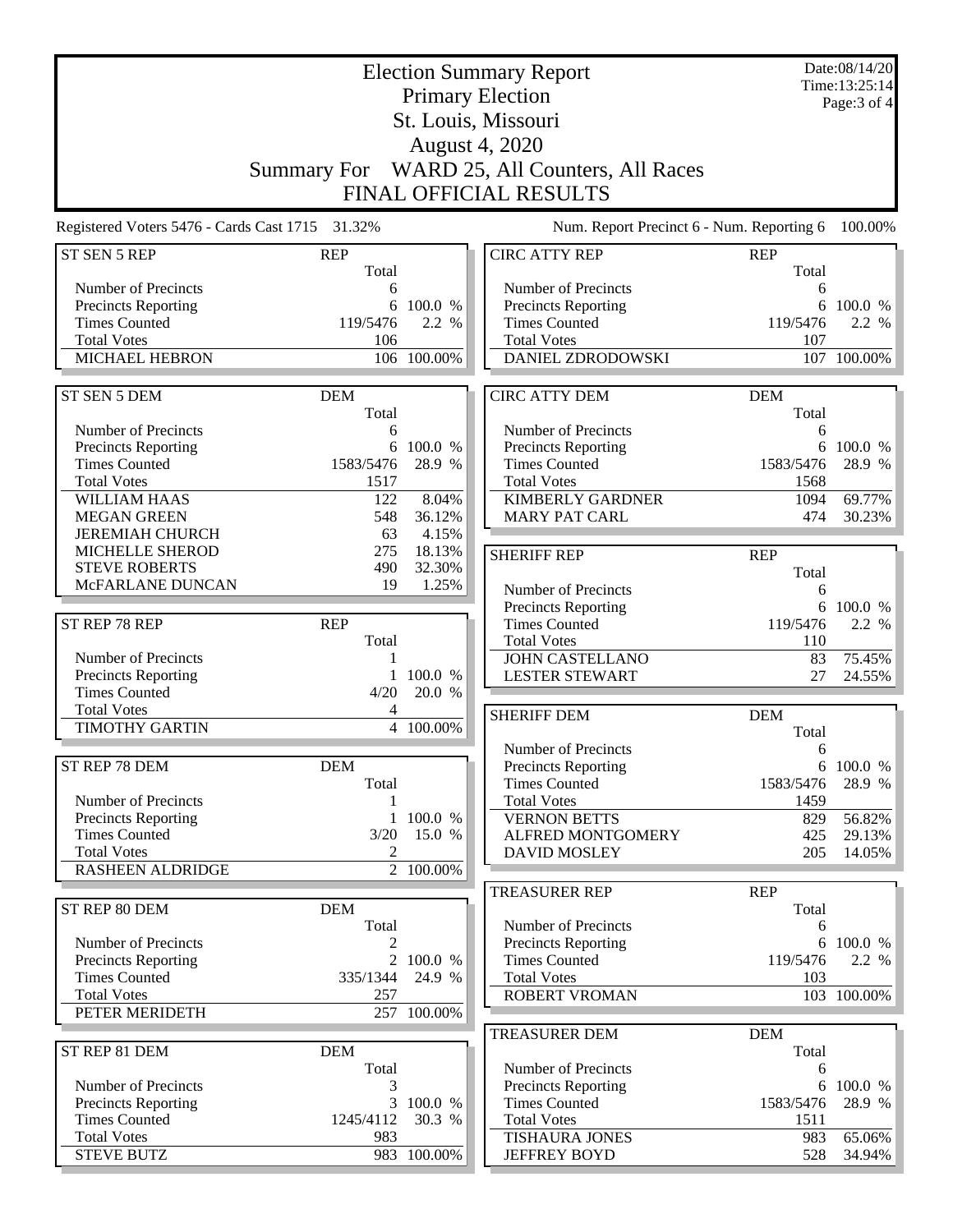|                                                   |                     |                        | <b>Election Summary Report</b><br><b>Primary Election</b> |                     | Date:08/14/20<br>Time: 13:25:14<br>Page: $4$ of $4$ |
|---------------------------------------------------|---------------------|------------------------|-----------------------------------------------------------|---------------------|-----------------------------------------------------|
|                                                   |                     |                        | St. Louis, Missouri                                       |                     |                                                     |
|                                                   |                     |                        | <b>August 4, 2020</b>                                     |                     |                                                     |
|                                                   |                     |                        | Summary For WARD 25, All Counters, All Races              |                     |                                                     |
|                                                   |                     |                        | FINAL OFFICIAL RESULTS                                    |                     |                                                     |
| Registered Voters 5476 - Cards Cast 1715 31.32%   |                     |                        | Num. Report Precinct 6 - Num. Reporting 6                 |                     | 100.00%                                             |
| <b>TREASURER GRN</b>                              | <b>GRN</b>          |                        | COM WOMAN LIB CITYWIDE                                    | LIB                 |                                                     |
|                                                   | Total               |                        |                                                           | Total               |                                                     |
| Number of Precincts                               | 6                   |                        | Number of Precincts                                       | 6                   |                                                     |
| Precincts Reporting                               | 6                   | 100.0 %                | <b>Precincts Reporting</b>                                | 6                   | 100.0 %                                             |
| <b>Times Counted</b>                              | 2/5476              | 0.0 %                  | <b>Times Counted</b>                                      | 2/5476              | 0.0 %                                               |
| <b>Total Votes</b><br>DON DE VIVO                 | 2                   | $\overline{2}$ 100.00% | <b>Total Votes</b><br>Write-in Votes                      | 0<br>$\theta$       |                                                     |
|                                                   |                     |                        |                                                           |                     | N/A                                                 |
| COM MAN WD 25 DEM                                 | <b>DEM</b><br>Total |                        | COM MAN GRN ALL OTHERS                                    | <b>GRN</b><br>Total |                                                     |
| Number of Precincts                               | 6                   |                        | Number of Precincts                                       | 6                   |                                                     |
| Precincts Reporting                               | 6                   | 100.0 %                | Precincts Reporting                                       | 6                   | 100.0 %                                             |
| <b>Times Counted</b>                              | 1583/5476           | 28.9 %                 | <b>Times Counted</b>                                      | 2/5476              | 0.0 %                                               |
| <b>Total Votes</b>                                | 1286                |                        | <b>Total Votes</b>                                        |                     |                                                     |
| <b>GREG BROWN</b>                                 | 1256                | 97.67%                 | Write-in Votes                                            |                     | 1 100.00%                                           |
| Write-in Votes                                    | 30                  | 2.33%                  |                                                           |                     |                                                     |
|                                                   |                     |                        | COM WOMAN GRN CITYWIDE                                    | <b>GRN</b>          |                                                     |
| COM WOMAN WD 25 DEM                               | <b>DEM</b><br>Total |                        | Number of Precincts                                       | Total               |                                                     |
| Number of Precincts                               | 6                   |                        | Precincts Reporting                                       | 6<br>6              | 100.0 %                                             |
| Precincts Reporting                               | 6                   | 100.0 %                | <b>Times Counted</b>                                      | 2/5476              | 0.0 %                                               |
| <b>Times Counted</b>                              | 1583/5476           | 28.9 %                 | <b>Total Votes</b>                                        |                     |                                                     |
| <b>Total Votes</b>                                | 1298                |                        | Write-in Votes                                            |                     | 1 100.00%                                           |
| <b>LORI LAMPRICH</b>                              | 1270                | 97.84%                 |                                                           |                     |                                                     |
| Write-in Votes                                    | 28                  | 2.16%                  | COM MAN CON CITYWIDE                                      | <b>CON</b>          |                                                     |
|                                                   |                     |                        |                                                           | Total               |                                                     |
| COM MAN REP ALL OTHERS                            | <b>REP</b>          |                        | Number of Precincts                                       | 6                   |                                                     |
|                                                   | Total               |                        | Precincts Reporting                                       |                     | 6 100.0 %                                           |
| Number of Precincts<br><b>Precincts Reporting</b> | 6                   | 6 100.0 %              | <b>Times Counted</b><br><b>Total Votes</b>                | 0                   | 1/5476  0.0 %                                       |
| <b>Times Counted</b>                              | 119/5476            | 2.2 %                  | Write-in Votes                                            | $\theta$            | N/A                                                 |
| <b>Total Votes</b>                                | 9                   |                        |                                                           |                     |                                                     |
| Write-in Votes                                    |                     | 9 100.00%              | COM WOMAN CON CITYWIDE                                    | <b>CON</b>          |                                                     |
|                                                   |                     |                        |                                                           | Total               |                                                     |
| COM WOMAN REP ALL OTHERS                          | <b>REP</b>          |                        | Number of Precincts                                       | 6                   |                                                     |
|                                                   | Total               |                        | <b>Precincts Reporting</b>                                | 6                   | 100.0 %                                             |
| Number of Precincts                               | 6                   |                        | <b>Times Counted</b>                                      | 1/5476              | 0.0 %                                               |
| <b>Precincts Reporting</b>                        | 6                   | 100.0 %                | <b>Total Votes</b>                                        | $\boldsymbol{0}$    |                                                     |
| <b>Times Counted</b><br><b>Total Votes</b>        | 119/5476<br>7       | 2.2 %                  | Write-in Votes                                            | $\boldsymbol{0}$    | N/A                                                 |
| Write-in Votes                                    |                     | 7 100.00%              | <b>CON AMEND 2</b>                                        |                     |                                                     |
|                                                   |                     |                        |                                                           | Total               |                                                     |
| COM MAN LIB CITYWIDE                              | <b>LIB</b>          |                        | Number of Precincts                                       | 6                   |                                                     |
|                                                   | Total               |                        | <b>Precincts Reporting</b>                                |                     | 6 100.0 %                                           |
| Number of Precincts                               | 6                   |                        | <b>Times Counted</b>                                      | 1715/5476           | 31.3 %                                              |
| Precincts Reporting                               | 6                   | 100.0 %                | <b>Total Votes</b>                                        | 1629                |                                                     |
| <b>Times Counted</b>                              | 2/5476              | 0.0 %                  | <b>YES</b>                                                | 1418                | 87.05%                                              |
| <b>Total Votes</b>                                | 0                   |                        | NO                                                        | 211                 | 12.95%                                              |
| Write-in Votes                                    | $\boldsymbol{0}$    | $\rm N/A$              |                                                           |                     |                                                     |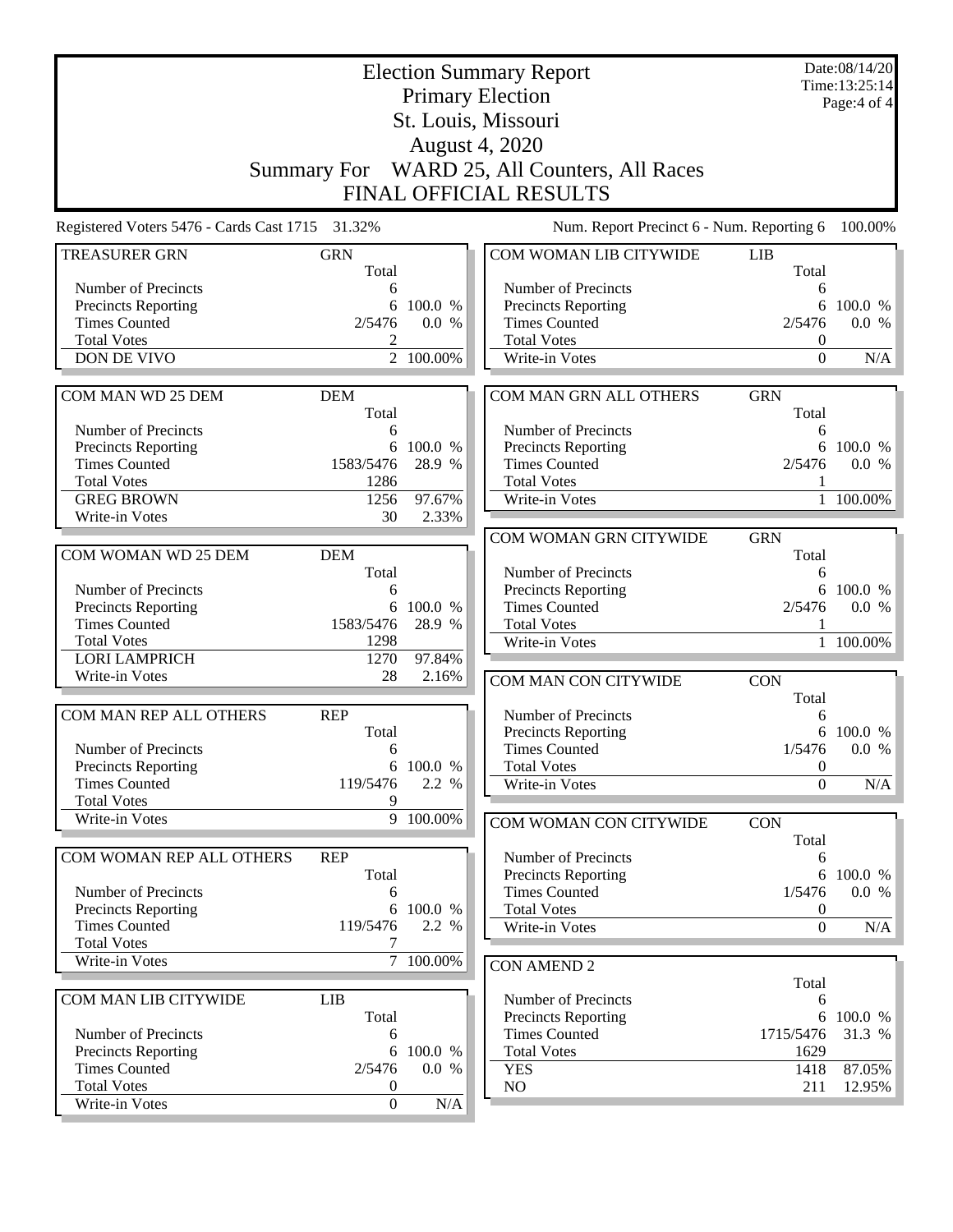| <b>Primary Election</b><br>Page:1 of 4<br>St. Louis, Missouri<br>August 4, 2020<br>WARD 26, All Counters, All Races<br><b>Summary For</b><br>FINAL OFFICIAL RESULTS<br>Registered Voters 6889 - Cards Cast 2646 38.41%<br>Num. Report Precinct 6 - Num. Reporting 6<br>100.00%<br>LT GOV DEM<br><b>GOV REP</b><br><b>REP</b><br><b>DEM</b><br>Total<br>Total<br>Number of Precincts<br>Number of Precincts<br>6<br>6<br>100.0 %<br>100.0 %<br><b>Precincts Reporting</b><br>6<br><b>Precincts Reporting</b><br>6<br><b>Times Counted</b><br>30/6889<br>0.4 %<br><b>Times Counted</b><br>2597/6889<br>37.7 %<br><b>Total Votes</b><br><b>Total Votes</b><br>28<br>2280<br>3.57%<br><b>GREGORY UPCHURCH</b><br>745<br>32.68%<br><b>RALEIGH RITTER</b><br>1<br>15<br>53.57%<br><b>ALISSIA CANADY</b><br>1535<br>67.32%<br><b>MIKE PARSON</b><br><b>JAMES NEELY</b><br>14.29%<br>4<br>SAUNDRA McDOWELL<br>8<br>28.57%<br>LT GOV LIB<br><b>LIB</b><br>Total<br><b>GOV DEM</b><br>Number of Precincts<br><b>DEM</b><br>6<br>Precincts Reporting<br>100.0 %<br>6<br>Total<br><b>Times Counted</b><br>7/6889<br>0.1 %<br>Number of Precincts<br>6<br><b>Total Votes</b><br>Precincts Reporting<br>100.0 %<br>2<br>6<br><b>BILL SLANTZ</b><br>2 100.00%<br><b>Times Counted</b><br>2597/6889<br>37.7 %<br><b>Total Votes</b><br>2435<br>1789<br>73.47%<br>NICOLE GALLOWAY<br><b>LT GOV GRN</b><br><b>GRN</b><br><b>JIMMIE MATTHEWS</b><br>232<br>9.53%<br>Total<br>7.89%<br><b>ANTOIN JOHNSON</b><br>192<br>Number of Precincts<br>6<br><b>ERIC MORRISON</b><br>165<br>6.78%<br>Precincts Reporting<br>6<br>100.0 %<br>ROBIN VAN QUAETHEM<br>57<br>2.34%<br><b>Times Counted</b><br>1/6889<br>0.0 %<br><b>Total Votes</b><br>1<br><b>GOV LIB</b><br><b>LIB</b><br>$\mathbf{1}$<br>100.00%<br><b>KELLEY DRAGOO</b><br>Total<br>Number of Precincts<br>6<br><b>SEC OF STATE REP</b><br><b>REP</b><br>Precincts Reporting<br>6<br>100.0 %<br>Total<br><b>Times Counted</b><br>7/6889<br>0.1 %<br>Number of Precincts<br>6<br><b>Total Votes</b><br>4<br>6 100.0 %<br><b>Precincts Reporting</b><br><b>RIK COMBS</b><br>4 100.00%<br><b>Times Counted</b><br>30/6889<br><b>Total Votes</b><br>21<br><b>GOV GRN</b><br><b>GRN</b><br><b>JOHN ASHCROFT</b><br>Total<br>Number of Precincts<br>6<br><b>SEC OF STATE DEM</b><br><b>DEM</b><br><b>Precincts Reporting</b><br>6 100.0 %<br>Total<br><b>Times Counted</b><br>1/6889<br>0.0 %<br>Number of Precincts<br>6<br><b>Total Votes</b><br><b>Precincts Reporting</b><br>6<br><b>JEROME BAUER</b><br>100.00%<br>$\mathbf{1}$<br><b>Times Counted</b><br>37.7 %<br>2597/6889<br><b>Total Votes</b><br>2138<br>LT GOV REP<br>YINKA FALETI<br><b>REP</b><br>Total<br>Number of Precincts<br>6<br><b>SEC OF STATE LIB</b><br><b>LIB</b><br>Precincts Reporting<br>100.0 %<br>6<br>Total<br><b>Times Counted</b><br>30/6889<br>0.4 %<br>Number of Precincts<br>6<br><b>Total Votes</b><br>26<br>Precincts Reporting<br>6 100.0 %<br><b>ARNIE DIENOFF</b><br>$\boldsymbol{0}$<br>0.00%<br><b>Times Counted</b><br>7/6889<br><b>MIKE KEHOE</b><br>46.15%<br>12<br><b>Total Votes</b><br>4<br><b>AARON WISDOM</b><br>$\overline{4}$<br>15.38%<br><b>CARL FREESE</b><br><b>MIKE CARTER</b><br>10<br>38.46% |  | <b>Election Summary Report</b> | Date:08/14/20<br>Time:13:25:20 |
|--------------------------------------------------------------------------------------------------------------------------------------------------------------------------------------------------------------------------------------------------------------------------------------------------------------------------------------------------------------------------------------------------------------------------------------------------------------------------------------------------------------------------------------------------------------------------------------------------------------------------------------------------------------------------------------------------------------------------------------------------------------------------------------------------------------------------------------------------------------------------------------------------------------------------------------------------------------------------------------------------------------------------------------------------------------------------------------------------------------------------------------------------------------------------------------------------------------------------------------------------------------------------------------------------------------------------------------------------------------------------------------------------------------------------------------------------------------------------------------------------------------------------------------------------------------------------------------------------------------------------------------------------------------------------------------------------------------------------------------------------------------------------------------------------------------------------------------------------------------------------------------------------------------------------------------------------------------------------------------------------------------------------------------------------------------------------------------------------------------------------------------------------------------------------------------------------------------------------------------------------------------------------------------------------------------------------------------------------------------------------------------------------------------------------------------------------------------------------------------------------------------------------------------------------------------------------------------------------------------------------------------------------------------------------------------------------------------------------------------------------------------------------------------------------------------------------------------------------------------------------------------------------------------------------------------------------------------------------------------------------------------------------------------------------------------------------------------------------------------------------------------------------------------------------------------------------------------------------------------|--|--------------------------------|--------------------------------|
|                                                                                                                                                                                                                                                                                                                                                                                                                                                                                                                                                                                                                                                                                                                                                                                                                                                                                                                                                                                                                                                                                                                                                                                                                                                                                                                                                                                                                                                                                                                                                                                                                                                                                                                                                                                                                                                                                                                                                                                                                                                                                                                                                                                                                                                                                                                                                                                                                                                                                                                                                                                                                                                                                                                                                                                                                                                                                                                                                                                                                                                                                                                                                                                                                                      |  |                                |                                |
|                                                                                                                                                                                                                                                                                                                                                                                                                                                                                                                                                                                                                                                                                                                                                                                                                                                                                                                                                                                                                                                                                                                                                                                                                                                                                                                                                                                                                                                                                                                                                                                                                                                                                                                                                                                                                                                                                                                                                                                                                                                                                                                                                                                                                                                                                                                                                                                                                                                                                                                                                                                                                                                                                                                                                                                                                                                                                                                                                                                                                                                                                                                                                                                                                                      |  |                                |                                |
|                                                                                                                                                                                                                                                                                                                                                                                                                                                                                                                                                                                                                                                                                                                                                                                                                                                                                                                                                                                                                                                                                                                                                                                                                                                                                                                                                                                                                                                                                                                                                                                                                                                                                                                                                                                                                                                                                                                                                                                                                                                                                                                                                                                                                                                                                                                                                                                                                                                                                                                                                                                                                                                                                                                                                                                                                                                                                                                                                                                                                                                                                                                                                                                                                                      |  |                                |                                |
|                                                                                                                                                                                                                                                                                                                                                                                                                                                                                                                                                                                                                                                                                                                                                                                                                                                                                                                                                                                                                                                                                                                                                                                                                                                                                                                                                                                                                                                                                                                                                                                                                                                                                                                                                                                                                                                                                                                                                                                                                                                                                                                                                                                                                                                                                                                                                                                                                                                                                                                                                                                                                                                                                                                                                                                                                                                                                                                                                                                                                                                                                                                                                                                                                                      |  |                                |                                |
|                                                                                                                                                                                                                                                                                                                                                                                                                                                                                                                                                                                                                                                                                                                                                                                                                                                                                                                                                                                                                                                                                                                                                                                                                                                                                                                                                                                                                                                                                                                                                                                                                                                                                                                                                                                                                                                                                                                                                                                                                                                                                                                                                                                                                                                                                                                                                                                                                                                                                                                                                                                                                                                                                                                                                                                                                                                                                                                                                                                                                                                                                                                                                                                                                                      |  |                                |                                |
|                                                                                                                                                                                                                                                                                                                                                                                                                                                                                                                                                                                                                                                                                                                                                                                                                                                                                                                                                                                                                                                                                                                                                                                                                                                                                                                                                                                                                                                                                                                                                                                                                                                                                                                                                                                                                                                                                                                                                                                                                                                                                                                                                                                                                                                                                                                                                                                                                                                                                                                                                                                                                                                                                                                                                                                                                                                                                                                                                                                                                                                                                                                                                                                                                                      |  |                                |                                |
|                                                                                                                                                                                                                                                                                                                                                                                                                                                                                                                                                                                                                                                                                                                                                                                                                                                                                                                                                                                                                                                                                                                                                                                                                                                                                                                                                                                                                                                                                                                                                                                                                                                                                                                                                                                                                                                                                                                                                                                                                                                                                                                                                                                                                                                                                                                                                                                                                                                                                                                                                                                                                                                                                                                                                                                                                                                                                                                                                                                                                                                                                                                                                                                                                                      |  |                                |                                |
|                                                                                                                                                                                                                                                                                                                                                                                                                                                                                                                                                                                                                                                                                                                                                                                                                                                                                                                                                                                                                                                                                                                                                                                                                                                                                                                                                                                                                                                                                                                                                                                                                                                                                                                                                                                                                                                                                                                                                                                                                                                                                                                                                                                                                                                                                                                                                                                                                                                                                                                                                                                                                                                                                                                                                                                                                                                                                                                                                                                                                                                                                                                                                                                                                                      |  |                                |                                |
|                                                                                                                                                                                                                                                                                                                                                                                                                                                                                                                                                                                                                                                                                                                                                                                                                                                                                                                                                                                                                                                                                                                                                                                                                                                                                                                                                                                                                                                                                                                                                                                                                                                                                                                                                                                                                                                                                                                                                                                                                                                                                                                                                                                                                                                                                                                                                                                                                                                                                                                                                                                                                                                                                                                                                                                                                                                                                                                                                                                                                                                                                                                                                                                                                                      |  |                                |                                |
|                                                                                                                                                                                                                                                                                                                                                                                                                                                                                                                                                                                                                                                                                                                                                                                                                                                                                                                                                                                                                                                                                                                                                                                                                                                                                                                                                                                                                                                                                                                                                                                                                                                                                                                                                                                                                                                                                                                                                                                                                                                                                                                                                                                                                                                                                                                                                                                                                                                                                                                                                                                                                                                                                                                                                                                                                                                                                                                                                                                                                                                                                                                                                                                                                                      |  |                                |                                |
|                                                                                                                                                                                                                                                                                                                                                                                                                                                                                                                                                                                                                                                                                                                                                                                                                                                                                                                                                                                                                                                                                                                                                                                                                                                                                                                                                                                                                                                                                                                                                                                                                                                                                                                                                                                                                                                                                                                                                                                                                                                                                                                                                                                                                                                                                                                                                                                                                                                                                                                                                                                                                                                                                                                                                                                                                                                                                                                                                                                                                                                                                                                                                                                                                                      |  |                                |                                |
|                                                                                                                                                                                                                                                                                                                                                                                                                                                                                                                                                                                                                                                                                                                                                                                                                                                                                                                                                                                                                                                                                                                                                                                                                                                                                                                                                                                                                                                                                                                                                                                                                                                                                                                                                                                                                                                                                                                                                                                                                                                                                                                                                                                                                                                                                                                                                                                                                                                                                                                                                                                                                                                                                                                                                                                                                                                                                                                                                                                                                                                                                                                                                                                                                                      |  |                                |                                |
|                                                                                                                                                                                                                                                                                                                                                                                                                                                                                                                                                                                                                                                                                                                                                                                                                                                                                                                                                                                                                                                                                                                                                                                                                                                                                                                                                                                                                                                                                                                                                                                                                                                                                                                                                                                                                                                                                                                                                                                                                                                                                                                                                                                                                                                                                                                                                                                                                                                                                                                                                                                                                                                                                                                                                                                                                                                                                                                                                                                                                                                                                                                                                                                                                                      |  |                                |                                |
|                                                                                                                                                                                                                                                                                                                                                                                                                                                                                                                                                                                                                                                                                                                                                                                                                                                                                                                                                                                                                                                                                                                                                                                                                                                                                                                                                                                                                                                                                                                                                                                                                                                                                                                                                                                                                                                                                                                                                                                                                                                                                                                                                                                                                                                                                                                                                                                                                                                                                                                                                                                                                                                                                                                                                                                                                                                                                                                                                                                                                                                                                                                                                                                                                                      |  |                                |                                |
|                                                                                                                                                                                                                                                                                                                                                                                                                                                                                                                                                                                                                                                                                                                                                                                                                                                                                                                                                                                                                                                                                                                                                                                                                                                                                                                                                                                                                                                                                                                                                                                                                                                                                                                                                                                                                                                                                                                                                                                                                                                                                                                                                                                                                                                                                                                                                                                                                                                                                                                                                                                                                                                                                                                                                                                                                                                                                                                                                                                                                                                                                                                                                                                                                                      |  |                                |                                |
|                                                                                                                                                                                                                                                                                                                                                                                                                                                                                                                                                                                                                                                                                                                                                                                                                                                                                                                                                                                                                                                                                                                                                                                                                                                                                                                                                                                                                                                                                                                                                                                                                                                                                                                                                                                                                                                                                                                                                                                                                                                                                                                                                                                                                                                                                                                                                                                                                                                                                                                                                                                                                                                                                                                                                                                                                                                                                                                                                                                                                                                                                                                                                                                                                                      |  |                                |                                |
|                                                                                                                                                                                                                                                                                                                                                                                                                                                                                                                                                                                                                                                                                                                                                                                                                                                                                                                                                                                                                                                                                                                                                                                                                                                                                                                                                                                                                                                                                                                                                                                                                                                                                                                                                                                                                                                                                                                                                                                                                                                                                                                                                                                                                                                                                                                                                                                                                                                                                                                                                                                                                                                                                                                                                                                                                                                                                                                                                                                                                                                                                                                                                                                                                                      |  |                                |                                |
|                                                                                                                                                                                                                                                                                                                                                                                                                                                                                                                                                                                                                                                                                                                                                                                                                                                                                                                                                                                                                                                                                                                                                                                                                                                                                                                                                                                                                                                                                                                                                                                                                                                                                                                                                                                                                                                                                                                                                                                                                                                                                                                                                                                                                                                                                                                                                                                                                                                                                                                                                                                                                                                                                                                                                                                                                                                                                                                                                                                                                                                                                                                                                                                                                                      |  |                                |                                |
|                                                                                                                                                                                                                                                                                                                                                                                                                                                                                                                                                                                                                                                                                                                                                                                                                                                                                                                                                                                                                                                                                                                                                                                                                                                                                                                                                                                                                                                                                                                                                                                                                                                                                                                                                                                                                                                                                                                                                                                                                                                                                                                                                                                                                                                                                                                                                                                                                                                                                                                                                                                                                                                                                                                                                                                                                                                                                                                                                                                                                                                                                                                                                                                                                                      |  |                                |                                |
|                                                                                                                                                                                                                                                                                                                                                                                                                                                                                                                                                                                                                                                                                                                                                                                                                                                                                                                                                                                                                                                                                                                                                                                                                                                                                                                                                                                                                                                                                                                                                                                                                                                                                                                                                                                                                                                                                                                                                                                                                                                                                                                                                                                                                                                                                                                                                                                                                                                                                                                                                                                                                                                                                                                                                                                                                                                                                                                                                                                                                                                                                                                                                                                                                                      |  |                                |                                |
|                                                                                                                                                                                                                                                                                                                                                                                                                                                                                                                                                                                                                                                                                                                                                                                                                                                                                                                                                                                                                                                                                                                                                                                                                                                                                                                                                                                                                                                                                                                                                                                                                                                                                                                                                                                                                                                                                                                                                                                                                                                                                                                                                                                                                                                                                                                                                                                                                                                                                                                                                                                                                                                                                                                                                                                                                                                                                                                                                                                                                                                                                                                                                                                                                                      |  |                                |                                |
|                                                                                                                                                                                                                                                                                                                                                                                                                                                                                                                                                                                                                                                                                                                                                                                                                                                                                                                                                                                                                                                                                                                                                                                                                                                                                                                                                                                                                                                                                                                                                                                                                                                                                                                                                                                                                                                                                                                                                                                                                                                                                                                                                                                                                                                                                                                                                                                                                                                                                                                                                                                                                                                                                                                                                                                                                                                                                                                                                                                                                                                                                                                                                                                                                                      |  |                                |                                |
|                                                                                                                                                                                                                                                                                                                                                                                                                                                                                                                                                                                                                                                                                                                                                                                                                                                                                                                                                                                                                                                                                                                                                                                                                                                                                                                                                                                                                                                                                                                                                                                                                                                                                                                                                                                                                                                                                                                                                                                                                                                                                                                                                                                                                                                                                                                                                                                                                                                                                                                                                                                                                                                                                                                                                                                                                                                                                                                                                                                                                                                                                                                                                                                                                                      |  |                                |                                |
| 0.4 %<br>21 100.00%                                                                                                                                                                                                                                                                                                                                                                                                                                                                                                                                                                                                                                                                                                                                                                                                                                                                                                                                                                                                                                                                                                                                                                                                                                                                                                                                                                                                                                                                                                                                                                                                                                                                                                                                                                                                                                                                                                                                                                                                                                                                                                                                                                                                                                                                                                                                                                                                                                                                                                                                                                                                                                                                                                                                                                                                                                                                                                                                                                                                                                                                                                                                                                                                                  |  |                                |                                |
|                                                                                                                                                                                                                                                                                                                                                                                                                                                                                                                                                                                                                                                                                                                                                                                                                                                                                                                                                                                                                                                                                                                                                                                                                                                                                                                                                                                                                                                                                                                                                                                                                                                                                                                                                                                                                                                                                                                                                                                                                                                                                                                                                                                                                                                                                                                                                                                                                                                                                                                                                                                                                                                                                                                                                                                                                                                                                                                                                                                                                                                                                                                                                                                                                                      |  |                                |                                |
|                                                                                                                                                                                                                                                                                                                                                                                                                                                                                                                                                                                                                                                                                                                                                                                                                                                                                                                                                                                                                                                                                                                                                                                                                                                                                                                                                                                                                                                                                                                                                                                                                                                                                                                                                                                                                                                                                                                                                                                                                                                                                                                                                                                                                                                                                                                                                                                                                                                                                                                                                                                                                                                                                                                                                                                                                                                                                                                                                                                                                                                                                                                                                                                                                                      |  |                                |                                |
|                                                                                                                                                                                                                                                                                                                                                                                                                                                                                                                                                                                                                                                                                                                                                                                                                                                                                                                                                                                                                                                                                                                                                                                                                                                                                                                                                                                                                                                                                                                                                                                                                                                                                                                                                                                                                                                                                                                                                                                                                                                                                                                                                                                                                                                                                                                                                                                                                                                                                                                                                                                                                                                                                                                                                                                                                                                                                                                                                                                                                                                                                                                                                                                                                                      |  |                                |                                |
|                                                                                                                                                                                                                                                                                                                                                                                                                                                                                                                                                                                                                                                                                                                                                                                                                                                                                                                                                                                                                                                                                                                                                                                                                                                                                                                                                                                                                                                                                                                                                                                                                                                                                                                                                                                                                                                                                                                                                                                                                                                                                                                                                                                                                                                                                                                                                                                                                                                                                                                                                                                                                                                                                                                                                                                                                                                                                                                                                                                                                                                                                                                                                                                                                                      |  |                                |                                |
|                                                                                                                                                                                                                                                                                                                                                                                                                                                                                                                                                                                                                                                                                                                                                                                                                                                                                                                                                                                                                                                                                                                                                                                                                                                                                                                                                                                                                                                                                                                                                                                                                                                                                                                                                                                                                                                                                                                                                                                                                                                                                                                                                                                                                                                                                                                                                                                                                                                                                                                                                                                                                                                                                                                                                                                                                                                                                                                                                                                                                                                                                                                                                                                                                                      |  |                                |                                |
|                                                                                                                                                                                                                                                                                                                                                                                                                                                                                                                                                                                                                                                                                                                                                                                                                                                                                                                                                                                                                                                                                                                                                                                                                                                                                                                                                                                                                                                                                                                                                                                                                                                                                                                                                                                                                                                                                                                                                                                                                                                                                                                                                                                                                                                                                                                                                                                                                                                                                                                                                                                                                                                                                                                                                                                                                                                                                                                                                                                                                                                                                                                                                                                                                                      |  |                                |                                |
|                                                                                                                                                                                                                                                                                                                                                                                                                                                                                                                                                                                                                                                                                                                                                                                                                                                                                                                                                                                                                                                                                                                                                                                                                                                                                                                                                                                                                                                                                                                                                                                                                                                                                                                                                                                                                                                                                                                                                                                                                                                                                                                                                                                                                                                                                                                                                                                                                                                                                                                                                                                                                                                                                                                                                                                                                                                                                                                                                                                                                                                                                                                                                                                                                                      |  |                                |                                |
|                                                                                                                                                                                                                                                                                                                                                                                                                                                                                                                                                                                                                                                                                                                                                                                                                                                                                                                                                                                                                                                                                                                                                                                                                                                                                                                                                                                                                                                                                                                                                                                                                                                                                                                                                                                                                                                                                                                                                                                                                                                                                                                                                                                                                                                                                                                                                                                                                                                                                                                                                                                                                                                                                                                                                                                                                                                                                                                                                                                                                                                                                                                                                                                                                                      |  |                                |                                |
|                                                                                                                                                                                                                                                                                                                                                                                                                                                                                                                                                                                                                                                                                                                                                                                                                                                                                                                                                                                                                                                                                                                                                                                                                                                                                                                                                                                                                                                                                                                                                                                                                                                                                                                                                                                                                                                                                                                                                                                                                                                                                                                                                                                                                                                                                                                                                                                                                                                                                                                                                                                                                                                                                                                                                                                                                                                                                                                                                                                                                                                                                                                                                                                                                                      |  |                                |                                |
|                                                                                                                                                                                                                                                                                                                                                                                                                                                                                                                                                                                                                                                                                                                                                                                                                                                                                                                                                                                                                                                                                                                                                                                                                                                                                                                                                                                                                                                                                                                                                                                                                                                                                                                                                                                                                                                                                                                                                                                                                                                                                                                                                                                                                                                                                                                                                                                                                                                                                                                                                                                                                                                                                                                                                                                                                                                                                                                                                                                                                                                                                                                                                                                                                                      |  |                                |                                |
|                                                                                                                                                                                                                                                                                                                                                                                                                                                                                                                                                                                                                                                                                                                                                                                                                                                                                                                                                                                                                                                                                                                                                                                                                                                                                                                                                                                                                                                                                                                                                                                                                                                                                                                                                                                                                                                                                                                                                                                                                                                                                                                                                                                                                                                                                                                                                                                                                                                                                                                                                                                                                                                                                                                                                                                                                                                                                                                                                                                                                                                                                                                                                                                                                                      |  |                                |                                |
|                                                                                                                                                                                                                                                                                                                                                                                                                                                                                                                                                                                                                                                                                                                                                                                                                                                                                                                                                                                                                                                                                                                                                                                                                                                                                                                                                                                                                                                                                                                                                                                                                                                                                                                                                                                                                                                                                                                                                                                                                                                                                                                                                                                                                                                                                                                                                                                                                                                                                                                                                                                                                                                                                                                                                                                                                                                                                                                                                                                                                                                                                                                                                                                                                                      |  |                                |                                |
|                                                                                                                                                                                                                                                                                                                                                                                                                                                                                                                                                                                                                                                                                                                                                                                                                                                                                                                                                                                                                                                                                                                                                                                                                                                                                                                                                                                                                                                                                                                                                                                                                                                                                                                                                                                                                                                                                                                                                                                                                                                                                                                                                                                                                                                                                                                                                                                                                                                                                                                                                                                                                                                                                                                                                                                                                                                                                                                                                                                                                                                                                                                                                                                                                                      |  |                                |                                |
| 100.0 %<br>2138 100.00%<br>0.1 %<br>4 100.00%                                                                                                                                                                                                                                                                                                                                                                                                                                                                                                                                                                                                                                                                                                                                                                                                                                                                                                                                                                                                                                                                                                                                                                                                                                                                                                                                                                                                                                                                                                                                                                                                                                                                                                                                                                                                                                                                                                                                                                                                                                                                                                                                                                                                                                                                                                                                                                                                                                                                                                                                                                                                                                                                                                                                                                                                                                                                                                                                                                                                                                                                                                                                                                                        |  |                                |                                |
|                                                                                                                                                                                                                                                                                                                                                                                                                                                                                                                                                                                                                                                                                                                                                                                                                                                                                                                                                                                                                                                                                                                                                                                                                                                                                                                                                                                                                                                                                                                                                                                                                                                                                                                                                                                                                                                                                                                                                                                                                                                                                                                                                                                                                                                                                                                                                                                                                                                                                                                                                                                                                                                                                                                                                                                                                                                                                                                                                                                                                                                                                                                                                                                                                                      |  |                                |                                |
|                                                                                                                                                                                                                                                                                                                                                                                                                                                                                                                                                                                                                                                                                                                                                                                                                                                                                                                                                                                                                                                                                                                                                                                                                                                                                                                                                                                                                                                                                                                                                                                                                                                                                                                                                                                                                                                                                                                                                                                                                                                                                                                                                                                                                                                                                                                                                                                                                                                                                                                                                                                                                                                                                                                                                                                                                                                                                                                                                                                                                                                                                                                                                                                                                                      |  |                                |                                |
|                                                                                                                                                                                                                                                                                                                                                                                                                                                                                                                                                                                                                                                                                                                                                                                                                                                                                                                                                                                                                                                                                                                                                                                                                                                                                                                                                                                                                                                                                                                                                                                                                                                                                                                                                                                                                                                                                                                                                                                                                                                                                                                                                                                                                                                                                                                                                                                                                                                                                                                                                                                                                                                                                                                                                                                                                                                                                                                                                                                                                                                                                                                                                                                                                                      |  |                                |                                |
|                                                                                                                                                                                                                                                                                                                                                                                                                                                                                                                                                                                                                                                                                                                                                                                                                                                                                                                                                                                                                                                                                                                                                                                                                                                                                                                                                                                                                                                                                                                                                                                                                                                                                                                                                                                                                                                                                                                                                                                                                                                                                                                                                                                                                                                                                                                                                                                                                                                                                                                                                                                                                                                                                                                                                                                                                                                                                                                                                                                                                                                                                                                                                                                                                                      |  |                                |                                |
|                                                                                                                                                                                                                                                                                                                                                                                                                                                                                                                                                                                                                                                                                                                                                                                                                                                                                                                                                                                                                                                                                                                                                                                                                                                                                                                                                                                                                                                                                                                                                                                                                                                                                                                                                                                                                                                                                                                                                                                                                                                                                                                                                                                                                                                                                                                                                                                                                                                                                                                                                                                                                                                                                                                                                                                                                                                                                                                                                                                                                                                                                                                                                                                                                                      |  |                                |                                |
|                                                                                                                                                                                                                                                                                                                                                                                                                                                                                                                                                                                                                                                                                                                                                                                                                                                                                                                                                                                                                                                                                                                                                                                                                                                                                                                                                                                                                                                                                                                                                                                                                                                                                                                                                                                                                                                                                                                                                                                                                                                                                                                                                                                                                                                                                                                                                                                                                                                                                                                                                                                                                                                                                                                                                                                                                                                                                                                                                                                                                                                                                                                                                                                                                                      |  |                                |                                |
|                                                                                                                                                                                                                                                                                                                                                                                                                                                                                                                                                                                                                                                                                                                                                                                                                                                                                                                                                                                                                                                                                                                                                                                                                                                                                                                                                                                                                                                                                                                                                                                                                                                                                                                                                                                                                                                                                                                                                                                                                                                                                                                                                                                                                                                                                                                                                                                                                                                                                                                                                                                                                                                                                                                                                                                                                                                                                                                                                                                                                                                                                                                                                                                                                                      |  |                                |                                |
|                                                                                                                                                                                                                                                                                                                                                                                                                                                                                                                                                                                                                                                                                                                                                                                                                                                                                                                                                                                                                                                                                                                                                                                                                                                                                                                                                                                                                                                                                                                                                                                                                                                                                                                                                                                                                                                                                                                                                                                                                                                                                                                                                                                                                                                                                                                                                                                                                                                                                                                                                                                                                                                                                                                                                                                                                                                                                                                                                                                                                                                                                                                                                                                                                                      |  |                                |                                |
|                                                                                                                                                                                                                                                                                                                                                                                                                                                                                                                                                                                                                                                                                                                                                                                                                                                                                                                                                                                                                                                                                                                                                                                                                                                                                                                                                                                                                                                                                                                                                                                                                                                                                                                                                                                                                                                                                                                                                                                                                                                                                                                                                                                                                                                                                                                                                                                                                                                                                                                                                                                                                                                                                                                                                                                                                                                                                                                                                                                                                                                                                                                                                                                                                                      |  |                                |                                |
|                                                                                                                                                                                                                                                                                                                                                                                                                                                                                                                                                                                                                                                                                                                                                                                                                                                                                                                                                                                                                                                                                                                                                                                                                                                                                                                                                                                                                                                                                                                                                                                                                                                                                                                                                                                                                                                                                                                                                                                                                                                                                                                                                                                                                                                                                                                                                                                                                                                                                                                                                                                                                                                                                                                                                                                                                                                                                                                                                                                                                                                                                                                                                                                                                                      |  |                                |                                |
|                                                                                                                                                                                                                                                                                                                                                                                                                                                                                                                                                                                                                                                                                                                                                                                                                                                                                                                                                                                                                                                                                                                                                                                                                                                                                                                                                                                                                                                                                                                                                                                                                                                                                                                                                                                                                                                                                                                                                                                                                                                                                                                                                                                                                                                                                                                                                                                                                                                                                                                                                                                                                                                                                                                                                                                                                                                                                                                                                                                                                                                                                                                                                                                                                                      |  |                                |                                |
|                                                                                                                                                                                                                                                                                                                                                                                                                                                                                                                                                                                                                                                                                                                                                                                                                                                                                                                                                                                                                                                                                                                                                                                                                                                                                                                                                                                                                                                                                                                                                                                                                                                                                                                                                                                                                                                                                                                                                                                                                                                                                                                                                                                                                                                                                                                                                                                                                                                                                                                                                                                                                                                                                                                                                                                                                                                                                                                                                                                                                                                                                                                                                                                                                                      |  |                                |                                |
|                                                                                                                                                                                                                                                                                                                                                                                                                                                                                                                                                                                                                                                                                                                                                                                                                                                                                                                                                                                                                                                                                                                                                                                                                                                                                                                                                                                                                                                                                                                                                                                                                                                                                                                                                                                                                                                                                                                                                                                                                                                                                                                                                                                                                                                                                                                                                                                                                                                                                                                                                                                                                                                                                                                                                                                                                                                                                                                                                                                                                                                                                                                                                                                                                                      |  |                                |                                |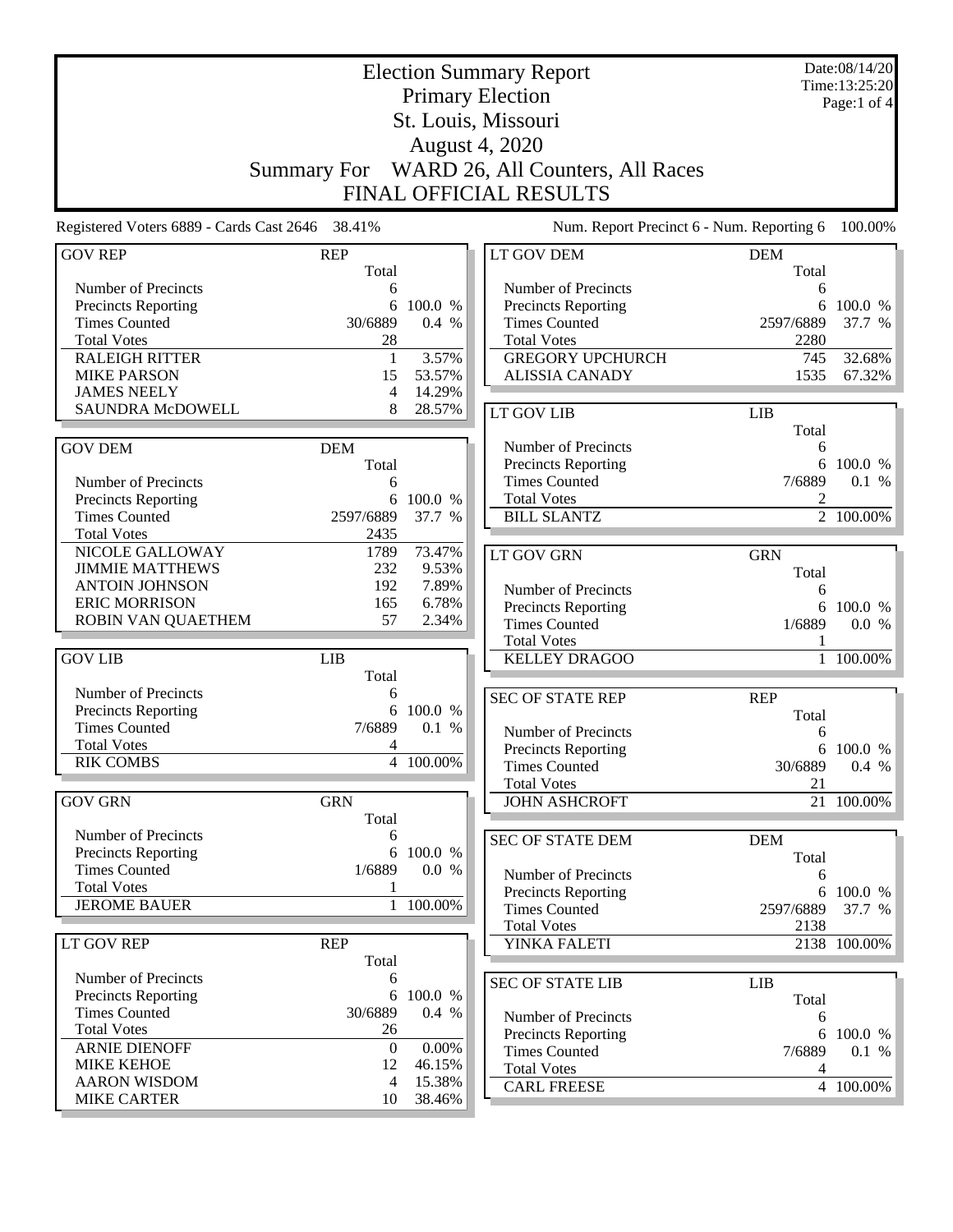|                                                 |                            |              | <b>Election Summary Report</b>               |                     | Date:08/14/20<br>Time:13:25:20 |
|-------------------------------------------------|----------------------------|--------------|----------------------------------------------|---------------------|--------------------------------|
|                                                 |                            |              | <b>Primary Election</b>                      |                     | Page:2 of 4                    |
|                                                 |                            |              | St. Louis, Missouri                          |                     |                                |
|                                                 |                            |              | <b>August 4, 2020</b>                        |                     |                                |
|                                                 |                            |              |                                              |                     |                                |
|                                                 |                            |              | Summary For WARD 26, All Counters, All Races |                     |                                |
|                                                 |                            |              | FINAL OFFICIAL RESULTS                       |                     |                                |
| Registered Voters 6889 - Cards Cast 2646 38.41% |                            |              | Num. Report Precinct 6 - Num. Reporting 6    |                     | 100.00%                        |
| <b>SEC OF STATE GRN</b>                         | <b>GRN</b><br>Total        |              | <b>ATTY GENERAL REP</b>                      | <b>REP</b><br>Total |                                |
| Number of Precincts                             | 6                          |              | Number of Precincts                          | 6                   |                                |
| <b>Precincts Reporting</b>                      | 6                          | 100.0 %      | Precincts Reporting                          | 6                   | 100.0 %                        |
| <b>Times Counted</b>                            | 1/6889                     | 0.0 %        | <b>Times Counted</b>                         | 30/6889             | 0.4 %                          |
| <b>Total Votes</b><br>PAUL LEHMANN              |                            | 1 100.00%    | <b>Total Votes</b><br><b>ERIC SCHMITT</b>    | 22<br>22            | 100.00%                        |
|                                                 |                            |              |                                              |                     |                                |
| <b>SEC OF STATE CON</b>                         | <b>CON</b>                 |              | <b>ATTY GENERAL DEM</b>                      | <b>DEM</b>          |                                |
|                                                 | Total                      |              |                                              | Total               |                                |
| Number of Precincts                             | 6                          |              | Number of Precincts                          | 6                   |                                |
| <b>Precincts Reporting</b>                      |                            | 6 100.0 %    | <b>Precincts Reporting</b>                   |                     | 6 100.0 %                      |
| <b>Times Counted</b><br><b>Total Votes</b>      | 0/6889<br>$\boldsymbol{0}$ | 0.0 %        | <b>Times Counted</b><br><b>Total Votes</b>   | 2597/6889<br>2230   | 37.7 %                         |
| PAUL VENABLE                                    | $\mathbf{0}$               | N/A          | <b>RICH FINNERAN</b>                         | 1057                | 47.40%                         |
|                                                 |                            |              | <b>ELAD GROSS</b>                            | 1173                | 52.60%                         |
| ST TREASURER REP                                | <b>REP</b>                 |              |                                              |                     |                                |
|                                                 | Total                      |              | <b>ATTY GENERAL LIB</b>                      | <b>LIB</b>          |                                |
| Number of Precincts                             | 6                          |              |                                              | Total               |                                |
| <b>Precincts Reporting</b>                      | 6                          | 100.0 %      | Number of Precincts                          | 6                   |                                |
| <b>Times Counted</b>                            | 30/6889                    | 0.4 %        | Precincts Reporting                          |                     | 6 100.0 %                      |
| <b>Total Votes</b>                              | 23                         |              | <b>Times Counted</b>                         | 7/6889              | 0.1 %                          |
| <b>SCOTT FITZPATRICK</b>                        | 23                         | 100.00%      | <b>Total Votes</b>                           | 3                   |                                |
|                                                 |                            |              | <b>KEVIN BABCOCK</b>                         |                     | $\overline{3}$ 100.00%         |
| ST TREASURER DEM                                | <b>DEM</b><br>Total        |              | <b>US REP 1 REP</b>                          | <b>REP</b>          |                                |
| Number of Precincts                             | 6                          |              |                                              | Total               |                                |
| <b>Precincts Reporting</b>                      | 6                          | 100.0 %      | Number of Precincts                          | 6                   |                                |
| <b>Times Counted</b>                            | 2597/6889                  | 37.7 %       | <b>Precincts Reporting</b>                   |                     | 6 100.0 %                      |
| <b>Total Votes</b>                              | 2089                       |              | <b>Times Counted</b>                         | 30/6889             | 0.4 %                          |
| <b>VICKI ENGLUND</b>                            |                            | 2089 100.00% | <b>Total Votes</b>                           | 24                  |                                |
|                                                 |                            |              | WINNIE HEARTSTRONG                           | 10                  | 41.67%                         |
| <b>ST TREASURER LIB</b>                         | LIB                        |              | <b>ANTHONY ROGERS</b>                        | 14                  | 58.33%                         |
| Number of Precincts                             | Total                      |              | <b>US REP 1 DEM</b>                          | <b>DEM</b>          |                                |
| Precincts Reporting                             | 6<br>6                     | 100.0 %      |                                              | Total               |                                |
| <b>Times Counted</b>                            | 7/6889                     | 0.1 %        | Number of Precincts                          | 6                   |                                |
| <b>Total Votes</b>                              | 4                          |              | <b>Precincts Reporting</b>                   | 6                   | 100.0 %                        |
| NICHOLAS KASOFF                                 |                            | 4 100.00%    | <b>Times Counted</b>                         | 2597/6889           | 37.7 %                         |
|                                                 |                            |              | <b>Total Votes</b>                           | 2553                |                                |
| ST TREASURER GRN                                | <b>GRN</b>                 |              | <b>CORI BUSH</b>                             | 1187                | 46.49%                         |
|                                                 | Total                      |              | <b>LACY CLAY</b>                             | 1290                | 50.53%                         |
| Number of Precincts                             | 6                          |              | KATHERINE BRUCKNER                           | 76                  | $2.98\%$                       |
| Precincts Reporting                             |                            | 6 100.0 %    |                                              |                     |                                |
| <b>Times Counted</b><br><b>Total Votes</b>      | 1/6889                     | 0.0 %        | <b>US REP 1 LIB</b>                          | <b>LIB</b><br>Total |                                |
| <b>JOSEPH CIVETTINI</b>                         |                            | 1 100.00%    | Number of Precincts                          | 6                   |                                |
|                                                 |                            |              | <b>Precincts Reporting</b>                   | 6                   | 100.0 %                        |
|                                                 |                            |              | <b>Times Counted</b>                         | 7/6889              | 0.1 %                          |
|                                                 |                            |              | <b>Total Votes</b>                           | 4                   |                                |
|                                                 |                            |              | <b>ALEX FURMAN</b>                           |                     | 4 100.00%                      |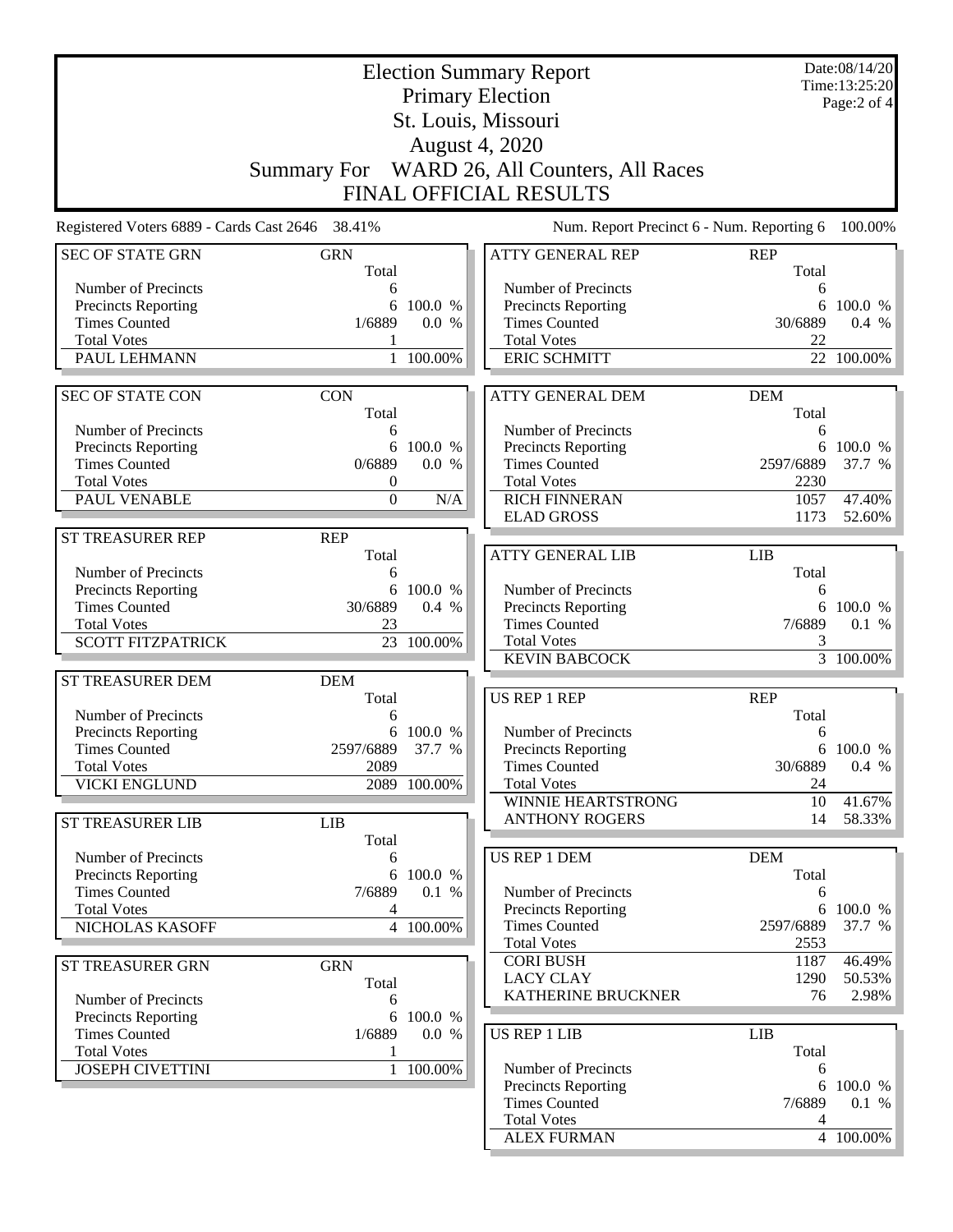|                                                 | Date:08/14/20<br><b>Election Summary Report</b> |              |                                             |             |                               |  |
|-------------------------------------------------|-------------------------------------------------|--------------|---------------------------------------------|-------------|-------------------------------|--|
|                                                 |                                                 |              | <b>Primary Election</b>                     |             | Time:13:25:20<br>Page: 3 of 4 |  |
|                                                 | St. Louis, Missouri                             |              |                                             |             |                               |  |
|                                                 | <b>August 4, 2020</b>                           |              |                                             |             |                               |  |
|                                                 |                                                 |              |                                             |             |                               |  |
|                                                 | <b>Summary For</b>                              |              | WARD 26, All Counters, All Races            |             |                               |  |
|                                                 |                                                 |              | <b>FINAL OFFICIAL RESULTS</b>               |             |                               |  |
| Registered Voters 6889 - Cards Cast 2646 38.41% |                                                 |              | Num. Report Precinct 6 - Num. Reporting 6   |             | 100.00%                       |  |
| ST REP 84 DEM                                   | <b>DEM</b>                                      |              | <b>TREASURER DEM</b>                        | <b>DEM</b>  |                               |  |
|                                                 | Total                                           |              |                                             | Total       |                               |  |
| Number of Precincts                             | 6                                               |              | Number of Precincts                         | 6           |                               |  |
| <b>Precincts Reporting</b>                      | 6                                               | 100.0 %      | Precincts Reporting                         | 6           | 100.0 %                       |  |
| <b>Times Counted</b>                            | 2597/6889                                       | 37.7 %       | <b>Times Counted</b>                        | 2597/6889   | 37.7 %                        |  |
| <b>Total Votes</b><br><b>WILEY PRICE</b>        | 2145                                            |              | <b>Total Votes</b><br><b>TISHAURA JONES</b> | 2522        | 77.56%                        |  |
|                                                 |                                                 | 2145 100.00% | <b>JEFFREY BOYD</b>                         | 1956<br>566 | 22.44%                        |  |
| <b>CIRC ATTY REP</b>                            | <b>REP</b>                                      |              |                                             |             |                               |  |
|                                                 | Total                                           |              | <b>TREASURER GRN</b>                        | <b>GRN</b>  |                               |  |
| Number of Precincts                             | 6                                               |              |                                             | Total       |                               |  |
| <b>Precincts Reporting</b>                      |                                                 | 6 100.0 %    | Number of Precincts                         | 6           |                               |  |
| <b>Times Counted</b>                            | 30/6889                                         | 0.4 %        | Precincts Reporting                         | 6           | 100.0 %                       |  |
| <b>Total Votes</b>                              | 24                                              |              | <b>Times Counted</b>                        | 1/6889      | 0.0 %                         |  |
| DANIEL ZDRODOWSKI                               |                                                 | 24 100.00%   | <b>Total Votes</b>                          | 1           |                               |  |
|                                                 |                                                 |              | DON DE VIVO                                 |             | 1 100.00%                     |  |
| <b>CIRC ATTY DEM</b>                            | <b>DEM</b>                                      |              |                                             |             |                               |  |
|                                                 | Total                                           |              | COM MAN WD 26 DEM                           | <b>DEM</b>  |                               |  |
| Number of Precincts                             | 6                                               |              |                                             | Total       |                               |  |
| <b>Precincts Reporting</b>                      | 6                                               | 100.0 %      | Number of Precincts                         | 6           |                               |  |
| <b>Times Counted</b>                            | 2597/6889                                       | 37.7 %       | Precincts Reporting                         |             | 6 100.0 %                     |  |
| <b>Total Votes</b>                              | 2546                                            |              | <b>Times Counted</b>                        | 2597/6889   | 37.7 %                        |  |
| <b>KIMBERLY GARDNER</b>                         | 2243                                            | 88.10%       | <b>Total Votes</b><br><b>JOSEPH PALM</b>    | 2303        |                               |  |
| <b>MARY PAT CARL</b>                            | 303                                             | 11.90%       | <b>MARIO STANTON</b>                        | 1768<br>519 | 76.77%<br>22.54%              |  |
|                                                 |                                                 |              | Write-in Votes                              | 16          | 0.69%                         |  |
| <b>SHERIFF REP</b>                              | <b>REP</b><br>Total                             |              |                                             |             |                               |  |
| Number of Precincts                             | 6                                               |              | COM WOMAN WD 26 DEM                         | <b>DEM</b>  |                               |  |
| <b>Precincts Reporting</b>                      |                                                 | 6 100.0 %    |                                             | Total       |                               |  |
| <b>Times Counted</b>                            | 30/6889                                         | 0.4 %        | Number of Precincts                         | 6           |                               |  |
| <b>Total Votes</b>                              | 26                                              |              | <b>Precincts Reporting</b>                  |             | 6 100.0 %                     |  |
| <b>JOHN CASTELLANO</b>                          | 19                                              | 73.08%       | <b>Times Counted</b>                        | 2597/6889   | 37.7 %                        |  |
| <b>LESTER STEWART</b>                           | 7                                               | 26.92%       | <b>Total Votes</b>                          | 2454        |                               |  |
|                                                 |                                                 |              | <b>KARLA MAY</b>                            | 1706        | 69.52%                        |  |
| <b>SHERIFF DEM</b>                              | <b>DEM</b>                                      |              | <b>TAMEKA STIGERS</b>                       | 745         | 30.36%                        |  |
|                                                 | Total                                           |              | Write-in Votes                              | 3           | 0.12%                         |  |
| Number of Precincts                             | 6                                               |              |                                             |             |                               |  |
| <b>Precincts Reporting</b>                      | 6                                               | 100.0 %      | COM MAN REP ALL OTHERS                      | <b>REP</b>  |                               |  |
| <b>Times Counted</b>                            | 2597/6889                                       | 37.7 %       |                                             | Total       |                               |  |
| <b>Total Votes</b>                              | 2401                                            |              | Number of Precincts                         | 6           |                               |  |
| <b>VERNON BETTS</b>                             | 1768                                            | 73.64%       | Precincts Reporting                         |             | 6 100.0 %                     |  |
| ALFRED MONTGOMERY                               | 423                                             | 17.62%       | <b>Times Counted</b>                        | 30/6889     | 0.4 %                         |  |
| <b>DAVID MOSLEY</b>                             | 210                                             | 8.75%        | <b>Total Votes</b>                          | 5           |                               |  |
|                                                 |                                                 |              | Write-in Votes                              |             | 5 100.00%                     |  |
| <b>TREASURER REP</b>                            | <b>REP</b>                                      |              |                                             |             |                               |  |
|                                                 | Total                                           |              | COM WOMAN REP ALL OTHERS                    | <b>REP</b>  |                               |  |
| Number of Precincts                             | 6                                               |              |                                             | Total       |                               |  |
| <b>Precincts Reporting</b>                      | 6                                               | 100.0 %      | Number of Precincts                         | 6           |                               |  |
| <b>Times Counted</b>                            | 30/6889                                         | 0.4 %        | <b>Precincts Reporting</b>                  | 6           | 100.0 %                       |  |
| <b>Total Votes</b>                              | 22                                              |              | <b>Times Counted</b>                        | 30/6889     | 0.4 %                         |  |
| <b>ROBERT VROMAN</b>                            |                                                 | 22 100.00%   | <b>Total Votes</b>                          | 3           |                               |  |
|                                                 |                                                 |              | Write-in Votes                              |             | $\frac{1}{3}$ 100.00%         |  |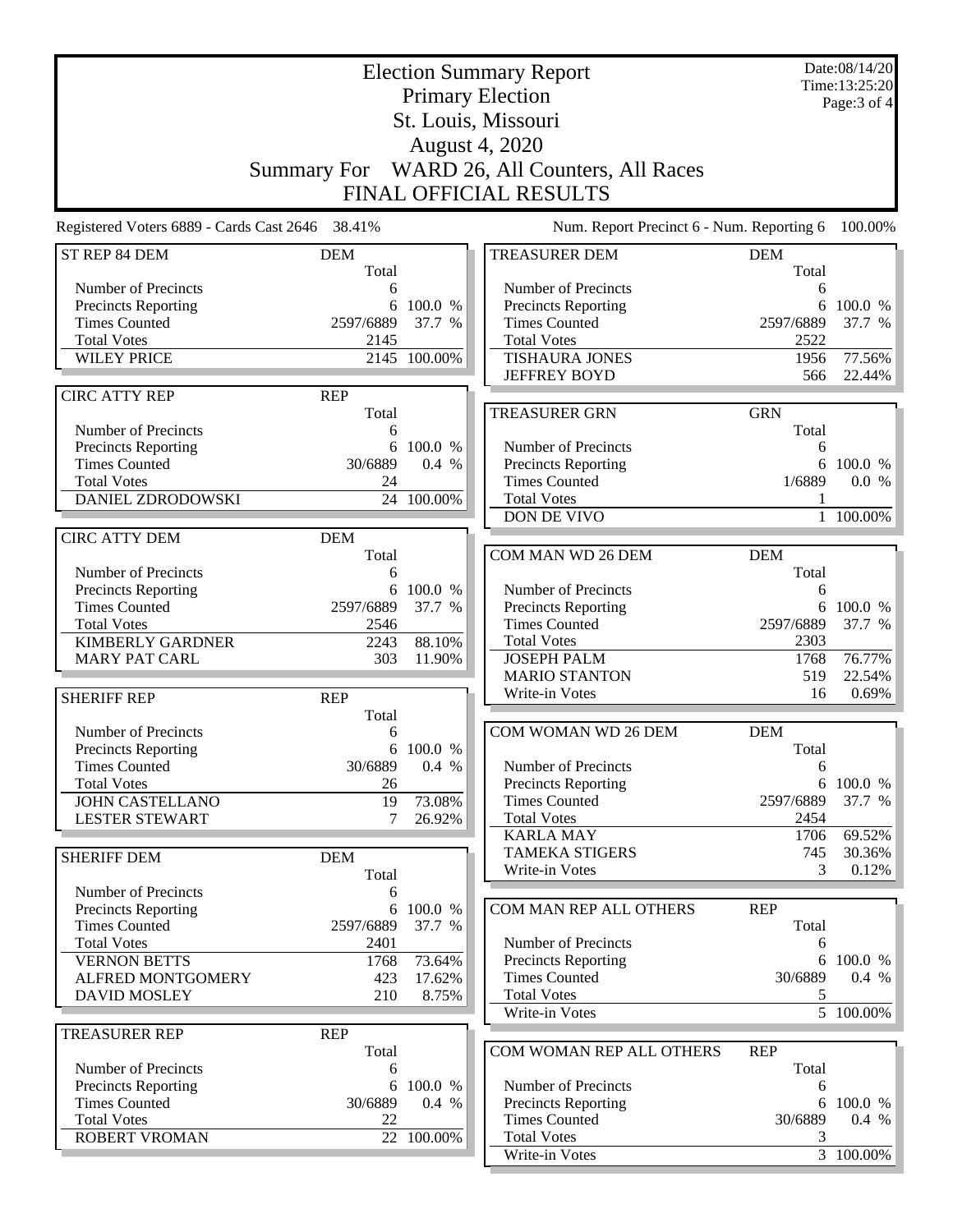## Election Summary Report Primary Election St. Louis, Missouri August 4, 2020 Summary For WARD 26, All Counters, All Races FINAL OFFICIAL RESULTS

Registered Voters 6889 - Cards Cast 2646 38.41% Num. Report Precinct 6 - Num. Reporting 6 100.00%

Date:08/14/20 Time:13:25:20 Page:4 of 4

| <b>COM MAN LIB CITYWIDE</b>          | <b>LIB</b> |                     |         |
|--------------------------------------|------------|---------------------|---------|
|                                      |            | Total               |         |
| Number of Precincts                  |            | 6                   |         |
| <b>Precincts Reporting</b>           |            | 6                   | 100.0 % |
| <b>Times Counted</b>                 |            | 7/6889              | 0.1 %   |
| <b>Total Votes</b>                   |            | 0                   |         |
| Write-in Votes                       |            | 0                   | N/A     |
|                                      |            |                     |         |
| <b>COM WOMAN LIB CITYWIDE</b>        | <b>LIB</b> |                     |         |
|                                      |            | Total               |         |
| Number of Precincts                  |            | 6                   |         |
| <b>Precincts Reporting</b>           |            | 6                   | 100.0 % |
| <b>Times Counted</b>                 |            | 7/6889              | 0.1 %   |
| <b>Total Votes</b>                   |            | 1                   |         |
| <b>Write-in Votes</b>                |            | 1                   | 100.00% |
|                                      |            |                     |         |
|                                      |            |                     |         |
| COM MAN GRN ALL OTHERS               | <b>GRN</b> |                     |         |
|                                      |            | Total               |         |
| Number of Precincts                  |            | 6                   |         |
| <b>Precincts Reporting</b>           |            | 6                   | 100.0 % |
| <b>Times Counted</b>                 |            | 1/6889              | 0.0 %   |
| <b>Total Votes</b>                   |            | 0                   |         |
| Write-in Votes                       |            | 0                   | N/A     |
|                                      |            |                     |         |
|                                      |            |                     |         |
| COM WOMAN GRN CITYWIDE               | <b>GRN</b> |                     |         |
|                                      |            | Total               |         |
| Number of Precincts                  |            | 6                   |         |
| <b>Precincts Reporting</b>           |            | 6                   | 100.0 % |
| <b>Times Counted</b>                 |            | 1/6889              | 0.0 %   |
|                                      |            | 1                   |         |
| <b>Total Votes</b><br>Write-in Votes |            | 1                   | 100.00% |
|                                      |            |                     |         |
|                                      |            |                     |         |
| <b>COM MAN CON CITYWIDE</b>          | <b>CON</b> |                     |         |
|                                      |            | Total               |         |
| Number of Precincts                  |            | 6                   |         |
| <b>Precincts Reporting</b>           |            | 6                   | 100.0 % |
| <b>Times Counted</b>                 |            | 0/6889              | $0.0\%$ |
| <b>Total Votes</b>                   |            | 0                   |         |
| Write-in Votes                       |            | $\overline{0}$      | N/A     |
|                                      |            |                     |         |
| <b>COM WOMAN CON CITYWIDE</b>        | <b>CON</b> |                     |         |
|                                      |            | Total               |         |
| Number of Precincts                  |            | 6                   |         |
| <b>Precincts Reporting</b>           |            | 6                   | 100.0 % |
| <b>Times Counted</b>                 |            | 0/6889              | 0.0 %   |
| <b>Total Votes</b><br>Write-in Votes |            | 0<br>$\overline{0}$ | N/A     |

| CON AMEND 2                |                  |                 |
|----------------------------|------------------|-----------------|
|                            | Total            |                 |
| Number of Precincts        | 6                |                 |
| <b>Precincts Reporting</b> |                  | $6\quad100.0\%$ |
| <b>Times Counted</b>       | 2646/6889 38.4 % |                 |
| <b>Total Votes</b>         | 2497             |                 |
| YES                        | 2365             | 94.71%          |
| NΟ                         | 132.             | 5.29%           |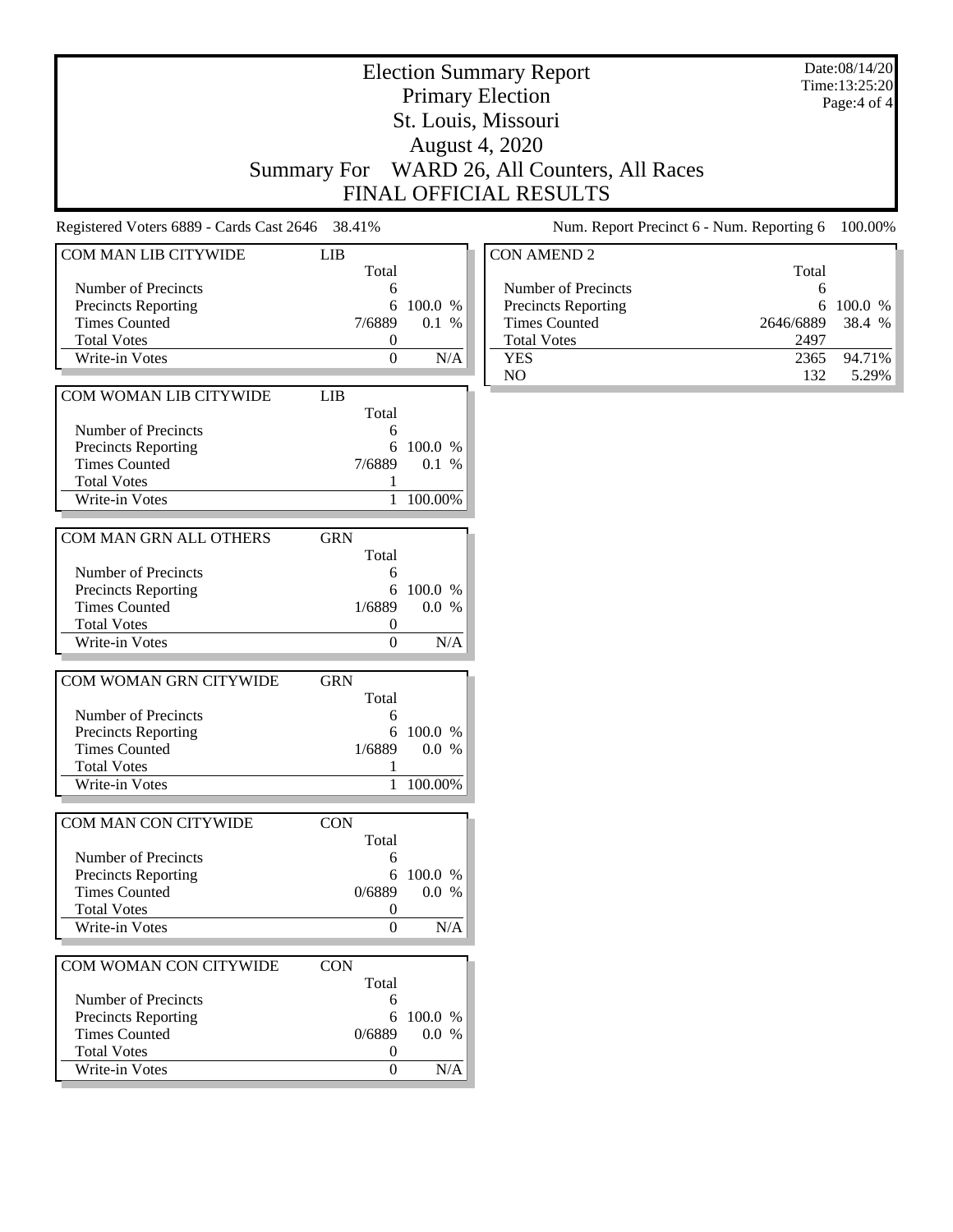|                                                 |                        |         | <b>Election Summary Report</b>              |                     | Date:08/14/20<br>Time:13:25:26 |
|-------------------------------------------------|------------------------|---------|---------------------------------------------|---------------------|--------------------------------|
|                                                 |                        |         | <b>Primary Election</b>                     |                     | Page:1 of 4                    |
|                                                 |                        |         | St. Louis, Missouri                         |                     |                                |
|                                                 |                        |         | August 4, 2020                              |                     |                                |
|                                                 |                        |         |                                             |                     |                                |
|                                                 | <b>Summary For</b>     |         | WARD 27, All Counters, All Races            |                     |                                |
|                                                 |                        |         | FINAL OFFICIAL RESULTS                      |                     |                                |
| Registered Voters 6884 - Cards Cast 2249 32.67% |                        |         | Num. Report Precinct 8 - Num. Reporting 8   |                     | 100.00%                        |
| <b>GOV REP</b>                                  | <b>REP</b><br>Total    |         | LT GOV DEM                                  | <b>DEM</b><br>Total |                                |
| Number of Precincts                             | 8                      |         | Number of Precincts                         | 8                   |                                |
| <b>Precincts Reporting</b>                      | 8                      | 100.0 % | <b>Precincts Reporting</b>                  | 8                   | 100.0 %                        |
| <b>Times Counted</b>                            | 20/6884                | 0.3 %   | <b>Times Counted</b>                        | 2223/6884           | 32.3 %                         |
| <b>Total Votes</b>                              | 10                     |         | <b>Total Votes</b>                          | 2005                |                                |
| <b>RALEIGH RITTER</b>                           | $\boldsymbol{0}$       | 0.00%   | <b>GREGORY UPCHURCH</b>                     | 578                 | 28.83%                         |
| <b>MIKE PARSON</b>                              | 3                      | 30.00%  | <b>ALISSIA CANADY</b>                       | 1427                | 71.17%                         |
| <b>JAMES NEELY</b>                              | 3                      | 30.00%  |                                             |                     |                                |
| SAUNDRA McDOWELL                                | 4                      | 40.00%  | LT GOV LIB                                  | <b>LIB</b>          |                                |
|                                                 |                        |         |                                             | Total               |                                |
| <b>GOV DEM</b>                                  | <b>DEM</b>             |         | Number of Precincts                         | 8                   |                                |
|                                                 | Total                  |         | Precincts Reporting<br><b>Times Counted</b> | 8<br>2/6884         | 100.0 %<br>0.0 %               |
| Number of Precincts<br>Precincts Reporting      | 8<br>8                 | 100.0 % | <b>Total Votes</b>                          | 0                   |                                |
| <b>Times Counted</b>                            | 2223/6884              | 32.3 %  | <b>BILL SLANTZ</b>                          | $\boldsymbol{0}$    | N/A                            |
| <b>Total Votes</b>                              | 2103                   |         |                                             |                     |                                |
| NICOLE GALLOWAY                                 | 1451                   | 69.00%  | <b>LT GOV GRN</b>                           | <b>GRN</b>          |                                |
| <b>JIMMIE MATTHEWS</b>                          | 308                    | 14.65%  |                                             | Total               |                                |
| <b>ANTOIN JOHNSON</b>                           | 123                    | 5.85%   | Number of Precincts                         | 8                   |                                |
| <b>ERIC MORRISON</b>                            | 172                    | 8.18%   | Precincts Reporting                         | 8                   | 100.0 %                        |
| ROBIN VAN QUAETHEM                              | 49                     | 2.33%   | <b>Times Counted</b>                        | 0/6884              | 0.0 %                          |
|                                                 |                        |         | <b>Total Votes</b>                          | 0                   |                                |
| <b>GOV LIB</b>                                  | <b>LIB</b>             |         | <b>KELLEY DRAGOO</b>                        | $\mathbf{0}$        | N/A                            |
|                                                 | Total                  |         |                                             |                     |                                |
| Number of Precincts                             | 8                      |         | <b>SEC OF STATE REP</b>                     | <b>REP</b>          |                                |
| Precincts Reporting                             | 8                      | 100.0 % |                                             | Total               |                                |
| <b>Times Counted</b><br><b>Total Votes</b>      | 2/6884<br>$\mathbf{0}$ | 0.0 %   | Number of Precincts                         | 8                   |                                |
| <b>RIK COMBS</b>                                | $\boldsymbol{0}$       | N/A     | <b>Precincts Reporting</b>                  | 8                   | 100.0 %                        |
|                                                 |                        |         | <b>Times Counted</b>                        | 20/6884             | 0.3 %                          |
| <b>GOV GRN</b>                                  | <b>GRN</b>             |         | <b>Total Votes</b><br><b>JOHN ASHCROFT</b>  | 9                   | 9 100.00%                      |
|                                                 | Total                  |         |                                             |                     |                                |
| Number of Precincts                             | 8                      |         | <b>SEC OF STATE DEM</b>                     | <b>DEM</b>          |                                |
| Precincts Reporting                             | 8                      | 100.0 % |                                             | Total               |                                |
| <b>Times Counted</b>                            | 0/6884                 | 0.0 %   | Number of Precincts                         | 8                   |                                |
| <b>Total Votes</b>                              | 0                      |         | <b>Precincts Reporting</b>                  | 8                   | 100.0 %                        |
| <b>JEROME BAUER</b>                             | $\overline{0}$         | N/A     | <b>Times Counted</b>                        | 2223/6884           | 32.3 %                         |
|                                                 |                        |         | <b>Total Votes</b>                          | 1815                |                                |
| LT GOV REP                                      | <b>REP</b>             |         | YINKA FALETI                                |                     | $\overline{1815}$ 100.00%      |
|                                                 | Total                  |         |                                             |                     |                                |
| Number of Precincts                             | 8                      |         | <b>SEC OF STATE LIB</b>                     | LIB                 |                                |
| Precincts Reporting                             | 8                      | 100.0 % |                                             | Total               |                                |
| <b>Times Counted</b><br><b>Total Votes</b>      | 20/6884                | 0.3 %   | Number of Precincts                         | 8                   |                                |
| <b>ARNIE DIENOFF</b>                            | 10<br>$\mathbf{0}$     | 0.00%   | Precincts Reporting                         |                     | 8 100.0 %                      |
| <b>MIKE KEHOE</b>                               | 3                      | 30.00%  | <b>Times Counted</b>                        | 2/6884              | 0.0 %                          |
| <b>AARON WISDOM</b>                             | 3                      | 30.00%  | <b>Total Votes</b>                          | $\boldsymbol{0}$    |                                |
| <b>MIKE CARTER</b>                              | 4                      | 40.00%  | <b>CARL FREESE</b>                          | $\boldsymbol{0}$    | N/A                            |
|                                                 |                        |         |                                             |                     |                                |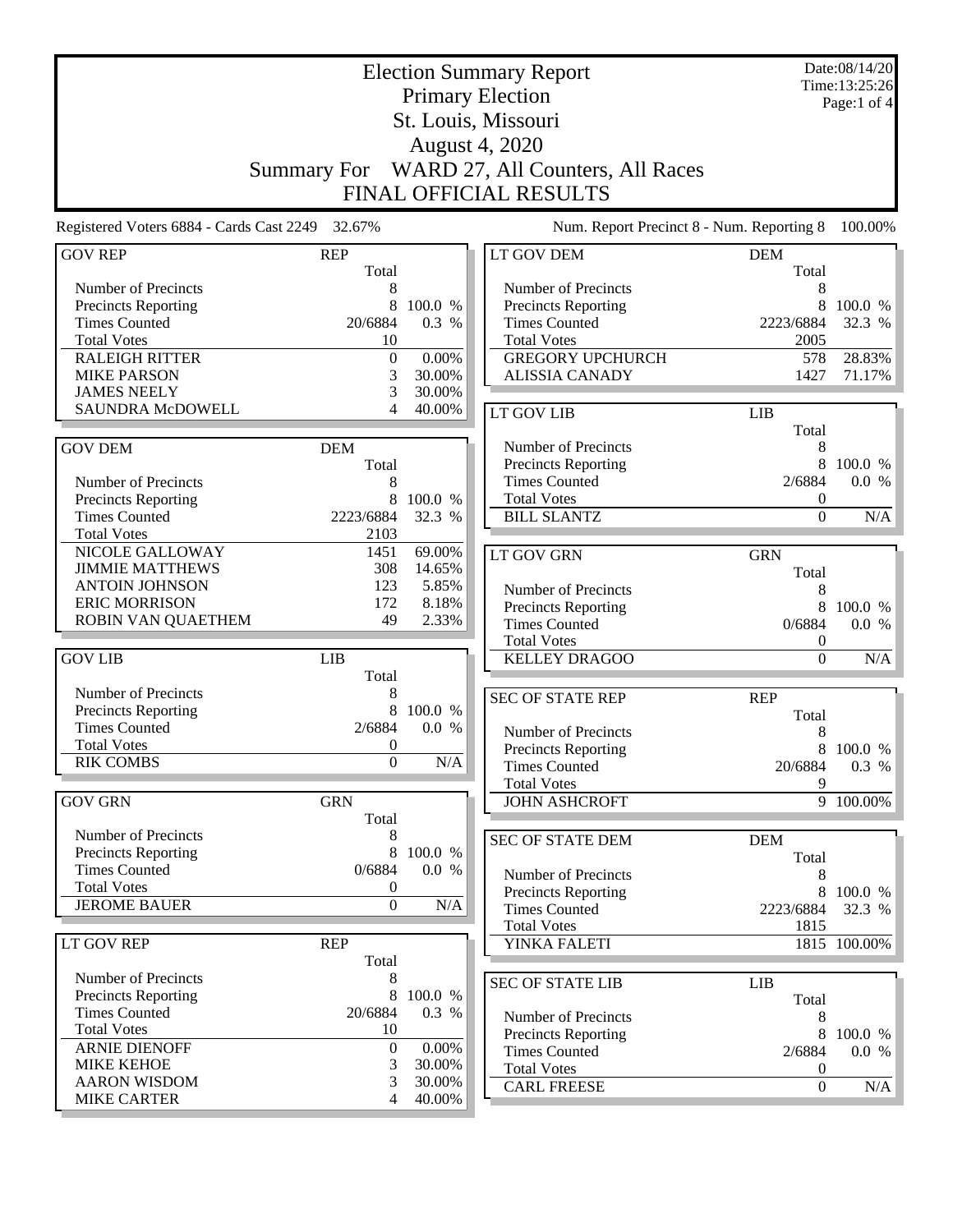|                                                    |                                      |                   | <b>Election Summary Report</b>                    |                     | Date:08/14/20<br>Time:13:25:26 |
|----------------------------------------------------|--------------------------------------|-------------------|---------------------------------------------------|---------------------|--------------------------------|
|                                                    |                                      |                   | <b>Primary Election</b>                           |                     | Page:2 of 4                    |
|                                                    |                                      |                   | St. Louis, Missouri                               |                     |                                |
|                                                    |                                      |                   | <b>August 4, 2020</b>                             |                     |                                |
|                                                    |                                      |                   |                                                   |                     |                                |
|                                                    |                                      |                   | Summary For WARD 27, All Counters, All Races      |                     |                                |
|                                                    |                                      |                   | FINAL OFFICIAL RESULTS                            |                     |                                |
| Registered Voters 6884 - Cards Cast 2249 32.67%    |                                      |                   | Num. Report Precinct 8 - Num. Reporting 8         |                     | 100.00%                        |
| <b>SEC OF STATE GRN</b>                            | <b>GRN</b><br>Total                  |                   | <b>ATTY GENERAL REP</b>                           | <b>REP</b><br>Total |                                |
| Number of Precincts                                | 8                                    |                   | Number of Precincts                               | 8                   |                                |
| <b>Precincts Reporting</b>                         | 8                                    | 100.0 %           | Precincts Reporting                               | 8                   | 100.0 %                        |
| <b>Times Counted</b>                               | 0/6884                               | 0.0 %             | <b>Times Counted</b>                              | 20/6884             | 0.3 %                          |
| <b>Total Votes</b>                                 | 0                                    |                   | <b>Total Votes</b>                                | 10                  |                                |
| PAUL LEHMANN                                       | $\Omega$                             | N/A               | <b>ERIC SCHMITT</b>                               | 10                  | 100.00%                        |
| <b>SEC OF STATE CON</b>                            | <b>CON</b>                           |                   | <b>ATTY GENERAL DEM</b>                           | <b>DEM</b>          |                                |
| Number of Precincts                                | Total<br>8                           |                   | Number of Precincts                               | Total<br>8          |                                |
| <b>Precincts Reporting</b>                         | 8                                    | 100.0 %           | <b>Precincts Reporting</b>                        | 8                   | 100.0 %                        |
| <b>Times Counted</b>                               | 0/6884                               | 0.0 %             | <b>Times Counted</b>                              | 2223/6884           | 32.3 %                         |
| <b>Total Votes</b>                                 | $\boldsymbol{0}$                     |                   | <b>Total Votes</b>                                | 1911                |                                |
| PAUL VENABLE                                       | $\mathbf{0}$                         | N/A               | <b>RICH FINNERAN</b>                              | 701                 | 36.68%                         |
|                                                    |                                      |                   | <b>ELAD GROSS</b>                                 | 1210                | 63.32%                         |
| ST TREASURER REP                                   | <b>REP</b>                           |                   |                                                   |                     |                                |
|                                                    | Total                                |                   | <b>ATTY GENERAL LIB</b>                           | <b>LIB</b>          |                                |
| Number of Precincts                                | 8                                    |                   |                                                   | Total               |                                |
| <b>Precincts Reporting</b><br><b>Times Counted</b> | 8<br>20/6884                         | 100.0 %<br>0.3 %  | Number of Precincts<br>Precincts Reporting        | 8<br>8              | 100.0 %                        |
| <b>Total Votes</b>                                 | 10                                   |                   | <b>Times Counted</b>                              | 2/6884              | 0.0 %                          |
| <b>SCOTT FITZPATRICK</b>                           |                                      | 10 100.00%        | <b>Total Votes</b>                                | $\boldsymbol{0}$    |                                |
|                                                    |                                      |                   | <b>KEVIN BABCOCK</b>                              | $\Omega$            | N/A                            |
| ST TREASURER DEM                                   | <b>DEM</b>                           |                   |                                                   |                     |                                |
|                                                    | Total                                |                   | <b>US REP 1 REP</b>                               | <b>REP</b>          |                                |
| Number of Precincts                                | 8                                    |                   |                                                   | Total               |                                |
| <b>Precincts Reporting</b><br><b>Times Counted</b> | 2223/6884                            | 100.0 %<br>32.3 % | Number of Precincts<br><b>Precincts Reporting</b> | 8<br>8              | 100.0 %                        |
| <b>Total Votes</b>                                 | 1777                                 |                   | <b>Times Counted</b>                              | 20/6884             | 0.3 %                          |
| <b>VICKI ENGLUND</b>                               |                                      | 1777 100.00%      | <b>Total Votes</b>                                | 10                  |                                |
|                                                    |                                      |                   | WINNIE HEARTSTRONG                                | 3                   | 30.00%                         |
| <b>ST TREASURER LIB</b>                            | LIB                                  |                   | <b>ANTHONY ROGERS</b>                             | $\tau$              | 70.00%                         |
|                                                    | Total                                |                   |                                                   |                     |                                |
| Number of Precincts                                | 8                                    |                   | <b>US REP 1 DEM</b>                               | <b>DEM</b>          |                                |
| Precincts Reporting<br><b>Times Counted</b>        |                                      | 100.0 %           |                                                   | Total               |                                |
| <b>Total Votes</b>                                 | 2/6884<br>$\boldsymbol{0}$           | 0.0 %             | Number of Precincts<br><b>Precincts Reporting</b> | 8<br>8              | 100.0 %                        |
| NICHOLAS KASOFF                                    | $\boldsymbol{0}$                     | N/A               | <b>Times Counted</b>                              | 2223/6884           | 32.3 %                         |
|                                                    |                                      |                   | <b>Total Votes</b>                                | 2197                |                                |
| ST TREASURER GRN                                   | <b>GRN</b>                           |                   | <b>CORI BUSH</b>                                  | 833                 | 37.92%                         |
|                                                    | Total                                |                   | <b>LACY CLAY</b>                                  | 1293                | 58.85%                         |
| Number of Precincts                                | 8                                    |                   | KATHERINE BRUCKNER                                | 71                  | $3.23\%$                       |
| Precincts Reporting                                | 8                                    | 100.0 %           |                                                   |                     |                                |
| <b>Times Counted</b>                               | 0/6884                               | 0.0 %             | <b>US REP 1 LIB</b>                               | <b>LIB</b>          |                                |
| <b>Total Votes</b><br><b>JOSEPH CIVETTINI</b>      | $\boldsymbol{0}$<br>$\boldsymbol{0}$ | N/A               | Number of Precincts                               | Total<br>8          |                                |
|                                                    |                                      |                   | <b>Precincts Reporting</b>                        | 8                   | 100.0 %                        |
|                                                    |                                      |                   | <b>Times Counted</b>                              | 2/6884              | 0.0 %                          |
|                                                    |                                      |                   | <b>Total Votes</b>                                | $\boldsymbol{0}$    |                                |
|                                                    |                                      |                   | <b>ALEX FURMAN</b>                                | $\overline{0}$      | N/A                            |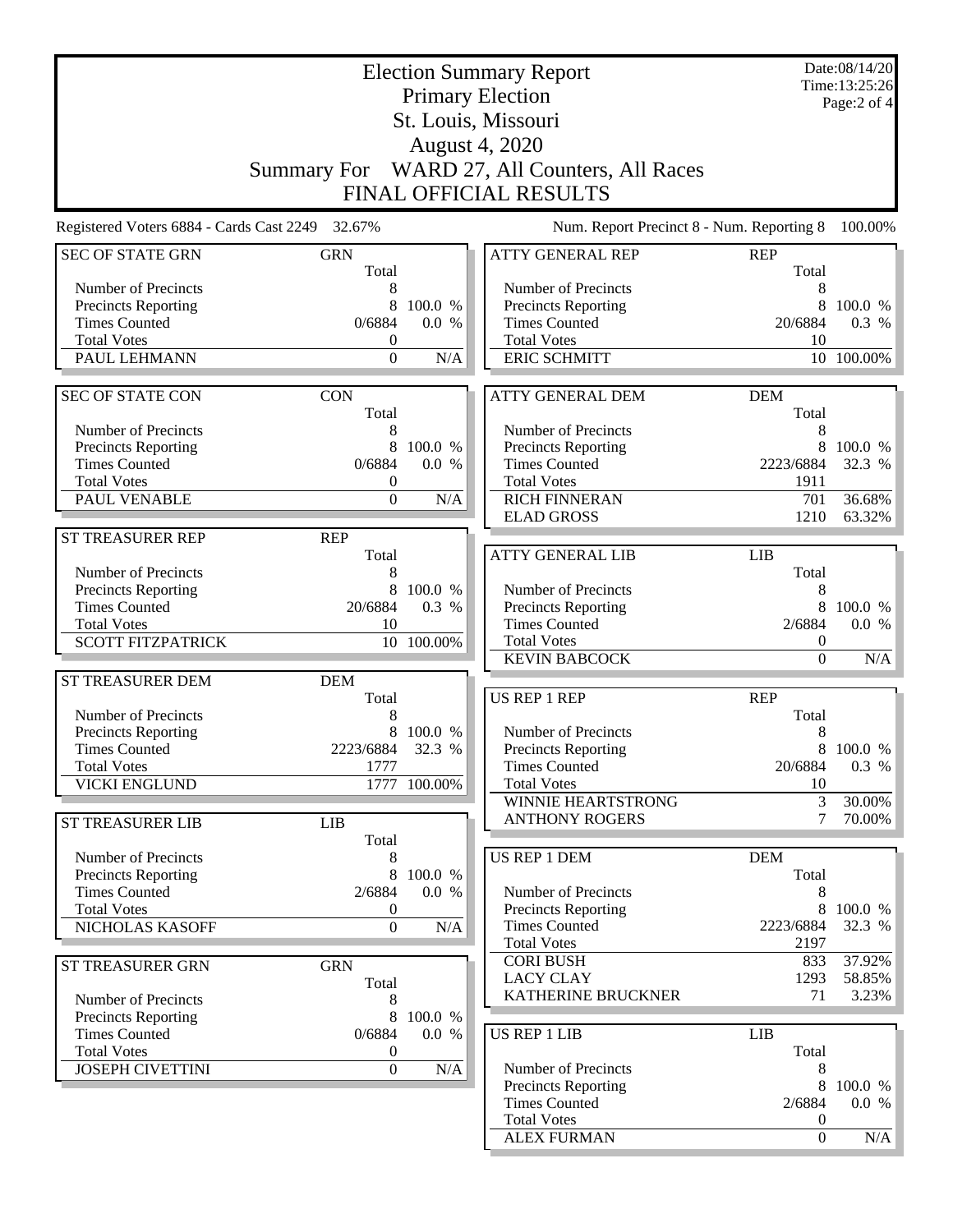| <b>Election Summary Report</b>                  |              |           |                                                 |                     | Date:08/14/20<br>Time:13:25:26 |
|-------------------------------------------------|--------------|-----------|-------------------------------------------------|---------------------|--------------------------------|
|                                                 |              |           | <b>Primary Election</b>                         |                     | Page: 3 of 4                   |
|                                                 |              |           | St. Louis, Missouri                             |                     |                                |
|                                                 |              |           | <b>August 4, 2020</b>                           |                     |                                |
|                                                 |              |           |                                                 |                     |                                |
|                                                 |              |           | Summary For WARD 27, All Counters, All Races    |                     |                                |
|                                                 |              |           | <b>FINAL OFFICIAL RESULTS</b>                   |                     |                                |
| Registered Voters 6884 - Cards Cast 2249 32.67% |              |           | Num. Report Precinct 8 - Num. Reporting 8       |                     | 100.00%                        |
| ST SEN 5 REP                                    | <b>REP</b>   |           | <b>SHERIFF REP</b>                              | <b>REP</b>          |                                |
|                                                 | Total        |           |                                                 | Total               |                                |
| Number of Precincts                             |              |           | Number of Precincts                             | 8                   |                                |
| <b>Precincts Reporting</b>                      | 1            | 100.0 %   | <b>Precincts Reporting</b>                      | 8                   | 100.0 %                        |
| <b>Times Counted</b>                            | 5/634        | 0.8 %     | <b>Times Counted</b>                            | 20/6884             | 0.3 %                          |
| <b>Total Votes</b>                              |              |           | <b>Total Votes</b>                              | 9                   |                                |
| MICHAEL HEBRON                                  | $\mathbf{1}$ | 100.00%   | <b>JOHN CASTELLANO</b><br><b>LESTER STEWART</b> | $\overline{7}$<br>2 | 77.78%                         |
|                                                 |              |           |                                                 |                     | 22.22%                         |
| ST SEN 5 DEM                                    | <b>DEM</b>   |           | <b>SHERIFF DEM</b>                              | <b>DEM</b>          |                                |
| Number of Precincts                             | Total<br>1   |           |                                                 | Total               |                                |
| Precincts Reporting                             |              | 1 100.0 % | Number of Precincts                             | 8                   |                                |
| <b>Times Counted</b>                            | 183/634      | 28.9 %    | <b>Precincts Reporting</b>                      |                     | 8 100.0 %                      |
| <b>Total Votes</b>                              | 171          |           | <b>Times Counted</b>                            | 2223/6884           | 32.3 %                         |
| <b>WILLIAM HAAS</b>                             | 12           | 7.02%     | <b>Total Votes</b>                              | 2117                |                                |
| <b>MEGAN GREEN</b>                              | 18           | 10.53%    | <b>VERNON BETTS</b>                             | 1358                | 64.15%                         |
| <b>JEREMIAH CHURCH</b>                          | 5            | 2.92%     | ALFRED MONTGOMERY                               | 577                 | 27.26%                         |
| MICHELLE SHEROD                                 | 23           | 13.45%    | <b>DAVID MOSLEY</b>                             | 182                 | 8.60%                          |
| <b>STEVE ROBERTS</b>                            | 111          | 64.91%    |                                                 |                     |                                |
| McFARLANE DUNCAN                                | 2            | 1.17%     | <b>TREASURER REP</b>                            | <b>REP</b>          |                                |
|                                                 |              |           |                                                 | Total               |                                |
| ST REP 76 DEM                                   | <b>DEM</b>   |           | Number of Precincts                             | 8                   |                                |
|                                                 | Total        |           | <b>Precincts Reporting</b>                      | 8                   | 100.0 %                        |
| Number of Precincts                             | 8            |           | <b>Times Counted</b>                            | 20/6884             | 0.3 %                          |
| <b>Precincts Reporting</b>                      | 8            | 100.0 %   | <b>Total Votes</b>                              | 9                   |                                |
| <b>Times Counted</b>                            | 2223/6884    | 32.3 %    | <b>ROBERT VROMAN</b>                            | 9                   | 100.00%                        |
| <b>Total Votes</b>                              | 2167         |           |                                                 |                     |                                |
| <b>CHRIS CARTER</b>                             | 1067         | 49.24%    | <b>TREASURER DEM</b>                            | <b>DEM</b>          |                                |
| <b>MARLON ANDERSON</b>                          | 1100         | 50.76%    |                                                 | Total               |                                |
|                                                 |              |           | Number of Precincts                             | 8                   |                                |
| <b>CIRC ATTY REP</b>                            | <b>REP</b>   |           | Precincts Reporting                             | 8                   | 100.0 %                        |
|                                                 | Total        |           | <b>Times Counted</b>                            | 2223/6884           | 32.3 %                         |
| Number of Precincts<br>Precincts Reporting      | 8<br>8       | 100.0 %   | <b>Total Votes</b>                              | 2173                |                                |
| <b>Times Counted</b>                            | 20/6884      | 0.3 %     | <b>TISHAURA JONES</b>                           | 1523                | 70.09%                         |
| <b>Total Votes</b>                              | 10           |           | <b>JEFFREY BOYD</b>                             | 650                 | 29.91%                         |
| DANIEL ZDRODOWSKI                               | 10           | 100.00%   |                                                 |                     |                                |
|                                                 |              |           | <b>TREASURER GRN</b>                            | <b>GRN</b>          |                                |
| <b>CIRC ATTY DEM</b>                            | <b>DEM</b>   |           | Number of Precincts                             | Total<br>8          |                                |
|                                                 | Total        |           | <b>Precincts Reporting</b>                      | 8                   | 100.0 %                        |
| Number of Precincts                             | 8            |           | <b>Times Counted</b>                            | 0/6884              | 0.0 %                          |
| Precincts Reporting                             | 8            | 100.0 %   | <b>Total Votes</b>                              | $\boldsymbol{0}$    |                                |
| <b>Times Counted</b>                            | 2223/6884    | 32.3 %    | DON DE VIVO                                     | $\boldsymbol{0}$    | N/A                            |
| <b>Total Votes</b>                              | 2180         |           |                                                 |                     |                                |
| <b>KIMBERLY GARDNER</b>                         | 2019         | 92.61%    |                                                 |                     |                                |
| <b>MARY PAT CARL</b>                            | 161          | 7.39%     |                                                 |                     |                                |
|                                                 |              |           |                                                 |                     |                                |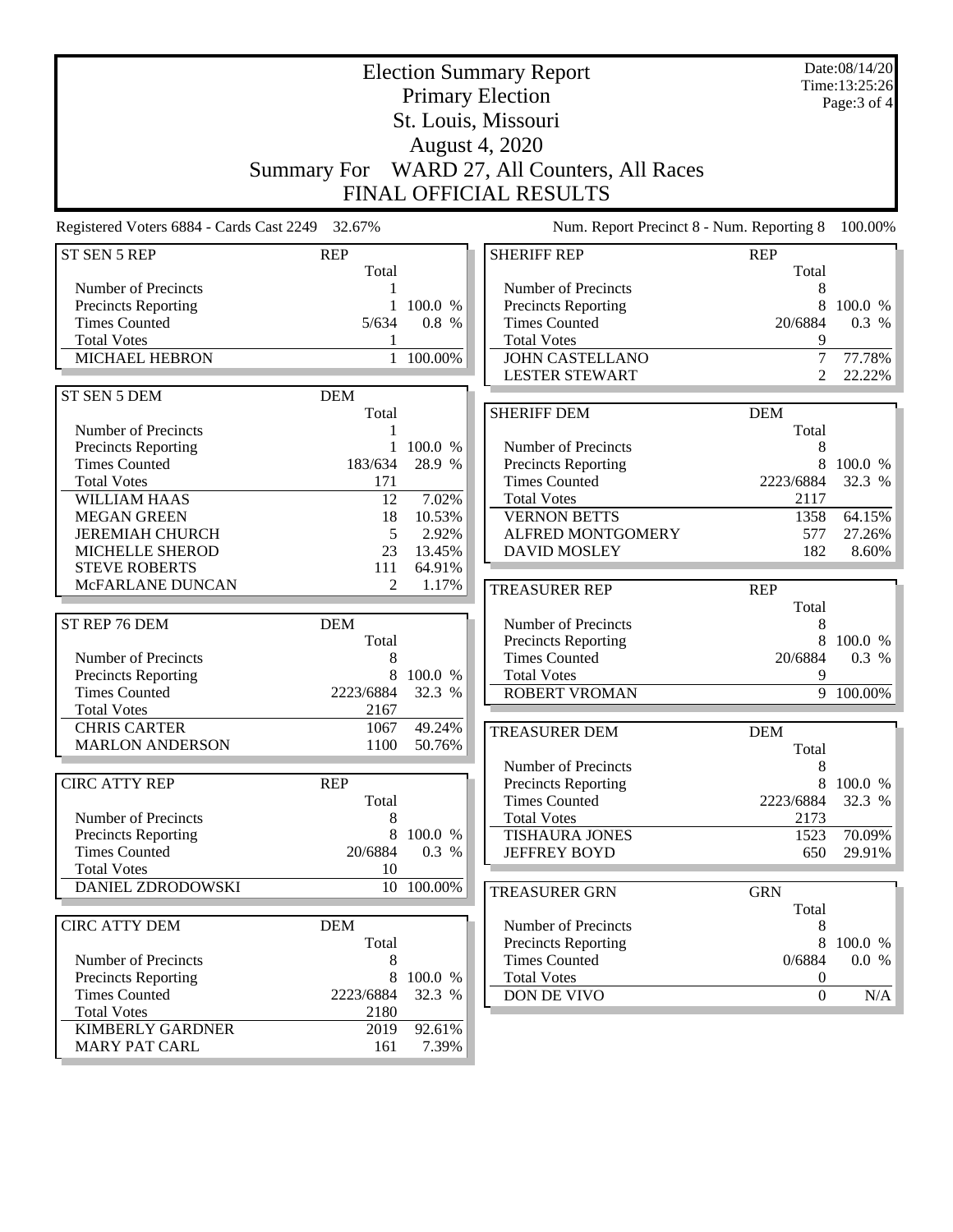|                                                 | <b>Election Summary Report</b> |           |                                                    |                  | Date:08/14/20<br>Time:13:25:26 |
|-------------------------------------------------|--------------------------------|-----------|----------------------------------------------------|------------------|--------------------------------|
|                                                 |                                |           | <b>Primary Election</b>                            |                  | Page:4 of 4                    |
|                                                 |                                |           | St. Louis, Missouri                                |                  |                                |
|                                                 |                                |           |                                                    |                  |                                |
|                                                 |                                |           | <b>August 4, 2020</b>                              |                  |                                |
|                                                 |                                |           | Summary For WARD 27, All Counters, All Races       |                  |                                |
|                                                 |                                |           | <b>FINAL OFFICIAL RESULTS</b>                      |                  |                                |
| Registered Voters 6884 - Cards Cast 2249 32.67% |                                |           | Num. Report Precinct 8 - Num. Reporting 8          |                  | 100.00%                        |
| COM MAN WD 27 DEM                               | <b>DEM</b>                     |           | COM MAN GRN ALL OTHERS                             | <b>GRN</b>       |                                |
|                                                 | Total                          |           |                                                    | Total            |                                |
| Number of Precincts                             | 8<br>8                         | 100.0 %   | Number of Precincts                                | 8<br>8           | 100.0 %                        |
| Precincts Reporting<br><b>Times Counted</b>     | 2223/6884                      | 32.3 %    | <b>Precincts Reporting</b><br><b>Times Counted</b> | 0/6884           | 0.0 %                          |
| <b>Total Votes</b>                              | 2048                           |           | <b>Total Votes</b>                                 | $\boldsymbol{0}$ |                                |
| <b>CHRIS CARTER</b>                             | 1491                           | 72.80%    | Write-in Votes                                     | $\mathbf{0}$     | N/A                            |
| <b>ELTOREON HAWKINS</b>                         | 540                            | 26.37%    |                                                    |                  |                                |
| Write-in Votes                                  | 17                             | 0.83%     | COM WOMAN GRN CITYWIDE                             | <b>GRN</b>       |                                |
|                                                 |                                |           |                                                    | Total            |                                |
| COM WOMAN WD 27 DEM                             | <b>DEM</b>                     |           | Number of Precincts                                | 8                |                                |
|                                                 | Total                          |           | <b>Precincts Reporting</b>                         | 8                | 100.0 %                        |
| Number of Precincts                             | 8                              |           | <b>Times Counted</b>                               | 0/6884           | 0.0 %                          |
| <b>Precincts Reporting</b>                      | 8                              | 100.0 %   | <b>Total Votes</b>                                 | $\boldsymbol{0}$ |                                |
| <b>Times Counted</b>                            | 2223/6884                      | 32.3 %    | Write-in Votes                                     | $\boldsymbol{0}$ | N/A                            |
| <b>Total Votes</b>                              | 1999                           |           |                                                    |                  |                                |
| <b>MARY DAVIS</b>                               | 1248                           | 62.43%    | COM MAN CON CITYWIDE                               | <b>CON</b>       |                                |
| <b>MARY ANN JACKSON</b>                         | 729                            | 36.47%    |                                                    | Total            |                                |
| Write-in Votes                                  | 22                             | 1.10%     | Number of Precincts                                | 8                |                                |
|                                                 |                                |           | <b>Precincts Reporting</b>                         | 8                | 100.0 %                        |
| COM MAN REP ALL OTHERS                          | <b>REP</b>                     |           | <b>Times Counted</b>                               | 0/6884           | 0.0 %                          |
|                                                 | Total                          |           | <b>Total Votes</b>                                 | $\boldsymbol{0}$ |                                |
| Number of Precincts                             | 8                              |           | Write-in Votes                                     | $\boldsymbol{0}$ | N/A                            |
| Precincts Reporting                             | 8                              | 100.0 %   |                                                    |                  |                                |
| <b>Times Counted</b>                            | 20/6884                        | 0.3 %     | COM WOMAN CON CITYWIDE                             | <b>CON</b>       |                                |
| <b>Total Votes</b>                              | $\boldsymbol{0}$               |           |                                                    | Total            |                                |
| Write-in Votes                                  | $\mathbf{0}$                   | N/A       | Number of Precincts                                | 8                |                                |
|                                                 |                                |           | <b>Precincts Reporting</b>                         |                  | 100.0 %                        |
| COM WOMAN REP ALL OTHERS                        | <b>REP</b>                     |           | Times Counted                                      | 0/6884           | 0.0 %                          |
|                                                 | Total                          |           | <b>Total Votes</b>                                 | $\boldsymbol{0}$ |                                |
| Number of Precincts                             | 8                              |           | Write-in Votes                                     | $\overline{0}$   | N/A                            |
| <b>Precincts Reporting</b>                      | 8                              | 100.0 %   |                                                    |                  |                                |
| <b>Times Counted</b><br><b>Total Votes</b>      | 20/6884<br>$\boldsymbol{0}$    | 0.3 %     | <b>CON AMEND 2</b>                                 |                  |                                |
| Write-in Votes                                  | $\mathbf{0}$                   | $\rm N/A$ |                                                    | Total            |                                |
|                                                 |                                |           | Number of Precincts                                | 8                |                                |
|                                                 |                                |           | Precincts Reporting                                | 8                | 100.0 %                        |
| COM MAN LIB CITYWIDE                            | <b>LIB</b>                     |           | <b>Times Counted</b>                               | 2249/6884        | 32.7 %                         |
| Number of Precincts                             | Total<br>8                     |           | <b>Total Votes</b><br><b>YES</b>                   | 2079<br>1982     | 95.33%                         |
| Precincts Reporting                             | 8                              | 100.0 %   | NO                                                 | 97               | 4.67%                          |
| <b>Times Counted</b>                            | 2/6884                         | 0.0 %     |                                                    |                  |                                |
| <b>Total Votes</b>                              | 1                              |           |                                                    |                  |                                |
| Write-in Votes                                  |                                | 1 100.00% |                                                    |                  |                                |
|                                                 |                                |           |                                                    |                  |                                |
| COM WOMAN LIB CITYWIDE                          | LIB                            |           |                                                    |                  |                                |
| Number of Precincts                             | Total<br>8                     |           |                                                    |                  |                                |
| Precincts Reporting                             | 8                              | 100.0 %   |                                                    |                  |                                |
| <b>Times Counted</b>                            | 2/6884                         | 0.0 %     |                                                    |                  |                                |
| <b>Total Votes</b>                              |                                |           |                                                    |                  |                                |
| Write-in Votes                                  |                                | 1 100.00% |                                                    |                  |                                |
|                                                 |                                |           |                                                    |                  |                                |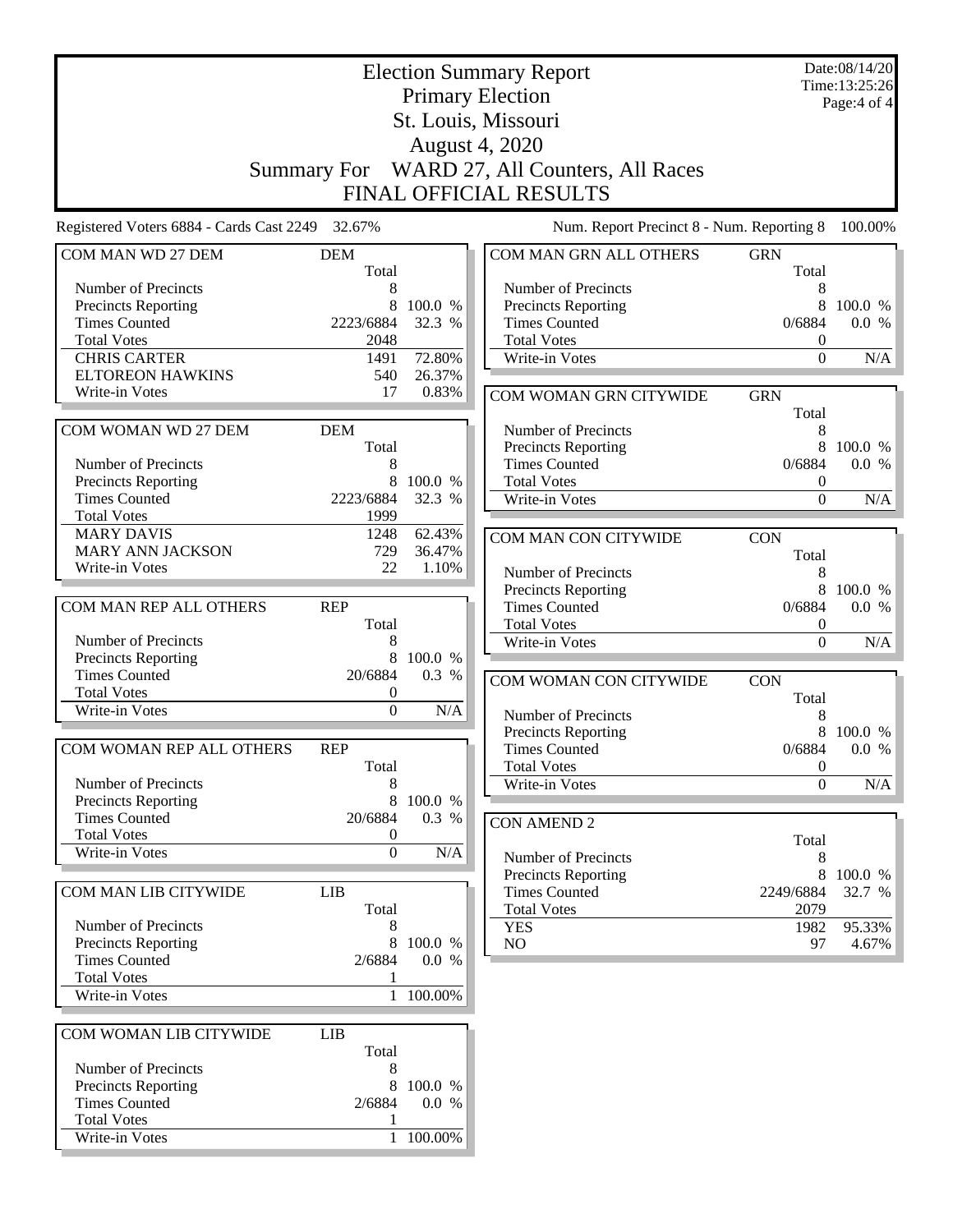|                                                 | <b>Election Summary Report</b><br><b>Primary Election</b> |                        |                                                    |                     | Date:08/14/20<br>Time:13:25:32<br>Page:1 of 4 |
|-------------------------------------------------|-----------------------------------------------------------|------------------------|----------------------------------------------------|---------------------|-----------------------------------------------|
|                                                 |                                                           |                        | St. Louis, Missouri                                |                     |                                               |
|                                                 |                                                           |                        | <b>August 4, 2020</b>                              |                     |                                               |
|                                                 | <b>Summary For</b>                                        |                        | WARD 28, All Counters, All Races                   |                     |                                               |
|                                                 |                                                           |                        | <b>FINAL OFFICIAL RESULTS</b>                      |                     |                                               |
| Registered Voters 7912 - Cards Cast 3736 47.22% |                                                           |                        | Num. Report Precinct 10 - Num. Reporting 10        |                     | 100.00%                                       |
| <b>GOV REP</b>                                  | <b>REP</b><br>Total                                       |                        | LT GOV DEM                                         | <b>DEM</b><br>Total |                                               |
| Number of Precincts                             | 10                                                        |                        | Number of Precincts                                | 10                  |                                               |
| <b>Precincts Reporting</b>                      | 10                                                        | 100.0 %                | <b>Precincts Reporting</b>                         | 10                  | 100.0 %                                       |
| <b>Times Counted</b>                            | 133/7912                                                  | 1.7 %                  | <b>Times Counted</b>                               | 3564/7912           | 45.0 %                                        |
| <b>Total Votes</b>                              | 124                                                       |                        | <b>Total Votes</b>                                 | 3068                |                                               |
| <b>RALEIGH RITTER</b>                           | 3                                                         | 2.42%                  | <b>GREGORY UPCHURCH</b>                            | 651                 | 21.22%                                        |
| <b>MIKE PARSON</b>                              | 94                                                        | 75.81%                 | <b>ALISSIA CANADY</b>                              | 2417                | 78.78%                                        |
| <b>JAMES NEELY</b>                              | 11                                                        | 8.87%                  |                                                    |                     |                                               |
| SAUNDRA McDOWELL                                | 16                                                        | 12.90%                 | <b>LT GOV LIB</b>                                  | <b>LIB</b>          |                                               |
|                                                 |                                                           |                        |                                                    | Total               |                                               |
| <b>GOV DEM</b>                                  | <b>DEM</b>                                                |                        | Number of Precincts                                | 10                  |                                               |
|                                                 | Total                                                     |                        | <b>Precincts Reporting</b><br><b>Times Counted</b> | 6/7912              | 10 100.0 %<br>0.1 %                           |
| Number of Precincts<br>Precincts Reporting      | 10                                                        | 10 100.0 %             | <b>Total Votes</b>                                 | 6                   |                                               |
| <b>Times Counted</b>                            | 3564/7912                                                 | 45.0 %                 | <b>BILL SLANTZ</b>                                 |                     | 6 100.00%                                     |
| <b>Total Votes</b>                              | 3380                                                      |                        |                                                    |                     |                                               |
| NICOLE GALLOWAY                                 | 3039                                                      | 89.91%                 | LT GOV GRN                                         | <b>GRN</b>          |                                               |
| <b>JIMMIE MATTHEWS</b>                          | 98                                                        | 2.90%                  |                                                    | Total               |                                               |
| <b>ANTOIN JOHNSON</b>                           | 97                                                        | 2.87%                  | Number of Precincts                                | 10                  |                                               |
| <b>ERIC MORRISON</b>                            | 92                                                        | 2.72%                  | <b>Precincts Reporting</b>                         |                     | 10 100.0 %                                    |
| ROBIN VAN QUAETHEM                              | 54                                                        | 1.60%                  | <b>Times Counted</b>                               | 3/7912              | 0.0 %                                         |
|                                                 |                                                           |                        | <b>Total Votes</b>                                 | 3                   |                                               |
| <b>GOV LIB</b>                                  | <b>LIB</b>                                                |                        | <b>KELLEY DRAGOO</b>                               |                     | $\overline{3}$ 100.00%                        |
|                                                 | Total                                                     |                        |                                                    |                     |                                               |
| Number of Precincts                             | 10                                                        |                        | <b>SEC OF STATE REP</b>                            | <b>REP</b>          |                                               |
| Precincts Reporting                             | 10                                                        | 100.0 %                |                                                    | Total               |                                               |
| <b>Times Counted</b>                            | 6/7912                                                    | 0.1 %                  | Number of Precincts                                | 10                  |                                               |
| <b>Total Votes</b><br><b>RIK COMBS</b>          | 6                                                         | 6 100.00%              | <b>Precincts Reporting</b>                         |                     | 10 100.0 %                                    |
|                                                 |                                                           |                        | <b>Times Counted</b>                               | 133/7912            | 1.7 %                                         |
| <b>GOV GRN</b>                                  | <b>GRN</b>                                                |                        | <b>Total Votes</b><br><b>JOHN ASHCROFT</b>         | 120                 | $\frac{120 - 100.00\%}{100.00\%}$             |
|                                                 | Total                                                     |                        |                                                    |                     |                                               |
| Number of Precincts                             | 10                                                        |                        |                                                    |                     |                                               |
| Precincts Reporting                             |                                                           | 10 100.0 %             | <b>SEC OF STATE DEM</b>                            | <b>DEM</b><br>Total |                                               |
| <b>Times Counted</b>                            | 3/7912                                                    | 0.0 %                  | Number of Precincts                                | 10                  |                                               |
| <b>Total Votes</b>                              | 3                                                         |                        | Precincts Reporting                                |                     | 10 100.0 %                                    |
| <b>JEROME BAUER</b>                             |                                                           | $\overline{3}$ 100.00% | <b>Times Counted</b>                               | 3564/7912           | 45.0 %                                        |
|                                                 |                                                           |                        | <b>Total Votes</b>                                 | 2931                |                                               |
| LT GOV REP                                      | <b>REP</b>                                                |                        | YINKA FALETI                                       |                     | 2931 100.00%                                  |
|                                                 | Total                                                     |                        |                                                    |                     |                                               |
| Number of Precincts                             | 10                                                        |                        | <b>SEC OF STATE LIB</b>                            | <b>LIB</b>          |                                               |
| Precincts Reporting                             |                                                           | 10 100.0 %             |                                                    | Total               |                                               |
| <b>Times Counted</b>                            | 133/7912                                                  | 1.7 %                  | Number of Precincts                                | 10                  |                                               |
| <b>Total Votes</b>                              | 114                                                       |                        | Precincts Reporting                                |                     | 10 100.0 %                                    |
| <b>ARNIE DIENOFF</b>                            | 6                                                         | 5.26%                  | <b>Times Counted</b>                               | 6/7912              | 0.1 %                                         |
| <b>MIKE KEHOE</b>                               | 68                                                        | 59.65%                 | <b>Total Votes</b>                                 | 6                   |                                               |
| <b>AARON WISDOM</b><br><b>MIKE CARTER</b>       | 14<br>26                                                  | 12.28%<br>22.81%       | <b>CARL FREESE</b>                                 |                     | 6 100.00%                                     |
|                                                 |                                                           |                        |                                                    |                     |                                               |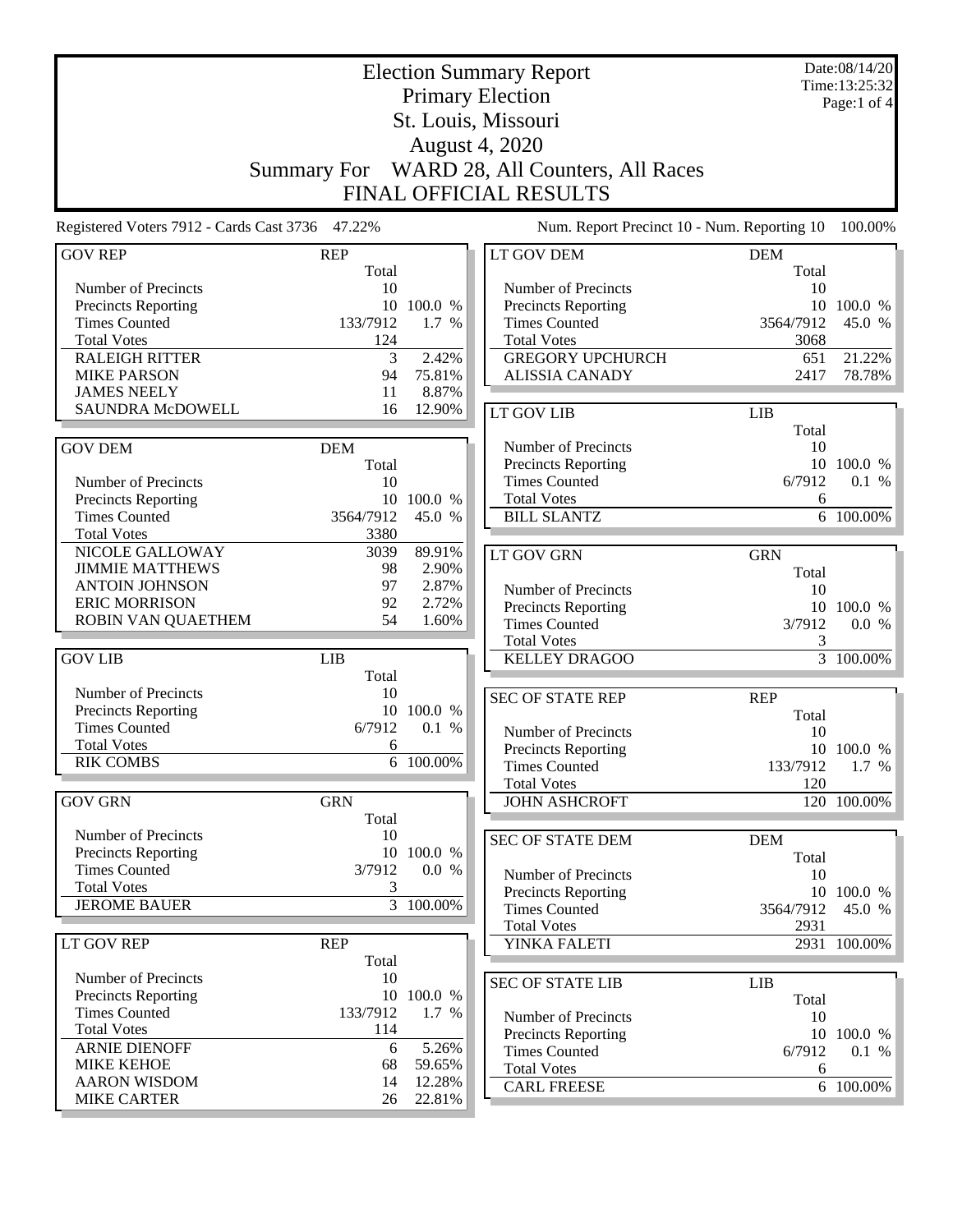|                                                    |                     |                     | <b>Election Summary Report</b>                    |                     | Date:08/14/20                |
|----------------------------------------------------|---------------------|---------------------|---------------------------------------------------|---------------------|------------------------------|
|                                                    |                     |                     | <b>Primary Election</b>                           |                     | Time:13:25:32<br>Page:2 of 4 |
|                                                    |                     |                     | St. Louis, Missouri                               |                     |                              |
|                                                    |                     |                     | August 4, 2020                                    |                     |                              |
|                                                    |                     |                     |                                                   |                     |                              |
|                                                    | Summary For         |                     | WARD 28, All Counters, All Races                  |                     |                              |
|                                                    |                     |                     | FINAL OFFICIAL RESULTS                            |                     |                              |
| Registered Voters 7912 - Cards Cast 3736 47.22%    |                     |                     | Num. Report Precinct 10 - Num. Reporting 10       |                     | 100.00%                      |
| <b>SEC OF STATE GRN</b>                            | <b>GRN</b><br>Total |                     | <b>ATTY GENERAL REP</b>                           | <b>REP</b><br>Total |                              |
| Number of Precincts                                | 10                  |                     | Number of Precincts                               | 10                  |                              |
| <b>Precincts Reporting</b>                         | 10                  | 100.0 %             | <b>Precincts Reporting</b>                        | 10                  | 100.0 %                      |
| <b>Times Counted</b>                               | 3/7912              | 0.0 %               | <b>Times Counted</b>                              | 133/7912            | $1.7\%$                      |
| <b>Total Votes</b><br>PAUL LEHMANN                 | 3<br>$\overline{3}$ | 100.00%             | <b>Total Votes</b><br><b>ERIC SCHMITT</b>         | 118                 | 118 100.00%                  |
|                                                    |                     |                     |                                                   |                     |                              |
| <b>SEC OF STATE CON</b>                            | <b>CON</b>          |                     | <b>ATTY GENERAL DEM</b>                           | <b>DEM</b>          |                              |
| Number of Precincts                                | Total<br>10         |                     | Number of Precincts                               | Total<br>10         |                              |
| <b>Precincts Reporting</b>                         |                     | 10 100.0 %          | Precincts Reporting                               |                     | 10 100.0 %                   |
| <b>Times Counted</b>                               | 0/7912              | 0.0 %               | <b>Times Counted</b>                              | 3564/7912           | 45.0 %                       |
| <b>Total Votes</b>                                 | $\boldsymbol{0}$    |                     | <b>Total Votes</b>                                | 3124                |                              |
| PAUL VENABLE                                       | $\boldsymbol{0}$    | N/A                 | <b>RICH FINNERAN</b>                              | 1424                | 45.58%                       |
|                                                    |                     |                     | <b>ELAD GROSS</b>                                 | 1700                | 54.42%                       |
| <b>ST TREASURER REP</b>                            | <b>REP</b>          |                     |                                                   |                     |                              |
|                                                    | Total               |                     | <b>ATTY GENERAL LIB</b>                           | <b>LIB</b>          |                              |
| Number of Precincts                                | 10                  |                     |                                                   | Total               |                              |
| <b>Precincts Reporting</b><br><b>Times Counted</b> | 133/7912            | 10 100.0 %<br>1.7 % | Number of Precincts<br><b>Precincts Reporting</b> | 10                  | 10 100.0 %                   |
| <b>Total Votes</b>                                 | 116                 |                     | <b>Times Counted</b>                              | 6/7912              | 0.1 %                        |
| <b>SCOTT FITZPATRICK</b>                           |                     | 116 100.00%         | <b>Total Votes</b>                                | 6                   |                              |
|                                                    |                     |                     | <b>KEVIN BABCOCK</b>                              |                     | 6 100.00%                    |
| ST TREASURER DEM                                   | <b>DEM</b>          |                     |                                                   |                     |                              |
|                                                    | Total               |                     | <b>US REP 1 REP</b>                               | <b>REP</b>          |                              |
| Number of Precincts                                | 10                  |                     |                                                   | Total               |                              |
| <b>Precincts Reporting</b>                         |                     | 10 100.0 %          | Number of Precincts                               | 10                  |                              |
| <b>Times Counted</b>                               | 3564/7912           | 45.0 %              | Precincts Reporting                               |                     | 10 100.0 %                   |
| <b>Total Votes</b>                                 | 2865                |                     | <b>Times Counted</b>                              | 133/7912            | 1.7 %                        |
| <b>VICKI ENGLUND</b>                               |                     | 2865 100.00%        | <b>Total Votes</b><br>WINNIE HEARTSTRONG          | 109                 |                              |
|                                                    |                     |                     | <b>ANTHONY ROGERS</b>                             | 52<br>57            | 47.71%<br>52.29%             |
| <b>ST TREASURER LIB</b>                            | <b>LIB</b><br>Total |                     |                                                   |                     |                              |
| Number of Precincts                                | 10                  |                     | <b>US REP 1 DEM</b>                               | <b>DEM</b>          |                              |
| <b>Precincts Reporting</b>                         | 10                  | 100.0 %             |                                                   | Total               |                              |
| <b>Times Counted</b>                               | 6/7912              | 0.1 %               | Number of Precincts                               | 10                  |                              |
| <b>Total Votes</b>                                 | 6                   |                     | Precincts Reporting                               |                     | 10 100.0 %                   |
| NICHOLAS KASOFF                                    | 6                   | 100.00%             | <b>Times Counted</b>                              | 3564/7912           | 45.0 %                       |
|                                                    |                     |                     | <b>Total Votes</b>                                | 3451                |                              |
| ST TREASURER GRN                                   | <b>GRN</b>          |                     | <b>CORI BUSH</b>                                  | 1774                | 51.41%                       |
|                                                    | Total               |                     | <b>LACY CLAY</b><br>KATHERINE BRUCKNER            | 1511                | 43.78%<br>$4.81\%$           |
| Number of Precincts                                | 10                  |                     |                                                   | 166                 |                              |
| Precincts Reporting                                |                     | 10 100.0 %          |                                                   |                     |                              |
| <b>Times Counted</b><br><b>Total Votes</b>         | 3/7912              | 0.0 %               | <b>US REP 1 LIB</b>                               | <b>LIB</b><br>Total |                              |
| <b>JOSEPH CIVETTINI</b>                            | 3                   | 3 100.00%           | Number of Precincts                               | 10                  |                              |
|                                                    |                     |                     | <b>Precincts Reporting</b>                        |                     | 10 100.0 %                   |
|                                                    |                     |                     | <b>Times Counted</b>                              | 6/7912              | 0.1 %                        |
|                                                    |                     |                     | <b>Total Votes</b>                                | 6                   |                              |
|                                                    |                     |                     | <b>ALEX FURMAN</b>                                |                     | 6 100.00%                    |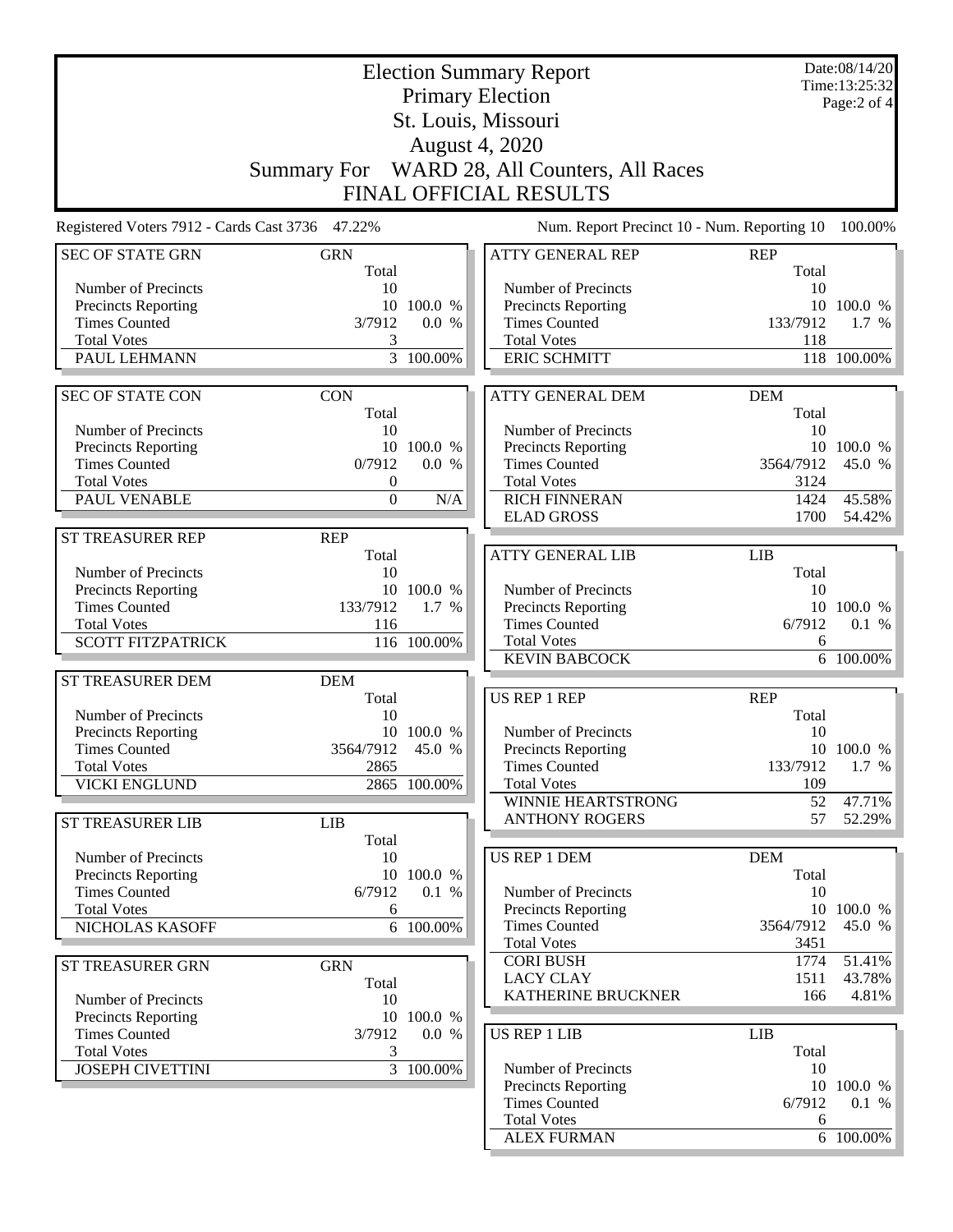| <b>Election Summary Report</b>                  |                     |              |                                              |                     | Date:08/14/20<br>Time:13:25:32 |
|-------------------------------------------------|---------------------|--------------|----------------------------------------------|---------------------|--------------------------------|
|                                                 |                     |              | <b>Primary Election</b>                      |                     | Page: 3 of 4                   |
|                                                 |                     |              | St. Louis, Missouri                          |                     |                                |
|                                                 |                     |              | <b>August 4, 2020</b>                        |                     |                                |
|                                                 |                     |              |                                              |                     |                                |
|                                                 |                     |              | Summary For WARD 28, All Counters, All Races |                     |                                |
|                                                 |                     |              | <b>FINAL OFFICIAL RESULTS</b>                |                     |                                |
| Registered Voters 7912 - Cards Cast 3736 47.22% |                     |              | Num. Report Precinct 10 - Num. Reporting 10  |                     | 100.00%                        |
| ST SEN 5 REP                                    | <b>REP</b><br>Total |              | <b>CIRC ATTY DEM</b>                         | <b>DEM</b><br>Total |                                |
| Number of Precincts                             |                     |              | Number of Precincts                          | 10                  |                                |
| <b>Precincts Reporting</b>                      | 1                   | 100.0 %      | <b>Precincts Reporting</b>                   |                     | 10 100.0 %                     |
| <b>Times Counted</b>                            | 17/858              | 2.0 %        | <b>Times Counted</b>                         | 3564/7912           | 45.0 %                         |
| <b>Total Votes</b>                              | 15                  |              | <b>Total Votes</b>                           | 3477                |                                |
| MICHAEL HEBRON                                  | 15                  | 100.00%      | <b>KIMBERLY GARDNER</b>                      | 1707                | 49.09%                         |
|                                                 |                     |              | <b>MARY PAT CARL</b>                         | 1770                | 50.91%                         |
| ST SEN 5 DEM                                    | <b>DEM</b>          |              |                                              |                     |                                |
|                                                 | Total               |              | <b>SHERIFF REP</b>                           | <b>REP</b>          |                                |
| Number of Precincts                             | 1                   |              |                                              | Total               |                                |
| Precincts Reporting                             | $\mathbf{1}$        | 100.0 %      | Number of Precincts                          | 10                  |                                |
| <b>Times Counted</b>                            | 383/858             | 44.6 %       | Precincts Reporting                          |                     | 10 100.0 %                     |
| <b>Total Votes</b>                              | 350                 |              | <b>Times Counted</b>                         | 133/7912            | 1.7 %                          |
| <b>WILLIAM HAAS</b>                             | 22                  | 6.29%        | <b>Total Votes</b>                           | 110                 |                                |
| <b>MEGAN GREEN</b>                              | 94                  | 26.86%       | <b>JOHN CASTELLANO</b>                       | 81                  | 73.64%                         |
| <b>JEREMIAH CHURCH</b>                          | 6                   | 1.71%        | <b>LESTER STEWART</b>                        | 29                  | 26.36%                         |
| MICHELLE SHEROD                                 | 94                  | 26.86%       |                                              |                     |                                |
| <b>STEVE ROBERTS</b>                            | 133                 | 38.00%       | <b>SHERIFF DEM</b>                           | <b>DEM</b>          |                                |
| McFARLANE DUNCAN                                | $\mathbf{1}$        | 0.29%        |                                              | Total               |                                |
|                                                 |                     |              | Number of Precincts                          | 10                  |                                |
| ST REP 77 DEM                                   | <b>DEM</b>          |              | Precincts Reporting                          |                     | 10 100.0 %                     |
|                                                 | Total               |              | <b>Times Counted</b>                         | 3564/7912           | 45.0 %                         |
| Number of Precincts                             | 4                   |              | <b>Total Votes</b>                           | 3019                |                                |
| Precincts Reporting                             |                     | 4 100.0 %    | <b>VERNON BETTS</b>                          | 1967                | 65.15%                         |
| <b>Times Counted</b><br><b>Total Votes</b>      | 1225/2724<br>1080   | 45.0 %       | <b>ALFRED MONTGOMERY</b>                     | 781                 | 25.87%                         |
| DARRYL GRAY                                     | 395                 | 36.57%       | <b>DAVID MOSLEY</b>                          | 271                 | 8.98%                          |
| KIMBERLY-ANN COLLINS                            | 685                 | 63.43%       |                                              |                     |                                |
|                                                 |                     |              | <b>TREASURER REP</b>                         | <b>REP</b>          |                                |
| ST REP 84 DEM                                   | <b>DEM</b>          |              | Number of Precincts                          | Total<br>10         |                                |
|                                                 | Total               |              | <b>Precincts Reporting</b>                   |                     | 10 100.0 %                     |
| <b>Number of Precincts</b>                      | 6                   |              | <b>Times Counted</b>                         | 133/7912            | 1.7 %                          |
| Precincts Reporting                             | 6                   | 100.0 %      | <b>Total Votes</b>                           | 112                 |                                |
| <b>Times Counted</b>                            | 2339/5188           | 45.1 %       | <b>ROBERT VROMAN</b>                         |                     | 112 100.00%                    |
| <b>Total Votes</b>                              | 1853                |              |                                              |                     |                                |
| <b>WILEY PRICE</b>                              |                     | 1853 100.00% | <b>TREASURER DEM</b>                         | <b>DEM</b>          |                                |
|                                                 |                     |              |                                              | Total               |                                |
| <b>CIRC ATTY REP</b>                            | <b>REP</b>          |              | Number of Precincts                          | 10                  |                                |
|                                                 | Total               |              | <b>Precincts Reporting</b>                   |                     | 10 100.0 %                     |
| Number of Precincts                             | 10                  |              | <b>Times Counted</b>                         | 3564/7912           | 45.0 %                         |
| <b>Precincts Reporting</b>                      |                     | 10 100.0 %   | <b>Total Votes</b>                           | 3334                |                                |
| <b>Times Counted</b>                            | 133/7912            | 1.7 %        | <b>TISHAURA JONES</b>                        | 1739                | 52.16%                         |
| <b>Total Votes</b>                              | 114                 |              | <b>JEFFREY BOYD</b>                          | 1595                | 47.84%                         |
| <b>DANIEL ZDRODOWSKI</b>                        |                     | 114 100.00%  |                                              |                     |                                |
|                                                 |                     |              | <b>TREASURER GRN</b>                         | <b>GRN</b><br>Total |                                |
|                                                 |                     |              | Number of Precincts                          | 10                  |                                |
|                                                 |                     |              | <b>Precincts Reporting</b>                   |                     | 10 100.0 %                     |
|                                                 |                     |              | <b>Times Counted</b>                         | 3/7912              | 0.0 %                          |
|                                                 |                     |              | <b>Total Votes</b>                           | 1                   |                                |
|                                                 |                     |              | DON DE VIVO                                  |                     | 1 100.00%                      |